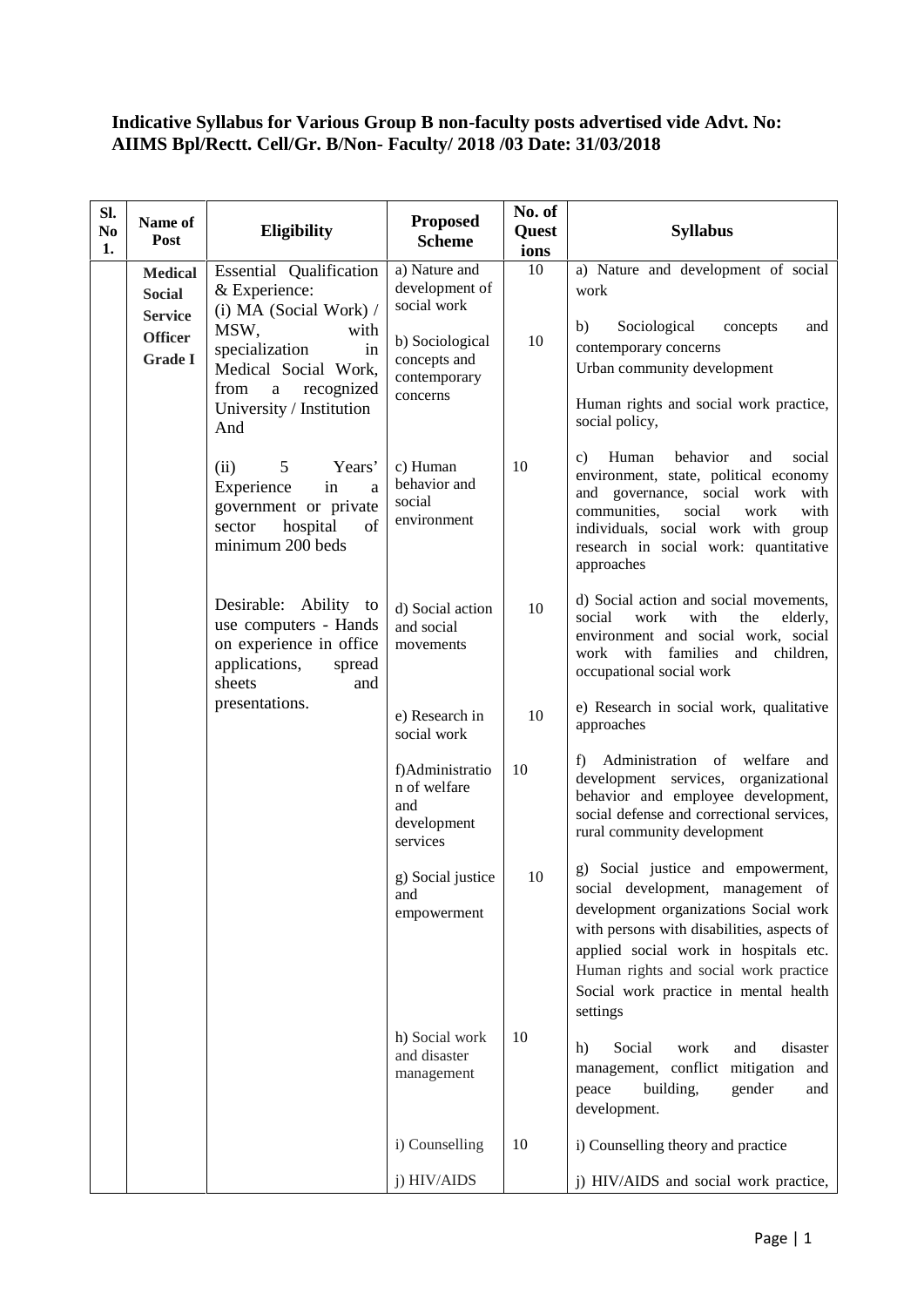|   |                  |                                                                                                                                                                                                                                                                                                                                                                                                                                    | and social work<br>practice | 10     | health care social work practice                                                                                                                                                                                                                                                                                                                                                                                                                                                                                                                                                                                                                                                                                                                                                                                                                                                                                                                                                                                                                                                                                                                                                                                                                                                                                                                                                                                                                                                                                                                                                                                                                                                                                                                                                                                                                                                                                    |  |
|---|------------------|------------------------------------------------------------------------------------------------------------------------------------------------------------------------------------------------------------------------------------------------------------------------------------------------------------------------------------------------------------------------------------------------------------------------------------|-----------------------------|--------|---------------------------------------------------------------------------------------------------------------------------------------------------------------------------------------------------------------------------------------------------------------------------------------------------------------------------------------------------------------------------------------------------------------------------------------------------------------------------------------------------------------------------------------------------------------------------------------------------------------------------------------------------------------------------------------------------------------------------------------------------------------------------------------------------------------------------------------------------------------------------------------------------------------------------------------------------------------------------------------------------------------------------------------------------------------------------------------------------------------------------------------------------------------------------------------------------------------------------------------------------------------------------------------------------------------------------------------------------------------------------------------------------------------------------------------------------------------------------------------------------------------------------------------------------------------------------------------------------------------------------------------------------------------------------------------------------------------------------------------------------------------------------------------------------------------------------------------------------------------------------------------------------------------------|--|
| 2 | <b>Dietician</b> | Essential Qualification &<br>Experience:<br>(i) M.Sc. (Home Science<br>Food<br>and<br>Nutrition)/M.Sc. (Clinical<br>Nutrition and Dietetics)/<br>M.Sc. (Food Science &<br>Nutrition)/M.Sc.<br>(Food<br>Nutrition<br>and<br>Dietetics)/M.Sc.<br>(Food<br>Service Management and<br>Dietetics)<br>from<br>a<br>recognized<br>University/Institution.<br>(ii) 3 years' experience in<br>the line preferably in 200<br>bedded Hospital | a) Human<br>Physiology      | $10\,$ | General principles of Physiology.<br>The Skeleton - General Account<br>The Muscular System - General<br>-Types<br>Account<br>of<br>muscles,<br>characteristics of each, Similarities and<br>Differences.<br><b>.Blood and Circulatory System - Blood</b><br>and its composition, Functions of each<br>constituent of blood, Blood groups,<br>Blood transfusion and its importance,<br>Coagulation of blood, Blood vessels,<br>Structure and functions of heart, Blood<br>pressure, heart rate, Cardiac output and<br>their regulation.<br>Lymphatic System - Lymph, Lymph<br>glands and functions, Spleen - Structure<br>and Functions.<br>• Respiratory System - Organs,<br>Structure and Functions, Mechanism of<br>Respiration, Chemical Respiration.<br>• Digestive System - Structure and<br>of<br>Functions<br>Alimentary<br>tract.<br>Functions of various secretions and<br>juices - Saliva, Gastric, Bile, Intestinal,<br>Pancreatic. Functions of enzymes in<br>digestion. Digestion of nutrients -<br>Proteins, Fats, Carbohydrates. Common<br>problems of Digestive tract - Vomiting,<br>Constipation, Diarrhoea.<br>• Excretory System - Structure and<br>Functions of (a) Kidney (b) Ureter (c)<br>Bladder (d) Skin. Urine -Formation of<br>urine, Composition of normal and<br>abnormal urine. Role of excretory<br>system in homeostasis, fluid balance,<br>Regulation of body temperature.<br>• Nervous System - Structure of Nerve<br>Cell, Fibre, Classification of Nervous<br>System, Central Nervous System -<br>Brain, Lobes of brain,<br>Cerebrum,<br>Cerebellum,<br>Medulla<br>oblongata,<br>Hypothalamus.<br>Pituitary<br>Gland<br>$\hspace{0.1cm} -$<br>structure, Functions, Spinal Cord -<br>structure and functions, Autonomic and<br>Sympathetic nervous system.<br>Reproductive System - Female<br>reproductive system - organs, structure<br>and functions Male reproductive system |  |
|   |                  |                                                                                                                                                                                                                                                                                                                                                                                                                                    |                             |        | - structure and functions, Menstruation,                                                                                                                                                                                                                                                                                                                                                                                                                                                                                                                                                                                                                                                                                                                                                                                                                                                                                                                                                                                                                                                                                                                                                                                                                                                                                                                                                                                                                                                                                                                                                                                                                                                                                                                                                                                                                                                                            |  |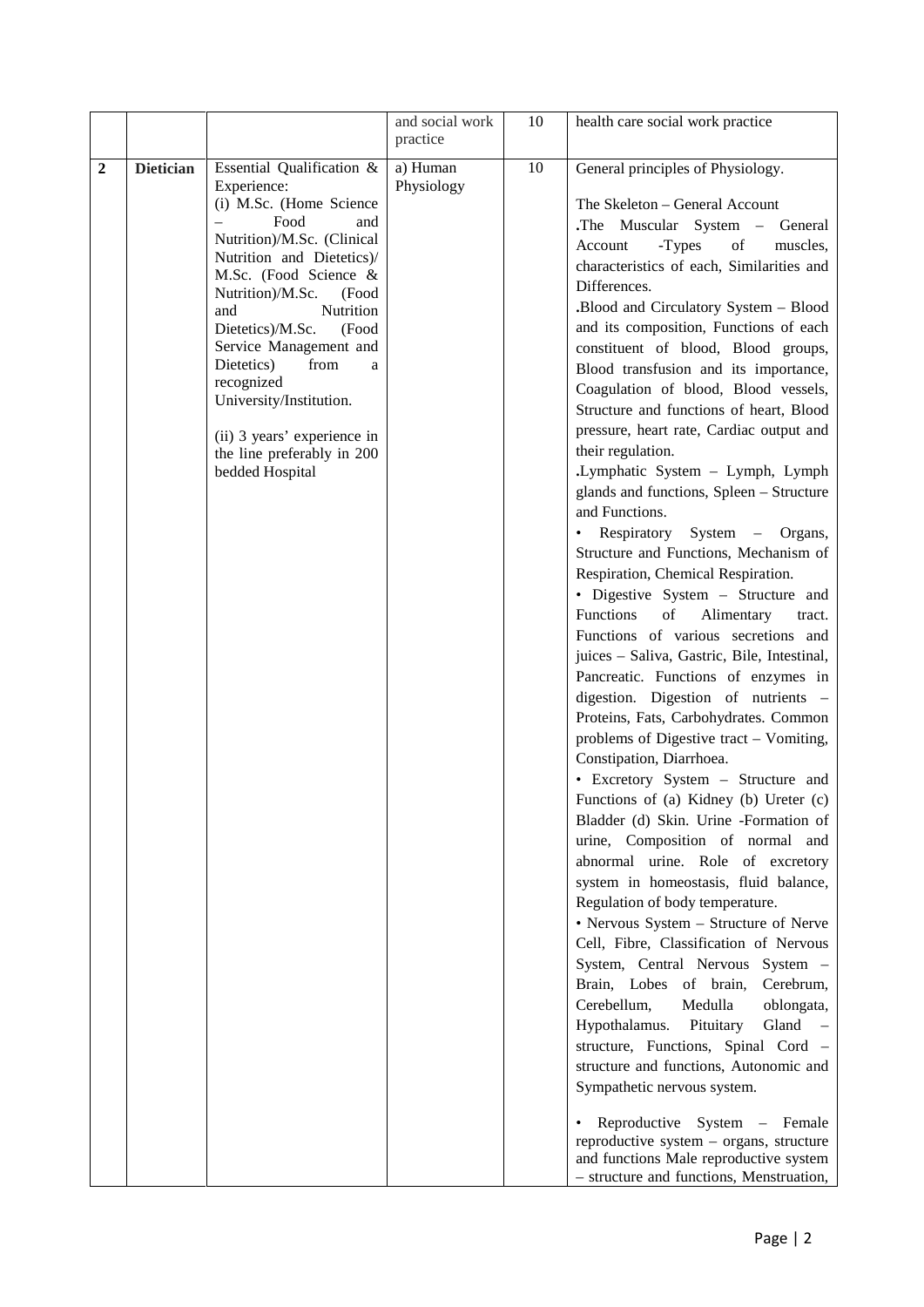|  |                |    | menstrual cycle, Puberty, Menarche,<br>Menopause, Fertilization of ovum,<br>Conception, Implantation<br>• Sense Organs – Eye – structure and<br>function, $Ear - structure$ and function,<br>Skin-structure and function<br>• Glands and Endocrine System -<br>o Liver – structure and function<br>o Gall Bladder - structure and function<br>o Enterohepatic circulation<br>o Pancreas – structure and function<br>o Endocrine system<br>o Endocrine glands - structure and<br>function. Hormone -<br>types<br>and<br>functions,<br>role<br>metabolism.<br>in<br>Endocrine disorders<br>o Regulation of Hormone Secretion                                                                                                                                                                                                                                                                                                                                                                                                                                                                                                                                                                                                                                                                                                               |  |
|--|----------------|----|------------------------------------------------------------------------------------------------------------------------------------------------------------------------------------------------------------------------------------------------------------------------------------------------------------------------------------------------------------------------------------------------------------------------------------------------------------------------------------------------------------------------------------------------------------------------------------------------------------------------------------------------------------------------------------------------------------------------------------------------------------------------------------------------------------------------------------------------------------------------------------------------------------------------------------------------------------------------------------------------------------------------------------------------------------------------------------------------------------------------------------------------------------------------------------------------------------------------------------------------------------------------------------------------------------------------------------------|--|
|  | b)Biochemistry | 10 | Introduction to Biochemistry -<br>1.<br>Significance of pH, Acid-Base Balance,<br>Structure,<br>Cell<br>Composition,<br>Organelles, Membrane and Function-<br>Alterations and Significance.<br>2. Carbohydrates - Structure<br>and<br>properties of Mono-saccharides, Di-<br>saccharides, Poly-saccharides. Study of<br>intermediary<br>metabolism<br>of<br>carbohydrates,<br>Glycolysis, Aerobic,<br>Anaerobic, Tricarboxylic acid cycle,<br>Significance of TCA cycle integrating<br>metabolism of carbohydrates protein<br>Gluconeogenesis,<br>lipid,<br>and<br>Glycogenesis, Glycogenolysis, Hexose<br>monophosphate shunt.<br>3. Proteins - Structure, composition<br>Classification and Function, Structure of<br>important<br>proteins<br>with<br>special<br>reference to Insulin, myoglobin, and<br>hemoglobin, Binding proteins and their<br>functions - nutritional implications,<br>Chemistry of amino acids, Metabolism<br>of Proteins and amino acids - Build up<br>of amino acid pool. Urea Cycle,<br>Creatinine<br>and Creatine Synthesis,<br>Biochemical parameters and alterations<br>disease<br>and<br>states<br>Protein<br>in<br>malnutrition, Pregnancy, Inborn errors<br>of metabolism.<br>4. Lipids - Definition, Composition,<br>Classification, Structure and Properties,<br>Lipoproteins, Metabolism of Lipids, |  |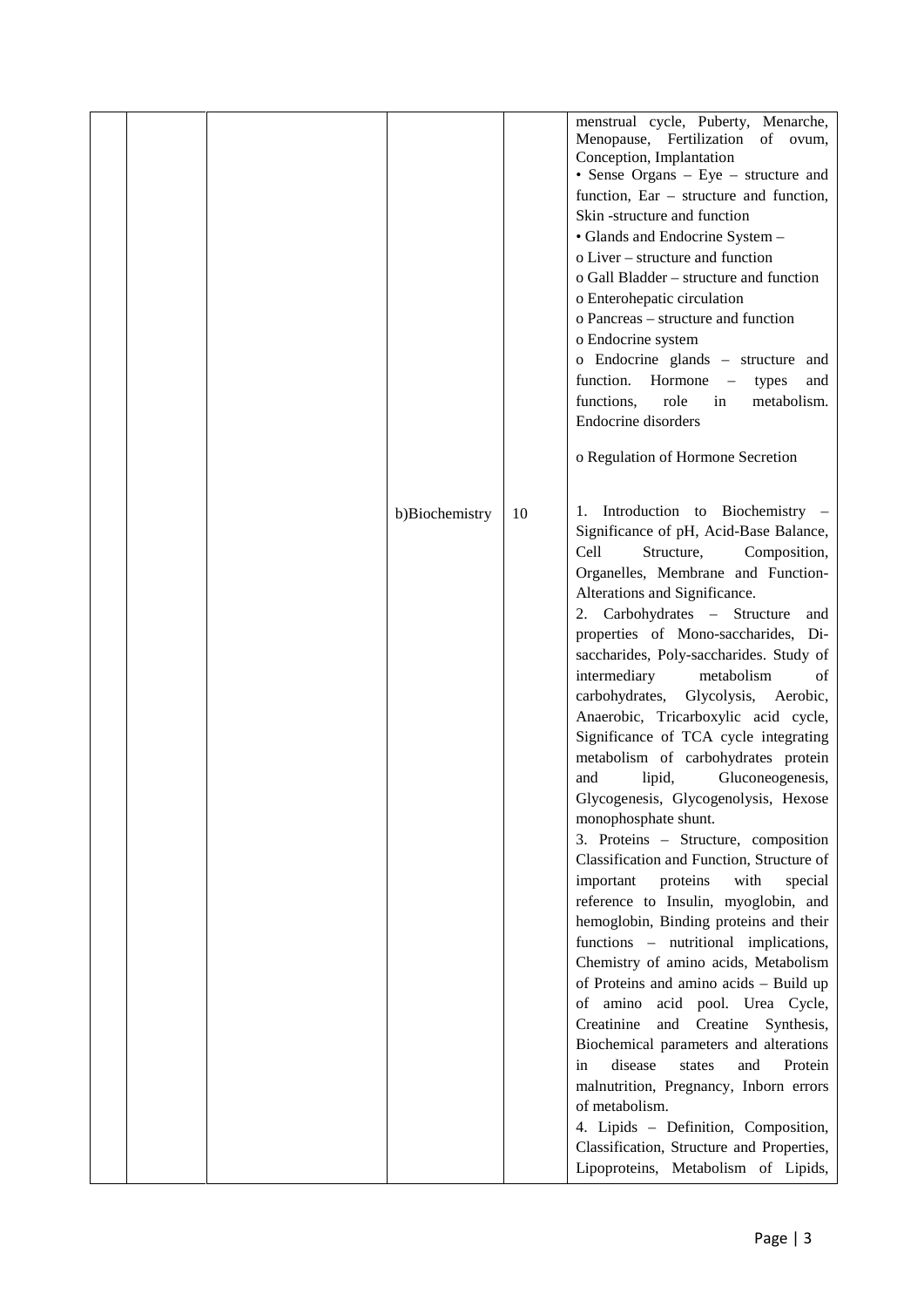|  | c) Food<br>Microbiology,  | 10 | Oxidation of fatty acids, Unsaturated<br>fatty acids, Metabolism of ketone<br>bodies, Biosynthesis of fatty acids,<br>Phosphoglycerides, Biosynthesis of<br>cholesterol and regulation, Bile acids<br>metabolism,<br>Plasma<br>and<br>their<br>lipoproteins<br>Synthesis<br>$\overline{\phantom{0}}$<br>and<br>Metabolism,<br>Biochemical<br>profile,<br>alterations<br>significance,<br>and<br>Prostaglandins.<br>5. Enzymes - Definition, Classification<br>specificity of enzymes -Intracellular<br>distribution, kinetics, inhibition, Factors<br>affecting enzyme activity, Enzymes in<br>clinical diagnosis.<br>Nucleic Acids - Composition,<br>6.<br>Functions, Classification, Structure and<br>of DNA<br>properties<br>RNA,<br>and<br>Replication and transcription of genetic<br>Mechanics<br>information,<br>of DNA<br>replication, transcription, translation,<br>Genetic code - Protein biosynthesis,<br>Regulation of biosynthesis recombinant<br>DNA Technology. Breakdown of purine<br>and pyrimidine nucleotides.<br>Biological<br>Oxidation,<br>Electron<br>7.<br>Transport<br>Chain,<br>Oxidative<br>Phophorylation.<br>8. Hormones - Mode of Action,<br>Regulation of Metabolism Biochemical<br>Endocrinological<br>parameters.<br>abnormalities and clinical diagnosis.<br>1. Introduction to Microbiology - Mold, |  |
|--|---------------------------|----|-----------------------------------------------------------------------------------------------------------------------------------------------------------------------------------------------------------------------------------------------------------------------------------------------------------------------------------------------------------------------------------------------------------------------------------------------------------------------------------------------------------------------------------------------------------------------------------------------------------------------------------------------------------------------------------------------------------------------------------------------------------------------------------------------------------------------------------------------------------------------------------------------------------------------------------------------------------------------------------------------------------------------------------------------------------------------------------------------------------------------------------------------------------------------------------------------------------------------------------------------------------------------------------------------------------------------------------------|--|
|  | Sanitation And<br>Hygiene |    | Yeast, Bacteria, Viruses, Protozoa,<br>General Classification Family, Genus,<br>Species. Study of their morphology,<br>cultural characteristics and biochemical<br>activities. Important microorganisms in<br>foods, general.<br>2. Growth curve of a typical bacterial<br>cell - Effect of intrinsic and extrinsic<br>factors on growth of organisms, pH,<br>water activity, 0- R potential, nutritional<br>requirements,<br>temperature,<br>relative<br>humidity and gaseous environment.<br>3. Primary sources of micro-organisms<br>in foods - Physical and chemical<br>methods used in the destruction of<br>micro-organisms,<br>pasteurization,<br>sterilization.<br>4. Fundamentals of control of micro-                                                                                                                                                                                                                                                                                                                                                                                                                                                                                                                                                                                                                         |  |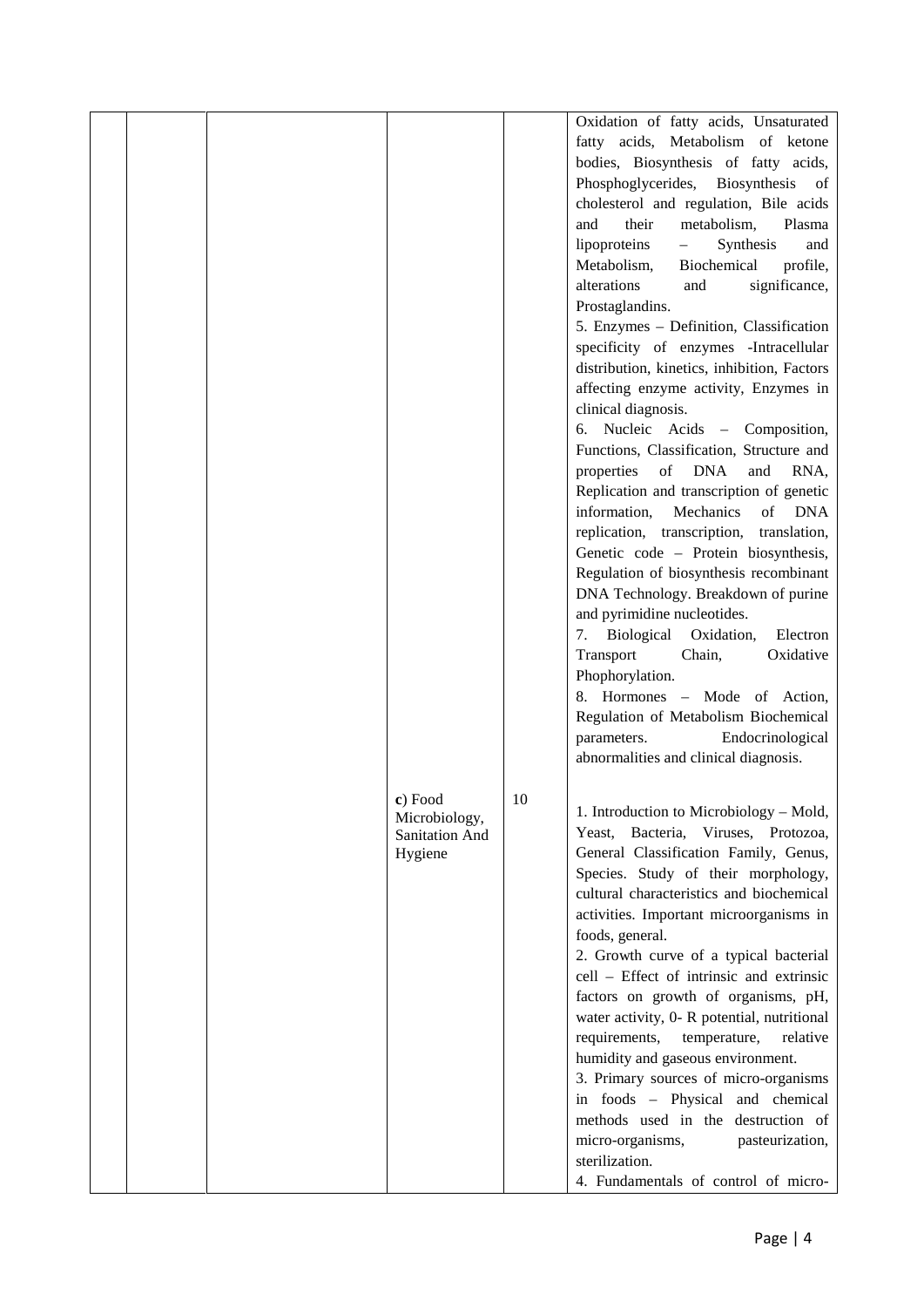| intrinsic parameters affecting growth<br>and survival of organisms. Use of high<br>low<br>temperature, controlling<br>and<br>moisture as water content, freezing,<br>freezing-drying, irradiation, and use of<br>preservatives in food. Storage of food-<br>correct handling and techniques of<br>correct storage, Temperatures at which<br>growth is retarded and bacteria are<br>killed,<br>Storage<br>temperatures<br>for<br>different commodities to prevent growth<br>or contamination and spoilage.<br>5. Food spoilage and contamination in<br>different kinds of foods and their<br>prevention – Cereal and cereal products,<br>pulses and legumes, Vegetables and<br>fruits, Meat and meat products, Eggs<br>and poultry, Milk and milk products.<br>6. Public health hazards due to<br>contaminated foods - Food poisoning<br>-Causative<br>infections<br>and<br>agents,<br>and mode of<br>symptoms,<br>sources<br>transmission, foods involved, Method of<br>prevention, Fungal toxins, Investigation<br>and detection of food-borne disease<br>outbreak.<br>7. Microbes used in biotechnology -<br>Useful micro-organisms, Fermented<br>foods - raw material used, organisms<br>and the product obtained, Benefits of<br>fermentation.<br>8. Indices of food, milk and water<br>sanitary quality. Microbiological criteria<br>of food, water and milk testing. Food<br>standards, PFA, FPO, BNS, MPO,<br>Agmark, Codex Alimentarius.<br>9. Hygiene and its importance and<br>application – Personal hygiene – care of<br>skin, hair, hands, feet, teeth, Use of<br>and jewellery, Grooming,<br>cosmetics<br>Uniform,<br>Evaluation<br>of<br>personal<br>hygiene, Training staff.<br>10. Safe handling of food - Control<br>measures to prevent food borne diseases<br>and precautions to be taken by food |  |  | organisms in foods - Extrinsic and     |  |
|-----------------------------------------------------------------------------------------------------------------------------------------------------------------------------------------------------------------------------------------------------------------------------------------------------------------------------------------------------------------------------------------------------------------------------------------------------------------------------------------------------------------------------------------------------------------------------------------------------------------------------------------------------------------------------------------------------------------------------------------------------------------------------------------------------------------------------------------------------------------------------------------------------------------------------------------------------------------------------------------------------------------------------------------------------------------------------------------------------------------------------------------------------------------------------------------------------------------------------------------------------------------------------------------------------------------------------------------------------------------------------------------------------------------------------------------------------------------------------------------------------------------------------------------------------------------------------------------------------------------------------------------------------------------------------------------------------------------------------------------------------------------------------------------------------------------------|--|--|----------------------------------------|--|
|                                                                                                                                                                                                                                                                                                                                                                                                                                                                                                                                                                                                                                                                                                                                                                                                                                                                                                                                                                                                                                                                                                                                                                                                                                                                                                                                                                                                                                                                                                                                                                                                                                                                                                                                                                                                                       |  |  |                                        |  |
|                                                                                                                                                                                                                                                                                                                                                                                                                                                                                                                                                                                                                                                                                                                                                                                                                                                                                                                                                                                                                                                                                                                                                                                                                                                                                                                                                                                                                                                                                                                                                                                                                                                                                                                                                                                                                       |  |  |                                        |  |
|                                                                                                                                                                                                                                                                                                                                                                                                                                                                                                                                                                                                                                                                                                                                                                                                                                                                                                                                                                                                                                                                                                                                                                                                                                                                                                                                                                                                                                                                                                                                                                                                                                                                                                                                                                                                                       |  |  |                                        |  |
|                                                                                                                                                                                                                                                                                                                                                                                                                                                                                                                                                                                                                                                                                                                                                                                                                                                                                                                                                                                                                                                                                                                                                                                                                                                                                                                                                                                                                                                                                                                                                                                                                                                                                                                                                                                                                       |  |  |                                        |  |
|                                                                                                                                                                                                                                                                                                                                                                                                                                                                                                                                                                                                                                                                                                                                                                                                                                                                                                                                                                                                                                                                                                                                                                                                                                                                                                                                                                                                                                                                                                                                                                                                                                                                                                                                                                                                                       |  |  |                                        |  |
|                                                                                                                                                                                                                                                                                                                                                                                                                                                                                                                                                                                                                                                                                                                                                                                                                                                                                                                                                                                                                                                                                                                                                                                                                                                                                                                                                                                                                                                                                                                                                                                                                                                                                                                                                                                                                       |  |  |                                        |  |
|                                                                                                                                                                                                                                                                                                                                                                                                                                                                                                                                                                                                                                                                                                                                                                                                                                                                                                                                                                                                                                                                                                                                                                                                                                                                                                                                                                                                                                                                                                                                                                                                                                                                                                                                                                                                                       |  |  |                                        |  |
|                                                                                                                                                                                                                                                                                                                                                                                                                                                                                                                                                                                                                                                                                                                                                                                                                                                                                                                                                                                                                                                                                                                                                                                                                                                                                                                                                                                                                                                                                                                                                                                                                                                                                                                                                                                                                       |  |  |                                        |  |
|                                                                                                                                                                                                                                                                                                                                                                                                                                                                                                                                                                                                                                                                                                                                                                                                                                                                                                                                                                                                                                                                                                                                                                                                                                                                                                                                                                                                                                                                                                                                                                                                                                                                                                                                                                                                                       |  |  |                                        |  |
|                                                                                                                                                                                                                                                                                                                                                                                                                                                                                                                                                                                                                                                                                                                                                                                                                                                                                                                                                                                                                                                                                                                                                                                                                                                                                                                                                                                                                                                                                                                                                                                                                                                                                                                                                                                                                       |  |  |                                        |  |
|                                                                                                                                                                                                                                                                                                                                                                                                                                                                                                                                                                                                                                                                                                                                                                                                                                                                                                                                                                                                                                                                                                                                                                                                                                                                                                                                                                                                                                                                                                                                                                                                                                                                                                                                                                                                                       |  |  |                                        |  |
|                                                                                                                                                                                                                                                                                                                                                                                                                                                                                                                                                                                                                                                                                                                                                                                                                                                                                                                                                                                                                                                                                                                                                                                                                                                                                                                                                                                                                                                                                                                                                                                                                                                                                                                                                                                                                       |  |  |                                        |  |
|                                                                                                                                                                                                                                                                                                                                                                                                                                                                                                                                                                                                                                                                                                                                                                                                                                                                                                                                                                                                                                                                                                                                                                                                                                                                                                                                                                                                                                                                                                                                                                                                                                                                                                                                                                                                                       |  |  |                                        |  |
|                                                                                                                                                                                                                                                                                                                                                                                                                                                                                                                                                                                                                                                                                                                                                                                                                                                                                                                                                                                                                                                                                                                                                                                                                                                                                                                                                                                                                                                                                                                                                                                                                                                                                                                                                                                                                       |  |  |                                        |  |
|                                                                                                                                                                                                                                                                                                                                                                                                                                                                                                                                                                                                                                                                                                                                                                                                                                                                                                                                                                                                                                                                                                                                                                                                                                                                                                                                                                                                                                                                                                                                                                                                                                                                                                                                                                                                                       |  |  |                                        |  |
|                                                                                                                                                                                                                                                                                                                                                                                                                                                                                                                                                                                                                                                                                                                                                                                                                                                                                                                                                                                                                                                                                                                                                                                                                                                                                                                                                                                                                                                                                                                                                                                                                                                                                                                                                                                                                       |  |  |                                        |  |
|                                                                                                                                                                                                                                                                                                                                                                                                                                                                                                                                                                                                                                                                                                                                                                                                                                                                                                                                                                                                                                                                                                                                                                                                                                                                                                                                                                                                                                                                                                                                                                                                                                                                                                                                                                                                                       |  |  |                                        |  |
|                                                                                                                                                                                                                                                                                                                                                                                                                                                                                                                                                                                                                                                                                                                                                                                                                                                                                                                                                                                                                                                                                                                                                                                                                                                                                                                                                                                                                                                                                                                                                                                                                                                                                                                                                                                                                       |  |  |                                        |  |
|                                                                                                                                                                                                                                                                                                                                                                                                                                                                                                                                                                                                                                                                                                                                                                                                                                                                                                                                                                                                                                                                                                                                                                                                                                                                                                                                                                                                                                                                                                                                                                                                                                                                                                                                                                                                                       |  |  |                                        |  |
|                                                                                                                                                                                                                                                                                                                                                                                                                                                                                                                                                                                                                                                                                                                                                                                                                                                                                                                                                                                                                                                                                                                                                                                                                                                                                                                                                                                                                                                                                                                                                                                                                                                                                                                                                                                                                       |  |  |                                        |  |
|                                                                                                                                                                                                                                                                                                                                                                                                                                                                                                                                                                                                                                                                                                                                                                                                                                                                                                                                                                                                                                                                                                                                                                                                                                                                                                                                                                                                                                                                                                                                                                                                                                                                                                                                                                                                                       |  |  |                                        |  |
|                                                                                                                                                                                                                                                                                                                                                                                                                                                                                                                                                                                                                                                                                                                                                                                                                                                                                                                                                                                                                                                                                                                                                                                                                                                                                                                                                                                                                                                                                                                                                                                                                                                                                                                                                                                                                       |  |  |                                        |  |
|                                                                                                                                                                                                                                                                                                                                                                                                                                                                                                                                                                                                                                                                                                                                                                                                                                                                                                                                                                                                                                                                                                                                                                                                                                                                                                                                                                                                                                                                                                                                                                                                                                                                                                                                                                                                                       |  |  |                                        |  |
|                                                                                                                                                                                                                                                                                                                                                                                                                                                                                                                                                                                                                                                                                                                                                                                                                                                                                                                                                                                                                                                                                                                                                                                                                                                                                                                                                                                                                                                                                                                                                                                                                                                                                                                                                                                                                       |  |  |                                        |  |
|                                                                                                                                                                                                                                                                                                                                                                                                                                                                                                                                                                                                                                                                                                                                                                                                                                                                                                                                                                                                                                                                                                                                                                                                                                                                                                                                                                                                                                                                                                                                                                                                                                                                                                                                                                                                                       |  |  |                                        |  |
|                                                                                                                                                                                                                                                                                                                                                                                                                                                                                                                                                                                                                                                                                                                                                                                                                                                                                                                                                                                                                                                                                                                                                                                                                                                                                                                                                                                                                                                                                                                                                                                                                                                                                                                                                                                                                       |  |  |                                        |  |
|                                                                                                                                                                                                                                                                                                                                                                                                                                                                                                                                                                                                                                                                                                                                                                                                                                                                                                                                                                                                                                                                                                                                                                                                                                                                                                                                                                                                                                                                                                                                                                                                                                                                                                                                                                                                                       |  |  |                                        |  |
|                                                                                                                                                                                                                                                                                                                                                                                                                                                                                                                                                                                                                                                                                                                                                                                                                                                                                                                                                                                                                                                                                                                                                                                                                                                                                                                                                                                                                                                                                                                                                                                                                                                                                                                                                                                                                       |  |  |                                        |  |
|                                                                                                                                                                                                                                                                                                                                                                                                                                                                                                                                                                                                                                                                                                                                                                                                                                                                                                                                                                                                                                                                                                                                                                                                                                                                                                                                                                                                                                                                                                                                                                                                                                                                                                                                                                                                                       |  |  |                                        |  |
|                                                                                                                                                                                                                                                                                                                                                                                                                                                                                                                                                                                                                                                                                                                                                                                                                                                                                                                                                                                                                                                                                                                                                                                                                                                                                                                                                                                                                                                                                                                                                                                                                                                                                                                                                                                                                       |  |  |                                        |  |
|                                                                                                                                                                                                                                                                                                                                                                                                                                                                                                                                                                                                                                                                                                                                                                                                                                                                                                                                                                                                                                                                                                                                                                                                                                                                                                                                                                                                                                                                                                                                                                                                                                                                                                                                                                                                                       |  |  |                                        |  |
|                                                                                                                                                                                                                                                                                                                                                                                                                                                                                                                                                                                                                                                                                                                                                                                                                                                                                                                                                                                                                                                                                                                                                                                                                                                                                                                                                                                                                                                                                                                                                                                                                                                                                                                                                                                                                       |  |  |                                        |  |
|                                                                                                                                                                                                                                                                                                                                                                                                                                                                                                                                                                                                                                                                                                                                                                                                                                                                                                                                                                                                                                                                                                                                                                                                                                                                                                                                                                                                                                                                                                                                                                                                                                                                                                                                                                                                                       |  |  |                                        |  |
|                                                                                                                                                                                                                                                                                                                                                                                                                                                                                                                                                                                                                                                                                                                                                                                                                                                                                                                                                                                                                                                                                                                                                                                                                                                                                                                                                                                                                                                                                                                                                                                                                                                                                                                                                                                                                       |  |  |                                        |  |
|                                                                                                                                                                                                                                                                                                                                                                                                                                                                                                                                                                                                                                                                                                                                                                                                                                                                                                                                                                                                                                                                                                                                                                                                                                                                                                                                                                                                                                                                                                                                                                                                                                                                                                                                                                                                                       |  |  |                                        |  |
|                                                                                                                                                                                                                                                                                                                                                                                                                                                                                                                                                                                                                                                                                                                                                                                                                                                                                                                                                                                                                                                                                                                                                                                                                                                                                                                                                                                                                                                                                                                                                                                                                                                                                                                                                                                                                       |  |  |                                        |  |
|                                                                                                                                                                                                                                                                                                                                                                                                                                                                                                                                                                                                                                                                                                                                                                                                                                                                                                                                                                                                                                                                                                                                                                                                                                                                                                                                                                                                                                                                                                                                                                                                                                                                                                                                                                                                                       |  |  |                                        |  |
|                                                                                                                                                                                                                                                                                                                                                                                                                                                                                                                                                                                                                                                                                                                                                                                                                                                                                                                                                                                                                                                                                                                                                                                                                                                                                                                                                                                                                                                                                                                                                                                                                                                                                                                                                                                                                       |  |  |                                        |  |
|                                                                                                                                                                                                                                                                                                                                                                                                                                                                                                                                                                                                                                                                                                                                                                                                                                                                                                                                                                                                                                                                                                                                                                                                                                                                                                                                                                                                                                                                                                                                                                                                                                                                                                                                                                                                                       |  |  |                                        |  |
|                                                                                                                                                                                                                                                                                                                                                                                                                                                                                                                                                                                                                                                                                                                                                                                                                                                                                                                                                                                                                                                                                                                                                                                                                                                                                                                                                                                                                                                                                                                                                                                                                                                                                                                                                                                                                       |  |  |                                        |  |
|                                                                                                                                                                                                                                                                                                                                                                                                                                                                                                                                                                                                                                                                                                                                                                                                                                                                                                                                                                                                                                                                                                                                                                                                                                                                                                                                                                                                                                                                                                                                                                                                                                                                                                                                                                                                                       |  |  |                                        |  |
|                                                                                                                                                                                                                                                                                                                                                                                                                                                                                                                                                                                                                                                                                                                                                                                                                                                                                                                                                                                                                                                                                                                                                                                                                                                                                                                                                                                                                                                                                                                                                                                                                                                                                                                                                                                                                       |  |  |                                        |  |
|                                                                                                                                                                                                                                                                                                                                                                                                                                                                                                                                                                                                                                                                                                                                                                                                                                                                                                                                                                                                                                                                                                                                                                                                                                                                                                                                                                                                                                                                                                                                                                                                                                                                                                                                                                                                                       |  |  |                                        |  |
|                                                                                                                                                                                                                                                                                                                                                                                                                                                                                                                                                                                                                                                                                                                                                                                                                                                                                                                                                                                                                                                                                                                                                                                                                                                                                                                                                                                                                                                                                                                                                                                                                                                                                                                                                                                                                       |  |  |                                        |  |
|                                                                                                                                                                                                                                                                                                                                                                                                                                                                                                                                                                                                                                                                                                                                                                                                                                                                                                                                                                                                                                                                                                                                                                                                                                                                                                                                                                                                                                                                                                                                                                                                                                                                                                                                                                                                                       |  |  |                                        |  |
|                                                                                                                                                                                                                                                                                                                                                                                                                                                                                                                                                                                                                                                                                                                                                                                                                                                                                                                                                                                                                                                                                                                                                                                                                                                                                                                                                                                                                                                                                                                                                                                                                                                                                                                                                                                                                       |  |  |                                        |  |
|                                                                                                                                                                                                                                                                                                                                                                                                                                                                                                                                                                                                                                                                                                                                                                                                                                                                                                                                                                                                                                                                                                                                                                                                                                                                                                                                                                                                                                                                                                                                                                                                                                                                                                                                                                                                                       |  |  | handlers. Reporting of cold, sickness, |  |
| boils, septic wounds etc.                                                                                                                                                                                                                                                                                                                                                                                                                                                                                                                                                                                                                                                                                                                                                                                                                                                                                                                                                                                                                                                                                                                                                                                                                                                                                                                                                                                                                                                                                                                                                                                                                                                                                                                                                                                             |  |  |                                        |  |
| 11. Rodents and Insects as carriers of                                                                                                                                                                                                                                                                                                                                                                                                                                                                                                                                                                                                                                                                                                                                                                                                                                                                                                                                                                                                                                                                                                                                                                                                                                                                                                                                                                                                                                                                                                                                                                                                                                                                                                                                                                                |  |  |                                        |  |
| food-borne<br>diseases.<br>Control                                                                                                                                                                                                                                                                                                                                                                                                                                                                                                                                                                                                                                                                                                                                                                                                                                                                                                                                                                                                                                                                                                                                                                                                                                                                                                                                                                                                                                                                                                                                                                                                                                                                                                                                                                                    |  |  |                                        |  |
| techniques.                                                                                                                                                                                                                                                                                                                                                                                                                                                                                                                                                                                                                                                                                                                                                                                                                                                                                                                                                                                                                                                                                                                                                                                                                                                                                                                                                                                                                                                                                                                                                                                                                                                                                                                                                                                                           |  |  |                                        |  |
| 12. Disinfectants, sanitizers, antiseptic                                                                                                                                                                                                                                                                                                                                                                                                                                                                                                                                                                                                                                                                                                                                                                                                                                                                                                                                                                                                                                                                                                                                                                                                                                                                                                                                                                                                                                                                                                                                                                                                                                                                                                                                                                             |  |  |                                        |  |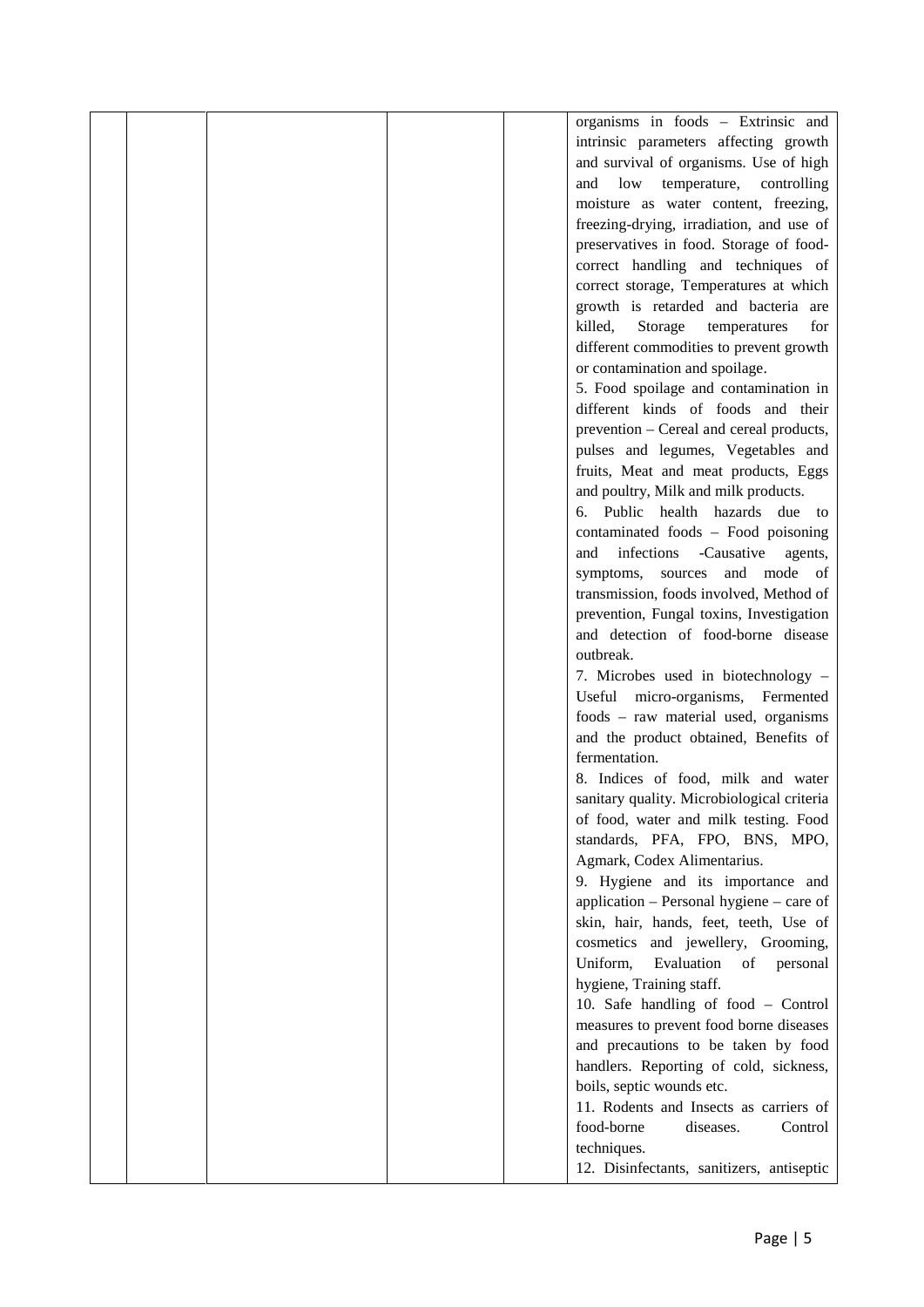|  |                                                 |    | and germicide. Common disinfectants<br>used on working surfaces, kitchen<br>equipment, dish washing, hand washing<br>etc. Care of premises and equipment,<br>cleaning of equipment and personal<br>tools immediately after use, use of hot<br>water in the washing process.<br>13. Waste disposal, collection, storage<br>and proper disposal from the premises.<br>14. Legal administration and quality<br>control, laws relating to food hygiene.                                                                                                                                                                                                                                                                                                                                                                                                                                                                                                                                                                                                                                                                                                                                                                                                                                                                                                                                                                                                                               |
|--|-------------------------------------------------|----|-----------------------------------------------------------------------------------------------------------------------------------------------------------------------------------------------------------------------------------------------------------------------------------------------------------------------------------------------------------------------------------------------------------------------------------------------------------------------------------------------------------------------------------------------------------------------------------------------------------------------------------------------------------------------------------------------------------------------------------------------------------------------------------------------------------------------------------------------------------------------------------------------------------------------------------------------------------------------------------------------------------------------------------------------------------------------------------------------------------------------------------------------------------------------------------------------------------------------------------------------------------------------------------------------------------------------------------------------------------------------------------------------------------------------------------------------------------------------------------|
|  | d) Human<br>Nutrition And<br>Meal<br>Management | 10 | Concept and Definition of<br>1.<br>terms - Nutrition, Malnutrition, Health,<br>Brief history of Nutritional Science.<br>Scope of Nutrition.<br>2. Minimum Nutritional Requirements<br>and RDA. Formulation of RDA and<br>Dietary Guidelines - Reference Man<br>and Reference Woman.<br>3. Body Composition and Changes<br>through the Life Cycle.<br>4. Energy in Human Nutrition - Energy<br>Balance,<br>Assessment<br>of<br>Energy<br>Requirements.<br>5. Proteins - Protein Quality (BV, PER,<br>NPU), Digestion<br>and Absorption,<br>Factors affecting protein bio-availability<br>including Anti<br>nutritional factors.<br>Requirements.<br>6. Lipids - Digestion and Absorption,<br>Intestinal resynthesis of triglycerides -<br>Types of fatty acids, Role<br>and<br>nutritional significance (SFA, MUFA,<br>PUFA, W-3)<br>• Carbohydrates - Digestion and<br>Absorption. Blood glucose and Effects<br>of different carbohydrates on blood<br>glucose, glycemic index.<br>Dietary Fibre - Classification,<br>$\bullet$<br>Composition, Properties and Nutritional<br>status significance.<br>• Minerals and Trace Elements -<br>Physiological role, Bioavailability and<br>Requirements.<br>• Vitamins – Physiological<br>role,<br>Bioavailability and Requirements.<br>• Water – Functions, Requirements.<br>· Nutritional requirements for different<br>age groups with rationale. Factors<br>affecting these requirements.<br>• Effect of cooking and home processing |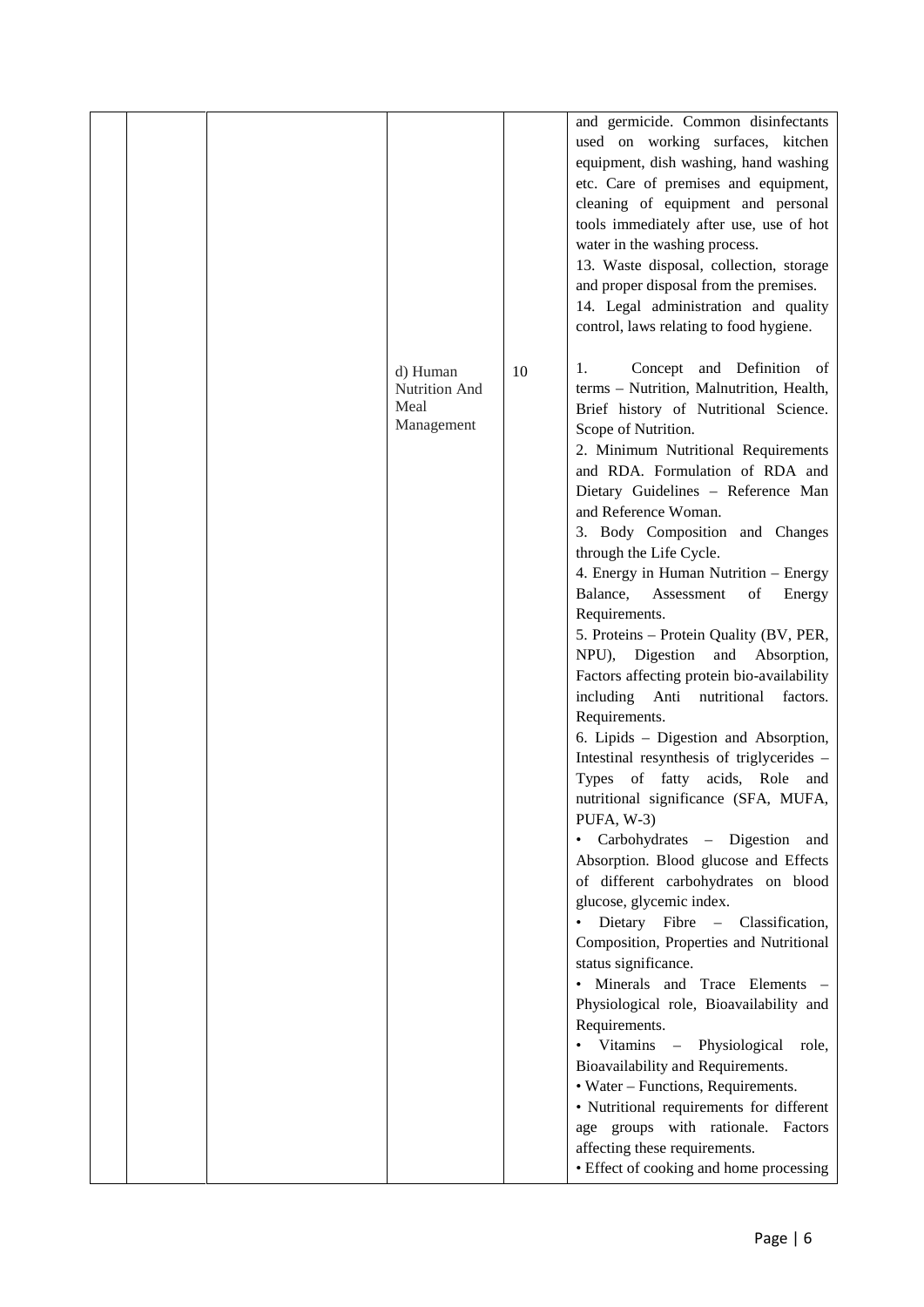|  |                           |    | on digestibility and nutritive value of<br>foods.<br>• Improving nutritional value through<br>different<br>methods<br>$\hspace{0.1mm}-\hspace{0.1mm}$<br>germination,<br>fermentation, combination of foods.<br>• Basic principles of meal planning.<br>• Nutritional considerations for planning<br>meals for<br>• Adults - male and female, different<br>levels of physical activity.<br>• Pregnancy and Lactation<br>• Feeding of young children 0 -3 years<br>• Old age<br>• Athletes<br>• Nutritional considerations in brief for<br>the following:<br>· Military, naval personnel<br>• Astronauts and food for space travel<br>· Emergencies such as drought, famine,<br>floods etc. |
|--|---------------------------|----|--------------------------------------------------------------------------------------------------------------------------------------------------------------------------------------------------------------------------------------------------------------------------------------------------------------------------------------------------------------------------------------------------------------------------------------------------------------------------------------------------------------------------------------------------------------------------------------------------------------------------------------------------------------------------------------------|
|  | e) Community<br>Nutrition | 10 | 1. Concept and Scope of Community<br>Nutrition.<br>2. Food availability and factors affecting<br>availability<br>food<br>and<br>intake.<br>Agricultural production, post harvest<br>handling<br>(storage)<br>$\&$<br>treatment),<br>marketing<br>distribution,<br>and<br>industrialization, population, economic,<br>regional and socio-cultural factors.<br>Strategies<br>for<br>augmenting<br>food<br>production.<br>3.<br>Q. Assessment of Nutritional status -                                                                                                                                                                                                                         |
|  |                           |    | objectives<br>meaning,<br>need,<br>and<br>importance. Use of clinical signs,<br>anthropometry, biochemical tests, and<br>biophysical methods. Assessment of<br>food and nutrient intake through recall,<br>record, weighment.<br>o Food security and adequacy of diets.<br>4. Use of other sources of information<br>for assessment.<br>o Sources of relevant statistics.<br>o Infant, child and maternal mortality<br>rates.<br>o Epidemiology of nutritionally related<br>diseases.<br>Nutritional<br>5.<br>problems<br>οf<br>communities and implications for public<br>health. Common Nutritional Problems                                                                             |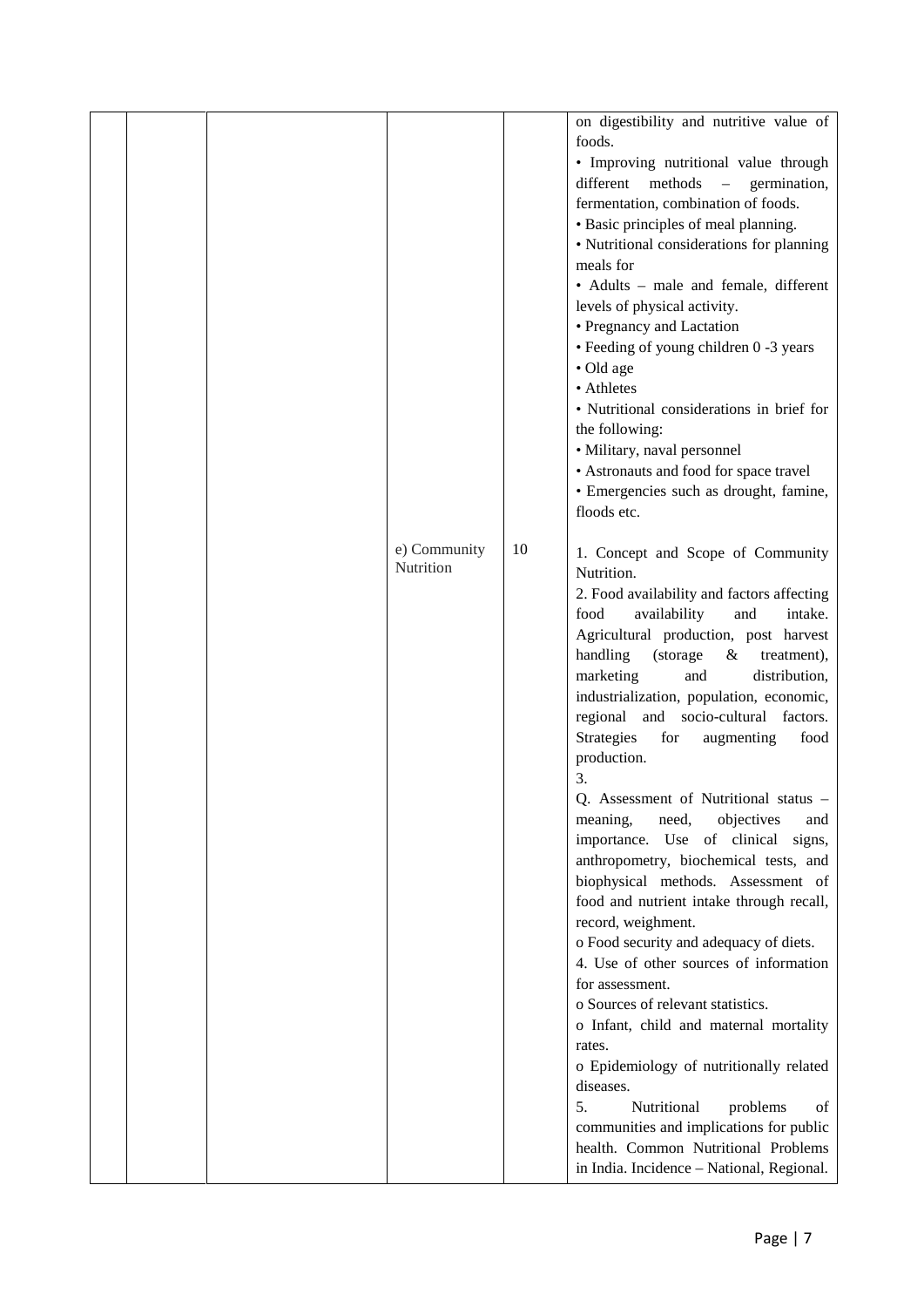|  |                 |    | Causes: Nutritional and Non-                      |
|--|-----------------|----|---------------------------------------------------|
|  |                 |    | Nutritional signs, symptoms,                      |
|  |                 |    | deficiency<br>effect<br>of<br>and                 |
|  |                 |    | treatment                                         |
|  |                 |    | o PEM                                             |
|  |                 |    |                                                   |
|  |                 |    | o Micronutrient Deficiencies                      |
|  |                 |    | o Fluorosis                                       |
|  |                 |    | o Correction/Improvements in Diets                |
|  |                 |    | 6. Schemes and Programs in India to               |
|  |                 |    | combat Nutritional Problems in India.             |
|  |                 |    | Role of International, National and               |
|  |                 |    | Voluntary agencies and Government                 |
|  |                 |    | departments.                                      |
|  |                 |    |                                                   |
|  |                 |    | 7. Hazards to Community Health and                |
|  |                 |    | Nutritional status                                |
|  |                 |    | O Adulteration in food                            |
|  |                 |    | O Pollution of water, air                         |
|  |                 |    | O Waste management                                |
|  |                 |    | O Industrial effluents, sewage                    |
|  |                 |    | O Pesticide residue in food                       |
|  |                 |    | O Toxins present in food – mycotoxins             |
|  |                 |    | etc.                                              |
|  |                 |    | 8. Nutrition Policy of India and Plan of          |
|  |                 |    |                                                   |
|  |                 |    | Action.                                           |
|  |                 |    | 9. Health and Nutrition Education -               |
|  |                 |    | Steps in planning, implementation, and            |
|  |                 |    | evaluations. Use of educational aids -            |
|  |                 |    | visual, audio, audio-visual, traditional          |
|  |                 |    | media etc.                                        |
|  |                 |    |                                                   |
|  | f) Diet Therapy | 10 | a. Diet Therapy and Nutritional Care in           |
|  |                 |    | Disease                                           |
|  |                 |    | i. The Nutritional Care Process                   |
|  |                 |    |                                                   |
|  |                 |    | ii. Nutritional Care Plan                         |
|  |                 |    | iii. Assessment and Therapy in Patient            |
|  |                 |    | Care                                              |
|  |                 |    | iv. Implementation of Nutritional Care            |
|  |                 |    | Nutritional Intervention - Diet<br>$\mathbf{b}$ . |
|  |                 |    | Modifications                                     |
|  |                 |    | i. Adequate normal diet as a basis for            |
|  |                 |    | therapeutic diets                                 |
|  |                 |    | ii. Diet Prescription                             |
|  |                 |    | iii.Modification of Normal Diet                   |
|  |                 |    | iv. Nomenclature of Diet Adequacy of              |
|  |                 |    |                                                   |
|  |                 |    | <b>Standard Hospital Diets</b>                    |
|  |                 |    | v. Psychological factors in feeding the           |
|  |                 |    | sick person                                       |
|  |                 |    | c. Interactions between Drugs, Food               |
|  |                 |    | Nutrients and Nutritional Status                  |
|  |                 |    | i. Effect of drugs on Food and Intake,            |
|  |                 |    | Nutrient Absorption, Metabolism, and              |
|  |                 |    | Requirements.                                     |
|  |                 |    |                                                   |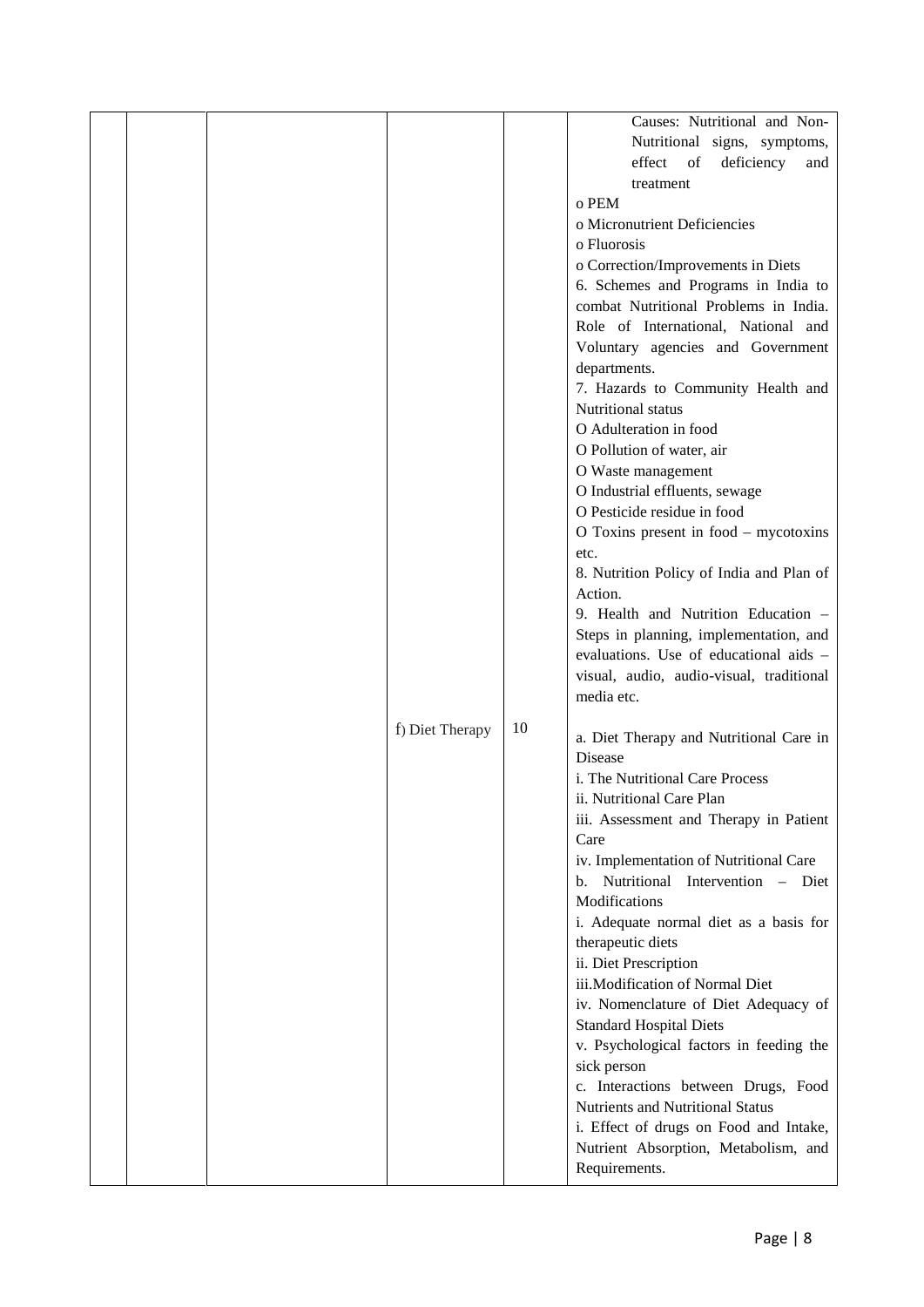|  |                 |    | Drugs affecting intake of food<br>ii.        |  |
|--|-----------------|----|----------------------------------------------|--|
|  |                 |    | and nutrients                                |  |
|  |                 |    | iii. Absorption                              |  |
|  |                 |    | iv. Metabolism and excretion                 |  |
|  |                 |    | v. Nutritional status                        |  |
|  |                 |    | vi. Summary of action of some common         |  |
|  |                 |    | drugs                                        |  |
|  |                 |    | vii. Effect of food, nutrients and           |  |
|  |                 |    | nutritional status on absorption and         |  |
|  |                 |    | metabolism of drugs                          |  |
|  |                 |    | d. Disease of the G. I. System -             |  |
|  |                 |    | Nutritional Assessment                       |  |
|  |                 |    | i. Pathogenesis of G.I. Disease with         |  |
|  |                 |    |                                              |  |
|  |                 |    | special reference to upper G. I. Tract       |  |
|  |                 |    | and ulcers.                                  |  |
|  |                 |    | 1. Diseases of esophagus and dietary         |  |
|  |                 |    | care                                         |  |
|  |                 |    | 2. Diseases of stomach and dietary care      |  |
|  |                 |    | 3. Gastric and duodenal ulcers               |  |
|  |                 |    | 4.<br>Predisposing<br>factors<br>and         |  |
|  |                 |    | Treatment                                    |  |
|  |                 |    | 5. Brief medical therapy, rest, antacids,    |  |
|  |                 |    | other drugs and dietary care                 |  |
|  |                 |    | 6. Food acidity, foods that cause            |  |
|  |                 |    | flatulence, factors that damage G. I.        |  |
|  |                 |    | Mucosa                                       |  |
|  |                 |    | 7. Foods stimulating G. I. Secretion         |  |
|  |                 |    | 8. Diet and Eating Pattern                   |  |
|  |                 |    | 9. Diet Recommendations                      |  |
|  |                 |    | 10. Liberal Approach Vs Traditional          |  |
|  |                 |    | Approach                                     |  |
|  |                 |    | 11. Possible nutritional and dietary         |  |
|  |                 |    | inadequacies                                 |  |
|  |                 |    | 12. Gastrectomy                              |  |
|  |                 |    | ii. Intestinal Diseases                      |  |
|  |                 |    | 1. Flatulence,<br>Constipation,<br>Irritable |  |
|  |                 |    | Bowel,<br>Hemorrhoids,.<br>Diarrhoea,        |  |
|  |                 |    | Diverticular<br>Steatorrhoea,<br>disease,    |  |
|  |                 |    | Inflammatory<br>Bowel<br>Disease,            |  |
|  |                 |    | <b>Ulcerative Colitis.</b>                   |  |
|  |                 |    | 2.<br>Treatment and Dietary Care in          |  |
|  |                 |    | the above mentioned conditions.              |  |
|  |                 |    | iii.<br>Malabsorption Syndrome               |  |
|  |                 |    | 1. Celiac Sprue, Tropical Sprue              |  |
|  |                 |    | 2. Intestinal Brush border deficiencies      |  |
|  |                 |    | (Acquired Disaccharide Intolerance)          |  |
|  |                 |    | 3. Protein Losing Enteropathy                |  |
|  |                 |    | 4. Dietary Care Process                      |  |
|  | g) Diet Therapy | 10 |                                              |  |
|  |                 |    | • Diet in Diseases of the Liver, Pancreas    |  |
|  |                 |    | and Biliary System                           |  |
|  |                 |    | • Nutritional care in Liver disease in the   |  |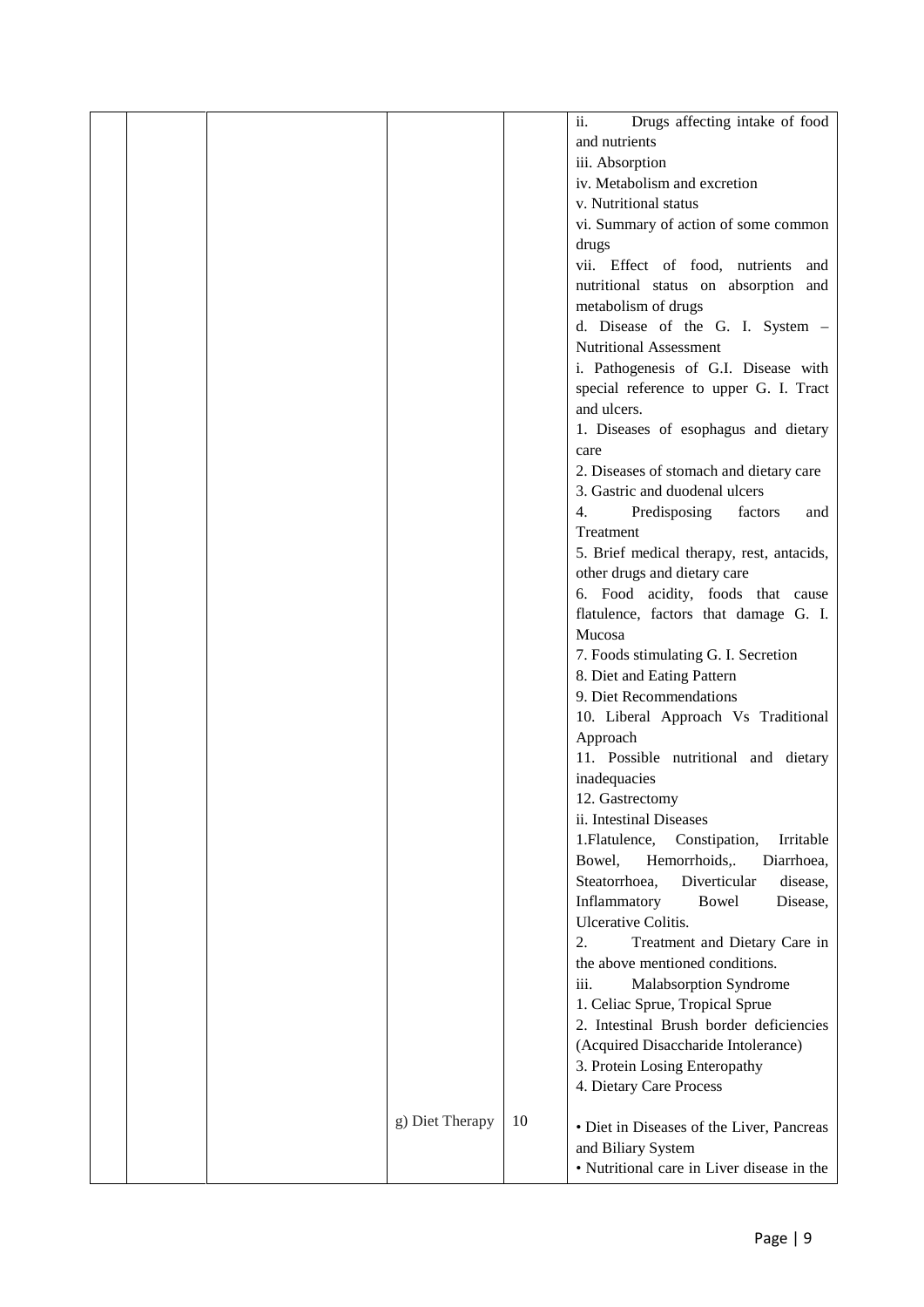|  |  | context of results of specific Liver        |  |
|--|--|---------------------------------------------|--|
|  |  | <b>Function Tests.</b>                      |  |
|  |  | • Dietary Care & Management in Viral        |  |
|  |  | Hepatitis, Cirrhosis of Liver, Hepatic      |  |
|  |  | Encephalophathy, Wilson's disease.          |  |
|  |  | · Dietary care and management in            |  |
|  |  | diseases of Gall Bladder and Pancreas.      |  |
|  |  | · Biliary Dyskinesia, Cholelithiasis,       |  |
|  |  |                                             |  |
|  |  | Cholecystitis,<br>Cholecystectomy,          |  |
|  |  | Pancreatitis,<br>Zollinger-<br>Ellison      |  |
|  |  | Syndrome.                                   |  |
|  |  | • Diet in Disease of the Endocrine          |  |
|  |  | Mellitus<br>Pancreas<br>Diabetes<br>and     |  |
|  |  | Hypoglycemia                                |  |
|  |  | Classification                              |  |
|  |  | Physiological<br>symptoms<br>and            |  |
|  |  | disturbances,<br>(FBG<br>diagnosis<br>and   |  |
|  |  | OGTT)                                       |  |
|  |  | • Management of Diabetes Mellitus           |  |
|  |  | • Clinical Vs Chemical control              |  |
|  |  | • Hormonal Therapy                          |  |
|  |  | • Oral Hypoglycemic Agents                  |  |
|  |  | • Home Glucose Monitoring                   |  |
|  |  | · Glycosylated Hemoglobin                   |  |
|  |  | • Urine Testing                             |  |
|  |  | • Exercise                                  |  |
|  |  |                                             |  |
|  |  | • Dietary care and Nutritional Therapy -    |  |
|  |  | The Diet Plan, Meal planning with and       |  |
|  |  | without Insulin, Special Dietetic Foods,    |  |
|  |  | Sweeteners and Sugar Substitutes            |  |
|  |  | · Diabetes in Pregnancy, Elderly,           |  |
|  |  | Surgery, Diabetic diets in Emergency,       |  |
|  |  | Illness, Diabetic coma, Insulin reaction,   |  |
|  |  | Juvenile diabetes, Patient Education in     |  |
|  |  | Diabetes                                    |  |
|  |  | Hypoglycemia<br>-classification,            |  |
|  |  | symptoms, fasting state hypoglycemia,       |  |
|  |  | Postprandial or reactive hypoglycemia,      |  |
|  |  | Early alimentary and late reactive          |  |
|  |  | hypoglycemia,<br>Idiopathic                 |  |
|  |  | hypoglycemia, Dietary<br>treatment in       |  |
|  |  | reactive hypoglycemia.                      |  |
|  |  | • Dietary care in diseases of the Adrenal   |  |
|  |  | Cortex, Thyroid gland and Parathyroid       |  |
|  |  | gland.                                      |  |
|  |  | • Functions of the gland and hormones       |  |
|  |  | their<br>insufficiency,<br>metabolic<br>and |  |
|  |  | implications, clinical symptoms.            |  |
|  |  |                                             |  |
|  |  | · Dietary treatment as supportive to        |  |
|  |  | other forms of therapy                      |  |
|  |  | • Adrenal cortex insufficiency, Hyper       |  |
|  |  | Hypothyroidism<br>(goitre),<br>and          |  |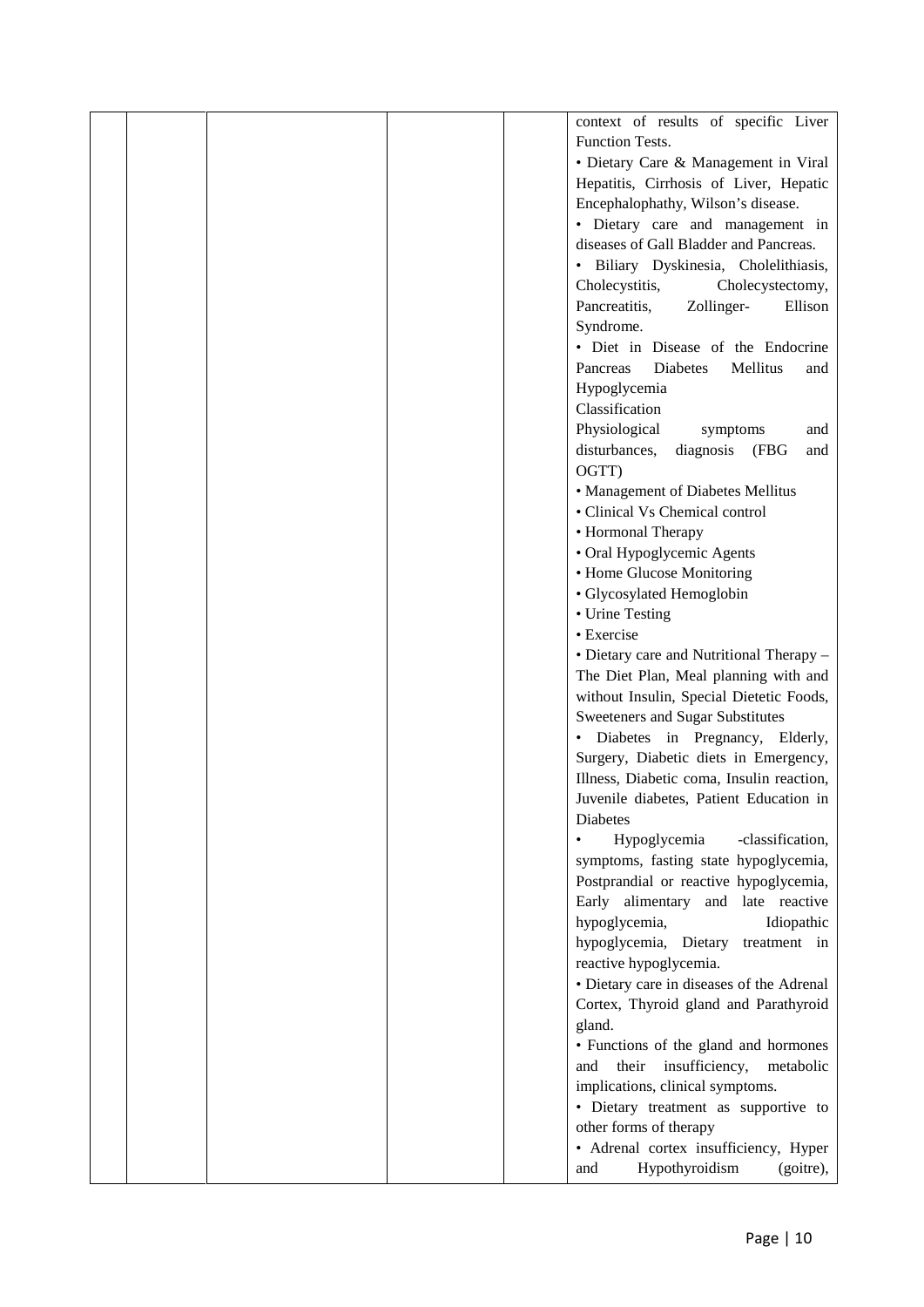|  |                |    | Hypoglycemia.                                                                                                                                                                                                                                                                                                                                                                                                                                                                                                                                                                                                                                                                                                                                                                                                                                                                                                                                                                                                                                                                                                 |
|--|----------------|----|---------------------------------------------------------------------------------------------------------------------------------------------------------------------------------------------------------------------------------------------------------------------------------------------------------------------------------------------------------------------------------------------------------------------------------------------------------------------------------------------------------------------------------------------------------------------------------------------------------------------------------------------------------------------------------------------------------------------------------------------------------------------------------------------------------------------------------------------------------------------------------------------------------------------------------------------------------------------------------------------------------------------------------------------------------------------------------------------------------------|
|  |                |    | Nutritional<br>Weight<br>for<br>care<br>Management<br>Regulation of energy intake and<br>balance of body weight<br>Control of appetite and food intake-<br>Neural control, hormonal control,<br>insulin, estrogen and other peptides and<br>hormones.<br>Identifying the obese<br>Types of obesity, Health risks<br>Causes, Psychology of obesity,<br>Theories of obesity, Physiology of the<br>obese state<br>Thermogenesis, Thyroid hormones<br><b>Treatment of Obesity</b><br>Dietsin Obesity - Starvation, Fasting<br>Evaluation of some common diets,<br>Protein-sparing modified fast, High<br>protein diets<br><b>Balanced Energy Reduction</b><br>Foods to include, fibre foods allowed<br>desired,<br>alcohol,<br>snacks<br>and<br>as<br>beverages<br>Psychology of weight reduction<br>Behavioural<br>Modification<br>Psychotherapy, pharmacology, exercise<br>& physical activity, Surgery, prevention<br>of weight gain & obesity.<br>Underweight - Etiology<br>and<br>Assessment, High calorie diets for<br>weight gain, Diet plan, Suggestions for<br>increasing calories in the diet, Anorexia |
|  | h)Diet Therapy | 10 | Nervosa and Bulimia<br>1. Diseases of the Circulatory System<br>Atherosclerosis - Etiology, risk<br>factors, diet<br>Hyperlipidemias<br>Brief review of Lipoproteins and their<br>metabolism                                                                                                                                                                                                                                                                                                                                                                                                                                                                                                                                                                                                                                                                                                                                                                                                                                                                                                                  |
|  |                |    | Clinical and nutritional aspects of<br>Hyperlipidemias<br>Classification and Dietary care of<br>Hyperlipidemias<br>Nutritional care in Cardiovascular<br>disease<br>(Ischemic heart disease Pathogenesis of<br>sodium<br>and<br>retention<br>water<br>in<br>Congestive Heart Disease. Acute and<br>Chronic Cardiac Disease, Acute -                                                                                                                                                                                                                                                                                                                                                                                                                                                                                                                                                                                                                                                                                                                                                                           |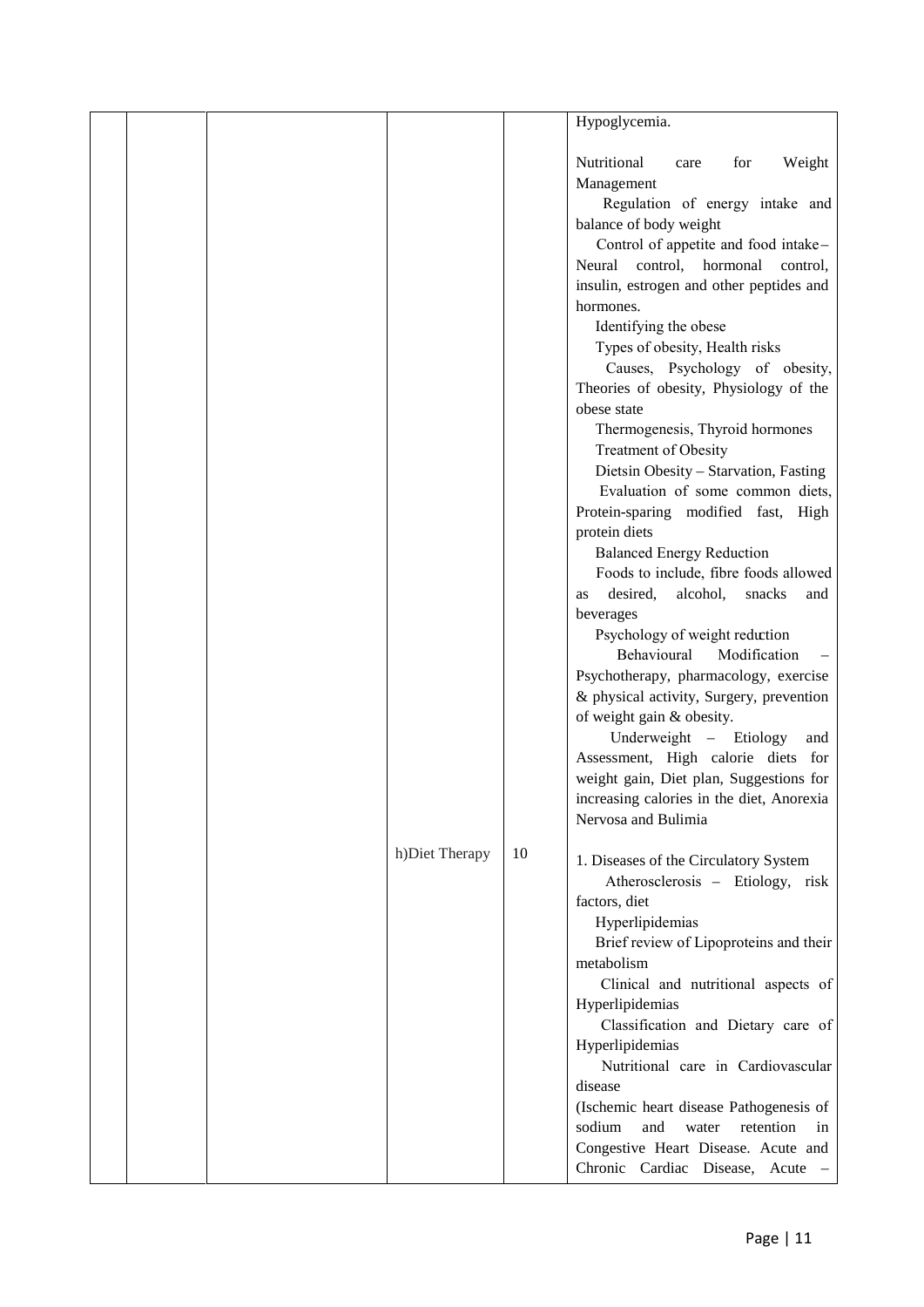|  |                                 | Stimulants, food & consistency, Chronic   |  |
|--|---------------------------------|-------------------------------------------|--|
|  |                                 | - Compensated and decompensated           |  |
|  |                                 | states, Sodium Restriction in Cardiac     |  |
|  |                                 | Diseases, Diet in Hypertension -          |  |
|  | Etiology,                       | Prevalence,<br>Renin-                     |  |
|  |                                 | Angiotensin mechanism, Salt and Blood     |  |
|  |                                 | pressure, Drugs and Hypertension,         |  |
|  |                                 | Cerebrovascular diseases and diet in      |  |
|  | brief)                          |                                           |  |
|  | 2. Anemia                       |                                           |  |
|  |                                 | Resulting from Acute Hemorrhage           |  |
|  | Nutritional anemia              |                                           |  |
|  | Sickle cell anemia              |                                           |  |
|  | Thalassemia                     |                                           |  |
|  | Pathogenesis                    | dietary<br>and                            |  |
|  |                                 | management in the above conditions        |  |
|  | 3. Renal Disease                |                                           |  |
|  |                                 | Physiology & function of normal           |  |
|  | $kidney - a brief review$       |                                           |  |
|  |                                 | Diseases of the kidney, classification    |  |
|  |                                 | Glomerulo nephritis - Acute and           |  |
|  |                                 | Chronic - Etiology, Characteristics,      |  |
|  | Objectives,                     | Principles of<br>Dietary                  |  |
|  | <b>Treatment and Management</b> |                                           |  |
|  |                                 | Nephrotic syndrome - objectives,          |  |
|  |                                 | principles of Dietary Treatment and       |  |
|  | Management.                     |                                           |  |
|  | Uremia and Renal Failure        |                                           |  |
|  |                                 | History, General Principles of Protein    |  |
|  |                                 | Nutrition in Renal Failure and Uremia.    |  |
|  |                                 | Acute Renal Failure-Causes, dietary       |  |
|  | management                      | sodium<br>fluid,<br>and                   |  |
|  |                                 | potassium balance, protein and energy     |  |
|  | requirements                    |                                           |  |
|  | Chronic                         | renal failure<br>medical                  |  |
|  |                                 | treatment, Renal transplants. Dialysis    |  |
|  |                                 | and types hemodialysis, Peritoneal        |  |
|  |                                 | Dialysis & Continuous Ambulatory          |  |
|  |                                 | Peritoneal Dialysis (CAPD). Dietary       |  |
|  |                                 | Management in conservative treatment,     |  |
|  |                                 | dialysis and after renal transplantation. |  |
|  |                                 | Use of Sodium and Potassium               |  |
|  |                                 | Exchange lists in Renal (diet planning).  |  |
|  |                                 | Chronic renal failure in patients with    |  |
|  | diabetes mellitus               |                                           |  |
|  |                                 | Chronic renal failure in children         |  |
|  |                                 | Nephrolithiases - Etiology, types of      |  |
|  |                                 | stones, Nutritional care, alkaline-ash    |  |
|  | diets                           |                                           |  |
|  | 4. Allergy                      |                                           |  |
|  |                                 | Definitions, symptoms, mechanism of       |  |
|  | food allergy                    |                                           |  |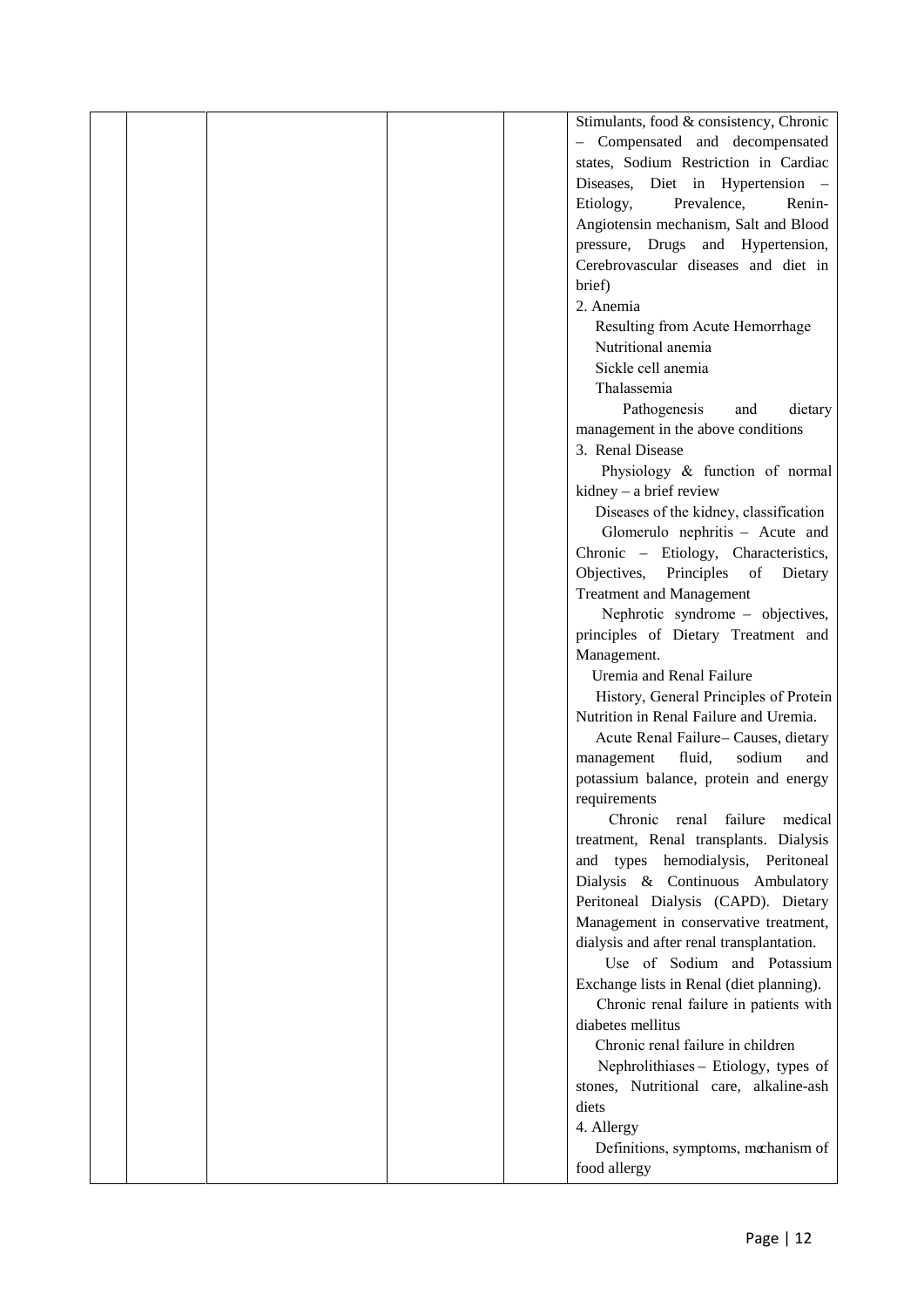| Diagnosis-History, Food record              |
|---------------------------------------------|
| Biochemical<br>and                          |
| Immunotesting (Brief)                       |
| Elimination diets                           |
| Food selection                              |
| Medications (brief)                         |
| Prognosis food Allergy in infancy-          |
| Milk sensitive enteropathy; Colic,          |
| Intolerance to breast milk, prevention of   |
| Food Allergy.                               |
| 5.                                          |
| Diseases<br>of Nervous<br>System,           |
| Behavioural Disorders and Musculo           |
| Skeletal System                             |
| Neuritis and polyneuritis                   |
| Migraine, headache                          |
| Epilepsy                                    |
| Multiple sclerosis                          |
| Hyperkinetic Behaviour Syndrome             |
| Orthromolecular psychiatry and              |
| illness<br>(Brief)<br>Definition,<br>mental |
| etiology,<br>dietary<br>treatment<br>and    |
| prognosis in the above conditions.          |
| Arthritis-                                  |
| Rheumatoid Arthritis                        |
| Osteoarthritis                              |
| Symptoms, dietary management                |
| 6. Nutrition in Cancer                      |
| Types, symptoms, detection                  |
| Cancer therapies and treatment – side       |
| effects and nutritional implications        |
| Goals of care and guidelines for oral       |
| feeding                                     |
| Accommodating side effects                  |
| Enteral tube feeding - Nasogastric,         |
| Gastrostomy, Jejunostomy                    |
| <b>Parenteral Nutrition</b>                 |
| Pediatric patients with cancer              |
| The terminal cancer patient                 |
| 7. Nutrition in Physiological Stress        |
| Physiological stress and its effect on      |
| body, nutritional implications.             |
| Fevers and infections                       |
| Surgery and Management of Surgical          |
| Conditions                                  |
| Parenteral Nutrition - Types, mode,         |
| and composition of feeds                    |
| Tube feeding - Routes, modes,               |
| composition, care to be taken during        |
| feeding                                     |
| Dietary guidelines                          |
| <b>Burns</b>                                |
|                                             |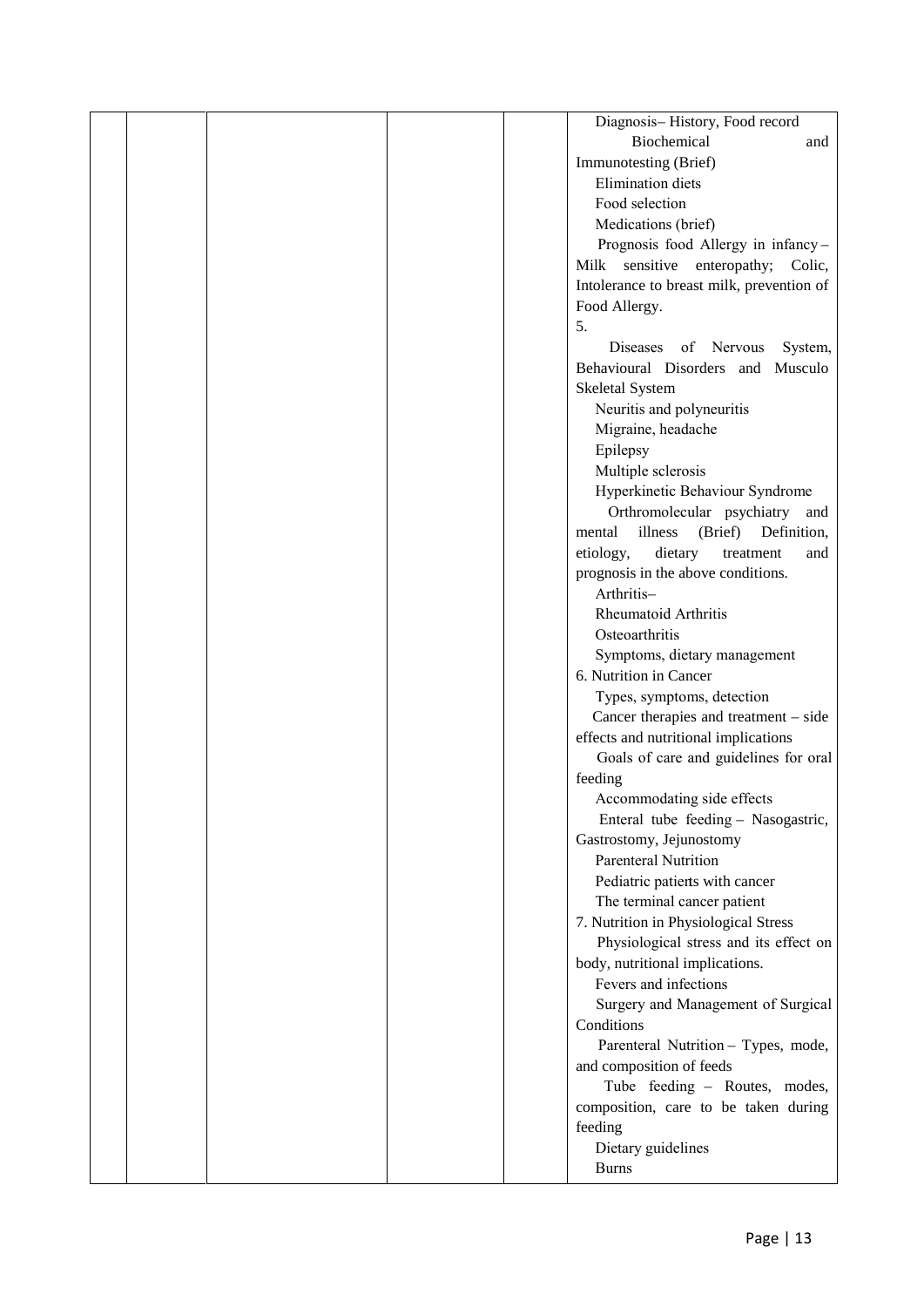|  |                      |    | Metabolic implications – nutritional                  |  |
|--|----------------------|----|-------------------------------------------------------|--|
|  |                      |    | requirement                                           |  |
|  |                      |    | Management and nutritional care                       |  |
|  |                      |    | Nutritional Management of Patients                    |  |
|  |                      |    | with HIV, AIDS                                        |  |
|  |                      |    | Nutritional<br>Management<br>$\overline{\phantom{0}}$ |  |
|  |                      |    | <b>Counselling and Management</b>                     |  |
|  |                      |    | Goals of care                                         |  |
|  |                      |    | Timing of food presentation                           |  |
|  |                      |    | Guidelines for oral feeding                           |  |
|  |                      |    | anti-tumour therapy                                   |  |
|  |                      |    | Accommodating taste changes                           |  |
|  |                      |    | External tube feeding                                 |  |
|  |                      |    | Parenteral nutrition                                  |  |
|  |                      |    | Patent co-operation                                   |  |
|  |                      |    | Pediatric patients with cancer                        |  |
|  |                      |    | The terminal cancer patient                           |  |
|  |                      |    | Misconceptions in nutritional care                    |  |
|  |                      |    |                                                       |  |
|  | i) Nutrition         | 10 | i. Dietician as part of the Medical Team              |  |
|  | <b>Education And</b> |    | and Outreach Services.                                |  |
|  | Dietetic             |    | ii. Clinical Information - Medical                    |  |
|  | Counseling           |    | History and Patient Profile Techniques                |  |
|  |                      |    | obtaining relevant information,<br>of                 |  |
|  |                      |    | Retrospective<br>information,<br>Dietary              |  |
|  |                      |    | Diagnosis, Assessing food and nutrient                |  |
|  |                      |    | intakes, Lifestyles, Physical activity,               |  |
|  |                      |    | Stress, Nutritional Status. Correlating               |  |
|  |                      |    | Relevant Information and identifying                  |  |
|  |                      |    | areas of need.                                        |  |
|  |                      |    | The Care Process - Setting goals<br>iii.              |  |
|  |                      |    | and objectives short term and long term,              |  |
|  |                      |    | Counselling and Patient Education,                    |  |
|  |                      |    | Dietary Prescription.                                 |  |
|  |                      |    | iv. Motivating Patients.                              |  |
|  |                      |    | v. Working with -                                     |  |
|  |                      |    | Hospitalized patients (adults,<br>1.                  |  |
|  |                      |    | pediatric, elderly, and handicapped),                 |  |
|  |                      |    | adjusting and adopting to individual                  |  |
|  |                      |    | needs.                                                |  |
|  |                      |    | 2. Outpatients (adults, pediatric, elderly,           |  |
|  |                      |    | handicapped),<br>education,<br>patients'              |  |
|  |                      |    | techniques and modes.                                 |  |
|  |                      |    | Follow up, Monitoring<br>vi.<br>and                   |  |
|  |                      |    | Evaluation of outcome, Home visits                    |  |
|  |                      |    | vii. Maintaining records, Reporting                   |  |
|  |                      |    | findings, Applying findings, Resources                |  |
|  |                      |    | and Aids for education and counselling,               |  |
|  |                      |    | Terminating counselling, Education for                |  |
|  |                      |    | individual patients, Use of regional                  |  |
|  |                      |    | language, linguistics in communication                |  |
|  |                      |    | process, Counselling and education.                   |  |
|  |                      |    |                                                       |  |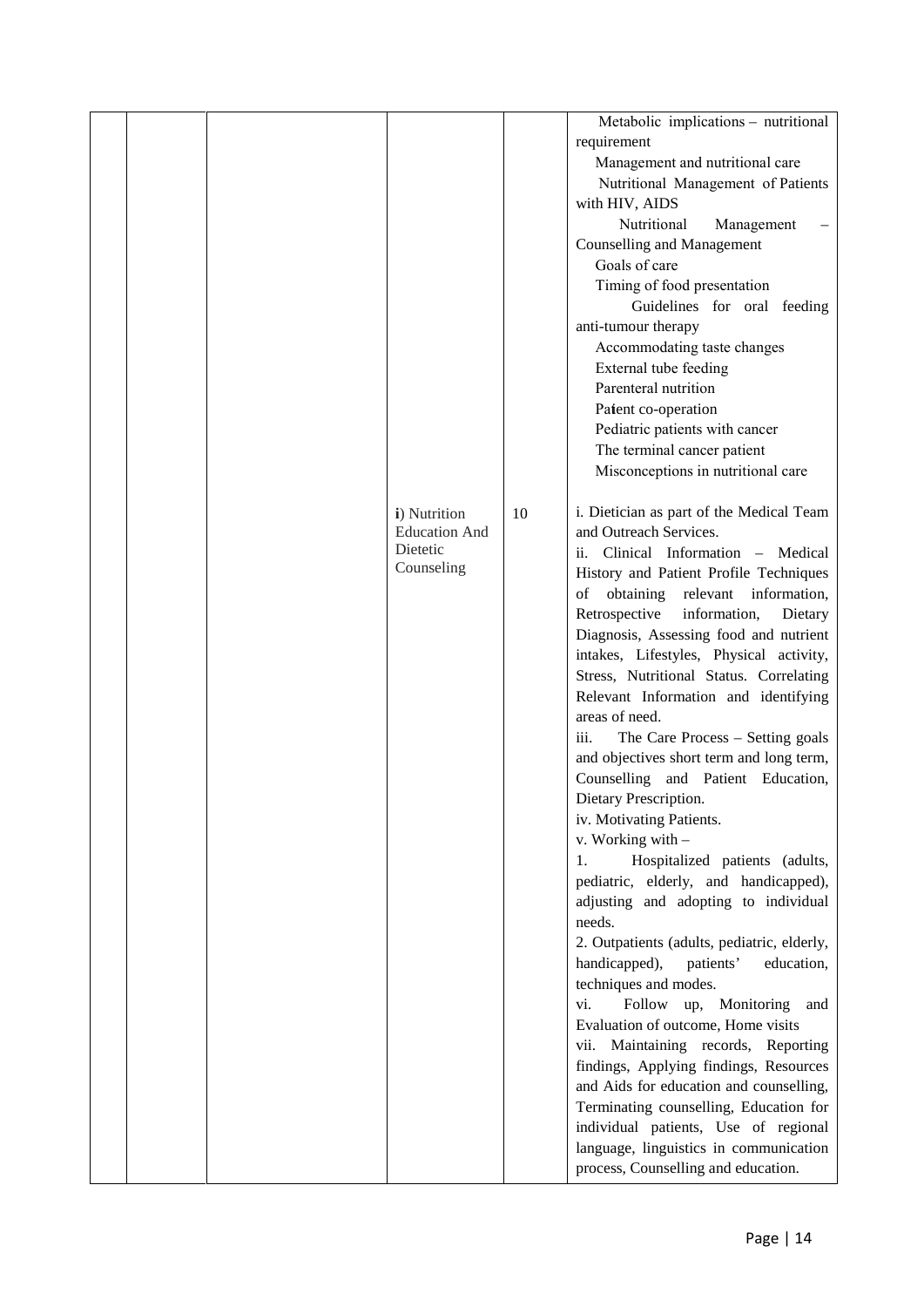|  | j) Food<br>Services<br>Management | 10 | i. Introduction to food services and<br>catering industry, Development of Food<br>Service Institutions in India, Types of<br>Services as affected by changes in the<br>environment.<br>ii. Hospital food service as a speciality -<br>Characteristics, rates and services of the<br>food<br>production,<br>service<br>and<br>management in hospitals. Role of the<br>Food Service Manager / Dietitian.<br>Organizations<br>iii.<br><b>Types</b><br>of<br>$\sim$ .<br>organizations<br>characteristics.<br>and |  |
|--|-----------------------------------|----|---------------------------------------------------------------------------------------------------------------------------------------------------------------------------------------------------------------------------------------------------------------------------------------------------------------------------------------------------------------------------------------------------------------------------------------------------------------------------------------------------------------|--|
|  |                                   |    | Organizational charts.<br>iv. Catering Management Definition,<br>Principles and Functions, Tools of<br>Management Resources. Attributes of a<br>successful manager.<br>. Approaches to Management<br>V.<br>Traditional, Systems Approach, Total<br>Quality Management.                                                                                                                                                                                                                                        |  |
|  |                                   |    | vi.<br>Management of Resources -<br>Capital,<br>Space,<br>Equipment<br>and<br>Furniture, Materials, Staff, Time and                                                                                                                                                                                                                                                                                                                                                                                           |  |
|  |                                   |    | Energy, Procedures Physical facility<br>design<br>and<br>planning.<br>Equipment<br>selection.                                                                                                                                                                                                                                                                                                                                                                                                                 |  |
|  |                                   |    | vii.<br>Purchase<br>and<br>store<br>room<br>Purchase<br>management<br>systems,<br>$\alpha \rightarrow \alpha$                                                                                                                                                                                                                                                                                                                                                                                                 |  |
|  |                                   |    | specifications, food requisition and<br>inventory systems, quality assurance.                                                                                                                                                                                                                                                                                                                                                                                                                                 |  |
|  |                                   |    | viii.<br>Human Resource Management<br>Definition, Development and<br>1.                                                                                                                                                                                                                                                                                                                                                                                                                                       |  |
|  |                                   |    | policies<br>2. Recruitment Selection, Induction                                                                                                                                                                                                                                                                                                                                                                                                                                                               |  |
|  |                                   |    | 3. Employment procedures: Employee<br>Benefits, Training and Development,<br>Human Relations, Job description, Job                                                                                                                                                                                                                                                                                                                                                                                            |  |
|  |                                   |    | specifications, Job evaluation, Personnel<br>appraisal.                                                                                                                                                                                                                                                                                                                                                                                                                                                       |  |
|  |                                   |    | Trade Union Negotiations<br>4.<br>and<br>Settlement.                                                                                                                                                                                                                                                                                                                                                                                                                                                          |  |
|  |                                   |    | Financial Management (in brief<br>ix.<br>since there is a separate subject Food                                                                                                                                                                                                                                                                                                                                                                                                                               |  |
|  |                                   |    | Cost and Quality Control) - Elements of                                                                                                                                                                                                                                                                                                                                                                                                                                                                       |  |
|  |                                   |    | Financial management, Budget Systems                                                                                                                                                                                                                                                                                                                                                                                                                                                                          |  |
|  |                                   |    | and accounting, Budget preparation.<br>Food Production and Service<br>X.                                                                                                                                                                                                                                                                                                                                                                                                                                      |  |
|  |                                   |    | Operations                                                                                                                                                                                                                                                                                                                                                                                                                                                                                                    |  |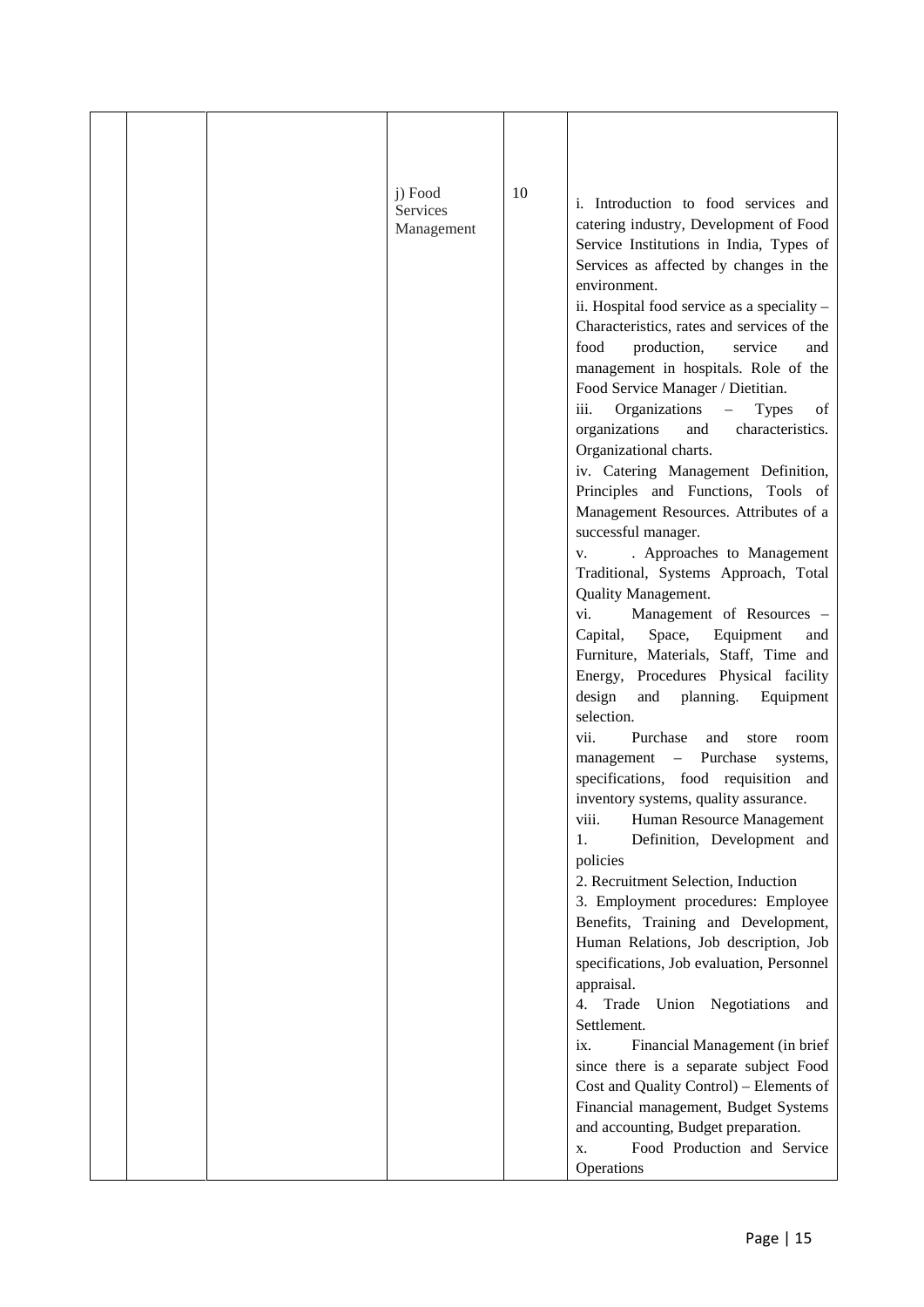|   |                                          |                                                                                                                                                                                                                                |                                             |    | 1. General Planning<br>2. Preliminary planning<br>Consideration of patients with<br>3.<br>specific nutritional and dietary needs,<br>labour use and productivity.<br>4. Flow pattern.                                                                                                                                                                                                                                                                                                                |
|---|------------------------------------------|--------------------------------------------------------------------------------------------------------------------------------------------------------------------------------------------------------------------------------|---------------------------------------------|----|------------------------------------------------------------------------------------------------------------------------------------------------------------------------------------------------------------------------------------------------------------------------------------------------------------------------------------------------------------------------------------------------------------------------------------------------------------------------------------------------------|
| 3 | <b>Private</b><br><b>Secretary</b>       | <b>Essential Qualification:</b><br>Degree<br>from<br>(i)<br>a<br>recognized University.<br>(ii) Skill Test Norms:                                                                                                              | a) General<br>Intelligence &<br>Reasoning   | 20 | (a) to $(d)$ : --Same as that of Assistant<br><b>Administrative Officer</b>                                                                                                                                                                                                                                                                                                                                                                                                                          |
|   |                                          | Dictation : 7 Minutes @<br><b>120 WPM</b><br>Transcription<br>45                                                                                                                                                               | b) General<br>Awareness                     | 10 |                                                                                                                                                                                                                                                                                                                                                                                                                                                                                                      |
|   |                                          | Minutes English or 60<br>Minutes Hindi on<br>a<br>Computer                                                                                                                                                                     | c) Quantitative<br>Aptitude                 | 10 |                                                                                                                                                                                                                                                                                                                                                                                                                                                                                                      |
|   |                                          | Desirable:<br>(i) Diploma/ Certificate in<br>Secretarial Practice from                                                                                                                                                         | d) English<br>Language and<br>Comprehension | 20 |                                                                                                                                                                                                                                                                                                                                                                                                                                                                                                      |
|   |                                          | a recognized Institute.<br>(ii) Excellent command<br>over Hindi and English<br>(Written and spoken)<br>(iii)<br>Ability<br>to<br>use<br>computers<br>(iv)<br>Diploma<br>in<br>Secretarial Practice<br><b>or</b><br>equivalent. | (e)Secretarial<br>Practice<br>concepts      | 20 | (e) Secretarial Practice concepts:-<br>Introduction to Stenography,<br>Consonants<br>Vowels,<br>Diphthongs,<br>Triphones,<br>Diphones and Abbreviated 'W'<br>Grammalogues, Punctuation Signs and<br>Phraseography<br>Alternative Forms of 'R' and 'H'<br>Circles, Loops & Hooks<br>Compound Consonants and Medial<br>Semi-Circle<br>Upward and Downward 'L' and 'SH'<br>Halving and Doubling Principles<br>Contractions,<br>Prefixes.<br>Suffixes,<br>Intersections, Figures and Advanced<br>Phrases |
|   |                                          |                                                                                                                                                                                                                                | (f)Basic<br>computer<br>knowledge           | 20 | (f)<br>Basic<br>Computer<br>Knowledge:<br>Introduction to MS Windows, MS<br>Office, Basics of Internet etc.                                                                                                                                                                                                                                                                                                                                                                                          |
| 4 | <b>Medico</b><br><b>Social</b><br>Worker | Essential Qualification &<br>Experience:<br>(i) MA (Social Work)/<br>MSW, with specialization<br>in Medical Social Work,<br>from<br>recognized<br>a<br>University/Institution<br>(ii) 5 Years' Experience                      | a) Framework:<br>Social Welfare             | 10 | The concept of Social Welfare<br>Social Welfare: Concept, need and<br>objectives<br>Philosophy of Social Welfare and<br>Social work<br>welfare<br>Social<br>historical<br>in<br>perspective Changing concepts and                                                                                                                                                                                                                                                                                    |
|   |                                          | a government<br><sub>or</sub><br>in                                                                                                                                                                                            |                                             |    | practices of social welfare in                                                                                                                                                                                                                                                                                                                                                                                                                                                                       |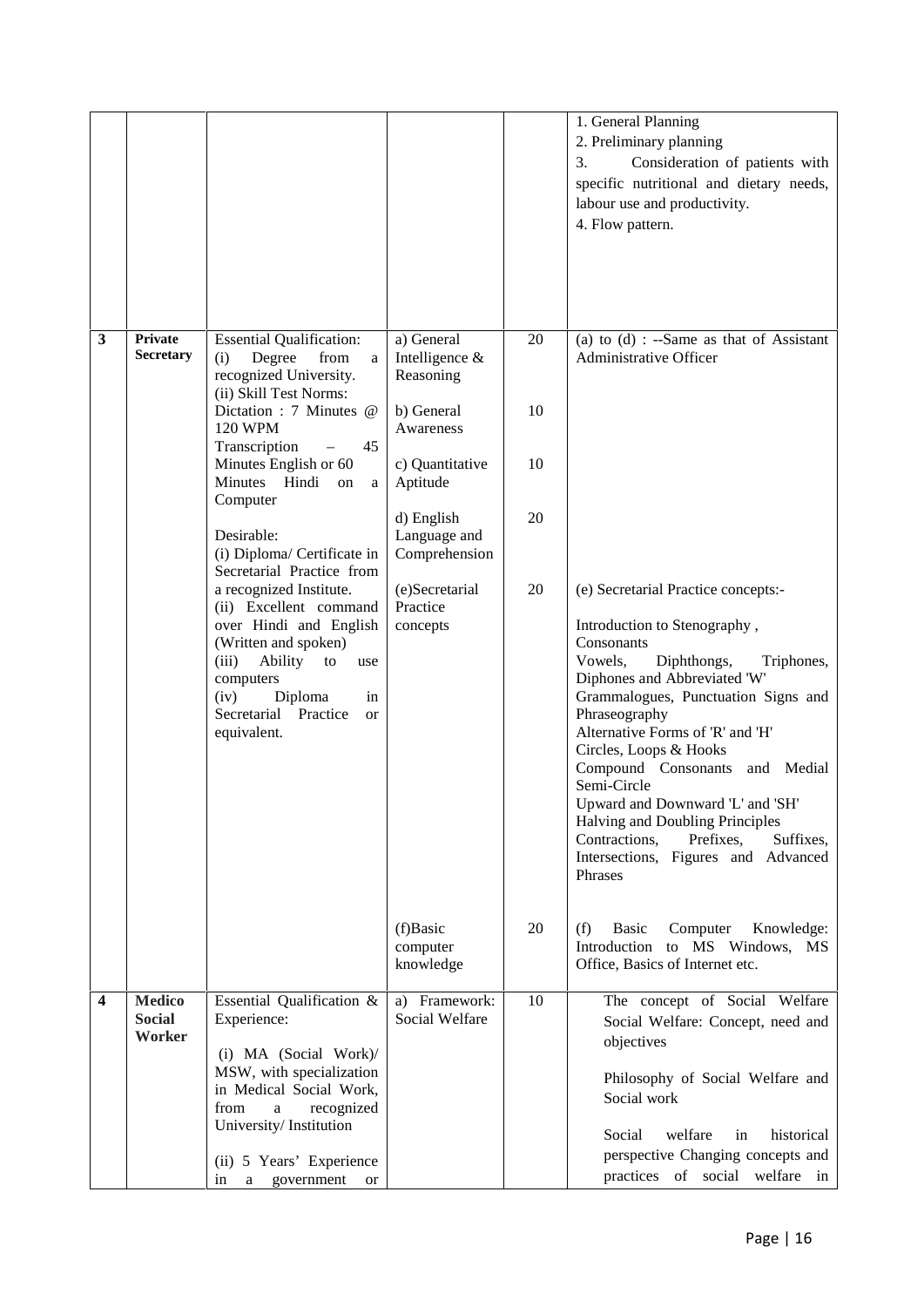| private sector hospital of<br>minimum 500 beds in line                                                                                                   |                                          |    | relation to social, economic and<br>industrial development                                                                                                                                                                                                                                                                                   |
|----------------------------------------------------------------------------------------------------------------------------------------------------------|------------------------------------------|----|----------------------------------------------------------------------------------------------------------------------------------------------------------------------------------------------------------------------------------------------------------------------------------------------------------------------------------------------|
| with welfare or Health<br>preferably<br>Agency,<br>dealing with Medical /<br>Public Health Service.                                                      |                                          |    | Changing political philosophy and<br>its impact on social welfare                                                                                                                                                                                                                                                                            |
| Desirable: Ability to use<br>computers - Hands on<br>$\operatorname{in}$<br>experience<br>office<br>applications,<br>spread<br>sheets and presentations. |                                          |    | Social Welfare and related terms(1)<br>Social Development (2) Social<br>Planning and social administration<br>Social reform (4)<br>(3)<br>Social<br>Security (5) Social Policy (6) Social<br>Action (7) Social justice (8)Social<br>and welfare services (9) Social<br>legislation (10) Human Rights<br>Professional<br>Social<br>work<br>an |
|                                                                                                                                                          |                                          |    | The<br>Introduction<br>of<br>concept<br>professional social work-alignment of<br>scientific and humanitarian motives for<br>promoting social welfare.                                                                                                                                                                                        |
|                                                                                                                                                          | b) Framework:<br>Social Welfare          | 10 | The basic principles and values of<br>professional social work and their<br>relationship to the values of Indian<br>Society                                                                                                                                                                                                                  |
|                                                                                                                                                          |                                          |    | Evolution of professional social work in<br>UK, USA,                                                                                                                                                                                                                                                                                         |
|                                                                                                                                                          |                                          |    | Evolution of Professional Social work<br>in India.                                                                                                                                                                                                                                                                                           |
|                                                                                                                                                          |                                          |    | Social work as a profession Nature and<br>characteristics of a profession                                                                                                                                                                                                                                                                    |
|                                                                                                                                                          |                                          |    | The basic values and Principles of<br>professional social work Professional<br>status of Social work in India Code of<br>ethics for social workers                                                                                                                                                                                           |
|                                                                                                                                                          |                                          |    | Methods of Social Work Primary<br>Methods of Social work Secondary<br>methods of Social work                                                                                                                                                                                                                                                 |
|                                                                                                                                                          |                                          |    | Integrated approach of social work<br>Interface between Professional<br>and<br>voluntary social work                                                                                                                                                                                                                                         |
|                                                                                                                                                          | c) Psychology                            |    | Mental Health & Psychology                                                                                                                                                                                                                                                                                                                   |
|                                                                                                                                                          | and<br>Mental<br>Health:<br>Fundamentals | 10 | Psychology: Definitions and Fields                                                                                                                                                                                                                                                                                                           |
|                                                                                                                                                          |                                          |    | Mental Health : Meaning, Definitions,                                                                                                                                                                                                                                                                                                        |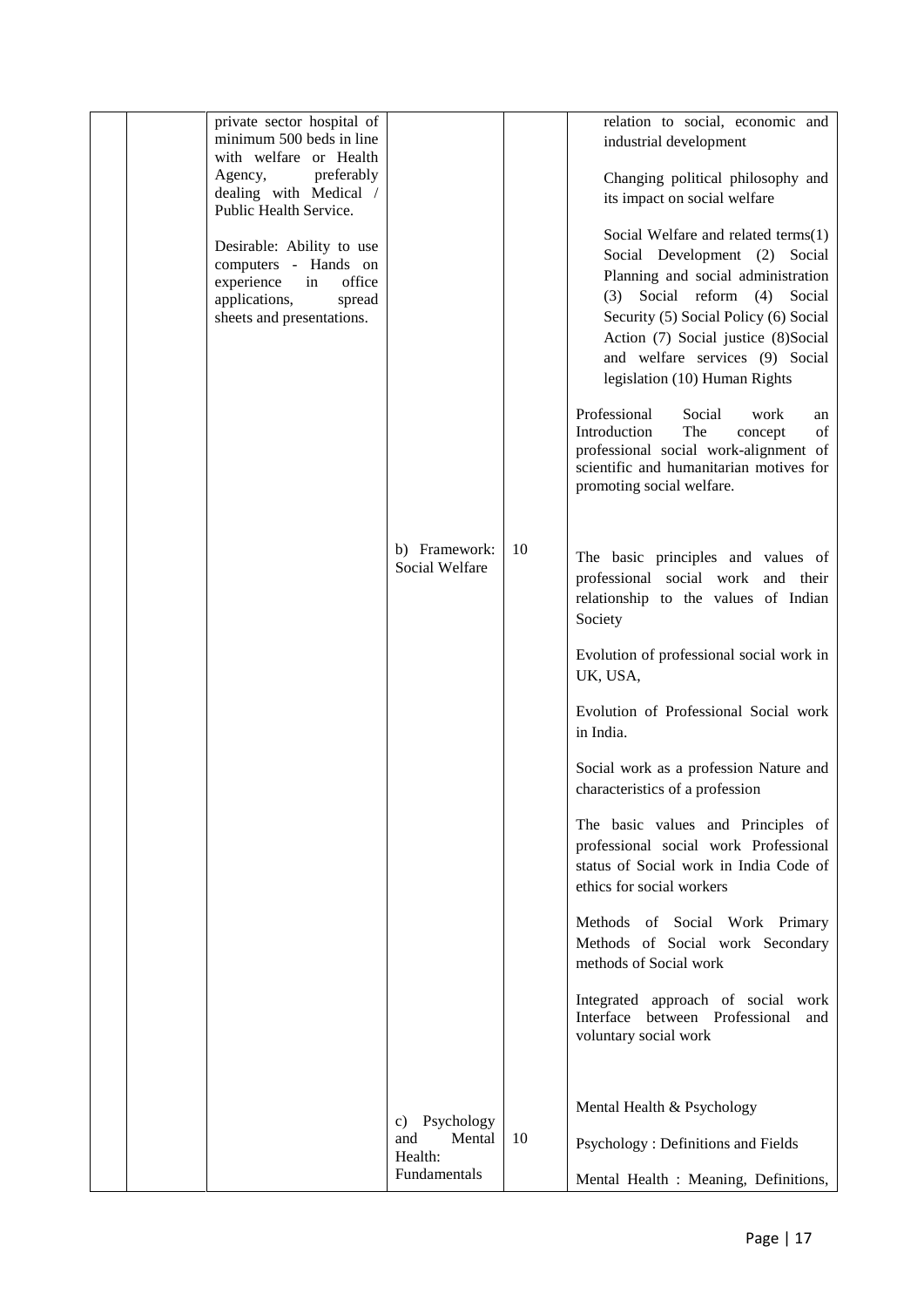|  |                            |    | Characteristics                                                                                                                                                                           |
|--|----------------------------|----|-------------------------------------------------------------------------------------------------------------------------------------------------------------------------------------------|
|  |                            |    | Normal & Abnormal Behaviour :<br>Meaning, Characteristics                                                                                                                                 |
|  |                            |    | Human Development : Heredity and<br>Environment                                                                                                                                           |
|  |                            |    | Meaning, Definition and scope of<br>Mental Hygiene                                                                                                                                        |
|  |                            |    | Characteristics<br>and<br>Importance<br>of<br>Mental Hygiene                                                                                                                              |
|  |                            |    | Aims of Mental Hygiene                                                                                                                                                                    |
|  |                            |    | Principles of Mental Hygiene                                                                                                                                                              |
|  |                            |    | Programme of Mental Hygiene                                                                                                                                                               |
|  |                            |    |                                                                                                                                                                                           |
|  | $\mathbf{d}$               |    | <b>Developmental Stages</b>                                                                                                                                                               |
|  | Developmental<br>Sociology | 10 | Developmental Stages I : Prenatal,<br>Infancy                                                                                                                                             |
|  |                            |    | Developmental Stages II : Babyhood,<br>Childhood                                                                                                                                          |
|  |                            |    | Developmental Stages III : Puberty,<br>Adolescence, Adulthood.                                                                                                                            |
|  |                            |    | Developmental Stages III : Middle age,<br>Old age.                                                                                                                                        |
|  |                            |    | <b>Personality Development</b>                                                                                                                                                            |
|  |                            |    | Psycho-Sexual<br>development<br>1.<br>theory: Sigmund Freud 2. Psycho-<br>Social development theory: Erick<br>Erickson 3. Defence Mechanism 4.<br>Perspectives of Psychopathology<br>Unit |
|  |                            |    | Social Psychology                                                                                                                                                                         |
|  |                            |    | Nature and scope of social psychology                                                                                                                                                     |
|  |                            |    | Attitude: nature and measurement of<br>attitude prejudice and discrimination                                                                                                              |
|  |                            |    | Communication:<br>concept,<br>methods,<br>skills<br>in<br>communication,<br>major<br>obstacles                                                                                            |
|  |                            |    | Mass communication, public opinion,                                                                                                                                                       |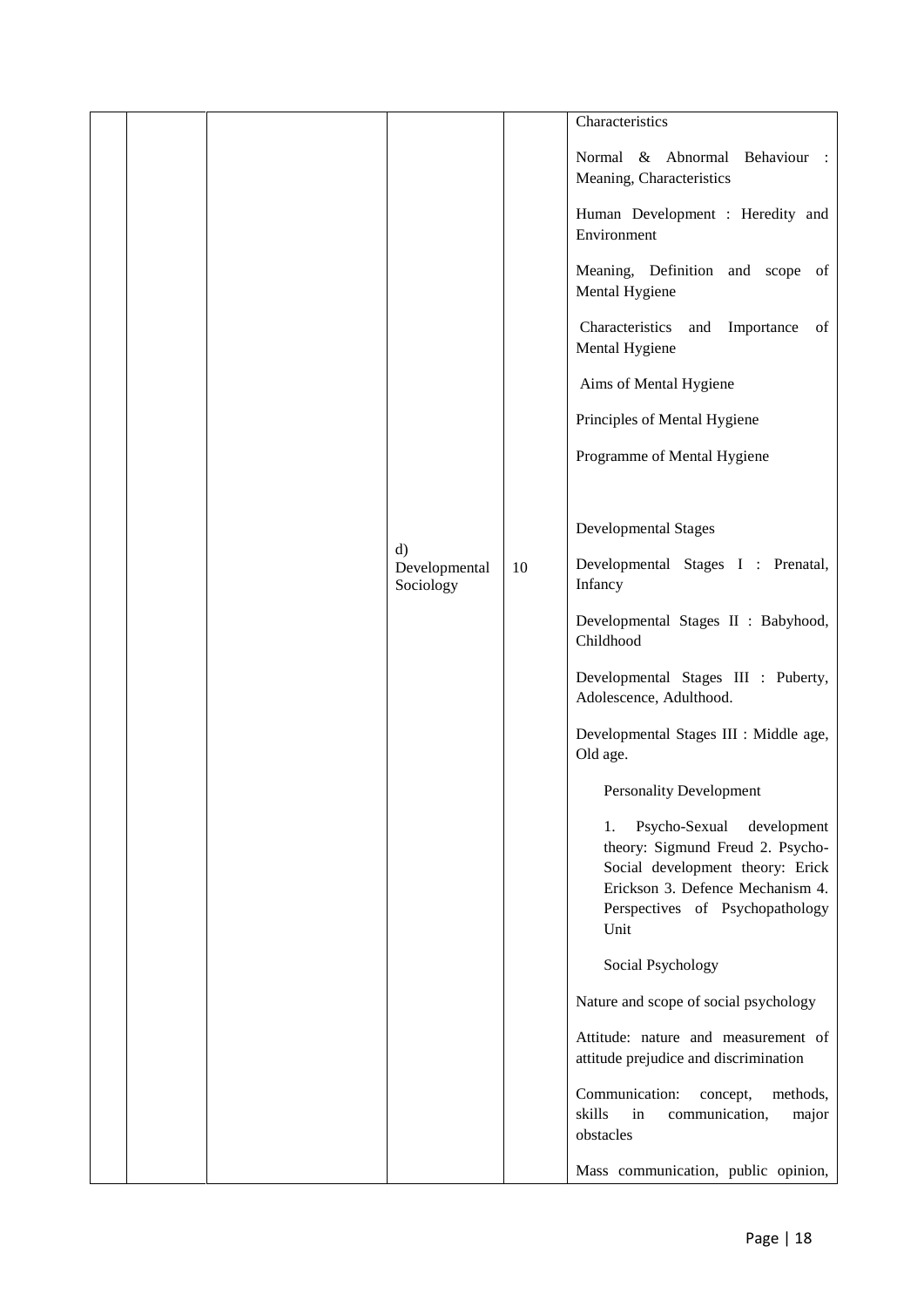|  | Sociology<br>e)<br>:Theoretical<br>Perspective | 10 | propaganda, fashion, social facilitation<br>crowd behavior.<br>Conceptual & Theoretical Perspectives<br>to Understand Society<br>Society:<br>Nature,<br>Approaches,<br>1.<br>Functions,<br>Theories<br>of<br>Society<br>(Evolutionary, Cyclical, Conflict and<br>Systems theories). |
|--|------------------------------------------------|----|-------------------------------------------------------------------------------------------------------------------------------------------------------------------------------------------------------------------------------------------------------------------------------------|
|  |                                                |    | Social<br>2.<br>Group:<br>Concept<br>&<br>Characteristics of Primary Group,<br>Secondary Group, Reference Group.                                                                                                                                                                    |
|  |                                                |    | 3. Social Institutions: Family, Marriage,<br>Kinship, Property (Present trends).                                                                                                                                                                                                    |
|  |                                                |    | 4. Culture: Concept of Culture,<br>Traditions, Customs, Values and Norms                                                                                                                                                                                                            |
|  |                                                |    | Social System and Social Process of<br><b>Contemporary Society</b>                                                                                                                                                                                                                  |
|  |                                                |    | 1. Social System & Sub system:<br>Structure & Function, Classification of<br>System.                                                                                                                                                                                                |
|  |                                                |    | 2. Social Structures: Status & Role.                                                                                                                                                                                                                                                |
|  |                                                |    | 3. Social Process: Meaning and kinds of<br>Social<br>Interaction,<br>Socialization,<br>Assimilation,<br>Cooperation,<br>Conflict,<br>Social control.                                                                                                                                |
|  |                                                |    | 1. State: Elements, Role and Functions.                                                                                                                                                                                                                                             |
|  | Sociology:<br>f)<br>Polity<br>&                | 10 | 2. Democratic government & process.                                                                                                                                                                                                                                                 |
|  | Economy                                        |    | 3. The nature of economic development,<br>Classification of Developing Countries,                                                                                                                                                                                                   |
|  |                                                |    | Meaning<br>Globalization,<br>4.<br>of<br>Liberalization, Privatization.                                                                                                                                                                                                             |
|  |                                                |    | : Social Stratification and Social Change<br>in Contemporary Society                                                                                                                                                                                                                |
|  |                                                |    | 1. Social Stratification: Caste, Caste &<br>Democracy, Tribes.                                                                                                                                                                                                                      |
|  |                                                |    | 2. Social Change: Concept, Factors,                                                                                                                                                                                                                                                 |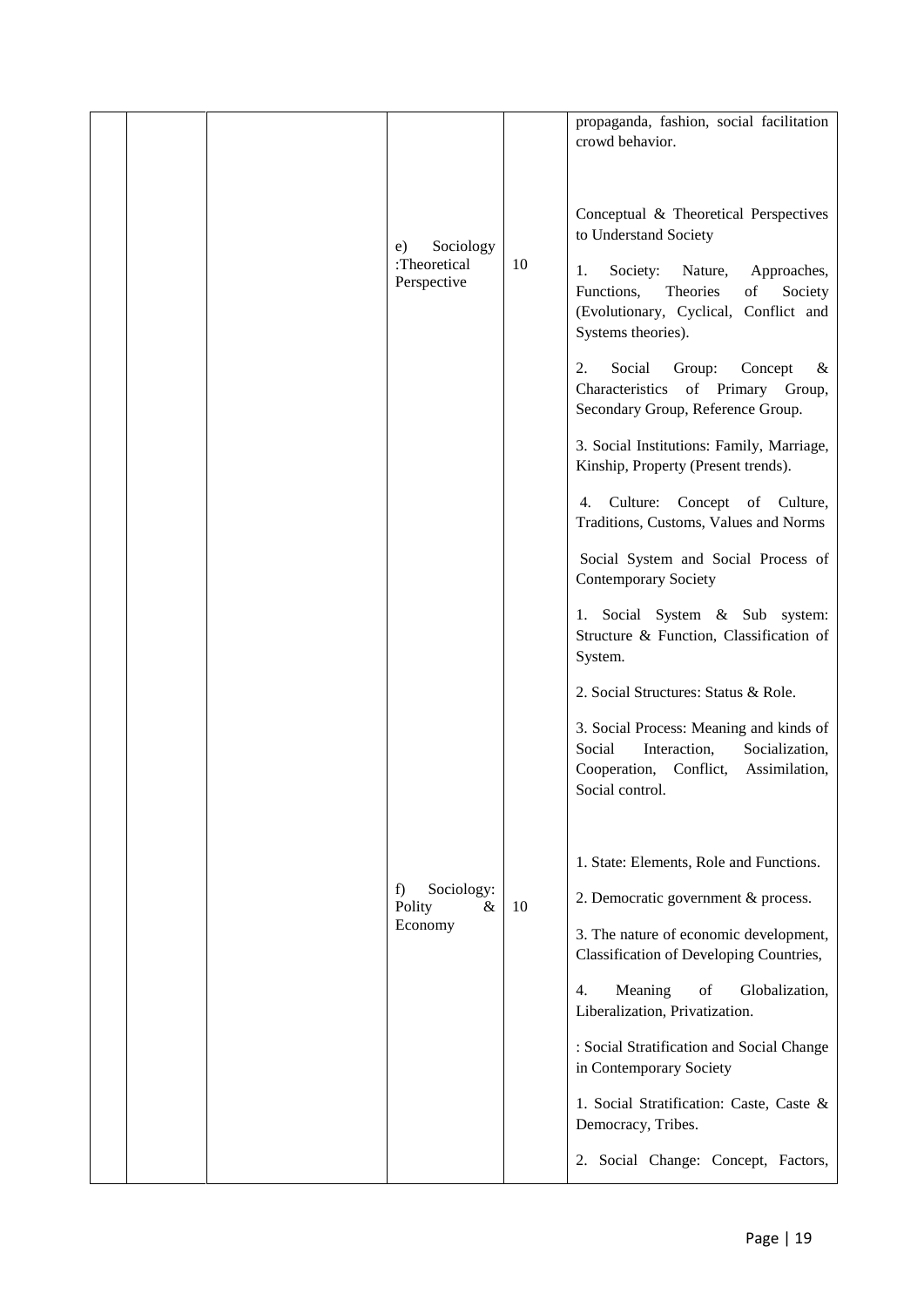|  |                                                         |     | Western theories.                                                                                                                                                                                                                                                                                                                                                                                                                                                                                                                                                                                                                                                                                                                                                                                                                                                                                                                                                                                                                                                                                                |
|--|---------------------------------------------------------|-----|------------------------------------------------------------------------------------------------------------------------------------------------------------------------------------------------------------------------------------------------------------------------------------------------------------------------------------------------------------------------------------------------------------------------------------------------------------------------------------------------------------------------------------------------------------------------------------------------------------------------------------------------------------------------------------------------------------------------------------------------------------------------------------------------------------------------------------------------------------------------------------------------------------------------------------------------------------------------------------------------------------------------------------------------------------------------------------------------------------------|
|  | g) Problems of<br>Contemporary<br><b>Indian Society</b> | 10  | 3. Theories of Social Change in India:<br>Sanskritization,<br>Westernization,<br>Modernization, Secularization.<br>1. Social Problem: Concept, Factors,<br>Theories.<br>2. Poverty: Causes, Factors, Extent,<br>Consequences,<br>Theories,<br>Measures,<br>Impact on society.<br>Population Explosion:<br>Causes,<br>3.<br>Factors,<br>Extent,<br>Consequences,<br>Measures, Impact on society.                                                                                                                                                                                                                                                                                                                                                                                                                                                                                                                                                                                                                                                                                                                  |
|  | h) Social Work<br>Research<br>&<br><b>Statistics</b>    | -10 | 4. Unemployment: Causes, Factors,<br>Consequences,<br>Extent,<br>Theories.<br>Measures, Impact on society. 4.<br>Environment pollution: Causes, Factors,<br>Extent,<br>Consequences,<br>Theories,<br>Measures, Impact on society.<br>5. Malnutrition: Causes, Factors, Extent,<br>Consequences,<br>Theories,<br>Measures,<br>Impact on society. 6.Positive and<br>of<br>negative<br>impact<br>Social<br>Media(Internet, Face Book,<br>Social<br>Media, Television, Cinema, Mobile etc.)<br>Research: Nature & Concept Nature<br>and Characteristics of Scientific<br>method and Social Phenomenon<br>Meaning and definition of Research<br>Nature scope and importance of<br>research<br>Types and Concepts<br>used in<br>Types of<br>Research<br>research:<br>Historical, Descriptive, Analytical,<br>Experimental,<br>Interdisciplinary,<br>Participative, action and evaluative<br>research.<br>Concepts<br>used<br>research:<br>in<br>Universe,<br>Variables,<br>Attributes,<br>Sample, Hypothesis,<br>matching,<br>Measurement,<br>Problem Formulation and Hypothesis<br>Testing<br>Problem<br>formulation: |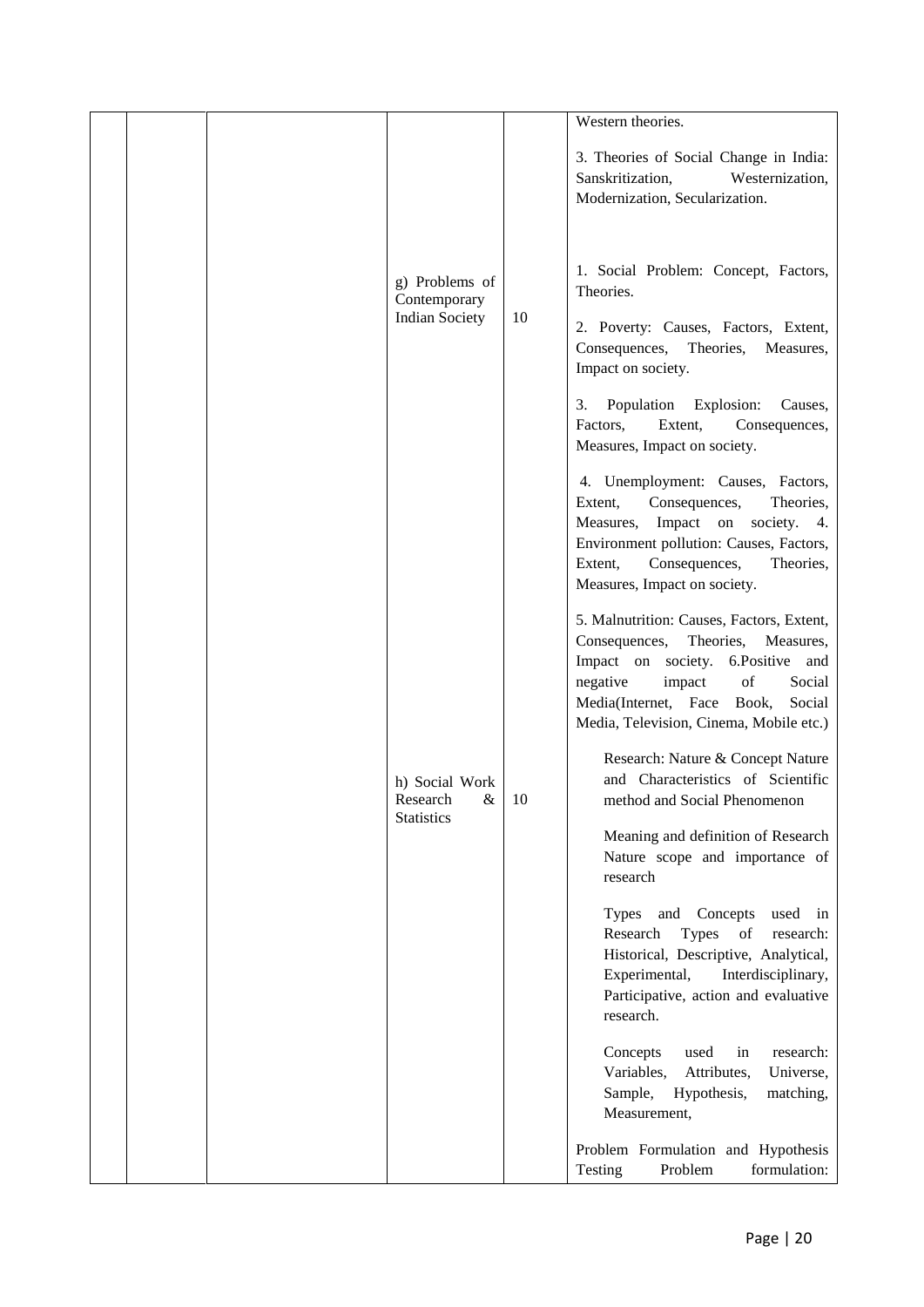|  |                                       |    | Identifying probable issues for research,    |
|--|---------------------------------------|----|----------------------------------------------|
|  |                                       |    | selecting specific<br>research<br>issue,     |
|  |                                       |    | formulation of objectives, clarifying the    |
|  |                                       |    | objective. Concepts and relevance of         |
|  |                                       |    | Hypothesis formulation and testing:          |
|  |                                       |    | Level of Significance, Degree of             |
|  |                                       |    | Freedom, Type 1 Type 2 Error.                |
|  |                                       |    |                                              |
|  |                                       |    | Data Collection and Analysis                 |
|  | i) Social Work                        |    | Methods of tools of data collection:         |
|  | Research<br>$\&$<br><b>Statistics</b> | 10 | Observation and Interview Schedule,          |
|  |                                       |    | Questionnaire, and secondary methods         |
|  |                                       |    | of data collection.                          |
|  |                                       |    |                                              |
|  |                                       |    | Sampling design: Probability and non-        |
|  |                                       |    | probability<br>Data<br>processing<br>and     |
|  |                                       |    | analysis,<br>interpretation<br>and<br>report |
|  |                                       |    | writing                                      |
|  |                                       |    |                                              |
|  |                                       |    | Research Design Research design:             |
|  |                                       |    | Concept, Meaning and importance of           |
|  |                                       |    | research Design                              |
|  |                                       |    | <b>Types</b><br>of<br>Research<br>Design:    |
|  |                                       |    | Experimental Design: After<br>only,          |
|  |                                       |    | Before-After,<br>Ex-post<br>facto            |
|  |                                       |    | experimental Design Non Experimental         |
|  |                                       |    | Design: Exploratory, Descriptive and         |
|  |                                       |    | Diagnostic                                   |
|  |                                       |    |                                              |
|  |                                       |    | <b>Understanding Concepts of Group Work</b>  |
|  | Groups and<br>$j$ )                   |    |                                              |
|  | Social<br>works                       | 10 | Concept of Group and its importance in       |
|  |                                       |    | human life cycle, Types of Groups            |
|  |                                       |    | Concept,                                     |
|  |                                       |    | Social Group Work as a method of             |
|  |                                       |    | Social Work 1. Theories and Models in        |
|  |                                       |    | Social Group Work 2. Values and              |
|  |                                       |    | Distinctive Principles of Social Group       |
|  |                                       |    | Work 3. Role of Group Worker 4. Social       |
|  |                                       |    | Group Work in Different fields 5.Group       |
|  |                                       |    | Work<br>in<br>Institutional<br>settings      |
|  |                                       |    | 6. Understanding<br>Individual<br>in the     |
|  |                                       |    | Group Process and Group as a Totality        |
|  |                                       |    |                                              |
|  |                                       |    | Social Group Work Process<br>and             |
|  |                                       |    | Programmes 1 Steps or Process of             |
|  |                                       |    | Group Formation 2. Stages / Phases in        |
|  |                                       |    | Group Development 3. Factors affecting       |
|  |                                       |    | Group Development and Role of Social         |
|  |                                       |    | Worker in different Stages of Group          |
|  |                                       |    | Development<br>4.<br>Concept<br>and          |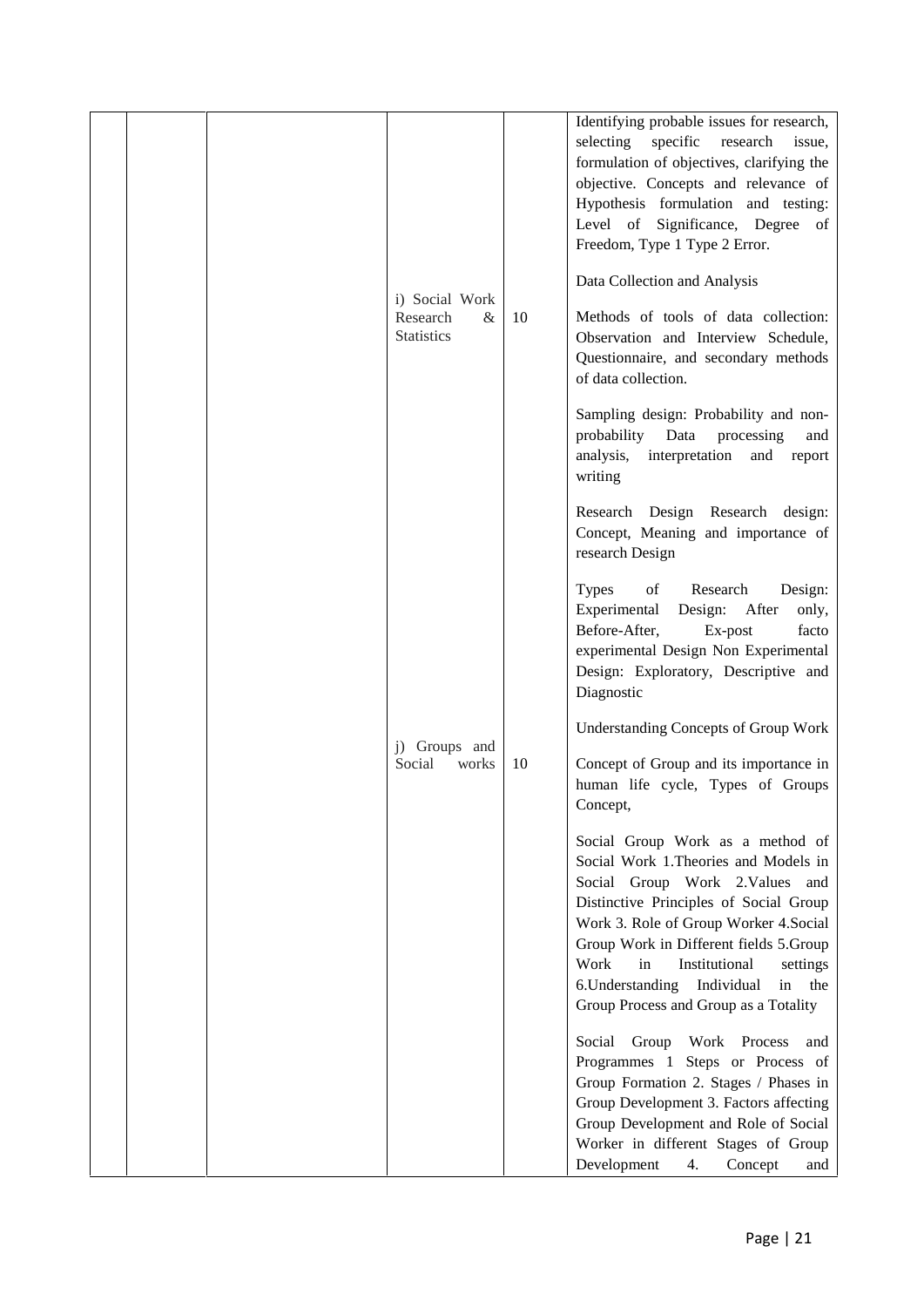|   |                                                                 |                                                                                                                                                                                                                                                                                                               |                                           |    | Importance of Programme in Group<br>Work Practice 5. Programme Planning,<br>Development<br>and<br>Implementation<br>Process<br>Skills, Techniques, Recording<br>and<br>Evaluation in Social Group Work 1.<br>Skills of Group Worker- For Group<br>Development, Programme Planning,<br>and Programme Implementation 2.<br>Recording in Group Work: Principles<br>and Types of Recording, Techniques of<br>RecordingObservation, Sociogram. 3.<br>Evaluation in Group Work- Importance<br>of Continuous evaluation in Group<br>Work,<br><b>Types</b><br>and<br>Methods<br>of<br>Evaluation<br>Group Process and Dynamics 1. Social<br>processes in group work 2. Leadership<br>and its development in group work<br>process 3. Communication in Group 4.<br>Group Dynamics:- Group Bond, Group-<br>Conflict, Confrontation, Apathy and<br><b>Group Control</b>                                                                                                                                                                                                                                                                                                                                                                                                                                   |
|---|-----------------------------------------------------------------|---------------------------------------------------------------------------------------------------------------------------------------------------------------------------------------------------------------------------------------------------------------------------------------------------------------|-------------------------------------------|----|------------------------------------------------------------------------------------------------------------------------------------------------------------------------------------------------------------------------------------------------------------------------------------------------------------------------------------------------------------------------------------------------------------------------------------------------------------------------------------------------------------------------------------------------------------------------------------------------------------------------------------------------------------------------------------------------------------------------------------------------------------------------------------------------------------------------------------------------------------------------------------------------------------------------------------------------------------------------------------------------------------------------------------------------------------------------------------------------------------------------------------------------------------------------------------------------------------------------------------------------------------------------------------------------|
| 5 | <b>Assistant</b><br><b>Administ</b><br>rative<br><b>Officer</b> | <b>Essential Qualification:</b><br>Degree from recognized<br>University<br><b>or</b><br>its<br>equivalent<br>Desirable:<br>(i) MBA/ PG diploma in<br>management<br>from<br>recognised Institutes.<br>(ii) Knowledge<br>of<br>Government Rules and<br>Regulations.<br>Proficiency<br>in<br>(iii)<br>Computers. | a) General<br>Intelligence &<br>Reasoning | 15 | (a) General Intelligence & Reasoning: It<br>would include questions of both verbal<br>and non-verbal type. This component<br>may include questions on analogies,<br>similarities and differences,<br>space<br>visualization,<br>spatial<br>orientation,<br>problem solving, analysis, judgement,<br>decision making, visual memory,<br>discrimination, observation, relationship<br>concepts, arithmetical reasoning and<br>figural classification, arithmetic number<br>series, non-verbal series, coding and<br>decoding,<br>conclusion,<br>statement<br>syllogistic reasoning etc. The topics are,<br>Semantic Analogy, Symbolic/Number<br>Analogy, Figural Analogy, Semantic<br>Classification,<br>Symbolic/Number<br>Classification, Figural Classification,<br>Semantic Series, Number Series, Figural<br>Series, Problem<br>Solving, Word Building, Coding & de-<br>coding, Numerical Operations, symbolic<br>Operations, Trends, Space Orientation,<br>Space Visualization, Venn Diagrams,<br>Punched<br>Drawing<br>inferences,<br>hole/pattern -folding & unfolding,<br>Figural<br>Pattern<br>folding<br>and<br>$\sim$<br>completion,<br>Address<br>Indexing,<br>matching, Date & city<br>matching,<br>Classification of centre<br>codes/roll<br>Small<br>numbers,<br>$\&$<br>Capital |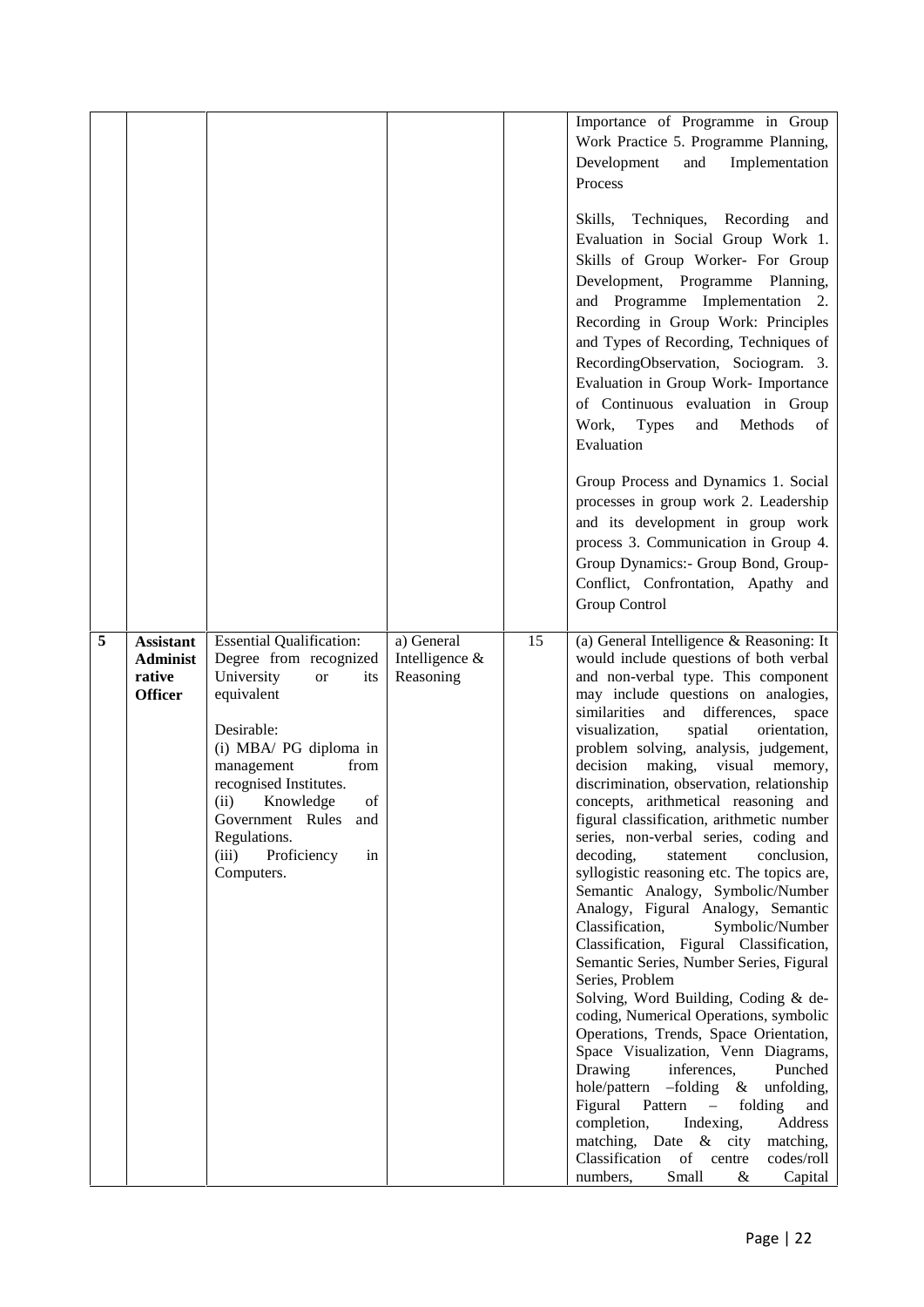|  |                                             |    | letters/numbers coding, decoding and<br>classification,<br>Embedded<br>Figures,<br>Critical<br>Emotional<br>thinking,<br>Intelligence, Social Intelligence, Other<br>sub-topics, if any.                                                                                                                                                                                                                                                                                                                                                                                                                                                                                                                                                                                                                                                                                                                                                                                                                                                                                                                                                                                                                                                                                                                       |  |
|--|---------------------------------------------|----|----------------------------------------------------------------------------------------------------------------------------------------------------------------------------------------------------------------------------------------------------------------------------------------------------------------------------------------------------------------------------------------------------------------------------------------------------------------------------------------------------------------------------------------------------------------------------------------------------------------------------------------------------------------------------------------------------------------------------------------------------------------------------------------------------------------------------------------------------------------------------------------------------------------------------------------------------------------------------------------------------------------------------------------------------------------------------------------------------------------------------------------------------------------------------------------------------------------------------------------------------------------------------------------------------------------|--|
|  | b) General<br>Awareness                     | 15 | (b): General Awareness: Questions in<br>this component will be aimed at testing<br>the candidate's general awareness of the<br>environment around him and<br>its<br>application to society. Questions will<br>also be designed to test knowledge of<br>current events and of such matters of<br>every day observations and experience<br>in their scientific aspect as may be<br>expected of any educated person. The<br>test will also include questions relating<br>to India and its neighboring countries<br>especially pertaining History, Culture,<br>Geography, Economic Scene, General<br>Policy & Scientific Research.                                                                                                                                                                                                                                                                                                                                                                                                                                                                                                                                                                                                                                                                                 |  |
|  | c)Quantitative<br>Aptitude                  | 15 | Quantitative<br>The<br>$(c)$ :<br>Aptitude:<br>questions will be designed to test the<br>ability of appropriate use of numbers<br>and number sense of the candidate. The<br>scope of the test will be computation of<br>whole numbers, decimals , fractions and<br>relationships<br>between<br>numbers,<br>Percentage. Ratio & Proportion, Square<br>roots, Averages, Interest, Profit and<br>Loss, Discount, Partnership Business,<br>Mixture and Alligation, Time and<br>distance, Time & Work, Basic algebraic<br>identities of School Algebra<br>$\alpha$<br>Elementary surds, Graphs of Linear<br>Equations, Triangle and its various<br>kinds of centres, Congruence and<br>similarity of triangles, Circle and its<br>chords, tangents, angles subtended by<br>chords of a circle, common tangents to<br>more<br>circles,<br>Triangle,<br>two<br><b>or</b><br>Quadrilaterals, Regular Polygons<br>Circle, Right Prism, Right Circular<br>Cone, Right Circular Cylinder, Sphere,<br>Hemispheres,<br>Rectangular<br>Parallelepiped, Regular Right Pyramid<br>triangular<br>with<br>or square<br>base,<br>Trigonometric ratio, Degree and Radian<br>Measures,<br>Standard<br>Identities,<br>Complementary angles, Heights and<br>Distances,<br>Histogram,<br>Frequency<br>polygon, Bar diagram & Pie chart |  |
|  | d) English<br>Language and<br>Comprehension | 15 | English<br>Comprehension:<br>$(d)$ :<br>Candidates' ability to understand correct<br>English, his basic comprehension and<br>writing ability, etc. would be tested.                                                                                                                                                                                                                                                                                                                                                                                                                                                                                                                                                                                                                                                                                                                                                                                                                                                                                                                                                                                                                                                                                                                                            |  |
|  |                                             |    | The questions in Parts A, B, $\&$ D will be                                                                                                                                                                                                                                                                                                                                                                                                                                                                                                                                                                                                                                                                                                                                                                                                                                                                                                                                                                                                                                                                                                                                                                                                                                                                    |  |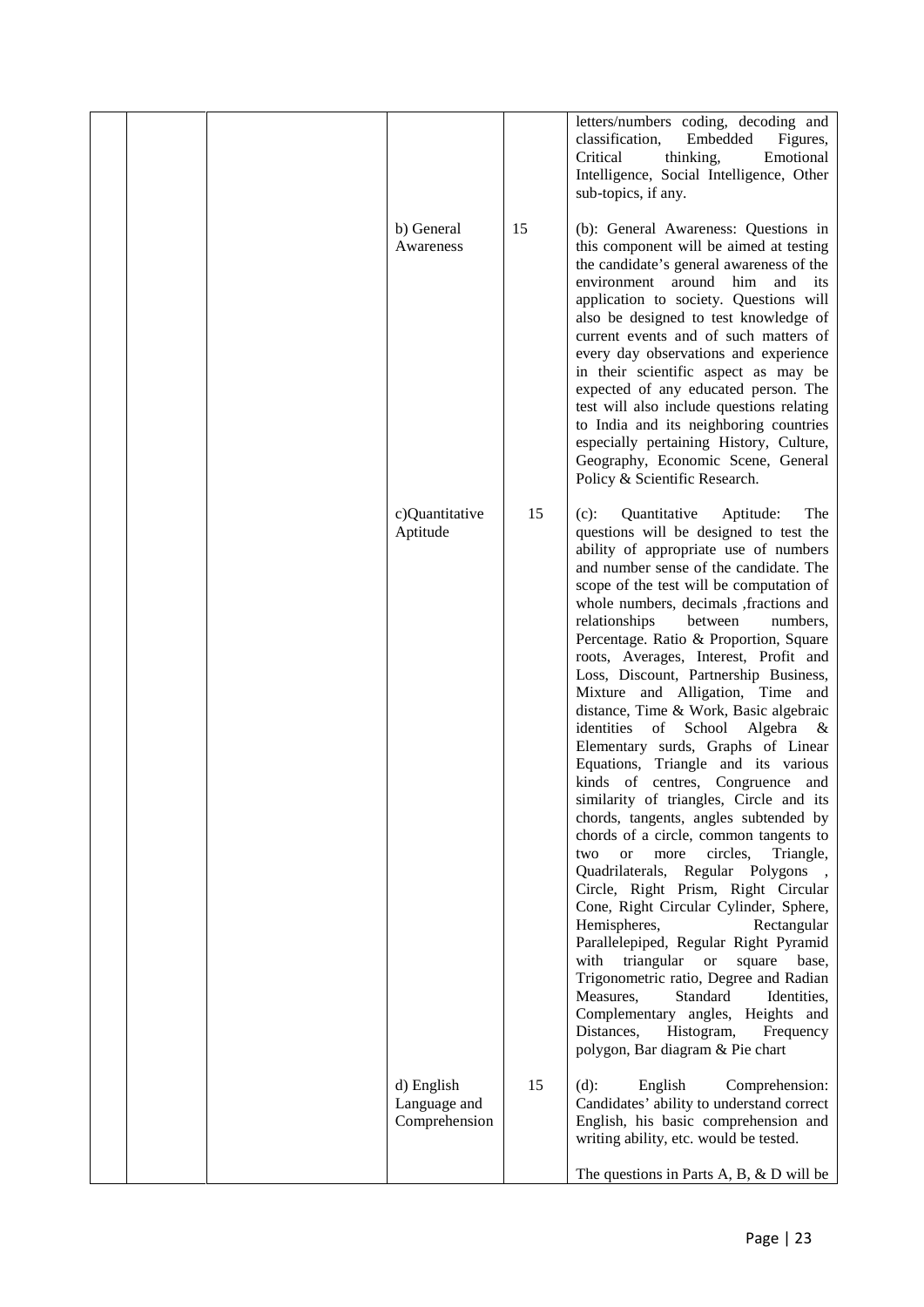|   |                                               |                                                                                             | e) Basic<br>concepts of<br>Management &<br>Computers | 20 | of a level commensurate with the<br>essential qualification viz. Graduation<br>and questions in Part C will be of 10th<br>standard level.<br>(e): Basic concepts of Management $\&$<br>Computers: Principles of Management,<br>Organisation behaviour, MS Office, MS<br>Windows, Fundamentals of Computers,<br>Internet etc.                                                                                                                                                                                                                                                                                                                                                                                                                                                                                                                                                                                                                                                                                                                                                                                    |
|---|-----------------------------------------------|---------------------------------------------------------------------------------------------|------------------------------------------------------|----|-----------------------------------------------------------------------------------------------------------------------------------------------------------------------------------------------------------------------------------------------------------------------------------------------------------------------------------------------------------------------------------------------------------------------------------------------------------------------------------------------------------------------------------------------------------------------------------------------------------------------------------------------------------------------------------------------------------------------------------------------------------------------------------------------------------------------------------------------------------------------------------------------------------------------------------------------------------------------------------------------------------------------------------------------------------------------------------------------------------------|
|   |                                               |                                                                                             | f) Central Govt.<br><b>Service Rules</b>             | 20 | (f):<br>Government<br>Rules:<br>Central<br>Questions relating to CCS(Leave) Rule,<br>CCS(Conduct) Rules, General Service<br>Condition, Office Procedures, Types of<br>correspondence, RTI Act, 2005, LTC,<br>Travelling Allowance etc                                                                                                                                                                                                                                                                                                                                                                                                                                                                                                                                                                                                                                                                                                                                                                                                                                                                           |
| 6 | Progra<br>mmer<br>(Data                       | <b>Essential Qualification:</b><br>BE/B.Tech<br>(Comp.<br>Sc./Comp.Engg.)<br><b>OR</b>      | a) General<br>Intelligence &<br>Reasoning            | 10 | (a) to $(c)$ : - Same as that of Assistant<br>Administrative Officer                                                                                                                                                                                                                                                                                                                                                                                                                                                                                                                                                                                                                                                                                                                                                                                                                                                                                                                                                                                                                                            |
|   | <b>Processi</b><br>$\boldsymbol{\mathsf{ng}}$ | Post-Graduation<br>in                                                                       | b) General<br>Awareness                              | 10 |                                                                                                                                                                                                                                                                                                                                                                                                                                                                                                                                                                                                                                                                                                                                                                                                                                                                                                                                                                                                                                                                                                                 |
|   | Assista<br>$\mathbf{nt}$                      | Computer<br>Application<br>from<br>recognized<br>$\mathbf{a}$<br>University or Institution. | c) Quantitative<br>Aptitude                          | 10 |                                                                                                                                                                                                                                                                                                                                                                                                                                                                                                                                                                                                                                                                                                                                                                                                                                                                                                                                                                                                                                                                                                                 |
|   |                                               |                                                                                             | d) Subject<br>knowledge                              | 70 | (d):- Subject knowledge<br><b>Programming Skills-</b><br>Introduction to C Language, Structure<br>of C program, Data Types, Variables,<br>Constants, Input/Output Management,<br>Arrays, Functions, Pointers, Structures,<br>Types of Error Handling, Introduction<br>to OOPS, Classes, and Objects, Basic<br>concepts of OOPS, Structure of C++<br>Program,<br>Copy<br>Constructors,<br><b>Destructors.</b> Friend Functions<br>Operating System and<br><b>Software</b><br>Engineering -<br>Operating System, Types of Operating<br>System,<br>Threads,<br>Inter<br>Process<br>Communication,<br>Concurrency,<br>Synchronization, Deadlock, Memory<br>Management and Virtual<br>Memory,<br>Information Systems<br>and<br>Sofware<br>Engineering, Data Flow Diagrams,<br>Planning and Managing the project<br>Data Structures and Algorithms -<br>Abstract Data Types, Stacks, Queues,<br>Linked Lists, Trees, Binary search<br>Graphs, Types<br>Trees,<br>of Graph,<br>Searching,<br>Sorting,<br>Algorithms<br>Analysis, Asymptotic complexity<br><b>Computer Networks-</b><br>OSI Model, Concept of Layering, |
|   |                                               |                                                                                             |                                                      |    | Communication<br>Media,<br>LAN<br>Technologies, Flow and error control                                                                                                                                                                                                                                                                                                                                                                                                                                                                                                                                                                                                                                                                                                                                                                                                                                                                                                                                                                                                                                          |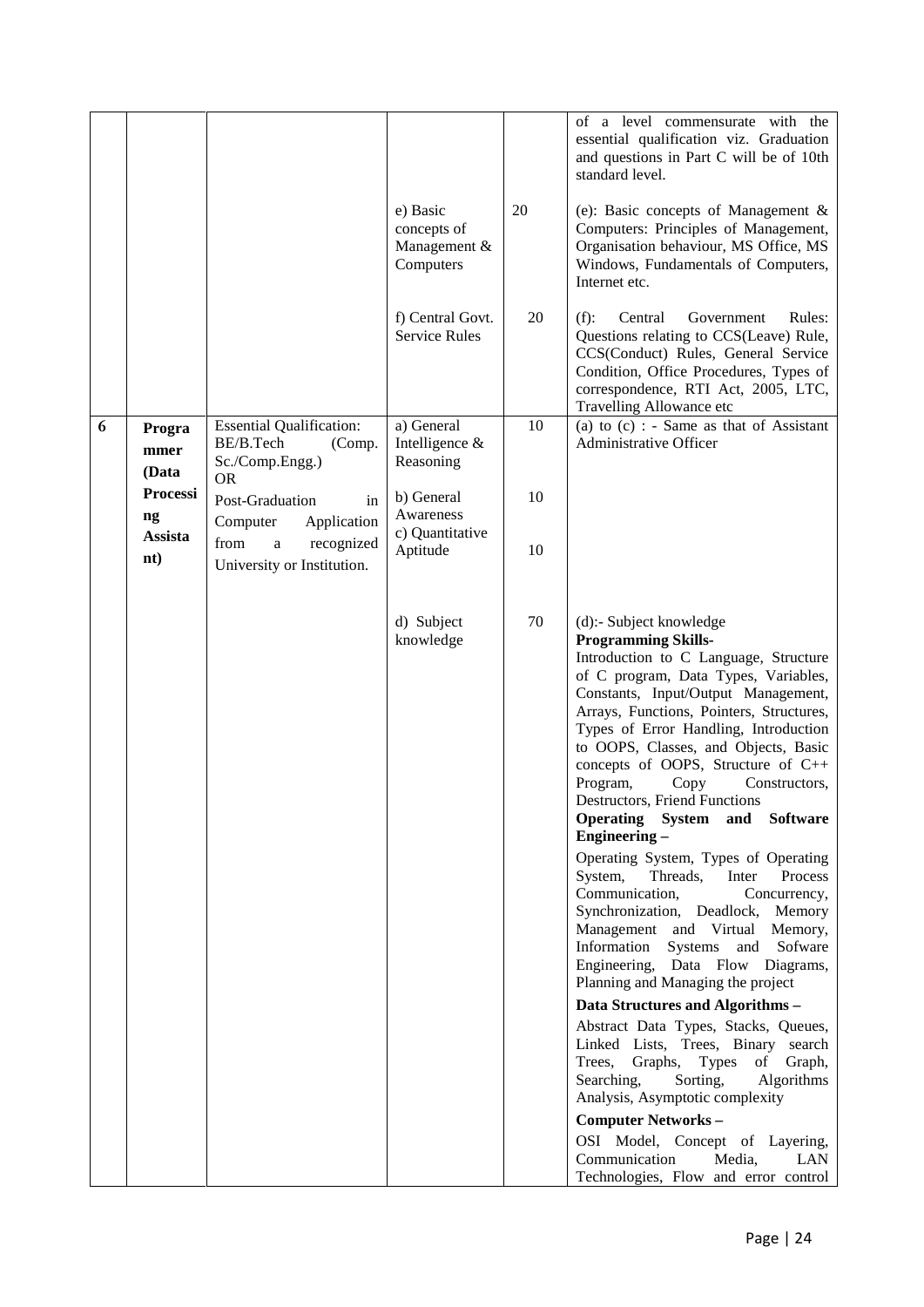|   |                                                                 |                                                                                                                                                                      |                                                                            |    | Techniques,<br>Application<br>Layer<br>Protocols, Basics of Wi-Fi                                                                                                                                                                                                                                                                                                                                                                                                                                                                                                                                                                                                                                                                                                                                                                                  |
|---|-----------------------------------------------------------------|----------------------------------------------------------------------------------------------------------------------------------------------------------------------|----------------------------------------------------------------------------|----|----------------------------------------------------------------------------------------------------------------------------------------------------------------------------------------------------------------------------------------------------------------------------------------------------------------------------------------------------------------------------------------------------------------------------------------------------------------------------------------------------------------------------------------------------------------------------------------------------------------------------------------------------------------------------------------------------------------------------------------------------------------------------------------------------------------------------------------------------|
|   |                                                                 |                                                                                                                                                                      |                                                                            |    | Data Base Management Systems -                                                                                                                                                                                                                                                                                                                                                                                                                                                                                                                                                                                                                                                                                                                                                                                                                     |
|   |                                                                 |                                                                                                                                                                      |                                                                            |    | DataBase Environment, Advantages of<br>Database approach, Database Users,<br>Data Models and Schemas, DBMS<br>Architecture, Database Languages and<br>Database<br>Development<br>Interfaces,<br>Introduction<br>Process,<br>Data<br>to<br>Modeling, Entity Relationship Model                                                                                                                                                                                                                                                                                                                                                                                                                                                                                                                                                                      |
| 7 | <b>Chief</b><br><b>Cashier</b>                                  | Essential Qualification &<br>Experience:<br>(i)<br>Graduate<br>in<br>Commerce.                                                                                       | a) General<br>Intelligence &<br>Reasoning                                  | 10 | (a) to $(d)$ : --Same as that of Assistant<br>Administrative Officer                                                                                                                                                                                                                                                                                                                                                                                                                                                                                                                                                                                                                                                                                                                                                                               |
|   |                                                                 | (ii) Possessing five years'<br>Experience of handling<br>cash and accounts work                                                                                      | b) General<br>Awareness                                                    | 10 |                                                                                                                                                                                                                                                                                                                                                                                                                                                                                                                                                                                                                                                                                                                                                                                                                                                    |
|   |                                                                 | in<br>Government<br>Organization.                                                                                                                                    | c) Quantitative<br>Aptitude                                                | 10 |                                                                                                                                                                                                                                                                                                                                                                                                                                                                                                                                                                                                                                                                                                                                                                                                                                                    |
|   |                                                                 |                                                                                                                                                                      | d) English<br>Language and<br>Comprehension                                | 10 |                                                                                                                                                                                                                                                                                                                                                                                                                                                                                                                                                                                                                                                                                                                                                                                                                                                    |
|   |                                                                 |                                                                                                                                                                      | e) Government<br>Accounting<br>System<br>&<br><b>Budgeting</b>             | 20 | Introduction<br>Government<br>of<br>(e)<br>Accounting System and Government<br>Budgeting.                                                                                                                                                                                                                                                                                                                                                                                                                                                                                                                                                                                                                                                                                                                                                          |
|   |                                                                 |                                                                                                                                                                      | f) Fundamental<br>Principles and<br><b>Basic Concepts</b><br>of Accounting | 40 | (f) Fundamental Principles and Basic<br>Concepts of Accounting:<br>Financial Accounting - Nature and<br>Limitations<br>Financial<br>scope,<br>of<br>Accounting,<br>Basic<br>Concepts<br>and<br>Conventions,<br>Generally<br>Accepted<br>Principles.<br><b>Basic</b><br>Concepts<br>of<br>Accounting: Single and Double Entry<br>System, Books of Original Entry, Bank<br>Reconciliation, Journal, Ledgers, Trial<br>Balance,<br>Rectification<br>of<br>Errors,<br>Manufacturing, Trading, Profit & Loss<br>Appropriation Accounts, Balance Sheet,<br>Distinction<br>between<br>Capital<br>and<br>Revenue<br>Expenditure,<br>Depreciation<br>Accounting, Valuation of Inventories,<br>Non-profit<br>making<br>organizations'<br>Accounts,<br>Receipts and Payments,<br>Income & Expenditure Accounts, Bills<br>of Exchange, Self-Balancing Ledgers. |
| 8 | Materni<br>ty $\&$<br><b>Child</b><br>Welfare<br><b>Officer</b> | <b>Essential Qualification:</b><br>Degree or Diploma in<br>General<br>Nursing<br>and<br>Midwifery or equivalent<br>from<br>recognized<br>a<br>University/Institution | a)Basic<br>Sciences                                                        | 10 | (i) Describe the anatomical and<br>biochemical structures so as to<br>explain the physiological functions<br>of human body and factors, which<br>may disturb these, and mechanism<br>of such disturbances.                                                                                                                                                                                                                                                                                                                                                                                                                                                                                                                                                                                                                                         |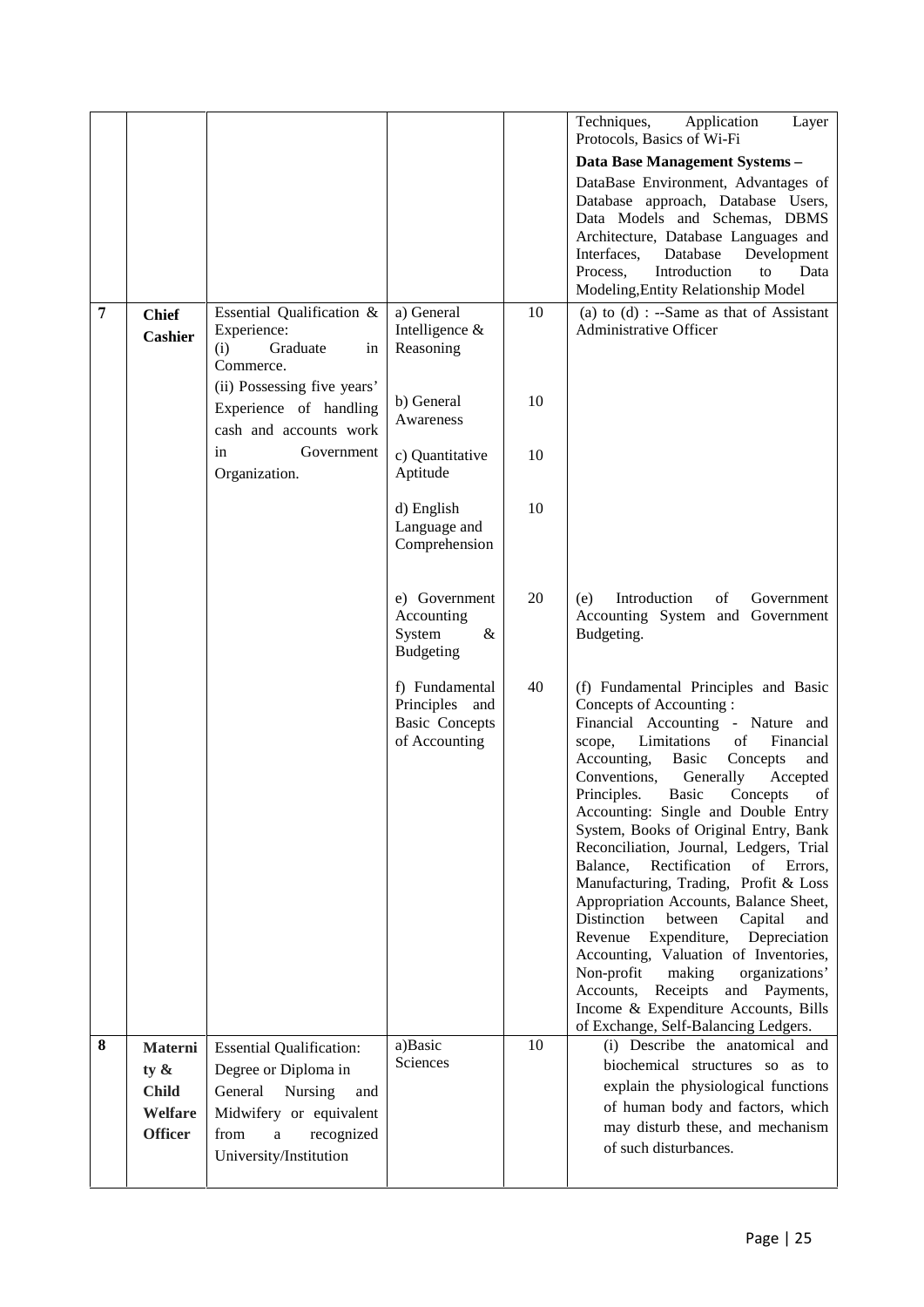| Essential Experience in<br>welfare<br>family<br>programme:  |                                                               |    | (ii) Describe various groups of<br>micro-organisms<br>of<br>clinical<br>importance.                                                                                |
|-------------------------------------------------------------|---------------------------------------------------------------|----|--------------------------------------------------------------------------------------------------------------------------------------------------------------------|
| 1 year for degree holders<br>2 years for Diploma<br>holders |                                                               |    | (iii) Identify and take appropriate<br>measures including disinfection and<br>sterilization for the prevention of<br>diseases in the hospital<br>and<br>community. |
|                                                             |                                                               |    | (iv) Collect and handle specimens<br>for various diagnostic tests.                                                                                                 |
|                                                             |                                                               |    | Enumerate<br>(v)<br>weights<br>and<br>measures and demonstrate skill in<br>calculation<br>of<br>dosage<br>and<br>preparation of solutions.                         |
|                                                             |                                                               |    | (vi) Read and interpret prescriptions<br>and care for drugs according to the<br>regulations.                                                                       |
|                                                             |                                                               |    | (vii) Describe various groups of<br>drugs acting on different systems of<br>the body.                                                                              |
|                                                             |                                                               |    | (viii) Recognize the toxic symptoms<br>related to common drugs and poisons.                                                                                        |
|                                                             | b)Nutrition and<br><b>Dietetics</b>                           | 10 | (i) Describe various nutrients and<br>their importance in the maintenance<br>of health.                                                                            |
|                                                             |                                                               |    | (ii) Plan diets suitable to socio-<br>economic status for different age<br>physiological<br>groups<br>and<br>conditions.                                           |
|                                                             |                                                               |    | (iii) Detect nutritional deficiencies<br>and explain their prevention and<br>management.                                                                           |
|                                                             |                                                               |    | (iv) Plan therapeutic diets for various<br>disease conditions.                                                                                                     |
|                                                             | c) Psychology,<br>Mental Health<br>and Psychiatric<br>Nursing | 10 | (i) Describe normal and deviations<br>in behavior among various age<br>groups and their cause.                                                                     |
|                                                             |                                                               |    | (ii) Explain the principles<br>of<br>psychology and its application in                                                                                             |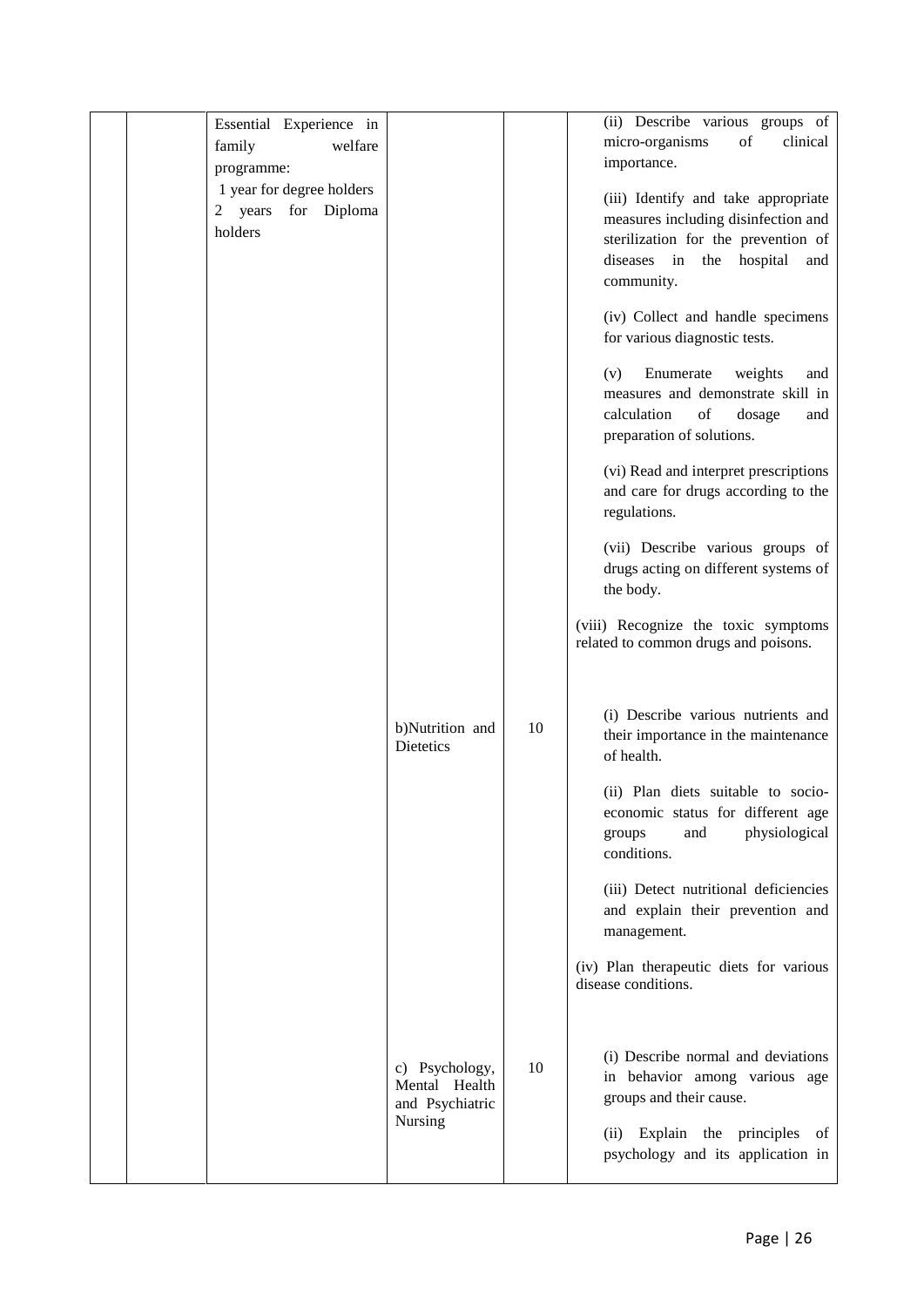|  |                                                                           |    | health and diseases.                                                                                                                          |
|--|---------------------------------------------------------------------------|----|-----------------------------------------------------------------------------------------------------------------------------------------------|
|  |                                                                           |    | (iii) Interpret behavior of self and<br>others.                                                                                               |
|  |                                                                           |    | (iv) Recognize deviations from<br>behavior<br>normal<br>and<br>provide<br>guidance and counseling.                                            |
|  |                                                                           |    | (v) Explain the dynamics<br>of<br>patient's<br>behavior<br>and<br>its<br>application in providing nursing<br>care.                            |
|  |                                                                           |    | Demonstrate<br>skill<br>(vi)<br>in<br>communication<br>maintain<br>and<br>interpersonal relations.                                            |
|  |                                                                           |    | (vii) Describe various therapies utilized<br>in psychiatry and the various roles of<br>nurses in psychiatric nursing.                         |
|  | $\mathbf{d}$<br>Fundamentals<br>of Nursing                                | 10 | (i) Describe nursing as a profession,<br>its scope, etiquettes & ethics.                                                                      |
|  |                                                                           |    | (ii) Provide first aid treatments.                                                                                                            |
|  |                                                                           |    | (iii) To provide congenial and safe<br>environment to the patient.                                                                            |
|  |                                                                           |    | (iv) Carry out basic<br>nursing<br>procedures for the care of the<br>patients with an understanding of<br>the scientific principles involved. |
|  |                                                                           |    | (v) Make accurate observations and<br>records.                                                                                                |
|  |                                                                           |    | Administer<br>(vi)<br>prescribed<br>medications<br>and<br>carry<br>out<br>treatments.                                                         |
|  |                                                                           |    | (vii) Maintain records of patients and<br>nursing care.                                                                                       |
|  | Community<br>e)<br>Health Nursing<br>Family<br>and<br>Welfare<br>Programs | 10 | Describe<br>(i)<br>personal,<br>environmental, social and cultural<br>factors contributing to health of<br>individual, family and community.  |
|  |                                                                           |    | (ii) Explain methods of control of<br>spread of diseases.                                                                                     |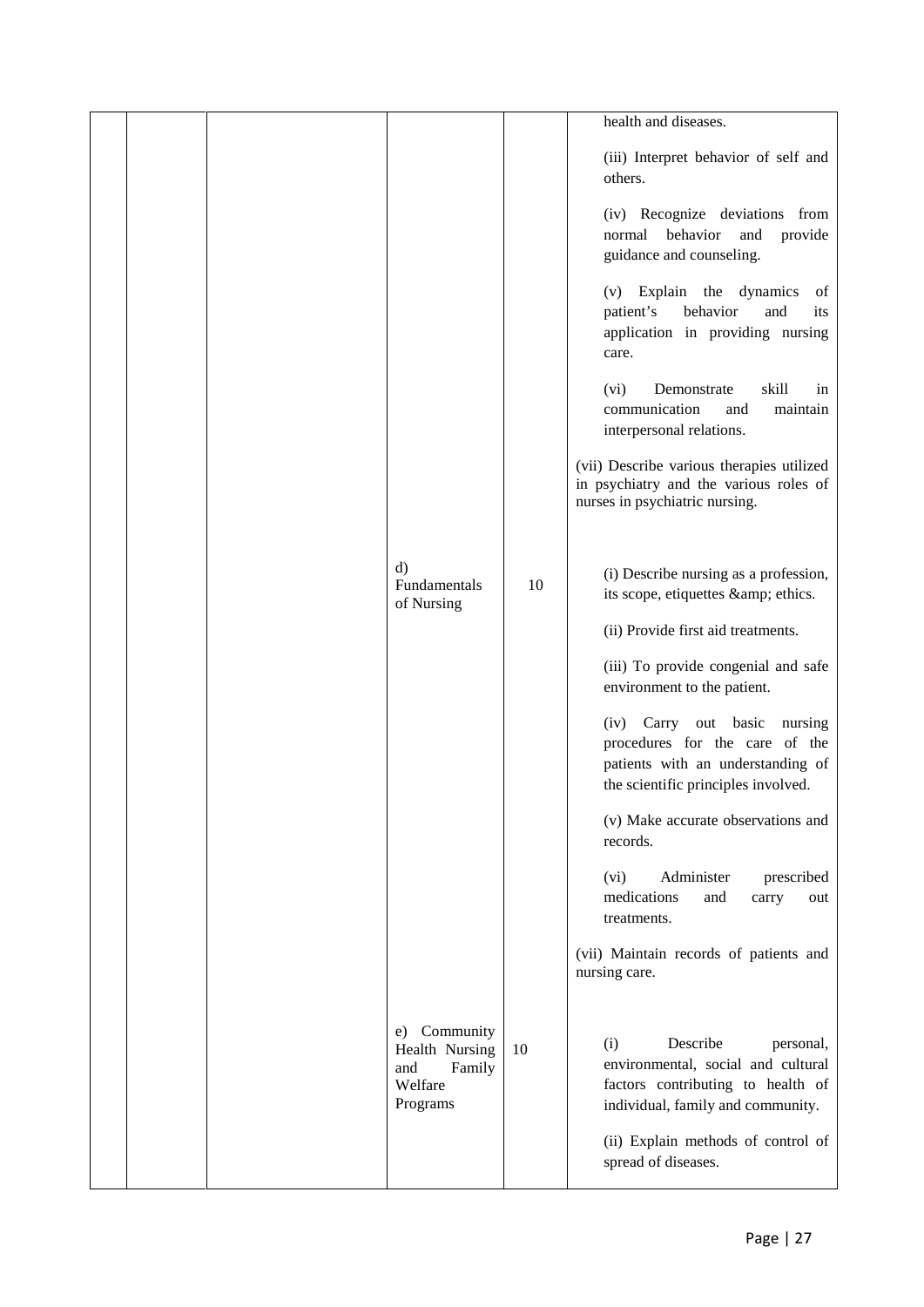|  |                                       |    | (iii) Identify the needs for health<br>education and impart and evaluate<br>the effect of the same to patients,<br>families and community.<br>(iv) Prepare and use appropriate<br>audio-visual aids for imparting<br>health education. |  |
|--|---------------------------------------|----|----------------------------------------------------------------------------------------------------------------------------------------------------------------------------------------------------------------------------------------|--|
|  |                                       |    | (v) Recognize symptoms of social<br>disorganization<br>social<br>and<br>pathology.                                                                                                                                                     |  |
|  |                                       |    | (vi) To demonstrate<br>skills in<br>medico-social work.                                                                                                                                                                                |  |
|  |                                       |    | (vii) Explain the principles of<br>health care to mothers and children<br>and the services available for them<br>in urban and rural communities.                                                                                       |  |
|  |                                       |    | (viii) Identify deviations<br>from<br>amongst<br>mother<br>normal<br>and<br>children and take necessary action<br>in clinics, health centres and homes.                                                                                |  |
|  |                                       |    | (ix) Educate the community about<br>need and<br>methods of family<br>planning.                                                                                                                                                         |  |
|  |                                       |    | (x) Demonstrate skill in community<br>diagnosis and in delivery of community<br>nursing services in accordance with the<br>national health care system.                                                                                |  |
|  | f) Medical and<br>Surgical<br>Nursing | 10 | (i) Explain the causes, patho-<br>physiology, symptoms, treatment<br>and prophylactic measures in<br>common medical<br>and<br>surgical<br>affecting<br>conditions<br>various<br>systems of the body.                                   |  |
|  |                                       |    | (ii) Provide patient centered nursing<br>care to patients with common<br>medical and surgical conditions<br>affecting various systems of the<br>body.                                                                                  |  |
|  |                                       |    | (iii) Prepare operation theatre for<br>surgery and assist in operative<br>procedures.                                                                                                                                                  |  |
|  |                                       |    | (iv) Identify common equipment                                                                                                                                                                                                         |  |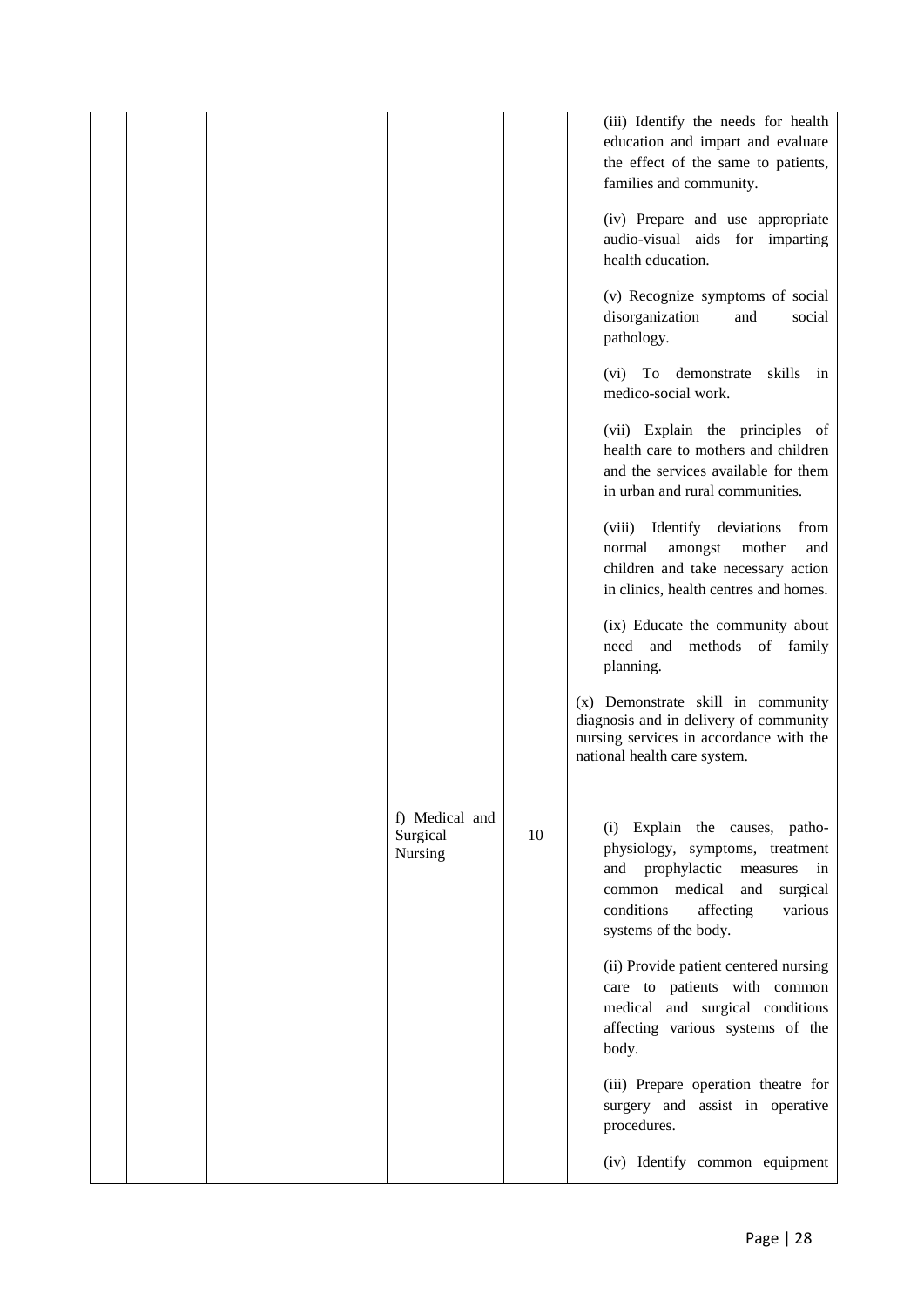|  |                                        |    | used in operation theatre                                                                                                                                                             |
|--|----------------------------------------|----|---------------------------------------------------------------------------------------------------------------------------------------------------------------------------------------|
|  |                                        |    | (v) Explain the anesthesia used, with<br>their effects and dangers, and care for an<br>anesthetized patient until such time as<br>recovers from the<br>effect of<br>he<br>anesthesia. |
|  | g) Medical and<br>Surgical<br>Nursing  | 10 | Recognize and provide first aid in case<br>of common emergencies using the<br>resuscitation<br>equipment<br>including<br>intubation.                                                  |
|  |                                        |    | Care for critically ill patients who<br>required support for maintaining<br>vital functions.                                                                                          |
|  |                                        |    | Provide first aid in case of disaster,<br>and<br>accidents<br>emergency<br>and<br>demonstrate skill in transporting the<br>casualties.                                                |
|  |                                        |    | Organize<br>casualty/emergency<br>services.                                                                                                                                           |
|  | Pediatric<br>h)<br>Nursing             | 10 | (i) Describe growth and development,<br>nutritional and psychological needs of<br>children at different age group.                                                                    |
|  |                                        |    | Explain<br>basic<br>principles<br>(ii)<br>involved in pediatric nursing.                                                                                                              |
|  |                                        |    | (iii) Provide nursing management to<br>neonates and children with medical<br>and surgical disorders.                                                                                  |
|  |                                        |    | (iv) Recognize emergencies in<br>neonates and children and take<br>appropriate first aid measures.                                                                                    |
|  |                                        |    | (v) Manage normal newborn and<br>low birth weight baby.                                                                                                                               |
|  |                                        |    | (vi) Describe various aspects of<br>preventive pediatric nursing and be<br>able to practice them while<br>rendering nursing care in a hospital<br>or community.                       |
|  | Obstetrical<br>$\mathbf{i}$<br>Nursing | 10 | (i) Explain anatomy and physiology<br>pregnancy,<br>child-birth<br>of<br>and                                                                                                          |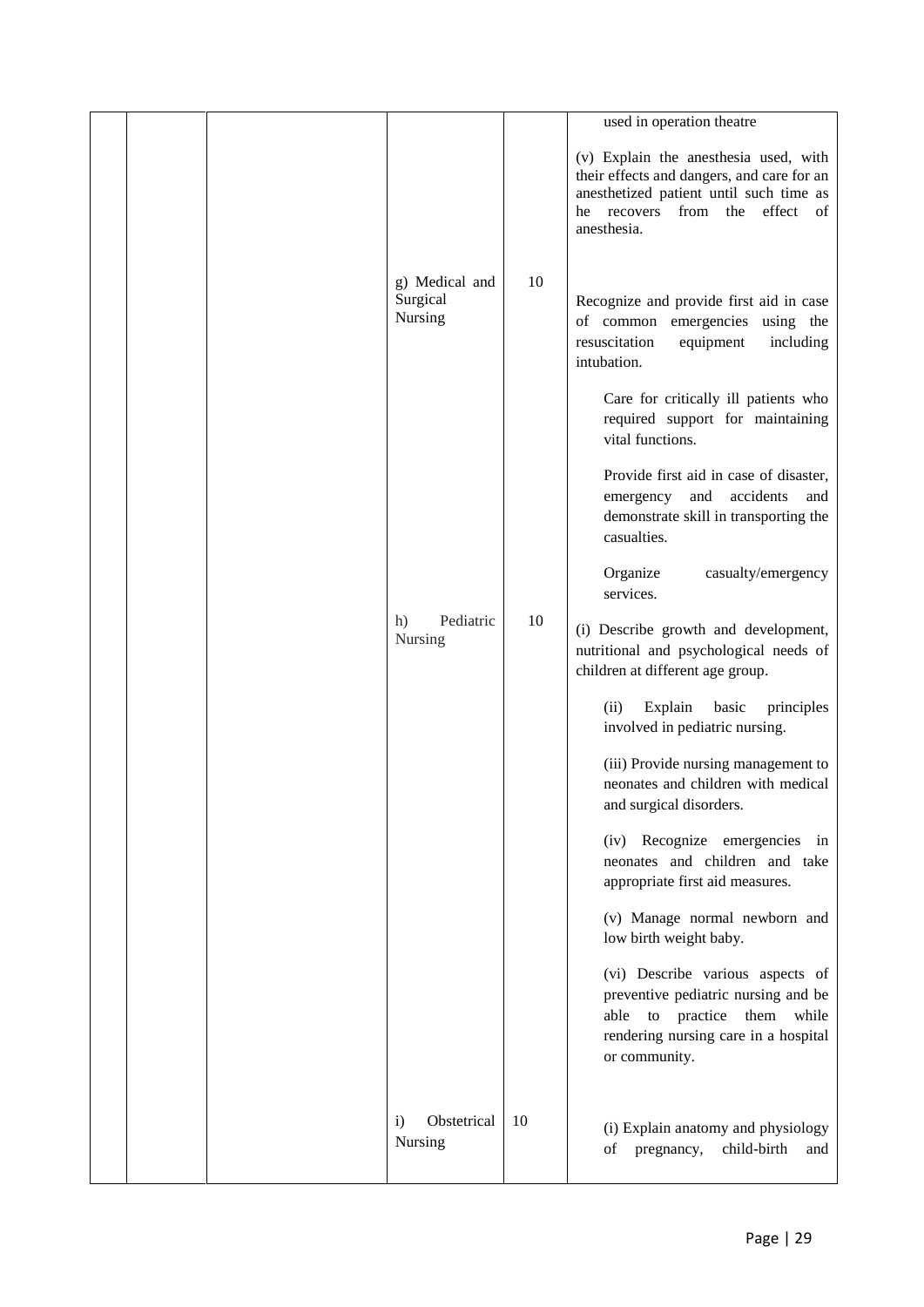|  |                                                                                                    |    | puerperium.                                                                                                                                                                                                                                                                                                                                                                                                                                                                                                                                                           |
|--|----------------------------------------------------------------------------------------------------|----|-----------------------------------------------------------------------------------------------------------------------------------------------------------------------------------------------------------------------------------------------------------------------------------------------------------------------------------------------------------------------------------------------------------------------------------------------------------------------------------------------------------------------------------------------------------------------|
|  |                                                                                                    |    | (ii) Provide<br>antenatal<br>care to<br>mothers.                                                                                                                                                                                                                                                                                                                                                                                                                                                                                                                      |
|  |                                                                                                    |    | Conduct<br>normal<br>delivery<br>(iii)<br>independently in a hospital and<br>community<br>and<br>recognize<br>abnormalities<br>and make timely<br>referral to doctor.                                                                                                                                                                                                                                                                                                                                                                                                 |
|  |                                                                                                    |    | (iv) Perform episiotomy and suture<br>a first and second -degree tear.                                                                                                                                                                                                                                                                                                                                                                                                                                                                                                |
|  |                                                                                                    |    | Guide<br>(v)<br>and<br>supervise<br>multipurpose workers to carry on<br>domiciliary services to mothers and<br>children                                                                                                                                                                                                                                                                                                                                                                                                                                               |
|  |                                                                                                    |    | (vi) Describe the management of<br>common obstetrical emergencies<br>needing immediate treatment.                                                                                                                                                                                                                                                                                                                                                                                                                                                                     |
|  |                                                                                                    |    | (vii) Provide family welfare advice.                                                                                                                                                                                                                                                                                                                                                                                                                                                                                                                                  |
|  | j) Principles of<br>Administration<br>and<br>Supervision,<br>Education and<br>Trends in<br>Nursing | 10 | Explain<br>the<br>principles<br>of<br>(i)<br>administration and its application to<br>health administration at different levels.<br>(ii) Describe the organizational<br>pattern for nursing components of<br>hospital and public health service.<br>Maintain effective human<br>(iii)<br>relations to improve efficiency of<br>the staff.<br>(iv) Describe the principles of<br>supervision and develop skill in<br>supervisory techniques.<br>(v) Explain the trends in nursing<br>and nursing education in India and<br>abroad.<br>(vi) Appreciate the emergence of |
|  |                                                                                                    |    | nursing as a profession and the<br>rights,<br>responsibilities<br>and<br>adjustment in professional life.                                                                                                                                                                                                                                                                                                                                                                                                                                                             |
|  |                                                                                                    |    | (vii) Use different methods of<br>teaching applicable to nursing.                                                                                                                                                                                                                                                                                                                                                                                                                                                                                                     |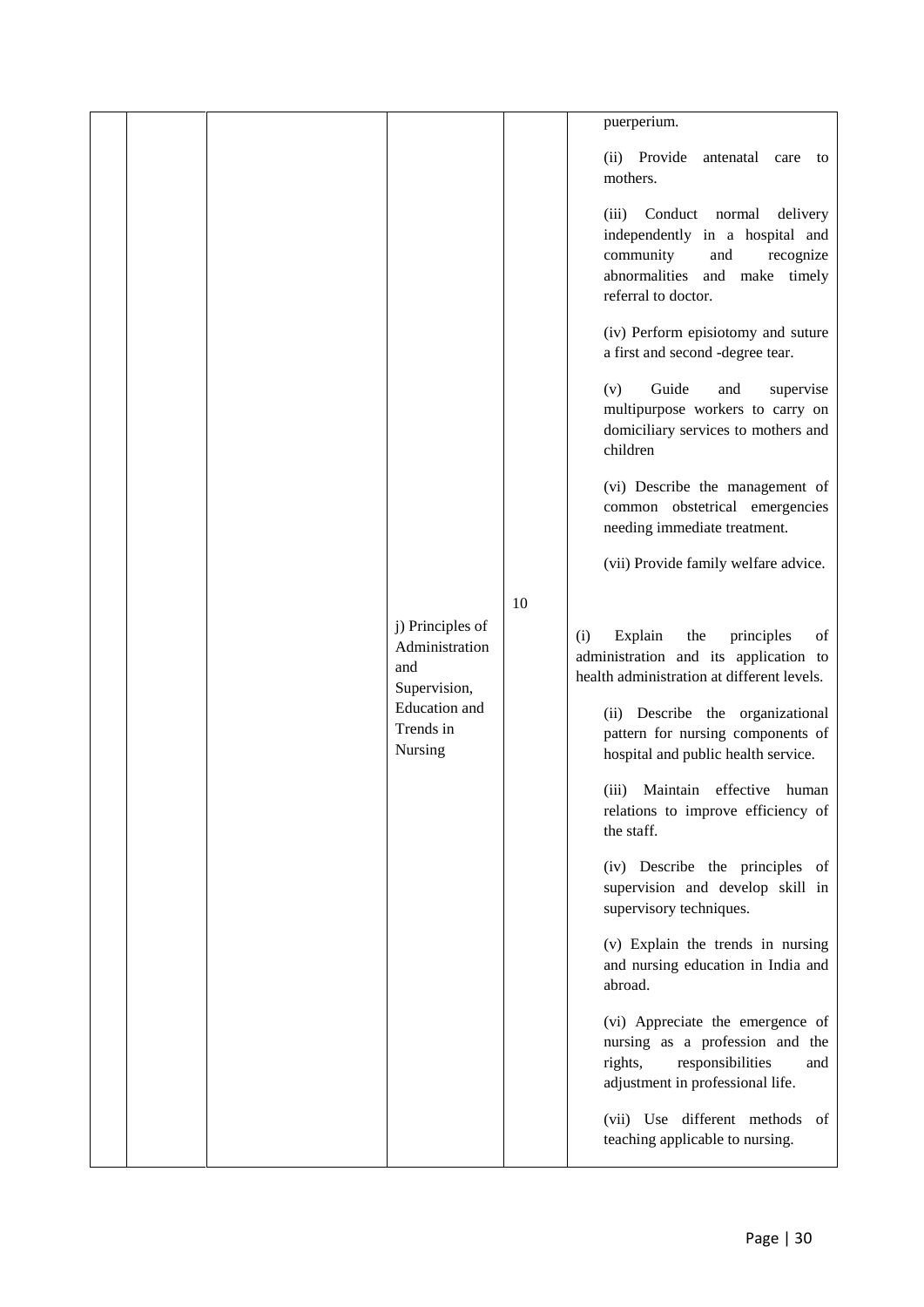| 9 | <b>Bio</b><br><b>Medical</b><br><b>Engineer</b> | Essential Qualification &<br>Experience:<br>B.E./B.Tech<br><b>Bio</b><br>in<br>Medical<br>Engineering   | a) General<br>Intelligence &<br>Reasoning                       | 10 | (a) to $(d)$ : - Same as that of Assistant<br>Administrative Officer                                                                                                                                                                                                                                                                                                                                                                                                                                                                                                                                                                                                                                                                                                                                                                                                                                                                                                                                                                                                                                                              |
|---|-------------------------------------------------|---------------------------------------------------------------------------------------------------------|-----------------------------------------------------------------|----|-----------------------------------------------------------------------------------------------------------------------------------------------------------------------------------------------------------------------------------------------------------------------------------------------------------------------------------------------------------------------------------------------------------------------------------------------------------------------------------------------------------------------------------------------------------------------------------------------------------------------------------------------------------------------------------------------------------------------------------------------------------------------------------------------------------------------------------------------------------------------------------------------------------------------------------------------------------------------------------------------------------------------------------------------------------------------------------------------------------------------------------|
|   |                                                 | from<br>recognized<br>a<br>Institution/University.                                                      | b) General                                                      | 5  |                                                                                                                                                                                                                                                                                                                                                                                                                                                                                                                                                                                                                                                                                                                                                                                                                                                                                                                                                                                                                                                                                                                                   |
|   |                                                 | <b>OR</b>                                                                                               | Awareness                                                       |    |                                                                                                                                                                                                                                                                                                                                                                                                                                                                                                                                                                                                                                                                                                                                                                                                                                                                                                                                                                                                                                                                                                                                   |
|   |                                                 | Diploma<br>Bio<br>Medical                                                                               | c) Quantitative<br>Aptitude                                     | 5  |                                                                                                                                                                                                                                                                                                                                                                                                                                                                                                                                                                                                                                                                                                                                                                                                                                                                                                                                                                                                                                                                                                                                   |
|   |                                                 | Engineering<br>from<br>a<br>recognized<br>Institution<br>with 2 years' experience<br>in relevant field. | d) English<br>Language and<br>Comprehension                     | 10 |                                                                                                                                                                                                                                                                                                                                                                                                                                                                                                                                                                                                                                                                                                                                                                                                                                                                                                                                                                                                                                                                                                                                   |
|   |                                                 |                                                                                                         | e) Subject<br>knowledge of<br><b>Bio Medical</b><br>Engineering | 70 | Subject Knowledge: Computer<br>$(e)$ :<br>Programming, Electronic Devices And<br>Circuits, Circuit Theory, Transforms<br>And Partial Differential Equations,<br>Signals And Systems, Sensors And<br>Measurements,<br>Object<br>Oriented<br>Programming And Data<br>Structures,<br>Probability And Random Processes,<br><b>Basics</b><br><b>Of</b><br>Electrical<br>Engineering,<br>Analog And Digital Ics, Pathology And<br>Microbiology, Analog And Digital<br>Circuits<br>Communication,<br>And<br><b>Ics</b><br>Laboratory,<br>Pathology<br>And<br>Microbiology Laboratory, Bio Control<br>Systems, Object Oriented Programming<br>And Data Structures, Probability And<br>Random Processes, Basics Of Electrical<br>Engineering, Analog And Digital Ics,<br>Pathology And Microbiology, Analog<br>And Digital Communication, Circuits<br>And Ics Laboratory, Pathology And<br>Microbiology Laboratory, Bio Control<br>Systems, Diagnostic And Therapeutic<br>Equipment, Bio Materials And Artificial<br>Organs, Biomedical Instrumentation,<br>Microprocessor And Microcontroller,<br>Hospital<br>Management,<br>Radiological |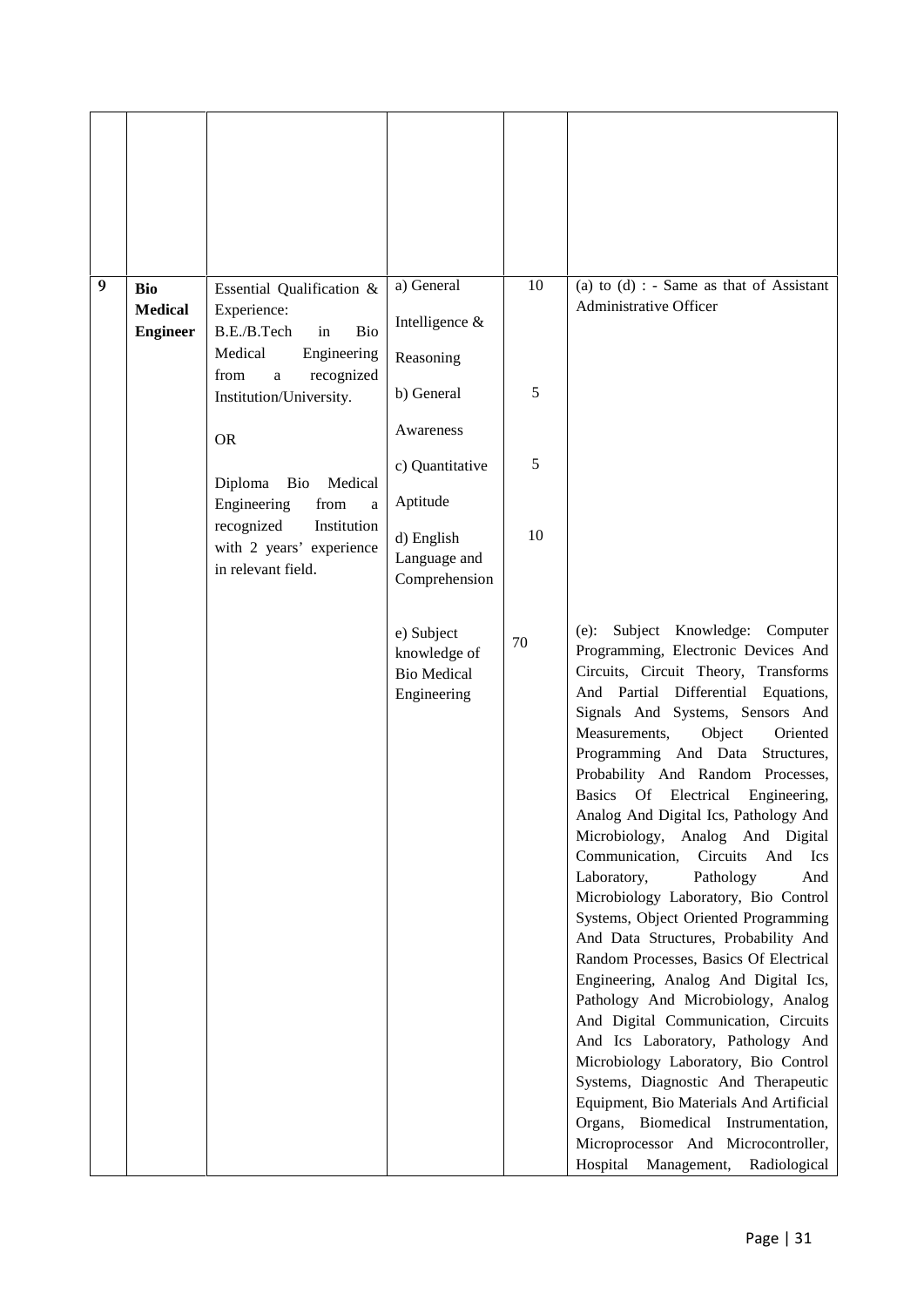|    |                                  |                                                                                              |                                                        |          | Equipment, Biomechanics, Principles<br>Digital<br>Signal<br><b>Of</b><br>Processing,<br>Science<br>Environmental<br>And<br>Engineering, Digital Signal Processing<br>Laboratory, Diagnostic And Therapeutic<br>Equipment (Ecg, Eeg, Usg, Ct Scan,<br>Mri, Infusion Pumps, Cardiac Monitors<br>Etc.), Pattern Recognition And Neural<br>Medical<br>Networks,<br>Informatics,<br>Medical<br>Digital<br>Optics,<br>Image<br>Processing,<br>Hospital<br>Training,<br>Rehabilitation Engineering Etc                                                                                                                                                        |
|----|----------------------------------|----------------------------------------------------------------------------------------------|--------------------------------------------------------|----------|--------------------------------------------------------------------------------------------------------------------------------------------------------------------------------------------------------------------------------------------------------------------------------------------------------------------------------------------------------------------------------------------------------------------------------------------------------------------------------------------------------------------------------------------------------------------------------------------------------------------------------------------------------|
| 10 | <b>PACS</b><br>Admini<br>strator | Essential Qualification &<br>Experience:<br>BE/B. Tech/MCA + 2<br>experience<br>years'<br>in | a) General<br>Intelligence<br>&Reasoning<br>b) General | 10<br>10 | to $(c)$ : - Same as that of<br>a)<br>Assistant<br>Administrative<br>Officer                                                                                                                                                                                                                                                                                                                                                                                                                                                                                                                                                                           |
|    |                                  | Medical<br>IT<br>systems/<br><b>PACS</b>                                                     | Awareness<br>c) Quantitative<br>Aptitude               | 10       |                                                                                                                                                                                                                                                                                                                                                                                                                                                                                                                                                                                                                                                        |
|    |                                  |                                                                                              | d) Subject<br>knowledge of<br><b>PACS</b>              | 70       | (d): Subject Knowledge :<br>Department<br>Organization:<br>Digital<br>Imaging and PACS<br>Digital Imaging and PACS : Picture<br>Archiving and Communication System<br>Digital Imaging and PACS : what<br>should a radiologist expect from PACS<br>Digital Imaging and PACS : Image<br>processing in Computed Radiography<br>Intravascular Contrast Media<br>Whole body Computed Tomography:<br><b>Recent Advances</b><br>Magnetic Resonance Imaging basic<br>Principles<br>Ultrasound<br>general<br>Principles<br>Radionuclide<br>Imaging<br>General<br>Principles<br>Radionuclide<br>Pediatric<br>Imaging<br>$\ddot{\phantom{a}}$<br>Nuclear Medicine |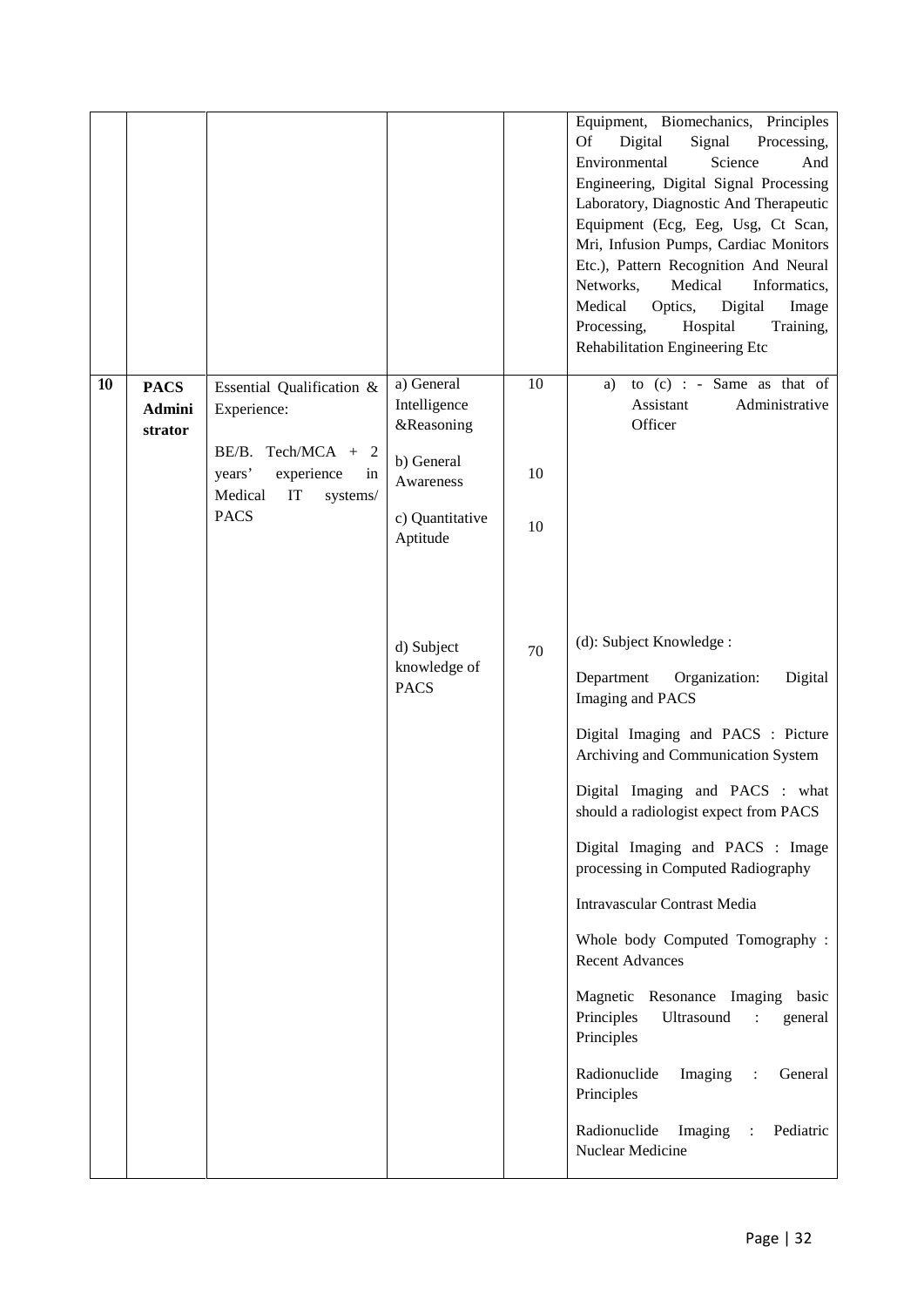|    |                             |                                                     |                                 |    | Dual Energy X-ray Absorptiometry                                          |
|----|-----------------------------|-----------------------------------------------------|---------------------------------|----|---------------------------------------------------------------------------|
|    |                             |                                                     |                                 |    | Functional and Physiological Imaging                                      |
|    |                             |                                                     |                                 |    | Medicolegal<br>Diagnostic<br>issues<br>in<br>Radiology                    |
|    |                             |                                                     |                                 |    | Radiation Protection and patient doses<br>in diagnostic radiology         |
| 11 | <b>Vocation</b><br>Counselo | Essential Qualification &<br>Experience:            | a) Nature and<br>concept of     | 10 | Nature and scope of guidance.                                             |
|    | r                           | (i) Post Graduate Degree<br>in Psychology from a    | guidance, types<br>of guidance  |    | Concept, definition, basic assumptions<br>and principles of guidance.     |
|    |                             | recognized Institution /<br>University.             |                                 |    | Importance of understanding the<br>individual, Barriers to understanding, |
|    |                             | (ii)<br>Post<br>Graduate                            |                                 |    | Aids in understanding, measurement                                        |
|    |                             | Diploma in Rehabilitation                           |                                 |    | and application of self-understanding,<br>Guidance movement in India.     |
|    |                             | Psychology / Vocational<br>Counselling / Vocational |                                 |    |                                                                           |
|    |                             | Guidance and Training /                             |                                 |    | Educational Guidance: Nature, Pupil                                       |
|    |                             | Vocational Rehabilitation                           |                                 |    | personnel work, pupil appraisal                                           |
|    |                             | recognized<br>from<br>a                             |                                 |    | information,                                                              |
|    |                             | Institution / University.                           |                                 |    | Role of teacher, Preparation and                                          |
|    |                             | (iii) 3 years' experience                           |                                 |    | training, School curriculum and                                           |
|    |                             | in the Rehabilitation of                            |                                 |    | guidance,                                                                 |
|    |                             | the<br>Orthopedically                               |                                 |    | Vocational guidance: Nature, study of                                     |
|    |                             | Handicapped<br>in<br>a                              |                                 |    | occupations, occupational information,                                    |
|    |                             | recognized Institution /<br>Hospital.               |                                 |    |                                                                           |
|    |                             |                                                     |                                 |    | Theories of occupational choices, Job<br>placement and Satisfaction.      |
|    |                             |                                                     |                                 |    | Personal Guidance: Nature of emotional                                    |
|    |                             |                                                     |                                 |    | problem, adjustment problems<br>of                                        |
|    |                             |                                                     |                                 |    | adolescents and delinquents: prevention                                   |
|    |                             |                                                     |                                 |    | and treatment.                                                            |
|    |                             |                                                     | b) Information                  | 10 | Achievement and aptitude tests,                                           |
|    |                             |                                                     | and techniques<br>essential for |    | Personality and interest inventories,                                     |
|    |                             |                                                     | effective                       |    | School records and reports                                                |
|    |                             |                                                     | guidance                        |    | Occupational information: Collection,                                     |
|    |                             |                                                     |                                 |    | Classification and dissemination.                                         |
|    |                             |                                                     |                                 |    |                                                                           |
|    |                             |                                                     |                                 |    | Individual and Group guidance.                                            |
|    |                             |                                                     |                                 |    | Organization of guidance programmer:                                      |
|    |                             |                                                     |                                 |    | Types and basic procedures.                                               |
|    |                             |                                                     | c) Stages of                    |    |                                                                           |
|    |                             |                                                     |                                 | 10 | Characteristics of different stages of                                    |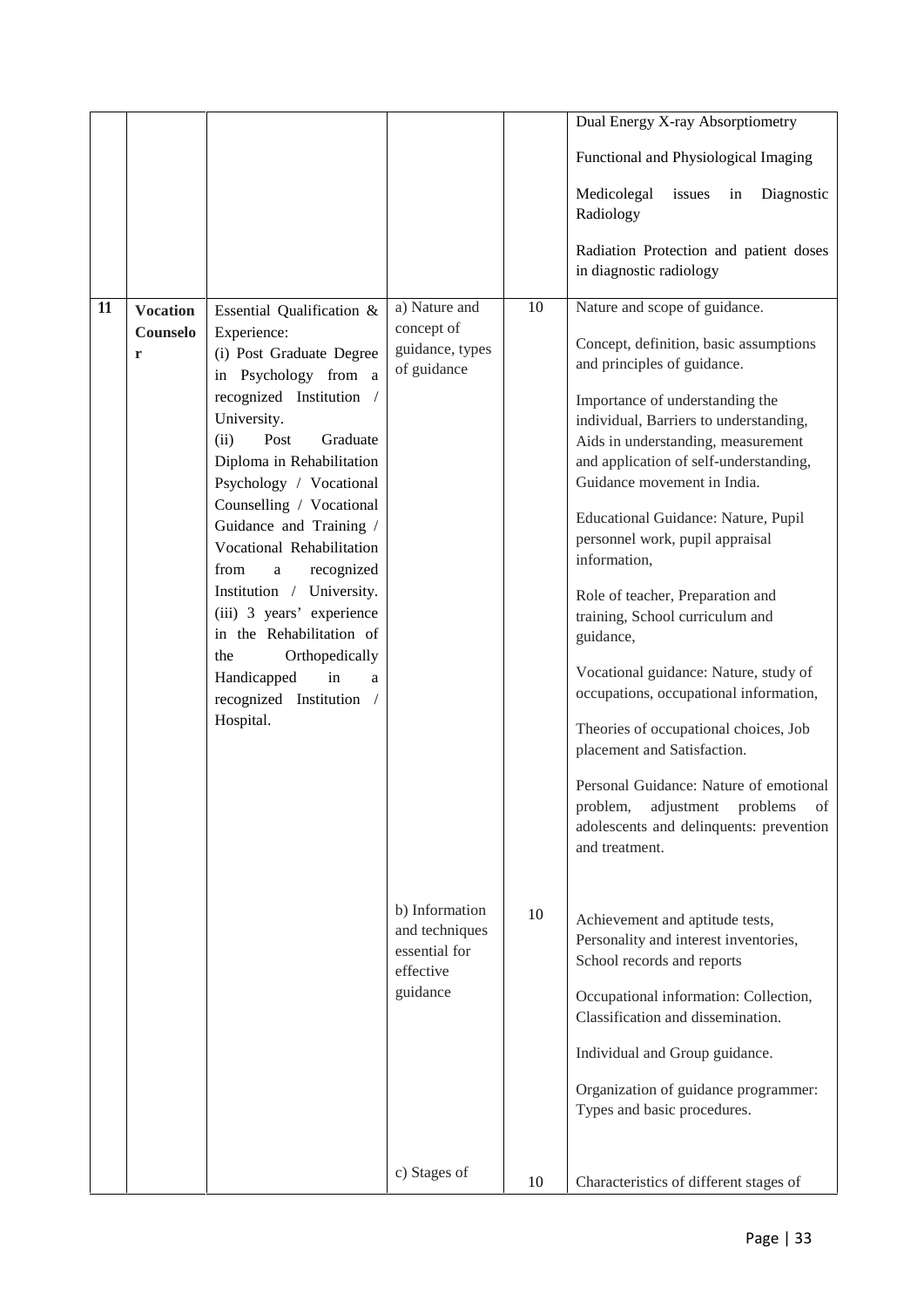|  | human<br>development<br>and areas of<br>guidance                 |    | development (Physical, Cognitive,<br>Emotional, Social and Moral).<br>Problems of childhood and<br>$\bullet$<br>adolescence.<br>Problems of adulthood and aged.<br>Role of teacher in providing guidance<br>services.                       |
|--|------------------------------------------------------------------|----|---------------------------------------------------------------------------------------------------------------------------------------------------------------------------------------------------------------------------------------------|
|  | d) Meaning &<br>types of<br>counseling                           | 10 | Meaning, Historical development and<br><b>Importance of Counseling</b><br>Individual and Group Counseling<br><b>Emerging Trends in Counseling</b>                                                                                           |
|  | e) Approaches<br>of counseling                                   | 10 | Approaches of Counseling: Directive,<br>Non directive, and Elective.<br>Qualities and Professional Ethics of a<br>Counselor.                                                                                                                |
|  | f) Areas of<br>counseling<br>(Counseling<br>skills)              | 10 | <b>Counseling Families Concerning</b><br>Children, Counseling with Parents,<br>Counseling the Delinquent, Marriage<br>Counseling, Premarital Counseling,<br>Counseling the Handicapped, Career<br>Counseling, and Adolescent<br>Counseling. |
|  |                                                                  |    | Role of Counselor in developing Good<br>Mental Health.<br>Building Trust: Listening, Attending,<br>Observing, Building Rapport,                                                                                                             |
|  |                                                                  |    | Demonstrating Empathy.<br>Specialized Concerns in Counseling:<br>Substance Abuse, Drug Addiction; HIV<br>AIDS; Child Abuse (Trauma); Internet<br>and Technological Abuse.                                                                   |
|  | g) Counseling for<br>exceptional<br>children and<br>adolescents. | 10 | Types of different abilities.<br>Needs & Problems of children and<br>adolescents with different abilities                                                                                                                                   |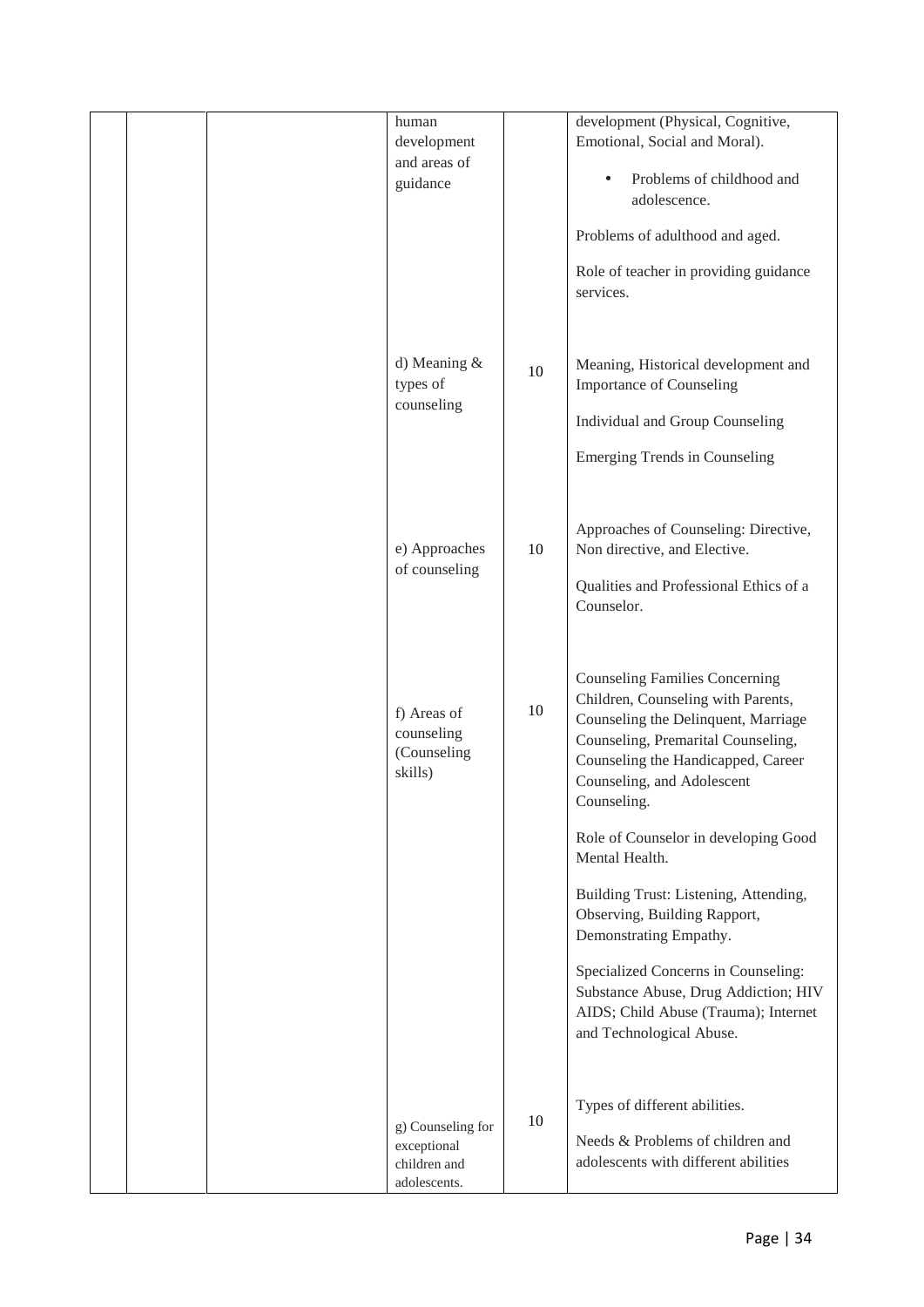|  | Types, needs and<br>problems of       |    | Importance of counseling of students                                                                                                     |
|--|---------------------------------------|----|------------------------------------------------------------------------------------------------------------------------------------------|
|  | special children                      |    | with different abilities and their parents,<br>family and peers.                                                                         |
|  |                                       |    |                                                                                                                                          |
|  | h)<br>Identification<br>and diagnosis | 10 | Identification of personal, Social &<br>academic problems of children (5-12<br>year) at elementary level                                 |
|  | of problem<br>areas                   |    | Identification of academic, social &<br>vocational needs & problems of<br>adolescents (13 to 18 years) at<br>secondary level.            |
|  |                                       |    | Diagnosis of Problem areas, stress as a<br>cause of Mental, Emotional, Physical,<br>Social behavior and academic problems.               |
|  | i) Intervention<br>programmes         | 10 | Individual and group counseling of<br>children and adolescents for emotional,<br>social, behavioral and academic<br>problems.            |
|  |                                       |    | Relaxation strategies, yoga &<br>meditation therapies for children and<br>adolescents for reducing stress and other<br>related problems. |
|  | j) Career<br>development              | 10 | Meaning and historical development of<br>career counseling.                                                                              |
|  |                                       |    | Concept of Career development.                                                                                                           |
|  |                                       |    | Different stages of career development.                                                                                                  |
|  |                                       |    | Emerging career options in present<br>context.                                                                                           |
|  |                                       |    | <b>BASES OF CAREER</b><br><b>DEVELOPMENT</b>                                                                                             |
|  |                                       |    | Vocational Development: reports of<br>various educational commissions and<br>committees.                                                 |
|  |                                       |    | Identifying and analyzing career choices<br>and career talents.                                                                          |
|  |                                       |    | Need for career education in schools.                                                                                                    |
|  |                                       |    | PRESENT CONDITIONS AND<br><b>CAREER EDUCATION</b>                                                                                        |
|  |                                       |    | Changing economic conditions of                                                                                                          |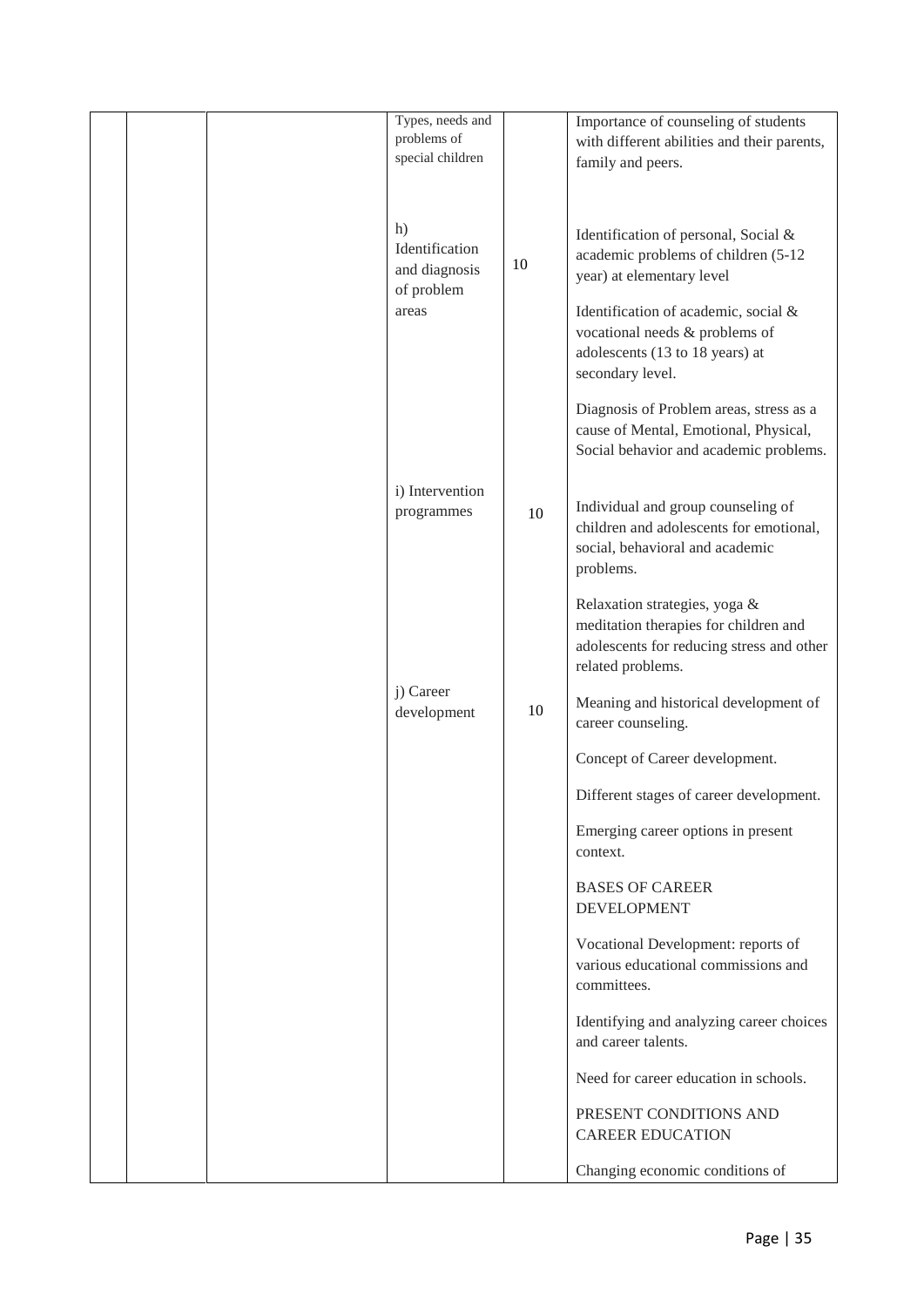|    |                        |                                                                                                                                              |                          |    | society and the job market.                                                                                                                                                                                                                                    |
|----|------------------------|----------------------------------------------------------------------------------------------------------------------------------------------|--------------------------|----|----------------------------------------------------------------------------------------------------------------------------------------------------------------------------------------------------------------------------------------------------------------|
|    |                        |                                                                                                                                              |                          |    | Psycho-social conditions of the<br>individuals.                                                                                                                                                                                                                |
|    |                        |                                                                                                                                              |                          |    | Advancement of technology and<br>survival skills.                                                                                                                                                                                                              |
|    |                        |                                                                                                                                              |                          |    | Problems pertaining to work, family,<br>education and leisure.                                                                                                                                                                                                 |
|    |                        |                                                                                                                                              |                          |    | CAREER CHOICE AND DECISION<br><b>MAKING</b>                                                                                                                                                                                                                    |
|    |                        |                                                                                                                                              |                          |    | Career maturity: concepts and factors.                                                                                                                                                                                                                         |
|    |                        |                                                                                                                                              |                          |    | Empowering students in career decision<br>making (strategies)                                                                                                                                                                                                  |
|    |                        |                                                                                                                                              |                          |    | Matching career talents with career<br>decision making.                                                                                                                                                                                                        |
|    |                        |                                                                                                                                              |                          |    | Guidance for developing life goals &<br>choices                                                                                                                                                                                                                |
|    |                        |                                                                                                                                              |                          |    | PILLARS OF EDUCATION AND<br><b>LIFE SKILLS</b>                                                                                                                                                                                                                 |
|    |                        |                                                                                                                                              |                          |    | Need for Life Skills Education.                                                                                                                                                                                                                                |
|    |                        |                                                                                                                                              |                          |    | Importance of Life Skills for Growing<br>Minds.                                                                                                                                                                                                                |
|    |                        |                                                                                                                                              |                          |    | Components of Life Skills. Importance<br>of Emotional, Social and Thinking<br>Skills.                                                                                                                                                                          |
|    |                        |                                                                                                                                              |                          |    | Concept of Four Pillars of Education:<br>Learning to Know, Learning to Do,<br>Learning to Live Together, and<br>Learning to Be.                                                                                                                                |
| 12 | <b>Senior</b><br>Hindi | Essential Qualification &<br>Experience:<br>Master's                                                                                         | General<br>a)<br>Hindi   | 35 | a) General Hindi                                                                                                                                                                                                                                               |
|    | <b>Officer</b>         | Degree of a recognized<br>University in Hindi with<br>English as a compulsory<br>or elective subject or as                                   |                          |    | b)General English Questions in this                                                                                                                                                                                                                            |
|    |                        | medium<br>of<br>the<br>examination at the Degree<br>Master's<br>Level.<br><b>OR</b><br>Degree of a recognized<br>University<br>English<br>in | General<br>b)<br>English | 30 | component will be designed to test the<br>Candidate's<br>understanding<br>and<br>of Hindi<br>$\&$<br>knowledge<br>English<br>Languages and will be based on error<br>recognition, fill in the blanks (using<br>verbs,<br>preposition,<br>articles<br>$etc.$ ), |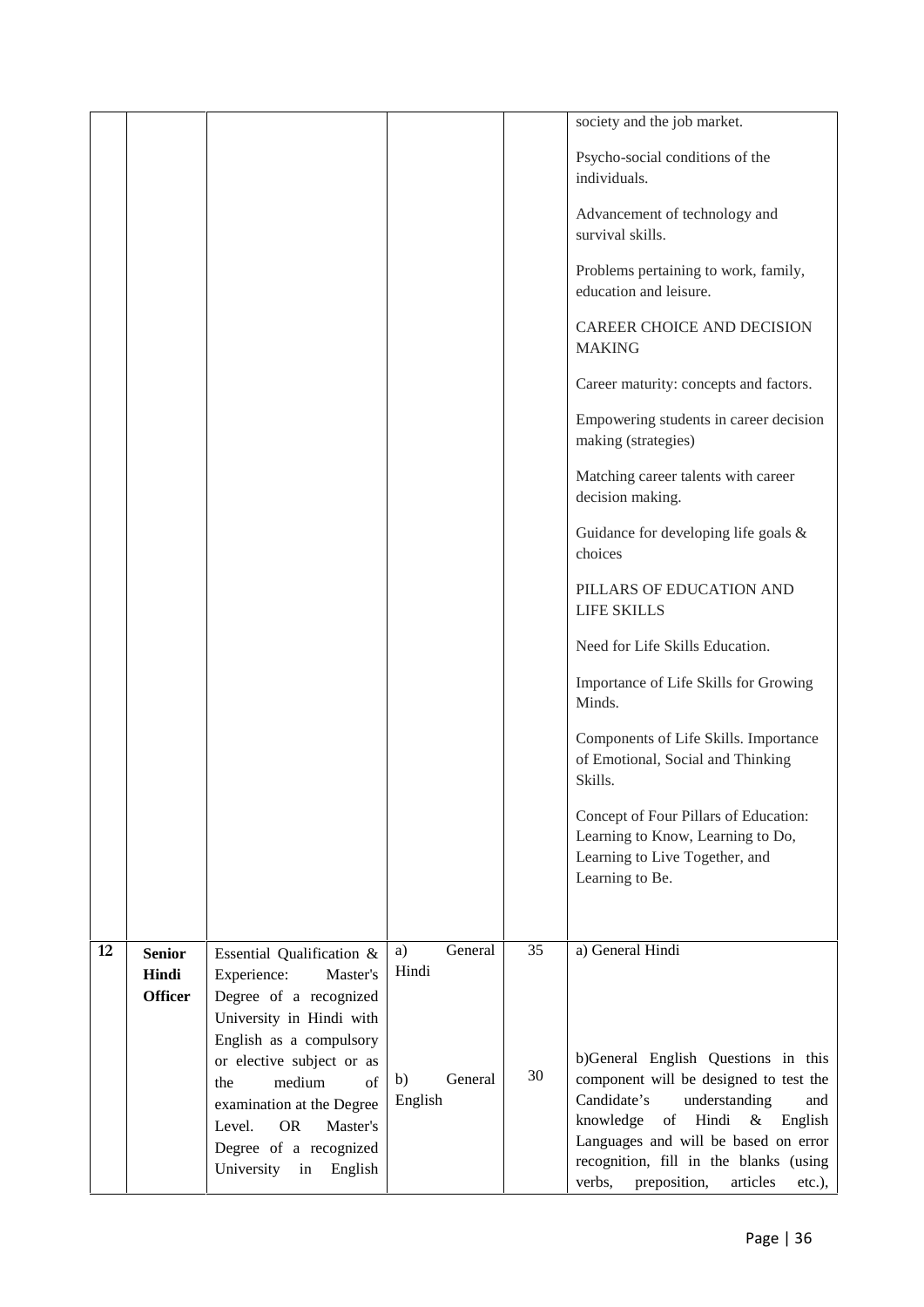| compulsory or elective<br>Sentence<br>structure,<br>synonyms,<br>subject or as the medium<br>antonyms, sentence completion, correct<br>of examination at the<br>use of words, phrases and idioms,<br>Degree<br>Level.<br><b>OR</b><br>ability to write language correctly,<br>Master's Degree of a<br>precisely and effectively.<br>recognized University in<br>any subject other than<br>Hindi or English with<br>c) Translation of small paragraphs<br>35<br>Hindi<br>medium<br>and<br>consisting of 3-4 sentences from Hindi<br>c) Translation<br>English as a compulsory<br>to English and vice versa<br>or elective subject or as<br>from Hindi to<br>medium of<br>the<br>an<br>Questions in this part should be<br>examination at the Degree<br>designed to test the knowledge of<br>English<br>and<br><b>OR</b><br>Master's<br>Level;<br>vice<br>translation.<br>Degree of a recognized<br>University in any subject<br>versa<br>than Hindi or<br>other<br>English<br>with English<br>medium and Hindi as a<br>compulsory or elective |  |
|----------------------------------------------------------------------------------------------------------------------------------------------------------------------------------------------------------------------------------------------------------------------------------------------------------------------------------------------------------------------------------------------------------------------------------------------------------------------------------------------------------------------------------------------------------------------------------------------------------------------------------------------------------------------------------------------------------------------------------------------------------------------------------------------------------------------------------------------------------------------------------------------------------------------------------------------------------------------------------------------------------------------------------------------|--|
|                                                                                                                                                                                                                                                                                                                                                                                                                                                                                                                                                                                                                                                                                                                                                                                                                                                                                                                                                                                                                                              |  |
|                                                                                                                                                                                                                                                                                                                                                                                                                                                                                                                                                                                                                                                                                                                                                                                                                                                                                                                                                                                                                                              |  |
|                                                                                                                                                                                                                                                                                                                                                                                                                                                                                                                                                                                                                                                                                                                                                                                                                                                                                                                                                                                                                                              |  |
|                                                                                                                                                                                                                                                                                                                                                                                                                                                                                                                                                                                                                                                                                                                                                                                                                                                                                                                                                                                                                                              |  |
|                                                                                                                                                                                                                                                                                                                                                                                                                                                                                                                                                                                                                                                                                                                                                                                                                                                                                                                                                                                                                                              |  |
|                                                                                                                                                                                                                                                                                                                                                                                                                                                                                                                                                                                                                                                                                                                                                                                                                                                                                                                                                                                                                                              |  |
|                                                                                                                                                                                                                                                                                                                                                                                                                                                                                                                                                                                                                                                                                                                                                                                                                                                                                                                                                                                                                                              |  |
|                                                                                                                                                                                                                                                                                                                                                                                                                                                                                                                                                                                                                                                                                                                                                                                                                                                                                                                                                                                                                                              |  |
|                                                                                                                                                                                                                                                                                                                                                                                                                                                                                                                                                                                                                                                                                                                                                                                                                                                                                                                                                                                                                                              |  |
|                                                                                                                                                                                                                                                                                                                                                                                                                                                                                                                                                                                                                                                                                                                                                                                                                                                                                                                                                                                                                                              |  |
|                                                                                                                                                                                                                                                                                                                                                                                                                                                                                                                                                                                                                                                                                                                                                                                                                                                                                                                                                                                                                                              |  |
|                                                                                                                                                                                                                                                                                                                                                                                                                                                                                                                                                                                                                                                                                                                                                                                                                                                                                                                                                                                                                                              |  |
|                                                                                                                                                                                                                                                                                                                                                                                                                                                                                                                                                                                                                                                                                                                                                                                                                                                                                                                                                                                                                                              |  |
|                                                                                                                                                                                                                                                                                                                                                                                                                                                                                                                                                                                                                                                                                                                                                                                                                                                                                                                                                                                                                                              |  |
|                                                                                                                                                                                                                                                                                                                                                                                                                                                                                                                                                                                                                                                                                                                                                                                                                                                                                                                                                                                                                                              |  |
|                                                                                                                                                                                                                                                                                                                                                                                                                                                                                                                                                                                                                                                                                                                                                                                                                                                                                                                                                                                                                                              |  |
|                                                                                                                                                                                                                                                                                                                                                                                                                                                                                                                                                                                                                                                                                                                                                                                                                                                                                                                                                                                                                                              |  |
|                                                                                                                                                                                                                                                                                                                                                                                                                                                                                                                                                                                                                                                                                                                                                                                                                                                                                                                                                                                                                                              |  |
|                                                                                                                                                                                                                                                                                                                                                                                                                                                                                                                                                                                                                                                                                                                                                                                                                                                                                                                                                                                                                                              |  |
|                                                                                                                                                                                                                                                                                                                                                                                                                                                                                                                                                                                                                                                                                                                                                                                                                                                                                                                                                                                                                                              |  |
|                                                                                                                                                                                                                                                                                                                                                                                                                                                                                                                                                                                                                                                                                                                                                                                                                                                                                                                                                                                                                                              |  |
| subject or as the medium                                                                                                                                                                                                                                                                                                                                                                                                                                                                                                                                                                                                                                                                                                                                                                                                                                                                                                                                                                                                                     |  |
| of a examination at the                                                                                                                                                                                                                                                                                                                                                                                                                                                                                                                                                                                                                                                                                                                                                                                                                                                                                                                                                                                                                      |  |
| Degree<br>Level;<br><b>OR</b>                                                                                                                                                                                                                                                                                                                                                                                                                                                                                                                                                                                                                                                                                                                                                                                                                                                                                                                                                                                                                |  |
| Master's Degree of a                                                                                                                                                                                                                                                                                                                                                                                                                                                                                                                                                                                                                                                                                                                                                                                                                                                                                                                                                                                                                         |  |
| recognized University in                                                                                                                                                                                                                                                                                                                                                                                                                                                                                                                                                                                                                                                                                                                                                                                                                                                                                                                                                                                                                     |  |
| any subject other than                                                                                                                                                                                                                                                                                                                                                                                                                                                                                                                                                                                                                                                                                                                                                                                                                                                                                                                                                                                                                       |  |
| Hindi or English with                                                                                                                                                                                                                                                                                                                                                                                                                                                                                                                                                                                                                                                                                                                                                                                                                                                                                                                                                                                                                        |  |
| Hindi and English as                                                                                                                                                                                                                                                                                                                                                                                                                                                                                                                                                                                                                                                                                                                                                                                                                                                                                                                                                                                                                         |  |
| compulsory or elective                                                                                                                                                                                                                                                                                                                                                                                                                                                                                                                                                                                                                                                                                                                                                                                                                                                                                                                                                                                                                       |  |
| subjects or either of the                                                                                                                                                                                                                                                                                                                                                                                                                                                                                                                                                                                                                                                                                                                                                                                                                                                                                                                                                                                                                    |  |
| two as a medium of                                                                                                                                                                                                                                                                                                                                                                                                                                                                                                                                                                                                                                                                                                                                                                                                                                                                                                                                                                                                                           |  |
| examination and the other                                                                                                                                                                                                                                                                                                                                                                                                                                                                                                                                                                                                                                                                                                                                                                                                                                                                                                                                                                                                                    |  |
| compulsory<br>a<br><b>or</b><br>as                                                                                                                                                                                                                                                                                                                                                                                                                                                                                                                                                                                                                                                                                                                                                                                                                                                                                                                                                                                                           |  |
| elective subject at Degree                                                                                                                                                                                                                                                                                                                                                                                                                                                                                                                                                                                                                                                                                                                                                                                                                                                                                                                                                                                                                   |  |
| Level; AND Recognized                                                                                                                                                                                                                                                                                                                                                                                                                                                                                                                                                                                                                                                                                                                                                                                                                                                                                                                                                                                                                        |  |
| Diploma or Certificate                                                                                                                                                                                                                                                                                                                                                                                                                                                                                                                                                                                                                                                                                                                                                                                                                                                                                                                                                                                                                       |  |
| Course in<br>Translation                                                                                                                                                                                                                                                                                                                                                                                                                                                                                                                                                                                                                                                                                                                                                                                                                                                                                                                                                                                                                     |  |
| from Hindi to English &                                                                                                                                                                                                                                                                                                                                                                                                                                                                                                                                                                                                                                                                                                                                                                                                                                                                                                                                                                                                                      |  |
| vice versa or two years'                                                                                                                                                                                                                                                                                                                                                                                                                                                                                                                                                                                                                                                                                                                                                                                                                                                                                                                                                                                                                     |  |
| experience of Translation                                                                                                                                                                                                                                                                                                                                                                                                                                                                                                                                                                                                                                                                                                                                                                                                                                                                                                                                                                                                                    |  |
| Work from Hindi to                                                                                                                                                                                                                                                                                                                                                                                                                                                                                                                                                                                                                                                                                                                                                                                                                                                                                                                                                                                                                           |  |
| English and vice versa in                                                                                                                                                                                                                                                                                                                                                                                                                                                                                                                                                                                                                                                                                                                                                                                                                                                                                                                                                                                                                    |  |
| Central<br><b>State</b><br><b>or</b>                                                                                                                                                                                                                                                                                                                                                                                                                                                                                                                                                                                                                                                                                                                                                                                                                                                                                                                                                                                                         |  |
| Office<br>Government                                                                                                                                                                                                                                                                                                                                                                                                                                                                                                                                                                                                                                                                                                                                                                                                                                                                                                                                                                                                                         |  |
| including Government                                                                                                                                                                                                                                                                                                                                                                                                                                                                                                                                                                                                                                                                                                                                                                                                                                                                                                                                                                                                                         |  |
| Essential Qualification &<br>a) General<br>15<br>(a) to $(d)$ : --Same as that of Assistant<br>13<br><b>Assistant</b>                                                                                                                                                                                                                                                                                                                                                                                                                                                                                                                                                                                                                                                                                                                                                                                                                                                                                                                        |  |
| Experience:<br>Administrative Officer<br>Intelligence &<br><b>Stores</b>                                                                                                                                                                                                                                                                                                                                                                                                                                                                                                                                                                                                                                                                                                                                                                                                                                                                                                                                                                     |  |
| (i) Degree<br>from<br>Reasoning<br>$\rm{a}$<br><b>Officer</b><br>recognized<br>University/                                                                                                                                                                                                                                                                                                                                                                                                                                                                                                                                                                                                                                                                                                                                                                                                                                                                                                                                                   |  |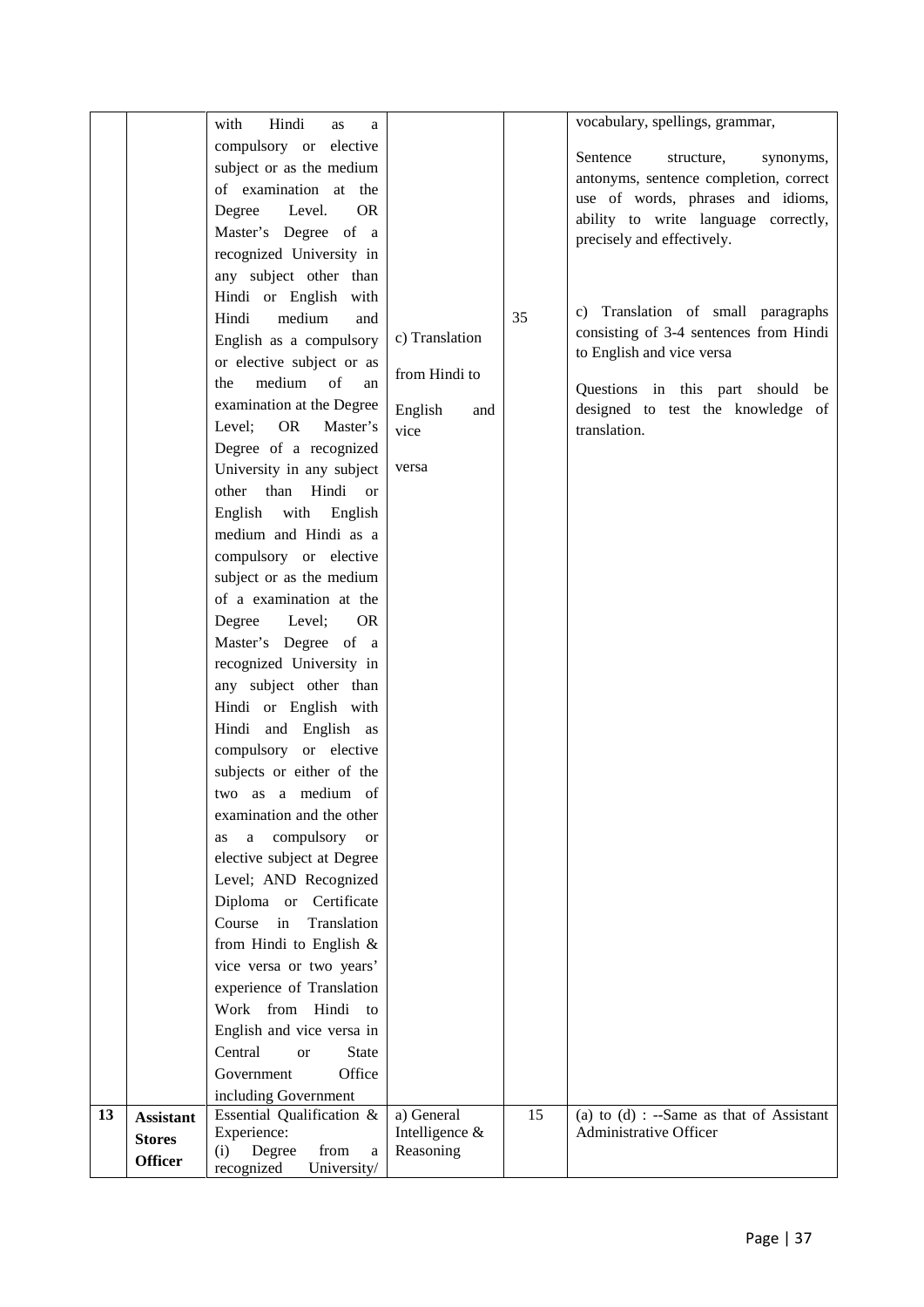|    |                                                | Institution;<br>(ii)<br>Post-graduate<br>Degree/Diploma<br>in<br>Material<br>Management<br>recognized<br>from<br>a<br>University/Institution;<br><b>OR</b><br>(iii) Bachelor's Degree in<br>Material<br>Management<br>recognized<br>from<br>a<br>University/Institution and<br>3 years' experience in<br>Store<br>handling<br>(preferably<br>Medical<br>Stores). | b) General<br>Awareness<br>c) Quantitative<br>Aptitude<br>d) English<br>Language and<br>Comprehension<br>e) Basic<br>concepts of<br>Material<br>Management | 15<br>15<br>15<br>20 | Material<br>$(e)$ :- Basic<br>concepts<br>of<br>Management: Purchase Management,<br>Inventory<br>Management,<br>Logistics<br>Management, Packaging etc.                                                                                                                                                                                                                                                                                                                                                                                                                                                                                                                                                                                                                                                                                                                                                                                                                                                                                                                                                                                                                                                                                                                    |
|----|------------------------------------------------|------------------------------------------------------------------------------------------------------------------------------------------------------------------------------------------------------------------------------------------------------------------------------------------------------------------------------------------------------------------|------------------------------------------------------------------------------------------------------------------------------------------------------------|----------------------|----------------------------------------------------------------------------------------------------------------------------------------------------------------------------------------------------------------------------------------------------------------------------------------------------------------------------------------------------------------------------------------------------------------------------------------------------------------------------------------------------------------------------------------------------------------------------------------------------------------------------------------------------------------------------------------------------------------------------------------------------------------------------------------------------------------------------------------------------------------------------------------------------------------------------------------------------------------------------------------------------------------------------------------------------------------------------------------------------------------------------------------------------------------------------------------------------------------------------------------------------------------------------|
|    |                                                |                                                                                                                                                                                                                                                                                                                                                                  | f) Latest Govt.<br>initiatives in<br>public<br>procurement<br>policy                                                                                       | 20                   | (f): - Latest Govt. initiatives in public<br>Procurement policy - GeM, GFR 2017<br>etc.                                                                                                                                                                                                                                                                                                                                                                                                                                                                                                                                                                                                                                                                                                                                                                                                                                                                                                                                                                                                                                                                                                                                                                                    |
| 14 | <b>Assistant</b><br><b>Engineer</b><br>(Civil) | Essential Qualification &<br>Experience:<br>Graduate<br>Civil<br>in<br>Engineering<br>from<br>a<br>recognized<br>University/Institute with<br>5 years' experience in<br>design and engineering of<br>Civil Projects, preferably<br>in<br>Hospital<br>a<br>Environment.                                                                                           | a) Subject<br>knowledge of<br>the<br>concerned post                                                                                                        | 100                  | Knowledge<br>of Civil<br>Subject<br>(a)<br>Engineering:<br>Strength of Material and Theory of<br>Stress-Strain relation -<br><b>Structures</b><br>Hooke's Law, Determination of forces<br>in members of trusses pin-jointed<br>frames, Bending Moments and shear<br>forces. Theory of simple bending,<br>Continuous beams and simple portals -<br>Determination of bending moments and<br>shear forces – methods of analysis.<br>Design Principles<br>Determinations of dead, live and wind,<br>seismic loads -<br>Relevant I.S. Codes, Factor of Safety<br>and Load Factor.<br><b>Steel Design</b><br>Design of simple Beams and plate<br>Girders according to Indian Standards,<br>Design of single and built-up columns,<br>column base connections, Design of<br><b>Steel Roof Trusses.</b><br>Reinforced Concrete -<br>Basic principles of reinforced concrete,<br>shear, bond and diagonal tension,<br>location of reinforcement, Design of<br>singly and doubly reinforced beams, one<br>way and two way slabs, Theory and<br>design of reinforced concrete columns<br>with uni-directional bending only,<br>Design of cantilever<br>and<br>simple<br>counterfort<br>retaining<br>wall,<br>Liquid<br>retaining<br>Special<br>structures<br>$\overline{\phantom{0}}$ |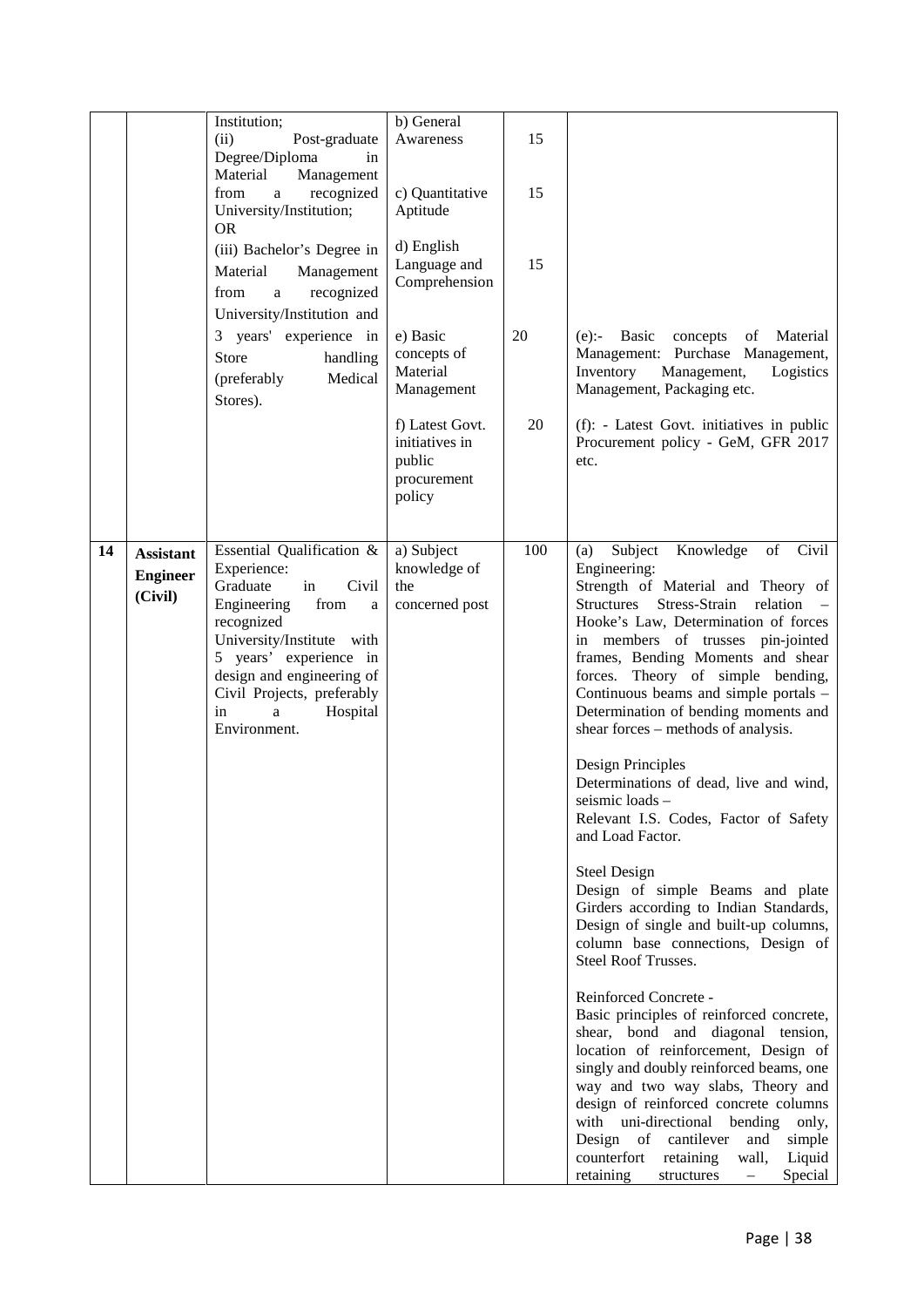|  |  | requirements                                   |  |
|--|--|------------------------------------------------|--|
|  |  |                                                |  |
|  |  | <b>Construction Practice -</b>                 |  |
|  |  | General details of Building construction       |  |
|  |  | including<br>foundations,<br>flooring,         |  |
|  |  | masonry and different type of roofs.           |  |
|  |  | Safety during construction, durability.        |  |
|  |  | General<br>properties,<br>standard             |  |
|  |  | requirements and tests for common              |  |
|  |  | building material such as bricks, stones,      |  |
|  |  | sand and aggregate, cement, lime,              |  |
|  |  | timber and steel. Tests for fresh and          |  |
|  |  | hardened concrete.                             |  |
|  |  | Central<br><b>PWD</b><br>Specifications<br>for |  |
|  |  | building works, sanitary and water             |  |
|  |  | supply works and road works including          |  |
|  |  | modes of measurements.                         |  |
|  |  | Surveying -                                    |  |
|  |  | Use and adjustment of Surveying                |  |
|  |  | Instruments: Chain, Plane table and            |  |
|  |  | accessories magnetic compass, level and        |  |
|  |  | theodolite.                                    |  |
|  |  | Use of Compass and Theodolite:                 |  |
|  |  | Alignments and adjustments.                    |  |
|  |  | Levelling: Methods of leveling and             |  |
|  |  | reduced level calculations.                    |  |
|  |  | Contour<br>Survey : Methods<br>of              |  |
|  |  | contouring, properties of contours,            |  |
|  |  | Curves and alignment: Setting out of           |  |
|  |  | simple, reverse and transition curves          |  |
|  |  | using different methods, Vertical              |  |
|  |  | curves.                                        |  |
|  |  | <b>Highway Engineering</b>                     |  |
|  |  | Road alignment in hills and plains,            |  |
|  |  | minimum<br>National<br>standards<br>for        |  |
|  |  | highways.                                      |  |
|  |  | Principles of design of urban roads,           |  |
|  |  | their cross-sectional requirements and         |  |
|  |  | interactions,<br>road<br>drainage<br>and       |  |
|  |  | maintenance. House paths, approach             |  |
|  |  | roads and service lanes.                       |  |
|  |  | Public Health Engineering                      |  |
|  |  | Water Supply: Quality and quantity of          |  |
|  |  | water required for public water supplies.      |  |
|  |  | Water purification processes. Water            |  |
|  |  | distribution systems - valves and              |  |
|  |  | fittings – testing.                            |  |
|  |  | Sanitation: Orientation, ventilation and       |  |
|  |  | damp proofing of buildings. Sanitary           |  |
|  |  | appliances Construction and testing of         |  |
|  |  | house drains.                                  |  |
|  |  | Sewage disposal - Sewerage system: -           |  |
|  |  | Construction and maintenance. Types of         |  |
|  |  | sewage treatment - Oxidation ponds -           |  |
|  |  | simple sedimentation, re-circulation and       |  |
|  |  | filtration - plant, contact beds -             |  |
|  |  | percolating filters. Septic tanks.             |  |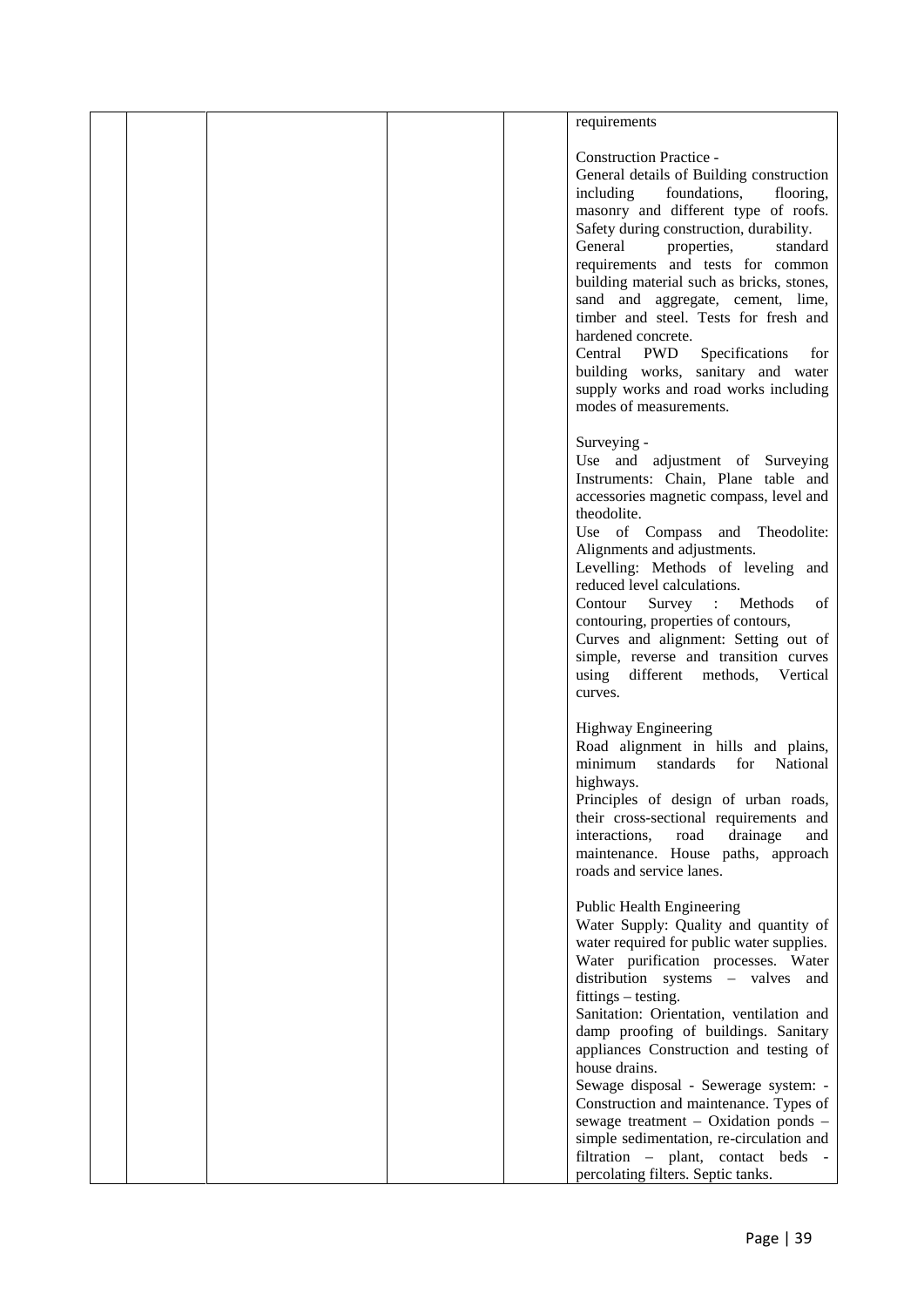|    |                                                         |                                                                                                                                                                                                                                               |                                                     |     | Soil<br>Mechanics<br>Foundation<br>and<br>Engineering:<br>Properties of soils, classification, soil<br>explorations, methods of determining<br>bearing capacity.<br>Foundation Engineering: Principles of<br>selection of type of foundation for a<br>structure, shallow and deep foundations.<br>Compaction; Laboratory and field<br>methods, optimum moisture content,<br>soil stabilization.                                                                                                                                                                                                                                                                                                                                                                                                                                                                                                                                                                                                                                                                                                                                                                                                                                                                                                                                                                                                                                                                                                                                                                                 |  |
|----|---------------------------------------------------------|-----------------------------------------------------------------------------------------------------------------------------------------------------------------------------------------------------------------------------------------------|-----------------------------------------------------|-----|---------------------------------------------------------------------------------------------------------------------------------------------------------------------------------------------------------------------------------------------------------------------------------------------------------------------------------------------------------------------------------------------------------------------------------------------------------------------------------------------------------------------------------------------------------------------------------------------------------------------------------------------------------------------------------------------------------------------------------------------------------------------------------------------------------------------------------------------------------------------------------------------------------------------------------------------------------------------------------------------------------------------------------------------------------------------------------------------------------------------------------------------------------------------------------------------------------------------------------------------------------------------------------------------------------------------------------------------------------------------------------------------------------------------------------------------------------------------------------------------------------------------------------------------------------------------------------|--|
| 15 | <b>Assistant</b><br><b>Engineer</b><br>(Electric<br>al) | Essential Qualification &<br>Experience:<br>Graduate in Electrical<br>Engineering<br>from<br>a<br>recognized<br>University/Institute with<br>5 years experience in<br>design and engineering of<br>Civil Projects preferably<br>in a Hospital | a) Subject<br>knowledge of<br>the<br>concerned post | 100 | (a) Subject knowledge of Electrical<br>Engineering:<br>General<br>Knowledge of Indian Electricity Act,<br>Indian Elect. Rules as amended up-to-<br>date. General conditions of supply and<br>charges to be paid to licencees for<br>obtaining connection. CPWD General<br>Specifications for Electrical Works,<br>Principles of analysis of rates. General<br>Principles in preparation of estimates,<br>project reports, award of works and<br>execution of works and measurement.<br>ISI/BIS Standards and Codes<br>of<br>practices. Bombay and Delhi Lift<br>Act and Rules.<br>Illumination<br>Units and Standards, Principles of<br>indoor and outdoor lighting design.<br>Types, characteristics and application of<br>lamp in fittings and luminaires. Lighting<br>calculation for indoor and outdoor<br>applications.<br><b>Internal Electrical Installations</b><br>Systems of wiring and their design,<br>distribution system. Apparatus for<br>control, protection and Testing.<br>Earthing, Lighting Protection, Safety &<br>Maintenance<br>Necessity<br>of<br>earthing,<br>earthing<br>resistance, type of earthing. Lighting<br>protection design, layout, material and<br>installation. Safety procedures<br>and<br>practices, principles of equipment<br>installation, preventive maintenance and<br>testing of equipment.<br>Sub-Station upto 33 KV and<br>Distribution<br>Layout and Design for indoor and<br>outdoor application. Specification for<br>equipment, Sub- Station earthings,<br>stand-by generating sets, commissioning<br>procedures and tests. |  |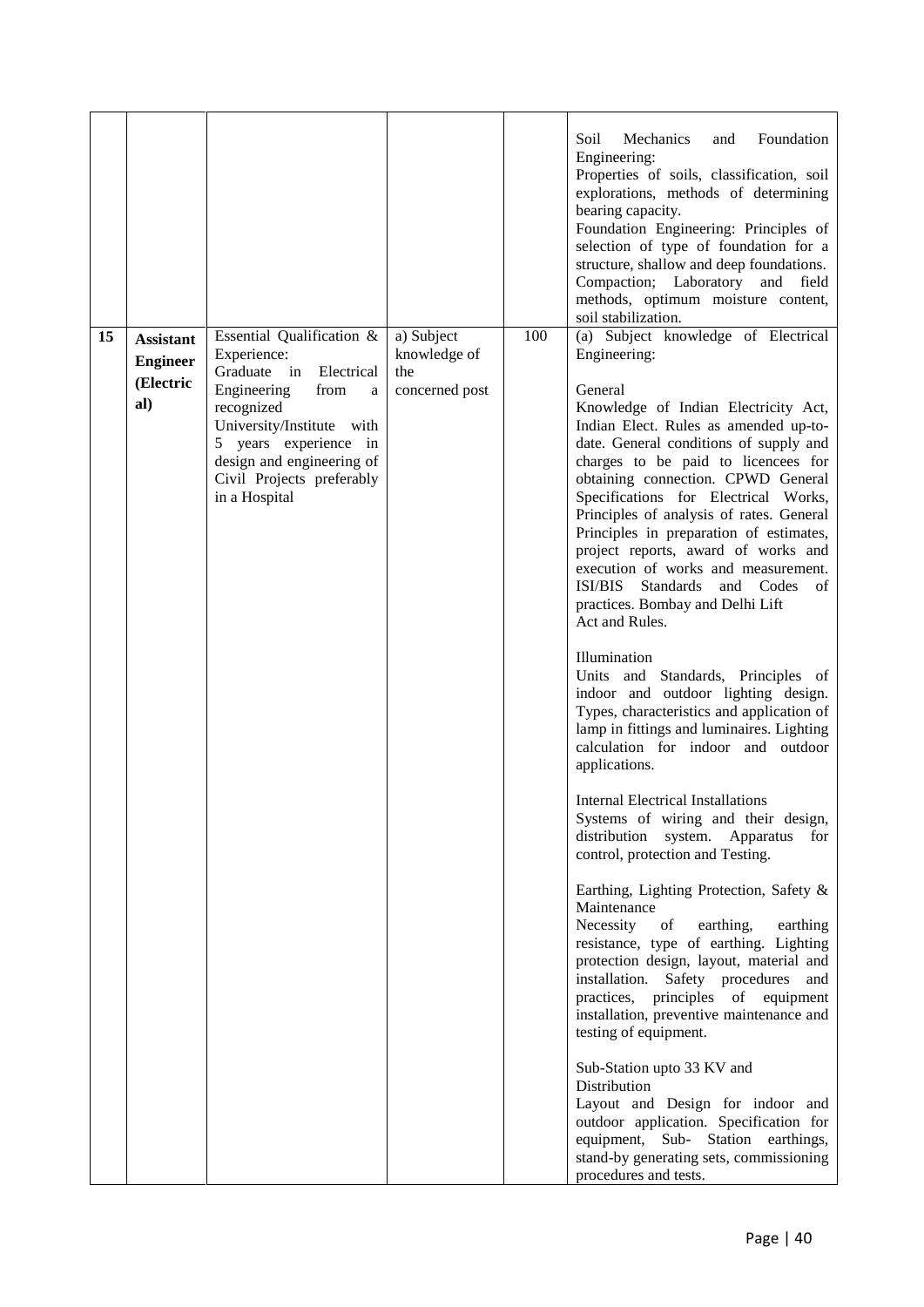|  |  | Distribution: Design of overhead line<br>and underground distribution systems.<br>Specification for cables, conductors,<br>Supports etc. Cable joining<br>and<br>termination methods, power factor<br>improvement, service connection to<br>buildings.                                                                                                                                                                                                                 |
|--|--|------------------------------------------------------------------------------------------------------------------------------------------------------------------------------------------------------------------------------------------------------------------------------------------------------------------------------------------------------------------------------------------------------------------------------------------------------------------------|
|  |  | Lifts<br>Design parameters, traffic analysis.<br>Classification of Lift installations,<br>choice of control and operation, safety,<br>specifications for lift installation.                                                                                                                                                                                                                                                                                            |
|  |  | Fire detection, Alarm and Protection<br>Various fire detection, alarm and fire<br>fighting<br>system.<br>Design<br>and<br>specification of equipment. Guidelines<br>for provision of different types of fire<br>alarm and fire fighting equipment for<br>different types of buildings.                                                                                                                                                                                 |
|  |  | Water Supply -<br><b>Types</b><br>of<br>their<br>pumps<br>and<br>characteristics. Prime movers, pumping<br>systems and application. Specification<br>for equipment and installation.                                                                                                                                                                                                                                                                                   |
|  |  | ELECTRICAL APPARATUS -<br>(i) Single and poly phase A.C. Circuit.<br>Effects of resistance inductance and<br>capacitance.<br>(ii) Single and poly phase transformers<br>- constructional features, equivalent<br>circuits performance, parallel operation,<br>phase conversion. Separation of losses<br>and determination of efficiency by<br>various methods. Auto                                                                                                    |
|  |  | transformers.<br>Constructional<br>(iii)<br>Alternators,<br>features, regulation, parallel operation<br>and Protection. Automatic Voltage<br>regulators, Emergency generating sets,<br>automatic change over.<br>(iv) Induction machines, polyphase<br>motor and its principle of operation and<br>equivalent<br>circuit.<br>Torque,<br>slip<br>characteristics. Crawling, methods of<br>starting, single phase motor, its theory,<br>characteristics and application. |
|  |  | TRANSFORMERS,<br><b>INSTRUMENT</b><br><b>PROTECTIVE</b><br>RELAYING,<br><b>MEASUREMENTS -</b><br>Current,<br>Voltage<br>transformers.<br>Constructional features of IDMT relays,<br>instantaneous<br>relays<br>including<br>knowledge of overload earth fault,<br>Bucholz<br>under<br>voltage,<br>relays.<br>Connection<br>diagrams,<br>settings.                                                                                                                      |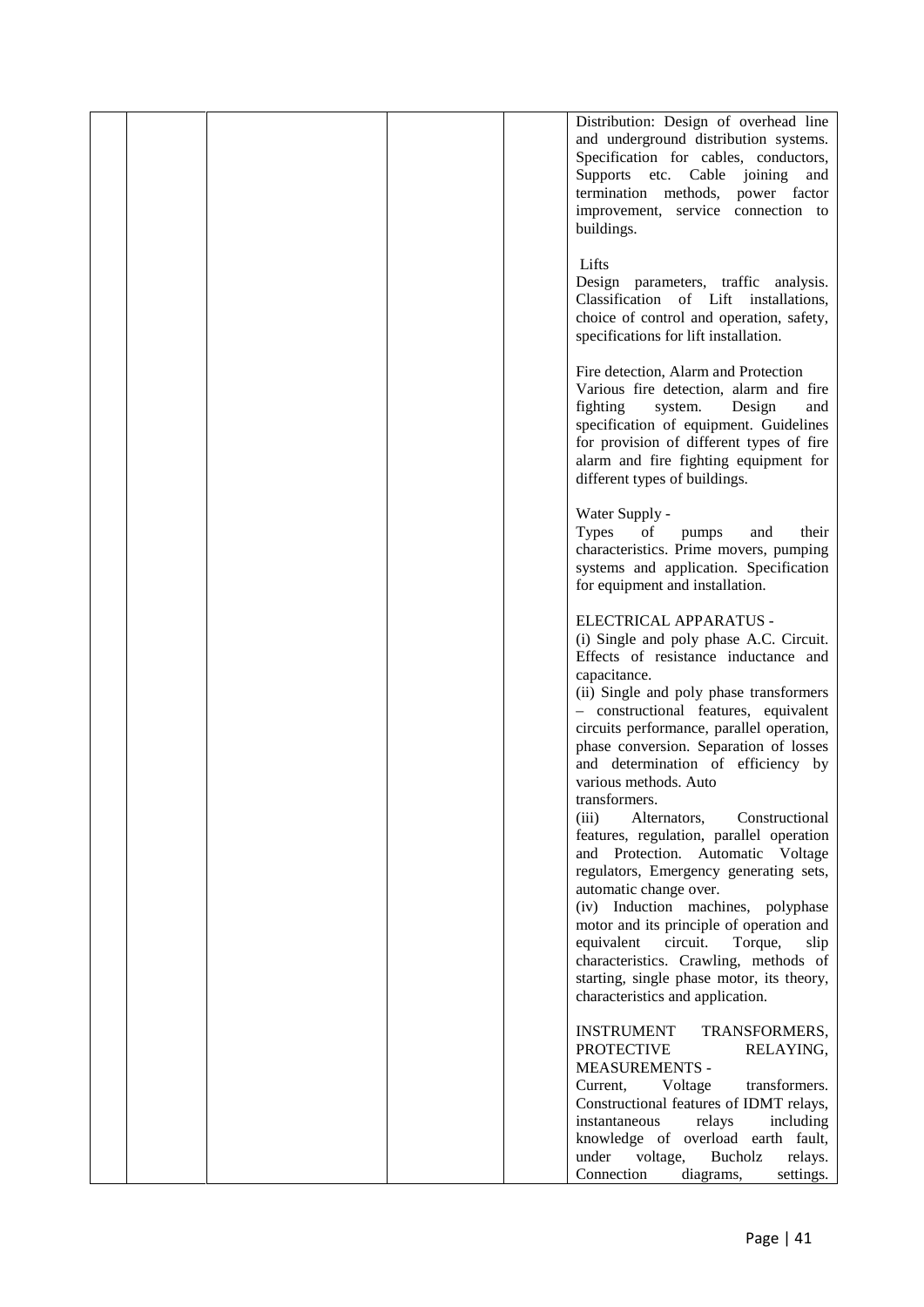|  |  | Electrical<br>instruments<br>and                                                   |  |
|--|--|------------------------------------------------------------------------------------|--|
|  |  | principles<br>of<br>Measurements,                                                  |  |
|  |  | construction and theory of measuring<br>instruments for direct and alternating     |  |
|  |  | Commercial<br>currents.<br>types.                                                  |  |
|  |  | Measurement of resistance, Voltage,                                                |  |
|  |  | current, power, power factor and                                                   |  |
|  |  | energy. Watt meters, energy meters.                                                |  |
|  |  | Thermo<br>couples,<br>Resistance<br>Thermometers,<br>Pyro-meters.<br>Fault         |  |
|  |  | locating<br>bridges<br>for<br>cables.                                              |  |
|  |  | Measurements of resistance, inductance                                             |  |
|  |  | and capacitance, wheatstone bridge.                                                |  |
|  |  | GENERATION,<br>TRANSMISSION,                                                       |  |
|  |  | <b>DISTRIBUTION &amp;</b>                                                          |  |
|  |  | UTILISATION.                                                                       |  |
|  |  | Diesel Power Generation - General                                                  |  |
|  |  | layout, Base load, peak load, choice of<br>sets.                                   |  |
|  |  | Power supply tariffs, economics.                                                   |  |
|  |  | Insulators, types and application.                                                 |  |
|  |  | Basic feature of industrial drives.                                                |  |
|  |  | Choice of electric motors for various<br>drivers and estimation of their ratings.  |  |
|  |  | Behavior of motors during starting,                                                |  |
|  |  | acceleration, breaking and reversing                                               |  |
|  |  | operations. Speed control schemes for                                              |  |
|  |  | lifts cranes and machine tools.                                                    |  |
|  |  | Theory, performance and application of<br>various types of fractional horse power  |  |
|  |  | motors.                                                                            |  |
|  |  | Production of light by different                                                   |  |
|  |  | methods. Calculation and measurement<br>light<br>of<br>by<br>different<br>methods. |  |
|  |  | Calculation<br>and<br>measurement<br>of                                            |  |
|  |  | illumination. Photo<br>Polar<br>meters.                                            |  |
|  |  | Curves. Flood lighting.                                                            |  |
|  |  | WORKSHOP TECHNOLOGY                                                                |  |
|  |  | Estimation of power and<br>energy                                                  |  |
|  |  | of electric<br>requirements<br>welding,                                            |  |
|  |  | different types of equipments used and                                             |  |
|  |  | their characteristics. Manufacturing and<br>Fabricating methods                    |  |
|  |  | and practices for various electrical and                                           |  |
|  |  | mechanical equipment such as pumps,                                                |  |
|  |  | switch boards, light fittings, AHUs etc.                                           |  |
|  |  | ENERGY CONSERVATION, POWER                                                         |  |
|  |  | FACTOR IMPROVEMENT                                                                 |  |
|  |  | Comparison of different types of lamps                                             |  |
|  |  | from the point of energy conservation,                                             |  |
|  |  | calculation of pay back period. Power<br>factor improvement, Reduction of load     |  |
|  |  | current and transformer losses due to                                              |  |
|  |  | power factor improvements.<br><b>KVA</b>                                           |  |
|  |  | requirement<br>for<br>power<br>factor                                              |  |
|  |  | improvement.                                                                       |  |
|  |  |                                                                                    |  |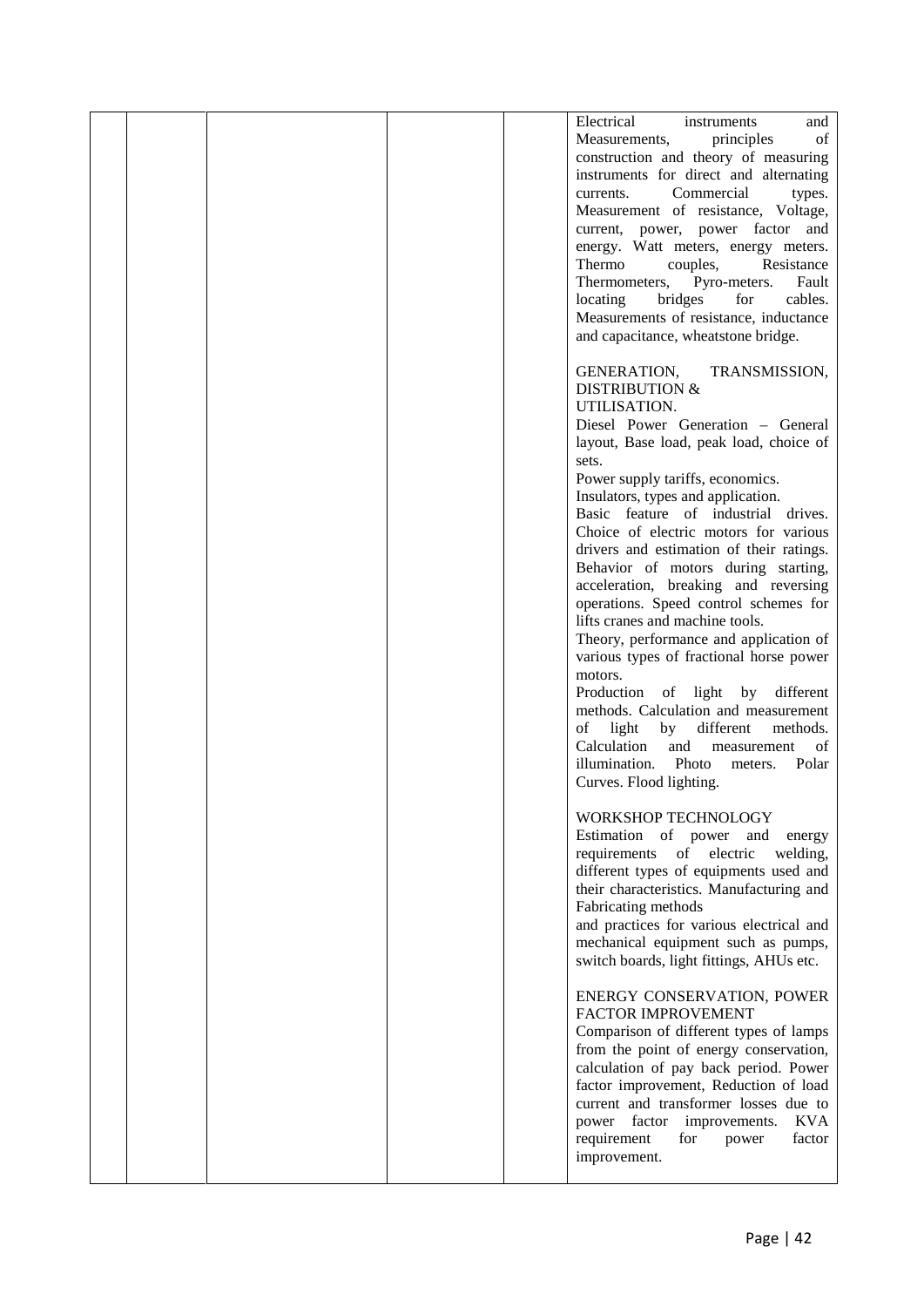|    |                  |                                          |                            |     | SOLAR ENERGY UTILISATION                                                          |  |
|----|------------------|------------------------------------------|----------------------------|-----|-----------------------------------------------------------------------------------|--|
|    |                  |                                          |                            |     | Solar Hot Water system, principles,                                               |  |
|    |                  |                                          |                            |     | constructional features,<br>constituent                                           |  |
|    |                  |                                          |                            |     | installation,<br>operation<br>parts,                                              |  |
|    |                  |                                          |                            |     | &maintenance, solar photo voltaic                                                 |  |
|    |                  |                                          |                            |     | system, advantages/disadvantages of                                               |  |
|    |                  |                                          |                            |     | solar heating & solar photo voltaic                                               |  |
|    |                  |                                          |                            |     | system.                                                                           |  |
| 16 | <b>Assistant</b> | Essential Qualification &<br>Experience: | a) Subject<br>knowledge of | 100 | : Subject Knowledge of Air<br>(a)<br>conditioning & Refrigeration:                |  |
|    | <b>Engineer</b>  | Graduate in Mechanical /                 | the                        |     |                                                                                   |  |
|    | (Air             | Electrical<br>Engineering                | concerned post             |     |                                                                                   |  |
|    | Conditio         | from<br>recognized<br>a                  |                            |     | General -                                                                         |  |
|    | ning $\&$        | University/ Institute with               |                            |     | Knowledge of Indian Electricity Act,                                              |  |
|    | Refriger         | 5 Years' experience in                   |                            |     | Indian Elect. Rules as amended up-to-                                             |  |
|    |                  | repair and maintenance of                |                            |     | date. General conditions of supply and                                            |  |
|    | ation)           | large<br>scale<br>air                    |                            |     | charges to be paid to licencees for                                               |  |
|    |                  | conditioning<br>and                      |                            |     | obtaining connection. CPWD General                                                |  |
|    |                  | refrigeration systems in a               |                            |     | Specifications for Electrical Works,                                              |  |
|    |                  | Hospital environment.                    |                            |     | Principles of analysis of rates. General                                          |  |
|    |                  |                                          |                            |     | Principles in preparation of estimates,                                           |  |
|    |                  |                                          |                            |     | project reports, award of works and                                               |  |
|    |                  |                                          |                            |     | execution of works and measurement.                                               |  |
|    |                  |                                          |                            |     | ISI/BIS Standards and Codes of                                                    |  |
|    |                  |                                          |                            |     | practices.                                                                        |  |
|    |                  |                                          |                            |     |                                                                                   |  |
|    |                  |                                          |                            |     | Internal Electrical Installations -                                               |  |
|    |                  |                                          |                            |     | Systems of wiring and their design,                                               |  |
|    |                  |                                          |                            |     | distribution system. Apparatus<br>for                                             |  |
|    |                  |                                          |                            |     | control, protection and Testing.                                                  |  |
|    |                  |                                          |                            |     | Earthing, Lighting Protection, Safety &                                           |  |
|    |                  |                                          |                            |     | Maintenance -                                                                     |  |
|    |                  |                                          |                            |     | of<br>earthing,<br>Necessity<br>earthing                                          |  |
|    |                  |                                          |                            |     | resistance, type of earthing. Lighting                                            |  |
|    |                  |                                          |                            |     | protection design, layout, material and                                           |  |
|    |                  |                                          |                            |     | installation. Safety procedures<br>and                                            |  |
|    |                  |                                          |                            |     | practices, principles of equipment                                                |  |
|    |                  |                                          |                            |     | installation, preventive maintenance and                                          |  |
|    |                  |                                          |                            |     | testing of equipment.                                                             |  |
|    |                  |                                          |                            |     |                                                                                   |  |
|    |                  |                                          |                            |     | Sub-Station<br>33<br>KV<br>upto<br>and                                            |  |
|    |                  |                                          |                            |     | Distribution -                                                                    |  |
|    |                  |                                          |                            |     | Layout and Design for indoor and                                                  |  |
|    |                  |                                          |                            |     | outdoor application. Specification for                                            |  |
|    |                  |                                          |                            |     | equipment, Sub- Station earthings,                                                |  |
|    |                  |                                          |                            |     | stand-by generating sets, commissioning<br>procedures and tests.<br>Distribution: |  |
|    |                  |                                          |                            |     | Design<br>of<br>overhead<br>line<br>and                                           |  |
|    |                  |                                          |                            |     | underground<br>distribution<br>systems.                                           |  |
|    |                  |                                          |                            |     | Specification for cables, conductors,                                             |  |
|    |                  |                                          |                            |     | etc.<br><b>Supports</b><br>Cable joining<br>and                                   |  |
|    |                  |                                          |                            |     | termination methods, power factor                                                 |  |
|    |                  |                                          |                            |     | improvement, service connection to                                                |  |
|    |                  |                                          |                            |     | buildings.                                                                        |  |
|    |                  |                                          |                            |     |                                                                                   |  |
|    |                  |                                          |                            |     | Air-Conditioning Ventilation -                                                    |  |
|    |                  |                                          |                            |     | General principles of Refrigeration, Air-                                         |  |
|    |                  |                                          |                            |     | Conditioning, evaporative cooling and                                             |  |
|    |                  |                                          |                            |     | ventilation, Heating and cooling load                                             |  |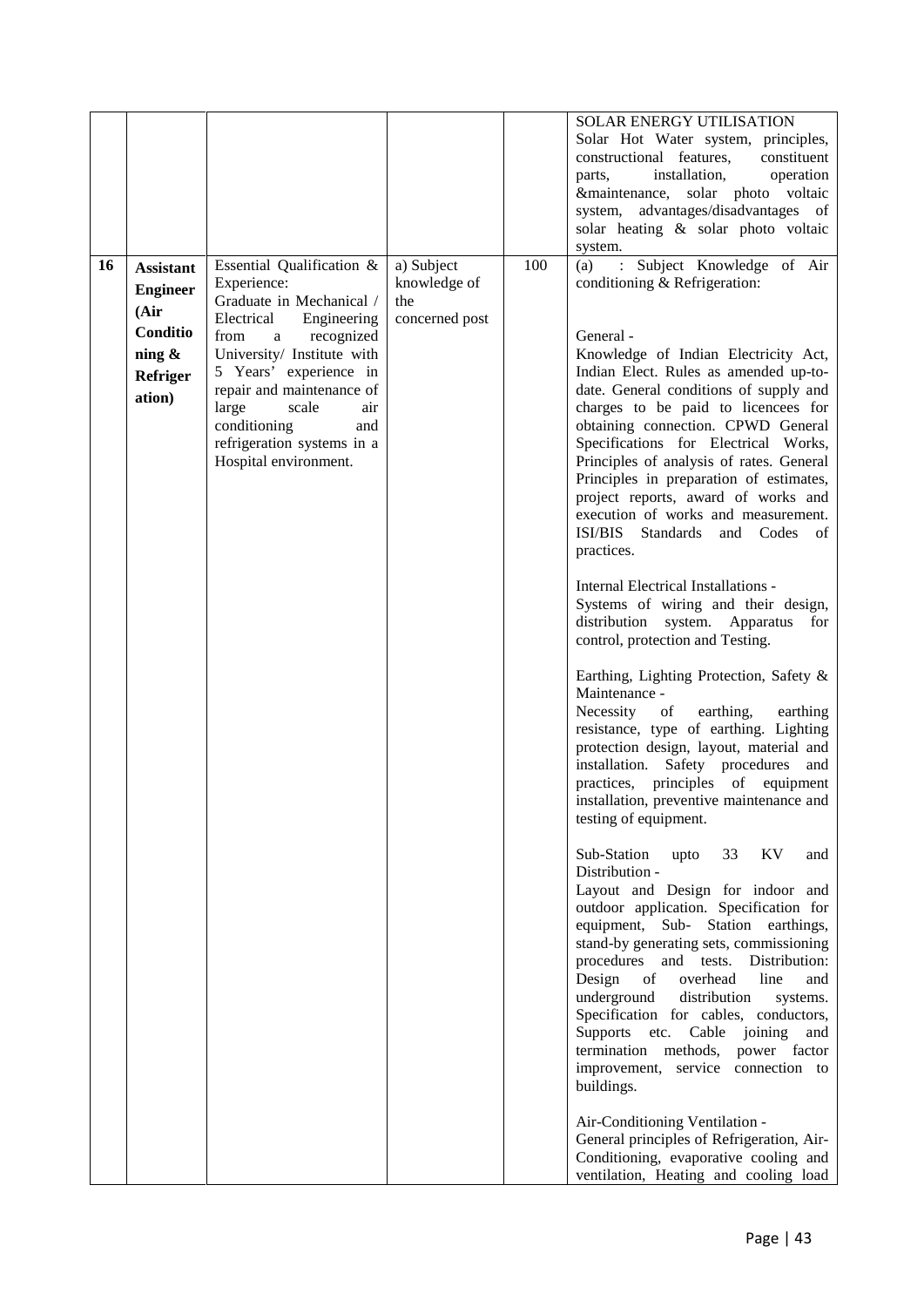|  |  | estimation. Classification of systems,                                              |  |
|--|--|-------------------------------------------------------------------------------------|--|
|  |  | their design and application, structural                                            |  |
|  |  | specifications<br>requirements,<br>for                                              |  |
|  |  | installations.                                                                      |  |
|  |  | Water Supply -                                                                      |  |
|  |  | <b>Types</b><br>of<br>and<br>their<br>pumps                                         |  |
|  |  | characteristics. Prime movers, pumping                                              |  |
|  |  | systems and application. Specification                                              |  |
|  |  | for equipment and installation.                                                     |  |
|  |  | ELECTRICAL APPARATUS -                                                              |  |
|  |  | (i) Single and poly phase A.C. Circuit.                                             |  |
|  |  | Effects of resistance inductance and                                                |  |
|  |  | capacitance.                                                                        |  |
|  |  | (ii) Single and poly phase transformers                                             |  |
|  |  | - constructional features, equivalent                                               |  |
|  |  | circuits performance, parallel operation,<br>phase conversion. Separation of losses |  |
|  |  | and determination of efficiency by                                                  |  |
|  |  | various methods. Auto                                                               |  |
|  |  | transformers.                                                                       |  |
|  |  | Constructional<br>(iii)<br>Alternators,                                             |  |
|  |  | features, regulation, parallel operation                                            |  |
|  |  | and Protection. Automatic Voltage                                                   |  |
|  |  | regulators, Emergency generating sets,<br>automatic change over.                    |  |
|  |  | (iv) Induction machines, polyphase                                                  |  |
|  |  | motor and its principle of operation and                                            |  |
|  |  | circuit.<br>equivalent<br>Torque,<br>slip                                           |  |
|  |  | characteristics. Crawling, methods of                                               |  |
|  |  | starting, single phase motor, its theory,                                           |  |
|  |  | characteristics and application.<br><b>INSTRUMENT</b><br>TRANSFORMERS,              |  |
|  |  | <b>PROTECTIVE</b><br>RELAYING,                                                      |  |
|  |  | <b>MEASUREMENTS -</b>                                                               |  |
|  |  | Voltage<br>Current,<br>transformers.                                                |  |
|  |  | Constructional features of IDMT relays,                                             |  |
|  |  | relays<br>including<br>instantaneous                                                |  |
|  |  | knowledge of overload earth fault,<br>undervoltage,<br>Bucholz<br>relays.           |  |
|  |  | Connection<br>diagrams,<br>settings.                                                |  |
|  |  | Electrical<br>instruments<br>and                                                    |  |
|  |  | Measurements,<br>principles<br>of                                                   |  |
|  |  | construction and theory of measuring                                                |  |
|  |  | instruments for direct and alternating<br>Commercial                                |  |
|  |  | currents.<br>types.<br>Measurement of resistance, Voltage,                          |  |
|  |  | current, power, power factor and                                                    |  |
|  |  | energy. Watt meters, energy meters.                                                 |  |
|  |  | Thermo<br>couples,<br>Resistance                                                    |  |
|  |  | Thermometers,<br>Pyro-meters.<br>Fault                                              |  |
|  |  | locating<br>bridges<br>for<br>cables.                                               |  |
|  |  | Measurements of resistance, inductance<br>and capacitance, wheatstone bridge.       |  |
|  |  |                                                                                     |  |
|  |  | <b>COMBUSTION</b><br><b>INTERNAL</b>                                                |  |
|  |  | <b>ENGINES</b>                                                                      |  |
|  |  | Fuels and Combustion. Fuels and their<br>combustion calculations.<br>properties,    |  |
|  |  |                                                                                     |  |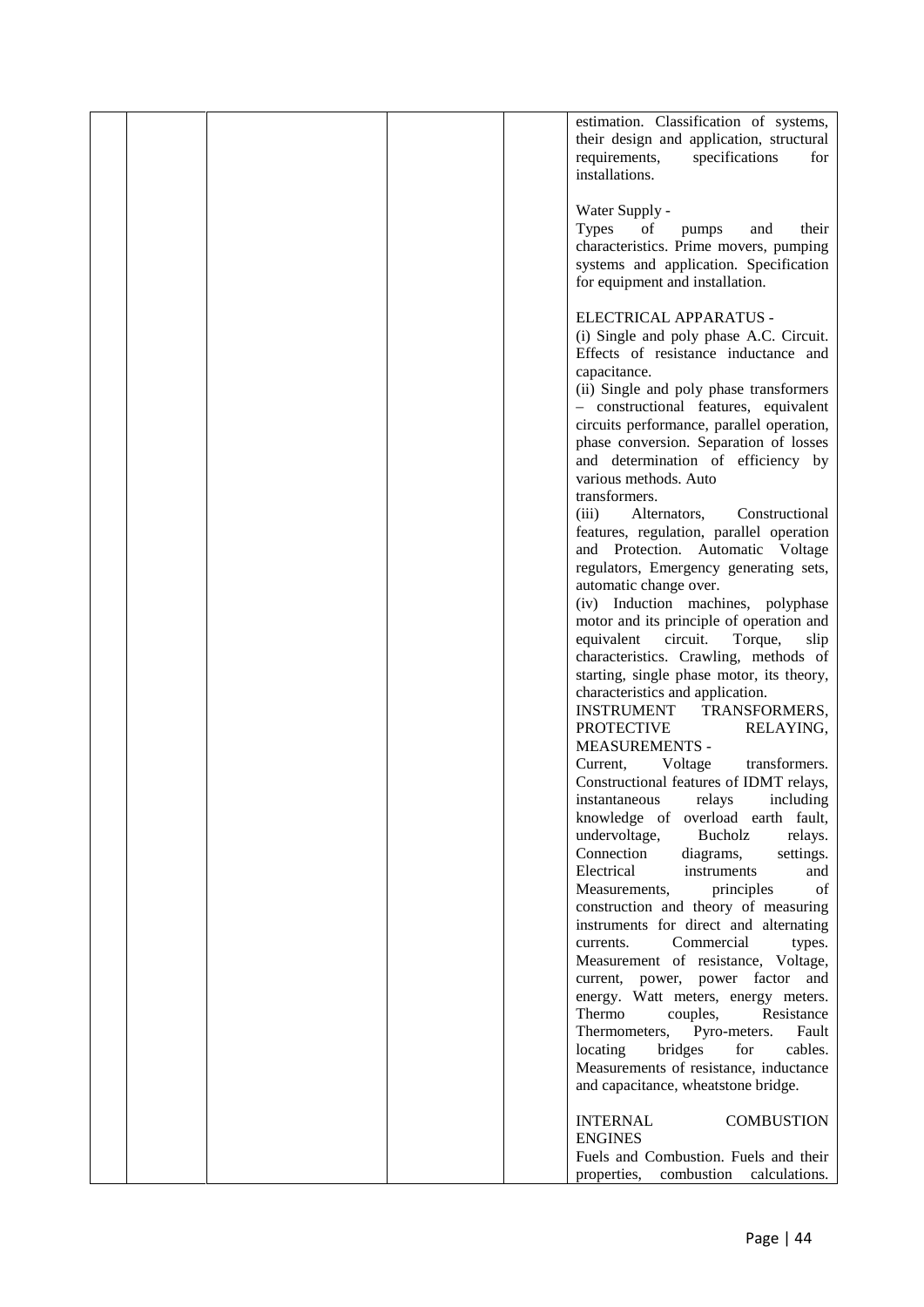|  |  | Analysis of products of combustion.          |  |
|--|--|----------------------------------------------|--|
|  |  | Power cycles. Vapour power cycles-           |  |
|  |  | Carnot and Rankine. Gas Power-Otto           |  |
|  |  |                                              |  |
|  |  | and Diesel cycles. Deviation of actual       |  |
|  |  | cycles from theoretical cycles. Internal     |  |
|  |  | combustion engines - Two and four            |  |
|  |  | stroke compression ignition and spark        |  |
|  |  | ignition<br>engines.<br>Combustion           |  |
|  |  | Detonation,<br>phenomena.<br>Knocking,       |  |
|  |  | scavenging of two stroke engines. Fuel       |  |
|  |  | injection and carburation. Lubrication       |  |
|  |  | and cooling system performance and           |  |
|  |  | testing of IC engines. Pollution control     |  |
|  |  | requirements/standards.                      |  |
|  |  |                                              |  |
|  |  |                                              |  |
|  |  | HEATING, AIR CONDITIONING                    |  |
|  |  | AND REFRIGERATION                            |  |
|  |  | Refrigeration - Refrigeration and heat       |  |
|  |  | pump cycles. Vapour compression,             |  |
|  |  | absorption Cycles. Refrigerants and          |  |
|  |  | their characteristics. Air Conditioning -    |  |
|  |  | Psychrometric<br>chart,<br>comfort           |  |
|  |  | airconditioning,<br>comfort<br>indices,      |  |
|  |  | ventilation requirements. Cooling and        |  |
|  |  | dehumidification methods. Industrial         |  |
|  |  | air-conditioning processes.<br>Different     |  |
|  |  | methods<br>electric<br>heating.<br>of        |  |
|  |  | Construction and performance<br>of           |  |
|  |  | Electric heating equipment.                  |  |
|  |  |                                              |  |
|  |  |                                              |  |
|  |  | WORKSHOP TECHNOLOGY                          |  |
|  |  | Estimation of power and energy               |  |
|  |  | requirements of electric<br>welding,         |  |
|  |  | different types of equipments used and       |  |
|  |  | their characteristics. Manufacturing and     |  |
|  |  | Fabricating methods                          |  |
|  |  | and practices for various electrical and     |  |
|  |  | mechanical equipment such as pumps,          |  |
|  |  | switch boards, light fittings, AHUs etc.     |  |
|  |  | ENERGY CONSERVATION, POWER                   |  |
|  |  | FACTOR IMPROVEMENT                           |  |
|  |  | Comparison of different types of lamps       |  |
|  |  | from the point of energy conservation,       |  |
|  |  | calculation of pay back period. Power        |  |
|  |  | factor improvement, Reduction of load        |  |
|  |  | current and transformer losses due to        |  |
|  |  | factor improvements.<br><b>KVA</b><br>power  |  |
|  |  | for<br>factor                                |  |
|  |  | requirement<br>power                         |  |
|  |  | improvement.                                 |  |
|  |  | SOLAR ENERGY UTILISATION                     |  |
|  |  | Solar Hot Water system, principles,          |  |
|  |  | constructional features,<br>constituent      |  |
|  |  | installation,<br>operation<br>$\&$<br>parts, |  |
|  |  | maintenance, solar photo voltaic system,     |  |
|  |  | of<br>advantages/disadvantages<br>solar      |  |
|  |  | heating & solar photo voltaic system.        |  |
|  |  |                                              |  |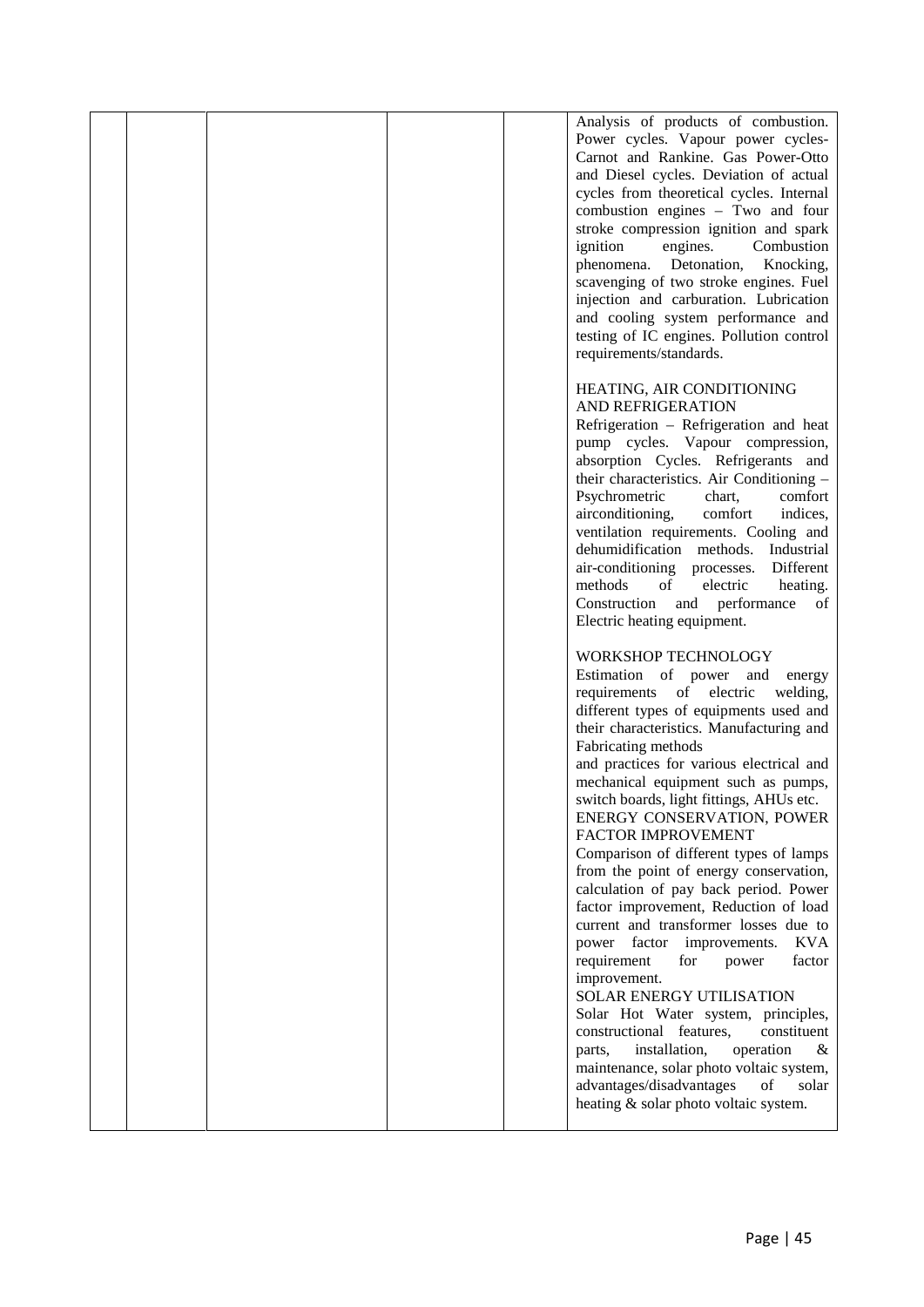| 17 | Gas<br>Officer/S<br>uperviso<br>r/Manag<br>er | Essential Qualification &<br>Experience:<br>Degree in Mechanical<br>Engineering with 5 years<br>working experience with<br>Manifold or its repairs in<br>supervisory capacity in a<br>Medical Setup.<br><b>OR</b><br>Diploma in Mechanical<br>Engineering with 7 years<br>working experience with<br>Manifold or its repairs in<br>supervisory capacity in a<br>Medical Setup. Must be<br>capable of carrying out<br>work associated with the<br>Medical<br>Gas<br>Management distribution<br>line, taps, cocks and<br>outlets. | a) Respiratory<br>Anatomy and<br>Physiology   | 10 | A. Structure and function of the<br>respiratory tract<br>Nose - Role in humidification<br>Pharynx - Obstruction in airways<br>Larynx - Movement or vocal cords,<br>Cord palsies.<br>Trachea & Bronchial tree - vessels,<br>nerve supply, respiratory tract, reflexes,<br>bronchospasm<br>Alveoli - Layers, Surfactants<br><b>B.</b> Respiratory Physiology<br>• Control or breathing<br>• Respiratory muscles - diaphragm,<br>intercostals<br>· Lung volumes - dead space, vital<br>capacity, FRC etc.<br>• Pleural cavity - intrapleural pressure,<br>pneumothorax.<br>• Work of breathing - airway resistance,<br>compliance<br>Respiratory<br>under<br>movements<br>anaesthesia.<br>• Tracheal tug - signs, hiccup |  |
|----|-----------------------------------------------|---------------------------------------------------------------------------------------------------------------------------------------------------------------------------------------------------------------------------------------------------------------------------------------------------------------------------------------------------------------------------------------------------------------------------------------------------------------------------------------------------------------------------------|-----------------------------------------------|----|-----------------------------------------------------------------------------------------------------------------------------------------------------------------------------------------------------------------------------------------------------------------------------------------------------------------------------------------------------------------------------------------------------------------------------------------------------------------------------------------------------------------------------------------------------------------------------------------------------------------------------------------------------------------------------------------------------------------------|--|
|    |                                               |                                                                                                                                                                                                                                                                                                                                                                                                                                                                                                                                 | b) Pulmonary<br>Gas exchange<br>and disorders | 10 | A. Pulmonary Gas Exchange and Acid<br><b>Base Status</b><br>· Pulmonary circulation - Pulmonary<br>oedema, pulmonary hypertension<br>• Pulmonary function tests.<br>• Transfer of gases - Oxygen & Carbon<br>dioxide<br>• Acid base status, definitions, acidosis<br>types, Alkalosis types, buffers in the<br>body.<br>B. Oxygen: properties, storage, supply,<br>hypoxia<br>C. Respiratory failure, type, clinical<br>features, causes.                                                                                                                                                                                                                                                                             |  |
|    |                                               |                                                                                                                                                                                                                                                                                                                                                                                                                                                                                                                                 | c) Cardiac<br>Anatomy and<br>Physiology       | 10 | II. Cardiovascular System<br>Anatomy - Chambers of the heart, major<br>vasculature.<br>Coronary<br>supply,<br>Conduction<br>innervations,<br>system<br>Cardiac output - determinants, heart<br>rate, preload, after load.<br>Coronary blood flow& myocardial<br>oxygen supply<br>arrhythmias cardiovascular<br>$ECG -$<br>response to anaesthetic & surgical<br>procedures.                                                                                                                                                                                                                                                                                                                                           |  |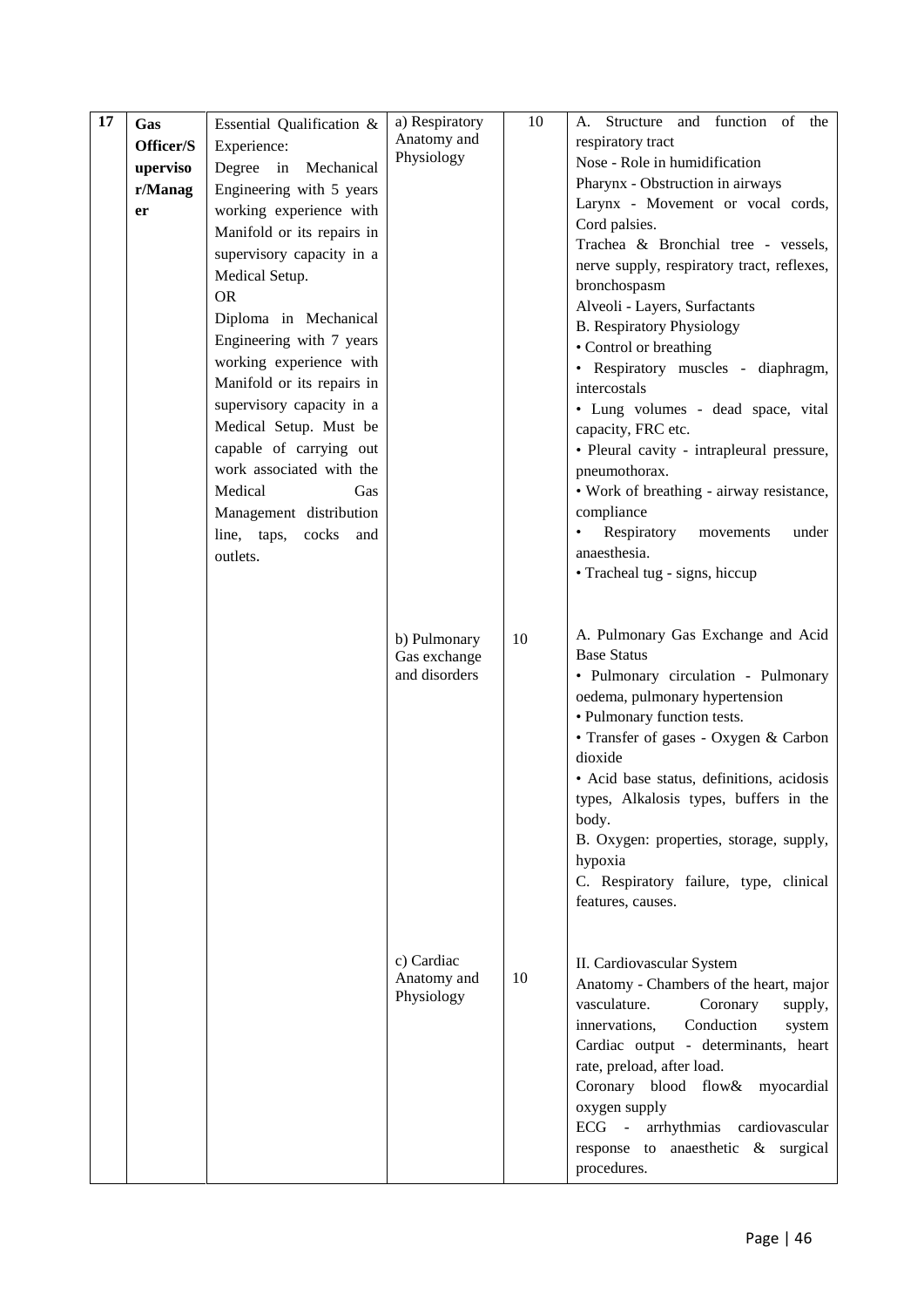|  |                               |    | effects,<br>Hypotension<br>causes,<br>$\overline{\phantom{a}}$              |
|--|-------------------------------|----|-----------------------------------------------------------------------------|
|  |                               |    | management.                                                                 |
|  |                               |    | Cardio pulmonary resuscitation.                                             |
|  |                               |    | Myocardial infarction, hypertension.                                        |
|  |                               |    |                                                                             |
|  | d) Clinical                   |    | Gases - $O_2$ , $N_2O$ , Air                                                |
|  | Pharmacology<br>of Oxygen and | 10 | Gas properties and safety:                                                  |
|  | Oxygen                        |    | a. the hazards of compressed and<br>cryogenic gases;                        |
|  | delivery                      |    | b. cylinder colours and labelling;                                          |
|  |                               |    | c. actions on finding defective cylinders;                                  |
|  |                               |    | d. operation of cylinder valves;                                            |
|  |                               |    | cylinder<br>storage and handling<br>e.                                      |
|  |                               |    | (medical gas/pathology gas stores);<br>f. preparation of cylinders for use; |
|  |                               |    | g. selection of appropriate equipment                                       |
|  |                               |    | and its connection and disconnection                                        |
|  |                               |    | to/from cylinders respectively.                                             |
|  |                               |    |                                                                             |
|  |                               | 10 | Hanger and yoke system                                                      |
|  | e)Anaesthesia<br>Machine      |    |                                                                             |
|  |                               |    | Cylinder pressure gauge                                                     |
|  |                               |    | Pressure regulator                                                          |
|  |                               |    | Flow meter assembly                                                         |
|  |                               |    | Vapourizers<br>hazards,<br>types,<br>$\overline{\phantom{a}}$               |
|  |                               |    | maintenance, filling and draining, etc.                                     |
|  |                               |    | General considerations: humidity & heat                                     |
|  |                               |    | Common components - connectors,                                             |
|  |                               |    | adaptors, reservoir bags.                                                   |
|  |                               |    | Capnography ; ET CO <sub>2</sub>                                            |
|  |                               |    | Pulse oximetry                                                              |
|  |                               |    | Methods of humidification.                                                  |
|  |                               |    |                                                                             |
|  | f) Breathing                  |    | Classification of breathing system                                          |
|  | systems                       | 10 |                                                                             |
|  |                               |    | Mapleson system - a b c d e f                                               |
|  |                               |    | Jackson Rees system, Bain circuit                                           |
|  |                               |    | Non rebreathing valves - AMBU valves                                        |
|  |                               |    | The circle system                                                           |
|  |                               |    |                                                                             |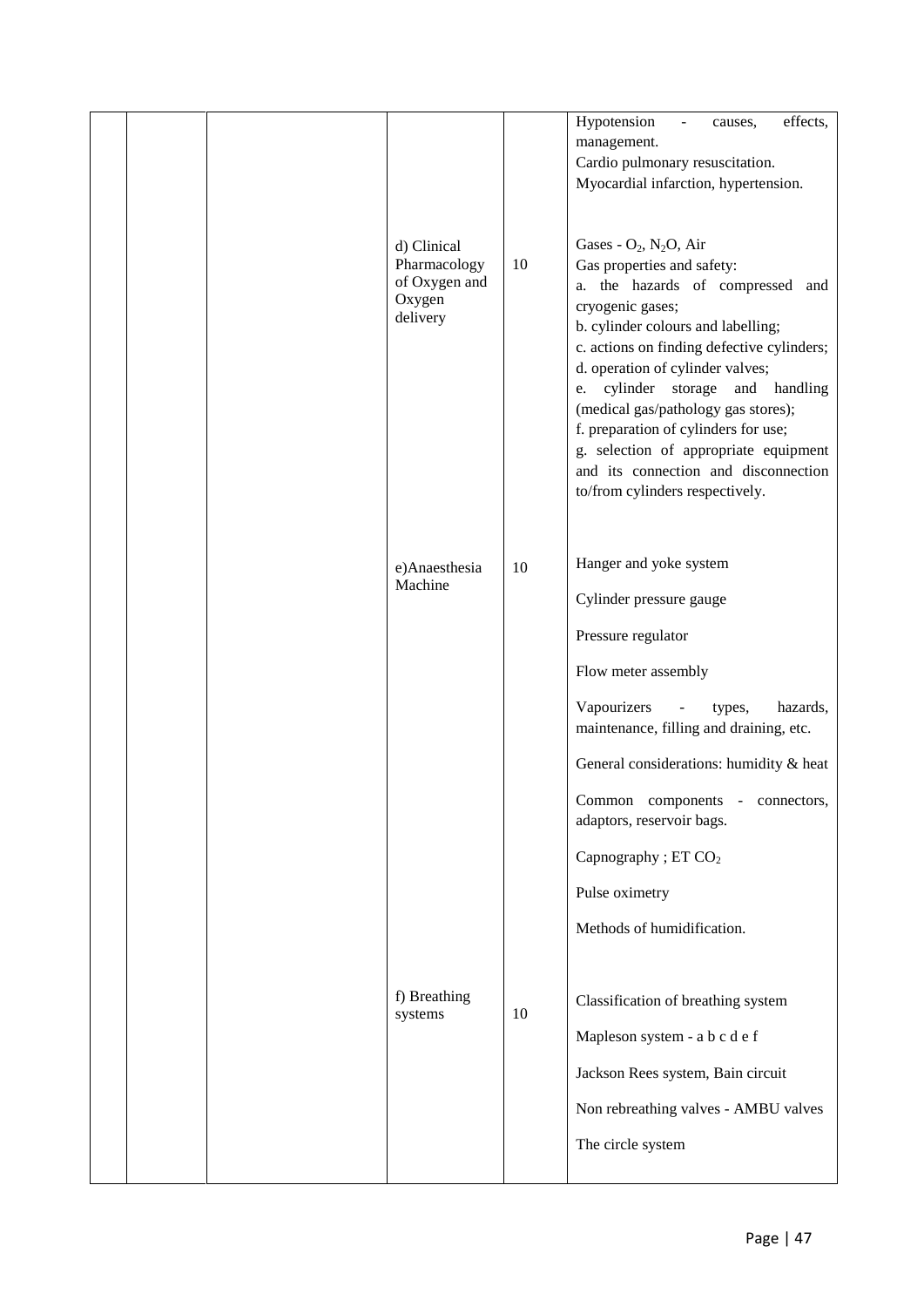|  |                                          |    | Components                                                                                                                                                                                                                                                                                                                                                                                                                                   |
|--|------------------------------------------|----|----------------------------------------------------------------------------------------------------------------------------------------------------------------------------------------------------------------------------------------------------------------------------------------------------------------------------------------------------------------------------------------------------------------------------------------------|
|  |                                          |    | Soda lime, indicators                                                                                                                                                                                                                                                                                                                                                                                                                        |
|  | g)<br>Gas Distributio<br>n Systems       | 10 | Compressed gas cylinders<br>Colour coding<br>Cylinder valves; pin index<br>Gas piping system                                                                                                                                                                                                                                                                                                                                                 |
|  |                                          |    | Recommendations for piping system<br>Alarms & safety devices                                                                                                                                                                                                                                                                                                                                                                                 |
|  | h) MGPS<br>Design and<br>Techniques      | 10 | Statutory obligations and safe system<br>operation<br><b>MGPS</b><br>installation<br>design<br>and<br>requirements<br><b>Basic fault-finding</b><br>Structure and management of the<br>permit-to work system<br><b>MGPS</b><br>equipment<br>performance<br>requirements (plant and pipeline)<br>Technical reporting including system<br>limitations,<br>capacities/<br>upgrading<br>requirements/equipment<br>replacement, system compliance |
|  | i) MGPS<br>Policies and<br>documentation | 10 | MGPS documentation<br><b>Emergency procedures</b><br>MGPS operational policy preparation,<br>implementation and monitoring<br>MGPS testing and quality control<br>requirements<br>Manifold systems<br>Cryogenic liquid cylinders<br>Bulk cryogenic (VIE) systems<br>Alarm requirements                                                                                                                                                       |
|  | j)<br>Miscellaneous<br>Systems           | 10 |                                                                                                                                                                                                                                                                                                                                                                                                                                              |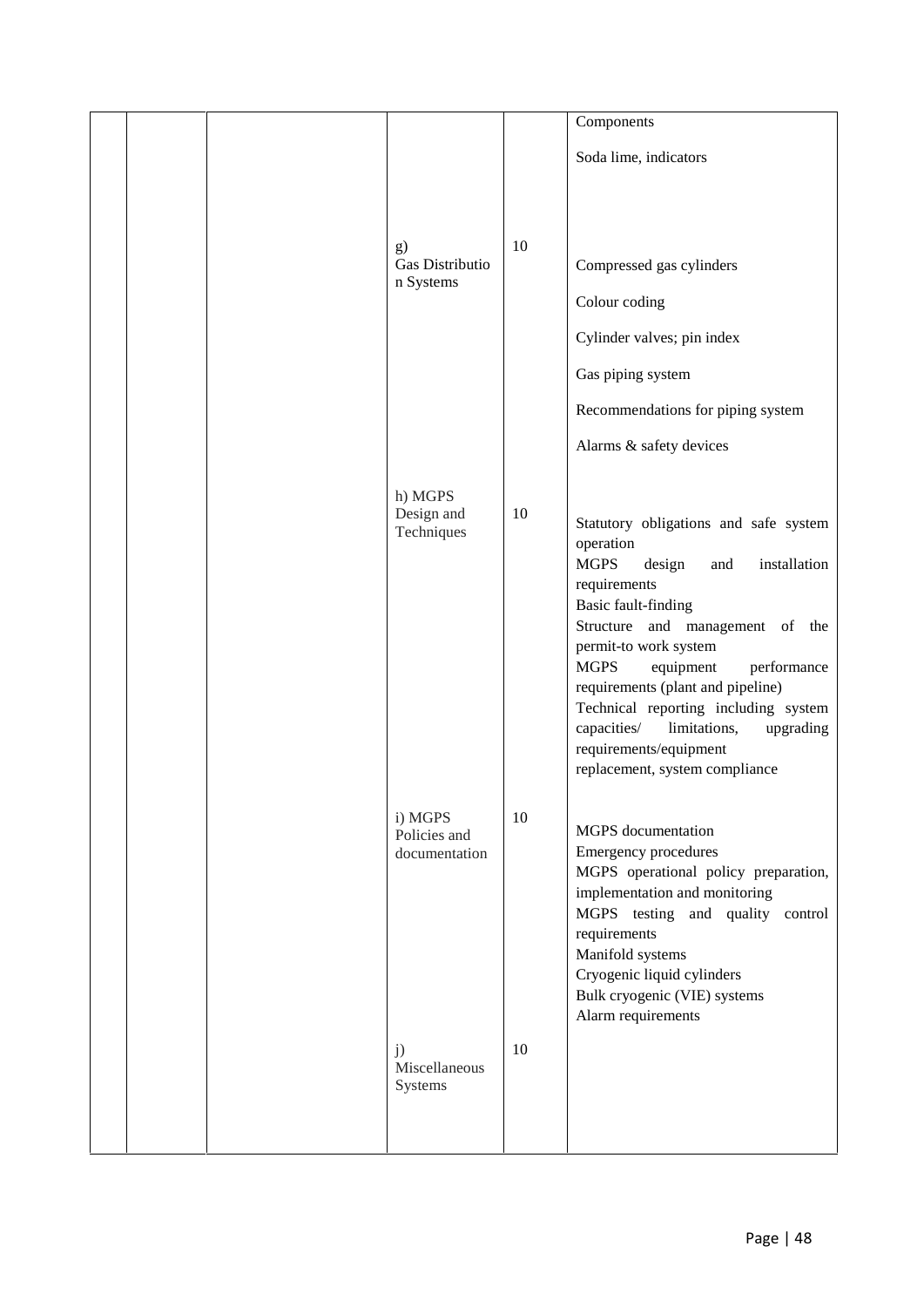| 18 | <b>Office</b><br><b>Assistant</b><br>(NS) | <b>Essential Qualification:</b><br>(i) Degree of recognized<br>University or equivalent<br>(ii)<br>Proficiency<br>in<br>computers. | a) General<br>Intelligence &<br>Reasoning<br>b) General<br>Awareness<br>c) Quantitative<br>Aptitude<br>d) English<br>Language and<br>Comprehension | 20<br>20<br>20<br>20 | (a) to $(d)$ : --Same as that of<br><b>Assistant Administrative</b><br>Officer    |
|----|-------------------------------------------|------------------------------------------------------------------------------------------------------------------------------------|----------------------------------------------------------------------------------------------------------------------------------------------------|----------------------|-----------------------------------------------------------------------------------|
|    |                                           |                                                                                                                                    | e)Basic<br>Computer<br>knowledge                                                                                                                   | 20                   | $(e)$ : - Fundamentals of<br>computers, MS Windows, MS<br>Office, Internet etc.   |
| 19 | <b>Store</b><br><b>Keeper</b>             | Essential Qualification &<br>Experience:<br>Degree<br>from<br>(i)<br>a<br>recognized<br>University/<br>Institution;                | a) General<br>Intelligence &<br>Reasoning<br>b) General                                                                                            | 15<br>15             | Same as mentioned for the post of<br>Assistant Stores Officer.                    |
|    |                                           | Post-graduate<br>(ii)<br>Degree/Diploma<br>in<br>Material<br>Management<br>from<br>recognized<br>a                                 | Awareness<br>c) Quantitative<br>Aptitude                                                                                                           | 15                   |                                                                                   |
|    |                                           | University/Institution;<br><b>OR</b><br>(iii) Bachelor's Degree in<br>Material<br>Management                                       | d) English<br>Language and<br>Comprehension                                                                                                        | 15                   |                                                                                   |
|    |                                           | recognized<br>from<br>a<br>University/Institution and<br>3years'<br>experience<br>in<br>Store<br>handling                          | e)<br>Basic<br>concepts<br>of<br>Material<br>Management                                                                                            | 20                   |                                                                                   |
|    |                                           | Medical<br>(preferably<br>Stores).                                                                                                 | f) Latest Govt.<br>initiatives<br>in<br>public<br>procurement<br>policy                                                                            | 20                   |                                                                                   |
| 20 | Radiograp                                 | Essential Qualification &                                                                                                          | General<br>a)                                                                                                                                      | 10                   | Questions in this component will be                                               |
|    | hic                                       | Experience:                                                                                                                        | Intelligence and<br>Quantitative                                                                                                                   |                      | designed to test the candidate's<br>understanding and knowledge of                |
|    | <b>Technician</b><br><b>Grade I</b>       | B.Sc. (Hons.) (3 years<br>course) in Radiography                                                                                   | ability                                                                                                                                            |                      | English                                                                           |
|    |                                           | recognized<br>from<br>a                                                                                                            |                                                                                                                                                    |                      | language and will be based on spot the<br>error, fill in the blanks, synonyms,    |
|    |                                           | Institution.<br>University /                                                                                                       |                                                                                                                                                    |                      | antonyms, spelling/detecting misspelt<br>words, idioms & phrases, one word        |
|    |                                           | <b>OR</b><br>Diploma in Radiography                                                                                                |                                                                                                                                                    |                      | substitution, improvement of sentences,                                           |
|    |                                           | from<br>recognized<br>a                                                                                                            |                                                                                                                                                    |                      | active/passive voice of<br>verbs, conversion into direct/indirect                 |
|    |                                           | Institution with 2 years'                                                                                                          |                                                                                                                                                    |                      | narration, shuffling of sentence parts,                                           |
|    |                                           | experience.                                                                                                                        |                                                                                                                                                    |                      | shuffling of sentences in a passage,<br>comprehension passage and any other       |
|    |                                           | Desirable : Ability to use                                                                                                         |                                                                                                                                                    |                      | English language questions at the level<br>of Matriculation/Higher Secondary. The |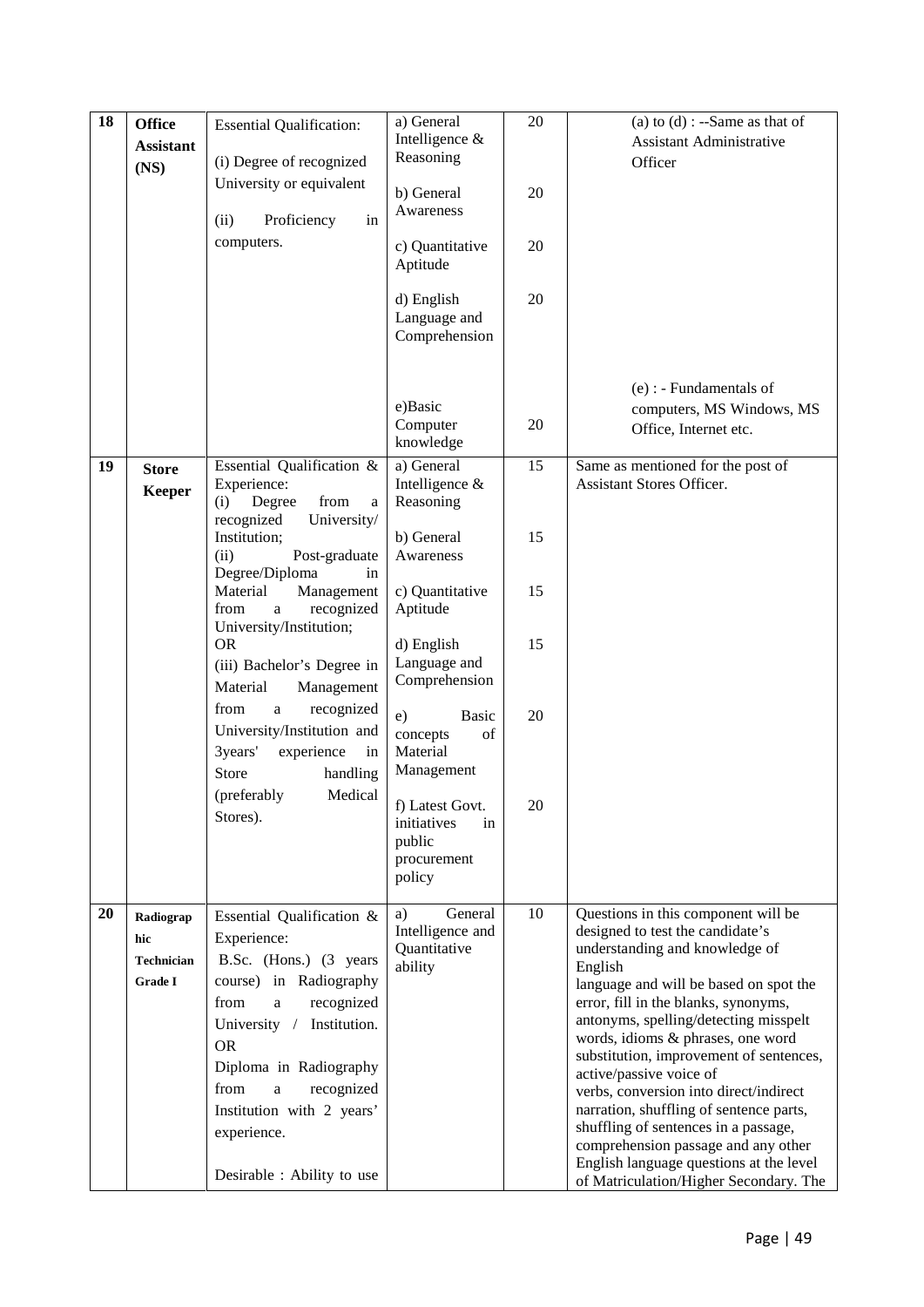|  | Computers - Hands on       |                                        |    | questions will be designed to test the                                            |
|--|----------------------------|----------------------------------------|----|-----------------------------------------------------------------------------------|
|  | experience<br>in<br>Office |                                        |    | ability of appropriate use of numbers                                             |
|  | Spread-<br>Applications,   |                                        |    | and number sense of the candidate. The                                            |
|  | sheets and Presentations.  |                                        |    | scope of the test will be percentage,                                             |
|  |                            |                                        |    | Ratio & Proportion, Square roots,<br>Averages, Interest, Profit & Loss,           |
|  |                            |                                        |    | Discount, Partnership Business, Mixture                                           |
|  |                            |                                        |    | and Allegation, Time and distance,                                                |
|  |                            |                                        |    | Time & work, Basic                                                                |
|  |                            |                                        |    | algebraic identities of School Algebra,                                           |
|  |                            |                                        |    | Elementary surds, Graphs of Linear                                                |
|  |                            |                                        |    | Equations, Triangle and its chords,                                               |
|  |                            |                                        |    | tangents, angles subtended by chords of                                           |
|  |                            |                                        |    | a circle, common tangents to two or                                               |
|  |                            |                                        |    | more circles, Triangle, Quadrilaterals,<br>Regular Polygons, Circle, Right Prism, |
|  |                            |                                        |    | Right Circular Cone, Right Circular                                               |
|  |                            |                                        |    | Cylinder, Square,                                                                 |
|  |                            |                                        |    | Hemispheres, Rectangular                                                          |
|  |                            |                                        |    | Parallelepiped, Regular Right Pyramid                                             |
|  |                            |                                        |    | with triangular or square base,                                                   |
|  |                            |                                        |    | Trigonometric ratio, Degree and Radian                                            |
|  |                            |                                        |    | Measures, Standard Identities,                                                    |
|  |                            |                                        |    | Complementary angles, Heights and<br>Distances, Histogram, Frequency              |
|  |                            |                                        |    | Polygon, Bar diagram, Pie chart and any                                           |
|  |                            |                                        |    | other question of Matriculation                                                   |
|  |                            |                                        |    | level.                                                                            |
|  |                            |                                        |    |                                                                                   |
|  |                            |                                        |    |                                                                                   |
|  |                            | b)<br>General<br><b>Studies</b><br>and | 10 | Questions in this component will be                                               |
|  |                            | Logical                                |    | aimed at testing the candidate's general                                          |
|  |                            | reasoning                              |    | awareness of the environment around                                               |
|  |                            |                                        |    | him and its application to society.                                               |
|  |                            |                                        |    | Questions will also be designed to test                                           |
|  |                            |                                        |    | knowledge of current event                                                        |
|  |                            |                                        |    | and of such matters of every day                                                  |
|  |                            |                                        |    | observations and experience in their                                              |
|  |                            |                                        |    | scientific aspect as may be expected of                                           |
|  |                            |                                        |    | any educated person. The test will also                                           |
|  |                            |                                        |    | include questions relating to India and                                           |
|  |                            |                                        |    | its neighbouring Countries                                                        |
|  |                            |                                        |    | especially pertaining History, Culture,                                           |
|  |                            |                                        |    | Geography, Economic Scene, General                                                |
|  |                            |                                        |    | Policy, Indian Constitution & Scientific                                          |
|  |                            |                                        |    | Research and Others.                                                              |
|  |                            |                                        |    | Logical Reasoning would include                                                   |
|  |                            |                                        |    | questions of both verbal and non-verbal                                           |
|  |                            |                                        |    | type. This component may include                                                  |
|  |                            |                                        |    | questions on analogies, similarities and                                          |
|  |                            |                                        |    | differences, space visualisation, spatial                                         |
|  |                            |                                        |    | orientation, problem solving, analysis,                                           |
|  |                            |                                        |    | judgement, decision making, visual                                                |
|  |                            |                                        |    | memory, discrimination, observation,                                              |
|  |                            |                                        |    | relationship concepts, arithmetical                                               |
|  |                            |                                        |    | reasoning and figural classification,                                             |
|  |                            |                                        |    |                                                                                   |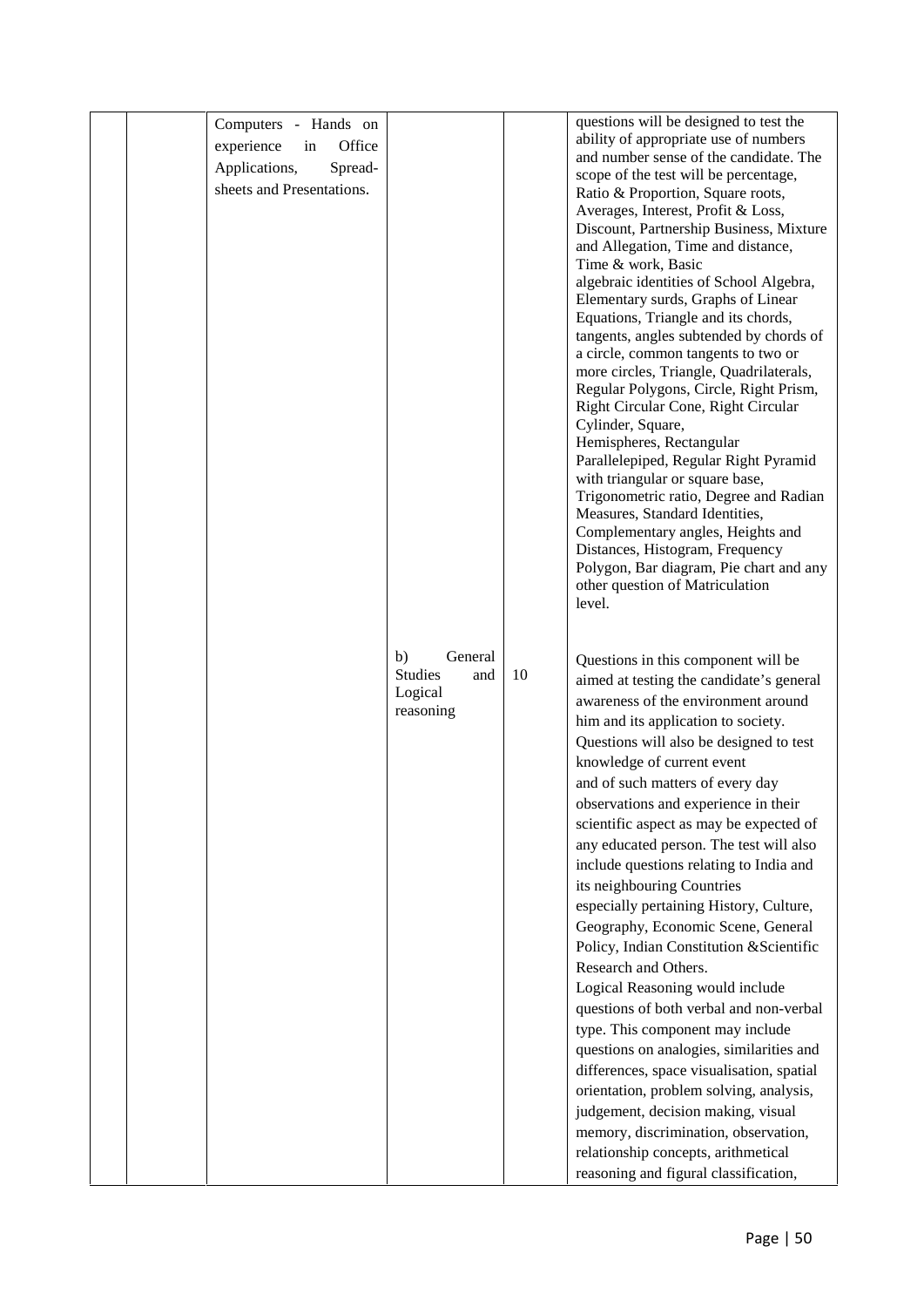|  |                |    | arithmetic number series, non-verbal                        |  |
|--|----------------|----|-------------------------------------------------------------|--|
|  |                |    | series, coding and decoding, statement                      |  |
|  |                |    | conclusion, syllogistic reasoning etc.                      |  |
|  |                |    | The topics are Semantic Analogy,                            |  |
|  |                |    | Symbolic/Number Analogy, Figural                            |  |
|  |                |    | Analogy, Semantic Series, Number                            |  |
|  |                |    | Series, Figural Series, Problem Solving,                    |  |
|  |                |    | Word Building, Coding &                                     |  |
|  |                |    | de-coding, Numerical Operations,                            |  |
|  |                |    | Symbolic Operations, Trends, Space                          |  |
|  |                |    | Orientation, Space Visualisation, Venn                      |  |
|  |                |    | Diagrams, Drawing inferences, Punched                       |  |
|  |                |    |                                                             |  |
|  |                |    | hole/pattern - folding & un-folding,                        |  |
|  |                |    | Figural Pattern-folding and completion,                     |  |
|  |                |    | Indexing, Address matching, Date &                          |  |
|  |                |    | City matching, Classification of centre                     |  |
|  |                |    | codes/roll numbers,                                         |  |
|  |                |    | Small & Capital letters/numbers coding,                     |  |
|  |                |    | decoding and classification, Embedded                       |  |
|  |                |    | Figures, Critical thinking, emotional                       |  |
|  |                |    | Intelligence, Social Intelligence & Other                   |  |
|  |                |    | sub-topics, if any.                                         |  |
|  |                |    | 5) Basic Computers: a) General                              |  |
|  |                |    | Computer Processing ability in MS-                          |  |
|  |                |    | Office like Word Processing, Excel,                         |  |
|  |                |    | Power point, etc. & Operating                               |  |
|  |                |    | Systems.b) Professional                                     |  |
|  |                |    | Software/Hardware System relevant to                        |  |
|  |                |    | the Post.<br>c) Any other Computer/IT related               |  |
|  |                |    | questions.                                                  |  |
|  |                |    |                                                             |  |
|  | c) Anatomy and | 10 | Structure of the body-cells, tissues.                       |  |
|  | Physiology     |    | Musculoskeletal System: Skull,                              |  |
|  |                |    | Vertebral column, Shoulder Girdle                           |  |
|  |                |    | Bones of upper extremities, Bones of                        |  |
|  |                |    | lower extremities, pelvis and its                           |  |
|  |                |    | muscles, Ossification.                                      |  |
|  |                |    | Cardiovascular System: Heart-blood-<br>Arteries-Veins.      |  |
|  |                |    | Lymphatic System: Circulation of                            |  |
|  |                |    | Lymph, Lymph glands, Thoracic duct.                         |  |
|  |                |    | Digestive System: Mouth-oesophagus-                         |  |
|  |                |    | stomach-small intestines large                              |  |
|  |                |    | intestines spleen Liver Gall                                |  |
|  |                |    | bladder Pancreas.                                           |  |
|  |                |    | Respiratory System: Nose, Larynx-                           |  |
|  |                |    | Trachea-Lungs Bony-case.<br>Nervous System: Brain-meninges- |  |
|  |                |    | ventricles-Spinal cord and nerves.                          |  |
|  |                |    | Eye: Structure and its function.                            |  |
|  |                |    | Ear: Structure and function.                                |  |
|  |                |    | Surface Anatomy and Cross-sectional                         |  |
|  |                |    | Anatomy.                                                    |  |
|  |                |    | Reproductive System: Female & Male                          |  |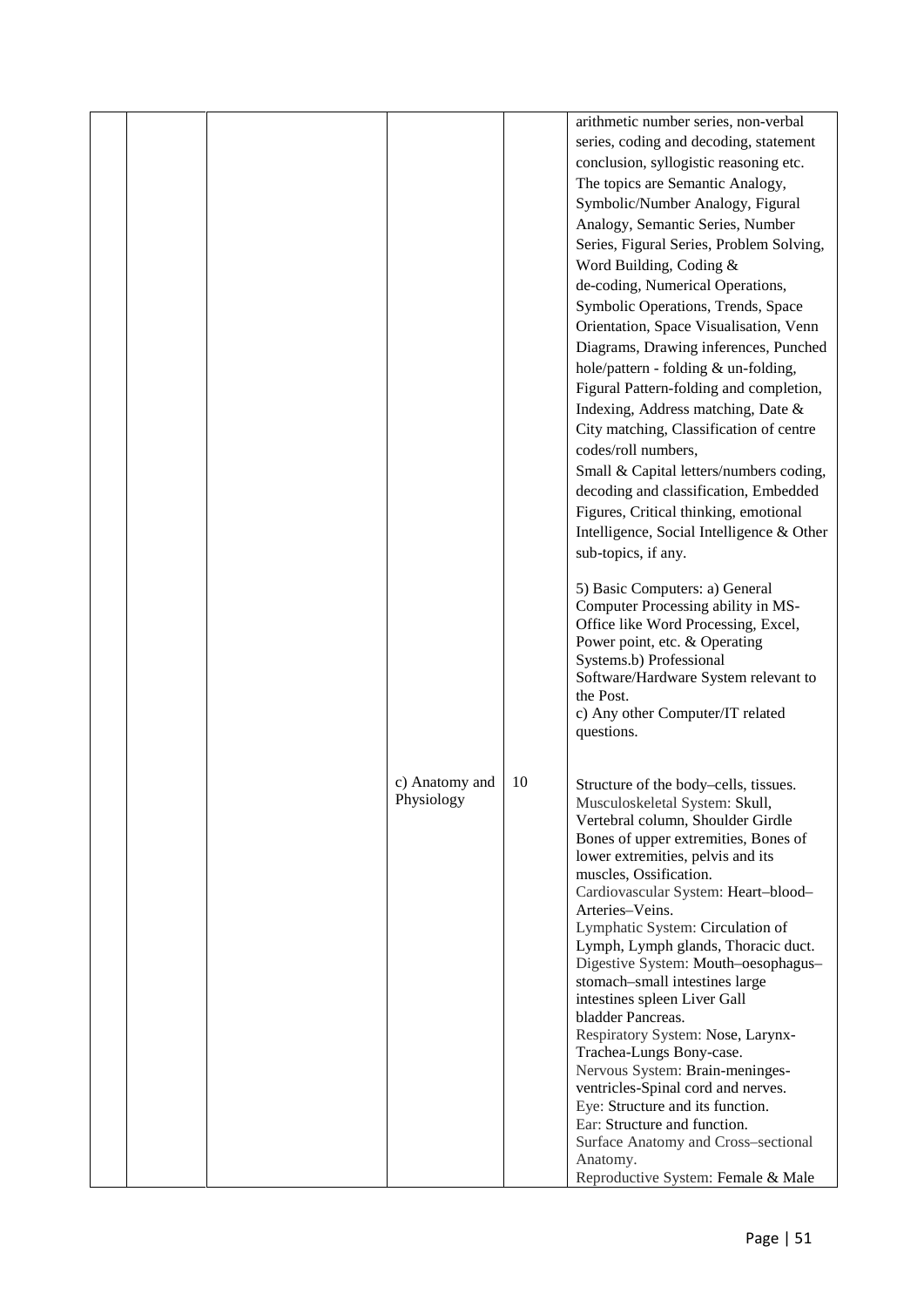|  |                            |    | organs.<br>Urinary System: Kidneys, Ureters,<br>Bladder, Prostate and Urethra.<br>Skin: Structure and its function.<br>Endocrine System: Pituitary gland,<br>Penial gland, Thymus gland, thyroid<br>and parathyroid gland, suprarenal<br>glands                                                                                                                                                                                                                                                                                                                                                                                                                                                                                                                                                                                                                                                                                                                                                                                                                                                                                                                                                                                                                                                                                                                                              |  |
|--|----------------------------|----|----------------------------------------------------------------------------------------------------------------------------------------------------------------------------------------------------------------------------------------------------------------------------------------------------------------------------------------------------------------------------------------------------------------------------------------------------------------------------------------------------------------------------------------------------------------------------------------------------------------------------------------------------------------------------------------------------------------------------------------------------------------------------------------------------------------------------------------------------------------------------------------------------------------------------------------------------------------------------------------------------------------------------------------------------------------------------------------------------------------------------------------------------------------------------------------------------------------------------------------------------------------------------------------------------------------------------------------------------------------------------------------------|--|
|  | d) Dark room<br>techniques | 10 | Photographic Process: Light image,<br>Image produced by radiation, Light<br>Sensitive materials, latent image.<br>Film Material: The structure of X-ray $\&$<br>Imaging films, Resolving power, Grains<br>of films, sensitivity of film, contrast of<br>films, Type of films.<br>X-ray Film Storage: Storage of<br>unexposed films.<br>Screens: Construction of intensifying<br>screens.<br>Choice of fluorescent material.<br>Intensification factor, Detail, Sharpness.<br>Speed, Screen contact, care of<br>intensifying screens, Types of Screens.<br>Cassettes: Cassette designs, Care of<br>cassette, Mounting of intensifying<br>screen in the cassettes, Various types of<br>cassettes.<br>Safe Light: Constituents, filter, testing.<br>Film Processing: Constituents of<br>processing solution and replenishes.<br>Factors affecting the development.<br>Types of developer and fixer, Factors<br>affecting the use of fixer. Silver<br>recovery methods.<br>Film Rising, Washing and<br>Drying: Intermediate rinse-washing and<br>drying.<br>Film Processing Equipment: Manual<br>and Automatic processing.<br>Dark Room Design: Outlay and<br>materials used.<br>Radiographic Image: The sharpness,<br>contrast, detail, definition, viewing<br>conditions & artifacts.<br>Miscellaneous: Trimming, identification<br>of films, legends, records filing, report<br>distribution. |  |
|  | General<br>e)<br>Physics   | 10 | Elementary idea of thermionic emission,<br>Electron-idea of mass and nature of<br>charge, Coulomb's law, Electric field,<br>Unit of potential.<br>Ohm's law, Units of resistance, potential<br>and current, Combination of resistance<br>in series and parallel. Fuses, Units of<br>electric power, Earthing of electrical<br>equipment.<br>Magnetic fields, Lines of force, Field                                                                                                                                                                                                                                                                                                                                                                                                                                                                                                                                                                                                                                                                                                                                                                                                                                                                                                                                                                                                           |  |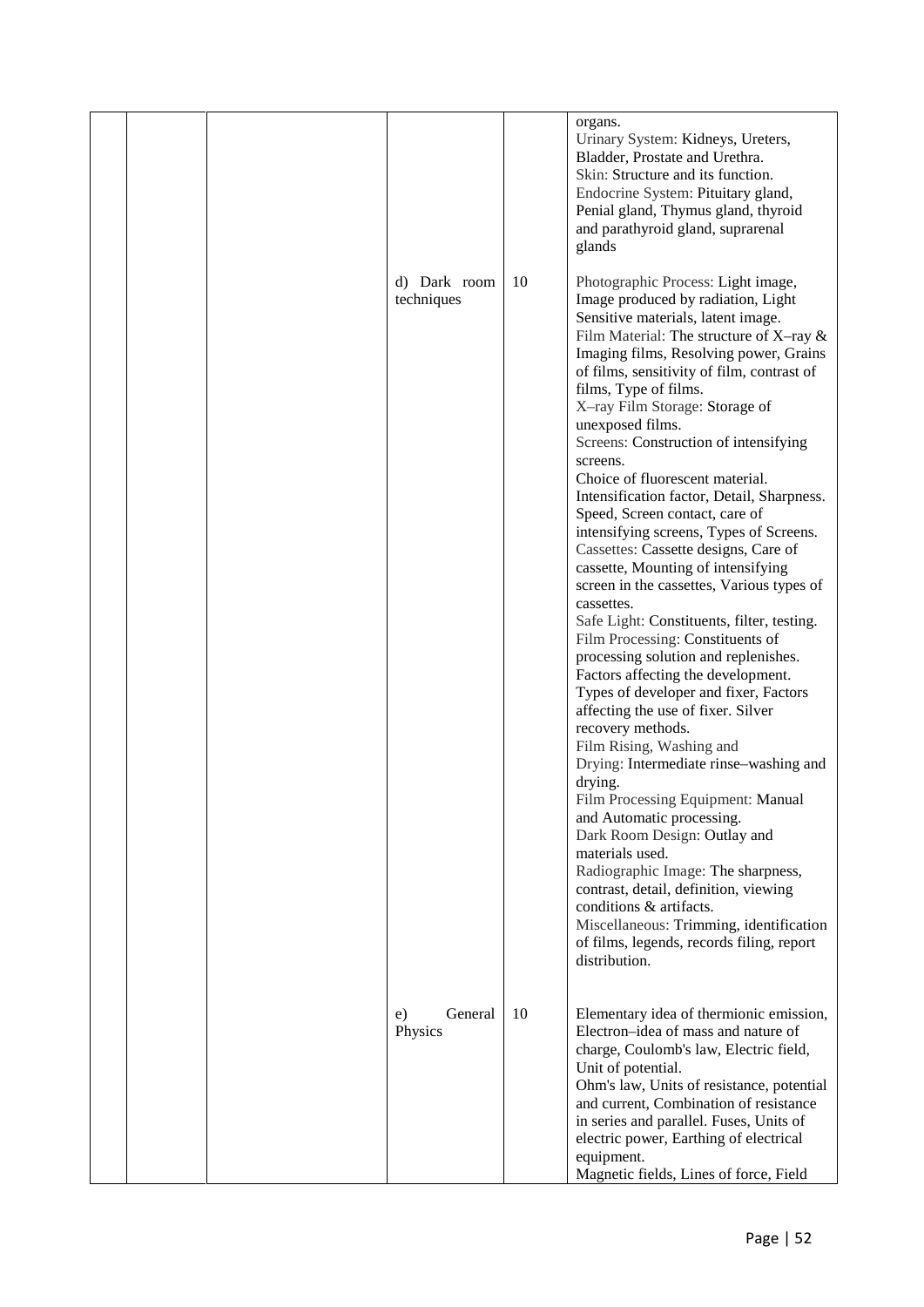|  |                               |    | pattern due to a straight current carrying<br>conductor, coil carrying current,<br>electromagnet, Construction and<br>working of galvanometer, voltammeter<br>and ammeter, (moving coil type and<br>moving magnet type). Heat and methods<br>of transference of heat, condensers,<br>Inductance and Impedance. A.C. and<br>D.C. currents-effective current, RMS<br>value, peak value. Electromagnetic<br>induction - Laws, fields, influence.<br>Transformers - Principles, construction,<br>and uses of step down and High tension<br>transformers.<br>Diode values and their use in rectifiers<br>solid-state rectifiers, its various<br>rectifying circuits uses in X-<br>ray machines, production of X-rays and<br>their properties, X-ray tube-Stationary<br>anode and rotating anode & therapy<br>tubes, X-ray circuit, interlocking<br>circuits, relay and timers.                                                                                                                                                                                                                                                                                                                                                                                                                                                           |  |
|--|-------------------------------|----|-------------------------------------------------------------------------------------------------------------------------------------------------------------------------------------------------------------------------------------------------------------------------------------------------------------------------------------------------------------------------------------------------------------------------------------------------------------------------------------------------------------------------------------------------------------------------------------------------------------------------------------------------------------------------------------------------------------------------------------------------------------------------------------------------------------------------------------------------------------------------------------------------------------------------------------------------------------------------------------------------------------------------------------------------------------------------------------------------------------------------------------------------------------------------------------------------------------------------------------------------------------------------------------------------------------------------------------|--|
|  | f) Radiographic<br>Techniques | 10 | Radiography Techniques<br>Upper Limb: Fingers individual and as a<br>whole hands, Carpal bones wrists,<br>Forearm, elbow-head of radius,<br>humerus, shoulder joint, Acromio-<br>clavicular joint, scapula, sterno-<br>clavicular joint, small joints.<br>Lower Limb: Toes, foot, calcaneum &<br>other tarsal bones, ankle joint, legs,<br>knees, patella, fibula, femur,<br>intercondylar notch.<br>Hip & Pelvis: Hip, Neck of femur,<br>threatre procedure, for hip pinning or<br>reduction, pelvis, sacro-iliac joints,<br>pubic bones, acetabulum.<br>Vertebral Column: Curves, postures,<br>relative levels atlanto, occipital region,<br>odontoid process, Cervical spine,<br>thoracic Inlet, Cervico, thoracic spine,<br>lumbosacral spine, sacrum,<br>coccyscoliosis, kyphosis, flexion,<br>extension and neutral.<br>Bones of the thorax: Sternum ribs.<br>Skull: Land marks, Cranium, facial<br>bones, maxilla, mandible, zygoma, T.M.<br>joints, mastoids, petrous bones, optic<br>foramen, sells turcica, P.N.S.<br>Chest: Chest in teleradiography, chest<br>supine & portable, Lordotic, apicogram<br>and MMR.<br>Abdomen: Preparation, indication and<br>contraindication, acute abdomen,<br>pregnancy abdomen for multiplicity<br>maturity and foetal abnormality.<br>Pelvirnetry.<br>Soft tissue: Neck and breast. |  |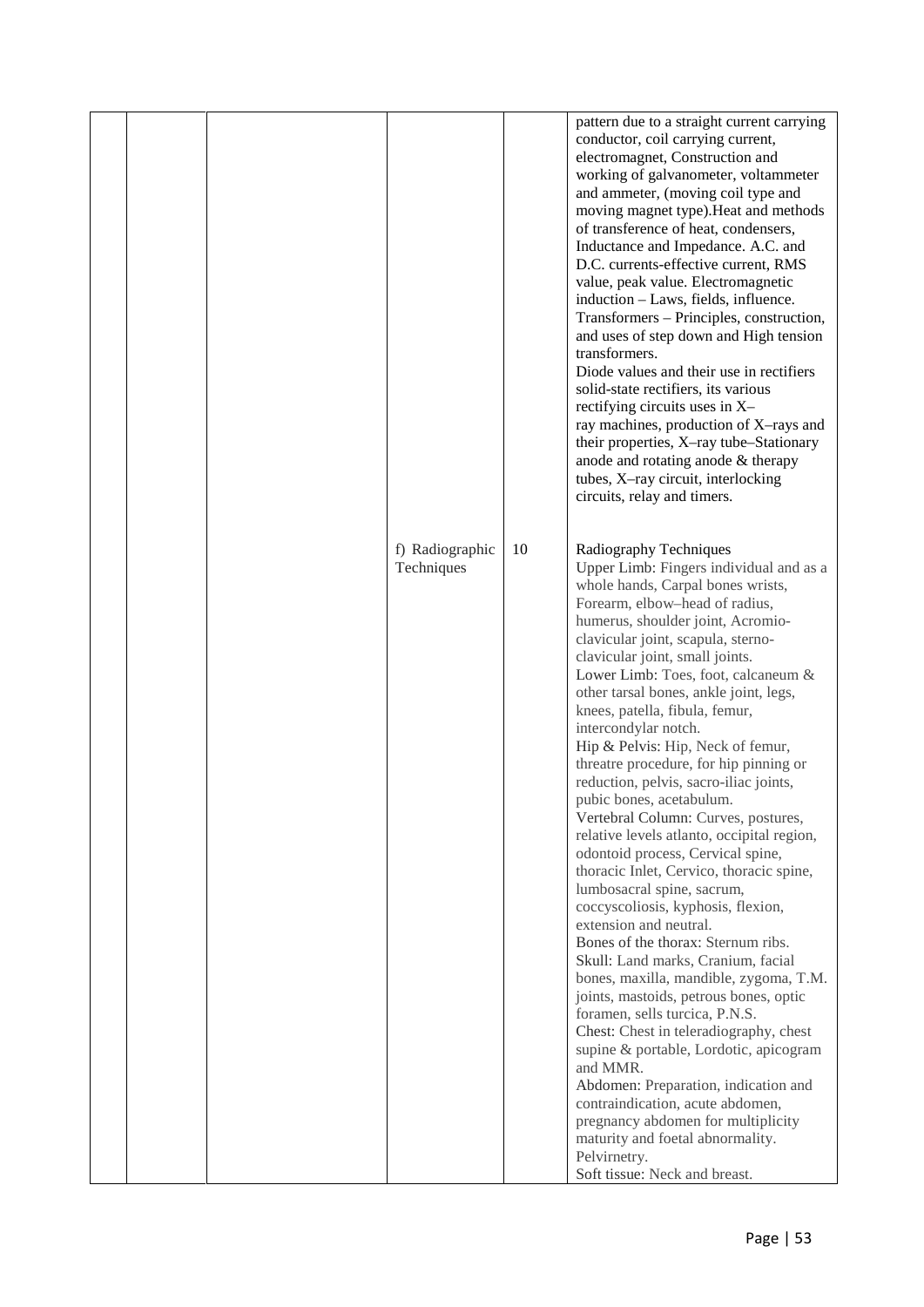|  |                                                                       |          | Emergency Radiography: Bedside<br>radiography, O.T. Radiography.<br>Radiography for age evidence: Bone age<br>evidence.<br>Dental Radiography: Occlusal view,<br>Dental X-ray, Panoramic view.                                                                                                                                                                                                                                                                                                                                                                                                                                                                                                                                                                                                                                                                                                                                                                                                                                                                                                                                                                                                                                                                                                                                                                                                                                                                                                                                          |
|--|-----------------------------------------------------------------------|----------|-----------------------------------------------------------------------------------------------------------------------------------------------------------------------------------------------------------------------------------------------------------------------------------------------------------------------------------------------------------------------------------------------------------------------------------------------------------------------------------------------------------------------------------------------------------------------------------------------------------------------------------------------------------------------------------------------------------------------------------------------------------------------------------------------------------------------------------------------------------------------------------------------------------------------------------------------------------------------------------------------------------------------------------------------------------------------------------------------------------------------------------------------------------------------------------------------------------------------------------------------------------------------------------------------------------------------------------------------------------------------------------------------------------------------------------------------------------------------------------------------------------------------------------------|
|  | g)<br>Radiographic<br>procedures<br>Radiation<br>h)<br>Physics<br>and | 10<br>10 | I. (i) Pathology: Definition, cell growth,<br>cell deformities, cell damage, defence<br>mechanism, cell repair.<br>(ii) Neoplasia: Benign & Malignant<br>including its mode of growth and<br>metastasis.<br>(iii) Radiation: Local and systemic.<br>(iv) Radiotherapy techniques.<br>(v) Emergency in Radiology.<br>II.<br>(i) Contrast media.<br>(ii) Urinary Tract: I.V.P., Retrograde<br>Pyelography, Cystourethrography.<br>Presacral Insufflation.<br>(iii) Biliary Tract: Oral<br>cholecystography, I.V.C, Transhepatic<br>percutaneous cholangiography pre-<br>operative cholangiography - T-tube<br>cholangiography, E.R.C.P.<br>(iv) Tomography: Principle, equipment<br>and types of movements, procedure.<br>(v) Venography:<br>Splenoportovenography, Peripheral<br>venography.<br>(vi) Lymphangiography.<br>(vii) Marnmography and<br>Xeroradiography.<br>(viii) Radiculography.<br>(ix) Dacrocystography.<br>Ш.<br>(i) Gastro-intestinal Tract: Ba-swallow,<br>Ba-meal upper G.I.T., Ba-meal follow-<br>through, Ba-Enema.<br>(ii) Female Genital Tract: Hystero-<br>Salpingography, Gynecography,<br>Placentography & Pelvimetry.<br>(iii) Angiography: Carotid angiography,<br>Femoral arteriography, Aortography,<br>Selective angiography etc.<br>(iv) CNS: Ventriculography,<br>Myelography, Pneumoencephalography.<br>(v) Sialography<br>(vi) Sinography<br>(vii) Nasopharyngography<br>(viii) Laryngography<br>(ix) Bronchography<br>(x) Arthrography<br>(xi) Discography<br>I.<br>Latent images formation and its |
|  |                                                                       |          |                                                                                                                                                                                                                                                                                                                                                                                                                                                                                                                                                                                                                                                                                                                                                                                                                                                                                                                                                                                                                                                                                                                                                                                                                                                                                                                                                                                                                                                                                                                                         |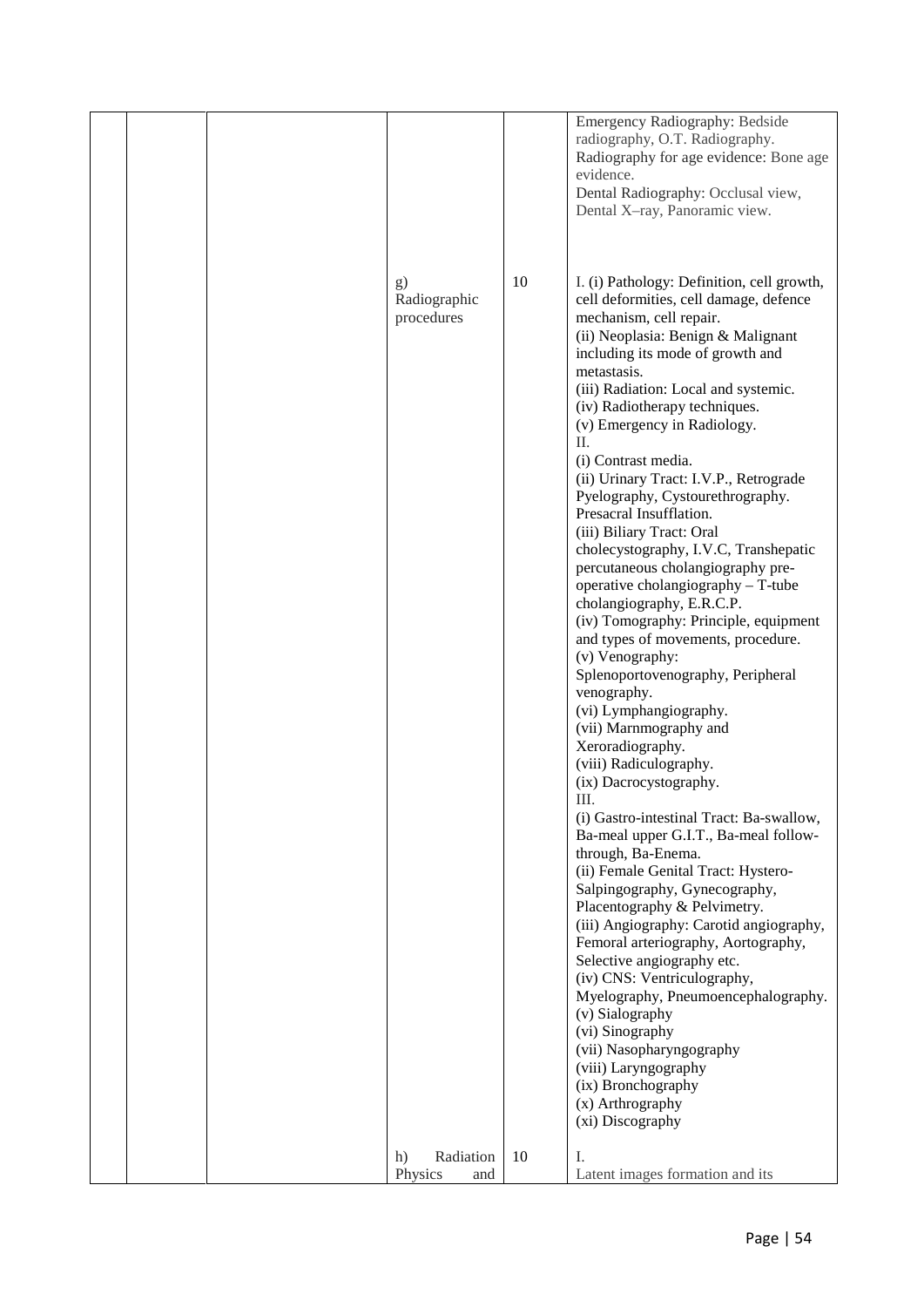|  | related    | processing.                                |  |
|--|------------|--------------------------------------------|--|
|  | equipments | Various units used for measuring           |  |
|  |            | radiation-Roentgen, rad and rem.           |  |
|  |            | Construction of X-ray tube, X-rays-its     |  |
|  |            | production and properties.                 |  |
|  |            | Ionization chambers, G.M. Counter and      |  |
|  |            | Scintillation Counter, Interaction of X-   |  |
|  |            | ray with matter.                           |  |
|  |            |                                            |  |
|  |            | Quality and quantity of X-rays, HVT,       |  |
|  |            | linear absorption coefficient, Grid,       |  |
|  |            | Cones and Filters.                         |  |
|  |            | Inverse square law, scattered radiations   |  |
|  |            | and appliances used to reduce it.          |  |
|  |            | II. Radioactivity                          |  |
|  |            | Curie, Half life, decay factor.            |  |
|  |            | Details about radium, cobalt and           |  |
|  |            | caesium.                                   |  |
|  |            | Doses-dose and dose rate, exposure         |  |
|  |            | dose, exit dose, surface dose, depth       |  |
|  |            | dose, isodose charts and their uses.       |  |
|  |            | Ш.                                         |  |
|  |            | Radiation Hazards, Protection against it,  |  |
|  |            | film badge, pocket ionization chamber,     |  |
|  |            |                                            |  |
|  |            | maximum permissible dose.                  |  |
|  |            |                                            |  |
|  |            | (a) High-tension control equipment -       |  |
|  |            | Diagnostic H.T. circuits, high tension     |  |
|  |            | generators, half wave full wave three      |  |
|  |            | phase, condensers discharge, contact       |  |
|  |            | voltage high tension switches, control     |  |
|  |            | and establishing equipment, tube           |  |
|  |            | filament supply, mains compensator         |  |
|  |            | mains resistance compensator. X-ray        |  |
|  |            | tubes $-$ design, rating and care of X-ray |  |
|  |            | tubes, practical considerations in choice  |  |
|  |            | of focus, inherent filtration. MAS meter   |  |
|  |            | elementary principles and construction,    |  |
|  |            | importance as check on.                    |  |
|  |            | (i) Radiographic results.                  |  |
|  |            | (ii) Apparatus behaviour and additive      |  |
|  |            | tube loading, exposure timers - spring     |  |
|  |            | activated, synchronous motor, value        |  |
|  |            | (Low-tension ionization testing timer      |  |
|  |            | accuracy). Interlocks and safety devices.  |  |
|  |            | (iii) Circuits - Simple circuit diagram    |  |
|  |            | and illustration of sequence from mains    |  |
|  |            |                                            |  |
|  |            | supply to control X-ray exposure bean.     |  |
|  |            | Centering devices - mechanical and         |  |
|  |            | optical, interaction of X-rays and the     |  |
|  |            | body transmission in body tissues.         |  |
|  |            | (b) Scattered radiation – control of       |  |
|  |            | scattered radiation, cones, diaphragm,     |  |
|  |            | single and multiple filters grid ratio in  |  |
|  |            | relation to KV, construction and           |  |
|  |            | operation, focused and non - focused,      |  |
|  |            | single stroke reciprocating and            |  |
|  |            | oscillating potter - bucky, diaphragms,    |  |
|  |            | criss cross grids, stationary grids, use   |  |
|  |            | etc.                                       |  |
|  |            | (c) Production of X-ray tubes and high     |  |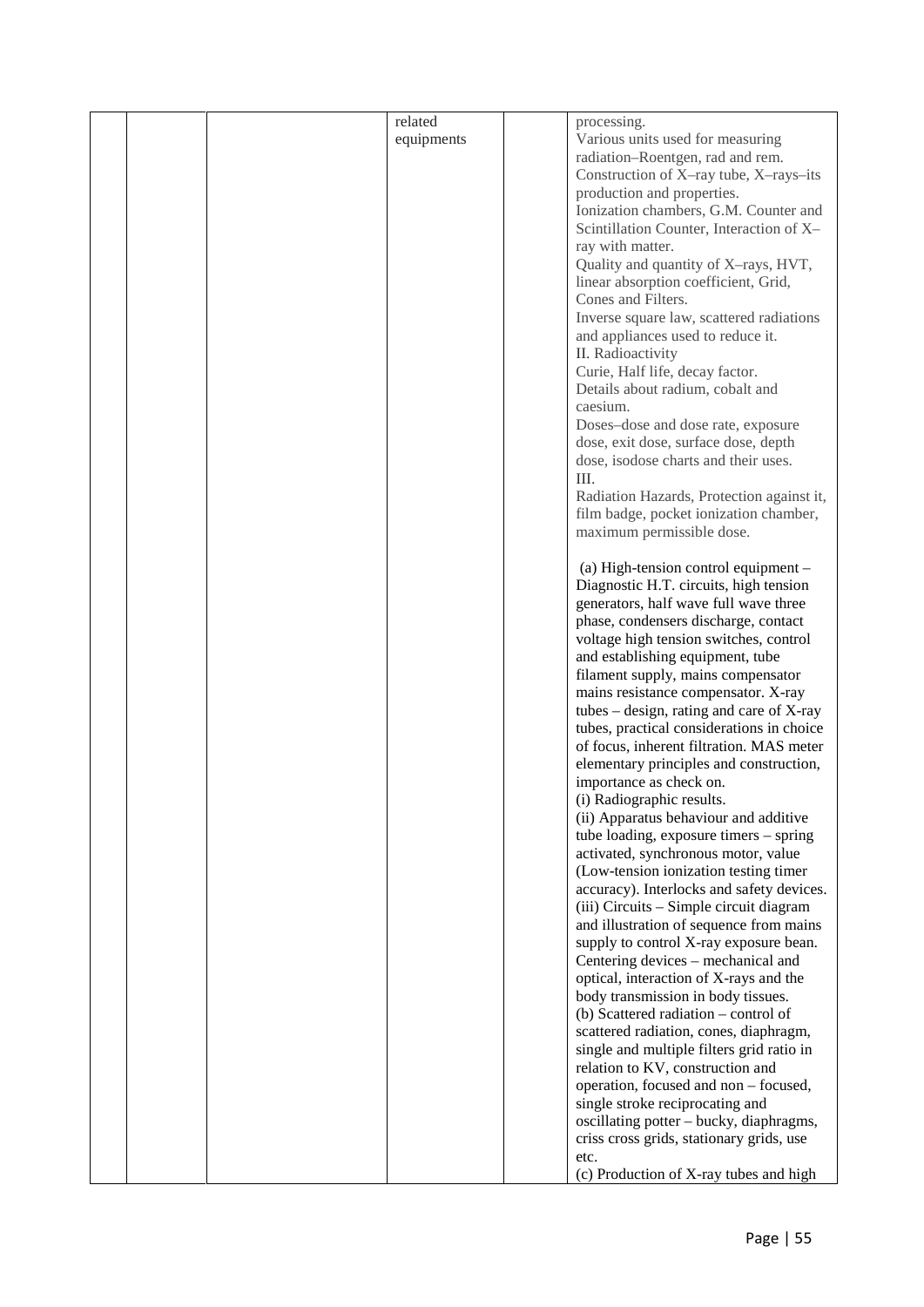| appointments organisation stock taking<br>and stock keeping.<br>(b) Care of patient: - first contact with<br>patient in the department handling of<br>chair and stretcher patients, lifting of ill<br>and injured patients, elementary<br>hygiene, personal cleanliness, hygiene<br>in relation to patients. E.g. clean linen<br>and receptive nursing care, temperature.<br>(c) First Aid: - Shock, asphyxia,<br>convulsions, artificial respiration,<br>electric shock, burns, scalds,<br>haemorrhage, pressure point, tourniquet,<br>fractures, splints, bandaging, foreign<br>bodies, poisons, drug, reactions,<br>administration of oxygen.<br>(d) Preparation of a patient for general<br>X-ray examinations. Departmental<br>instruction to out patients or ward staff,<br>use of aperients, enema and colonic<br>irrigation, flatulence and flatus causes<br>and methods of relief, principles of<br>catheterization and intubations, |  |  | i) Patient-care | 10 | use and care of couch accessory fittings.<br>(e) Special equipment – body section<br>radiography, apparatus and controls<br>simultaneous multi section accessories<br>specialized couches, skull table, mobile<br>units. Image intensifiers, principles,<br>optical systems, for viewing and<br>recording final image electrical and x-<br>ray supply protection, applications,<br>including cine radiography, mass<br>miniature radiography, special<br>radiography, equipment for high speed<br>serial techniques (etc.) rapid cassette<br>changer rapid films changer, roll films,<br>full size and miniature, biplane<br>equipment, grids, protection, problems<br>of processing and presentation, care and<br>maintenance – general principle and<br>routine use of charts supplied by<br>manufactures, radiographic calibration<br>procedure.<br>(a) Hospital staffing and organisation,<br>records relating to patients and<br>departmental statistics, professional<br>attitude of the radiographer to patients<br>and other members of the staff, medico<br>legal aspects, minimising waiting time, |
|-----------------------------------------------------------------------------------------------------------------------------------------------------------------------------------------------------------------------------------------------------------------------------------------------------------------------------------------------------------------------------------------------------------------------------------------------------------------------------------------------------------------------------------------------------------------------------------------------------------------------------------------------------------------------------------------------------------------------------------------------------------------------------------------------------------------------------------------------------------------------------------------------------------------------------------------------|--|--|-----------------|----|--------------------------------------------------------------------------------------------------------------------------------------------------------------------------------------------------------------------------------------------------------------------------------------------------------------------------------------------------------------------------------------------------------------------------------------------------------------------------------------------------------------------------------------------------------------------------------------------------------------------------------------------------------------------------------------------------------------------------------------------------------------------------------------------------------------------------------------------------------------------------------------------------------------------------------------------------------------------------------------------------------------------------------------------------------------------------------------------------------------|
|-----------------------------------------------------------------------------------------------------------------------------------------------------------------------------------------------------------------------------------------------------------------------------------------------------------------------------------------------------------------------------------------------------------------------------------------------------------------------------------------------------------------------------------------------------------------------------------------------------------------------------------------------------------------------------------------------------------------------------------------------------------------------------------------------------------------------------------------------------------------------------------------------------------------------------------------------|--|--|-----------------|----|--------------------------------------------------------------------------------------------------------------------------------------------------------------------------------------------------------------------------------------------------------------------------------------------------------------------------------------------------------------------------------------------------------------------------------------------------------------------------------------------------------------------------------------------------------------------------------------------------------------------------------------------------------------------------------------------------------------------------------------------------------------------------------------------------------------------------------------------------------------------------------------------------------------------------------------------------------------------------------------------------------------------------------------------------------------------------------------------------------------|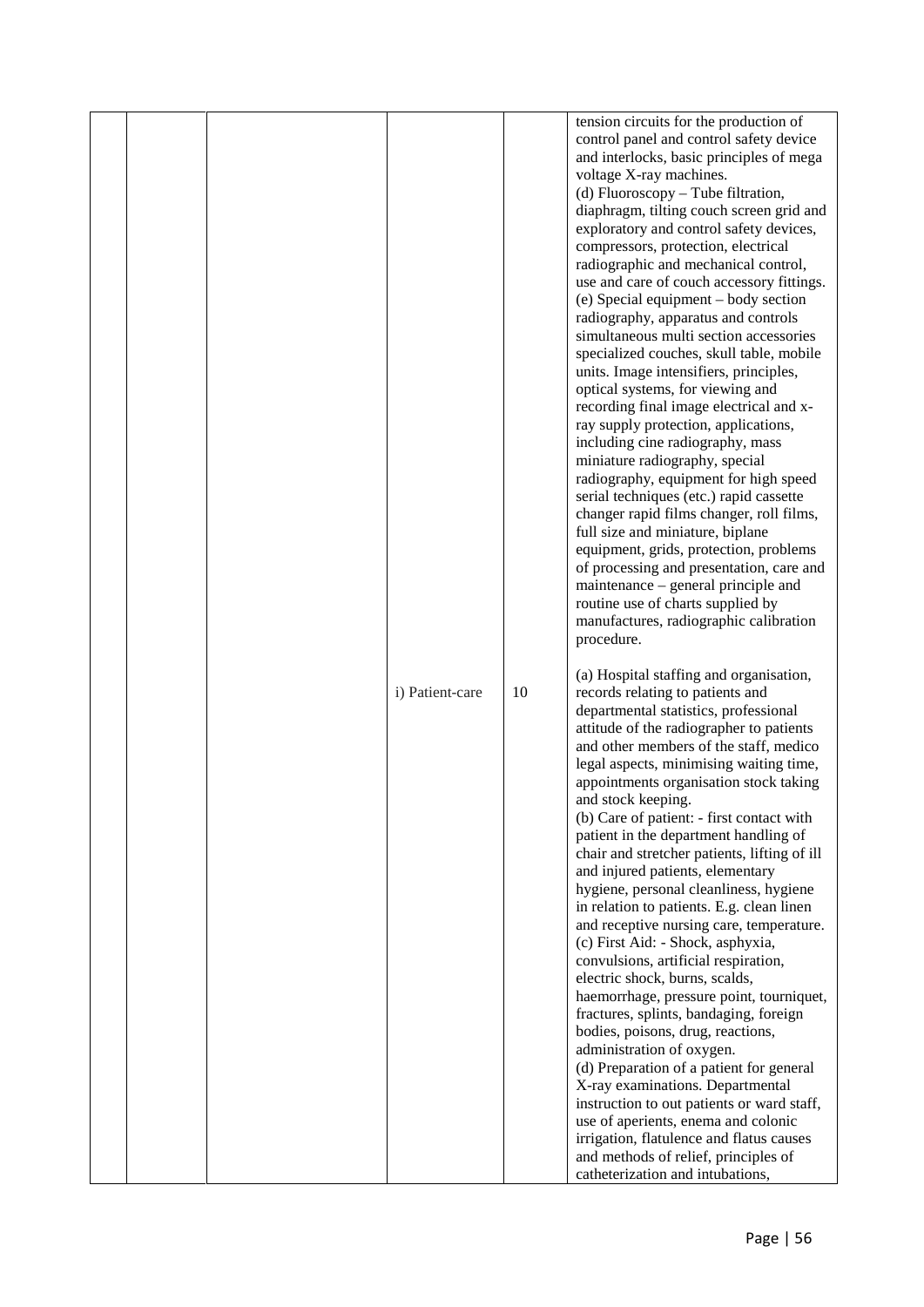|  |  | premeditation, its uses and methods,        |  |
|--|--|---------------------------------------------|--|
|  |  | anaesthetised patients, nursing care        |  |
|  |  | before and after special X-ray              |  |
|  |  | examinations e.g. in neurological,          |  |
|  |  | vascular and respiratory conditions         |  |
|  |  | diabetic patients, special attention to     |  |
|  |  | food, trauma hazards.                       |  |
|  |  | (e) Preparation of patients for special x-  |  |
|  |  | ray examinations barium enema, barium       |  |
|  |  | meal, intravenous pyelography               |  |
|  |  | cholecystography etc. and their             |  |
|  |  | administration.                             |  |
|  |  | (f) Principles and aspects: - Methods of    |  |
|  |  | sterilization, care and identification of   |  |
|  |  |                                             |  |
|  |  | instruments and surgical dressings in       |  |
|  |  | common use, setting of trays and            |  |
|  |  | trolleys for various examinations etc.      |  |
|  |  | intravenous pyelography, biopsy,            |  |
|  |  | elementary operating theatre produce.       |  |
|  |  | (g) Drugs in department-storage,            |  |
|  |  | labeling checking, regulations regarding    |  |
|  |  | (h) Contrast media-barium                   |  |
|  |  | preparations, iodine                        |  |
|  |  | Radiographic Photography:                   |  |
|  |  | (a) Photographic aspects of radiography     |  |
|  |  | - the fundamentals of the photographic      |  |
|  |  | process, light sensitive salts of silver,   |  |
|  |  | the photographic emulsion gelatin as        |  |
|  |  | suspension medium, size and frequency       |  |
|  |  | of the silver halide grain in relation to   |  |
|  |  | sensitively and contrast, formation of      |  |
|  |  | the latent image, chemical development,     |  |
|  |  | construction of x-ray film base material,   |  |
|  |  | substratum coating, emulsion, coating       |  |
|  |  | anti-abrasive super coating sensitivity,    |  |
|  |  | storage of unexposed film.                  |  |
|  |  | (b) X-ray materials: - Type of emulsion,    |  |
|  |  | characteristics and control screen films,   |  |
|  |  | non screen films, dental films,             |  |
|  |  | comparative speed and contrast to light     |  |
|  |  | and x-rays.                                 |  |
|  |  | Characteristics of x-ray emulsions,         |  |
|  |  | characteristics curves of x-ray film        |  |
|  |  | assessment of the results of correct        |  |
|  |  | exposure under & over exposure,             |  |
|  |  | density (D max) speed, contrast             |  |
|  |  | (Gamma infinity) graduation, fog, grain,    |  |
|  |  | exposure, kilovoltage and developing        |  |
|  |  | latitude. Intensifying screens              |  |
|  |  | fluorescence application of fluorescence    |  |
|  |  | in radiography, construction of an          |  |
|  |  | intensifying screen, types of emulsion in   |  |
|  |  | relation to type of salt, size of grain,    |  |
|  |  | coating, weight, kilovoltage, mounting      |  |
|  |  | and general care of screens, after glow     |  |
|  |  | test for reciprocate failure, intermittency |  |
|  |  | effect.                                     |  |
|  |  | X-ray, testing a cassette for proving       |  |
|  |  | good screen contact, general case of        |  |
|  |  | cassettes. X-ray developers -               |  |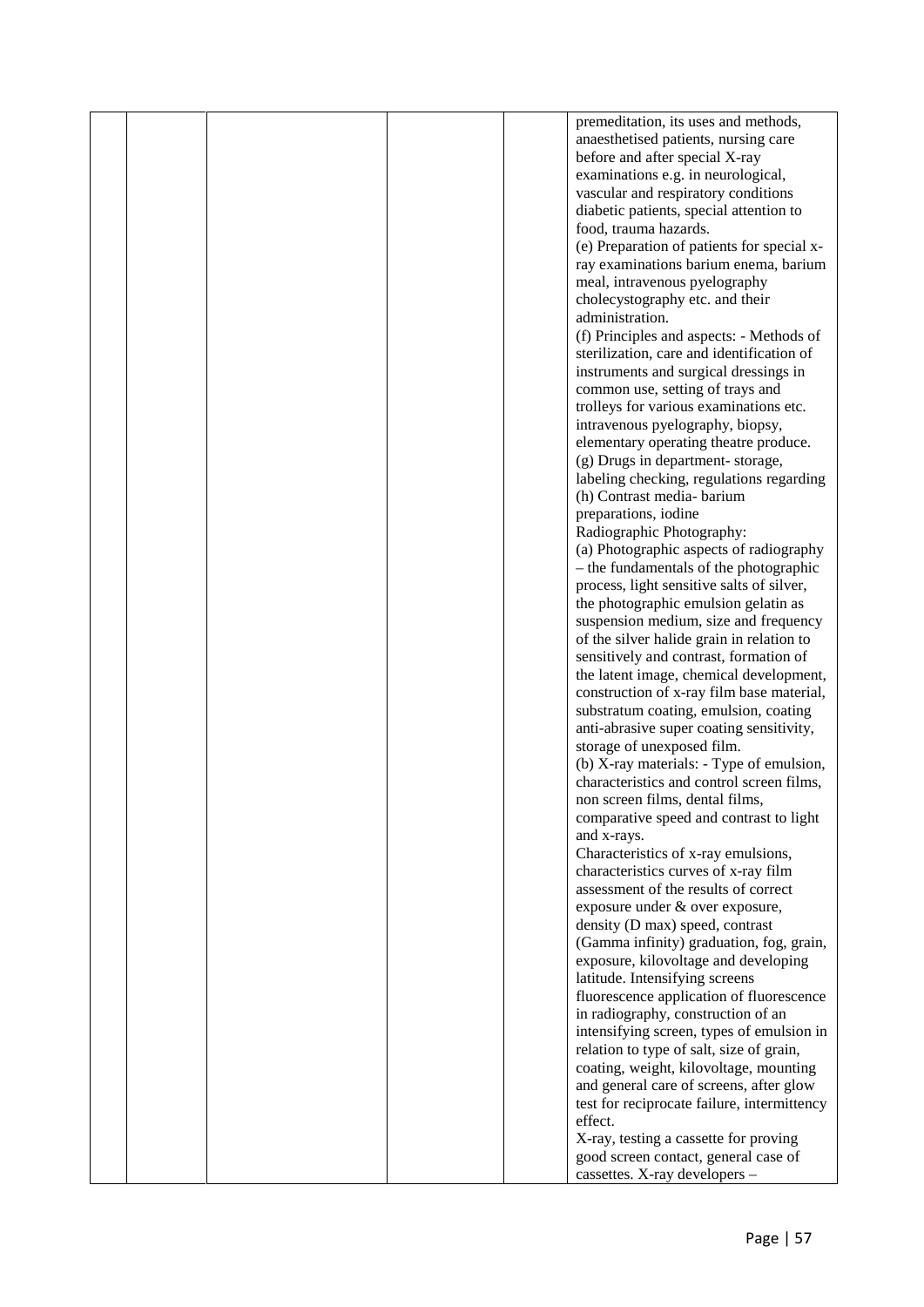|  |                                     | 10 | characteristics and detail freedom from<br>chemical fog and staining, long life<br>possibility of degeneration.<br>Standardization of quality of developers<br>and development – function and<br>constituents of an x-ray developer,<br>standardization by time and temperature<br>development latitude, exhaustion of a<br>developer, replenishment of developers,<br>ultra rapid developers, combined<br>developer and fixer, fixers and fixing,<br>hardening agent, time of fixation,<br>exhaustion of a fixer, electrolytic silver<br>recovery and fixer regeneration, rapid<br>fixers, separate hardening. Rinsing,<br>washing and drying - objects of rinsing<br>and washing, methods, employed,<br>methods of drying films, processing -<br>preparation of solutions, available water<br>supply, nature of mixing, vessels, order<br>of mixing solutions, filtration, making<br>stock solutions, storage of dry<br>chemicals, storage of solutions,<br>processing units, hangers, care of<br>hangers, control of temperature by<br>heating elements and thermostat, water<br>mixer, by refrigeration, use of ice $-$ film<br>quality, ultra rapid processing, tank or<br>dish units, stop bath rinse, wetting<br>agents, after treatment of films.<br>Automatic processing principles,<br>procedure and regeneration of solutions.<br>Knowledge of Atomic Energy<br>Regulatory Board (AERB) regulations<br>and rules.<br>Computed Tomography |  |
|--|-------------------------------------|----|-----------------------------------------------------------------------------------------------------------------------------------------------------------------------------------------------------------------------------------------------------------------------------------------------------------------------------------------------------------------------------------------------------------------------------------------------------------------------------------------------------------------------------------------------------------------------------------------------------------------------------------------------------------------------------------------------------------------------------------------------------------------------------------------------------------------------------------------------------------------------------------------------------------------------------------------------------------------------------------------------------------------------------------------------------------------------------------------------------------------------------------------------------------------------------------------------------------------------------------------------------------------------------------------------------------------------------------------------------------------------------------------------------------------------------------------------------|--|
|  | Specialized<br>j)<br>investigations |    | Principles of CT – Basic Physics –<br>Recent developments, applications etc.<br>Positioning in CT<br>Different types of contrast materials.<br>Emergency treatment.<br>Radiation hazards<br>Disposal of unused matter.<br><b>Magnetic Resonance Imaging</b>                                                                                                                                                                                                                                                                                                                                                                                                                                                                                                                                                                                                                                                                                                                                                                                                                                                                                                                                                                                                                                                                                                                                                                                         |  |
|  |                                     |    | Principle – Physics – Techniques –<br>Types of coils - Basic term used in MRI<br>Operations, Applications, etc.<br>Positioning in MRI.<br>Different types of contrast materials.<br>Emergency treatment.<br>MRI hazards.<br>Factors affecting quality of imaging.<br>Ultrasound                                                                                                                                                                                                                                                                                                                                                                                                                                                                                                                                                                                                                                                                                                                                                                                                                                                                                                                                                                                                                                                                                                                                                                     |  |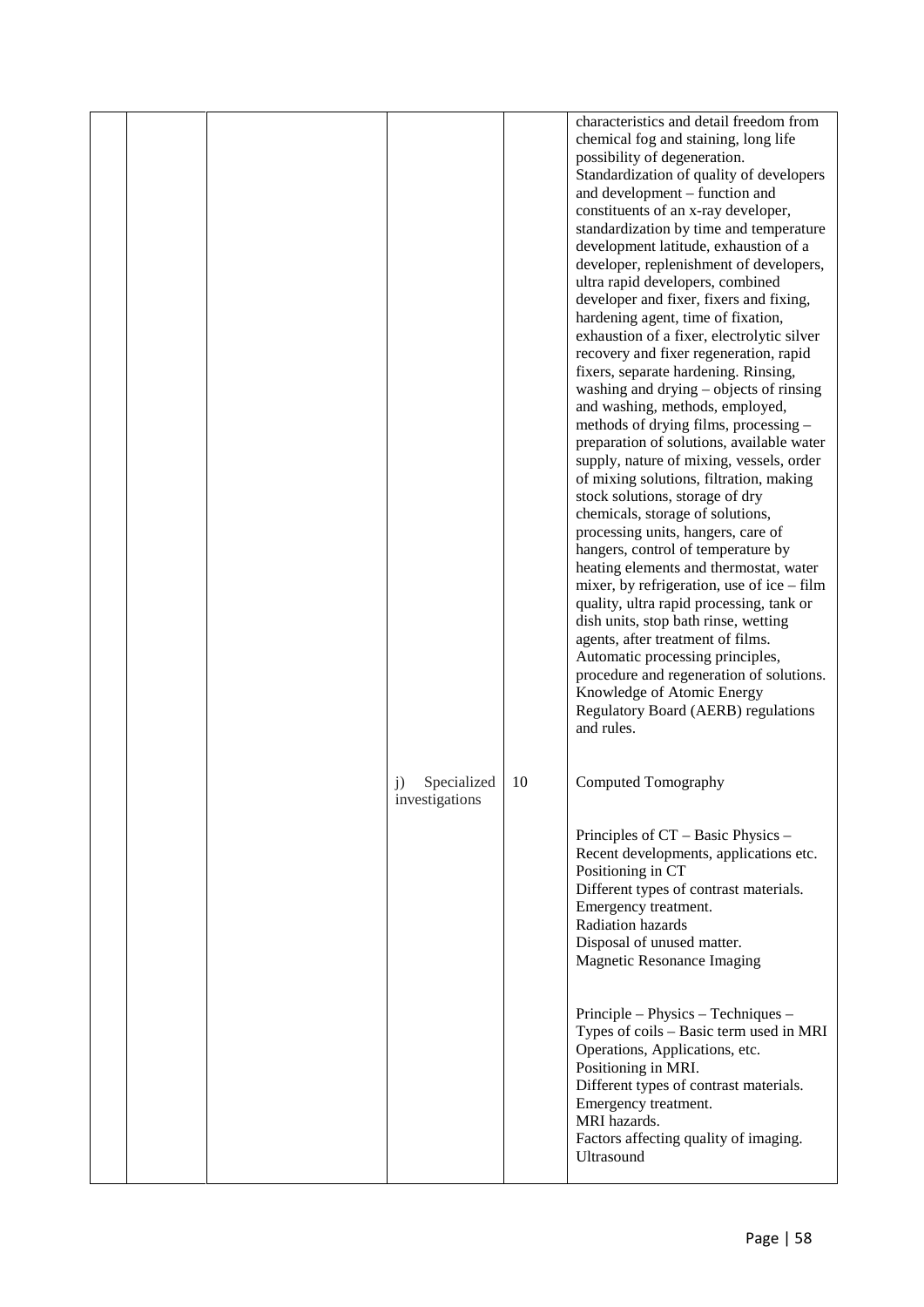|    |                                            |                                                                                                                                                                                                                                                                                                                                                                                                                                                        |                                              |    | Physics $-$ Types of ultrasound $-$<br>Techniques of ultrasound scanning in<br>different parts – positioning and filming<br>- Principles of Doppler effect and<br>colour Doppler.                                                                                                                                                                                                                                                                                                                                                                                                                                                                                                          |
|----|--------------------------------------------|--------------------------------------------------------------------------------------------------------------------------------------------------------------------------------------------------------------------------------------------------------------------------------------------------------------------------------------------------------------------------------------------------------------------------------------------------------|----------------------------------------------|----|--------------------------------------------------------------------------------------------------------------------------------------------------------------------------------------------------------------------------------------------------------------------------------------------------------------------------------------------------------------------------------------------------------------------------------------------------------------------------------------------------------------------------------------------------------------------------------------------------------------------------------------------------------------------------------------------|
| 21 | <b>Medical</b><br>record<br><b>Officer</b> | Essential Qualification &<br>Experience:<br>Bachelor's<br>Degree<br>(i)<br>preferable with Science<br>from<br>recognized<br>a<br>University or Equivalent.<br>(ii) Should have done one<br>year course in Medical<br>Record from recognized<br>Institution.<br>(iii) Not less than 5 years<br>of<br>experience<br>in<br>organizing<br>and<br>maintenance of Medical<br>Records in a not less than<br>200<br>Bedded<br>Medical<br>Hospital / Institute. | a) Hospital and<br>Patient-care<br>Appraisal | 10 | (i) History and Evolution of Hospitals<br>(ii) New trends in Hospitals.<br>2. Definition of Hospital<br>- Objectives of Hospital.<br>- Parameters of Good Medical<br>Care/Patterns of Patient Care.<br>- Functions of Hospital.<br>3. Role of a Hospital in Health is<br>Delivery Systems (HCDS)<br>4. Classification of Hospitals.<br>5. Hospitals Organization and its<br>analysis<br>- Chart of Organization.<br>- Board and committees<br>- Duties and responsibilities thereof.<br>6. Departmental Administration<br>- Delegation<br>- Decentralization<br>Patient Care Appraisal (PCA)<br>- History of Medical Audit<br>- Tools and Techniques<br>- Various Phases of Medical Audit. |
|    |                                            |                                                                                                                                                                                                                                                                                                                                                                                                                                                        | b) Departments<br>Service<br>and<br>Units    | 10 | i) Clinical Departments<br>(ii) Diagnostic and therapeutic services<br>(including clinical Laboratories,<br>Radiology, Physical Medicine and<br>Rehabilitation and Pharmacy services)<br>(iii) Nursing Department<br>(iv) Dietary Department<br>(v) Outpatient Department<br>(vi) Accident and emergency services<br>Department<br>(vii) Medical Social Service Department<br>(viii) General and Medical stores<br>(ix) Blood Bank<br>(x) Medical Library services.<br>Service units in a hospital<br>Laundry, Housekeeping, CSSD.<br>Miscellaneous Services: Engineering,<br>Mortuary and Transport services.                                                                             |
|    |                                            |                                                                                                                                                                                                                                                                                                                                                                                                                                                        | <b>Basic</b><br>c)<br>Anatomy                | 10 | A. Anatomy<br>1. General Introduction<br>- Definition of Anatomy & Physiology.<br>- Types of Anatomy (including<br>systemic)<br>- Definition of topographic term/term<br>used to describe the body.                                                                                                                                                                                                                                                                                                                                                                                                                                                                                        |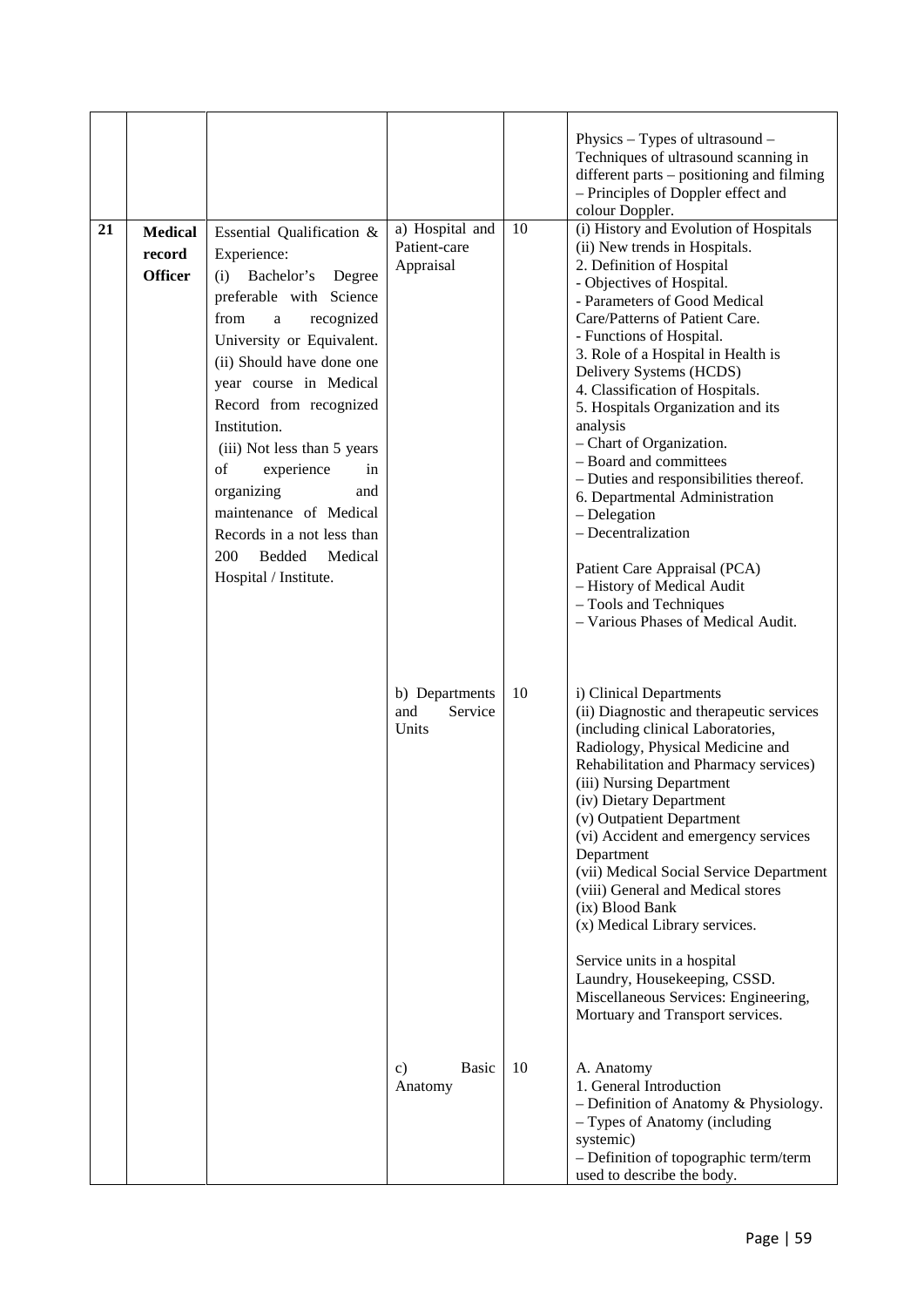|  |                                                        |    | - Description of Various regions of the<br>body.<br>2. Cells and tissues of body and general<br>histology.<br>3. Anatomical description of the<br>following:<br>- Skin and breast - Ontology<br>$-$ Joints $-$ Ligaments<br>- Fasciae and Bursae - Musculoskeletal<br>system<br>- Cardiovascular system - Respiratory<br>system<br>- Lymphatic system - Blood and blood<br>forming organs<br>- congenital system - Endocrine system<br>- Organs of special senses (ear, eye,<br>$etc.)$ – Digestive system – Embryology                                                                                                                                                                                                                              |
|--|--------------------------------------------------------|----|------------------------------------------------------------------------------------------------------------------------------------------------------------------------------------------------------------------------------------------------------------------------------------------------------------------------------------------------------------------------------------------------------------------------------------------------------------------------------------------------------------------------------------------------------------------------------------------------------------------------------------------------------------------------------------------------------------------------------------------------------|
|  | Basic<br>d)<br>Physiology                              | 10 | Introductory Lectures or specialization<br>of tissues.<br>Homeostasis and its importance in<br>mammals.<br>Blood and lymphatic system<br>Cardiovascular system<br>Excretory system, skin and temperature<br>regulation<br>Respiratory system<br>Digestive system and metabolism<br>Endocrinology<br>Reproductive system<br>Nervous system<br>Special senses<br>Muscles                                                                                                                                                                                                                                                                                                                                                                               |
|  | <b>Basic</b><br>e)<br>Pathology<br>andMicrobiolog<br>y | 10 | - Definitions and Classification of<br>diseases,<br>Inflammatory diseases – viral and<br>fungal,<br>Inflammatory diseases -Parasitic,<br>- Degenerative diseases - Fatty<br>degeneration, Amyloid etc.<br>$-$ Tumors – Definition, etiology &<br>classification,<br>-Disturbances in blood flow,<br>- pigment disorders,<br>Hereditary diseases, C.V.S. Blood<br>vessels.<br>-V.S. Heart, Respiratory system,<br>- G.I. tract, Liver Lymphatic system,<br>- Genitourinary system, Skeletal system,<br>- Blood, Central Nervous system,<br>- Endocrine system<br>Clinical Pathology - Normal<br>composition of blood; diseases of<br>RBCs., WBCs., Plate less. - Coagulation<br>factors and disorders - Blood groups<br>and cross - matching, - Blood |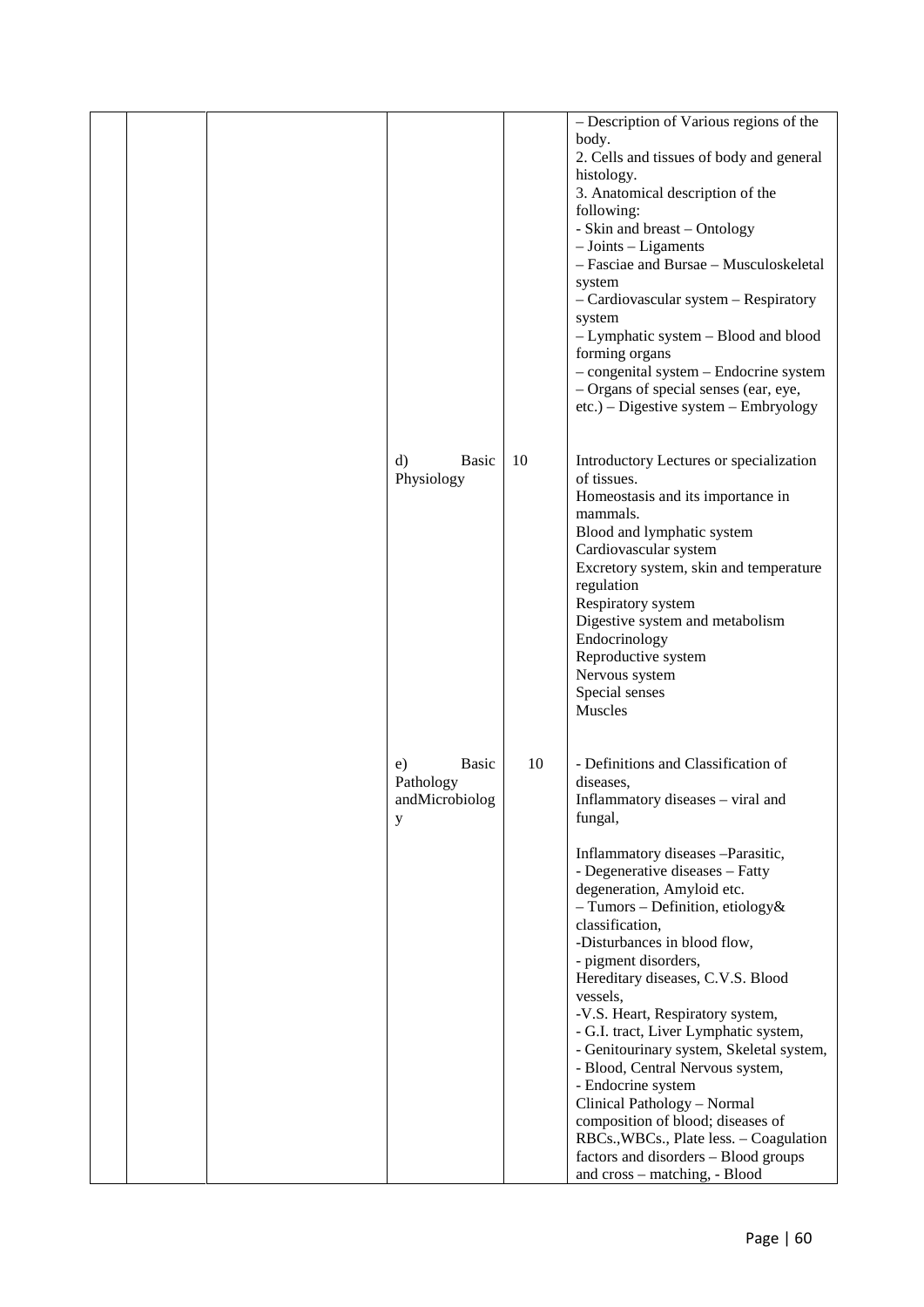|  | f)<br>Medical<br>Terminology | 10 | transfusion, - Urine composition:<br>variation in common diseases, - CSF<br>and body fluids, - Gastris & Duodenal<br>contents, - Fasces - parasites,<br>Introduction and historical background,<br>Classification special,<br>Characteristics of organisms<br>bacterias, - Asepsis, - Disinfection<br>Antiseptics-Sanitation,<br>Infection,<br>Immunity,<br>Allergy study of pathologenic<br>organisms, Non-pathology organisms,<br>Virus and fungus,<br>Parasitic diseases- their stance in India<br>with lab<br>Diagnosis.<br>i. Objective ii. Basic iii Elements of<br><b>Medical Terms</b><br>(a) Roots (b) Prefixes<br>(c) Suffixes (d) Colours<br>(e) Numerals (f)                                                                                                                                                                                                                                                                                                                                   |
|--|------------------------------|----|------------------------------------------------------------------------------------------------------------------------------------------------------------------------------------------------------------------------------------------------------------------------------------------------------------------------------------------------------------------------------------------------------------------------------------------------------------------------------------------------------------------------------------------------------------------------------------------------------------------------------------------------------------------------------------------------------------------------------------------------------------------------------------------------------------------------------------------------------------------------------------------------------------------------------------------------------------------------------------------------------------|
|  |                              |    | Symbols(g)Abbreviationn (page501)<br>(iv) Terms pertaining to Body as a<br>whole.<br>II. Terms relate to Investigations, and<br>operation, treatment of conditions,<br>disorders of: -<br>1. Skin and Breast (integumentary<br>system)<br>2. Musculoskeletal<br>3. Neurological and psychiatric<br>4. Cardio-vascular<br>5. Blood and blood forming organs<br>6. Respiratory<br>7. Digestive<br>8. Uro - genital<br>9. Gynacological<br>10. Maternal, Antenatal and Neonatal<br>conditions<br>11. Endocrine and Metabolic<br>12. Sense organs of: (i) Vision (ii)<br>Hearing<br>13. Systemic: (i) Infectious diseases. (ii)<br>Immunological diseases. (iii) Diseases<br>of the Connective Tissues. b<br>14. Geriatrics and Psycho geriatrics.<br>III. Supplementary terms: Selected<br>terms relating:<br>1. Oncology<br>2. Anesthesiology<br>3. Physical Medicine and Rehabilitation<br>4. Nuclear Medicine<br>5. Plastic Surgery of Burns and<br>Maxillofacial<br>6. Radio-Diagnosis<br>7. Radiotherapy |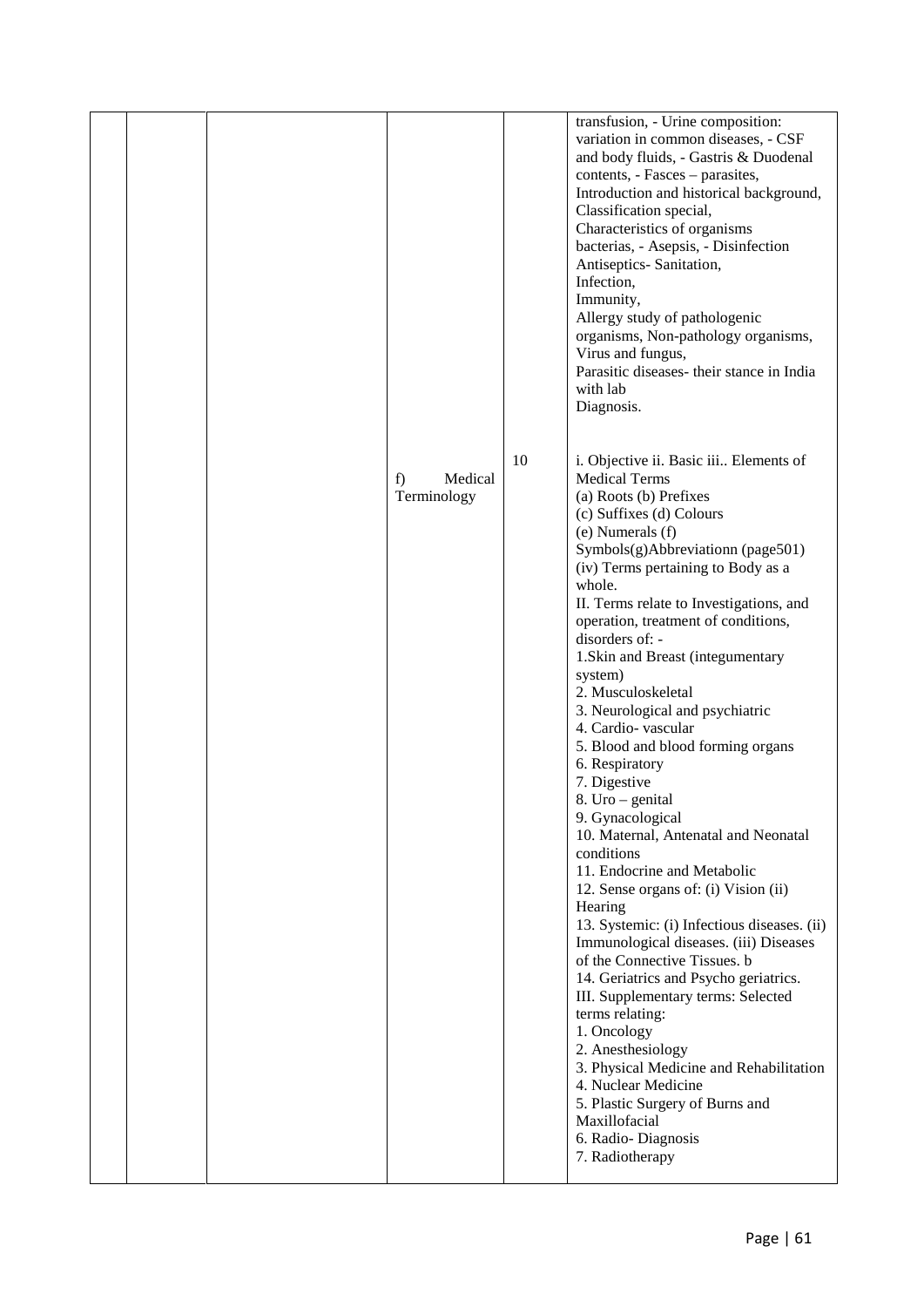|  |                  | 10 | i) Introduction to Statistics.                                       |
|--|------------------|----|----------------------------------------------------------------------|
|  | g) Biostatistics |    | (ii) Methods of collection of data.                                  |
|  |                  |    | (iii) Measures of central tendency                                   |
|  |                  |    | (simple average, G.M., H.M. Mode and                                 |
|  |                  |    | Median).                                                             |
|  |                  |    | (iv) Measures of dispersion (Standard                                |
|  |                  |    | deviation, range, variance, average                                  |
|  |                  |    | deviation)                                                           |
|  |                  |    | (v) Sampling; Definition, Methods of                                 |
|  |                  |    | sampling (randoin systematic, stratified,                            |
|  |                  |    | cluster).                                                            |
|  |                  |    | (iv) Correlation and regression:                                     |
|  |                  |    | Significance, linear correlation,                                    |
|  |                  |    | correlation coefficient, linear regression.                          |
|  |                  |    | (vii) Time series analysis – concept and                             |
|  |                  |    | its utility, component of time series.                               |
|  |                  |    | (viii) Test of significance.<br>(ix) Graphical presentation of data. |
|  |                  |    | (x) Probability-concept and definition.                              |
|  |                  |    | (xi) Uses of statistics.                                             |
|  |                  |    | -1. Sources of hospital statistics (In-                              |
|  |                  |    | Patient census, Out - Patient Deptt, and                             |
|  |                  |    | Special Clinics).                                                    |
|  |                  |    | 2. Definitions (live, birth, foctal death,                           |
|  |                  |    | immaturity, cause of death, underlying                               |
|  |                  |    | cause of death inpatient bed etc)                                    |
|  |                  |    | 3. Analysis of hospital services and                                 |
|  |                  |    | discharges.                                                          |
|  |                  |    | 4. Indices (Bed occupancy, average                                   |
|  |                  |    | length of stay, bed turn $-$ over interval,                          |
|  |                  |    | death rate, birth rate etc.)                                         |
|  |                  |    | 5. Vital statistics.                                                 |
|  |                  |    | 6. Uses and Limitations of hospital data.                            |
|  |                  |    | 7. Method of compilation of various                                  |
|  |                  |    | Health Returns/ Statistical Returns.                                 |
|  |                  |    |                                                                      |
|  |                  |    |                                                                      |
|  |                  | 10 | 1. Introduction to Principles of                                     |
|  | Healthcare<br>h) |    | Management and Administration -                                      |
|  | organization     |    | scope and importance of management.                                  |
|  |                  |    | -Principles of Management. - Functions                               |
|  |                  |    | of a Manger (POSDCORB-E).<br>Management Techniques. - Material       |
|  |                  |    | Management - Personal Administration.                                |
|  |                  |    | -Financial Administration.                                           |
|  |                  |    | 2. Public Health Structure in India. -                               |
|  |                  |    | Directive Principles of                                              |
|  |                  |    | -With relation to Public Health &                                    |
|  |                  |    | medical Care. - Constitutional lists. -                              |
|  |                  |    | Various five years plans and priorities.                             |
|  |                  |    | 3. Role of Voluntary Health                                          |
|  |                  |    | Organisation.                                                        |
|  |                  |    | 4. Basic facts of Health in India.                                   |
|  |                  |    | 5. Current Objectives and strategies. -                              |
|  |                  |    | Population Dynamics. - Community                                     |
|  |                  |    | Health Worker schemes.                                               |
|  |                  |    | 6. National Health Programmes of                                     |
|  |                  |    | Medicine and Homeopathy.                                             |
|  |                  |    | 8. Other programmes of relevance to                                  |
|  |                  |    | Health Sector. - Family Welfare. -                                   |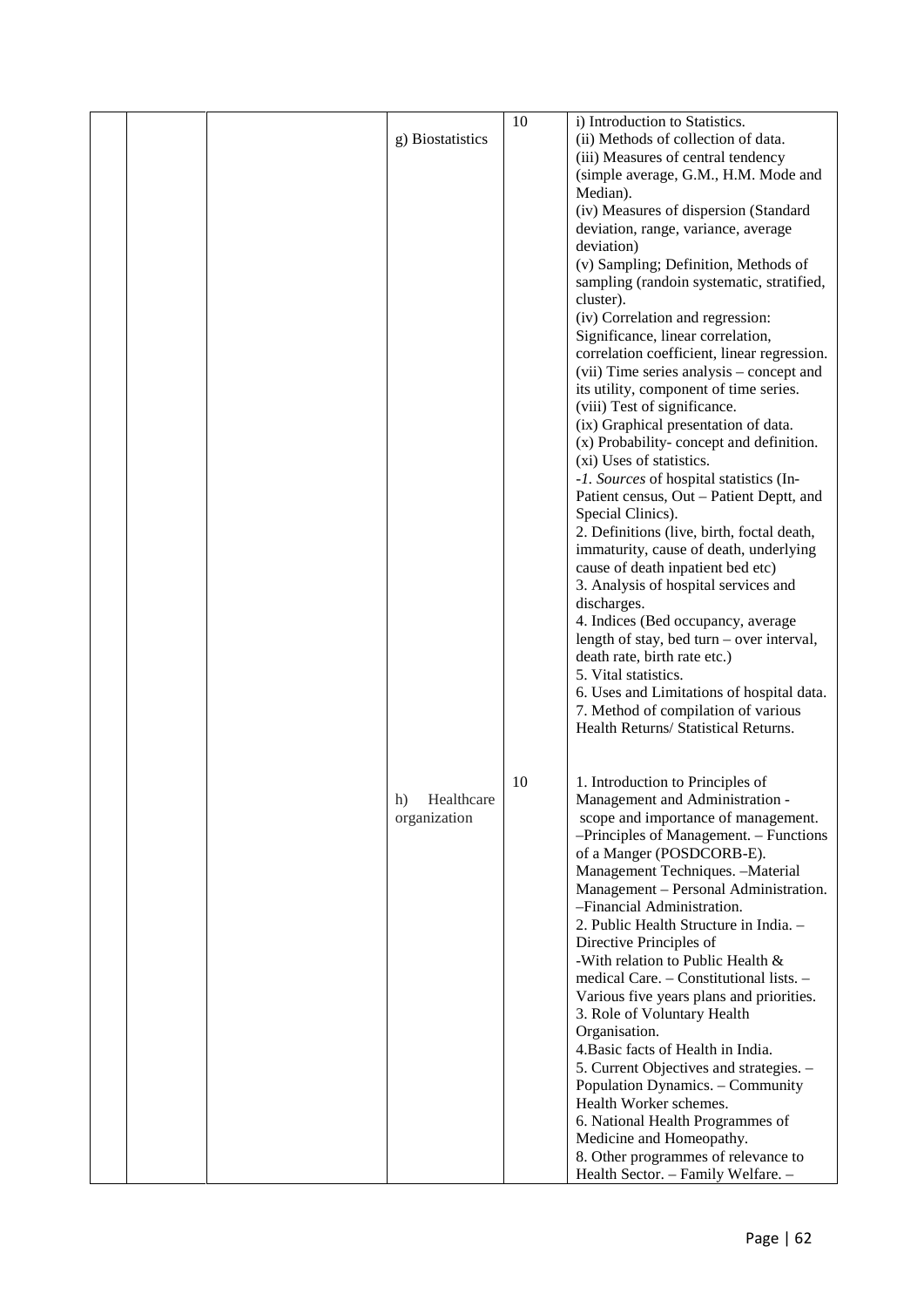|    |                                      |                                                                                                                                                                                                                                                                                                                                                                                                                 | Medical<br>$\mathbf{i}$<br>Record Science<br>i) International<br>classification of<br><b>Diseases</b> | 10<br>10 | Medical Termination of Pregnancy. -<br>National Population Policy. - Maternity<br>and Child Health.<br>I. Introduction to Medical Record<br>Science.<br>II. - 1. Development, Analysis and Uses<br>of Medical Record.<br>2. (i) Development of Medical Record<br>Forms, basic and special. (ii) Order of<br>Arrangements:<br>(a) Ward<br>(b) Medical Record Department.<br>(c) Source oriented medical record.<br>(d) Problem oriented medical record.<br>(e) Integrated Medical Record.<br>3. Analysis of Medical record: (i)<br>Quantitative. (ii) Qualitative.<br>4. Uses of Medical Records:<br>(a) as a personal document.<br>(b) as impersonal document.<br>5. Values of the Medical Record<br>Classification of diseases as per I.C.D. |
|----|--------------------------------------|-----------------------------------------------------------------------------------------------------------------------------------------------------------------------------------------------------------------------------------------------------------------------------------------------------------------------------------------------------------------------------------------------------------------|-------------------------------------------------------------------------------------------------------|----------|-----------------------------------------------------------------------------------------------------------------------------------------------------------------------------------------------------------------------------------------------------------------------------------------------------------------------------------------------------------------------------------------------------------------------------------------------------------------------------------------------------------------------------------------------------------------------------------------------------------------------------------------------------------------------------------------------------------------------------------------------|
| 22 | <b>CSSD</b><br><b>Technici</b><br>an | Essential Qualification &<br>Experience:<br>B. Sc. (Microbiology or<br>Medical<br>Technology)<br>with 3 years' experience<br>in CSSD in a 200 bedded<br>Hospital.<br><b>OR</b><br>Staff Nurse (A Grade<br>Registration) with two<br>experience<br>years'<br>in<br>CSSD in a 200 bedded<br>Hospital. OR<br>Theatre Assistant Course<br>four<br>with<br>years'<br>experience in CSSD in a<br>200 bedded Hospital. | a)Basic<br>Anatomy                                                                                    | 10       | A. Anatomy<br>1. General Introduction<br>- Definition of Anatomy & Physiology.<br>- Types of Anatomy (including<br>systemic)<br>- Definition of topographic term/term<br>used to describe the body.<br>- Description of Various regions of the<br>body.<br>2. Cells and tissues of body and general<br>histology.<br>3. Anatomical description of the<br>following:<br>- Skin and breast - Ontology<br>$-$ Joints $-$ Ligaments<br>- Fasciae and Bursae - Musculoskeletal<br>system<br>- Cardiovascular system - Respiratory<br>system<br>- Lymphatic system - Blood and blood<br>forming organs<br>- congenital system - Endocrine system<br>- Organs of special senses (ear, eye,<br>$etc.)$ – Digestive system – Embryology                |
|    |                                      |                                                                                                                                                                                                                                                                                                                                                                                                                 | b)Basic<br>Physiology                                                                                 | 10       | Introductory Lectures or specialization<br>of tissues.<br>Homeostasis and its importance in<br>mammals.<br>Blood and lymphatic system                                                                                                                                                                                                                                                                                                                                                                                                                                                                                                                                                                                                         |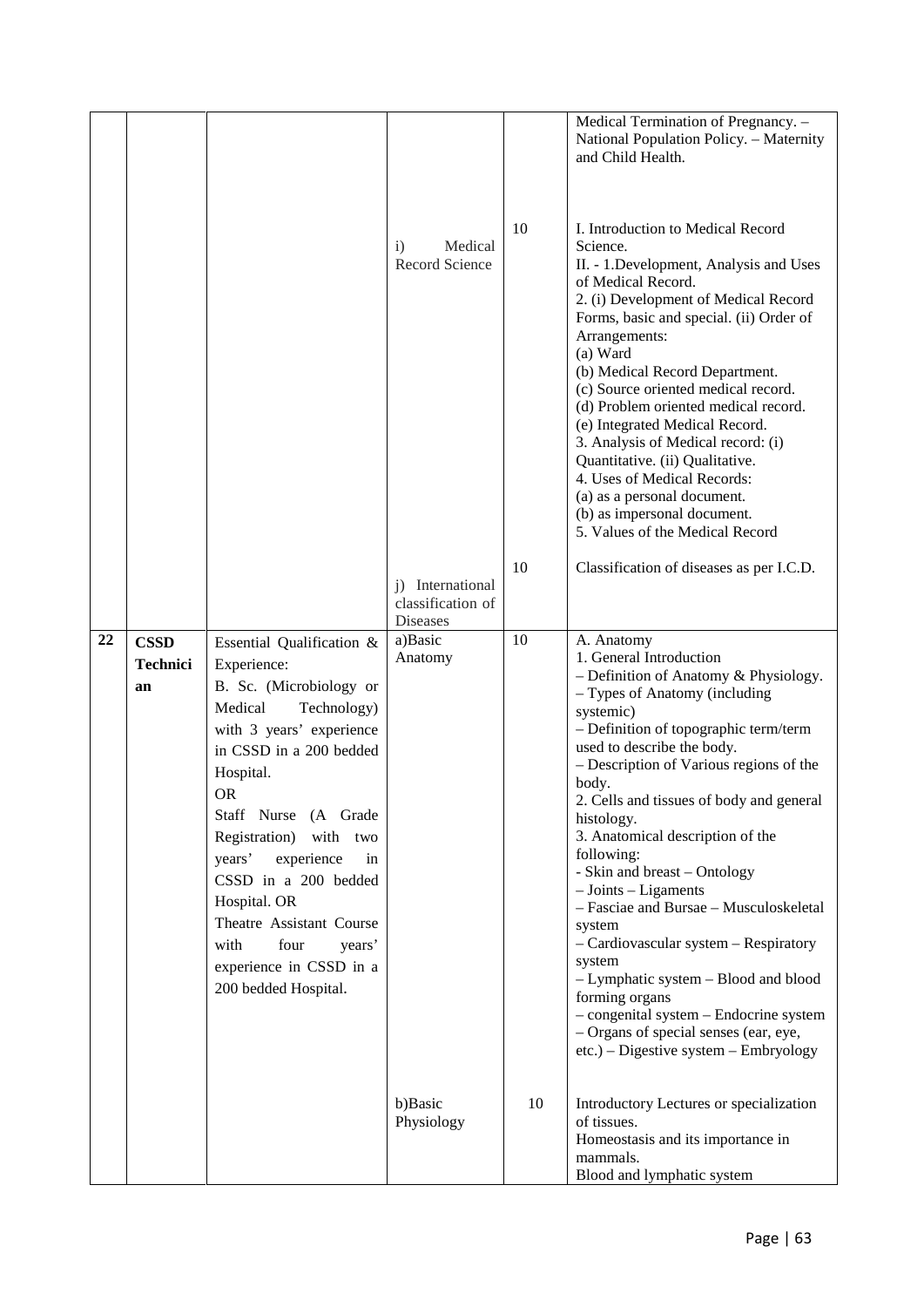|  |                                             |    | Cardiovascular system<br>Excretory system, skin and temperature<br>regulation<br>Respiratory system<br>Digestive system and metabolism<br>Endocrinology<br>Reproductive system<br>Nervous system<br>Special senses<br>Muscles                                                                                                                                                                                                                                                                                                                                                                                                                                                                                                                                                                                                                                                                                                                                                                                                                                                                                                                                                                                                                                                        |
|--|---------------------------------------------|----|--------------------------------------------------------------------------------------------------------------------------------------------------------------------------------------------------------------------------------------------------------------------------------------------------------------------------------------------------------------------------------------------------------------------------------------------------------------------------------------------------------------------------------------------------------------------------------------------------------------------------------------------------------------------------------------------------------------------------------------------------------------------------------------------------------------------------------------------------------------------------------------------------------------------------------------------------------------------------------------------------------------------------------------------------------------------------------------------------------------------------------------------------------------------------------------------------------------------------------------------------------------------------------------|
|  | c)Basic<br>Pathology<br>and<br>Microbiology | 10 | - Definitions and Classification of<br>diseases,<br>Inflammatory diseases - viral and<br>fungal,<br>Inflammatory diseases -Parasitic,<br>- Degenerative diseases - Fatty<br>degeneration, Amyloid etc.<br>$-$ Tumors – Definition, etiology &<br>classification,<br>-Disturbances in blood flow,<br>- pigment disorders,<br>Hereditary diseases, C.V.S. Blood<br>vessels,<br>-V.S. Heart, Respiratory system,<br>- G.I. tract, Liver Lymphatic system,<br>- Genitourinary system, Skeletal system,<br>- Blood, Central Nervous system,<br>- Endocrine system<br>Clinical Pathology - Normal<br>composition of blood; diseases of<br>RBCs., WBCs., Plate less. - Coagulation<br>factors and disorders - Blood groups<br>and cross - matching, - Blood<br>transfusion, - Urine composition:<br>variation in common diseases, - CSF<br>and body fluids, - Gastris & Duodenal<br>contents, - Fasces – parasites,<br>Introduction and historical background,<br>Classification special,<br>Characteristics of organisms<br>bacterias, - Asepsis, - Disinfection<br>Antiseptics-Sanitation,<br>Infection,<br>Immunity,<br>Allergy study of pathologenic<br>organisms, Non-pathology organisms,<br>Virus and fungus,<br>Parasitic diseases- their stance in India<br>with lab<br>Diagnosis. |
|  | Operation<br>d)<br>theatre<br>techniques    | 10 | Operation theatre techniques<br><b>Surgical Procedures</b><br>Organize and set up trolleys for theatre<br>Tracking and recall of equipment and                                                                                                                                                                                                                                                                                                                                                                                                                                                                                                                                                                                                                                                                                                                                                                                                                                                                                                                                                                                                                                                                                                                                       |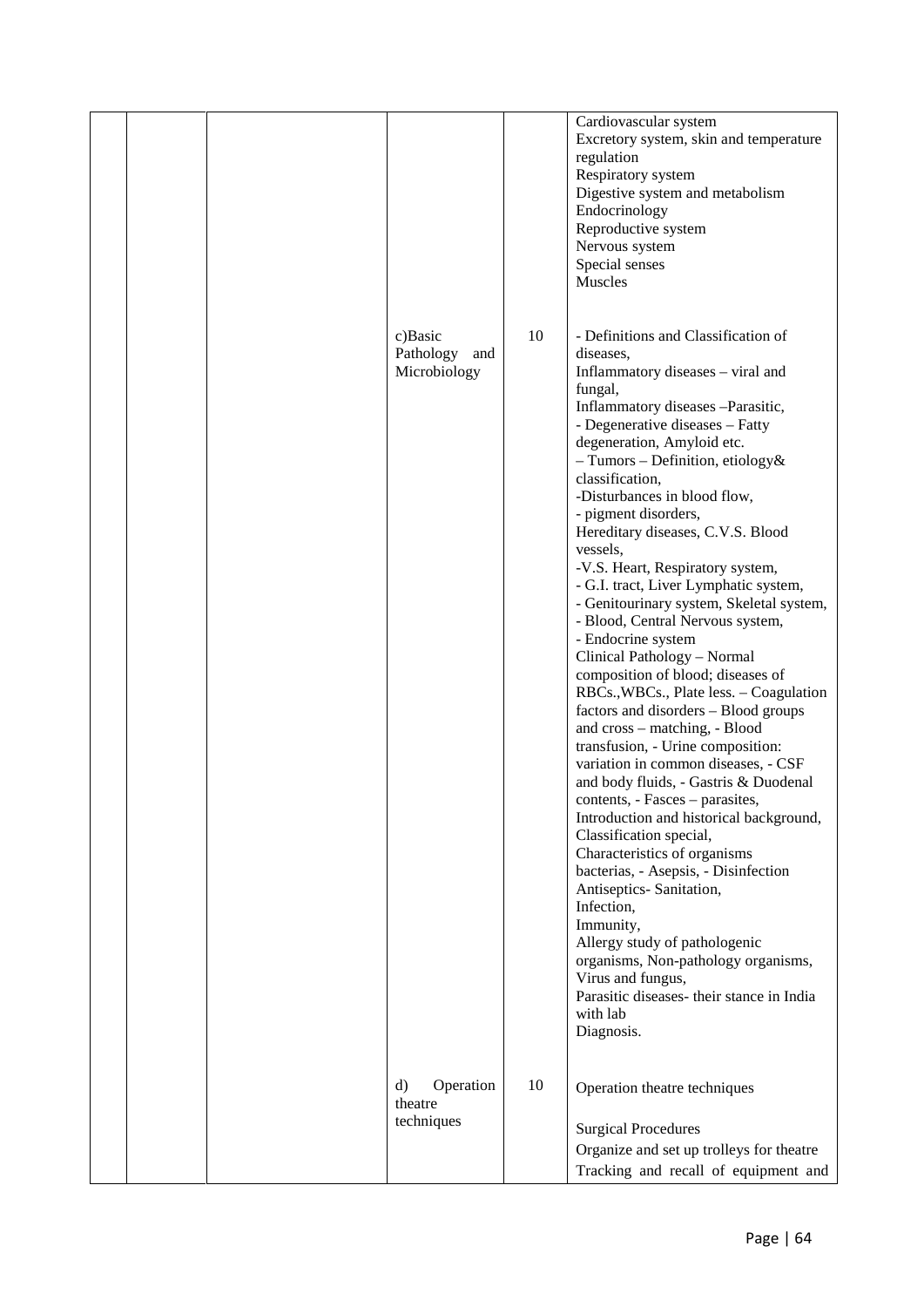|  |                                            |    | items<br><b>Surgical Instruments</b>                                                                                                                                                                                                                                                                                                   |
|--|--------------------------------------------|----|----------------------------------------------------------------------------------------------------------------------------------------------------------------------------------------------------------------------------------------------------------------------------------------------------------------------------------------|
|  |                                            |    | Criteria for Purchase and Maintenance<br>Checking in and out of loan instruments<br><b>Decontamination Process</b>                                                                                                                                                                                                                     |
|  |                                            |    | Scientific Principles<br><b>Recommended Practices</b>                                                                                                                                                                                                                                                                                  |
|  | e) Disinfection                            | 10 | Principles of Disinfection<br>Cleaning of equipment                                                                                                                                                                                                                                                                                    |
|  |                                            |    | Use of detergents<br>Sonic washers /Mechanical cleaning<br>apparatus<br>Cleaning of catheters and tubings,<br>cleaning glass ware, cleaning syringes<br>and needles<br>Preparation and Supplies for Terminal<br>Sterilization                                                                                                          |
|  | Packaging<br>f)<br>assembly<br>and<br>line | 10 | Precautions while handling instruments<br>and line<br>Assembly and packing                                                                                                                                                                                                                                                             |
|  |                                            |    | Packaging selection and use<br>Materials used for wrapping<br>and<br>packing assembling pack contents.<br>Types of packs prepared. Inclusion of<br>trays and gallipots in packs. Method of<br>wrapping and making use of indications<br>to show that a pack of container has<br>been through a sterilization process date<br>stamping. |
|  | Sterlization<br>g)<br>methods              | 10 | Different Methods of Sterilization<br>High Temperature Sterilization - Dry<br>Heat<br>Moist heat sterilization<br>EO gas sterilization<br>H202 gas plasma vapour sterilization<br>Endoscopes and their Sterilization                                                                                                                   |
|  |                                            |    | Sterilization Recommended Practices<br>for Flash Sterilization                                                                                                                                                                                                                                                                         |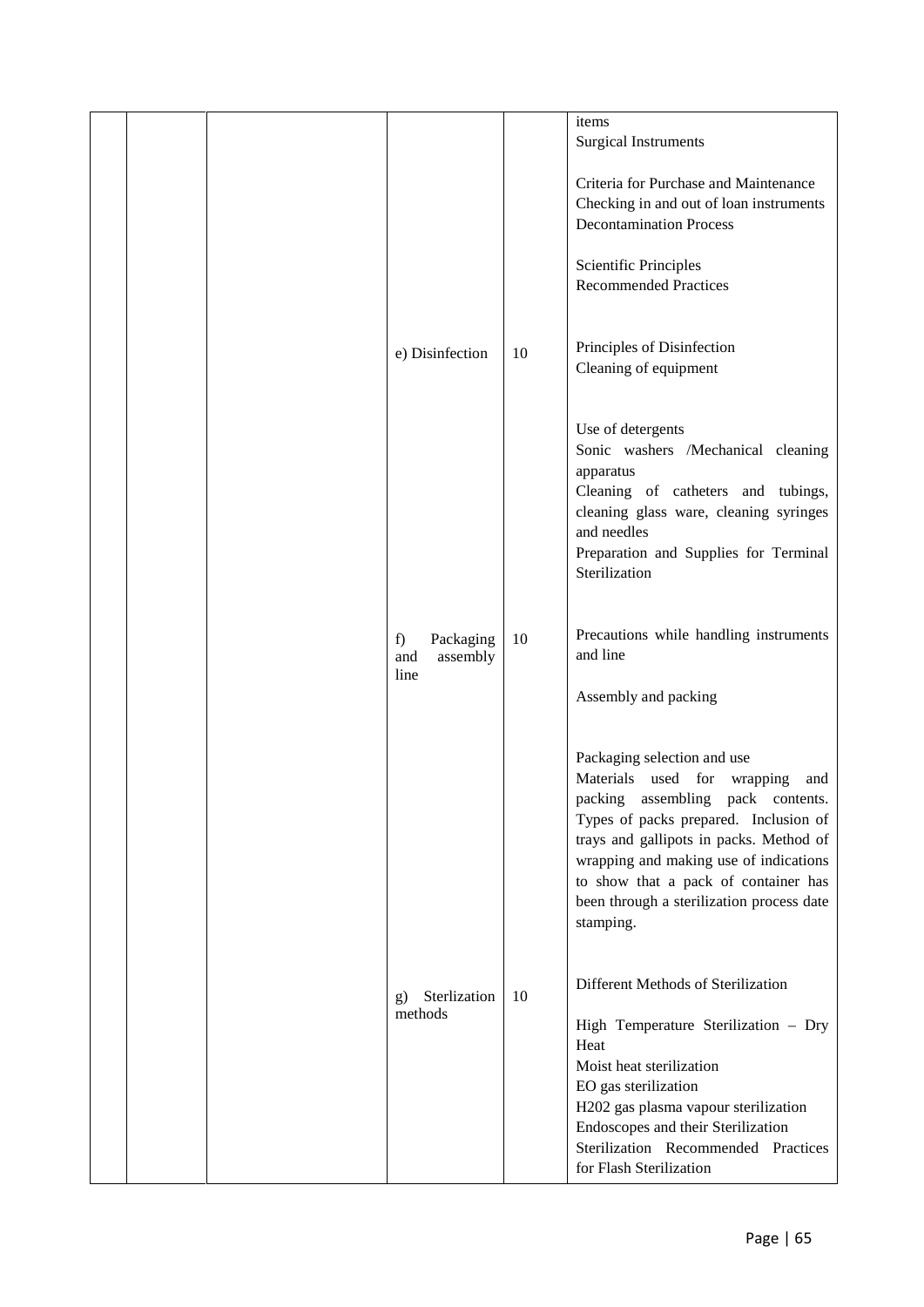|    |                                             |                                                                                                                                                                                                                                                                                                                                                              | Sterlization<br>h)<br>record keeping                                                        | 10       | Sterile storage<br>Call back system in case of detection of<br>failure<br>HVAC system<br>Records & register maintenance                                                                                                                                                                                                                                                                                                                                                                                                                     |
|----|---------------------------------------------|--------------------------------------------------------------------------------------------------------------------------------------------------------------------------------------------------------------------------------------------------------------------------------------------------------------------------------------------------------------|---------------------------------------------------------------------------------------------|----------|---------------------------------------------------------------------------------------------------------------------------------------------------------------------------------------------------------------------------------------------------------------------------------------------------------------------------------------------------------------------------------------------------------------------------------------------------------------------------------------------------------------------------------------------|
|    |                                             |                                                                                                                                                                                                                                                                                                                                                              | Quality<br>$\mathbf{i}$<br>assurance                                                        | 10       | Quality assurance<br>Biological indication and quality control<br>Quality measurement methods and its<br>standards                                                                                                                                                                                                                                                                                                                                                                                                                          |
|    |                                             |                                                                                                                                                                                                                                                                                                                                                              | Quality<br>j)<br>Standards                                                                  | 10       | International<br>Organization<br>for<br>Standardization (ISO) standards<br>Water Quality and its impact in CSSD<br>process                                                                                                                                                                                                                                                                                                                                                                                                                  |
|    |                                             |                                                                                                                                                                                                                                                                                                                                                              |                                                                                             |          | Biomedical waste disposal protocols                                                                                                                                                                                                                                                                                                                                                                                                                                                                                                         |
| 23 | <b>Junior</b><br><b>Engineer</b><br>(Civil) | Essential Qualification &<br>Experience:<br>Graduate<br>Civil<br>in<br>Engineering<br>from<br>a<br>recognized<br>University/Institute.<br>Desirable:                                                                                                                                                                                                         | a) General<br>Intelligence &<br>Reasoning<br>b) General<br>Awareness                        | 15<br>15 | (a) & (b) :- Same as that of Assistant<br>Administrative Officer                                                                                                                                                                                                                                                                                                                                                                                                                                                                            |
|    |                                             | 2 Years' experience in<br>design and engineering of<br>Civil Projects preferably<br>Hospital<br>in<br>a<br>Environment.<br><b>OR</b><br>Diploma<br>Civil<br>in<br>Engineering<br>from<br>a<br>recognized<br>University/Institute with<br>5 years' experience in<br>design and engineering of<br>Civil Projects, preferably<br>Hospital<br>$\mathbf{a}$<br>in | Subject<br>$\mathbf{c})$<br>knowledge of<br>the<br>concerned post<br>(Civil<br>Engineering) | 70       | (c) Civil Engineering:<br>Building Materials :<br>Physical<br>and<br>Chemical<br>classification,<br>properties,<br>standard<br>tests,<br>uses<br>and<br>manufacture/quarrying of materials e.g.<br>building stones, silicate based materials,<br>cement (Portland), asbestos products,<br>timber and wood based products,<br>laminates, bituminous materials, paints,<br>varnishes.<br>Estimating, Costing and Valuation:<br>estimate, glossary of technical terms,<br>analysis of rates, methods and unit of<br>measurement, Items of work |
|    |                                             | Environment.                                                                                                                                                                                                                                                                                                                                                 |                                                                                             |          | earthwork, Brick work (Modular &<br>Traditional<br>bricks),<br><b>RCC</b><br>work,                                                                                                                                                                                                                                                                                                                                                                                                                                                          |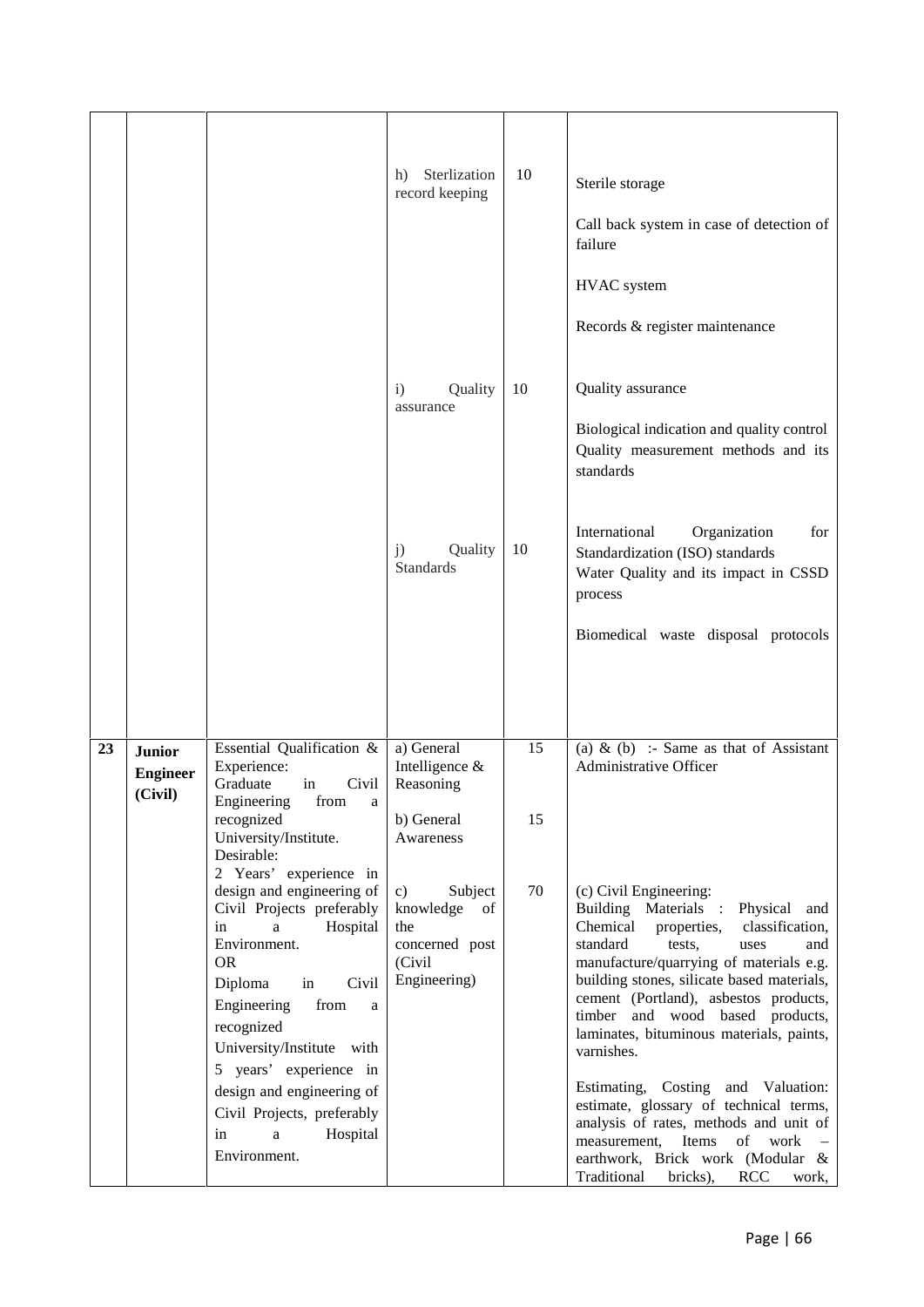|  |  | Shuttering, Timber work, Painting,           |  |
|--|--|----------------------------------------------|--|
|  |  | Flooring, Plastering. Boundary wall,         |  |
|  |  | Brick building, Water Tank, Septic tank,     |  |
|  |  | Bar bending schedule, Centre line            |  |
|  |  | method,<br>Mid-section<br>formula,           |  |
|  |  | Trapezodial formula, Simpson"s rule.         |  |
|  |  | Cost estimate of Septic tank, flexible       |  |
|  |  |                                              |  |
|  |  | pavements, Tube well, isolates and           |  |
|  |  | combined footings, Steel Truss, Piles        |  |
|  |  | and pile-caps. Valuation - Value and         |  |
|  |  | cost, scrap value,<br>salvage<br>value,      |  |
|  |  | value,<br>sinking<br>assessed<br>fund,       |  |
|  |  | depreciation and obsolescence, methods       |  |
|  |  | of valuation.                                |  |
|  |  |                                              |  |
|  |  | Surveying : Principles of surveying,         |  |
|  |  | measurement of<br>distance,<br>chain         |  |
|  |  | working<br>of prismatic<br>surveying,        |  |
|  |  | compass, compass traversing, bearings,       |  |
|  |  | local attraction, plane table surveying,     |  |
|  |  | theodolite traversing, adjustment of         |  |
|  |  | theodolite, Levelling, Definition of         |  |
|  |  | terms used in levelling, contouring,         |  |
|  |  | curvature and refraction corrections,        |  |
|  |  | temporary and permanent adjustments          |  |
|  |  | of dumpy level, methods of contouring,       |  |
|  |  | uses of contour map, tachometric             |  |
|  |  | survey, curve setting, earth work            |  |
|  |  | calculation,<br>advanced<br>surveying        |  |
|  |  | equipment.                                   |  |
|  |  |                                              |  |
|  |  | Soil Mechanics : Origin of soil, phase       |  |
|  |  | Definitions-void<br>diagram,<br>ratio,       |  |
|  |  | porosity, degree of saturation, water        |  |
|  |  | content, specific gravity of soil grains,    |  |
|  |  | weights,<br>density index<br>unit<br>and     |  |
|  |  |                                              |  |
|  |  | interrelationship of different parameters,   |  |
|  |  | Grain size distribution curves and their     |  |
|  |  | Index<br>soils,<br>properties<br>of<br>uses. |  |
|  |  | Atterberg"s limits, ISI soil classification  |  |
|  |  | and plasticity chart. Permeability of soil,  |  |
|  |  | coefficient<br>of<br>permeability,           |  |
|  |  | of<br>determination<br>coefficient<br>of     |  |
|  |  | permeability, Unconfined and confined        |  |
|  |  | aquifers, effective stress, quick sand,      |  |
|  |  | consolidation of soils, Principles of        |  |
|  |  | consolidation, degree of consolidation,      |  |
|  |  | pre-consolidation pressure, normally         |  |
|  |  | soil, e-log<br>consolidated<br>p<br>curve,   |  |
|  |  | computation of ultimate settlement.          |  |
|  |  | Shear strength of soils, direct shear test,  |  |
|  |  | Vane shear test, Triaxial test. Soil         |  |
|  |  | compaction, Laboratory compaction            |  |
|  |  | Maximum<br>dry density and<br>test,          |  |
|  |  | moisture<br>optimum<br>content,<br>earth     |  |
|  |  | pressure theories, active and passive        |  |
|  |  | earth pressures, Bearing capacity of         |  |
|  |  | load<br>soils,<br>plate<br>standard<br>test, |  |
|  |  | penetration test.                            |  |
|  |  |                                              |  |
|  |  |                                              |  |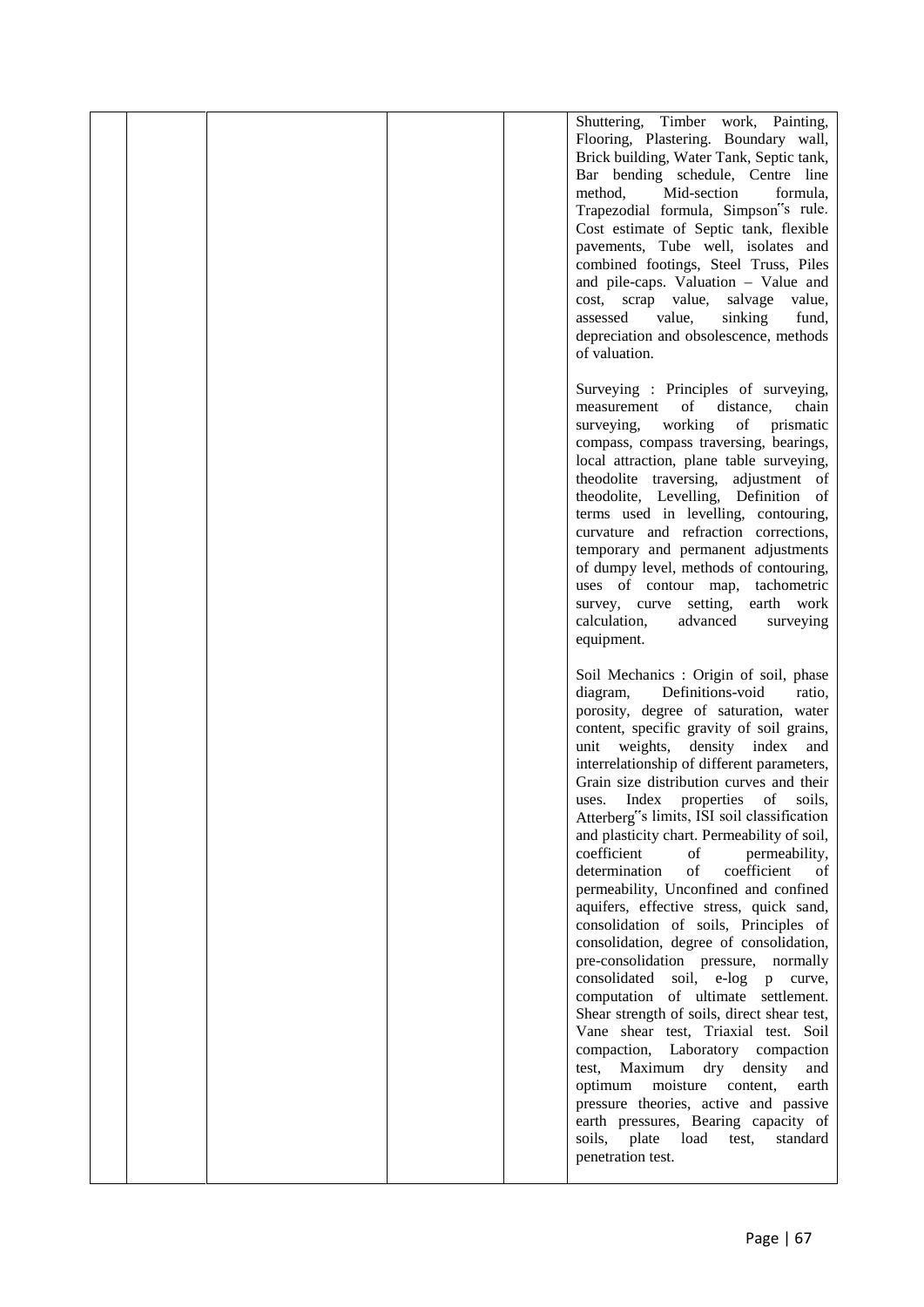|  |  | Hydraulics<br>Fluid<br>$\ddot{\cdot}$<br>properties,                            |  |
|--|--|---------------------------------------------------------------------------------|--|
|  |  | hydrostatics, measurements of flow,                                             |  |
|  |  | Bernoulli <sup>*</sup> s theorem and its application,                           |  |
|  |  | flow through pipes, flow in open                                                |  |
|  |  | channels, weirs, flumes, spillways,                                             |  |
|  |  | pumps and turbines.                                                             |  |
|  |  | Engineering:<br>Irrigation<br>Definition,                                       |  |
|  |  | effects<br>necessity,<br>benefits, 2II<br>- of                                  |  |
|  |  | irrigation,<br>types and methods<br>of                                          |  |
|  |  | irrigation, Hydrology - Measurement of                                          |  |
|  |  | rainfall, run off coefficient, rain gauge,                                      |  |
|  |  | losses from precipitation $-$ evaporation,                                      |  |
|  |  | infiltration, etc. Water requirement of                                         |  |
|  |  | crops, duty, delta and base period,                                             |  |
|  |  | Kharif and Rabi Crops, Command area,<br>Time factor, Crop ratio, Overlap        |  |
|  |  | Irrigation<br>allowance,<br>efficiencies.                                       |  |
|  |  | Different type of canals, types of canal                                        |  |
|  |  | irrigation, loss of water in canals. Canal                                      |  |
|  |  | $\lim_{x \to a}$ types and advantages. Shallow                                  |  |
|  |  | and deep to wells, yield from a well.                                           |  |
|  |  | Weir and barrage, Failure of weirs and                                          |  |
|  |  | permeable foundation, Slit and Scour,<br>Kennedy"s theory of critical velocity. |  |
|  |  | Lacey"s theory of uniform flow.                                                 |  |
|  |  | Definition of flood, causes and effects,                                        |  |
|  |  | methods of flood control, water logging,                                        |  |
|  |  | preventive measure. Land reclamation,                                           |  |
|  |  | Characteristics of affecting fertility of                                       |  |
|  |  | soils, purposes, methods, description of                                        |  |
|  |  | land and reclamation processes. Major<br>irrigation projects in India.          |  |
|  |  |                                                                                 |  |
|  |  | Transportation Engineering: Highway                                             |  |
|  |  | Engineering – cross sectional elements,                                         |  |
|  |  | geometric design, types of pavements,                                           |  |
|  |  | pavement materials - aggregates and                                             |  |
|  |  | bitumen, different tests, Design of<br>flexible and rigid pavements - Water     |  |
|  |  | Bound Macadam (WBM) and Wet Mix                                                 |  |
|  |  | Macadam (WMM),<br>Gravel<br>Road,                                               |  |
|  |  | <b>Bituminous</b><br>construction,<br>Rigid                                     |  |
|  |  | pavement joint, pavement maintenance,                                           |  |
|  |  | Highway<br>drainage,<br>Railway                                                 |  |
|  |  | Engineering- Components of permanent                                            |  |
|  |  | way - sleepers, ballast, fixtures and<br>fastening, track geometry, points and  |  |
|  |  | crossings, track junction, stations and                                         |  |
|  |  | yards. Traffic Engineering - Different                                          |  |
|  |  | traffic survey, speed-flow-density and                                          |  |
|  |  | their interrelationships, intersections and                                     |  |
|  |  | interchanges, traffic signals, traffic                                          |  |
|  |  | operation, traffic signs and markings,                                          |  |
|  |  | road safety.                                                                    |  |
|  |  | Environmental Engineering: Quality of                                           |  |
|  |  | source<br>of<br>water<br>supply,<br>water,                                      |  |
|  |  | purification of water, distribution of                                          |  |
|  |  | water, need of sanitation, sewerage                                             |  |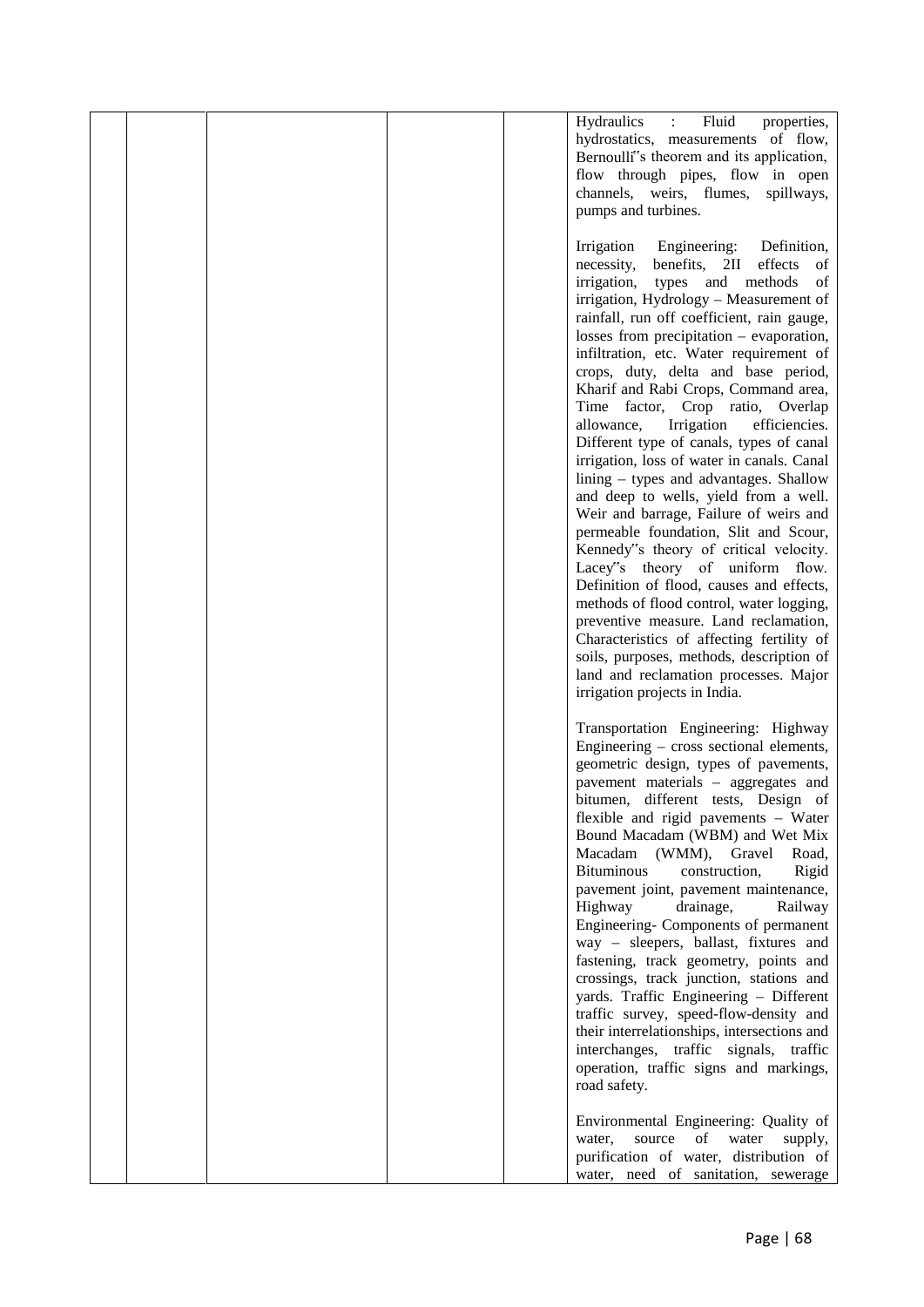|    |                    |                                                                                                                        |                                             |    | systems, circular sewer, oval sewer,<br>sewer<br>appurtenances,<br>sewage<br>treatments. Surface water drainage.<br>Solid waste management – types,<br>effects, engineered management system.<br>Air pollution - pollutants, causes,<br>effects, control. Noise pollution - cause,<br>health effects, control.                                                                                                                                                                                                                                                                                                     |
|----|--------------------|------------------------------------------------------------------------------------------------------------------------|---------------------------------------------|----|--------------------------------------------------------------------------------------------------------------------------------------------------------------------------------------------------------------------------------------------------------------------------------------------------------------------------------------------------------------------------------------------------------------------------------------------------------------------------------------------------------------------------------------------------------------------------------------------------------------------|
|    |                    |                                                                                                                        |                                             |    | <b>Structural Engineering</b><br>Theory<br>of<br>structures:<br>Elasticity<br>constants, types of beams – determinate<br>and indeterminate, bending moment and<br>diagrams<br>force<br>of<br>shear<br>simply<br>supported, cantilever and over hanging<br>beams. Moment of area and moment of<br>inertia for rectangular & circular<br>sections, bending moment and shear<br>stress for tee, channel and compound<br>sections, chimneys, dams and retaining<br>walls, eccentric loads, slope deflection<br>of simply supported and cantilever<br>beams, critical load and columns,<br>Torsion of circular section. |
| 24 | <b>Personal</b>    | Essential Qualification &                                                                                              | a) General                                  | 30 | (a) to $(d)$ : --Same as that of Assistant                                                                                                                                                                                                                                                                                                                                                                                                                                                                                                                                                                         |
|    | <b>Assistant</b>   | Experience:<br>Degree<br>from<br>(i)<br>a<br>recognized University.                                                    | Intelligence &<br>Reasoning                 |    | Administrative Officer                                                                                                                                                                                                                                                                                                                                                                                                                                                                                                                                                                                             |
|    |                    | (ii) Skill Test Norms:<br>Dictation: 10 minutes @<br>100 WPM.                                                          | b) General<br>Awareness                     | 30 |                                                                                                                                                                                                                                                                                                                                                                                                                                                                                                                                                                                                                    |
|    |                    | Transcription: 40 minutes<br>English or 55 minutes<br>Hindi on a Computer.<br>Desirable :                              | c) Quantitative<br>Aptitude                 | 10 |                                                                                                                                                                                                                                                                                                                                                                                                                                                                                                                                                                                                                    |
|    |                    | Diploma/Certificate<br>in<br>Secretarial Practice from<br>a recognized Institute.<br>Excellent command over            | d) English<br>Language and<br>Comprehension | 30 |                                                                                                                                                                                                                                                                                                                                                                                                                                                                                                                                                                                                                    |
|    |                    | Hindi<br>and<br>English                                                                                                |                                             |    |                                                                                                                                                                                                                                                                                                                                                                                                                                                                                                                                                                                                                    |
| 25 | Warden             | (written and spoken)<br>Essential Qualification &                                                                      | a) General                                  | 30 | (a) to $(d)$ :- Same as that of Assistant                                                                                                                                                                                                                                                                                                                                                                                                                                                                                                                                                                          |
|    | (Hostel<br>Warden) | Experience:<br>(i) Graduate from recognized<br>University / Institute.                                                 | Intelligence $\&$<br>Reasoning              |    | Administrative Officer                                                                                                                                                                                                                                                                                                                                                                                                                                                                                                                                                                                             |
|    |                    | (ii) Diploma / Certificate in<br>House Keeping / Material<br>Management<br>Public<br>Relations<br>Estate<br>$\sqrt{2}$ | b) General<br>Awareness                     | 25 |                                                                                                                                                                                                                                                                                                                                                                                                                                                                                                                                                                                                                    |
|    |                    | Management.<br>(iii) Possessing two years'<br>Experience<br>of<br>handling                                             | c) Quantitative<br>Aptitude                 | 25 |                                                                                                                                                                                                                                                                                                                                                                                                                                                                                                                                                                                                                    |
|    |                    | Government/<br>Hostels in<br>reputed Organization.                                                                     | d) English<br>Language and<br>Comprehension | 20 |                                                                                                                                                                                                                                                                                                                                                                                                                                                                                                                                                                                                                    |
| 26 | <b>Junior</b>      | <b>GraduateinCommerce</b>                                                                                              | a) General                                  | 10 | Same as Chief Cashier.                                                                                                                                                                                                                                                                                                                                                                                                                                                                                                                                                                                             |
|    | <b>Accounts</b>    | Possessingtwoyears'ex                                                                                                  | Intelligence &                              |    |                                                                                                                                                                                                                                                                                                                                                                                                                                                                                                                                                                                                                    |
|    | <b>Officer</b>     | perienceofhandlingacco                                                                                                 | Reasoning                                   |    |                                                                                                                                                                                                                                                                                                                                                                                                                                                                                                                                                                                                                    |
|    | (Account           | untswork<br>in                                                                                                         | b) General                                  | 10 |                                                                                                                                                                                                                                                                                                                                                                                                                                                                                                                                                                                                                    |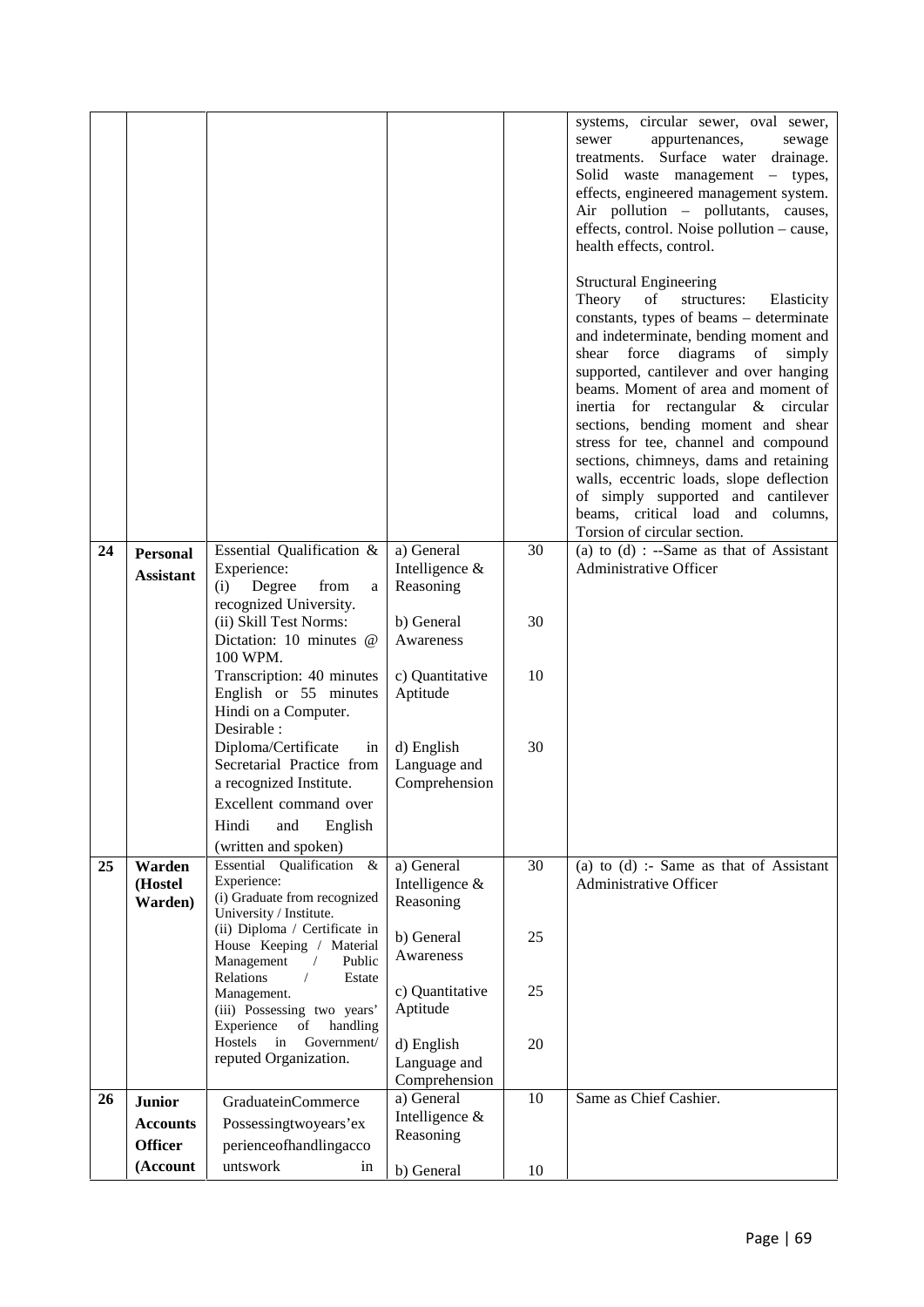|    | ant)                            | GovernmentOrganizati                                                                                                          | Awareness                                                                     |        |                                                                                                                                                                                        |
|----|---------------------------------|-------------------------------------------------------------------------------------------------------------------------------|-------------------------------------------------------------------------------|--------|----------------------------------------------------------------------------------------------------------------------------------------------------------------------------------------|
|    |                                 | on                                                                                                                            |                                                                               |        |                                                                                                                                                                                        |
|    |                                 |                                                                                                                               | c) Quantitative<br>Aptitude                                                   | 10     |                                                                                                                                                                                        |
|    |                                 |                                                                                                                               | d) English<br>Language and<br>Comprehension                                   | 10     |                                                                                                                                                                                        |
|    |                                 |                                                                                                                               | e) Government<br>Accounting<br>$\&$<br>System<br><b>Budgeting</b>             | 20     |                                                                                                                                                                                        |
|    |                                 |                                                                                                                               | f) Fundamental<br>Principles<br>and<br><b>Basic Concepts</b><br>of Accounting | 40     |                                                                                                                                                                                        |
| 27 | <b>Multi</b>                    | Essential Qualification                                                                                                       | a) Anatomy                                                                    | $10\,$ | 1. General and Applied anatomy                                                                                                                                                         |
|    | <b>Rehabilit</b><br>ation       | & Experience:                                                                                                                 |                                                                               |        | 2. Musculoskeletal system -                                                                                                                                                            |
|    | worker<br>(Physiot<br>herapist) | Bachelor's Degree in<br>Physiotherapy from a<br>recognized Institute /<br>University with 2 years<br>experience.<br><b>OR</b> |                                                                               |        | Connective tissue $\&$ its modification,<br>tendons, membranes, special connective<br>tissue.<br>Bone structure, blood supply, growth,<br>ossification, and classification.            |
|    |                                 | Diploma<br>in<br>Rehabilitation with 5<br>experience.<br>years                                                                |                                                                               |        | Muscle classification,<br>structure<br>and<br>functional aspect.                                                                                                                       |
|    |                                 | with<br>Registered<br>the<br>Physiotherapy Council.                                                                           |                                                                               |        | Joints - classification, structures of<br>movements, range,<br>joints,<br>limiting<br>factors, stability, blood supply, nerve<br>dislocations<br>supply,<br>and<br>applied<br>anatomy. |
|    |                                 |                                                                                                                               |                                                                               |        | 3. Central nervous system – disposition,<br>parts and functions                                                                                                                        |
|    |                                 |                                                                                                                               |                                                                               |        | 4. Cardiovascular system                                                                                                                                                               |
|    |                                 |                                                                                                                               |                                                                               |        | 5. Lymphatic system                                                                                                                                                                    |
|    |                                 |                                                                                                                               |                                                                               |        | 6. Respiratory system                                                                                                                                                                  |
|    |                                 |                                                                                                                               |                                                                               |        | 7. Digestive system                                                                                                                                                                    |
|    |                                 |                                                                                                                               |                                                                               |        | 8. Urinary and Reproductive system                                                                                                                                                     |
|    |                                 |                                                                                                                               |                                                                               |        | 9. Endocrine system                                                                                                                                                                    |
|    |                                 |                                                                                                                               |                                                                               |        |                                                                                                                                                                                        |
|    |                                 |                                                                                                                               | b) Physiology                                                                 | 10     | 1. General Physiology                                                                                                                                                                  |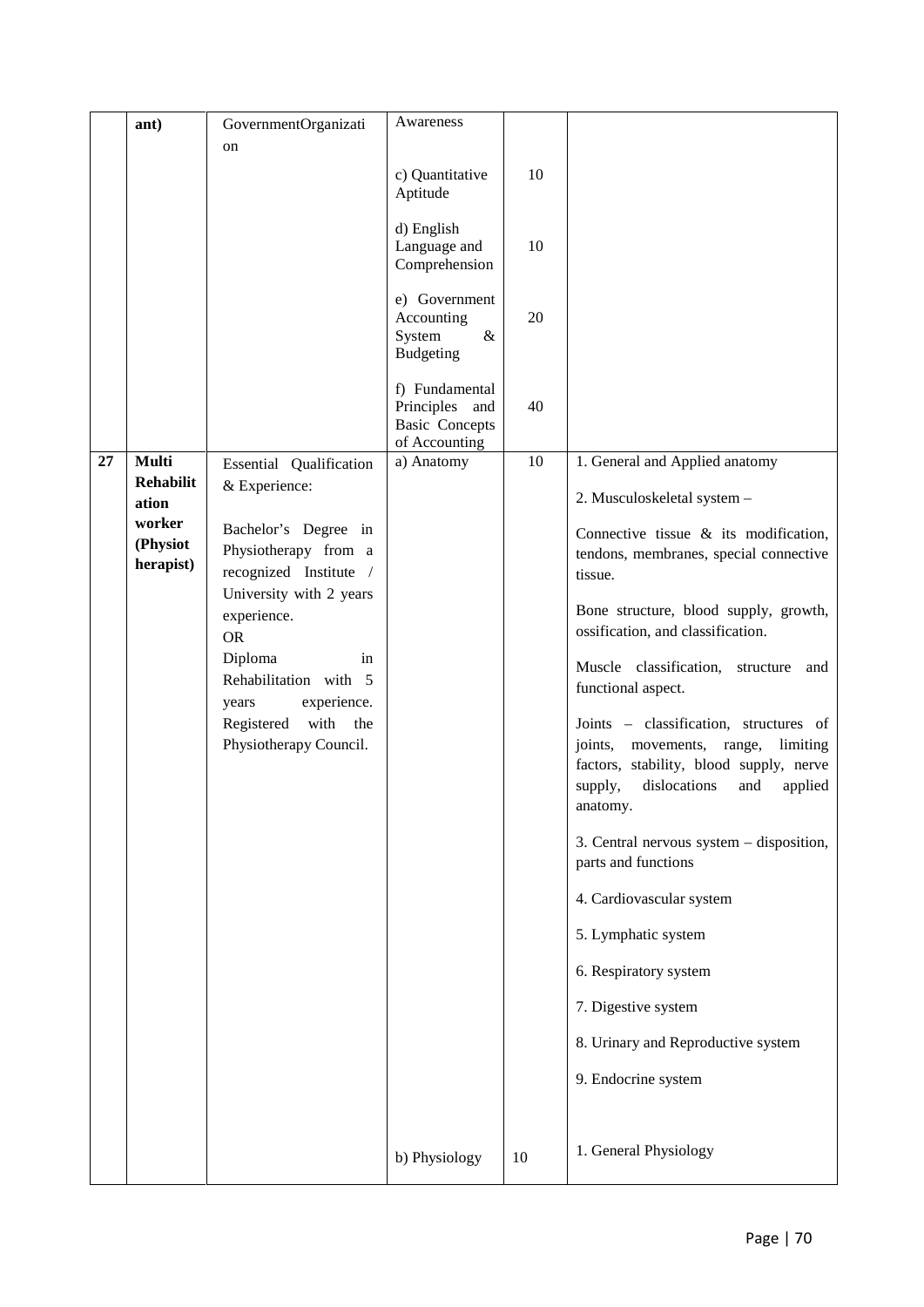|  |                                                                                                                                                                                                                                                                                                                                                                                                                      |        | 2. Blood                   |
|--|----------------------------------------------------------------------------------------------------------------------------------------------------------------------------------------------------------------------------------------------------------------------------------------------------------------------------------------------------------------------------------------------------------------------|--------|----------------------------|
|  |                                                                                                                                                                                                                                                                                                                                                                                                                      |        | 3. Cardiovascular system   |
|  |                                                                                                                                                                                                                                                                                                                                                                                                                      |        | 4. Respiratory System      |
|  |                                                                                                                                                                                                                                                                                                                                                                                                                      |        | 5. Nerve Muscle Physiology |
|  |                                                                                                                                                                                                                                                                                                                                                                                                                      |        | 6. Nervous system          |
|  |                                                                                                                                                                                                                                                                                                                                                                                                                      |        | 7. Renal System            |
|  |                                                                                                                                                                                                                                                                                                                                                                                                                      |        | 8. Digestive System        |
|  |                                                                                                                                                                                                                                                                                                                                                                                                                      |        | 9. Endocrinology           |
|  |                                                                                                                                                                                                                                                                                                                                                                                                                      |        |                            |
|  | $\mathbf{c})$<br>Fundamentals<br>of Occupational<br>Therapy<br>History<br>$\&$<br>development of<br>Occupational<br>Therapy.                                                                                                                                                                                                                                                                                         | $10\,$ |                            |
|  | d)<br>Rehabilitation                                                                                                                                                                                                                                                                                                                                                                                                 | 10     |                            |
|  | e) Occupational<br>performance<br>model<br>Generalized &<br>specific<br>principles<br>$% \left( \left( \mathcal{A},\mathcal{A}\right) \right) =\left( \mathcal{A},\mathcal{A}\right)$ of<br>therapeutic<br>exercises<br>Principles<br>$\&$<br>methods<br>$% \left( \left( \mathcal{A},\mathcal{A}\right) \right) =\left( \mathcal{A},\mathcal{A}\right)$ of<br>testing range of<br>motion<br>$\&$<br>muscle strength | $10\,$ |                            |
|  | Testing<br>f)<br>$\sigma$<br>methods<br>sensation,                                                                                                                                                                                                                                                                                                                                                                   | $10\,$ |                            |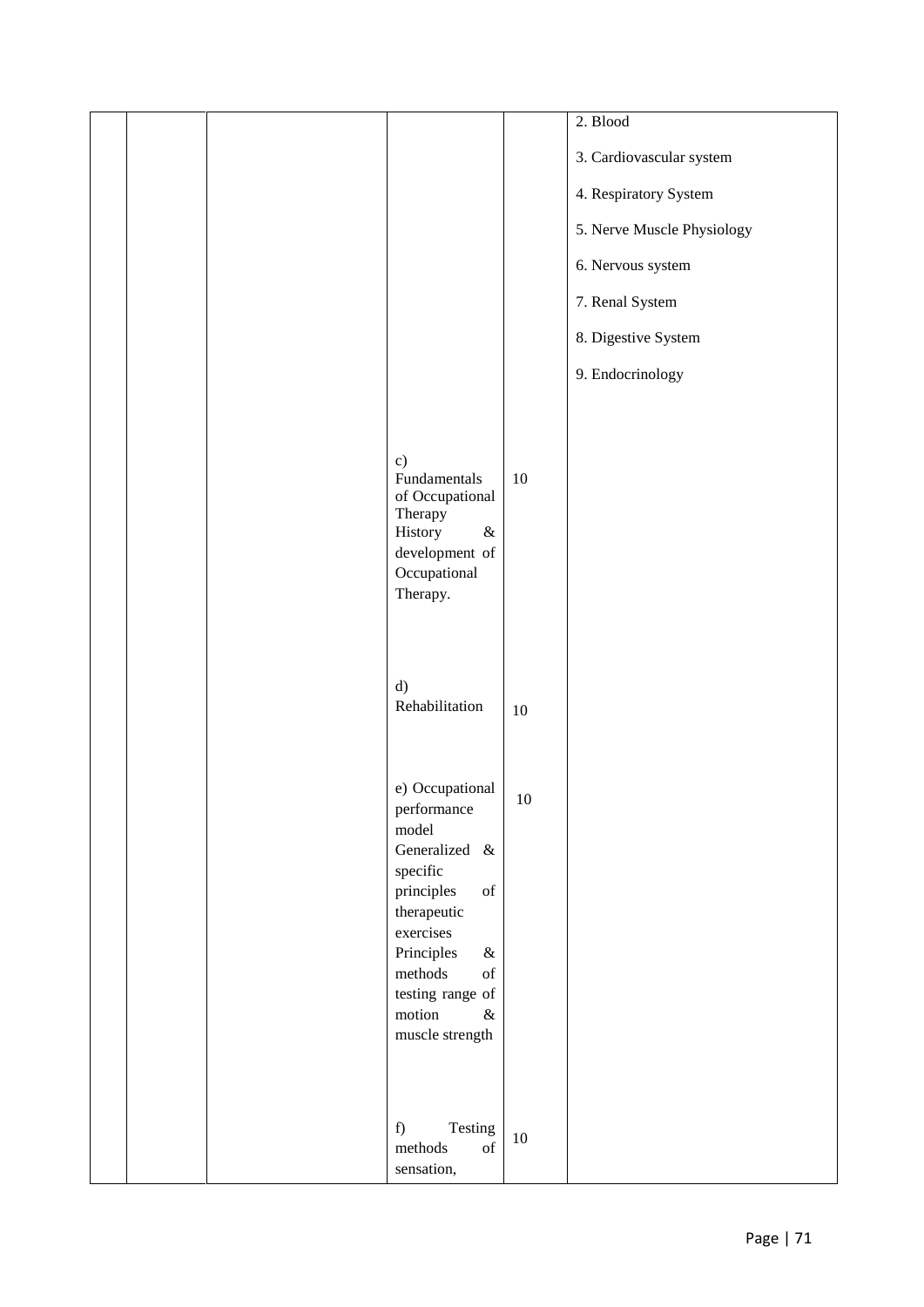|  | perception,                                                                                                      |        |  |
|--|------------------------------------------------------------------------------------------------------------------|--------|--|
|  | coordination                                                                                                     |        |  |
|  | and<br>muscle                                                                                                    |        |  |
|  | tone                                                                                                             |        |  |
|  | Therapeutic                                                                                                      |        |  |
|  | modalities                                                                                                       |        |  |
|  |                                                                                                                  |        |  |
|  | Human                                                                                                            |        |  |
|  | development                                                                                                      |        |  |
|  | and<br>its                                                                                                       |        |  |
|  | $\operatorname{in}$<br>$\mathop{\text{importance}}$                                                              |        |  |
|  | occupational                                                                                                     |        |  |
|  | therapy.                                                                                                         |        |  |
|  |                                                                                                                  |        |  |
|  | General                                                                                                          |        |  |
|  | principles<br>$_{\mathrm{of}}$                                                                                   |        |  |
|  | human                                                                                                            |        |  |
|  | maturation                                                                                                       |        |  |
|  |                                                                                                                  |        |  |
|  |                                                                                                                  |        |  |
|  | g)                                                                                                               | $10\,$ |  |
|  |                                                                                                                  |        |  |
|  | a)                                                                                                               |        |  |
|  | Prevocational                                                                                                    |        |  |
|  | evaluation                                                                                                       |        |  |
|  |                                                                                                                  |        |  |
|  | i) Evaluation of                                                                                                 |        |  |
|  | work capacity                                                                                                    |        |  |
|  |                                                                                                                  |        |  |
|  | ii)<br>Evaluation                                                                                                |        |  |
|  | $% \left( \left( \mathcal{A},\mathcal{A}\right) \right) =\left( \mathcal{A},\mathcal{A}\right)$ of<br>physical   |        |  |
|  | capacity                                                                                                         |        |  |
|  |                                                                                                                  |        |  |
|  | Evaluation<br>iii)                                                                                               |        |  |
|  | functional<br>$% \left( \left( \mathcal{A},\mathcal{A}\right) \right) =\left( \mathcal{A},\mathcal{A}\right)$ of |        |  |
|  | capacity                                                                                                         |        |  |
|  |                                                                                                                  |        |  |
|  | b) On the job or                                                                                                 |        |  |
|  | work<br>site                                                                                                     |        |  |
|  | evaluation                                                                                                       |        |  |
|  |                                                                                                                  |        |  |
|  | Work<br>c)                                                                                                       |        |  |
|  | samples such as                                                                                                  |        |  |
|  | TOWER, BTE,                                                                                                      |        |  |
|  | <b>WEST</b>                                                                                                      |        |  |
|  |                                                                                                                  |        |  |
|  | Work<br>d)                                                                                                       |        |  |
|  | hardening<br>$\&$                                                                                                |        |  |
|  | work                                                                                                             |        |  |
|  | conditioning                                                                                                     |        |  |
|  |                                                                                                                  |        |  |
|  |                                                                                                                  | $10\,$ |  |
|  | Different<br>h)                                                                                                  |        |  |
|  | types of tools $\&$                                                                                              |        |  |
|  |                                                                                                                  |        |  |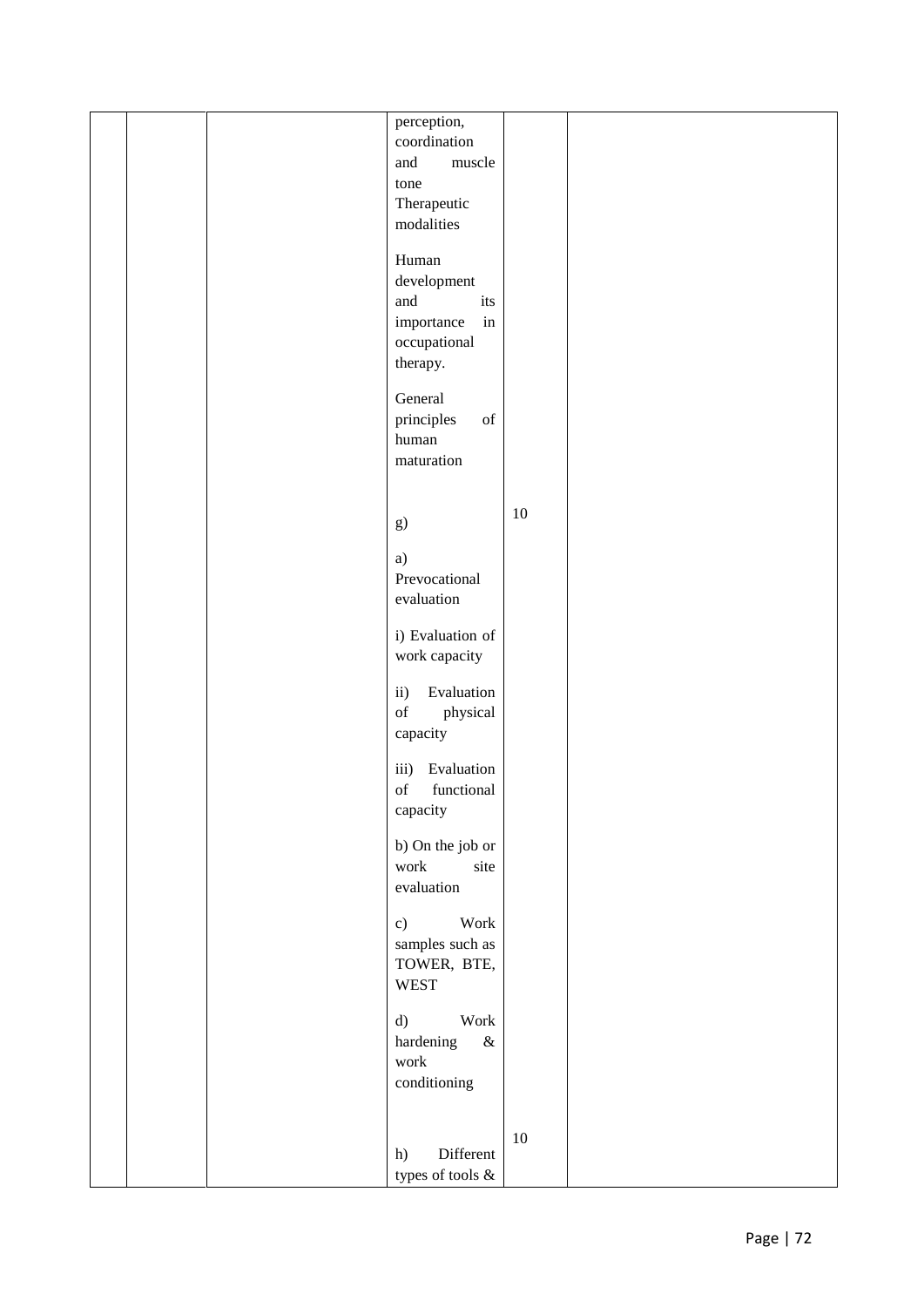|  | equipment's &<br>their uses in<br>Occupational<br>Therapy<br>Define<br>$\&$<br>classify splints<br>with their brief<br>description,<br>state<br>general<br>principles<br>$% \left( \left( \mathcal{A},\mathcal{A}\right) \right) =\left( \mathcal{A},\mathcal{A}\right)$ of<br>splinting,<br>describe<br>material used<br>i)Hand function<br>$\&$<br>evaluation<br>methods | $10\,$ |  |
|--|----------------------------------------------------------------------------------------------------------------------------------------------------------------------------------------------------------------------------------------------------------------------------------------------------------------------------------------------------------------------------|--------|--|
|  | j) Activities of<br>living<br>daily<br>Occupational<br>therapy<br>$\rm as$<br>diagnostic<br>$\&$<br>prognostic<br>$\operatorname{procedure}.Steps$<br>involved<br>in<br>preparing<br>the<br>client for return<br>to work.                                                                                                                                                  | $10\,$ |  |
|  |                                                                                                                                                                                                                                                                                                                                                                            |        |  |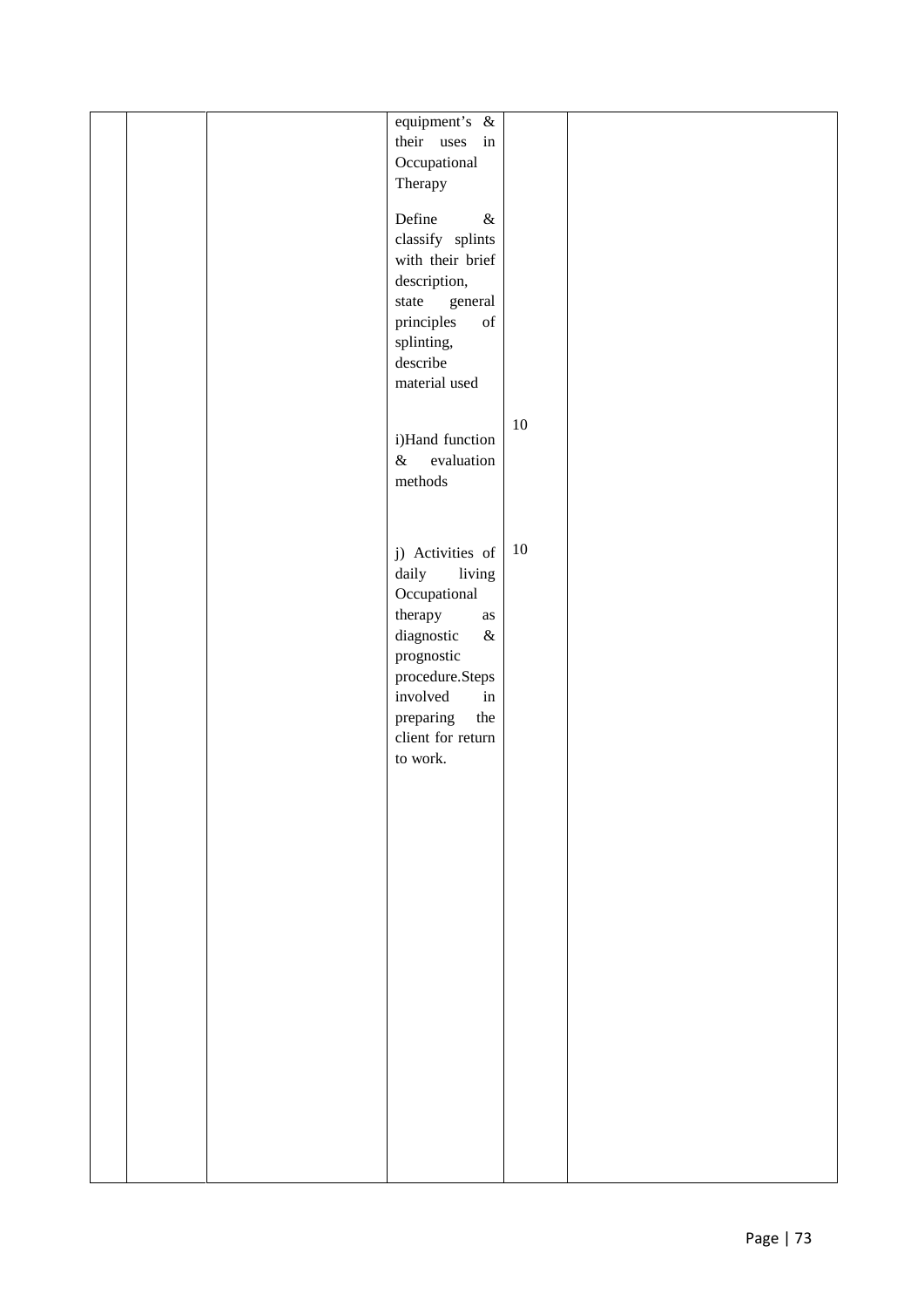| 28 | <b>Dental</b><br>Technici<br>an | Essential Qualification:<br>(i) $10 + 2$ with Science<br>from<br>recognized<br>$\mathbf{a}$<br>University/Board.<br>(ii) Diploma (minimum<br>2 years duration) from a<br>recognized Institution<br>in Dental Hygiene; or<br>Dental Mechanic; or<br><b>Maxillofacial Prosthesis</b><br>Orthodontic<br>and<br>appliances.<br>(iii)<br>Registered<br>as<br>Dental<br>Hygienist/Dental<br>Mechanic<br>with<br>the<br>Dental<br>of<br>Council<br>India. | A) Fabrication<br>of complete<br>denture<br>a) Impression<br>techniques<br>b) Impression<br>materials<br>c) Border<br>moulding<br>d) Boxing<br>Beading<br>e) Fabrication<br>of occlusion<br>rims and jaw<br>relation | 20     |
|----|---------------------------------|----------------------------------------------------------------------------------------------------------------------------------------------------------------------------------------------------------------------------------------------------------------------------------------------------------------------------------------------------------------------------------------------------------------------------------------------------|----------------------------------------------------------------------------------------------------------------------------------------------------------------------------------------------------------------------|--------|
|    |                                 |                                                                                                                                                                                                                                                                                                                                                                                                                                                    | f) Teeth setting<br>g) Try in<br>h) Acrylization                                                                                                                                                                     |        |
|    |                                 |                                                                                                                                                                                                                                                                                                                                                                                                                                                    | <b>B)</b> Fabrication<br>of removable<br>partial dentures                                                                                                                                                            | $20\,$ |
|    |                                 |                                                                                                                                                                                                                                                                                                                                                                                                                                                    | Maintenance of<br>Oral Hygiene                                                                                                                                                                                       |        |
|    |                                 |                                                                                                                                                                                                                                                                                                                                                                                                                                                    | a) Plaque<br>control                                                                                                                                                                                                 |        |
|    |                                 |                                                                                                                                                                                                                                                                                                                                                                                                                                                    | b) Scaling, root<br>planning and<br>curettage                                                                                                                                                                        |        |
|    |                                 |                                                                                                                                                                                                                                                                                                                                                                                                                                                    | Dental Hygiene                                                                                                                                                                                                       |        |
|    |                                 |                                                                                                                                                                                                                                                                                                                                                                                                                                                    | C) Flexible<br>dentures                                                                                                                                                                                              | 20     |
|    |                                 |                                                                                                                                                                                                                                                                                                                                                                                                                                                    | Relining &                                                                                                                                                                                                           |        |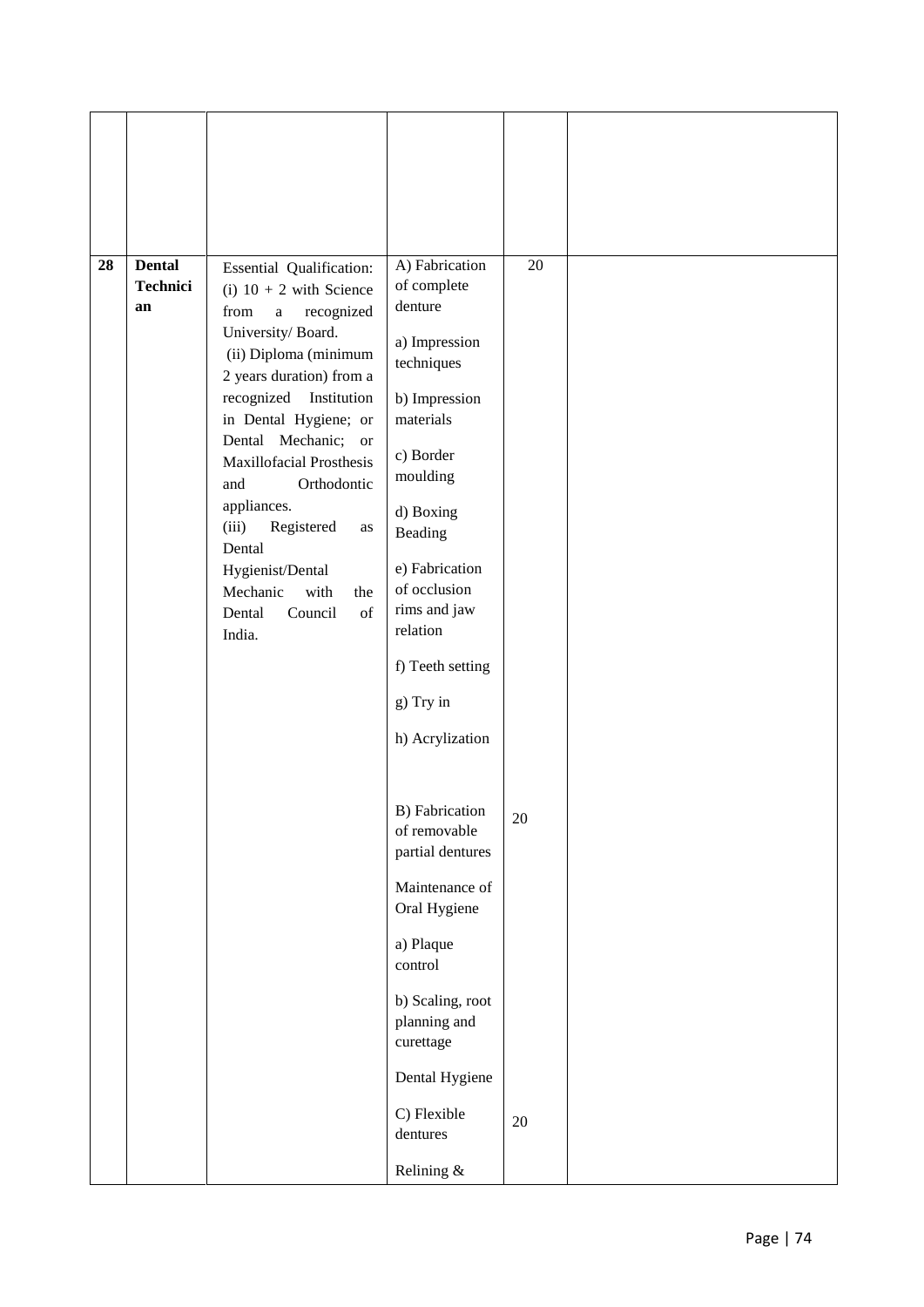|  | Rebasing                     |        |  |
|--|------------------------------|--------|--|
|  | Fabrication of               |        |  |
|  |                              |        |  |
|  | fixed partial                |        |  |
|  | dentures:                    |        |  |
|  | Ceramic crown                |        |  |
|  | $\&$ bridges                 |        |  |
|  | $\operatorname{fabrication}$ |        |  |
|  |                              |        |  |
|  | D) Dental                    | $20\,$ |  |
|  | materials                    |        |  |
|  | Soldering                    |        |  |
|  |                              |        |  |
|  | Welding                      |        |  |
|  | Fabrication of               |        |  |
|  | space                        |        |  |
|  | maintainers                  |        |  |
|  |                              |        |  |
|  | F) Habit                     |        |  |
|  | breaking                     | $20\,$ |  |
|  | appliances                   |        |  |
|  |                              |        |  |
|  | Removable                    |        |  |
|  | orthodontic                  |        |  |
|  | appliances                   |        |  |
|  |                              |        |  |
|  | Importance of                |        |  |
|  | Oral Health                  |        |  |
|  |                              |        |  |
|  |                              |        |  |
|  |                              |        |  |
|  |                              |        |  |
|  |                              |        |  |
|  |                              |        |  |
|  |                              |        |  |
|  |                              |        |  |
|  |                              |        |  |
|  |                              |        |  |
|  |                              |        |  |
|  |                              |        |  |
|  |                              |        |  |
|  |                              |        |  |
|  |                              |        |  |
|  |                              |        |  |
|  |                              |        |  |
|  |                              |        |  |
|  |                              |        |  |
|  |                              |        |  |
|  |                              |        |  |
|  |                              |        |  |
|  |                              |        |  |
|  |                              |        |  |
|  |                              |        |  |
|  |                              |        |  |
|  |                              |        |  |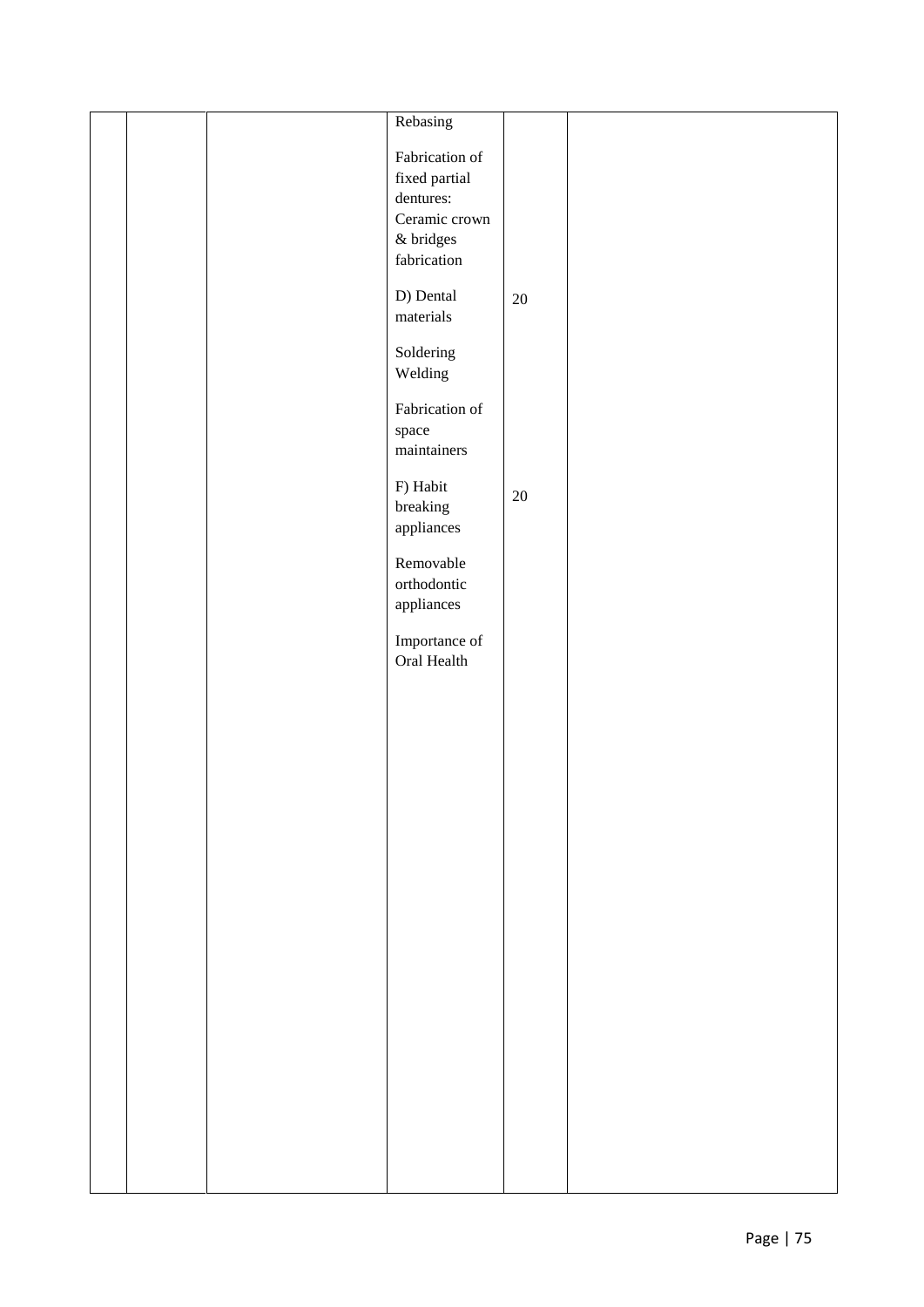| 29 | Refractio<br>nist | Essential Qualification:<br>B.Sc. in Ophthalmic<br>Techniques<br><b>or</b> | a) Anatomy of<br>eye                                                                                                                                                                                   | 10     |
|----|-------------------|----------------------------------------------------------------------------|--------------------------------------------------------------------------------------------------------------------------------------------------------------------------------------------------------|--------|
|    |                   | from<br>equivalent<br>$\rm{a}$<br>recognized University /<br>Institution.  | b) Physiology<br>of eye                                                                                                                                                                                | 10     |
|    |                   |                                                                            | c)General<br>consideration<br>of different<br>terms used in<br>ophthalmology.<br>$-$ Common<br>diseases of<br>eyelids<br>$-$ Common<br>diseases of<br>conjunctiva                                      | 10     |
|    |                   |                                                                            | d)General<br>consideration<br>of different<br>terms used in<br>ophthalmology.<br>- Common<br>diseases of<br>sclera Common<br>diseases of iris<br>& ciliary body<br>- Glaucoma<br>Cataract<br>$-$ Orbit | 10     |
|    |                   |                                                                            | e)Examination<br>of eye<br>- Visual acquity<br>- amplitude of<br>accommodation<br>- Colour vision                                                                                                      | $10\,$ |
|    |                   |                                                                            | f)Examination<br>of eye<br>- Principle of<br>Radioscopy<br>- Static<br>refraction                                                                                                                      | $10\,$ |
|    |                   |                                                                            | g)Errors of<br>refraction<br>* Myopia<br>$\ast$                                                                                                                                                        | $10\,$ |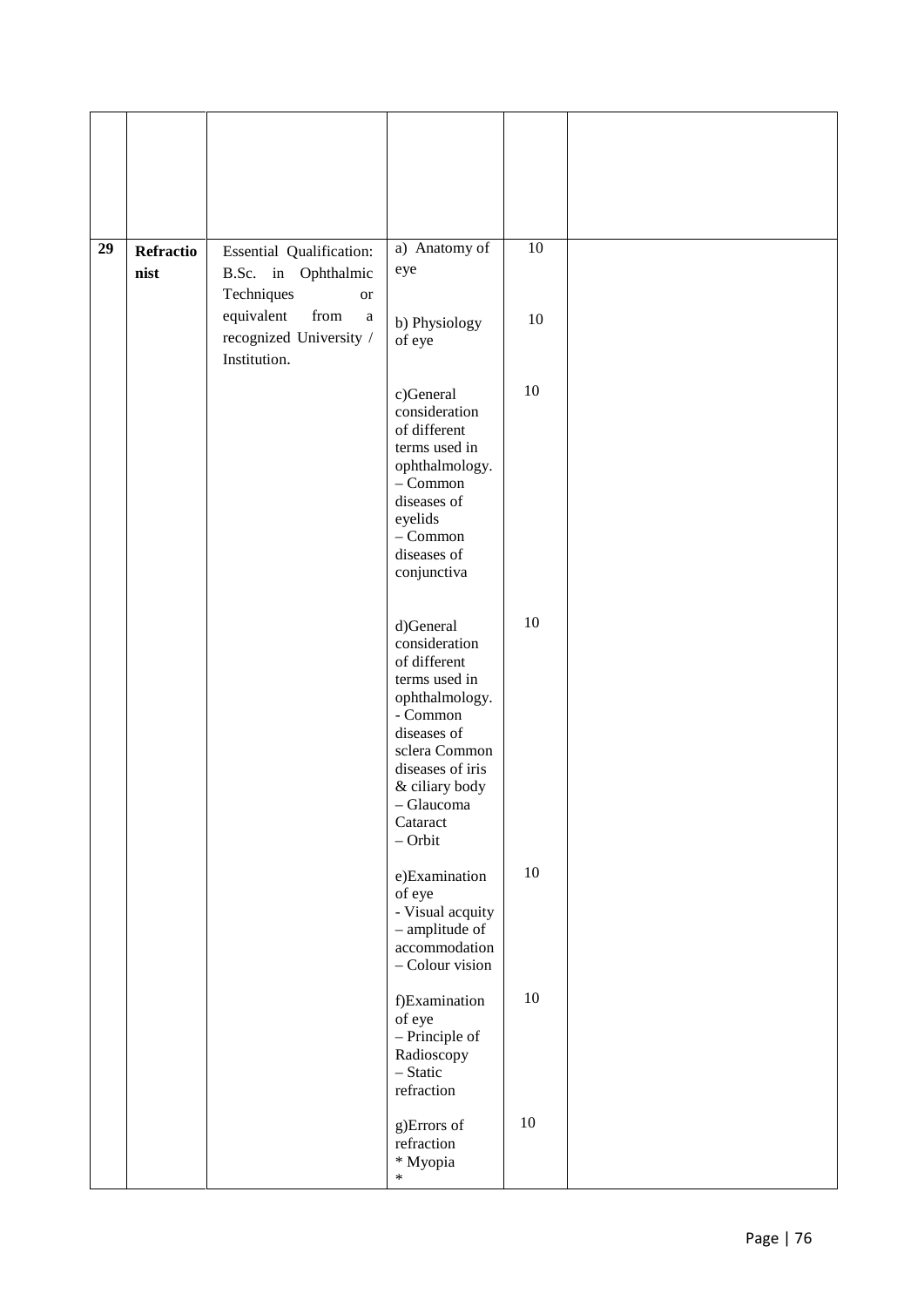|    |                                         |                                                                                                                                                                                                                  | Hypermetropia                                                                                                                                                                     |    |                                                                                                                                                                                                                                                                                                                     |
|----|-----------------------------------------|------------------------------------------------------------------------------------------------------------------------------------------------------------------------------------------------------------------|-----------------------------------------------------------------------------------------------------------------------------------------------------------------------------------|----|---------------------------------------------------------------------------------------------------------------------------------------------------------------------------------------------------------------------------------------------------------------------------------------------------------------------|
|    |                                         |                                                                                                                                                                                                                  | * Astigmatism                                                                                                                                                                     |    |                                                                                                                                                                                                                                                                                                                     |
|    |                                         |                                                                                                                                                                                                                  | h)Errors of<br>refraction<br>- Apahna<br>- Presbyopia<br>Anisometropia<br>- Anisokomia                                                                                            | 10 |                                                                                                                                                                                                                                                                                                                     |
|    |                                         |                                                                                                                                                                                                                  | i)Physical<br>optics<br>* properties of<br>light<br>* Principal of<br>reflection<br>* Principles of<br>refractions                                                                | 10 |                                                                                                                                                                                                                                                                                                                     |
|    |                                         |                                                                                                                                                                                                                  | j)Physical<br>optics<br>* Lenses and<br>their<br>combinations<br>- Keratometry<br>$-$ Contact<br>lenses<br>* Indications<br>* Types<br>* Uses*<br>Practice – Low<br>vision aids,. | 10 |                                                                                                                                                                                                                                                                                                                     |
| 30 | Librari<br>an<br>Grade-<br>$\mathbf{I}$ | Essential Qualification &<br>Experience:<br>i) Bachelor Degree in<br>Library<br>Science<br><b>or</b><br>Library and Information                                                                                  | a) General<br>Intelligence &<br>Reasoning                                                                                                                                         | 10 | (a) to $(d)$ : --Same as that of Assistant<br>Administrative Officer                                                                                                                                                                                                                                                |
|    |                                         | Service from a recognized<br>University/Institute.<br><b>OR</b>                                                                                                                                                  | b) General<br>Awareness                                                                                                                                                           | 10 |                                                                                                                                                                                                                                                                                                                     |
|    |                                         | B.Sc.<br>Degree<br>or<br>equivalent<br>from<br>a<br>recognized<br>University<br>and Bachelor Degree or<br>Post Graduate Diploma or                                                                               | c) Quantitative<br>Aptitude                                                                                                                                                       | 10 |                                                                                                                                                                                                                                                                                                                     |
|    |                                         | equivalent<br>in Library<br>Science<br>from<br>a<br>recognized University or<br>Institute.                                                                                                                       | d) English<br>Language and<br>Comprehension                                                                                                                                       | 10 |                                                                                                                                                                                                                                                                                                                     |
|    |                                         | <b>WITH</b><br>ii) 2 years' professional<br>experience in a Library<br>under<br>Central/State/Autonomou<br>s/Statutory<br>organization/PSU/Univer<br>sity<br>recognized<br><b>or</b><br>Research and Educational | e) Subject<br>Knowledge<br>of<br>the<br>concerned post<br>(Library<br>methods<br>and techniques)                                                                                  | 60 | e) Library Methods and Techniques<br>Library and Society: Laws of Library<br>Science; Types of Libraries; Library<br>Associations,<br>Systems<br>and<br>Programmers; Library Movement and<br>Library<br>Legislation<br>in<br>India;<br>Organizations and Institutions involved<br>in the development of Library and |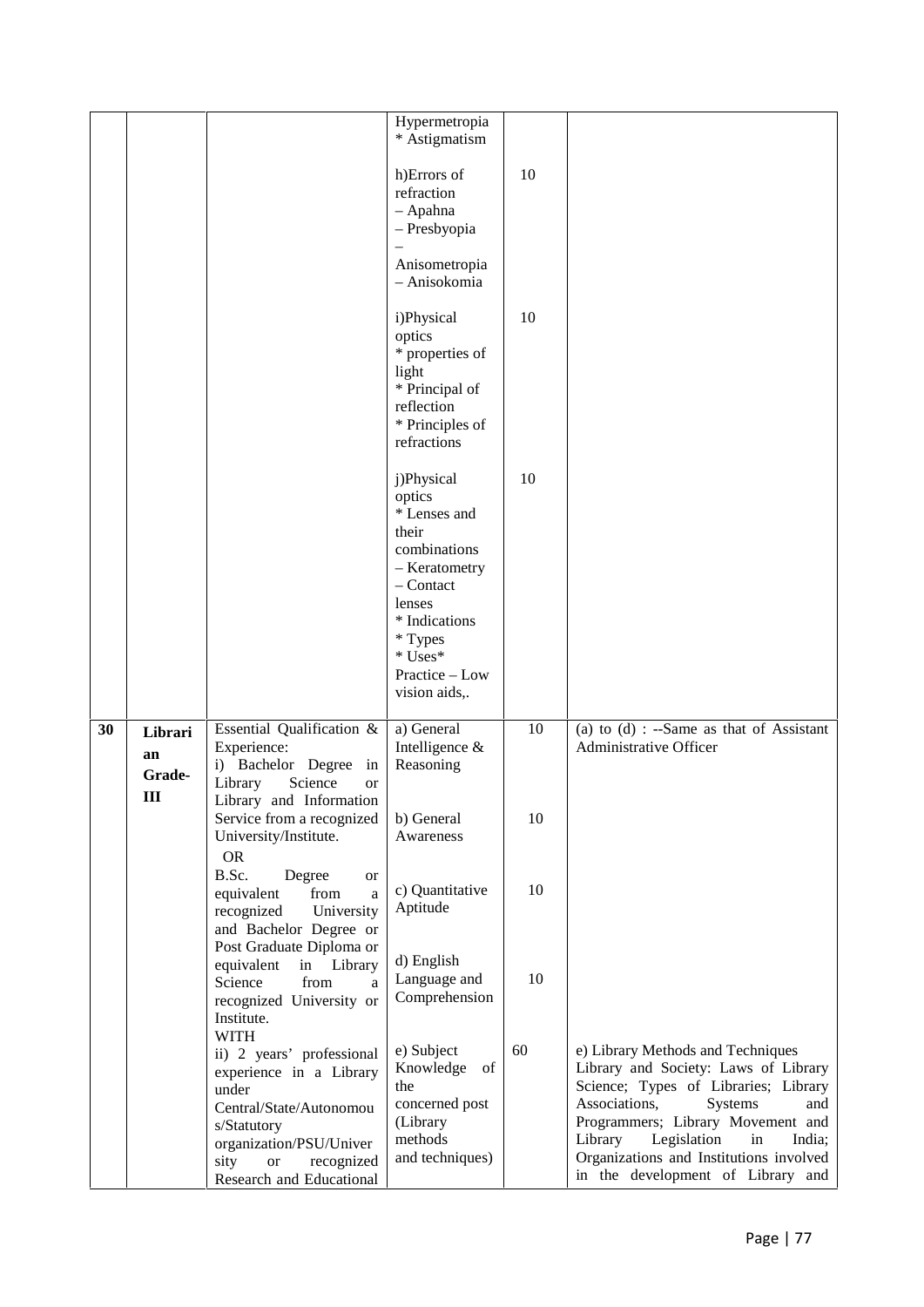|    |                 | Institution.                                     |                |    | Information Services-UNESCO, IFLA,                                                |
|----|-----------------|--------------------------------------------------|----------------|----|-----------------------------------------------------------------------------------|
|    |                 | Ability<br>$\overline{111}$ )<br>to<br>use       |                |    | FID,                                                                              |
|    |                 | Computers - Hands on                             |                |    | INIS, NISSAT, etc.;                                                               |
|    |                 | experience in<br>Office                          |                |    | Library<br>Management:<br>Collection                                              |
|    |                 | Applications,<br>Spread                          |                |    | development - Types of Documents and                                              |
|    |                 | sheets and Presentations.                        |                |    | Selection<br>Principles,<br>Acquisition<br>Procedure, Acquisition of Journals and |
|    |                 | Desirable :                                      |                |    | Periodicals, Preparation of Documents                                             |
|    |                 |                                                  |                |    | for use; Library Personnel and Library                                            |
|    |                 | Diploma in Computer                              |                |    | Committee, Library<br>Rules<br>and                                                |
|    |                 | Application<br>from<br>a                         |                |    | Regulations; Library<br>Finance<br>and                                            |
|    |                 | recognized University or                         |                |    | Budget;<br>Principles<br>of<br>Library                                            |
|    |                 | Institute.                                       |                |    | Management, Library Organization and                                              |
|    |                 |                                                  |                |    | Structure; Use and Maintenance of the                                             |
|    |                 |                                                  |                |    | Library - Circulation, Maintenance,                                               |
|    |                 |                                                  |                |    | Shelving, Stock Verification, Binding                                             |
|    |                 |                                                  |                |    | and Preservation, Weeding out, etc.;                                              |
|    |                 |                                                  |                |    | Library Classification Theory<br>and                                              |
|    |                 |                                                  |                |    | Practice: Canons and Principles, Library                                          |
|    |                 |                                                  |                |    | Classification Schemes - DDC, CC,                                                 |
|    |                 |                                                  |                |    | UDC;                                                                              |
|    |                 |                                                  |                |    | Library Cataloguing Theory<br>and                                                 |
|    |                 |                                                  |                |    | Practice: Canons and Principles; Library                                          |
|    |                 |                                                  |                |    | Cataloguing Codes - CCC and AACR;                                                 |
|    |                 |                                                  |                |    | Reference and Information Sources:                                                |
|    |                 |                                                  |                |    | Bibliography and Reference Sources -                                              |
|    |                 |                                                  |                |    | Types of Bibliography; Reference                                                  |
|    |                 |                                                  |                |    | Sources- Dictionaries, Encyclopedias,                                             |
|    |                 |                                                  |                |    | Ready Reference Sources, etc.; Sources                                            |
|    |                 |                                                  |                |    | of Information - Primary, Secondary,                                              |
|    |                 |                                                  |                |    | Documentary,<br>Tertiary,<br>Non-                                                 |
|    |                 |                                                  |                |    | Documentary; E-Documents, EBooks,<br>E-Journals, etc.;                            |
|    |                 |                                                  |                |    | Information Services: Concept and need                                            |
|    |                 |                                                  |                |    | for Information; Types of Documents;                                              |
|    |                 |                                                  |                |    | Nature and organization of Information                                            |
|    |                 |                                                  |                |    | Services, Abstracting and Indexing                                                |
|    |                 |                                                  |                |    | Services; Computer based Information                                              |
|    |                 |                                                  |                |    | Services - CAS, SDI;                                                              |
|    |                 |                                                  |                |    | Information<br>Technology:<br><b>Basics</b>                                       |
|    |                 |                                                  |                |    | Introduction to Computers; Use of                                                 |
|    |                 |                                                  |                |    | computers in Library housekeeping,<br>Software and                                |
|    |                 |                                                  |                |    | Library Automation;<br>software<br>packages;<br>Networks                          |
|    |                 |                                                  |                |    | DELNET, NICNET, etc.; National and                                                |
|    |                 |                                                  |                |    | International Information Systems -                                               |
|    |                 |                                                  |                |    | NISSAT,<br>NASSDOC,<br>INSDOC,                                                    |
|    |                 |                                                  |                |    | DESIDOC, etc.                                                                     |
| 31 | <b>Junior</b>   | Essential Qualification $\overline{\mathscr{X}}$ | a) General     | 15 | (a) & (b) :- Same as that of $\overline{\text{Assistant}}$                        |
|    | <b>Engineer</b> | Experience:                                      | Intelligence & |    | Administrative Officer                                                            |
|    | (Electric       | Graduate in<br>Electrical                        | Reasoning      |    |                                                                                   |
|    | al)             | Engineering<br>from<br>a<br>recognized           |                |    |                                                                                   |
|    |                 | University/Institute.                            | b) General     | 15 |                                                                                   |
|    |                 | Desirable :                                      | Awareness      |    |                                                                                   |
|    |                 | 2 years' experience in                           |                |    |                                                                                   |
|    |                 | repair and maintenance of                        |                |    |                                                                                   |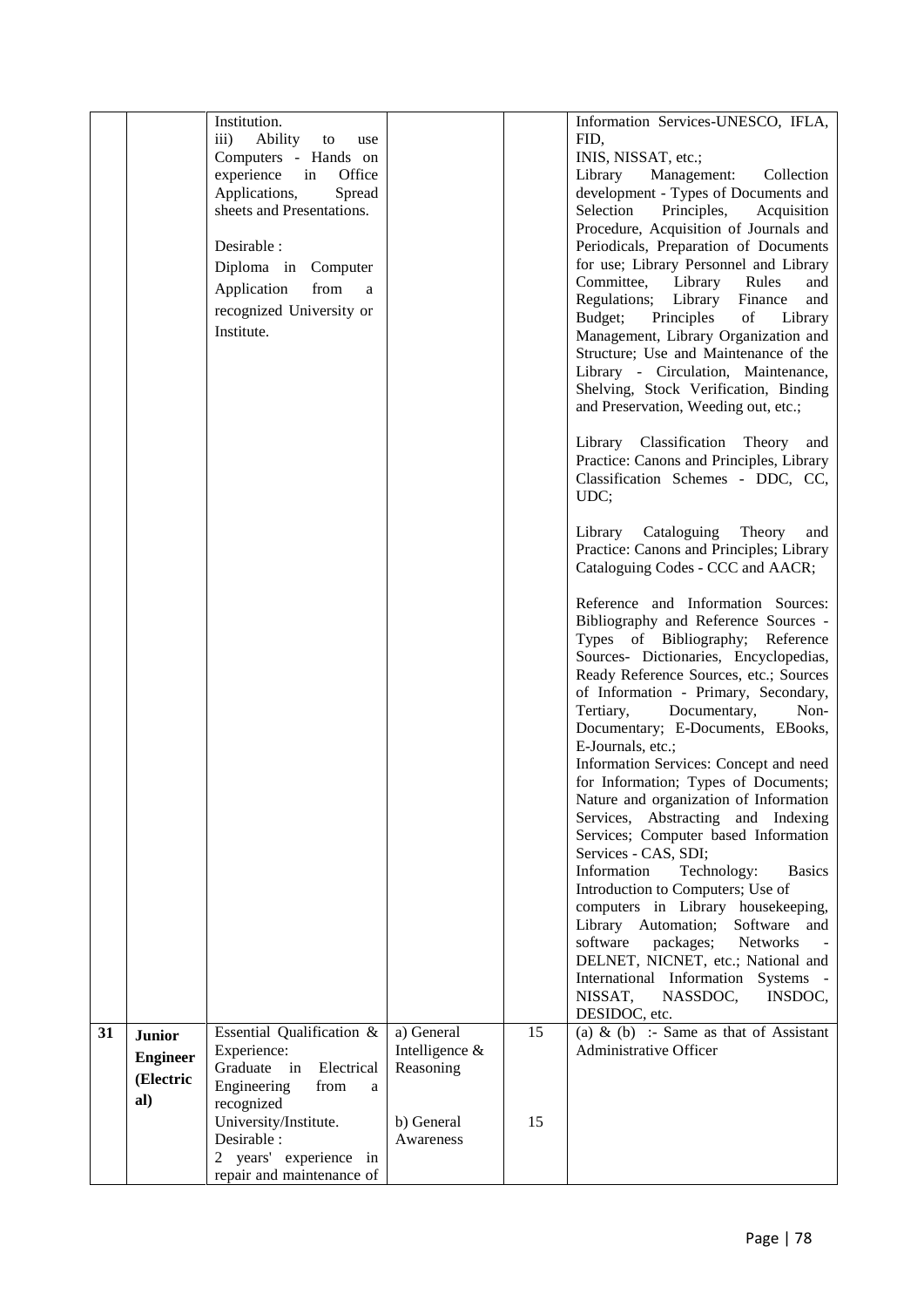| recognized<br>University/Institute With<br>5 years' experience in<br>repair and maintenance of<br>Electrical<br>Systems<br>preferably in a Hospital<br>Environment. |  | units.<br>Circuit law : Kirchhoff's law, Simple<br>Circuit<br>solution<br>using<br>network<br>theorems.<br>Magnetic Circuit: Concepts of flux,<br>mmf, reluctance, Different kinds of<br>magnetic<br>materials,<br>Magnetic<br>calculations for conductors of different<br>configuration e.g. straight, circular,<br>solenoidal,<br>Electromagnetic<br>etc.                                                                                                                                                                                                                                                                                                                                                                                |  |
|---------------------------------------------------------------------------------------------------------------------------------------------------------------------|--|--------------------------------------------------------------------------------------------------------------------------------------------------------------------------------------------------------------------------------------------------------------------------------------------------------------------------------------------------------------------------------------------------------------------------------------------------------------------------------------------------------------------------------------------------------------------------------------------------------------------------------------------------------------------------------------------------------------------------------------------|--|
|                                                                                                                                                                     |  | induction, self and mutual induction.<br>AC Fundamentals: Instantaneous, peak,<br>R.M.S.<br>and<br>average<br>values<br>of<br>alternating waves, Representation of<br>sinusoidal wave form, simple series and<br>parallel AC Circuits consisting of R.L.<br>and C, Resonance, Tank Circuit. Poly<br>Phase system $-$ star<br>and delta<br>connection, 3 phase power, DC and<br>sinusoidal response of R-Land R-C<br>circuit.                                                                                                                                                                                                                                                                                                               |  |
|                                                                                                                                                                     |  | Measurement<br>and<br>measuring<br>instruments: Measurement of power (1)<br>phase and 3 phase, both active and re-<br>active) and energy, 2 wattmeter method<br>of 3 phase power measurement.<br>Measurement of frequency and phase<br>angle. Ammeter and voltmeter (both<br>moving oil and moving iron type),<br>extension<br>of<br>range<br>wattmeter,<br>Multimeters, Megger, Energy meter AC<br>Bridges. Use of CRO, Signal Generator,<br>CT, PT and their uses. Earth Fault<br>detection.                                                                                                                                                                                                                                             |  |
|                                                                                                                                                                     |  | Electrical Machines : (a) D.C. Machine<br>- Construction, Basic Principles of D.C.<br>and<br>generators,<br>their<br>motors<br>characteristics,<br>speed<br>control<br>and<br>starting of D.C. Motors. Method of<br>braking motor, Losses and efficiency of<br>D.C. Machines. (b) 1 phase and 3 phase<br>transformers - Construction, Principles<br>of operation, equivalent circuit, voltage<br>regulation, O.C. and S.C. Tests, Losses<br>and efficiency. Effect of voltage,<br>frequency and wave form on losses.<br>Parallel operation of 1 phase /3 phase<br>transformers. Auto transformers. (c) 3<br>induction<br>motors,<br>phase<br>rotating<br>magnetic field, principle of operation,<br>equivalent<br>circuit,<br>torque-speed |  |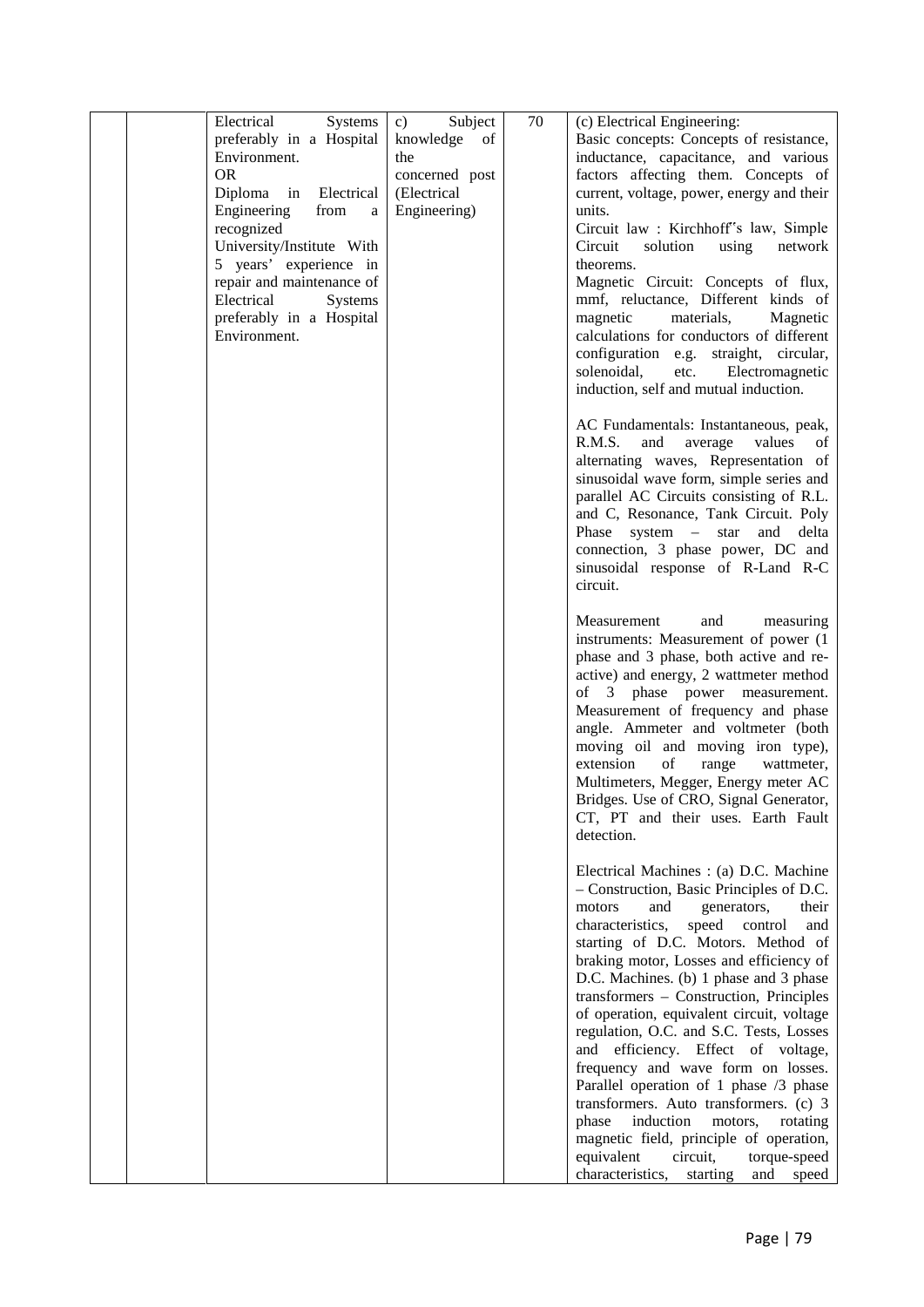|    |                                                      |                                                                                                                 |                                           |    | control of 3 phase induction motors.<br>Methods of braking, effect of voltage<br>and frequency variation on torque speed<br>characteristics.<br>Fractional Kilowatt Motors and Single<br>Phase Induction Motors: Characteristics<br>and applications.<br>Synchronous Machines - Generation of                                                                                                                                                                                                                                                                                                                                                                                                                                                                                                                                                                                     |
|----|------------------------------------------------------|-----------------------------------------------------------------------------------------------------------------|-------------------------------------------|----|-----------------------------------------------------------------------------------------------------------------------------------------------------------------------------------------------------------------------------------------------------------------------------------------------------------------------------------------------------------------------------------------------------------------------------------------------------------------------------------------------------------------------------------------------------------------------------------------------------------------------------------------------------------------------------------------------------------------------------------------------------------------------------------------------------------------------------------------------------------------------------------|
|    |                                                      |                                                                                                                 |                                           |    | e.m.f.<br>armature<br>3-phase<br>reaction,<br>voltage regulation, parallel operation of<br>two alternators, synchronizing, control<br>of active and reactive power. Starting<br>and applications of synchronous motors.                                                                                                                                                                                                                                                                                                                                                                                                                                                                                                                                                                                                                                                           |
|    |                                                      |                                                                                                                 |                                           |    | Generation,<br>Transmission<br>and<br>Distribution – Different types of power<br>stations, Load factor, diversity factor,<br>demand factor, cost of generation, inter-<br>connection of power stations. Power<br>factor improvement, various types of<br>tariffs, types of faults, short circuit<br>for<br>symmetrical<br>current<br>faults.<br>Switchgears – rating of circuit breakers,<br>Principles of arc extinction by oil and<br>air, H.R.C. Fuses, Protection against<br>earth leakage / over current, etc.<br>Buchholtz relay, Merz-Price system of<br>protection of generators & transformers,<br>protection of feeders and bus bars.<br>Lightning<br>various<br>arresters,<br>transmission and distribution system,<br>comparison of conductor materials,<br>efficiency of different system. Cable -<br>Different type of cables, cable rating<br>and derating factor. |
|    |                                                      |                                                                                                                 |                                           |    | Estimation and costing : Estimation of<br>lighting scheme, electric installation of<br>machines and relevant IE rules. Earthing<br>practices and IE Rules.                                                                                                                                                                                                                                                                                                                                                                                                                                                                                                                                                                                                                                                                                                                        |
|    |                                                      |                                                                                                                 |                                           |    | Utilization of Electrical Energy :<br>Illumination, Electric heating, Electric<br>welding, Electroplating, Electric drives<br>and motors.                                                                                                                                                                                                                                                                                                                                                                                                                                                                                                                                                                                                                                                                                                                                         |
|    |                                                      |                                                                                                                 |                                           |    | Basic Electronics: Working of various<br>electronic devices e.g. P N Junction<br>diodes, Transistors (NPN and PNP<br>type), BJT and JFET. Simple circuits<br>using these devices.                                                                                                                                                                                                                                                                                                                                                                                                                                                                                                                                                                                                                                                                                                 |
| 32 | <b>Junior</b><br><b>Engineer</b><br>(Air<br>Conditio | Essential Qualification &<br>Experience:<br>Graduate<br>in<br>Electrical/Mechanical<br>Engineering<br>from<br>a | a) General<br>Intelligence &<br>Reasoning | 15 | (a) & (b) :- Same as that of Assistant<br><b>Administrative Officer</b>                                                                                                                                                                                                                                                                                                                                                                                                                                                                                                                                                                                                                                                                                                                                                                                                           |
|    | ning &<br>Refriger                                   | recognized<br>University/Institute.                                                                             | b) General<br>Awareness                   | 15 |                                                                                                                                                                                                                                                                                                                                                                                                                                                                                                                                                                                                                                                                                                                                                                                                                                                                                   |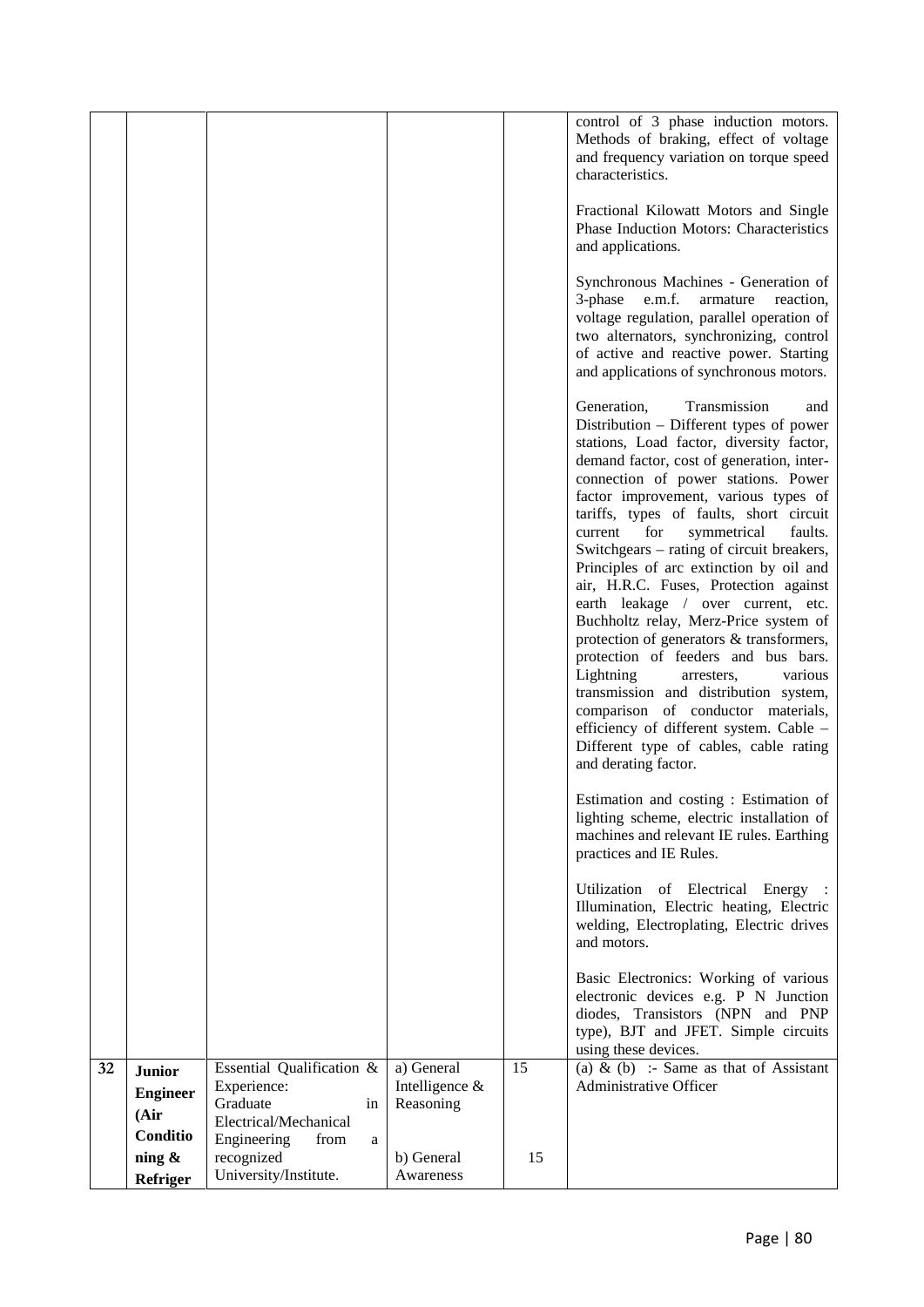| ation) | Desirable :                                                                                                                                                                                                                                                                                                                                                                                   |                                                                                                    |    |                                                                                                                                                                                                                                                                                                                                                                                                                                                                                                                                                                  |  |
|--------|-----------------------------------------------------------------------------------------------------------------------------------------------------------------------------------------------------------------------------------------------------------------------------------------------------------------------------------------------------------------------------------------------|----------------------------------------------------------------------------------------------------|----|------------------------------------------------------------------------------------------------------------------------------------------------------------------------------------------------------------------------------------------------------------------------------------------------------------------------------------------------------------------------------------------------------------------------------------------------------------------------------------------------------------------------------------------------------------------|--|
|        | 2 years' experience in<br>repair and maintenance of<br>large<br>scale<br>Air<br>Conditioning<br>and<br>Refrigeration Systems.<br><b>OR</b><br>Diploma<br>in<br>Electrical/Mechanical<br>Engineering<br>from<br>a<br>recognized<br>University/Institute.<br>With 5 years' experience<br>in repair and maintenance<br>of large<br>scale<br>Air<br>Conditioning<br>and<br>Refrigeration Systems. | c)Subject<br>knowledge<br>of<br>the<br>concerned post<br>(Air)<br>conditioning &<br>Refrigeration) | 70 | Subject<br>Knowledge<br>$(c)$ :-<br>(Air)<br>conditioning & Refrigeration):<br>General -<br>Knowledge of Indian Electricity Act,<br>Indian Elect. Rules as amended up-to-<br>date. General conditions of supply and<br>charges to be paid to licencees for<br>obtaining connection. CPWD General<br>Specifications for Electrical Works,<br>Principles of analysis of rates. General<br>Principles in preparation of estimates,<br>project reports, award of works and<br>execution of works and measurement.<br>ISI/BIS Standards<br>and Codes of<br>practices. |  |
|        |                                                                                                                                                                                                                                                                                                                                                                                               |                                                                                                    |    | <b>Internal Electrical Installations -</b><br>Systems of wiring and their design,<br>distribution system. Apparatus<br>for<br>control, protection and Testing.                                                                                                                                                                                                                                                                                                                                                                                                   |  |
|        |                                                                                                                                                                                                                                                                                                                                                                                               |                                                                                                    |    | Earthing, Lighting Protection, Safety &<br>Maintenance -<br>Necessity<br>of<br>earthing,<br>earthing<br>resistance, type of earthing. Lighting<br>protection design, layout, material and<br>installation. Safety procedures<br>and<br>practices, principles of equipment<br>installation, preventive maintenance and<br>testing of equipment.                                                                                                                                                                                                                   |  |
|        |                                                                                                                                                                                                                                                                                                                                                                                               |                                                                                                    |    | Sub-Station up to 33 KV<br>and<br>Distribution -<br>Layout and Design for indoor and<br>outdoor application. Specifications for<br>equipment, Sub- Station earthlings,<br>stand-by generating sets, commissioning<br>procedures<br>Distribution:<br>and<br>tests.<br>Design<br>line<br>of<br>overhead<br>and<br>underground<br>distribution<br>systems.<br>Specification for cables, conductors,<br>Supports etc.<br>joining<br>Cable<br>and<br>termination methods, power factor<br>improvement, service connection to<br>buildings.                            |  |
|        |                                                                                                                                                                                                                                                                                                                                                                                               |                                                                                                    |    | Air-Conditioning Ventilation -<br>General principles of Refrigeration, Air-<br>Conditioning, evaporative cooling and<br>ventilation, Heating and cooling load<br>estimation. Classification of systems,<br>their design and application, structural<br>requirements,<br>specifications<br>for<br>installations.                                                                                                                                                                                                                                                  |  |
|        |                                                                                                                                                                                                                                                                                                                                                                                               |                                                                                                    |    | Water Supply -<br><b>Types</b><br>of<br>and<br>their<br>pumps<br>characteristics. Prime movers, pumping                                                                                                                                                                                                                                                                                                                                                                                                                                                          |  |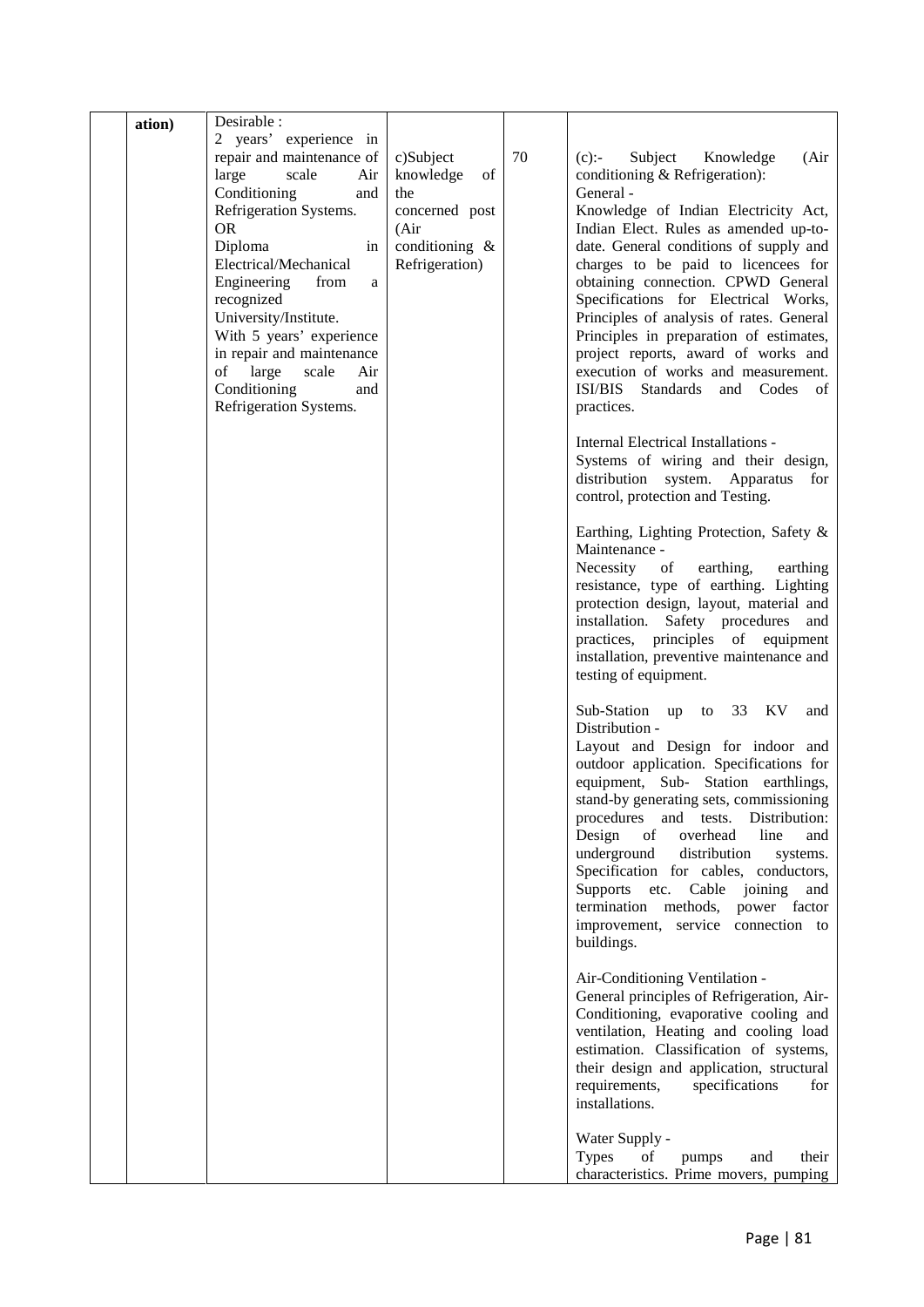|  |  | systems and application. Specification    |  |
|--|--|-------------------------------------------|--|
|  |  | for equipment and installation.           |  |
|  |  |                                           |  |
|  |  |                                           |  |
|  |  | ELECTRICAL APPARATUS -                    |  |
|  |  | (i) Single and poly phase A.C. Circuit.   |  |
|  |  | Effects of resistance inductance and      |  |
|  |  | capacitance.                              |  |
|  |  | (ii) Single and poly phase transformers   |  |
|  |  | - constructional features, equivalent     |  |
|  |  |                                           |  |
|  |  | circuits performance, parallel operation, |  |
|  |  | phase conversion. Separation of losses    |  |
|  |  | and determination of efficiency by        |  |
|  |  | various methods. Auto                     |  |
|  |  | transformers.                             |  |
|  |  | Alternators,<br>Constructional<br>(iii)   |  |
|  |  | features, regulation, parallel operation  |  |
|  |  |                                           |  |
|  |  | and Protection. Automatic Voltage         |  |
|  |  | regulators, Emergency generating sets,    |  |
|  |  | automatic change over.                    |  |
|  |  | (iv) Induction machines, polyphase        |  |
|  |  | motor and its principle of operation and  |  |
|  |  | equivalent<br>circuit.<br>Torque,<br>slip |  |
|  |  | characteristics. Crawling, methods of     |  |
|  |  | starting, single phase motor, its theory, |  |
|  |  |                                           |  |
|  |  | characteristics and application.          |  |
|  |  |                                           |  |
|  |  | <b>INSTRUMENT</b><br>TRANSFORMERS,        |  |
|  |  | <b>PROTECTIVE</b><br>RELAYING,            |  |
|  |  | <b>MEASUREMENTS -</b>                     |  |
|  |  | Voltage<br>transformers.<br>Current,      |  |
|  |  | Constructional features of IDMT relays,   |  |
|  |  |                                           |  |
|  |  | instantaneous<br>relays<br>including      |  |
|  |  | knowledge of overload earth fault,        |  |
|  |  | undervoltage,<br>Bucholz<br>relays.       |  |
|  |  | Connection<br>diagrams,<br>settings.      |  |
|  |  | Electrical<br>instruments<br>and          |  |
|  |  | Measurements,<br>of<br>principles         |  |
|  |  | construction and theory of measuring      |  |
|  |  | instruments for direct and alternating    |  |
|  |  |                                           |  |
|  |  | Commercial<br>currents.<br>types.         |  |
|  |  | Measurement of resistance, Voltage,       |  |
|  |  | current, power, power factor and          |  |
|  |  | energy. Watt meters, energy meters.       |  |
|  |  | Resistance<br>Thermos<br>couples,         |  |
|  |  | Thermometers,<br>Pyro-meters.<br>Fault    |  |
|  |  | bridges<br>locating<br>for<br>cables.     |  |
|  |  | Measurements of resistance, inductance    |  |
|  |  | and capacitance, Wheatstone bridge.       |  |
|  |  |                                           |  |
|  |  |                                           |  |
|  |  | <b>COMBUSTION</b><br><b>INTERNAL</b>      |  |
|  |  | <b>ENGINES</b>                            |  |
|  |  | Fuels and Combustion. Fuels and their     |  |
|  |  | combustion calculations.<br>properties,   |  |
|  |  | Analysis of products of combustion.       |  |
|  |  | Power cycles. Vapor power cycles-         |  |
|  |  | Carnot and Rankine. Gas Power-Otto        |  |
|  |  |                                           |  |
|  |  | and Diesel cycles. Deviation of actual    |  |
|  |  | cycles from theoretical cycles. Internal  |  |
|  |  | combustion engines - Two and four         |  |
|  |  | stroke compression ignition and spark     |  |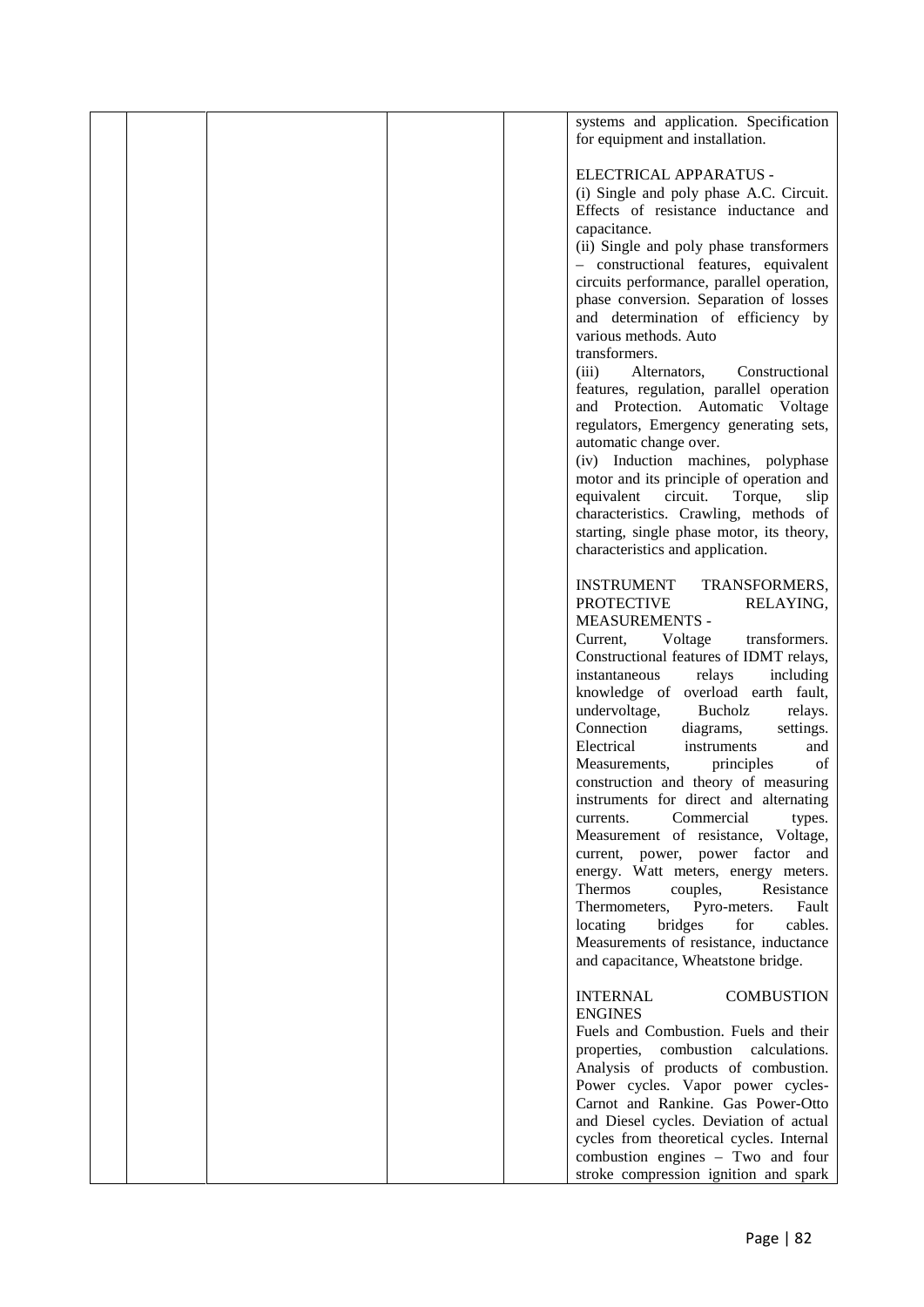|    |                                           |                                                                                                       |                          |    | ignition<br>Combustion<br>engines.<br>Detonation,<br>phenomena.<br>Knocking,<br>scavenging of two stroke engines. Fuel<br>injection and carburation. Lubrication<br>and cooling system performance and<br>testing of IC engines. Pollution control<br>requirements/standards.<br>HEATING, AIR CONDITIONING<br>AND REFRIGERATION<br>Refrigeration – Refrigeration and heat<br>pump cycles. Vapour compression,<br>absorption Cycles. Refrigerants and<br>their characteristics. Air Conditioning -<br>Psychrometric<br>comfort<br>chart,<br>airconditioning,<br>comfort<br>indices,<br>ventilation requirements. Cooling and<br>dehumidification methods. Industrial<br>air-conditioning processes.<br>Different<br>methods<br>of<br>electric<br>heating.<br>Construction and performance<br>of<br>Electric heating equipment.<br><b>WORKSHOP TECHNOLOGY</b><br>Estimation of power and energy<br>requirements of electric<br>welding,<br>different types of equipments used and<br>their characteristics. Manufacturing and<br>Fabricating methods<br>and practices for various electrical and<br>mechanical equipment such as pumps,<br>switch boards, light fittings, AHUs etc. |  |
|----|-------------------------------------------|-------------------------------------------------------------------------------------------------------|--------------------------|----|-----------------------------------------------------------------------------------------------------------------------------------------------------------------------------------------------------------------------------------------------------------------------------------------------------------------------------------------------------------------------------------------------------------------------------------------------------------------------------------------------------------------------------------------------------------------------------------------------------------------------------------------------------------------------------------------------------------------------------------------------------------------------------------------------------------------------------------------------------------------------------------------------------------------------------------------------------------------------------------------------------------------------------------------------------------------------------------------------------------------------------------------------------------------------------------|--|
|    |                                           |                                                                                                       |                          |    | ENERGY<br>CONSERVATION,<br>POWER FACTOR IMPROVEMENT<br>Comparison of different types of lamps<br>from the point of energy conservation,<br>calculation of payback period. Power<br>factor improvement, Reduction of load<br>current and transformer losses due to<br>power factor improvements.<br><b>KVA</b><br>requirement<br>for<br>power<br>factor<br>improvement.<br>SOLAR ENERGY UTILISATION<br>Solar Hot Water system, principles,<br>constituent<br>constructional<br>features.<br>operation<br>installation,<br>parts,<br>&<br>maintenance, solar photo voltaic system,<br>advantages/disadvantages<br>of<br>solar<br>heating & solar photo voltaic system.                                                                                                                                                                                                                                                                                                                                                                                                                                                                                                              |  |
| 33 | <b>Junior</b><br>Hindi<br><b>Translat</b> | Master's Degree of a<br>recognized University in<br>Hindi with English as a<br>compulsory or elective | General<br>a)<br>Hindi,  | 35 | Same as Senior Hindi Officer                                                                                                                                                                                                                                                                                                                                                                                                                                                                                                                                                                                                                                                                                                                                                                                                                                                                                                                                                                                                                                                                                                                                                      |  |
|    | or                                        | subject or as the medium<br>of examination at the                                                     | b)<br>General<br>English | 30 |                                                                                                                                                                                                                                                                                                                                                                                                                                                                                                                                                                                                                                                                                                                                                                                                                                                                                                                                                                                                                                                                                                                                                                                   |  |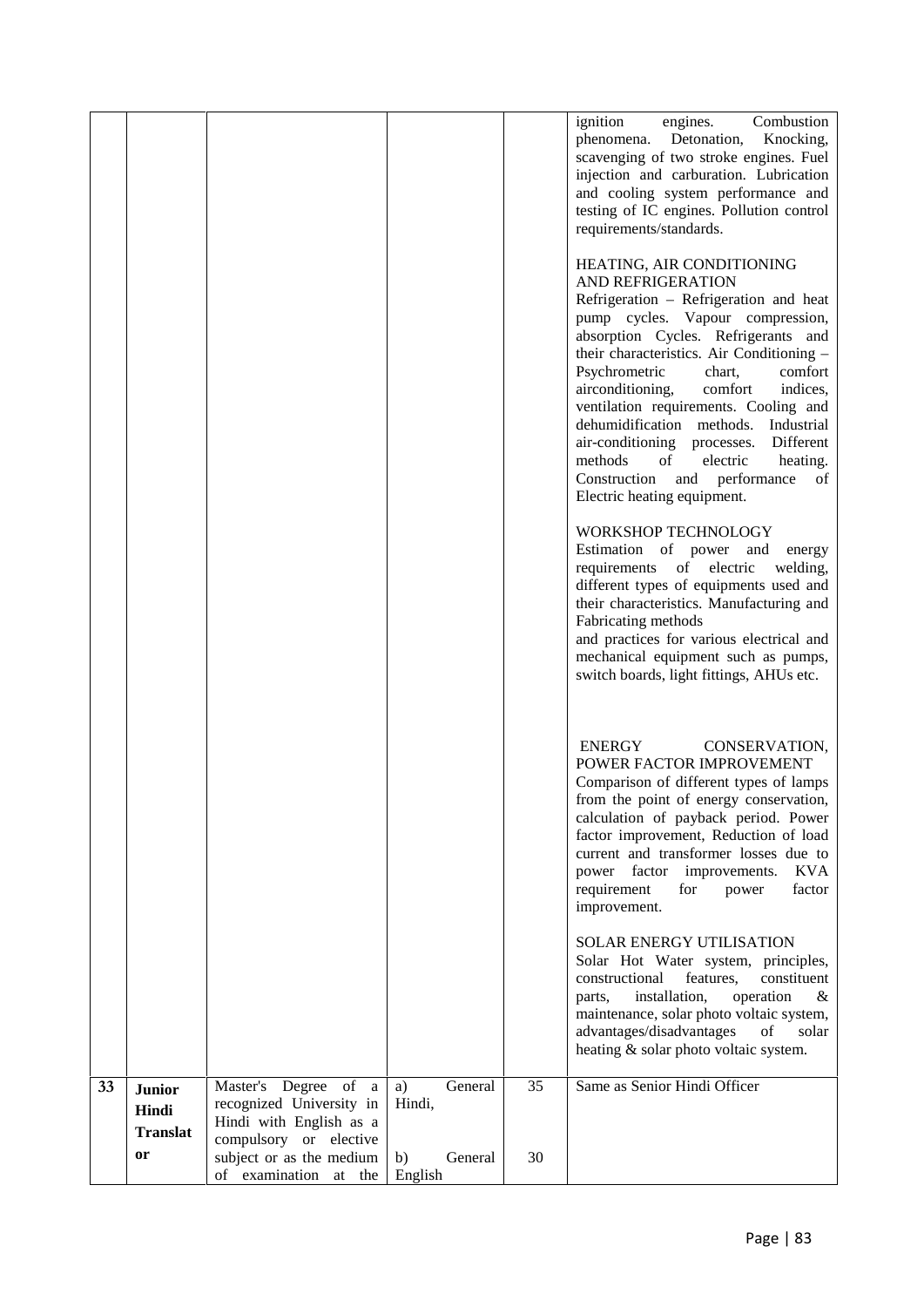| Degree Level.                       |                |    |  |
|-------------------------------------|----------------|----|--|
| <b>OR</b>                           |                |    |  |
| Master's Degree of a                | c) Translation | 35 |  |
| recognized University in            | from Hindi to  |    |  |
| English with Hindi as a             | English<br>and |    |  |
| compulsory or elective              | vice           |    |  |
| subject or as the medium            | versa          |    |  |
| of examination at the               |                |    |  |
|                                     |                |    |  |
| Degree Level.                       |                |    |  |
| <b>OR</b>                           |                |    |  |
| Master's Degree of a                |                |    |  |
| recognized University in            |                |    |  |
| any subject other than              |                |    |  |
| Hindi or English with               |                |    |  |
| Hindi<br>medium<br>and              |                |    |  |
| English as a compulsory             |                |    |  |
| or elective subject or as           |                |    |  |
| medium<br>of<br>the<br>an           |                |    |  |
| examination at the Degree           |                |    |  |
| Level.                              |                |    |  |
| <b>OR</b>                           |                |    |  |
| Master's Degree of a                |                |    |  |
| recognized University in            |                |    |  |
| any subject other than              |                |    |  |
| Hindi or English with               |                |    |  |
| English<br>medium<br>and            |                |    |  |
| Hindi as a compulsory or            |                |    |  |
| elective subject or as the          |                |    |  |
| medium<br>of<br>an                  |                |    |  |
| examination at the Degree           |                |    |  |
| Level;                              |                |    |  |
| <b>OR</b>                           |                |    |  |
| Master's Degree of a                |                |    |  |
| recognized University in            |                |    |  |
| any subject other than              |                |    |  |
| Hindi or English with               |                |    |  |
| Hindi and English as                |                |    |  |
| compulsory or elective              |                |    |  |
| subjects or either of the           |                |    |  |
| two as a medium of                  |                |    |  |
| examination and the other           |                |    |  |
| a compulsory<br><sub>or</sub><br>as |                |    |  |
| elective subject at Degree          |                |    |  |
| Level;                              |                |    |  |
| <b>AND</b>                          |                |    |  |
| Recognized Diploma or               |                |    |  |
| Certificate<br>Course<br>in         |                |    |  |
| Translation from Hindi to           |                |    |  |
| English & vice versa or             |                |    |  |
| two years' experience of            |                |    |  |
| Translation Work from               |                |    |  |
| Hindi to English and vice           |                |    |  |
| versa in Central or State           |                |    |  |
| Office<br>Government                |                |    |  |
| including Government of             |                |    |  |
| India Undertaking.                  |                |    |  |
|                                     |                |    |  |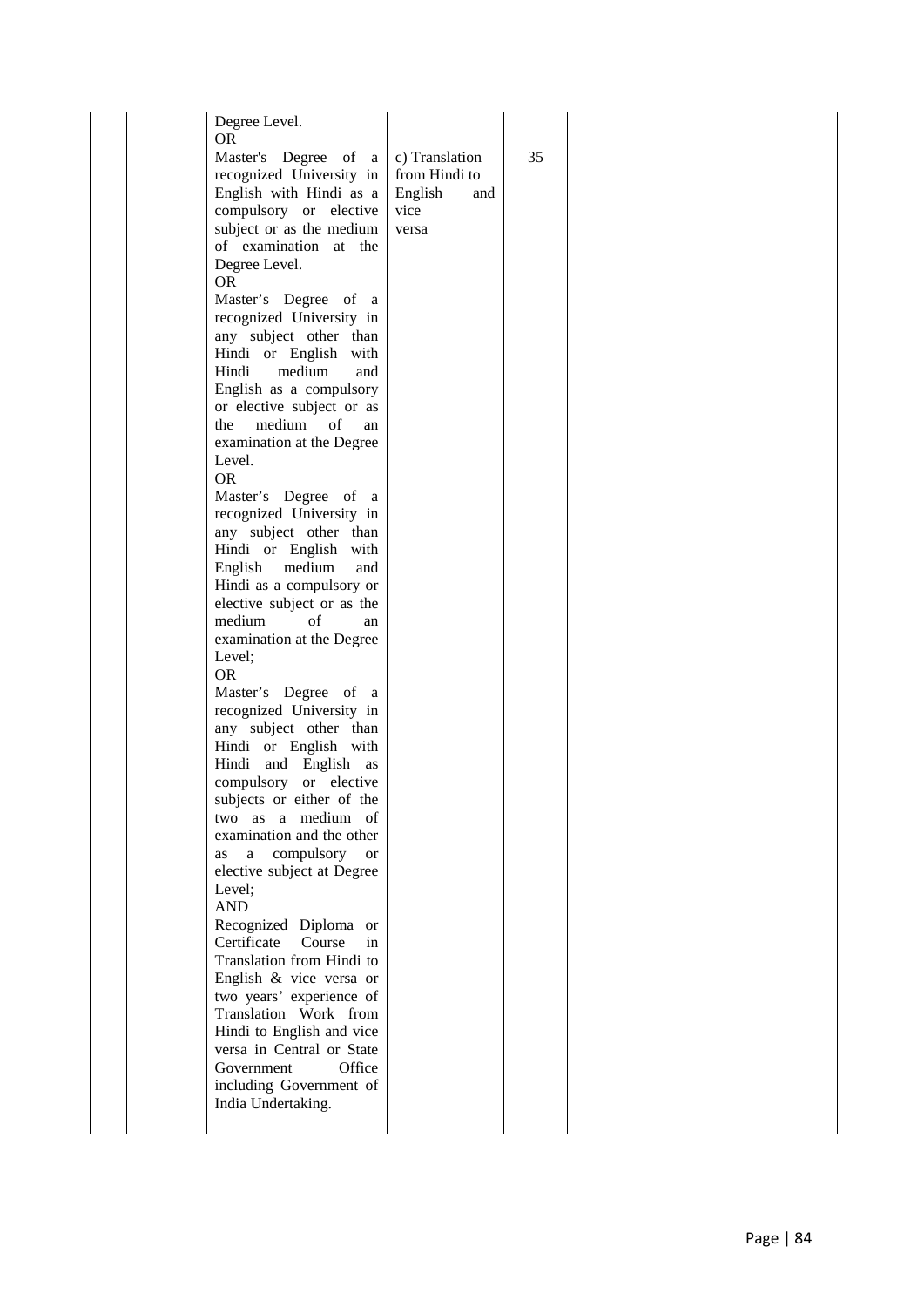| 34 | Radiothe        | Essential Qualification &    | a)General             | 10 | Questions in this component will be                                              |
|----|-----------------|------------------------------|-----------------------|----|----------------------------------------------------------------------------------|
|    | rapy            | Experience:                  | Intelligence and      |    | designed to test the candidate's                                                 |
|    | <b>Technici</b> | B.Sc. (Hons.) (3 years       | Quantitative          |    | understanding and knowledge of                                                   |
|    | an              | course) in Radiography       | ability               |    | English                                                                          |
|    | Grade-II        | from<br>recognized<br>a      |                       |    | language and will be based on spot the<br>error, fill in the blanks, synonyms,   |
|    |                 |                              |                       |    | antonyms, spelling/detecting misspelt                                            |
|    |                 | University /<br>Institution. |                       |    | words, idioms & phrases, one word                                                |
|    |                 | <b>OR</b>                    |                       |    | substitution, improvement of sentences,                                          |
|    |                 | Diploma in Radiography       |                       |    | active/passive voice of                                                          |
|    |                 | recognized<br>from<br>a      |                       |    | verbs, conversion into direct/indirect                                           |
|    |                 | Institution with 2 years'    |                       |    | narration, shuffling of sentence parts,                                          |
|    |                 | experience.                  |                       |    | shuffling of sentences in a passage,                                             |
|    |                 |                              |                       |    | comprehension passage and any other                                              |
|    |                 | Desirable : Ability to use   |                       |    | English language questions at the level                                          |
|    |                 | Computers - Hands on         |                       |    | of Matriculation/Higher Secondary. The<br>questions will be designed to test the |
|    |                 | experience<br>in<br>Office   |                       |    | ability of appropriate use of numbers                                            |
|    |                 |                              |                       |    | and number sense of the candidate. The                                           |
|    |                 | Applications,<br>Spread-     |                       |    | scope of the test will be percentage,                                            |
|    |                 | sheets and Presentations.    |                       |    | Ratio & Proportion, Square roots,                                                |
|    |                 |                              |                       |    | Averages, Interest, Profit & Loss,                                               |
|    |                 |                              |                       |    | Discount, Partnership Business, Mixture                                          |
|    |                 |                              |                       |    | and Allegation, Time and distance,                                               |
|    |                 |                              |                       |    | Time & work, Basic                                                               |
|    |                 |                              |                       |    | algebraic identities of School Algebra,<br>Elementary surds, Graphs of Linear    |
|    |                 |                              |                       |    | Equations, Triangle and its chords,                                              |
|    |                 |                              |                       |    | tangents, angles subtended by chords of                                          |
|    |                 |                              |                       |    | a circle, common tangents to two or                                              |
|    |                 |                              |                       |    | more circles, Triangle, Quadrilaterals,                                          |
|    |                 |                              |                       |    | Regular Polygons, Circle, Right Prism,                                           |
|    |                 |                              |                       |    | Right Circular Cone, Right Circular                                              |
|    |                 |                              |                       |    | Cylinder, Square,                                                                |
|    |                 |                              |                       |    | Hemispheres, Rectangular                                                         |
|    |                 |                              |                       |    | Parallelepiped, Regular Right Pyramid<br>with triangular or square base,         |
|    |                 |                              |                       |    | Trigonometric ratio, Degree and Radian                                           |
|    |                 |                              |                       |    | Measures, Standard Identities,                                                   |
|    |                 |                              |                       |    | Complementary angles, Heights and                                                |
|    |                 |                              |                       |    | Distances, Histogram, Frequency                                                  |
|    |                 |                              |                       |    | Polygon, Bar diagram, Pie chart and any                                          |
|    |                 |                              |                       |    | other question of Matriculation                                                  |
|    |                 |                              |                       |    | level.                                                                           |
|    |                 |                              |                       |    |                                                                                  |
|    |                 |                              |                       |    |                                                                                  |
|    |                 |                              | b)General             | 10 | Questions in this component will be                                              |
|    |                 |                              | <b>Studies</b><br>and |    | aimed at testing the candidates general                                          |
|    |                 |                              | Logical               |    | awareness of the environment around                                              |
|    |                 |                              | reasoning             |    | him and its application to society.                                              |
|    |                 |                              |                       |    | Questions will also be designed to test                                          |
|    |                 |                              |                       |    | knowledge of current event                                                       |
|    |                 |                              |                       |    | and of such matters of every day                                                 |
|    |                 |                              |                       |    | observations and experience in their                                             |
|    |                 |                              |                       |    | scientific aspect as may be expected of                                          |
|    |                 |                              |                       |    | any educated person. The test will also                                          |
|    |                 |                              |                       |    | include questions relating to India and                                          |
|    |                 |                              |                       |    | its neighbouring Countries                                                       |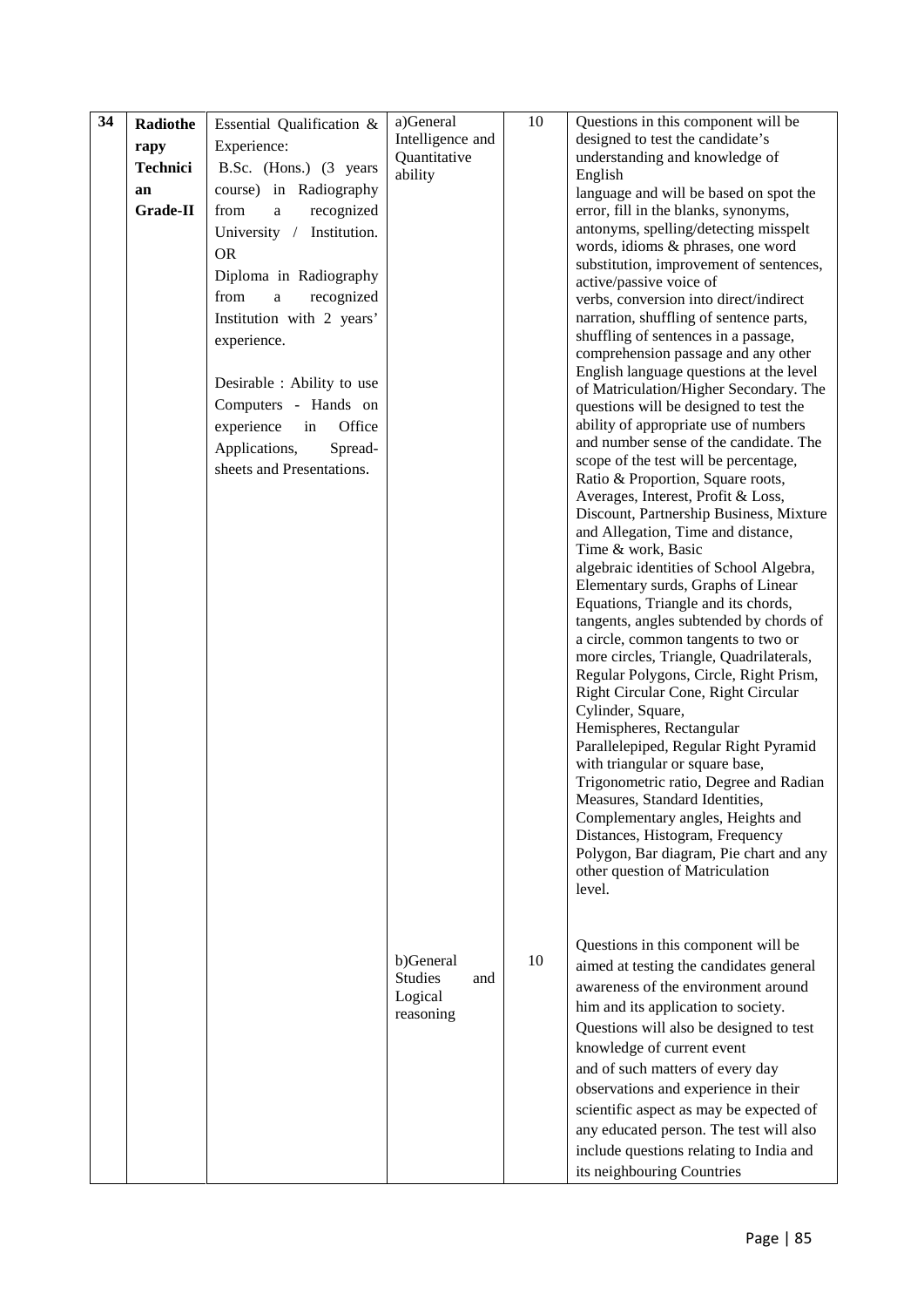|  |                              |    | especially pertaining History, Culture,<br>Geography, Economic Scene, General<br>Policy, Indian Constitution & Scientific<br>Research and Others.<br>Logical Reasoning would include<br>questions of both verbal and non-verbal<br>type. This component may include<br>questions on analogies, similarities and<br>differences, space visualisation, spatial<br>orientation, problem solving, analysis,<br>judgement, decision making, visual<br>memory, discrimination, observation,<br>relationship concepts, arithmetical<br>reasoning and figural classification,<br>arithmetic number series, non-verbal<br>series, coding and decoding, statement<br>conclusion, syllogistic reasoning etc.<br>The topics are Semantic Analogy,<br>Symbolic/Number Analogy, Figural<br>Analogy, Semantic Series, Number<br>Series, Figural Series, Problem Solving,<br>Word Building, Coding &<br>de-coding, Numerical Operations,<br>Symbolic Operations, Trends, Space<br>Orientation, Space Visualisation, Venn<br>Diagrams, Drawing inferences, Punched<br>hole/pattern - folding & un-folding,<br>Figural Pattern-folding and completion,<br>Indexing, Address matching, Date &<br>City matching, Classification of centre<br>codes/roll numbers,<br>Small & Capital letters/numbers coding,<br>decoding and classification, Embedded<br>Figures, Critical thinking, motional<br>Intelligence, Social Intelligence & Other<br>sub-topics, if any.<br>5) Basic Computers: a) General<br>Computer Processing ability in MS-<br>Office like Word Processing, Excel,<br>Power point, etc. & Operating<br>Systems.b) Professional<br>Software/Hardware System relevant to<br>the Post.<br>c) Any other Computer/IT related<br>questions. |
|--|------------------------------|----|--------------------------------------------------------------------------------------------------------------------------------------------------------------------------------------------------------------------------------------------------------------------------------------------------------------------------------------------------------------------------------------------------------------------------------------------------------------------------------------------------------------------------------------------------------------------------------------------------------------------------------------------------------------------------------------------------------------------------------------------------------------------------------------------------------------------------------------------------------------------------------------------------------------------------------------------------------------------------------------------------------------------------------------------------------------------------------------------------------------------------------------------------------------------------------------------------------------------------------------------------------------------------------------------------------------------------------------------------------------------------------------------------------------------------------------------------------------------------------------------------------------------------------------------------------------------------------------------------------------------------------------------------------------------------------------------------------------------------------|
|  | c) Anatomy and<br>Physiology | 10 | Structure of the body-cells, tissues.<br>Musculoskeletal System: Skull,<br>Vertebral column, Shoulder Girdle<br>Bones of upper extremities, Bones of<br>lower extremities, pelvis and its<br>muscles, Ossification.                                                                                                                                                                                                                                                                                                                                                                                                                                                                                                                                                                                                                                                                                                                                                                                                                                                                                                                                                                                                                                                                                                                                                                                                                                                                                                                                                                                                                                                                                                            |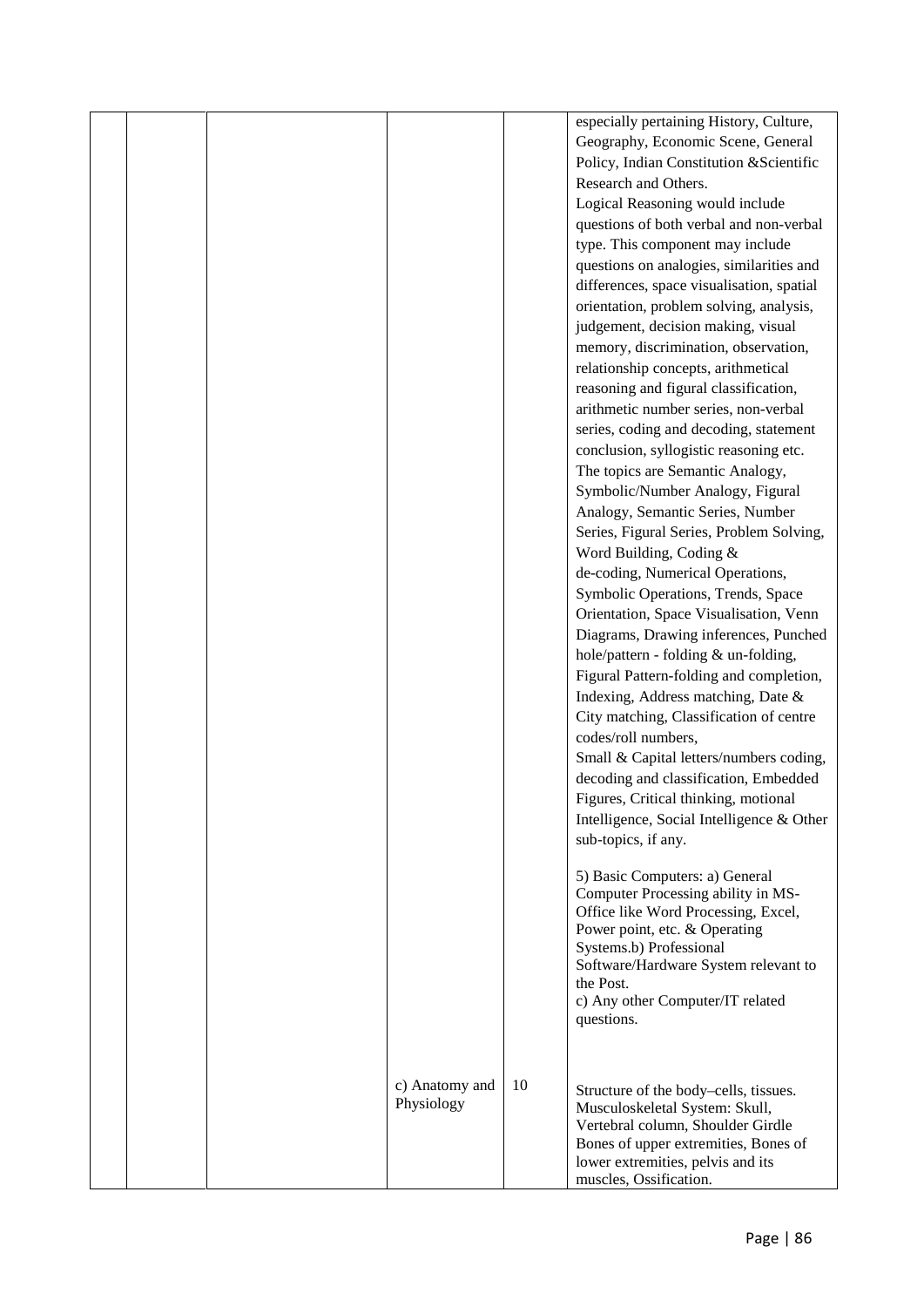|  |              |    | Cardiovascular System: Heart-blood-        |  |
|--|--------------|----|--------------------------------------------|--|
|  |              |    | Arteries-Veins.                            |  |
|  |              |    | Lymphatic System: Circulation of           |  |
|  |              |    | Lymph, Lymph glands, Thoracic duct.        |  |
|  |              |    | Digestive System: Mouth-oesophagus-        |  |
|  |              |    | stomach-small intestines large             |  |
|  |              |    | intestines spleen Liver Gall               |  |
|  |              |    | bladder Pancreas.                          |  |
|  |              |    | Respiratory System: Nose, Larynx-          |  |
|  |              |    | Trachea-Lungs Bony-case.                   |  |
|  |              |    | Nervous System: Brain-meninges-            |  |
|  |              |    | ventricles-Spinal cord and nerves.         |  |
|  |              |    | Eye: Structure and its function.           |  |
|  |              |    | Ear: Structure and function.               |  |
|  |              |    | Surface Anatomy and Cross-sectional        |  |
|  |              |    | Anatomy.                                   |  |
|  |              |    | Reproductive System: Female & Male         |  |
|  |              |    | organs.                                    |  |
|  |              |    | Urinary System: Kidneys, Ureters,          |  |
|  |              |    | Bladder, Prostate and Urethra.             |  |
|  |              |    | Skin: Structure and its function.          |  |
|  |              |    | Endocrine System: Pituitary gland,         |  |
|  |              |    | Penial gland, Thymus gland, thyroid        |  |
|  |              |    | and parathyroid gland, suprarenal          |  |
|  |              |    | glands                                     |  |
|  |              |    |                                            |  |
|  |              |    |                                            |  |
|  | d) Dark room | 10 | Photographic Process: Light image,         |  |
|  | techniques   |    | Image produced by radiation, Light         |  |
|  |              |    | Sensitive materials, latent image.         |  |
|  |              |    | Film Material: The structure of X-ray $\&$ |  |
|  |              |    | Imaging films, Resolving power, Grains     |  |
|  |              |    | of films, sensitivity of film, contrast of |  |
|  |              |    | films, Type of films.                      |  |
|  |              |    | X-ray Film Storage: Storage of             |  |
|  |              |    | unexposed films.                           |  |
|  |              |    | Screens: Construction of intensifying      |  |
|  |              |    | screens.                                   |  |
|  |              |    | Choice of fluorescent material.            |  |
|  |              |    | Intensification factor, Detail, Sharpness. |  |
|  |              |    | Speed, Screen contact, care of             |  |
|  |              |    | intensifying screens, Types of Screens.    |  |
|  |              |    | Cassettes: Cassette designs, Care of       |  |
|  |              |    | cassette, Mounting of intensifying         |  |
|  |              |    | screen in the cassettes, Various types of  |  |
|  |              |    | cassettes.                                 |  |
|  |              |    | Safe Light: Constituents, filter, testing. |  |
|  |              |    | Film Processing: Constituents of           |  |
|  |              |    | processing solution and replenishes.       |  |
|  |              |    | Factors affecting the development.         |  |
|  |              |    | Types of developer and fixer, Factors      |  |
|  |              |    | affecting the use of fixer. Silver         |  |
|  |              |    | recovery methods.                          |  |
|  |              |    | Film Rising, Washing and                   |  |
|  |              |    | Drying: Intermediate rinse-washing and     |  |
|  |              |    | drying.                                    |  |
|  |              |    | Film Processing Equipment: Manual          |  |
|  |              |    | and Automatic processing.                  |  |
|  |              |    | Dark Room Design: Outlay and               |  |
|  |              |    | materials used.                            |  |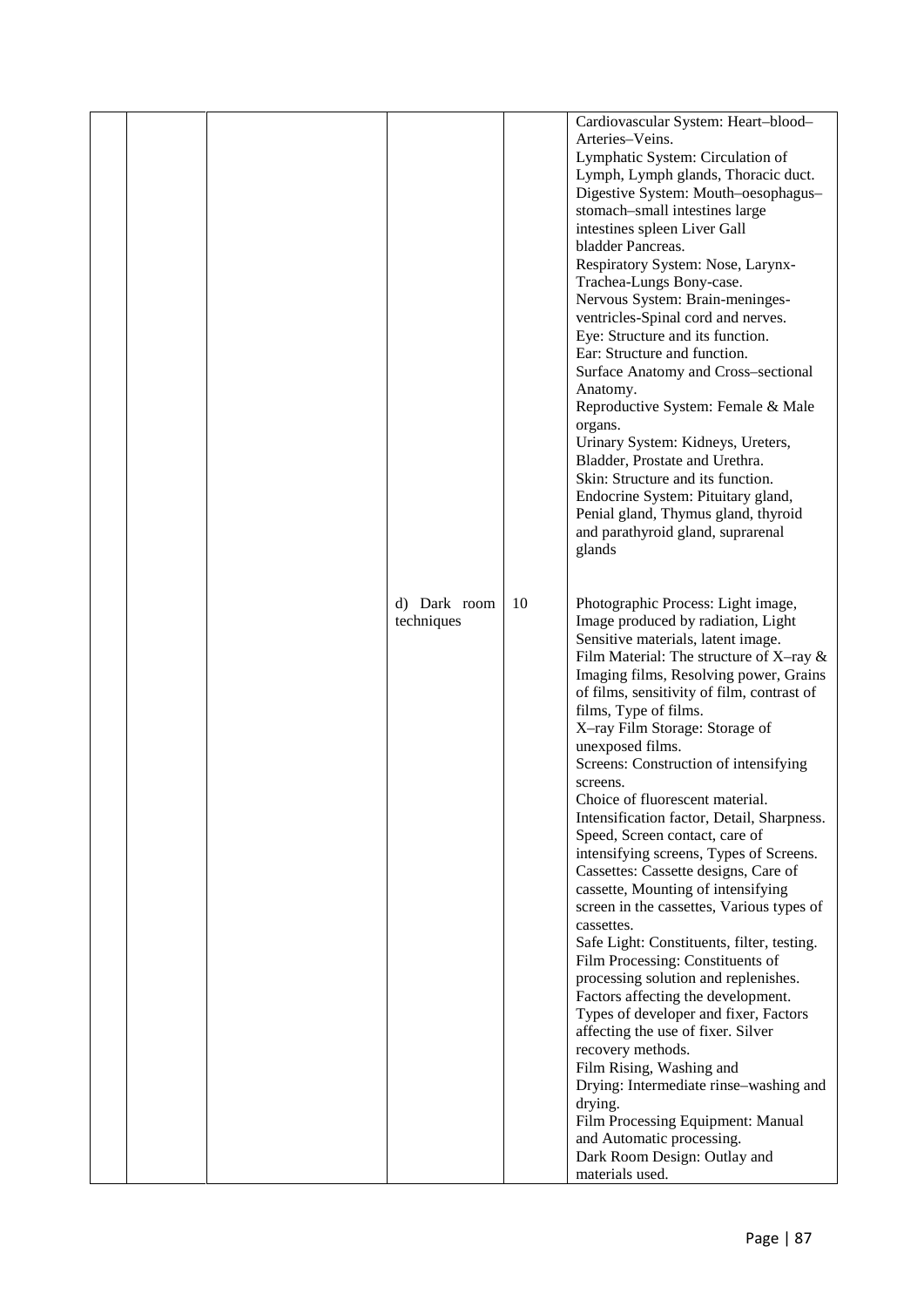|  | e)General                     | 10 | Radiographic Image: The sharpness,<br>contrast, detail, definition, viewing<br>conditions & artifacts.<br>Miscellaneous: Trimming, identification<br>of films, legends, records filing, report<br>distribution.<br>Elementary idea of thermionic emission,                                                                                                                                                                                                                                                                                                                                                                                                                                                                                                                                                                                                                                                                                                                                                                                                                                                                                                                                                             |  |
|--|-------------------------------|----|------------------------------------------------------------------------------------------------------------------------------------------------------------------------------------------------------------------------------------------------------------------------------------------------------------------------------------------------------------------------------------------------------------------------------------------------------------------------------------------------------------------------------------------------------------------------------------------------------------------------------------------------------------------------------------------------------------------------------------------------------------------------------------------------------------------------------------------------------------------------------------------------------------------------------------------------------------------------------------------------------------------------------------------------------------------------------------------------------------------------------------------------------------------------------------------------------------------------|--|
|  | Physics                       |    | Electron-idea of mass and nature of<br>charge, Coulomb's law, Electric field,<br>Unit of potential.<br>Ohm's law, Units of resistance, potential<br>and current, Combination of resistance<br>in series and parallel. Fuses, Units of<br>electric power, Earthing of electrical<br>equipment.<br>Magnetic fields, Lines of force, Field<br>pattern due to a straight current carrying<br>conductor, coil carrying current,<br>electromagnet, Construction and<br>working of galvanometer, voltammeter<br>and ammeter, (moving coil type and<br>moving magnet type). Heat and methods<br>of transference of heat, condensers,<br>Inductance and Impedance. A.C. and<br>D.C. currents-effective current, RMS<br>value, peak value. Electromagnetic<br>induction - Laws, fields, influence.<br>Transformers - Principles, construction,<br>and uses of step down and High tension<br>transformers.<br>Diode values and their use in rectifiers<br>solid-state rectifiers, its various<br>rectifying circuits uses in X-<br>ray machines, production of X-rays and<br>their properties, X-ray tube-Stationary<br>anode and rotating anode $&$ therapy<br>tubes, X-ray circuit, interlocking<br>circuits, relay and timers. |  |
|  | f) Radiographic<br>Techniques | 10 | Radiography Techniques<br>Upper Limb: Fingers individual and as a<br>whole hands, Carpal bones wrists,<br>Forearm, elbow-head of radius,<br>humerus, shoulder joint, Acromio-<br>clavicular joint, scapula, sterno-<br>clavicular joint, small joints.<br>Lower Limb: Toes, foot, calcaneum &<br>other tarsal bones, ankle joint, legs,<br>knees, patella, fibula, femur,<br>intercondylar notch.<br>Hip & Pelvis: Hip, Neck of femur,<br>threatre procedure, for hip pinning or<br>reduction, pelvis, sacro-iliac joints,<br>pubic bones, acetabulum.<br>Vertebral Column: Curves, postures,                                                                                                                                                                                                                                                                                                                                                                                                                                                                                                                                                                                                                          |  |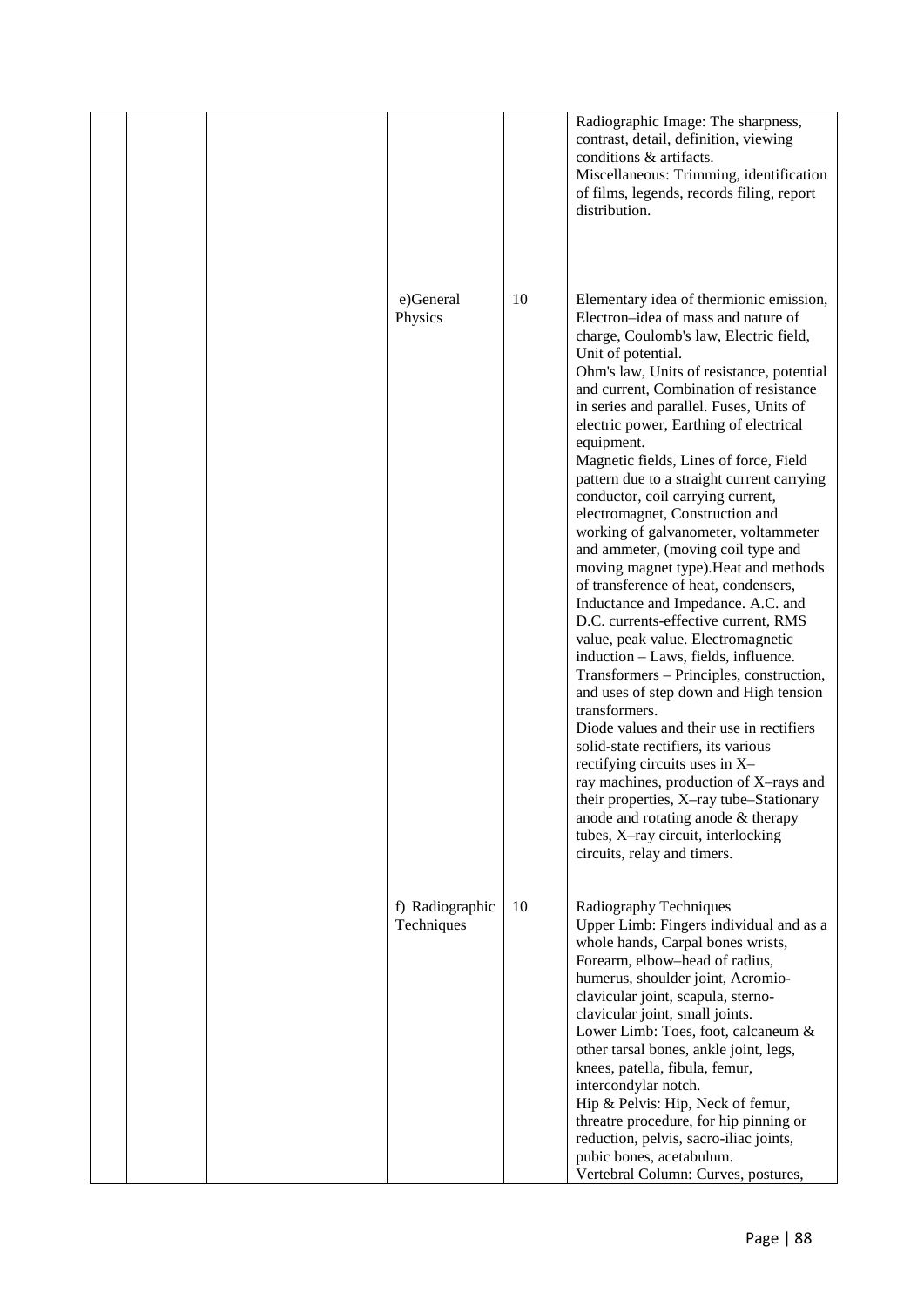|  |                                  |    | relative levels atlanto, occipital region,<br>odontoid process, Cervical spine,<br>thoracic Inlet, Cervico, thoracic spine,<br>lumbosacral spine, sacrum,                                 |  |
|--|----------------------------------|----|-------------------------------------------------------------------------------------------------------------------------------------------------------------------------------------------|--|
|  |                                  |    | coccyscoliosis, kyphosis, flexion,<br>extension and neutral.<br>Bones of the thorax: Sternum ribs.                                                                                        |  |
|  |                                  |    | Skull: Land marks, Cranium, facial<br>bones, maxilla, mandible, zygoma, T.M.<br>joints, mastoids, petrous bones, optic                                                                    |  |
|  |                                  |    | foramen, sells turcica, P.N.S.<br>Chest: Chest in teleradiography, chest<br>supine & portable, Lordotic, apicogram<br>and MMR.                                                            |  |
|  |                                  |    | Abdomen: Preparation, indication and<br>contraindication, acute abdomen,<br>pregnancy abdomen for multiplicity<br>maturity and foetal abnormality.                                        |  |
|  |                                  |    | Pelvirnetry.<br>Soft tissue: Neck and breast.<br><b>Emergency Radiography: Bedside</b>                                                                                                    |  |
|  |                                  |    | radiography, O.T. Radiography.<br>Radiography for age evidence: Bone age<br>evidence.<br>Dental Radiography: Occlusal view,                                                               |  |
|  |                                  |    | Dental X-ray, Panoramic view.                                                                                                                                                             |  |
|  | g)<br>Radiographic<br>procedures | 10 | I. (i) Pathology: Definition, cell growth,<br>cell deformities, cell damage, defence<br>mechanism, cell repair.<br>(ii) Neoplasia: Benign & Malignant<br>including its mode of growth and |  |
|  |                                  |    | metastasis.<br>(iii) Radiation: Local and systemic.<br>(iv) Radiotherapy techniques.<br>(v) Emergency in Radiology.                                                                       |  |
|  |                                  |    | П.<br>(i) Contrast media.<br>(ii) Urinary Tract: I.V.P., Retrograde<br>Pyelography, Cystourethrography.                                                                                   |  |
|  |                                  |    | Presacral Insufflation.<br>(iii) Biliary Tract: Oral<br>cholecystography, I.V.C, Transhepatic                                                                                             |  |
|  |                                  |    | percutaneous cholangiography pre-<br>operative cholangiography - T-tube<br>cholangiography, E.R.C.P.<br>(iv) Tomography: Principle, equipment                                             |  |
|  |                                  |    | and types of movements, procedure.<br>(v) Venography:<br>Splenoportovenography, Peripheral<br>venography.                                                                                 |  |
|  |                                  |    | (vi) Lymphangiography.<br>(vii) Marnmography and<br>Xeroradiography.                                                                                                                      |  |
|  |                                  |    | (viii) Radiculography.<br>(ix) Dacrocystography.<br>Ш.                                                                                                                                    |  |
|  |                                  |    | (i) Gastro-intestinal Tract: Ba-swallow,<br>Ba-meal upper G.I.T., Ba-meal follow-                                                                                                         |  |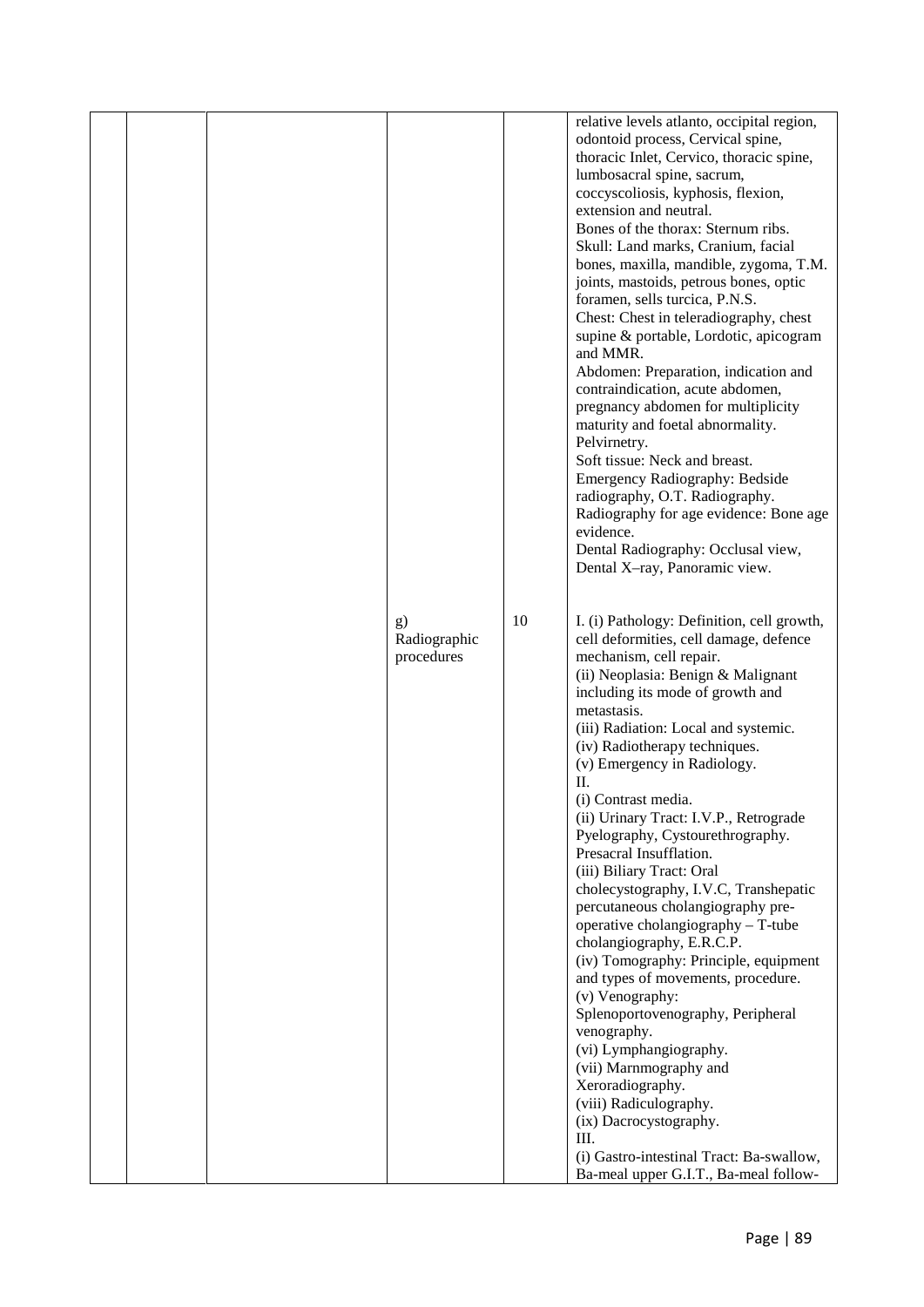|  |                                                            |    | through, Ba-Enema.<br>(ii) Female Genital Tract: Hystero-<br>Salpingography, Gynecography,<br>Placentography & Pelvimetry.<br>(iii) Angiography: Carotid angiography,<br>Femoral arteriography, Aortography,<br>Selective angiography etc.<br>(iv) CNS: Ventriculography,<br>Myelography, Pneumoencephalography.<br>(v) Sialography<br>(vi) Sinography<br>(vii) Nasopharyngography<br>(viii) Laryngography<br>(ix) Bronchography<br>(x) Arthrography<br>(xi) Discography                                                                                                                                                                                                                                                                                                                                                                                                                                                                                                                                                                                                                                                                                                                                                                                                                                                                                                                                                                                                      |
|--|------------------------------------------------------------|----|-------------------------------------------------------------------------------------------------------------------------------------------------------------------------------------------------------------------------------------------------------------------------------------------------------------------------------------------------------------------------------------------------------------------------------------------------------------------------------------------------------------------------------------------------------------------------------------------------------------------------------------------------------------------------------------------------------------------------------------------------------------------------------------------------------------------------------------------------------------------------------------------------------------------------------------------------------------------------------------------------------------------------------------------------------------------------------------------------------------------------------------------------------------------------------------------------------------------------------------------------------------------------------------------------------------------------------------------------------------------------------------------------------------------------------------------------------------------------------|
|  | Radiation<br>h)<br>Physics<br>and<br>related<br>equipments | 10 | I.<br>Latent images formation and its<br>processing.<br>Various units used for measuring<br>radiation-Roentgen, rad and rem.<br>Construction of X-ray tube, X-rays-its<br>production and properties.<br>Ionization chambers, G.M. Counter and<br>Scintillation Counter, Interaction of X-<br>ray with matter.<br>Quality and quantity of X-rays, HVT,<br>linear absorption coefficient, Grid,<br>Cones and Filters.<br>Inverse square law, scattered radiations<br>and appliances used to reduce it.<br>II. Radioactivity<br>Curie, Half life, decay factor.<br>Details about radium, cobalt and<br>caesium.<br>Doses-dose and dose rate, exposure<br>dose, exit dose, surface dose, depth<br>dose, isodose charts and their uses.<br>Ш.<br>Radiation Hazards, Protection against it,<br>film badge, pocket ionization chamber,<br>maximum permissible dose.<br>(a) High-tension control equipment -<br>Diagnostic H.T. circuits, high tension<br>generators, half wave full wave three<br>phase, condensers discharge, contact<br>voltage high tension switches, control<br>and establishing equipment, tube<br>filament supply, mains compensator<br>mains resistance compensator. X-ray<br>tubes $-$ design, rating and care of X-ray<br>tubes, practical considerations in choice<br>of focus, inherent filtration. MAS meter<br>elementary principles and construction,<br>importance as check on.<br>(i) Radiographic results.<br>(ii) Apparatus behaviour and additive |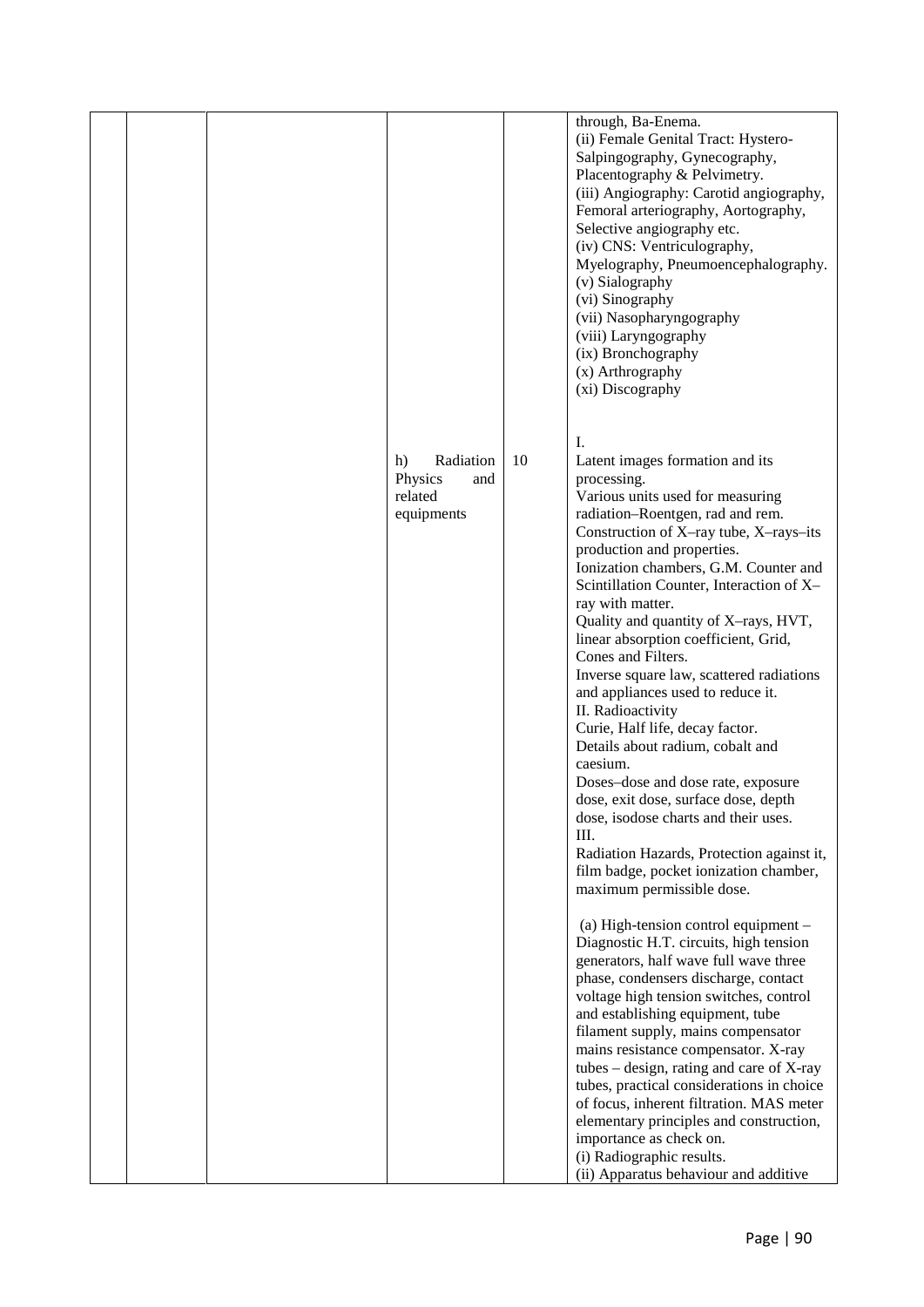| activated, synchronous motor, value<br>(Low-tension ionization testing timer<br>accuracy). Interlocks and safety devices.<br>(iii) Circuits - Simple circuit diagram<br>and illustration of sequence from mains<br>supply to control X-ray exposure bean.<br>Centering devices – mechanical and<br>optical, interaction of X-rays and the<br>body transmission in body tissues.<br>(b) Scattered radiation – control of<br>scattered radiation, cones, diaphragm,<br>single and multiple filters grid ratio in<br>relation to KV, construction and<br>operation, focused and non - focused,<br>single stroke reciprocating and<br>oscillating potter - bucky, diaphragms,<br>criss cross grids, stationary grids, use<br>etc.<br>(c) Production of X-ray tubes and high<br>tension circuits for the production of<br>control panel and control safety device<br>and interlocks, basic principles of mega<br>voltage X-ray machines.<br>(d) Fluoroscopy - Tube filtration,<br>diaphragm, tilting couch screen grid and<br>exploratory and control safety devices,<br>compressors, protection, electrical<br>radiographic and mechanical control,<br>use and care of couch accessory fittings.<br>(e) Special equipment – body section<br>radiography, apparatus and controls<br>simultaneous multi section accessories<br>specialized couches, skull table, mobile<br>units. Image intensifiers, principles,<br>optical systems, for viewing and<br>recording final image electrical and x-<br>ray supply protection, applications,<br>including cine radiography, mass<br>miniature radiography, special<br>radiography, equipment for high speed<br>serial techniques (etc.) rapid cassette<br>changer rapid films changer, roll films,<br>full size and miniature, biplane<br>equipment, grids, protection, problems<br>of processing and presentation, care and<br>maintenance – general principle and<br>routine use of charts supplied by<br>manufactures, radiographic calibration<br>procedure.<br>10<br>i) Patient-care<br>(a) Hospital staffing and organisation,<br>records relating to patients and<br>departmental statistics, professional<br>attitude of the radiographer to patients<br>and other members of the staff, medico<br>legal aspects, minimising waiting time,<br>appointments organisation stock taking |  |  | tube loading, exposure timers - spring |  |
|------------------------------------------------------------------------------------------------------------------------------------------------------------------------------------------------------------------------------------------------------------------------------------------------------------------------------------------------------------------------------------------------------------------------------------------------------------------------------------------------------------------------------------------------------------------------------------------------------------------------------------------------------------------------------------------------------------------------------------------------------------------------------------------------------------------------------------------------------------------------------------------------------------------------------------------------------------------------------------------------------------------------------------------------------------------------------------------------------------------------------------------------------------------------------------------------------------------------------------------------------------------------------------------------------------------------------------------------------------------------------------------------------------------------------------------------------------------------------------------------------------------------------------------------------------------------------------------------------------------------------------------------------------------------------------------------------------------------------------------------------------------------------------------------------------------------------------------------------------------------------------------------------------------------------------------------------------------------------------------------------------------------------------------------------------------------------------------------------------------------------------------------------------------------------------------------------------------------------------------------------------------------------------------------------------------------------------|--|--|----------------------------------------|--|
|                                                                                                                                                                                                                                                                                                                                                                                                                                                                                                                                                                                                                                                                                                                                                                                                                                                                                                                                                                                                                                                                                                                                                                                                                                                                                                                                                                                                                                                                                                                                                                                                                                                                                                                                                                                                                                                                                                                                                                                                                                                                                                                                                                                                                                                                                                                                    |  |  |                                        |  |
|                                                                                                                                                                                                                                                                                                                                                                                                                                                                                                                                                                                                                                                                                                                                                                                                                                                                                                                                                                                                                                                                                                                                                                                                                                                                                                                                                                                                                                                                                                                                                                                                                                                                                                                                                                                                                                                                                                                                                                                                                                                                                                                                                                                                                                                                                                                                    |  |  |                                        |  |
|                                                                                                                                                                                                                                                                                                                                                                                                                                                                                                                                                                                                                                                                                                                                                                                                                                                                                                                                                                                                                                                                                                                                                                                                                                                                                                                                                                                                                                                                                                                                                                                                                                                                                                                                                                                                                                                                                                                                                                                                                                                                                                                                                                                                                                                                                                                                    |  |  |                                        |  |
|                                                                                                                                                                                                                                                                                                                                                                                                                                                                                                                                                                                                                                                                                                                                                                                                                                                                                                                                                                                                                                                                                                                                                                                                                                                                                                                                                                                                                                                                                                                                                                                                                                                                                                                                                                                                                                                                                                                                                                                                                                                                                                                                                                                                                                                                                                                                    |  |  |                                        |  |
|                                                                                                                                                                                                                                                                                                                                                                                                                                                                                                                                                                                                                                                                                                                                                                                                                                                                                                                                                                                                                                                                                                                                                                                                                                                                                                                                                                                                                                                                                                                                                                                                                                                                                                                                                                                                                                                                                                                                                                                                                                                                                                                                                                                                                                                                                                                                    |  |  |                                        |  |
|                                                                                                                                                                                                                                                                                                                                                                                                                                                                                                                                                                                                                                                                                                                                                                                                                                                                                                                                                                                                                                                                                                                                                                                                                                                                                                                                                                                                                                                                                                                                                                                                                                                                                                                                                                                                                                                                                                                                                                                                                                                                                                                                                                                                                                                                                                                                    |  |  |                                        |  |
|                                                                                                                                                                                                                                                                                                                                                                                                                                                                                                                                                                                                                                                                                                                                                                                                                                                                                                                                                                                                                                                                                                                                                                                                                                                                                                                                                                                                                                                                                                                                                                                                                                                                                                                                                                                                                                                                                                                                                                                                                                                                                                                                                                                                                                                                                                                                    |  |  |                                        |  |
|                                                                                                                                                                                                                                                                                                                                                                                                                                                                                                                                                                                                                                                                                                                                                                                                                                                                                                                                                                                                                                                                                                                                                                                                                                                                                                                                                                                                                                                                                                                                                                                                                                                                                                                                                                                                                                                                                                                                                                                                                                                                                                                                                                                                                                                                                                                                    |  |  |                                        |  |
|                                                                                                                                                                                                                                                                                                                                                                                                                                                                                                                                                                                                                                                                                                                                                                                                                                                                                                                                                                                                                                                                                                                                                                                                                                                                                                                                                                                                                                                                                                                                                                                                                                                                                                                                                                                                                                                                                                                                                                                                                                                                                                                                                                                                                                                                                                                                    |  |  |                                        |  |
|                                                                                                                                                                                                                                                                                                                                                                                                                                                                                                                                                                                                                                                                                                                                                                                                                                                                                                                                                                                                                                                                                                                                                                                                                                                                                                                                                                                                                                                                                                                                                                                                                                                                                                                                                                                                                                                                                                                                                                                                                                                                                                                                                                                                                                                                                                                                    |  |  |                                        |  |
|                                                                                                                                                                                                                                                                                                                                                                                                                                                                                                                                                                                                                                                                                                                                                                                                                                                                                                                                                                                                                                                                                                                                                                                                                                                                                                                                                                                                                                                                                                                                                                                                                                                                                                                                                                                                                                                                                                                                                                                                                                                                                                                                                                                                                                                                                                                                    |  |  |                                        |  |
|                                                                                                                                                                                                                                                                                                                                                                                                                                                                                                                                                                                                                                                                                                                                                                                                                                                                                                                                                                                                                                                                                                                                                                                                                                                                                                                                                                                                                                                                                                                                                                                                                                                                                                                                                                                                                                                                                                                                                                                                                                                                                                                                                                                                                                                                                                                                    |  |  |                                        |  |
|                                                                                                                                                                                                                                                                                                                                                                                                                                                                                                                                                                                                                                                                                                                                                                                                                                                                                                                                                                                                                                                                                                                                                                                                                                                                                                                                                                                                                                                                                                                                                                                                                                                                                                                                                                                                                                                                                                                                                                                                                                                                                                                                                                                                                                                                                                                                    |  |  |                                        |  |
|                                                                                                                                                                                                                                                                                                                                                                                                                                                                                                                                                                                                                                                                                                                                                                                                                                                                                                                                                                                                                                                                                                                                                                                                                                                                                                                                                                                                                                                                                                                                                                                                                                                                                                                                                                                                                                                                                                                                                                                                                                                                                                                                                                                                                                                                                                                                    |  |  |                                        |  |
|                                                                                                                                                                                                                                                                                                                                                                                                                                                                                                                                                                                                                                                                                                                                                                                                                                                                                                                                                                                                                                                                                                                                                                                                                                                                                                                                                                                                                                                                                                                                                                                                                                                                                                                                                                                                                                                                                                                                                                                                                                                                                                                                                                                                                                                                                                                                    |  |  |                                        |  |
|                                                                                                                                                                                                                                                                                                                                                                                                                                                                                                                                                                                                                                                                                                                                                                                                                                                                                                                                                                                                                                                                                                                                                                                                                                                                                                                                                                                                                                                                                                                                                                                                                                                                                                                                                                                                                                                                                                                                                                                                                                                                                                                                                                                                                                                                                                                                    |  |  |                                        |  |
|                                                                                                                                                                                                                                                                                                                                                                                                                                                                                                                                                                                                                                                                                                                                                                                                                                                                                                                                                                                                                                                                                                                                                                                                                                                                                                                                                                                                                                                                                                                                                                                                                                                                                                                                                                                                                                                                                                                                                                                                                                                                                                                                                                                                                                                                                                                                    |  |  |                                        |  |
|                                                                                                                                                                                                                                                                                                                                                                                                                                                                                                                                                                                                                                                                                                                                                                                                                                                                                                                                                                                                                                                                                                                                                                                                                                                                                                                                                                                                                                                                                                                                                                                                                                                                                                                                                                                                                                                                                                                                                                                                                                                                                                                                                                                                                                                                                                                                    |  |  |                                        |  |
|                                                                                                                                                                                                                                                                                                                                                                                                                                                                                                                                                                                                                                                                                                                                                                                                                                                                                                                                                                                                                                                                                                                                                                                                                                                                                                                                                                                                                                                                                                                                                                                                                                                                                                                                                                                                                                                                                                                                                                                                                                                                                                                                                                                                                                                                                                                                    |  |  |                                        |  |
|                                                                                                                                                                                                                                                                                                                                                                                                                                                                                                                                                                                                                                                                                                                                                                                                                                                                                                                                                                                                                                                                                                                                                                                                                                                                                                                                                                                                                                                                                                                                                                                                                                                                                                                                                                                                                                                                                                                                                                                                                                                                                                                                                                                                                                                                                                                                    |  |  |                                        |  |
|                                                                                                                                                                                                                                                                                                                                                                                                                                                                                                                                                                                                                                                                                                                                                                                                                                                                                                                                                                                                                                                                                                                                                                                                                                                                                                                                                                                                                                                                                                                                                                                                                                                                                                                                                                                                                                                                                                                                                                                                                                                                                                                                                                                                                                                                                                                                    |  |  |                                        |  |
|                                                                                                                                                                                                                                                                                                                                                                                                                                                                                                                                                                                                                                                                                                                                                                                                                                                                                                                                                                                                                                                                                                                                                                                                                                                                                                                                                                                                                                                                                                                                                                                                                                                                                                                                                                                                                                                                                                                                                                                                                                                                                                                                                                                                                                                                                                                                    |  |  |                                        |  |
|                                                                                                                                                                                                                                                                                                                                                                                                                                                                                                                                                                                                                                                                                                                                                                                                                                                                                                                                                                                                                                                                                                                                                                                                                                                                                                                                                                                                                                                                                                                                                                                                                                                                                                                                                                                                                                                                                                                                                                                                                                                                                                                                                                                                                                                                                                                                    |  |  |                                        |  |
|                                                                                                                                                                                                                                                                                                                                                                                                                                                                                                                                                                                                                                                                                                                                                                                                                                                                                                                                                                                                                                                                                                                                                                                                                                                                                                                                                                                                                                                                                                                                                                                                                                                                                                                                                                                                                                                                                                                                                                                                                                                                                                                                                                                                                                                                                                                                    |  |  |                                        |  |
|                                                                                                                                                                                                                                                                                                                                                                                                                                                                                                                                                                                                                                                                                                                                                                                                                                                                                                                                                                                                                                                                                                                                                                                                                                                                                                                                                                                                                                                                                                                                                                                                                                                                                                                                                                                                                                                                                                                                                                                                                                                                                                                                                                                                                                                                                                                                    |  |  |                                        |  |
|                                                                                                                                                                                                                                                                                                                                                                                                                                                                                                                                                                                                                                                                                                                                                                                                                                                                                                                                                                                                                                                                                                                                                                                                                                                                                                                                                                                                                                                                                                                                                                                                                                                                                                                                                                                                                                                                                                                                                                                                                                                                                                                                                                                                                                                                                                                                    |  |  |                                        |  |
|                                                                                                                                                                                                                                                                                                                                                                                                                                                                                                                                                                                                                                                                                                                                                                                                                                                                                                                                                                                                                                                                                                                                                                                                                                                                                                                                                                                                                                                                                                                                                                                                                                                                                                                                                                                                                                                                                                                                                                                                                                                                                                                                                                                                                                                                                                                                    |  |  |                                        |  |
|                                                                                                                                                                                                                                                                                                                                                                                                                                                                                                                                                                                                                                                                                                                                                                                                                                                                                                                                                                                                                                                                                                                                                                                                                                                                                                                                                                                                                                                                                                                                                                                                                                                                                                                                                                                                                                                                                                                                                                                                                                                                                                                                                                                                                                                                                                                                    |  |  |                                        |  |
|                                                                                                                                                                                                                                                                                                                                                                                                                                                                                                                                                                                                                                                                                                                                                                                                                                                                                                                                                                                                                                                                                                                                                                                                                                                                                                                                                                                                                                                                                                                                                                                                                                                                                                                                                                                                                                                                                                                                                                                                                                                                                                                                                                                                                                                                                                                                    |  |  |                                        |  |
|                                                                                                                                                                                                                                                                                                                                                                                                                                                                                                                                                                                                                                                                                                                                                                                                                                                                                                                                                                                                                                                                                                                                                                                                                                                                                                                                                                                                                                                                                                                                                                                                                                                                                                                                                                                                                                                                                                                                                                                                                                                                                                                                                                                                                                                                                                                                    |  |  |                                        |  |
|                                                                                                                                                                                                                                                                                                                                                                                                                                                                                                                                                                                                                                                                                                                                                                                                                                                                                                                                                                                                                                                                                                                                                                                                                                                                                                                                                                                                                                                                                                                                                                                                                                                                                                                                                                                                                                                                                                                                                                                                                                                                                                                                                                                                                                                                                                                                    |  |  |                                        |  |
|                                                                                                                                                                                                                                                                                                                                                                                                                                                                                                                                                                                                                                                                                                                                                                                                                                                                                                                                                                                                                                                                                                                                                                                                                                                                                                                                                                                                                                                                                                                                                                                                                                                                                                                                                                                                                                                                                                                                                                                                                                                                                                                                                                                                                                                                                                                                    |  |  |                                        |  |
|                                                                                                                                                                                                                                                                                                                                                                                                                                                                                                                                                                                                                                                                                                                                                                                                                                                                                                                                                                                                                                                                                                                                                                                                                                                                                                                                                                                                                                                                                                                                                                                                                                                                                                                                                                                                                                                                                                                                                                                                                                                                                                                                                                                                                                                                                                                                    |  |  |                                        |  |
|                                                                                                                                                                                                                                                                                                                                                                                                                                                                                                                                                                                                                                                                                                                                                                                                                                                                                                                                                                                                                                                                                                                                                                                                                                                                                                                                                                                                                                                                                                                                                                                                                                                                                                                                                                                                                                                                                                                                                                                                                                                                                                                                                                                                                                                                                                                                    |  |  |                                        |  |
|                                                                                                                                                                                                                                                                                                                                                                                                                                                                                                                                                                                                                                                                                                                                                                                                                                                                                                                                                                                                                                                                                                                                                                                                                                                                                                                                                                                                                                                                                                                                                                                                                                                                                                                                                                                                                                                                                                                                                                                                                                                                                                                                                                                                                                                                                                                                    |  |  |                                        |  |
|                                                                                                                                                                                                                                                                                                                                                                                                                                                                                                                                                                                                                                                                                                                                                                                                                                                                                                                                                                                                                                                                                                                                                                                                                                                                                                                                                                                                                                                                                                                                                                                                                                                                                                                                                                                                                                                                                                                                                                                                                                                                                                                                                                                                                                                                                                                                    |  |  |                                        |  |
|                                                                                                                                                                                                                                                                                                                                                                                                                                                                                                                                                                                                                                                                                                                                                                                                                                                                                                                                                                                                                                                                                                                                                                                                                                                                                                                                                                                                                                                                                                                                                                                                                                                                                                                                                                                                                                                                                                                                                                                                                                                                                                                                                                                                                                                                                                                                    |  |  |                                        |  |
|                                                                                                                                                                                                                                                                                                                                                                                                                                                                                                                                                                                                                                                                                                                                                                                                                                                                                                                                                                                                                                                                                                                                                                                                                                                                                                                                                                                                                                                                                                                                                                                                                                                                                                                                                                                                                                                                                                                                                                                                                                                                                                                                                                                                                                                                                                                                    |  |  |                                        |  |
|                                                                                                                                                                                                                                                                                                                                                                                                                                                                                                                                                                                                                                                                                                                                                                                                                                                                                                                                                                                                                                                                                                                                                                                                                                                                                                                                                                                                                                                                                                                                                                                                                                                                                                                                                                                                                                                                                                                                                                                                                                                                                                                                                                                                                                                                                                                                    |  |  |                                        |  |
|                                                                                                                                                                                                                                                                                                                                                                                                                                                                                                                                                                                                                                                                                                                                                                                                                                                                                                                                                                                                                                                                                                                                                                                                                                                                                                                                                                                                                                                                                                                                                                                                                                                                                                                                                                                                                                                                                                                                                                                                                                                                                                                                                                                                                                                                                                                                    |  |  |                                        |  |
|                                                                                                                                                                                                                                                                                                                                                                                                                                                                                                                                                                                                                                                                                                                                                                                                                                                                                                                                                                                                                                                                                                                                                                                                                                                                                                                                                                                                                                                                                                                                                                                                                                                                                                                                                                                                                                                                                                                                                                                                                                                                                                                                                                                                                                                                                                                                    |  |  |                                        |  |
|                                                                                                                                                                                                                                                                                                                                                                                                                                                                                                                                                                                                                                                                                                                                                                                                                                                                                                                                                                                                                                                                                                                                                                                                                                                                                                                                                                                                                                                                                                                                                                                                                                                                                                                                                                                                                                                                                                                                                                                                                                                                                                                                                                                                                                                                                                                                    |  |  |                                        |  |
|                                                                                                                                                                                                                                                                                                                                                                                                                                                                                                                                                                                                                                                                                                                                                                                                                                                                                                                                                                                                                                                                                                                                                                                                                                                                                                                                                                                                                                                                                                                                                                                                                                                                                                                                                                                                                                                                                                                                                                                                                                                                                                                                                                                                                                                                                                                                    |  |  |                                        |  |
|                                                                                                                                                                                                                                                                                                                                                                                                                                                                                                                                                                                                                                                                                                                                                                                                                                                                                                                                                                                                                                                                                                                                                                                                                                                                                                                                                                                                                                                                                                                                                                                                                                                                                                                                                                                                                                                                                                                                                                                                                                                                                                                                                                                                                                                                                                                                    |  |  |                                        |  |
|                                                                                                                                                                                                                                                                                                                                                                                                                                                                                                                                                                                                                                                                                                                                                                                                                                                                                                                                                                                                                                                                                                                                                                                                                                                                                                                                                                                                                                                                                                                                                                                                                                                                                                                                                                                                                                                                                                                                                                                                                                                                                                                                                                                                                                                                                                                                    |  |  |                                        |  |
|                                                                                                                                                                                                                                                                                                                                                                                                                                                                                                                                                                                                                                                                                                                                                                                                                                                                                                                                                                                                                                                                                                                                                                                                                                                                                                                                                                                                                                                                                                                                                                                                                                                                                                                                                                                                                                                                                                                                                                                                                                                                                                                                                                                                                                                                                                                                    |  |  |                                        |  |
|                                                                                                                                                                                                                                                                                                                                                                                                                                                                                                                                                                                                                                                                                                                                                                                                                                                                                                                                                                                                                                                                                                                                                                                                                                                                                                                                                                                                                                                                                                                                                                                                                                                                                                                                                                                                                                                                                                                                                                                                                                                                                                                                                                                                                                                                                                                                    |  |  |                                        |  |
|                                                                                                                                                                                                                                                                                                                                                                                                                                                                                                                                                                                                                                                                                                                                                                                                                                                                                                                                                                                                                                                                                                                                                                                                                                                                                                                                                                                                                                                                                                                                                                                                                                                                                                                                                                                                                                                                                                                                                                                                                                                                                                                                                                                                                                                                                                                                    |  |  |                                        |  |
|                                                                                                                                                                                                                                                                                                                                                                                                                                                                                                                                                                                                                                                                                                                                                                                                                                                                                                                                                                                                                                                                                                                                                                                                                                                                                                                                                                                                                                                                                                                                                                                                                                                                                                                                                                                                                                                                                                                                                                                                                                                                                                                                                                                                                                                                                                                                    |  |  |                                        |  |
|                                                                                                                                                                                                                                                                                                                                                                                                                                                                                                                                                                                                                                                                                                                                                                                                                                                                                                                                                                                                                                                                                                                                                                                                                                                                                                                                                                                                                                                                                                                                                                                                                                                                                                                                                                                                                                                                                                                                                                                                                                                                                                                                                                                                                                                                                                                                    |  |  |                                        |  |
|                                                                                                                                                                                                                                                                                                                                                                                                                                                                                                                                                                                                                                                                                                                                                                                                                                                                                                                                                                                                                                                                                                                                                                                                                                                                                                                                                                                                                                                                                                                                                                                                                                                                                                                                                                                                                                                                                                                                                                                                                                                                                                                                                                                                                                                                                                                                    |  |  |                                        |  |
|                                                                                                                                                                                                                                                                                                                                                                                                                                                                                                                                                                                                                                                                                                                                                                                                                                                                                                                                                                                                                                                                                                                                                                                                                                                                                                                                                                                                                                                                                                                                                                                                                                                                                                                                                                                                                                                                                                                                                                                                                                                                                                                                                                                                                                                                                                                                    |  |  |                                        |  |
|                                                                                                                                                                                                                                                                                                                                                                                                                                                                                                                                                                                                                                                                                                                                                                                                                                                                                                                                                                                                                                                                                                                                                                                                                                                                                                                                                                                                                                                                                                                                                                                                                                                                                                                                                                                                                                                                                                                                                                                                                                                                                                                                                                                                                                                                                                                                    |  |  |                                        |  |
|                                                                                                                                                                                                                                                                                                                                                                                                                                                                                                                                                                                                                                                                                                                                                                                                                                                                                                                                                                                                                                                                                                                                                                                                                                                                                                                                                                                                                                                                                                                                                                                                                                                                                                                                                                                                                                                                                                                                                                                                                                                                                                                                                                                                                                                                                                                                    |  |  |                                        |  |
|                                                                                                                                                                                                                                                                                                                                                                                                                                                                                                                                                                                                                                                                                                                                                                                                                                                                                                                                                                                                                                                                                                                                                                                                                                                                                                                                                                                                                                                                                                                                                                                                                                                                                                                                                                                                                                                                                                                                                                                                                                                                                                                                                                                                                                                                                                                                    |  |  |                                        |  |
|                                                                                                                                                                                                                                                                                                                                                                                                                                                                                                                                                                                                                                                                                                                                                                                                                                                                                                                                                                                                                                                                                                                                                                                                                                                                                                                                                                                                                                                                                                                                                                                                                                                                                                                                                                                                                                                                                                                                                                                                                                                                                                                                                                                                                                                                                                                                    |  |  |                                        |  |
|                                                                                                                                                                                                                                                                                                                                                                                                                                                                                                                                                                                                                                                                                                                                                                                                                                                                                                                                                                                                                                                                                                                                                                                                                                                                                                                                                                                                                                                                                                                                                                                                                                                                                                                                                                                                                                                                                                                                                                                                                                                                                                                                                                                                                                                                                                                                    |  |  |                                        |  |
|                                                                                                                                                                                                                                                                                                                                                                                                                                                                                                                                                                                                                                                                                                                                                                                                                                                                                                                                                                                                                                                                                                                                                                                                                                                                                                                                                                                                                                                                                                                                                                                                                                                                                                                                                                                                                                                                                                                                                                                                                                                                                                                                                                                                                                                                                                                                    |  |  |                                        |  |
|                                                                                                                                                                                                                                                                                                                                                                                                                                                                                                                                                                                                                                                                                                                                                                                                                                                                                                                                                                                                                                                                                                                                                                                                                                                                                                                                                                                                                                                                                                                                                                                                                                                                                                                                                                                                                                                                                                                                                                                                                                                                                                                                                                                                                                                                                                                                    |  |  |                                        |  |
|                                                                                                                                                                                                                                                                                                                                                                                                                                                                                                                                                                                                                                                                                                                                                                                                                                                                                                                                                                                                                                                                                                                                                                                                                                                                                                                                                                                                                                                                                                                                                                                                                                                                                                                                                                                                                                                                                                                                                                                                                                                                                                                                                                                                                                                                                                                                    |  |  |                                        |  |
|                                                                                                                                                                                                                                                                                                                                                                                                                                                                                                                                                                                                                                                                                                                                                                                                                                                                                                                                                                                                                                                                                                                                                                                                                                                                                                                                                                                                                                                                                                                                                                                                                                                                                                                                                                                                                                                                                                                                                                                                                                                                                                                                                                                                                                                                                                                                    |  |  |                                        |  |
|                                                                                                                                                                                                                                                                                                                                                                                                                                                                                                                                                                                                                                                                                                                                                                                                                                                                                                                                                                                                                                                                                                                                                                                                                                                                                                                                                                                                                                                                                                                                                                                                                                                                                                                                                                                                                                                                                                                                                                                                                                                                                                                                                                                                                                                                                                                                    |  |  | and stock keeping.                     |  |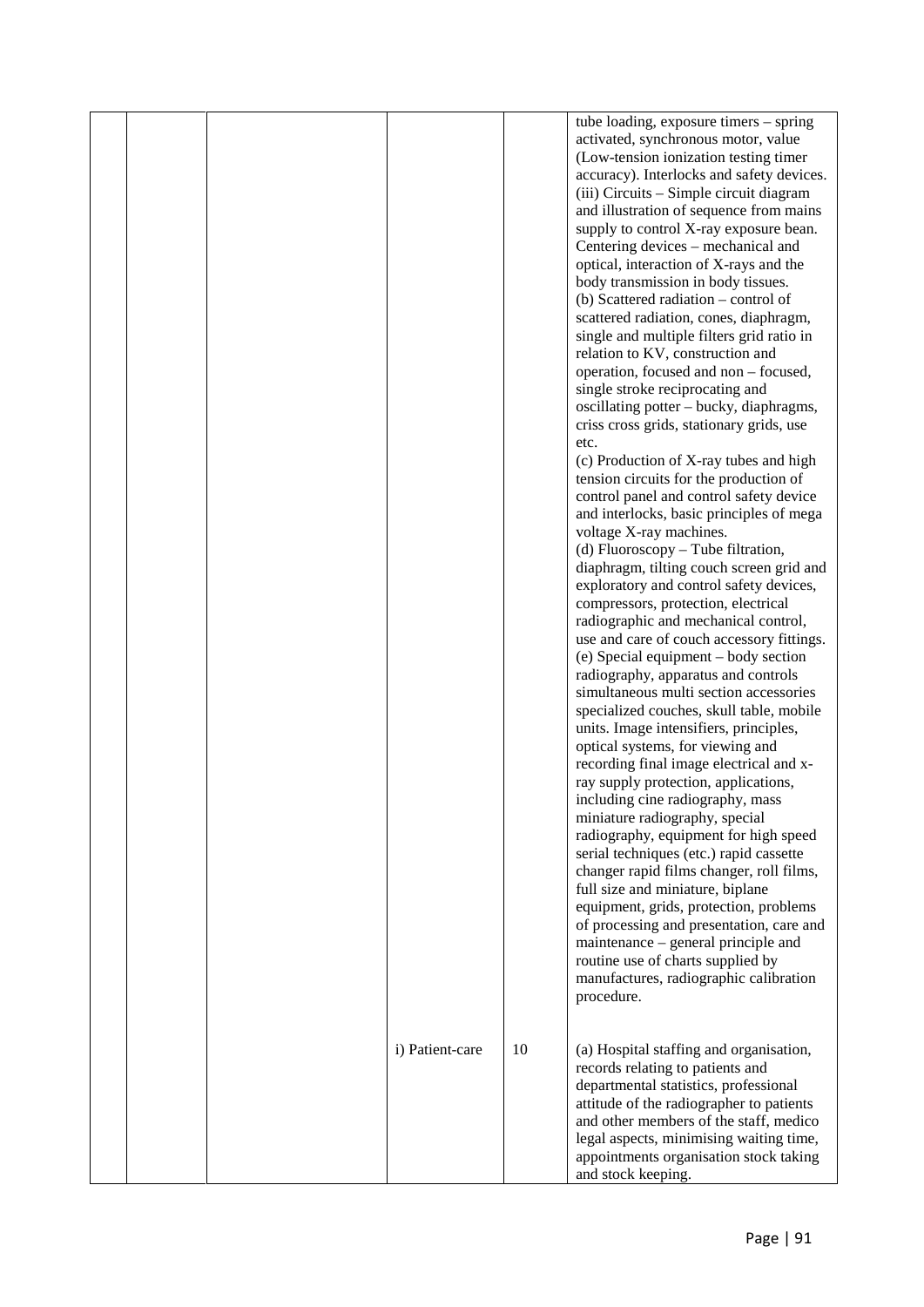|  |  | (b) Care of patient: - first contact with         |  |
|--|--|---------------------------------------------------|--|
|  |  | patient in the department handling of             |  |
|  |  | chair and stretcher patients, lifting of ill      |  |
|  |  | and injured patients, elementary                  |  |
|  |  | hygiene, personal cleanliness, hygiene            |  |
|  |  | in relation to patients. E.g. clean linen         |  |
|  |  | and receptive nursing care, temperature.          |  |
|  |  | (c) First Aid: - Shock, asphyxia,                 |  |
|  |  | convulsions, artificial respiration,              |  |
|  |  | electric shock, burns, scalds,                    |  |
|  |  | haemorrhage, pressure point, tourniquet,          |  |
|  |  | fractures, splints, bandaging, foreign            |  |
|  |  | bodies, poisons, drug, reactions,                 |  |
|  |  | administration of oxygen.                         |  |
|  |  | (d) Preparation of a patient for general          |  |
|  |  | X-ray examinations. Departmental                  |  |
|  |  | instruction to out patients or ward staff,        |  |
|  |  | use of aperients, enema and colonic               |  |
|  |  | irrigation, flatulence and flatus causes          |  |
|  |  | and methods of relief, principles of              |  |
|  |  | catheterization and intubations,                  |  |
|  |  | premeditation, its uses and methods,              |  |
|  |  | anaesthetised patients, nursing care              |  |
|  |  | before and after special X-ray                    |  |
|  |  | examinations e.g. in neurological,                |  |
|  |  | vascular and respiratory conditions               |  |
|  |  | diabetic patients, special attention to           |  |
|  |  | food, trauma hazards.                             |  |
|  |  | (e) Preparation of patients for special x-        |  |
|  |  | ray examinations barium enema, barium             |  |
|  |  | meal, intravenous pyelography                     |  |
|  |  | cholecystography etc. and their                   |  |
|  |  | administration.                                   |  |
|  |  | (f) Principles and aspects: - Methods of          |  |
|  |  | sterilization, care and identification of         |  |
|  |  | instruments and surgical dressings in             |  |
|  |  | common use, setting of trays and                  |  |
|  |  | trolleys for various examinations etc.            |  |
|  |  | intravenous pyelography, biopsy,                  |  |
|  |  | elementary operating theatre produce.             |  |
|  |  | (g) Drugs in department-storage,                  |  |
|  |  | labeling checking, regulations regarding          |  |
|  |  | (h) Contrast media-barium                         |  |
|  |  | preparations, iodine<br>Radiographic Photography: |  |
|  |  | (a) Photographic aspects of radiography           |  |
|  |  | - the fundamentals of the photographic            |  |
|  |  | process, light sensitive salts of silver,         |  |
|  |  | the photographic emulsion gelatin as              |  |
|  |  | suspension medium, size and frequency             |  |
|  |  | of the silver halide grain in relation to         |  |
|  |  | sensitively and contrast, formation of            |  |
|  |  | the latent image, chemical development,           |  |
|  |  | construction of x-ray film base material,         |  |
|  |  | substratum coating, emulsion, coating             |  |
|  |  | anti-abrasive super coating sensitivity,          |  |
|  |  | storage of unexposed film.                        |  |
|  |  | (b) X-ray materials: - Type of emulsion,          |  |
|  |  | characteristics and control screen films,         |  |
|  |  | non screen films, dental films,                   |  |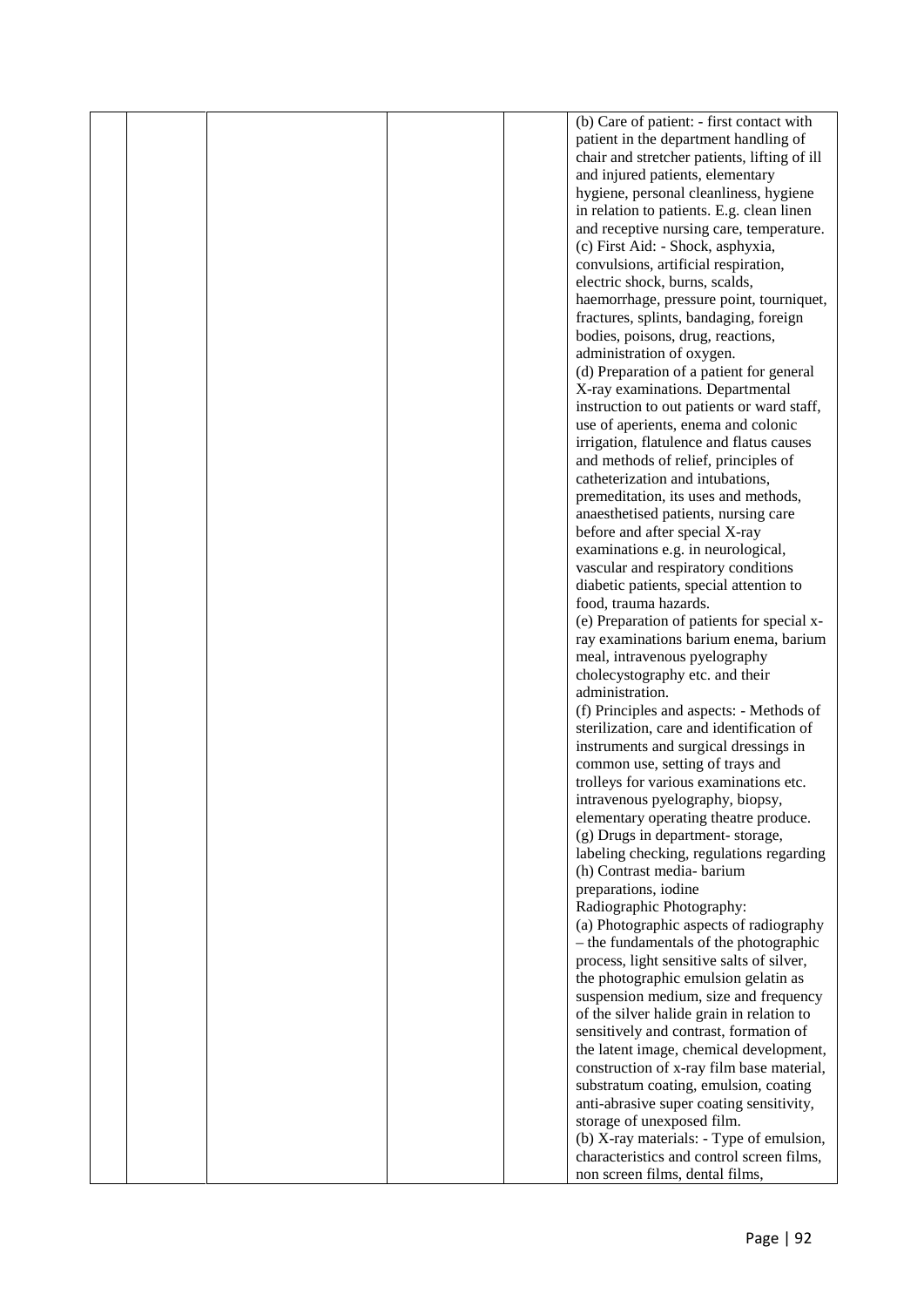|  |                   |    | comparative speed and contrast to light      |  |
|--|-------------------|----|----------------------------------------------|--|
|  |                   |    | and x-rays.                                  |  |
|  |                   |    | Characteristics of x-ray emulsions,          |  |
|  |                   |    | characteristics curves of x-ray film         |  |
|  |                   |    | assessment of the results of correct         |  |
|  |                   |    | exposure under & over exposure,              |  |
|  |                   |    | density (D max) speed, contrast              |  |
|  |                   |    | (Gamma infinity) graduation, fog, grain,     |  |
|  |                   |    | exposure, kilovoltage and developing         |  |
|  |                   |    | latitude. Intensifying screens               |  |
|  |                   |    | fluorescence application of fluorescence     |  |
|  |                   |    | in radiography, construction of an           |  |
|  |                   |    | intensifying screen, types of emulsion in    |  |
|  |                   |    | relation to type of salt, size of grain,     |  |
|  |                   |    | coating, weight, kilovoltage, mounting       |  |
|  |                   |    | and general care of screens, after glow      |  |
|  |                   |    | test for reciprocate failure, intermittency  |  |
|  |                   |    | effect.                                      |  |
|  |                   |    | X-ray, testing a cassette for proving        |  |
|  |                   |    | good screen contact, general case of         |  |
|  |                   |    | cassettes. X-ray developers -                |  |
|  |                   |    | characteristics and detail freedom from      |  |
|  |                   |    | chemical fog and staining, long life         |  |
|  |                   |    | possibility of degeneration.                 |  |
|  |                   |    | Standardization of quality of developers     |  |
|  |                   |    | and development – function and               |  |
|  |                   |    | constituents of an x-ray developer,          |  |
|  |                   |    | standardization by time and temperature      |  |
|  |                   |    | development latitude, exhaustion of a        |  |
|  |                   |    | developer, replenishment of developers,      |  |
|  |                   |    | ultra rapid developers, combined             |  |
|  |                   |    | developer and fixer, fixers and fixing,      |  |
|  |                   |    | hardening agent, time of fixation,           |  |
|  |                   |    | exhaustion of a fixer, electrolytic silver   |  |
|  |                   |    | recovery and fixer regeneration, rapid       |  |
|  |                   |    | fixers, separate hardening. Rinsing,         |  |
|  |                   |    | washing and drying - objects of rinsing      |  |
|  |                   |    | and washing, methods, employed,              |  |
|  |                   |    | methods of drying films, processing –        |  |
|  |                   |    | preparation of solutions, available water    |  |
|  |                   |    | supply, nature of mixing, vessels, order     |  |
|  |                   |    | of mixing solutions, filtration, making      |  |
|  |                   |    | stock solutions, storage of dry              |  |
|  |                   |    | chemicals, storage of solutions,             |  |
|  |                   |    | processing units, hangers, care of           |  |
|  |                   |    | hangers, control of temperature by           |  |
|  |                   |    | heating elements and thermostat, water       |  |
|  |                   |    | mixer, by refrigeration, use of ice $-$ film |  |
|  |                   |    | quality, ultra rapid processing, tank or     |  |
|  |                   |    | dish units, stop bath rinse, wetting         |  |
|  |                   |    | agents, after treatment of films.            |  |
|  |                   |    | Automatic processing principles,             |  |
|  |                   |    | procedure and regeneration of solutions.     |  |
|  |                   |    | Knowledge of Atomic Energy                   |  |
|  |                   |    | Regulatory Board (AERB) regulations          |  |
|  |                   |    | and rules.                                   |  |
|  |                   |    |                                              |  |
|  | Specialized<br>j) | 10 | Computed Tomography                          |  |
|  | investigations    |    |                                              |  |
|  |                   |    |                                              |  |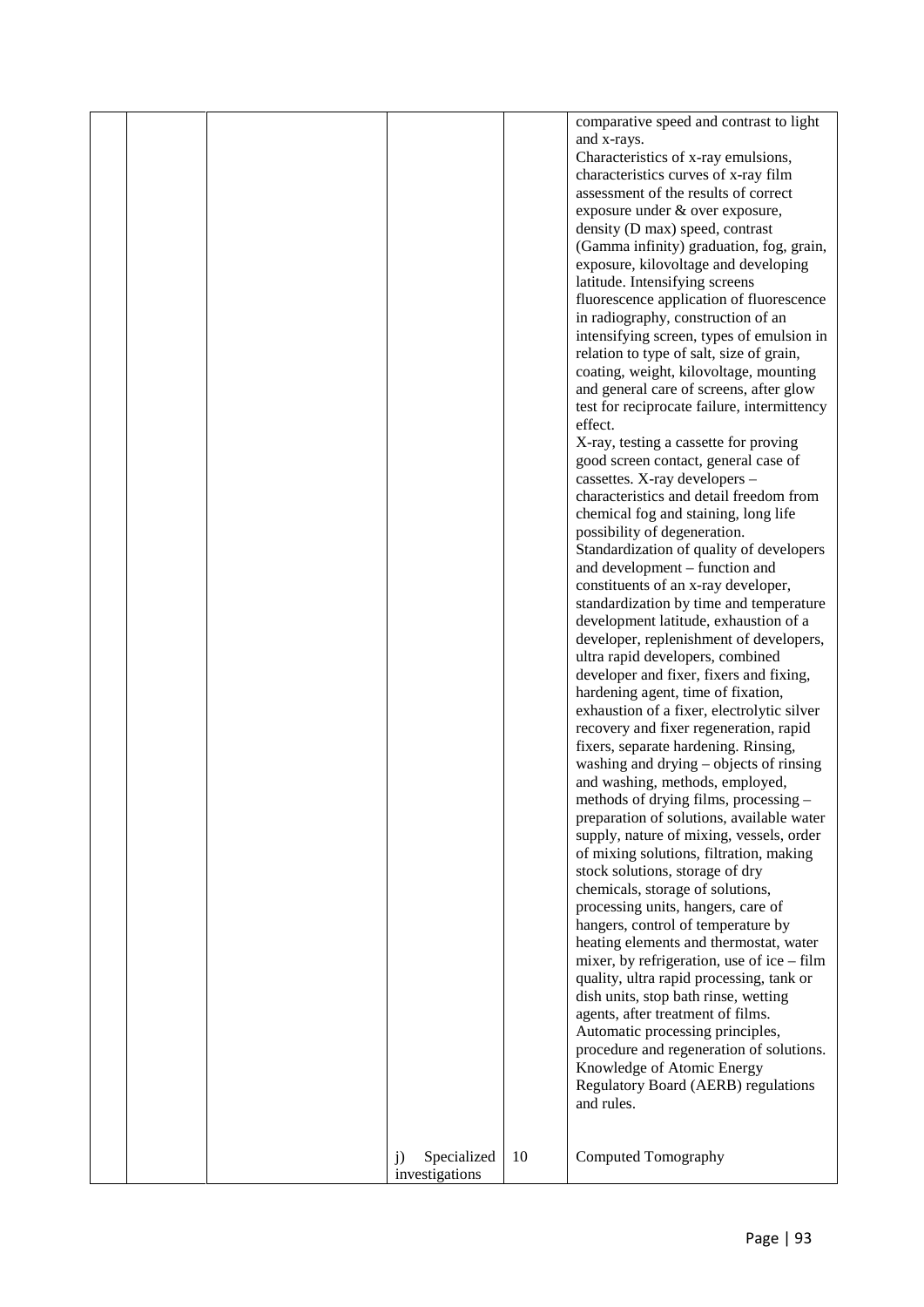|    |                     |                                                                                                   |            |    | Principles of CT – Basic Physics –<br>Recent developments, applications etc.<br>Positioning in CT<br>Different types of contrast materials.<br>Emergency treatment.<br><b>Radiation hazards</b><br>Disposal of unused matter.<br>Magnetic Resonance Imaging<br>Principle – Physics – Techniques –<br>Types of coils - Basic term used in MRI<br>Operations, Applications, etc.<br>Positioning in MRI.<br>Different types of contrast materials.<br>Emergency treatment.<br>MRI hazards.<br>Factors affecting quality of imaging.<br>Ultrasound |
|----|---------------------|---------------------------------------------------------------------------------------------------|------------|----|------------------------------------------------------------------------------------------------------------------------------------------------------------------------------------------------------------------------------------------------------------------------------------------------------------------------------------------------------------------------------------------------------------------------------------------------------------------------------------------------------------------------------------------------|
|    |                     |                                                                                                   |            |    | Physics - Types of ultrasound -<br>Techniques of ultrasound scanning in<br>different parts – positioning and filming<br>- Principles of Doppler effect and<br>colour Doppler.                                                                                                                                                                                                                                                                                                                                                                  |
| 35 | Physioth<br>erapist | Essential Qualification<br>& Experience:                                                          | a) Anatomy | 10 | 1. General and Applied anatomy.<br>2. Musculoskeletal system -                                                                                                                                                                                                                                                                                                                                                                                                                                                                                 |
|    |                     | Bachelor's Degree in<br>Physiotherapy from a<br>recognized Institute /<br>University with 2 years |            |    | Connective tissue $\&$ its modification,<br>tendons, membranes, special connective<br>tissue.                                                                                                                                                                                                                                                                                                                                                                                                                                                  |
|    |                     | experience.<br><b>OR</b>                                                                          |            |    | Bone structure, blood supply, growth,<br>ossification, and classification.                                                                                                                                                                                                                                                                                                                                                                                                                                                                     |
|    |                     | Diploma<br>in<br>Rehabilitation with 5<br>experience.<br>years                                    |            |    | Muscle classification, structure and<br>functional aspect.                                                                                                                                                                                                                                                                                                                                                                                                                                                                                     |
|    |                     | Registered<br>with<br>the<br>Physiotherapy Council.                                               |            |    | Joints - classification, structures of<br>movements, range,<br>limiting<br>joints,<br>factors, stability, blood supply, nerve<br>dislocations<br>applied<br>supply,<br>and<br>anatomy.                                                                                                                                                                                                                                                                                                                                                         |
|    |                     |                                                                                                   |            |    | 3. Central nervous system - disposition,<br>parts and functions                                                                                                                                                                                                                                                                                                                                                                                                                                                                                |
|    |                     |                                                                                                   |            |    | 4. Cardiovascular system                                                                                                                                                                                                                                                                                                                                                                                                                                                                                                                       |
|    |                     |                                                                                                   |            |    | 5. Lymphatic system                                                                                                                                                                                                                                                                                                                                                                                                                                                                                                                            |
|    |                     |                                                                                                   |            |    | 6. Respiratory system                                                                                                                                                                                                                                                                                                                                                                                                                                                                                                                          |
|    |                     |                                                                                                   |            |    | 7. Digestive system                                                                                                                                                                                                                                                                                                                                                                                                                                                                                                                            |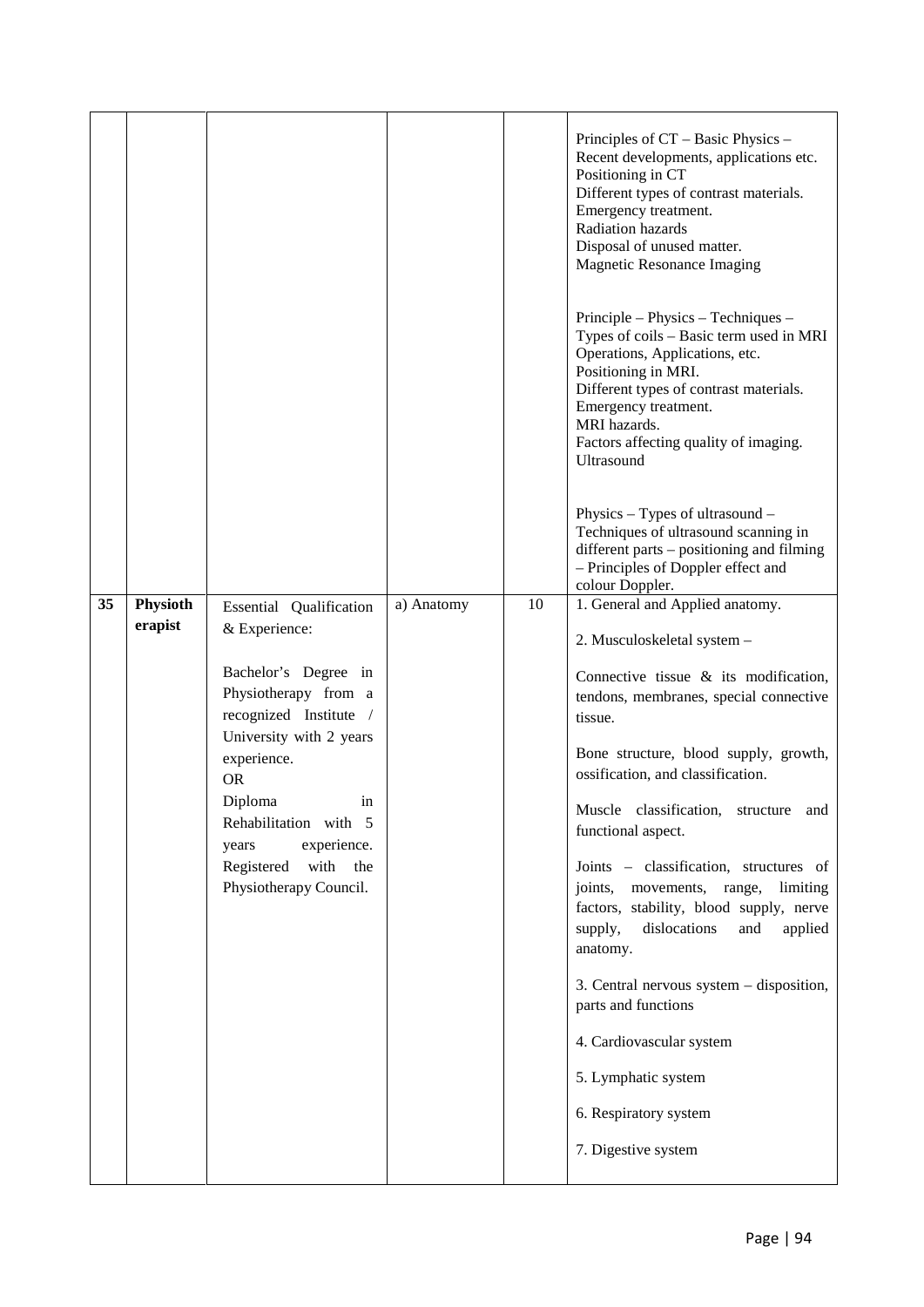|  |                                                                                                                  |        | 8. Urinary and Reproductive system |
|--|------------------------------------------------------------------------------------------------------------------|--------|------------------------------------|
|  |                                                                                                                  |        | 9. Endocrine system                |
|  |                                                                                                                  |        |                                    |
|  | b) Physiology                                                                                                    | 10     | 1. General Physiology              |
|  |                                                                                                                  |        | 2. Blood                           |
|  |                                                                                                                  |        | 3. Cardiovascular system           |
|  |                                                                                                                  |        | 4. Respiratory System              |
|  |                                                                                                                  |        | 5. Nerve Muscle Physiology         |
|  |                                                                                                                  |        | 6. Nervous system                  |
|  |                                                                                                                  |        | 7. Renal System                    |
|  |                                                                                                                  |        | 8. Digestive System                |
|  |                                                                                                                  |        | 9. Endocrinology                   |
|  |                                                                                                                  |        |                                    |
|  | c)<br><b>Fundamentals</b>                                                                                        |        |                                    |
|  | of<br>Occupational                                                                                               | 10     |                                    |
|  | <b>Therapy</b>                                                                                                   |        |                                    |
|  | $\&$<br>History                                                                                                  |        |                                    |
|  | development of<br>Occupational                                                                                   |        |                                    |
|  | Therapy                                                                                                          |        |                                    |
|  |                                                                                                                  |        |                                    |
|  | d)<br>Rehabilitation                                                                                             | $10\,$ |                                    |
|  |                                                                                                                  |        |                                    |
|  | e) Occupational                                                                                                  |        |                                    |
|  | performance<br>model                                                                                             | 10     |                                    |
|  | Generalized &<br>specific                                                                                        |        |                                    |
|  | $% \left( \left( \mathcal{A},\mathcal{A}\right) \right) =\left( \mathcal{A},\mathcal{A}\right)$ of<br>principles |        |                                    |
|  | therapeutic<br>exercises                                                                                         |        |                                    |
|  |                                                                                                                  |        |                                    |
|  | Therapeutic<br>f)                                                                                                |        |                                    |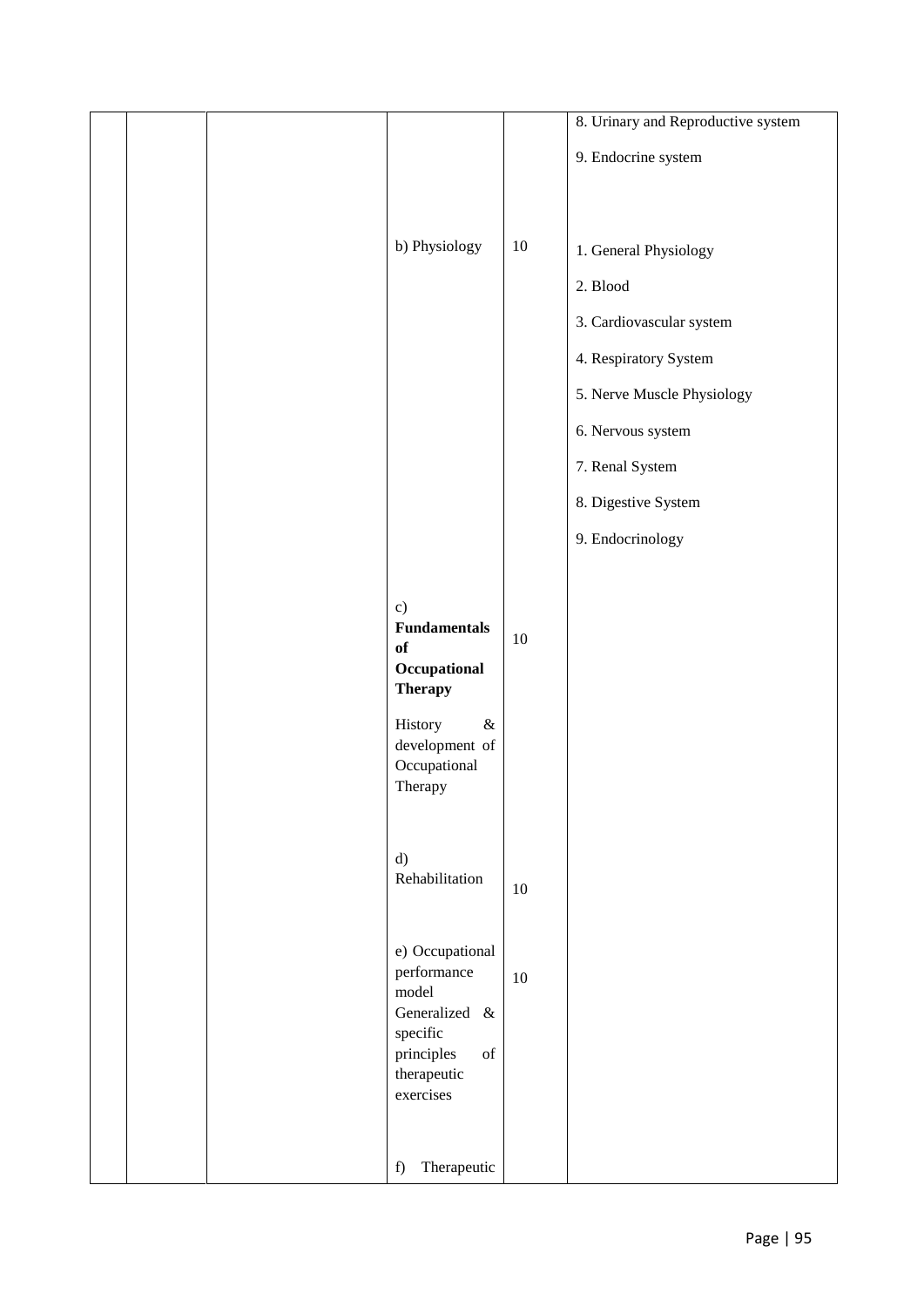|  | modalities                                                                                                       | $10\,$ |  |
|--|------------------------------------------------------------------------------------------------------------------|--------|--|
|  |                                                                                                                  |        |  |
|  |                                                                                                                  |        |  |
|  |                                                                                                                  |        |  |
|  |                                                                                                                  |        |  |
|  | g) Principles $\&$                                                                                               |        |  |
|  | of<br>methods                                                                                                    | $10\,$ |  |
|  | testing range of                                                                                                 |        |  |
|  | motion<br>$\&$                                                                                                   |        |  |
|  | muscle                                                                                                           |        |  |
|  | strength.                                                                                                        |        |  |
|  |                                                                                                                  |        |  |
|  | Testing                                                                                                          |        |  |
|  | methods<br>$% \left( \left( \mathcal{A},\mathcal{A}\right) \right) =\left( \mathcal{A},\mathcal{A}\right)$ of    |        |  |
|  | sensation,                                                                                                       |        |  |
|  | perception,                                                                                                      |        |  |
|  | coordination                                                                                                     |        |  |
|  | and<br>muscle                                                                                                    |        |  |
|  |                                                                                                                  |        |  |
|  | tone.                                                                                                            |        |  |
|  | h)<br>Human                                                                                                      |        |  |
|  |                                                                                                                  | $10\,$ |  |
|  | development                                                                                                      |        |  |
|  | and<br>its                                                                                                       |        |  |
|  | $\operatorname{in}$<br>importance                                                                                |        |  |
|  | occupational                                                                                                     |        |  |
|  | therapy.                                                                                                         |        |  |
|  | General                                                                                                          |        |  |
|  | principles<br>$% \left( \left( \mathcal{A},\mathcal{A}\right) \right) =\left( \mathcal{A},\mathcal{A}\right)$ of |        |  |
|  | human                                                                                                            |        |  |
|  | maturation                                                                                                       |        |  |
|  |                                                                                                                  |        |  |
|  | i) Activities of                                                                                                 |        |  |
|  |                                                                                                                  | $10\,$ |  |
|  | daily<br>living                                                                                                  |        |  |
|  | Occupational                                                                                                     |        |  |
|  | therapy<br>$\rm as$                                                                                              |        |  |
|  | diagnostic<br>$\&$                                                                                               |        |  |
|  | prognostic                                                                                                       |        |  |
|  | procedure.                                                                                                       |        |  |
|  |                                                                                                                  |        |  |
|  | Steps involved                                                                                                   |        |  |
|  | in preparing the                                                                                                 |        |  |
|  | client for return                                                                                                |        |  |
|  |                                                                                                                  |        |  |
|  | to work.                                                                                                         |        |  |
|  |                                                                                                                  |        |  |
|  | j)                                                                                                               | $10\,$ |  |
|  |                                                                                                                  |        |  |
|  | a)                                                                                                               |        |  |
|  | Prevocational                                                                                                    |        |  |
|  | evaluation                                                                                                       |        |  |
|  |                                                                                                                  |        |  |
|  | i) Evaluation of                                                                                                 |        |  |
|  | work capacity                                                                                                    |        |  |
|  |                                                                                                                  |        |  |
|  | Evaluation<br>$\mathbf{ii}$                                                                                      |        |  |
|  | $% \left( \left( \mathcal{A},\mathcal{A}\right) \right) =\left( \mathcal{A},\mathcal{A}\right)$ of<br>physical   |        |  |
|  | capacity                                                                                                         |        |  |
|  |                                                                                                                  |        |  |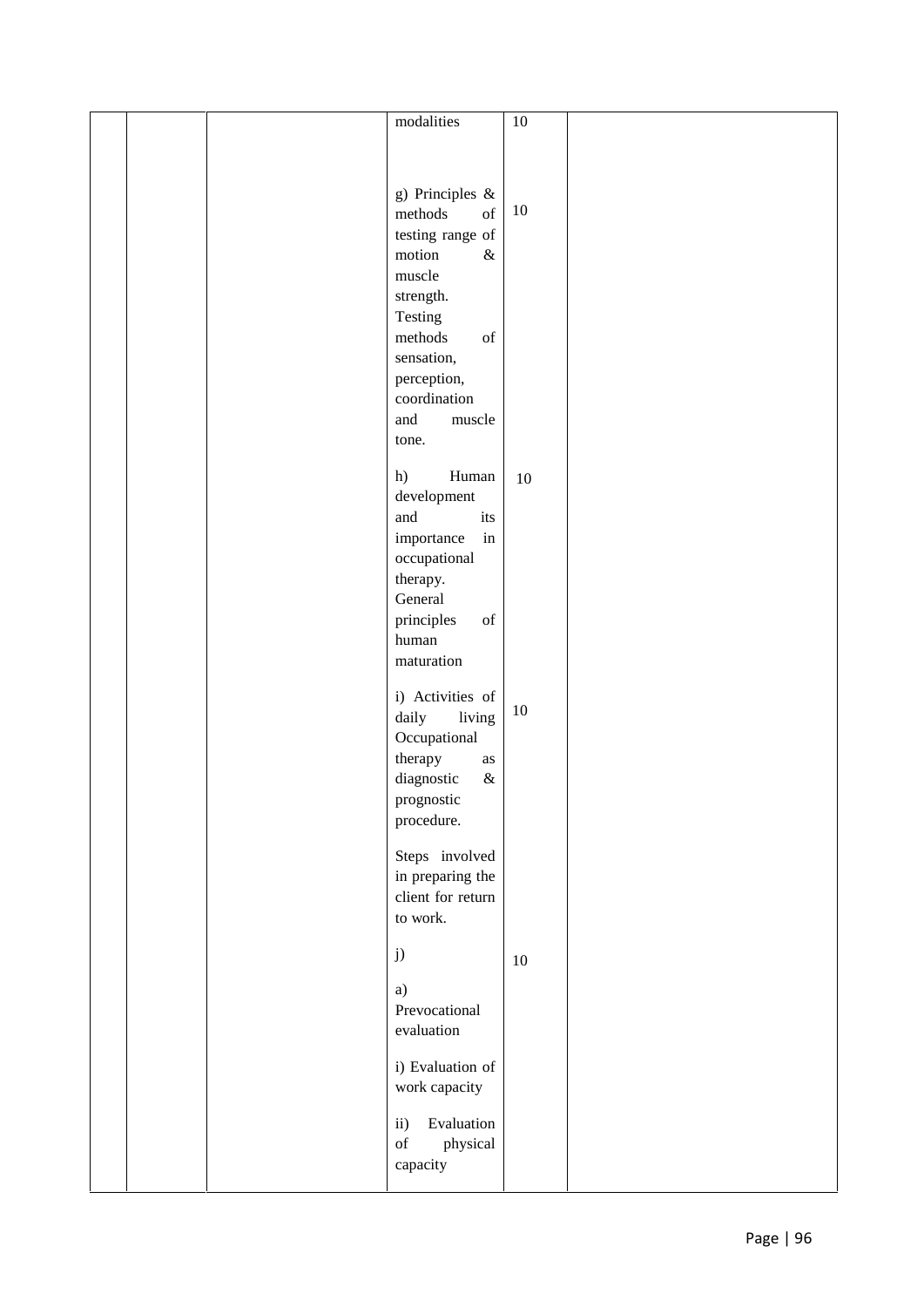| functional<br>of<br>capacity<br>b) On the job or<br>work<br>site<br>evaluation<br>Work<br>c)<br>samples such as<br>TOWER, BTE,<br><b>WEST</b> |  |
|-----------------------------------------------------------------------------------------------------------------------------------------------|--|
|                                                                                                                                               |  |
|                                                                                                                                               |  |
|                                                                                                                                               |  |
|                                                                                                                                               |  |
|                                                                                                                                               |  |
|                                                                                                                                               |  |
|                                                                                                                                               |  |
| Work<br>d)                                                                                                                                    |  |
| hardening<br>$\&$                                                                                                                             |  |
| work<br>conditioning                                                                                                                          |  |
| Different types                                                                                                                               |  |
| of<br>$\operatorname{tools}$<br>$\&$                                                                                                          |  |
| equipments<br>$\&$<br>their uses<br>in                                                                                                        |  |
| Occupational                                                                                                                                  |  |
| Therapy                                                                                                                                       |  |
| Define<br>$\&$                                                                                                                                |  |
| classify splints<br>with their brief                                                                                                          |  |
| description,                                                                                                                                  |  |
| state<br>general<br>principles<br>$% \left( \left( \mathcal{A},\mathcal{A}\right) \right) =\left( \mathcal{A},\mathcal{A}\right)$ of          |  |
| splinting,                                                                                                                                    |  |
| describe                                                                                                                                      |  |
| material used.<br>Hand function                                                                                                               |  |
| evaluation<br>$\&$                                                                                                                            |  |
| methods                                                                                                                                       |  |
|                                                                                                                                               |  |
|                                                                                                                                               |  |
|                                                                                                                                               |  |
|                                                                                                                                               |  |
|                                                                                                                                               |  |
|                                                                                                                                               |  |
|                                                                                                                                               |  |
|                                                                                                                                               |  |
|                                                                                                                                               |  |
|                                                                                                                                               |  |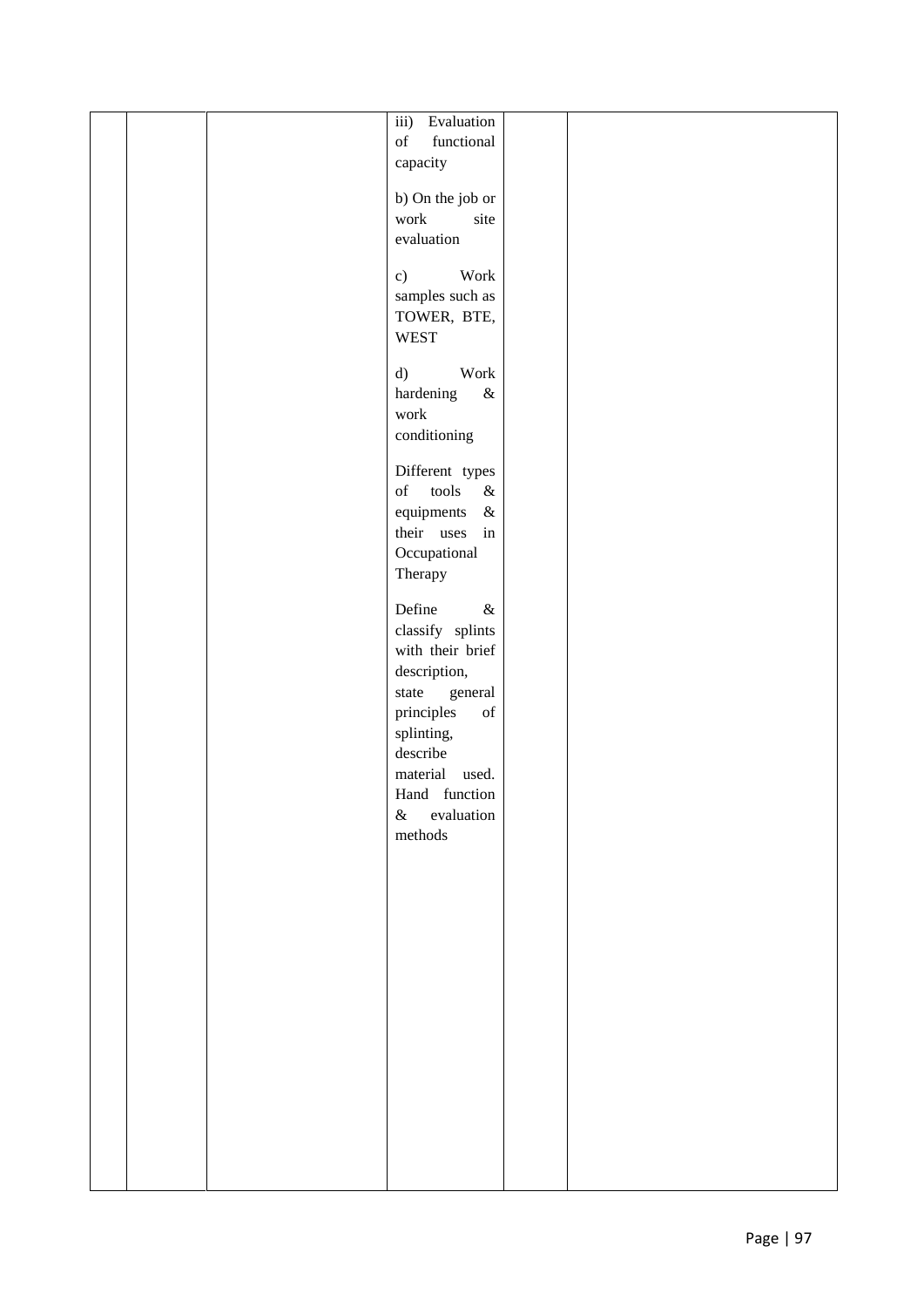| 36 | Occupati<br>onal<br><b>Therapis</b><br>t | Essential Qualification<br>& Experience:<br>(i) $10 + 2$ in Science<br>(Physics,<br>Chemistry<br>and Biology) and;<br>(ii) Bachelor's Degree<br>Occupational<br>in<br>Therapy<br>from<br>a<br>recognized Institute /<br>University. (iii) 2 years<br>experience. Registered<br>with the Occupational<br>Therapy Council. | a) Anatomy                                                                   | 10 | 1. General and Applied anatomy.<br>2. Musculoskeletal system -<br>Connective tissue $\&$ its modification,<br>tendons, membranes, special connective<br>tissue.<br>Bone structure, blood supply, growth,<br>ossification, and classification.<br>Muscle classification, structure and<br>functional aspect.<br>Joints - classification, structures of<br>joints,<br>movements, range,<br>limiting<br>factors, stability, blood supply, nerve<br>dislocations<br>supply,<br>and<br>applied<br>anatomy.<br>3. Central nervous system - disposition,<br>parts and functions<br>4. Cardiovascular system<br>5. Lymphatic system<br>6. Respiratory system<br>7. Digestive system<br>8. Urinary and Reproductive system<br>9. Endocrine system |
|----|------------------------------------------|--------------------------------------------------------------------------------------------------------------------------------------------------------------------------------------------------------------------------------------------------------------------------------------------------------------------------|------------------------------------------------------------------------------|----|------------------------------------------------------------------------------------------------------------------------------------------------------------------------------------------------------------------------------------------------------------------------------------------------------------------------------------------------------------------------------------------------------------------------------------------------------------------------------------------------------------------------------------------------------------------------------------------------------------------------------------------------------------------------------------------------------------------------------------------|
|    |                                          |                                                                                                                                                                                                                                                                                                                          | b) Physiology                                                                | 10 | 1. General Physiology<br>2. Blood<br>3. Cardiovascular system<br>4. Respiratory System<br>5. Nerve Muscle Physiology<br>6. Nervous system<br>7. Renal System<br>8. Digestive System<br>9. Endocrinology                                                                                                                                                                                                                                                                                                                                                                                                                                                                                                                                  |
|    |                                          |                                                                                                                                                                                                                                                                                                                          | $\mathbf{c})$<br><b>Fundamentals</b><br>of<br>Occupational<br><b>Therapy</b> | 10 |                                                                                                                                                                                                                                                                                                                                                                                                                                                                                                                                                                                                                                                                                                                                          |
|    |                                          |                                                                                                                                                                                                                                                                                                                          | $\&$<br>History<br>development of<br>Occupational<br>Therapy                 |    |                                                                                                                                                                                                                                                                                                                                                                                                                                                                                                                                                                                                                                                                                                                                          |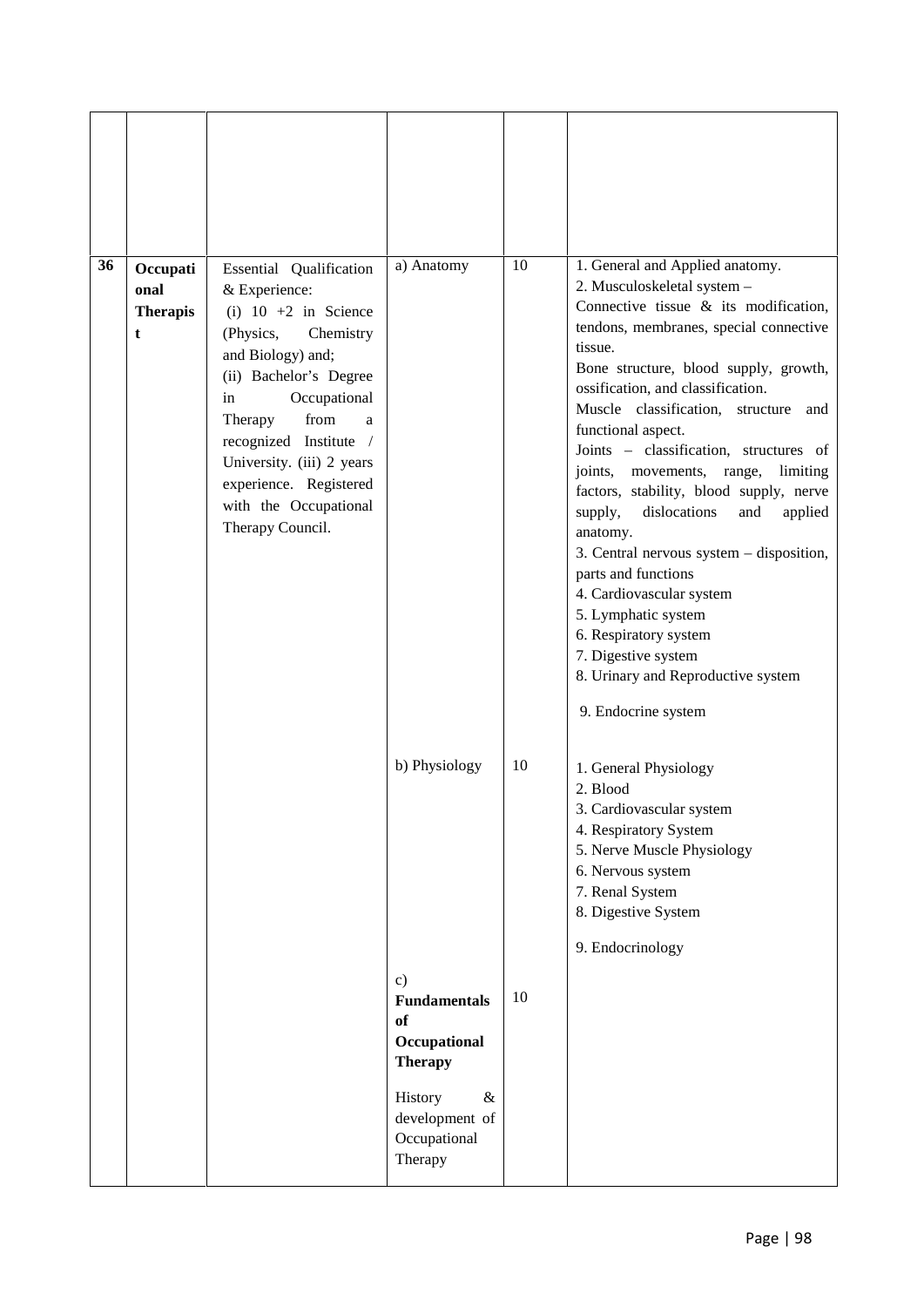|  | d)                                                                                                               | $10\,$ |  |
|--|------------------------------------------------------------------------------------------------------------------|--------|--|
|  | Rehabilitation                                                                                                   |        |  |
|  |                                                                                                                  |        |  |
|  | e) Occupational                                                                                                  |        |  |
|  | performance                                                                                                      | $10\,$ |  |
|  | model                                                                                                            |        |  |
|  | Generalized                                                                                                      |        |  |
|  |                                                                                                                  |        |  |
|  | &specific                                                                                                        |        |  |
|  | principles<br>$% \left( \left( \mathcal{A},\mathcal{A}\right) \right) =\left( \mathcal{A},\mathcal{A}\right)$ of |        |  |
|  | therapeutic                                                                                                      |        |  |
|  | exercises                                                                                                        |        |  |
|  |                                                                                                                  |        |  |
|  | Therapeutic<br>f                                                                                                 | $10\,$ |  |
|  | modalities                                                                                                       |        |  |
|  |                                                                                                                  |        |  |
|  |                                                                                                                  |        |  |
|  | g) Principles $\&$                                                                                               |        |  |
|  | methods<br>of                                                                                                    | $10\,$ |  |
|  |                                                                                                                  |        |  |
|  | testing range of                                                                                                 |        |  |
|  | motion<br>$\&$                                                                                                   |        |  |
|  | muscle                                                                                                           |        |  |
|  | strength.                                                                                                        |        |  |
|  | Testing                                                                                                          |        |  |
|  | methods<br>$% \left( \left( \mathcal{A},\mathcal{A}\right) \right) =\left( \mathcal{A},\mathcal{A}\right)$ of    |        |  |
|  | sensation,                                                                                                       |        |  |
|  | perception,                                                                                                      |        |  |
|  | coordination                                                                                                     |        |  |
|  | and<br>muscle                                                                                                    |        |  |
|  | tone.                                                                                                            |        |  |
|  |                                                                                                                  |        |  |
|  |                                                                                                                  |        |  |
|  |                                                                                                                  |        |  |
|  | Human<br>h)                                                                                                      | $10\,$ |  |
|  | development                                                                                                      |        |  |
|  | and<br>its                                                                                                       |        |  |
|  | importance<br>$\operatorname{in}$                                                                                |        |  |
|  | occupational                                                                                                     |        |  |
|  | therapy.                                                                                                         |        |  |
|  | General                                                                                                          |        |  |
|  | principles<br>$_{\mathrm{of}}$                                                                                   |        |  |
|  | human                                                                                                            |        |  |
|  | maturation                                                                                                       |        |  |
|  |                                                                                                                  |        |  |
|  | i) Activities of                                                                                                 | 10     |  |
|  | daily<br>living                                                                                                  |        |  |
|  | Occupational                                                                                                     |        |  |
|  | therapy<br>$\rm as$                                                                                              |        |  |
|  | diagnostic<br>$\&$                                                                                               |        |  |
|  |                                                                                                                  |        |  |
|  | prognostic                                                                                                       |        |  |
|  | procedure.                                                                                                       |        |  |
|  | Steps involved                                                                                                   |        |  |
|  |                                                                                                                  |        |  |
|  | in preparing the                                                                                                 |        |  |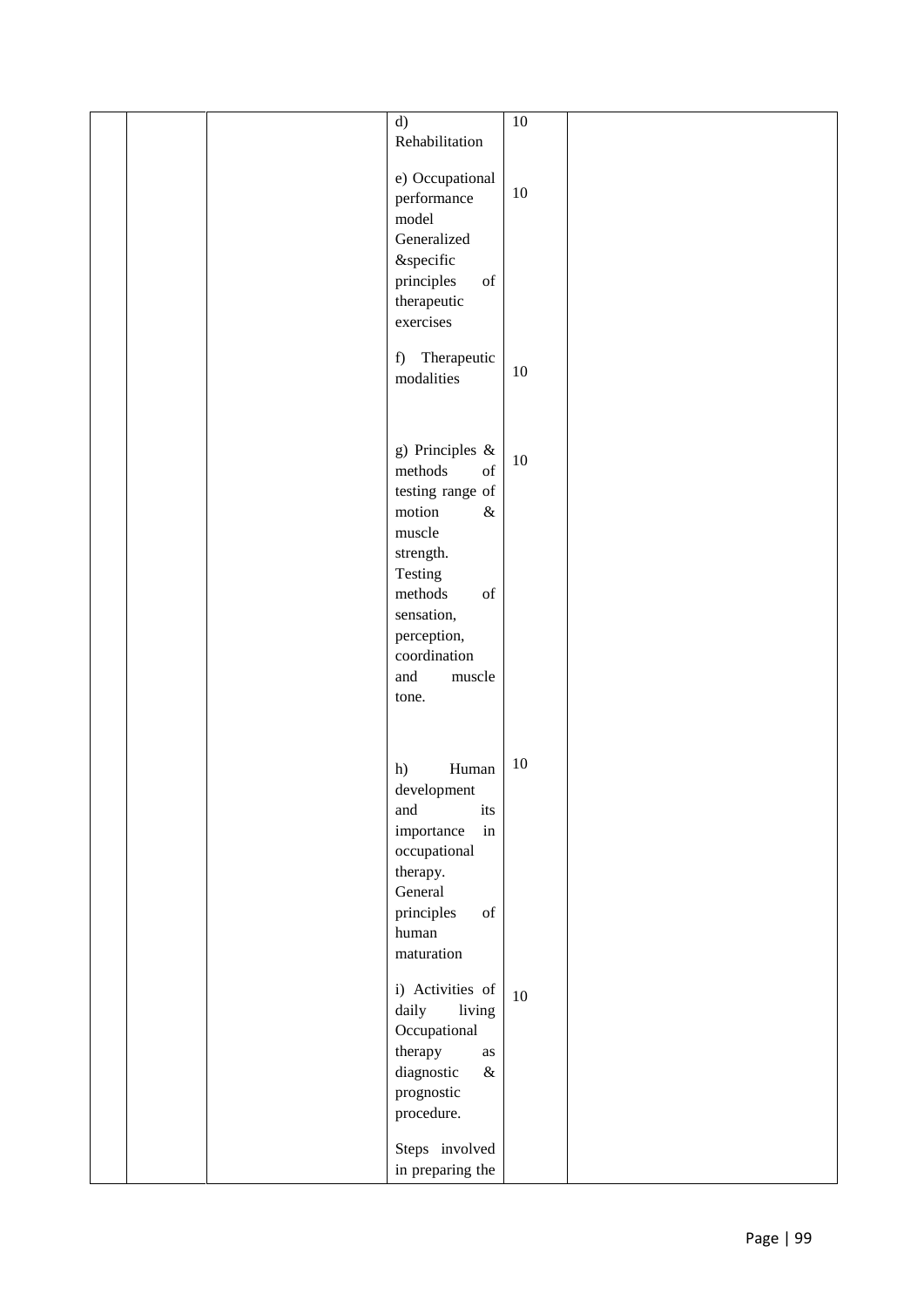|  | client for return                                                                                                                      |        |  |
|--|----------------------------------------------------------------------------------------------------------------------------------------|--------|--|
|  | to work.                                                                                                                               |        |  |
|  |                                                                                                                                        |        |  |
|  | j)                                                                                                                                     | $10\,$ |  |
|  |                                                                                                                                        |        |  |
|  | a)                                                                                                                                     |        |  |
|  | Prevocational                                                                                                                          |        |  |
|  | evaluation                                                                                                                             |        |  |
|  | i) Evaluation of                                                                                                                       |        |  |
|  | work capacity                                                                                                                          |        |  |
|  |                                                                                                                                        |        |  |
|  | Evaluation<br>$\mathbf{ii}$ )                                                                                                          |        |  |
|  | $% \left( \left( \mathcal{A},\mathcal{A}\right) \right) =\left( \mathcal{A},\mathcal{A}\right)$ of<br>physical                         |        |  |
|  | capacity                                                                                                                               |        |  |
|  |                                                                                                                                        |        |  |
|  | Evaluation<br>iii)<br>functional<br>$% \left( \left( \mathcal{A},\mathcal{A}\right) \right) =\left( \mathcal{A},\mathcal{A}\right)$ of |        |  |
|  |                                                                                                                                        |        |  |
|  | capacity                                                                                                                               |        |  |
|  | b) On the job or                                                                                                                       |        |  |
|  | work<br>site                                                                                                                           |        |  |
|  | evaluation                                                                                                                             |        |  |
|  |                                                                                                                                        |        |  |
|  | Work<br>c)                                                                                                                             |        |  |
|  | samples such as                                                                                                                        |        |  |
|  | TOWER, BTE,<br><b>WEST</b>                                                                                                             |        |  |
|  |                                                                                                                                        |        |  |
|  | Work<br>d)                                                                                                                             |        |  |
|  | hardening<br>$\&$                                                                                                                      |        |  |
|  | work                                                                                                                                   |        |  |
|  | conditioning                                                                                                                           |        |  |
|  |                                                                                                                                        |        |  |
|  | Different types<br>$% \left( \left( \mathcal{A},\mathcal{A}\right) \right) =\left( \mathcal{A},\mathcal{A}\right)$ of<br>tools<br>$\&$ |        |  |
|  | equipments<br>$\&$                                                                                                                     |        |  |
|  | their uses<br>in                                                                                                                       |        |  |
|  | Occupational                                                                                                                           |        |  |
|  | Therapy                                                                                                                                |        |  |
|  |                                                                                                                                        |        |  |
|  | Define<br>$\&$                                                                                                                         |        |  |
|  | classify splints                                                                                                                       |        |  |
|  | with their brief                                                                                                                       |        |  |
|  | description,                                                                                                                           |        |  |
|  | state<br>general                                                                                                                       |        |  |
|  | principles<br>$% \left( \left( \mathcal{A},\mathcal{A}\right) \right) =\left( \mathcal{A},\mathcal{A}\right)$ of                       |        |  |
|  | splinting,<br>$\operatorname{describe}$                                                                                                |        |  |
|  | material<br>used.                                                                                                                      |        |  |
|  |                                                                                                                                        |        |  |
|  |                                                                                                                                        |        |  |
|  |                                                                                                                                        |        |  |
|  |                                                                                                                                        |        |  |
|  |                                                                                                                                        |        |  |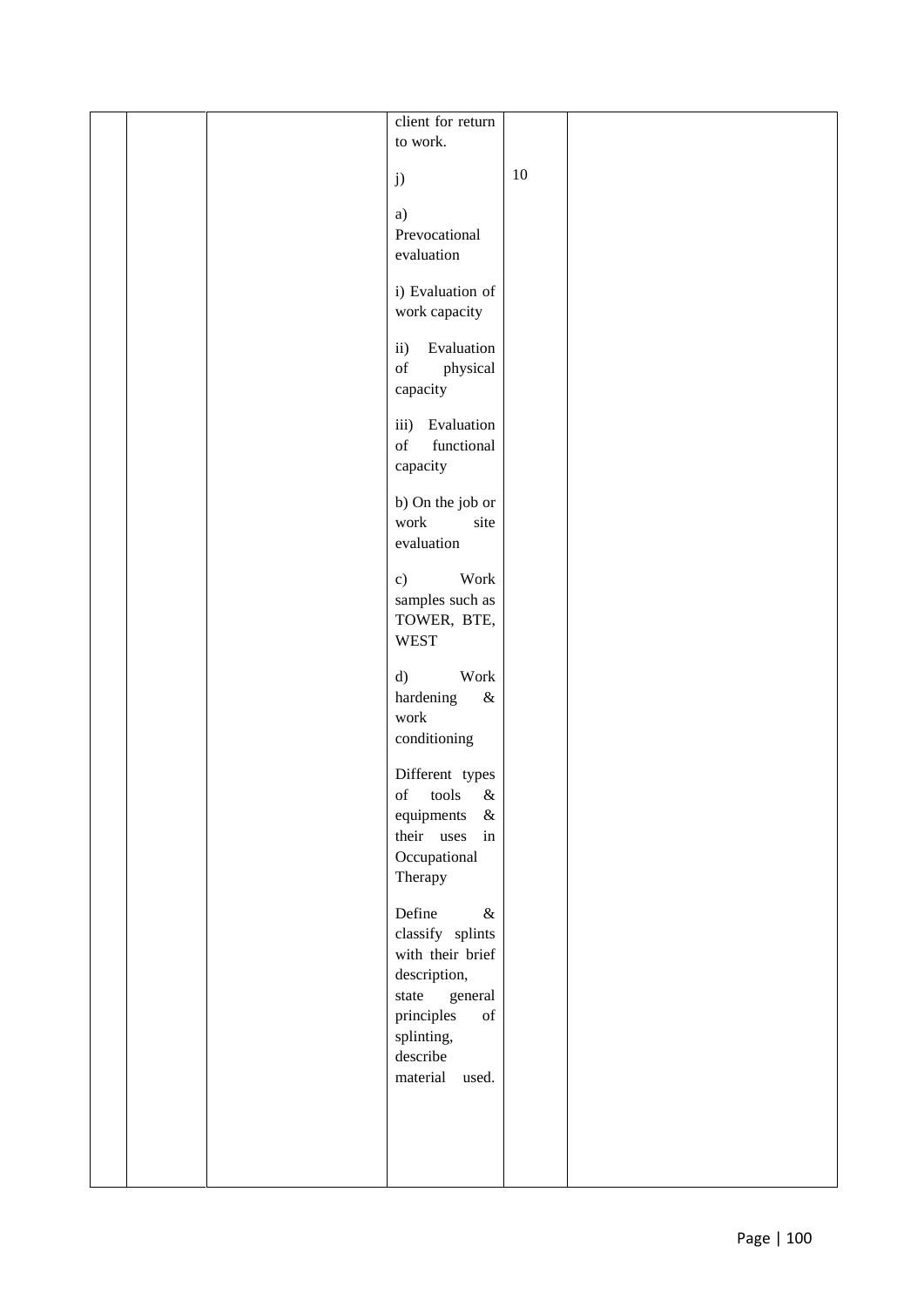| 37 | TB<br>$\boldsymbol{\&}$<br><b>Chest</b><br><b>Diseases</b><br><b>Health</b><br><b>Assistant</b> | Essential Qualification &<br>Experience:<br>B.Sc.<br>(Hons)<br>Nursing<br>from<br>recognized<br>$\rm{a}$<br>Institute / University. OR<br>Diploma in Nursing with | a) Anatomy of<br>respiratory<br>system                                                                                                                                                                          | 10 |                                                                     |
|----|-------------------------------------------------------------------------------------------------|-------------------------------------------------------------------------------------------------------------------------------------------------------------------|-----------------------------------------------------------------------------------------------------------------------------------------------------------------------------------------------------------------|----|---------------------------------------------------------------------|
|    |                                                                                                 | 2 years<br>of relevant<br>experience.                                                                                                                             | b)Basic<br>Physiology<br>of<br>Respiratory<br>system                                                                                                                                                            | 10 |                                                                     |
|    |                                                                                                 |                                                                                                                                                                   | c)Basic<br>understanding<br>of Tuberculosis                                                                                                                                                                     | 10 |                                                                     |
|    |                                                                                                 |                                                                                                                                                                   | $\mathbf{d}$<br><b>Basic</b><br>understanding<br>of<br>Anti-TB<br>drugs<br>and<br>$% \left( \left( \mathcal{A},\mathcal{A}\right) \right) =\left( \mathcal{A},\mathcal{A}\right)$ of<br>categories<br>treatment | 10 |                                                                     |
|    |                                                                                                 |                                                                                                                                                                   | e) Prevention of<br>tuberculosis                                                                                                                                                                                | 20 |                                                                     |
|    |                                                                                                 |                                                                                                                                                                   | f) Technical<br>and Operational<br>Guidelines for<br>TB Control in<br>India 2016                                                                                                                                | 20 |                                                                     |
|    |                                                                                                 |                                                                                                                                                                   | g) Guidelines<br>for prevention<br>and treatment<br>of TB in<br><b>PLHIV</b>                                                                                                                                    | 20 |                                                                     |
| 38 | <b>Junior</b><br>Receptio<br>n Officer                                                          | <b>Essential Qualification:</b><br>(i) Degree from a<br>recognized University.<br>Desirable:                                                                      | a) General<br>Intelligence &<br>Reasoning                                                                                                                                                                       | 10 | (a) to $(d)$ :- Same as that of Assistant<br>Administrative Officer |
|    |                                                                                                 | (i) Post-graduate<br>Diploma in<br>Journalism/Public                                                                                                              | b) General<br>Awareness                                                                                                                                                                                         | 10 |                                                                     |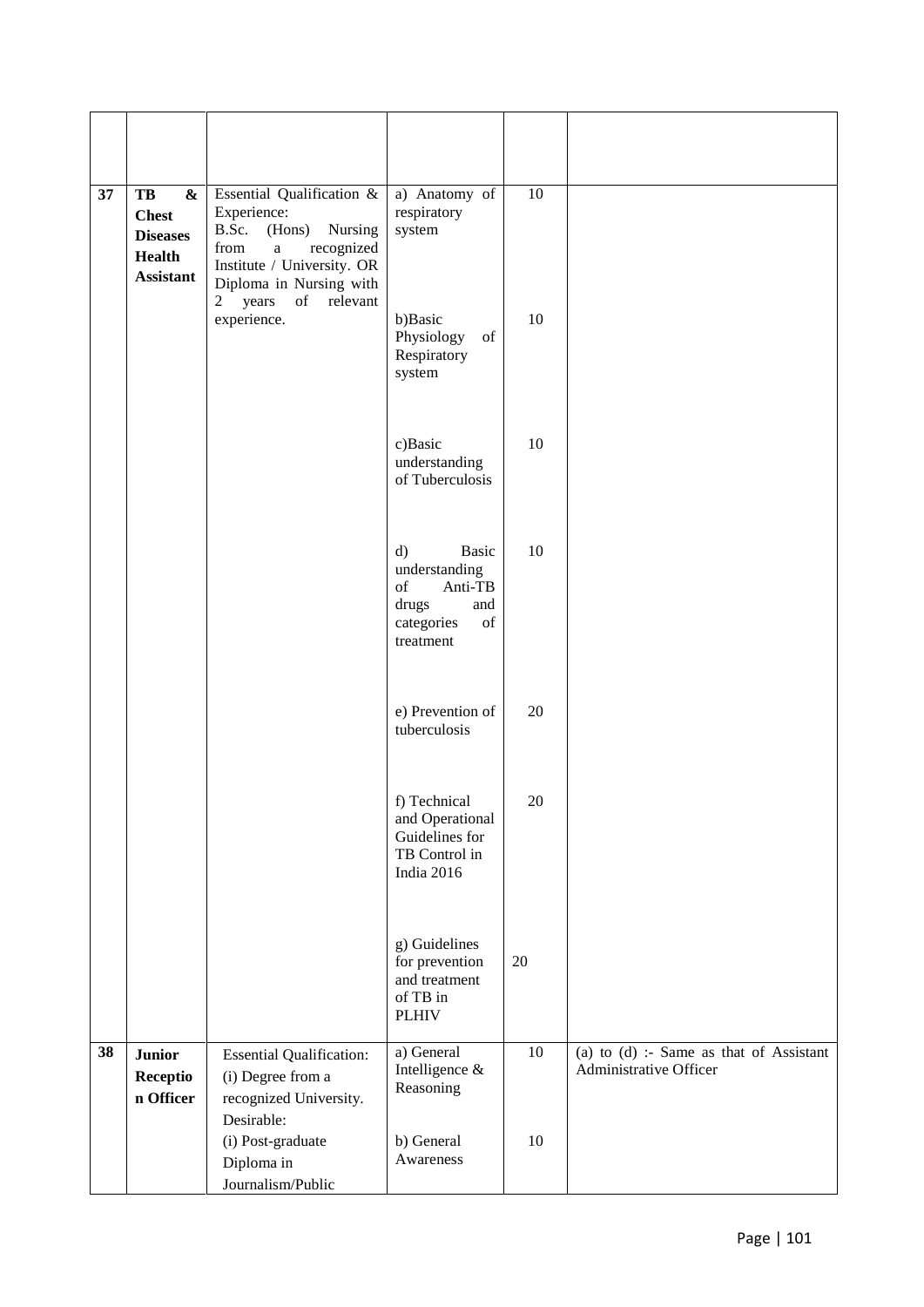|  | Relations.<br>(ii) Experience in Public<br>Relations/Publications/<br>Printing/Publishing.<br>(iii) Exposure to<br>working on Personal | c) Quantitative<br>Aptitude<br>d) English<br>Language and<br>Comprehension      | 10<br>10 |                                                                                                                                                                                                                                                                                                                                                                                                                                                                                                                                                                                                                                                                                                                                                                                                                                                                                                                                                                                                                                                                                                                                                                                                                                                                                                                                                                                                 |  |
|--|----------------------------------------------------------------------------------------------------------------------------------------|---------------------------------------------------------------------------------|----------|-------------------------------------------------------------------------------------------------------------------------------------------------------------------------------------------------------------------------------------------------------------------------------------------------------------------------------------------------------------------------------------------------------------------------------------------------------------------------------------------------------------------------------------------------------------------------------------------------------------------------------------------------------------------------------------------------------------------------------------------------------------------------------------------------------------------------------------------------------------------------------------------------------------------------------------------------------------------------------------------------------------------------------------------------------------------------------------------------------------------------------------------------------------------------------------------------------------------------------------------------------------------------------------------------------------------------------------------------------------------------------------------------|--|
|  | Computer.                                                                                                                              | <b>Basic</b><br>e)<br>computer<br>knowledge                                     | 20       | Basic<br>Computer<br>Knowledge:<br>$(e)$ :<br>Introduction to MS Windows, MS<br>Office, Basics of Internet etc.                                                                                                                                                                                                                                                                                                                                                                                                                                                                                                                                                                                                                                                                                                                                                                                                                                                                                                                                                                                                                                                                                                                                                                                                                                                                                 |  |
|  |                                                                                                                                        | Subject<br>f)<br>knowledge of<br>the<br>concerned post<br>(Public<br>Relations) | 40       | (f): Subject Knowledge<br>Principles of Communication and<br><b>Public Relations</b><br>WHAT IS COMMUNICATION?<br>Definitions<br>Elements<br>of<br>$\overline{\phantom{m}}$<br>Communication, Nature, Role<br>and<br>Scope<br>Communication,<br>of<br>Communications, Public opinion and<br>Communication<br>Democracy,<br>mass<br>media<br>and<br>Socio-economic<br>development.<br>METHODS OF COMMUNICATION:<br>Face to face Communication, Group<br>Communication, Mass Communication-<br>Spoken,<br>Written, Un-Spoken<br>and<br>Unwritten,<br>Present<br>of<br>state<br>Communication in India.<br>MASS COMMUNICATIONS<br>AND<br><b>MASS MEDIA:</b><br>Marshal<br>McLuchan's<br>theory-the<br>Medium is the message, One-step, two-<br>step, multi-step flow of Communication,<br>Mass Media and its characteristics<br>What is Communication research?<br>The nature and task of Communication<br>research.<br><b>PRINCIPLES</b><br>OF<br><b>PUBLIC</b><br><b>RELATIONS:</b><br>What is Public Relations? Meaning and<br>Definitions, Basic elements of PR,<br>Nature, role and scope, PR as a tool of<br>modern management -<br>PR role in the Indian<br>Setting-<br>Developing economy.<br>PR as distinct from other forms of<br>Communication, PR and<br>Publicity,<br>Lobbying,<br>Propaganda,<br><b>Sales</b><br>Promotion, and Advertising, PR and<br>Corporate Marketing Services. |  |
|  |                                                                                                                                        |                                                                                 |          | Historical<br>Perspective-Industrial                                                                                                                                                                                                                                                                                                                                                                                                                                                                                                                                                                                                                                                                                                                                                                                                                                                                                                                                                                                                                                                                                                                                                                                                                                                                                                                                                            |  |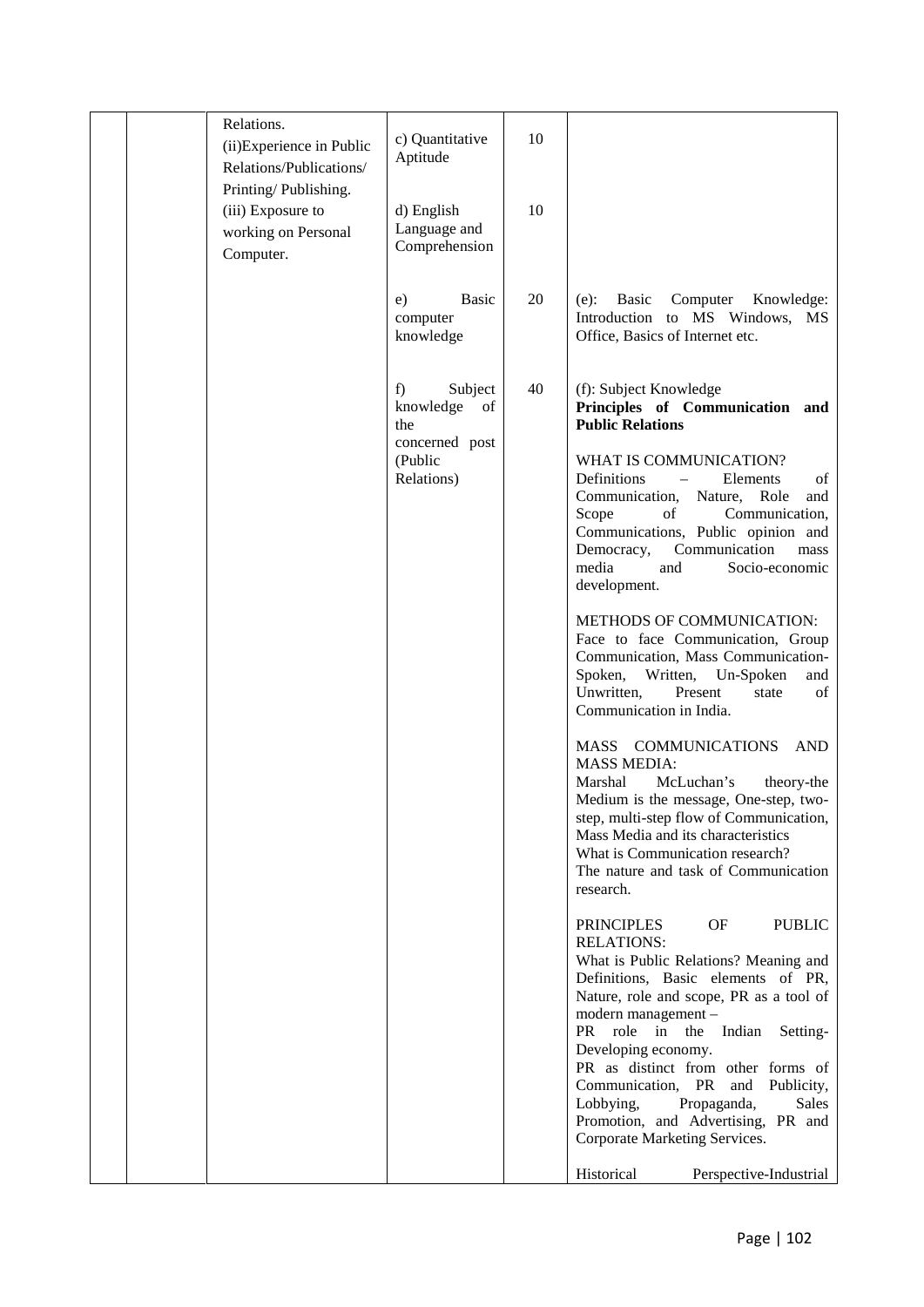|  |  | revolution-the beginnings of PR –        |  |
|--|--|------------------------------------------|--|
|  |  | Pioneers-Ivy Lee in America              |  |
|  |  | Technological and media revolution in    |  |
|  |  | the Society- PR during First and Second  |  |
|  |  | World Wars - The Development of          |  |
|  |  | Indian<br>PR,<br>Early<br>Phase.         |  |
|  |  | Professionalism, Genesis and Growth of   |  |
|  |  | PRSI – Present status and Future of PR   |  |
|  |  | in India.                                |  |
|  |  | Public<br>Opinion – Meaning<br>and       |  |
|  |  | Definition-Opinion Leaders-Individuals   |  |
|  |  | Institution, Roots of public attitudes - |  |
|  |  | Culture, the family, religion, Economic  |  |
|  |  | and Social Classes - Role of PR in       |  |
|  |  |                                          |  |
|  |  | opinion formation-persuasion.            |  |
|  |  | Ethics<br>PR<br>The<br>of<br>Social      |  |
|  |  | $\qquad \qquad -$                        |  |
|  |  | Responsibility Code of Professional      |  |
|  |  | Standards for the practice of PR – IRSI  |  |
|  |  | - Code of Ethics.                        |  |
|  |  |                                          |  |
|  |  | <b>Public Relations Media</b>            |  |
|  |  | <b>MEDIA CLASSIFICATION:</b>             |  |
|  |  | Introduction to Mass Media, Functions    |  |
|  |  | Mass<br>οf<br>Media,<br>Characteristics, |  |
|  |  | Limitations, advantage and relative      |  |
|  |  | appeal of different media.               |  |
|  |  | NEWS-PAPERS AND MAGAZINES:               |  |
|  |  | Principal categories of newspapers and   |  |
|  |  | periodicals,<br><b>News</b><br>Agencies, |  |
|  |  | Government and Press - Mass Media as     |  |
|  |  | Social Instruments.                      |  |
|  |  | <b>RADIO BROADCASTING:</b>               |  |
|  |  | Ratio in India, Relative coverage and    |  |
|  |  | appeal of Radio and Press. Impact of     |  |
|  |  | Radio on rural India<br>and rural        |  |
|  |  | development.                             |  |
|  |  | TV IN INDIA:                             |  |
|  |  | brief history<br>of Television<br>A      |  |
|  |  | Coverage, present status and impact on   |  |
|  |  | Role<br>of<br>Satellite<br>masses,       |  |
|  |  | TV<br>for<br>Socio-<br>Communication,    |  |
|  |  | Economic change,<br>The future of        |  |
|  |  | Television in India.                     |  |
|  |  |                                          |  |
|  |  |                                          |  |
|  |  | FILM IN INDIA:                           |  |
|  |  | Film as a tool of PR, Impact of films,   |  |
|  |  | Documentaries, PR Films, Feature         |  |
|  |  | Films, Script writing of newsreel and    |  |
|  |  | documentaries.                           |  |
|  |  | PHOTOGRAPHS:                             |  |
|  |  | The Camera as a tool of PR, Uses of      |  |
|  |  | Photos in PR, News-photos, Photo         |  |
|  |  | features-photo Editing, Caption writing. |  |
|  |  | <b>EXHIBITIONS:</b>                      |  |
|  |  | Exhibition as a PR tool, Types of        |  |
|  |  | Exhibitions, Planning an Exhibition-     |  |
|  |  | Theme and Display.                       |  |
|  |  | <b>MEDIA RELATIONS:</b>                  |  |
|  |  |                                          |  |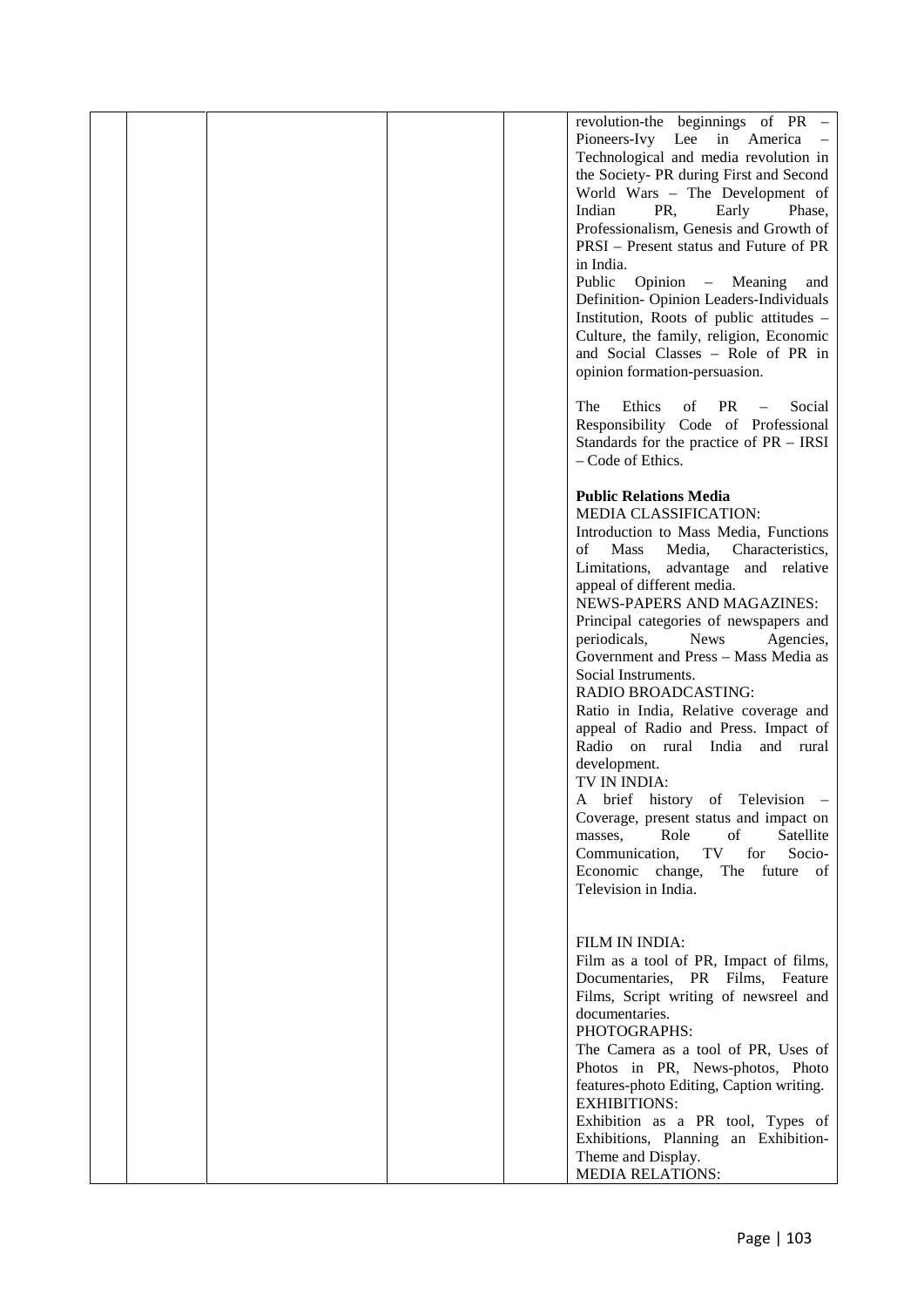|    |                                  |                                                                                                                                                                               |                                                                             |    | -Strategy for good media relations,<br>Inter-Media<br>Publicity,<br>Press<br>Conference.<br>-Traditional Media as a PR tool - Types<br>- Advantages - Role of traditional<br>Media in rural India.<br>-Outdoor media as a PR tool -<br>Hoardings - Posters - Transit media -<br>Bus panels - Neon sings - Direct Mail -<br>advantages.<br>-The Art of News writing - What is<br>News, Difference between newspapers<br>writing<br><b>Broadcast</b><br>writing,<br>and<br>Language, content and style.<br>-Writing for Newspapers and House<br>Journals - Reporting - How to write a<br>press release, Press release - Its parts,<br>headline, subhead lines, the lead,<br>paragraphs, essentials of writing a press<br>release.<br>-Feature writing, Corporate features-<br>Development-stories.<br>-Editorial Writings: House Journal's<br>Editorials, Writing for Radio & TV.<br><b>Public Relations Practice</b><br>PUBLIC RELATIONS PRACTICE:<br>Scope of the Practice; Profile of the<br>practitioner ; Planning for Public<br>Relations ; Measuring Public Relations<br>$\sum_{i=1}^{n}$<br>Organizing<br>Public<br>Relations<br>department;-<br>Organizing<br>Public Relations Agency.<br><b>PUBLIC</b><br><b>RELATIONS</b><br>SPECIALISATION:<br>Public Relations in Employee Relations<br>; Public Relations in Industrial Relations<br>; Public Relations and the Community;<br>Public Relations and the Govt.; Public<br>Relations in Promotion of causes and<br>Ideas. |
|----|----------------------------------|-------------------------------------------------------------------------------------------------------------------------------------------------------------------------------|-----------------------------------------------------------------------------|----|------------------------------------------------------------------------------------------------------------------------------------------------------------------------------------------------------------------------------------------------------------------------------------------------------------------------------------------------------------------------------------------------------------------------------------------------------------------------------------------------------------------------------------------------------------------------------------------------------------------------------------------------------------------------------------------------------------------------------------------------------------------------------------------------------------------------------------------------------------------------------------------------------------------------------------------------------------------------------------------------------------------------------------------------------------------------------------------------------------------------------------------------------------------------------------------------------------------------------------------------------------------------------------------------------------------------------------------------------------------------------------------------------------------------------------------------------------------------------------|
| 39 | <b>Speech</b><br>Patholog<br>ist | <b>Essential Qualification:</b><br><b>BASLP</b> (Bachelors in<br>Audiology and Speech<br>Language Pathology)<br>from RCI recognized<br>Institute/University or<br>equivalent. | a)<br><b>INTRODUCTION</b><br>TO<br><b>HUMAN</b><br><b>COMMUNICATIO</b><br>N | 10 | a) History and development of the<br>profession<br>$% \left( \left( \mathcal{A},\mathcal{A}\right) \right) =\left( \mathcal{A},\mathcal{A}\right)$ of<br>Speech-Language<br>Pathology (SLP) specifically in India<br>b) Various settings of service delivery<br>c) Other professions concerned<br>with communication disorders<br>d) Human communication:<br>Definition and component<br>Interdependency & interrelation<br>i.<br>between communication, hearing,<br>speech, and language.<br>communication,<br>Function<br>ii.<br>of<br>speech and language<br>iii.<br>Modes of communication (Verbal<br>& Non-verbal)<br>Characteristics of good speech<br>iv.<br>Interactive bases<br>of human<br>V.<br>communication<br>Nervous system:<br>b.                                                                                                                                                                                                                                                                                                                                                                                                                                                                                                                                                                                                                                                                                                                                  |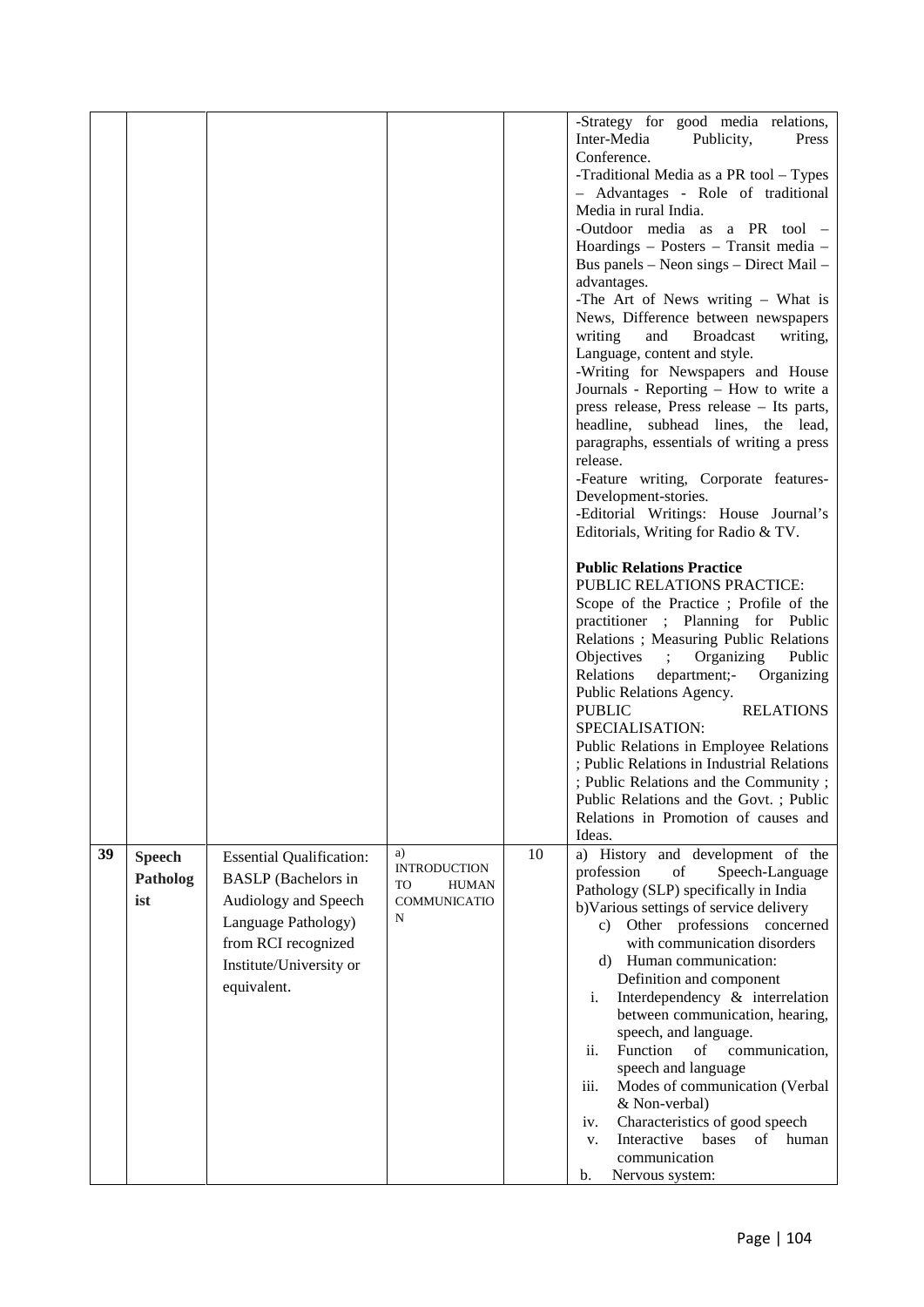|  |  | i.  | Divisions and functions of the                                        |  |
|--|--|-----|-----------------------------------------------------------------------|--|
|  |  |     | system,<br>nerve<br>cell,<br>nervous                                  |  |
|  |  |     | receptors and synapse, types of                                       |  |
|  |  |     | nerve fibers. Peripheral nervous                                      |  |
|  |  |     | system. Brief description of                                          |  |
|  |  |     | spinal cord and CSF.                                                  |  |
|  |  | ii. | Structure of the<br>brain<br>and                                      |  |
|  |  |     | divisions: general and lobes of                                       |  |
|  |  |     | cerebrum. Reticular formation,                                        |  |
|  |  |     | Basal ganglia and cerebellum.                                         |  |
|  |  |     | Reflex action<br>and<br>common                                        |  |
|  |  |     | reflexes.<br>Cranial<br>nerves.                                       |  |
|  |  |     | distribution and supply with the                                      |  |
|  |  |     | special reference to II , V, VII ,                                    |  |
|  |  |     | IX, X, XII., Nerve tracts (motor                                      |  |
|  |  |     | and sensory), Brodmann's area,                                        |  |
|  |  |     | anatomy of the nervous system                                         |  |
|  |  |     | related to speech and language.                                       |  |
|  |  | c.  | Mechanism<br>of<br>speech<br>and                                      |  |
|  |  |     | language production                                                   |  |
|  |  |     | i. Anatomy and<br>physiology<br>of                                    |  |
|  |  |     | respiratory system:                                                   |  |
|  |  |     | ii. Detailed study of trachea, larynx,                                |  |
|  |  |     | oropharynx and nasopharynx. •                                         |  |
|  |  |     | Respiration for life and speech                                       |  |
|  |  |     | iii. Physiology: External and internal                                |  |
|  |  |     | respiration.<br>Mechanism<br>of                                       |  |
|  |  |     | respiration-internal and external                                     |  |
|  |  |     | influence, nervous control, Lung                                      |  |
|  |  |     | volumes<br>(vital)<br>capacity-tidal                                  |  |
|  |  |     | volume. residual<br>air, artificial<br>respiration.(in brief)         |  |
|  |  | d.  | Basic Acoustics of speech                                             |  |
|  |  | i.  | Vibrating<br>system<br>simple<br>$\qquad \qquad -$                    |  |
|  |  |     | harmonic<br>motion<br>simple<br>$\qquad \qquad -$                     |  |
|  |  |     | vibrating system – system with two                                    |  |
|  |  |     | or more masses - system with                                          |  |
|  |  |     | many modes of vibrations                                              |  |
|  |  |     | vibration spectra. Waves – What is                                    |  |
|  |  |     | a wave? Progressive waves -                                           |  |
|  |  |     | sound waves $-$ wave propagation $-$                                  |  |
|  |  |     | effect<br>Doppler<br>reflection,<br>$\overline{\phantom{a}}$          |  |
|  |  |     | diffraction,<br>interference,                                         |  |
|  |  |     | absorption. Resonance of a mass                                       |  |
|  |  |     | spring vibrator-standing waves -                                      |  |
|  |  |     | partials, harmonics and overtones -                                   |  |
|  |  |     | Acoustics impedance - Helmholtz                                       |  |
|  |  |     | resonator – sympathetic vibrations.                                   |  |
|  |  |     | 2. Mechanism of speech and                                            |  |
|  |  |     | language production<br>of                                             |  |
|  |  |     | ii. Anatomy<br>physiology<br>and<br>laryngeal system • Development of |  |
|  |  |     | voice . Bases of pitch and loudness                                   |  |
|  |  |     | change mechanism                                                      |  |
|  |  |     | e. Mechanism<br>of<br>speech<br>and                                   |  |
|  |  |     | language production                                                   |  |
|  |  |     | i. Anatomy<br>and<br>Physiology<br>of                                 |  |
|  |  |     | Articulatory syste                                                    |  |
|  |  |     | ii. Development of Articulation                                       |  |
|  |  |     | iii. Anatomy<br>Physiology<br>and<br>of                               |  |
|  |  |     |                                                                       |  |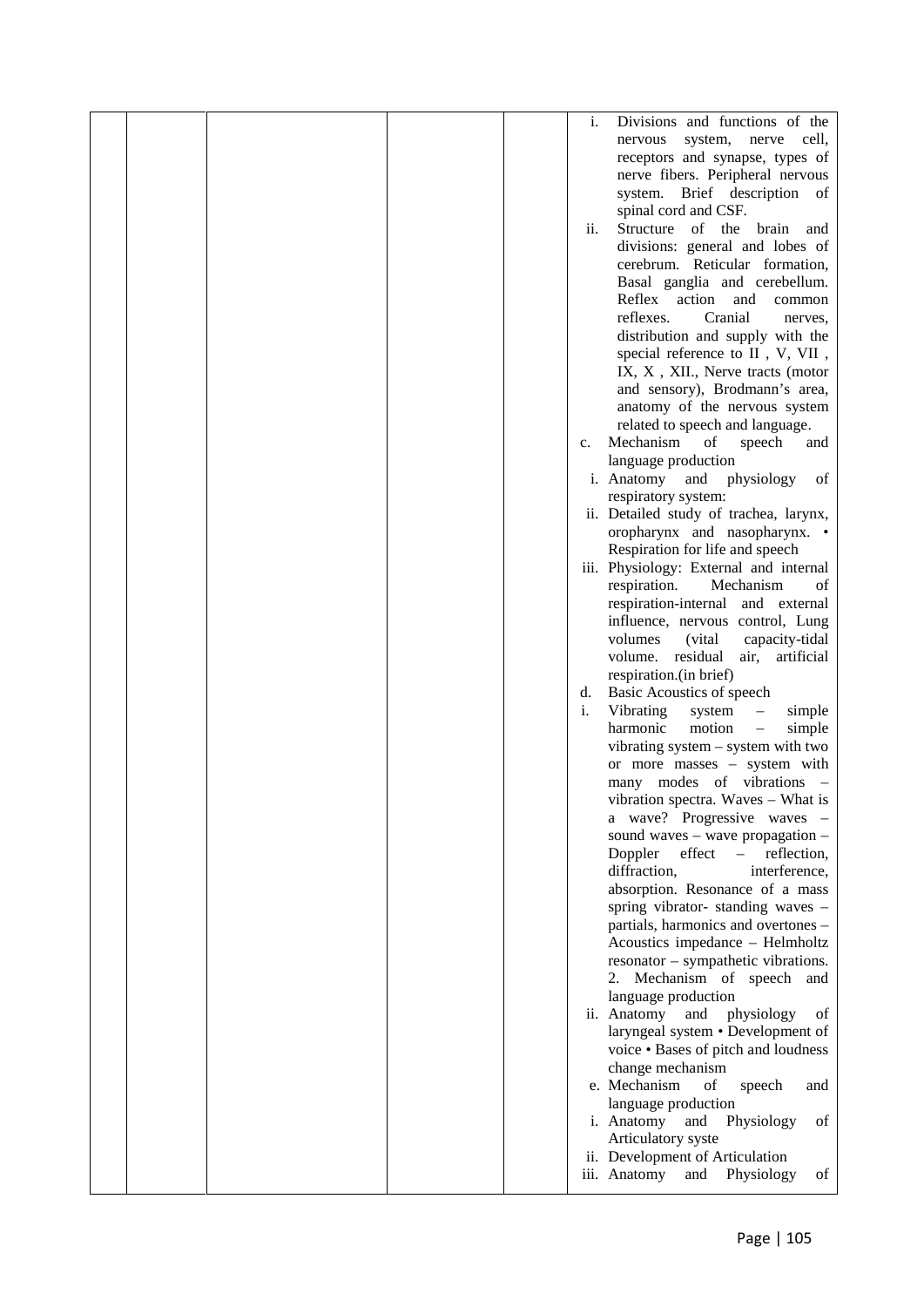|  |                     |    | Resonatory system                                        |
|--|---------------------|----|----------------------------------------------------------|
|  |                     |    | f. Development<br>of<br>speech<br>and                    |
|  |                     |    | of<br>Language:<br>Development                           |
|  |                     |    | language                                                 |
|  |                     |    | g. Semantics: A brief introduction to                    |
|  |                     |    | of<br>different<br>types<br>meaning                      |
|  |                     |    | homonyms,<br>synonyms<br>and                             |
|  |                     |    |                                                          |
|  |                     |    | antonyms.                                                |
|  |                     |    | h. Morphology: Morpheme - bound                          |
|  |                     |    | and free, process of word                                |
|  |                     |    | formation, content and function<br>words.                |
|  |                     |    |                                                          |
|  |                     |    | i. Syntax:, grammatical and syntactic                    |
|  |                     |    | categories,<br>sentence<br>types,                        |
|  |                     |    | Syntactic analysis.                                      |
|  |                     |    | j. Pragmatics: Introduction to verbal                    |
|  |                     |    | and non-verbal communication and                         |
|  |                     |    | other<br>indicators,<br>of<br>intent                     |
|  |                     |    | communication.                                           |
|  |                     |    | k. Theories and models of language                       |
|  |                     |    | Acquisition<br>$\equiv$<br>Behavioral,                   |
|  |                     |    | Nativistic, Cognitive, Linguistic,                       |
|  |                     |    | Biological<br>Pragmatic,<br>and                          |
|  |                     |    | Information processing<br>model.                         |
|  |                     |    | Developmental<br>issues<br>in                            |
|  |                     |    | communicative<br>development<br>$\overline{\phantom{a}}$ |
|  |                     |    | genetic,<br>neurological,<br>medical,                    |
|  |                     |    | behavioural,<br>social<br>and                            |
|  |                     |    | psychological.                                           |
|  |                     |    | 1. Bilingualism / multilingualism in                     |
|  |                     |    | Bilingual Language<br>children;                          |
|  |                     |    | learning contexts at home and                            |
|  |                     |    | school situations, compound /                            |
|  |                     |    | coordinate context and others.                           |
|  |                     |    | m. Unit<br>$\mathbf{3}$<br>Definition,<br>Etiology,      |
|  |                     |    | Characteristics, Classification and                      |
|  |                     |    | Impact of Hearing Impairment,                            |
|  |                     |    | Mental Retardation, Cerebral Palsy                       |
|  |                     |    | n. Definition,<br>Etiology,                              |
|  |                     |    | Characteristics and classification                       |
|  |                     |    | $\sigma$ f<br>Autism<br>Spectrum                         |
|  |                     |    | Disorders/Pervasive                                      |
|  |                     |    | Developmental                                            |
|  |                     |    | Definition, Etiology, Characteristics,                   |
|  |                     |    | Classification and Impact of Specific                    |
|  |                     |    | Language Impairment • Learning                           |
|  |                     |    | Disability • Acquired aphasias in                        |
|  |                     |    | childhood · Traumatic Brain Injury ·                     |
|  |                     |    | Multiple disabilities Introduction to                    |
|  |                     |    | assessment<br>procedures,<br>differential                |
|  |                     |    | diagnosis and management                                 |
|  |                     |    |                                                          |
|  |                     |    |                                                          |
|  | b)                  | 10 | a) Origin of Audiology, Its growth $\&$                  |
|  | <b>INTRODUCTIO</b>  |    | development (since World War II) • Its                   |
|  | N TO HEARING        |    | growth in India • Scope of Audiology,                    |
|  | <b>HEARING</b><br>& |    | <b>Branches</b><br>of<br>Audiology                       |
|  | <b>SCIENCES</b>     |    | Audiovestibular system: Anatomy of the                   |
|  |                     |    | external, middle and internal ears.                      |
|  |                     |    |                                                          |
|  |                     |    | Ascending and descending auditory and                    |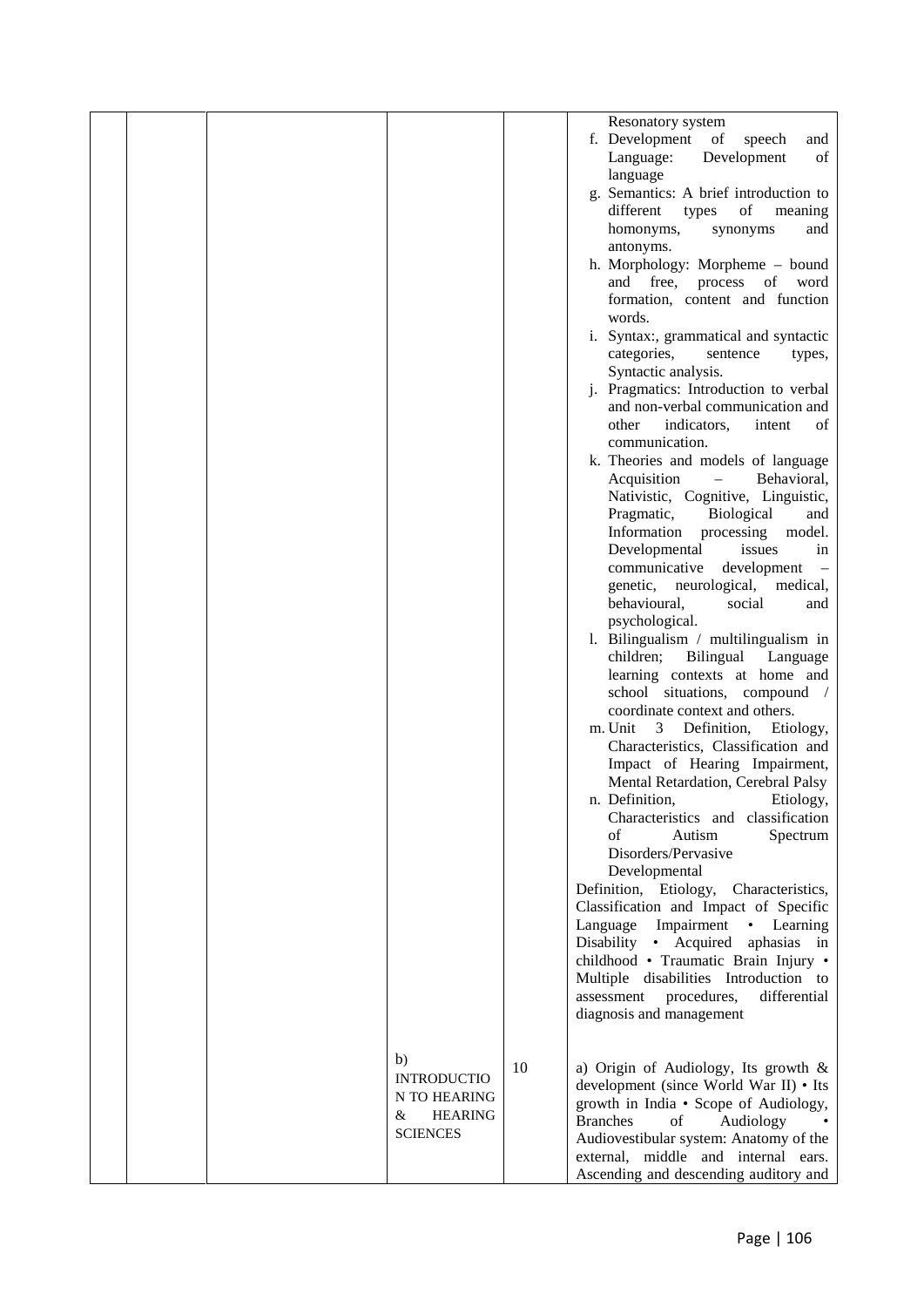|  |  | vestibular pathways. • Physiology of the       |  |
|--|--|------------------------------------------------|--|
|  |  | external, middle & inner ear, central          |  |
|  |  | hearing<br>mechanisms,<br>cochlear             |  |
|  |  | microphonics, action potentials, theories      |  |
|  |  | of hearing (AC & BC), Theory of bone           |  |
|  |  | conduction • Vestibular<br>system:             |  |
|  |  | <b>Functions</b><br>of utricle, saccule<br>and |  |
|  |  | vestibular<br>apparatus.<br>Posture<br>and     |  |
|  |  | equilibrium. Tests of posture<br>and           |  |
|  |  | equilibrium • Causes of hearing loss           |  |
|  |  | Genetic<br>(congenital,<br>late<br>onset,      |  |
|  |  | progressive,<br>syndromic<br>non-              |  |
|  |  | syndromic)<br>Non-Genetic                      |  |
|  |  | (Congenital/acquired) Importance of            |  |
|  |  | case history in identifying the cause of       |  |
|  |  | hearing loss                                   |  |
|  |  | a. Role of hearing (threshold concept,         |  |
|  |  | binaural hearing, head shadow,                 |  |
|  |  | pinna shadow effect, MAF, MAP -                |  |
|  |  | Curve for threshold of hearing) •              |  |
|  |  | Sound Pressure,<br>Power<br>and                |  |
|  |  | Loudness.<br>Physical<br>and                   |  |
|  |  | psychophysical<br>scales,<br>Equal             |  |
|  |  | loudness<br>contours,<br>Frequency             |  |
|  |  | weighting<br>combined<br>curves,               |  |
|  |  | Timbre.<br>Pitch<br>sources,<br>and            |  |
|  |  | Physical<br>and<br>psychophysical              |  |
|  |  | scales. Fourier analysis of complex            |  |
|  |  | Tones • dB concept: power and                  |  |
|  |  | formulae:<br>pressure<br>zero<br>dB            |  |
|  |  | reference for pressure and power               |  |
|  |  | calculation<br>of<br>actual<br>SPL,            |  |
|  |  | reference and dB values with any               |  |
|  |  | to given values, calculation of                |  |
|  |  | overall dB when two signals are                |  |
|  |  | superimposed. • Phones and Sones:              |  |
|  |  | relation between phones and sones;             |  |
|  |  | use of phone and sonograph;                    |  |
|  |  | computation of relative loudness of            |  |
|  |  | two given sounds using these                   |  |
|  |  | graph. Frequency and intensity,                |  |
|  |  | their psychological correlates: dL             |  |
|  |  | for frequency and intensity                    |  |
|  |  | b. Calibration:<br><b>Biological</b><br>and    |  |
|  |  | instrumental<br>BC<br>for $AC \&$              |  |
|  |  | transducers<br>Procedure<br>$\bullet$          |  |
|  |  | interpretation • precautions to be             |  |
|  |  | taken while testing • Audiometric              |  |
|  |  | room construction • Acoustics of               |  |
|  |  | Rooms.<br>Sound propagation in                 |  |
|  |  | outdoors and indoors. • Direct,                |  |
|  |  | and reverberant sound.<br>early                |  |
|  |  | Calculation of reverberation time. •           |  |
|  |  | Air absorption. Background noise.              |  |
|  |  | • Loudspeaker placement and                    |  |
|  |  | directivity. • Sound images and                |  |
|  |  | multiple sources. • Sound field in             |  |
|  |  | listening rooms. Quadraphonic                  |  |
|  |  | sound. • Listening with earphones.             |  |
|  |  | Pressure field, free field and                 |  |
|  |  |                                                |  |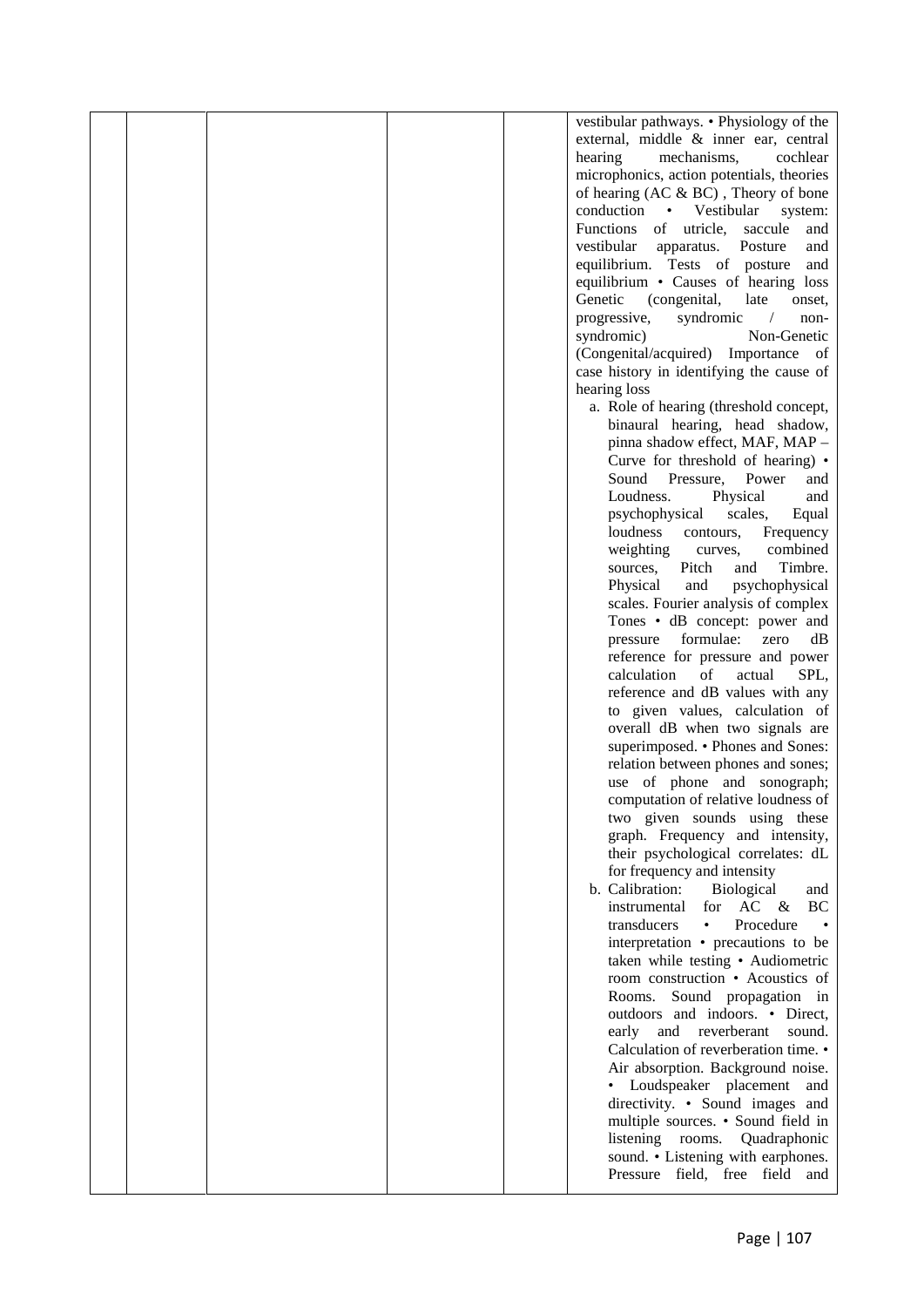|  |                 |    | diffused field. • Audiometric test           |  |
|--|-----------------|----|----------------------------------------------|--|
|  |                 |    | - Basic requirements<br>rooms                |  |
|  |                 |    | and<br>concept<br>structure                  |  |
|  |                 |    | transmission loss, $\bullet$ NRC rating $-$  |  |
|  |                 |    | Standards for sound treated rooms            |  |
|  |                 |    | - Basic requirements, concept and            |  |
|  |                 |    | structure - standards. • Classrooms          |  |
|  |                 |    | of hearing impaired children -               |  |
|  |                 |    | Basic requirements, concept and              |  |
|  |                 |    | structure – standards.                       |  |
|  |                 |    | c. Basic concepts of AC & BC testing         |  |
|  |                 |    |                                              |  |
|  |                 |    | • Pure Tone audiometery • Need               |  |
|  |                 |    | scope • Instrumentation,<br>and              |  |
|  |                 |    | Different types of transducers •             |  |
|  |                 |    | Standards • Permissible ambient              |  |
|  |                 |    | noise levels for audiometric testing         |  |
|  |                 |    | • Classification of audiograms •             |  |
|  |                 |    | Sound field & closed field testing •         |  |
|  |                 |    | Factors affecting AC & BC testing            |  |
|  |                 |    | • Screening Vs Diagnostic pure               |  |
|  |                 |    | tone testing • Extended high                 |  |
|  |                 |    | frequency<br>testing<br>&<br>its             |  |
|  |                 |    | interpretation<br>Masking:<br>٠              |  |
|  |                 |    | Definition, types of masking, types          |  |
|  |                 |    | of noises, critical band concept, •          |  |
|  |                 |    | Terminology related to masking:              |  |
|  |                 |    | Test ear, non-test ear, masker,              |  |
|  |                 |    | maskee, crossover, cross hearing             |  |
|  |                 |    | and shadow curve • Interaural                |  |
|  |                 |    | attenuation; Factors affecting IA;           |  |
|  |                 |    | Criteria for masking during AC               |  |
|  |                 |    | Factors<br>$\&BC \rightarrow$<br>determining |  |
|  |                 |    | amount of masking noise, AB gap              |  |
|  |                 |    | in masked ear, masking dilemma in            |  |
|  |                 |    | bilateral symmetrical conduction             |  |
|  |                 |    | hearing loss. • Fusion Inferred Test         |  |
|  |                 |    | (FIT) • Types and degrees of                 |  |
|  |                 |    |                                              |  |
|  |                 |    | hearing loss                                 |  |
|  |                 |    | d. Tuning fork tests : Tuning fork           |  |
|  |                 |    | (Rinne,<br>Weber,<br>Bing,<br>tests          |  |
|  |                 |    | Schwabach), interpretation, merits           |  |
|  |                 |    | & demerits. • Speech audiometry •            |  |
|  |                 |    | Orientation to speech audiometry •           |  |
|  |                 |    | Need for speech audiometry •                 |  |
|  |                 |    | recognition<br>Speech<br>threshold,          |  |
|  |                 |    | speech identification score, UCL,            |  |
|  |                 |    | MCL, dynamic range, articulation             |  |
|  |                 |    | index • Tests developed in India             |  |
|  |                 |    | and abroad • Factors affecting               |  |
|  |                 |    | speech audiometry . Limitations of           |  |
|  |                 |    | speech audiometry . Masking for              |  |
|  |                 |    | audiometry<br>speech<br>PI-PB<br>$\bullet$   |  |
|  |                 |    | function                                     |  |
|  |                 |    |                                              |  |
|  |                 |    |                                              |  |
|  | c)              |    | a. Definitions<br>and<br>goals<br>οf         |  |
|  | <b>MANAGEME</b> | 10 | rehabilitation & aural rehabilitation        |  |
|  | NT OF THE       |    | • Early identification and its               |  |
|  | <b>HEARING</b>  |    | important in aural rehabilitation •          |  |
|  |                 |    | Unisensory<br><b>Vs</b><br>Multisensory      |  |
|  |                 |    |                                              |  |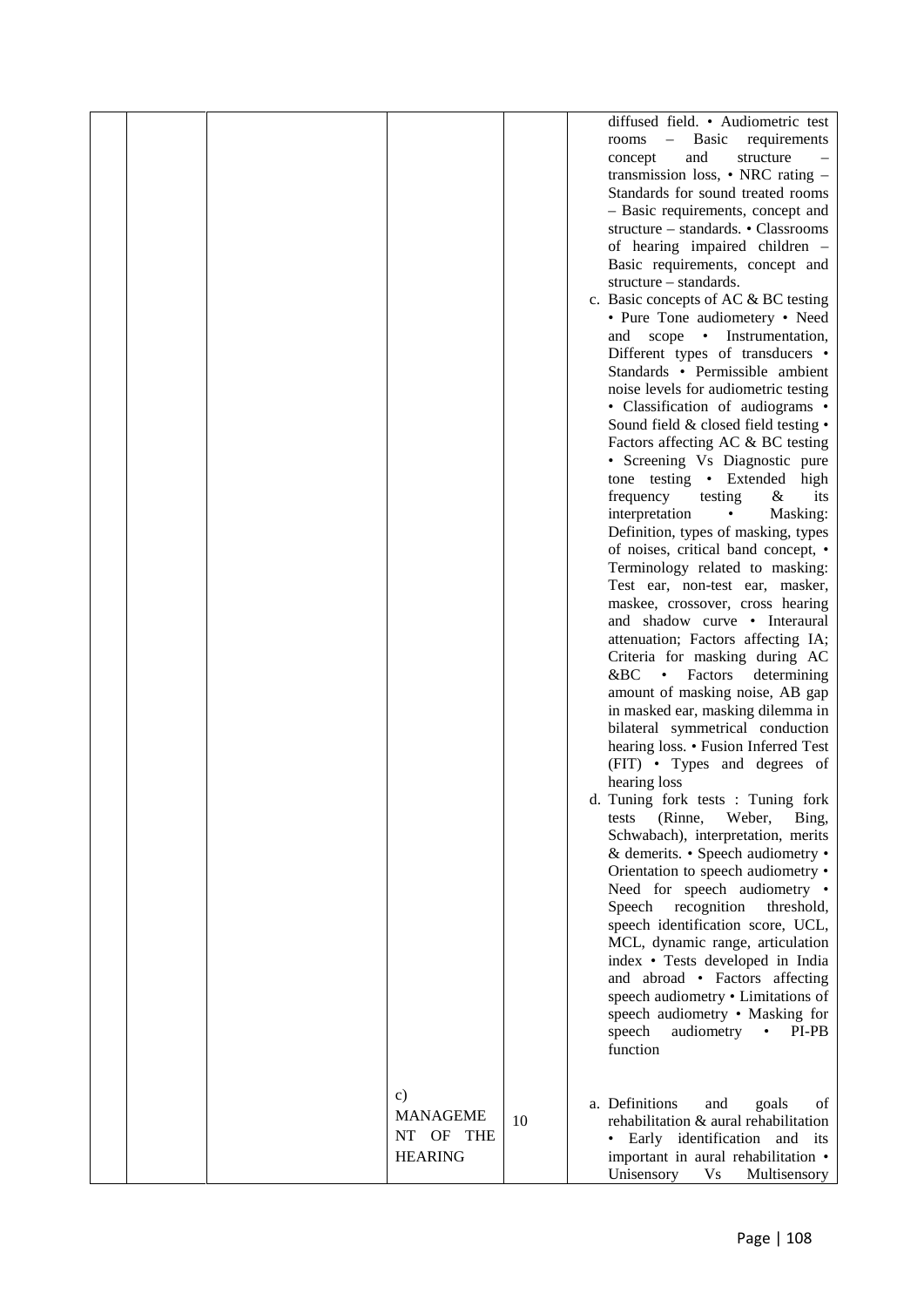|  | <b>IMPAIRED</b> |    | approach • Manual Vs oral form of                               |
|--|-----------------|----|-----------------------------------------------------------------|
|  |                 |    | communication for children with                                 |
|  |                 |    | impairment<br>Total<br>hearing<br>$\bullet$                     |
|  |                 |    | communication                                                   |
|  |                 |    | b. Methods of teaching language to                              |
|  |                 |    | the hearing impaired o Natural                                  |
|  |                 |    | method o Structured method o                                    |
|  |                 |    |                                                                 |
|  |                 |    | Computer aided method                                           |
|  |                 |    | Educational problems, of children<br>c.                         |
|  |                 |    | with hearing impairment in India •                              |
|  |                 |    | Educational placement of hearing                                |
|  |                 |    | impaired children • Criteria for                                |
|  |                 |    | recommending<br>various<br>the                                  |
|  |                 |    | educational placements • Factors                                |
|  |                 |    | their<br>affecting<br>outcome                                   |
|  |                 |    | Counseling<br>the<br>parents<br>and                             |
|  |                 |    | teachers regarding the education of                             |
|  |                 |    | the hearing handicapped • Parent                                |
|  |                 |    | Infant Training Programme (PIP)                                 |
|  |                 |    | & Mother's Training Programme,                                  |
|  |                 |    | Home training -need, preparation                                |
|  |                 |    | of<br>lessons;<br>correspondence                                |
|  |                 |    | programs (John Tracey Clinic,                                   |
|  |                 |    | SKI-HI), follow up                                              |
|  |                 |    | Introduction<br>to<br>hearing<br>d.<br>aid                      |
|  |                 |    | technology: Parts of hearing aids &                             |
|  |                 |    | its functions • Type of hearing                                 |
|  |                 |    | aids: - Body level Vs ear level -                               |
|  |                 |    | Monaural<br>V <sub>S</sub><br><b>Binaural</b><br>V <sub>S</sub> |
|  |                 |    | Pseudobinaural<br>Directional<br>$\mathbb{L}^{\mathbb{N}}$      |
|  |                 |    | hearing aids, modular hearing aids                              |
|  |                 |    |                                                                 |
|  |                 |    | • Classroom amplification devices;                              |
|  |                 |    | Group amplification systems- hard                               |
|  |                 |    | wired, induction loop, FM, infrared                             |
|  |                 |    | rays. • Setting up class rooms for                              |
|  |                 |    | hearing<br>handicapped<br>the                                   |
|  |                 |    | Classroom acoustics preferential                                |
|  |                 |    | seating and adequate illumination                               |
|  |                 |    | Ear moulds: Importance, types<br>e.                             |
|  |                 |    | (hard, soft), procedure of making                               |
|  |                 |    | each type of ear mould, styles of                               |
|  |                 |    | ear moulds, criteria for selection of                           |
|  |                 |    | one style over the other, ear mould                             |
|  |                 |    | modifications, EAC of hearing aid                               |
|  |                 |    | along with ear mould. • Importance                              |
|  |                 |    | of counseling for users & parents -                             |
|  |                 |    | importance of harness, BTE loops.                               |
|  |                 |    | Tips to facilitate acceptance of                                |
|  |                 |    | hearing aids, battery life, battery                             |
|  |                 |    | charger. Counseling for geriatric                               |
|  |                 |    | population, Trouble shooting of                                 |
|  |                 |    | hearing aids                                                    |
|  |                 |    |                                                                 |
|  |                 |    |                                                                 |
|  |                 |    | a) Anatomy & Physiology of external,                            |
|  | d) ENT          | 10 | middle & inner ear, auditory pathways,                          |
|  |                 |    | vestibular pathway. Diseases of the                             |
|  |                 |    | external middle and inner ear leading to                        |
|  |                 |    | hearing loss: Congenital malformations,                         |
|  |                 |    | traumatic<br>lesions,<br>infections,                            |
|  |                 |    |                                                                 |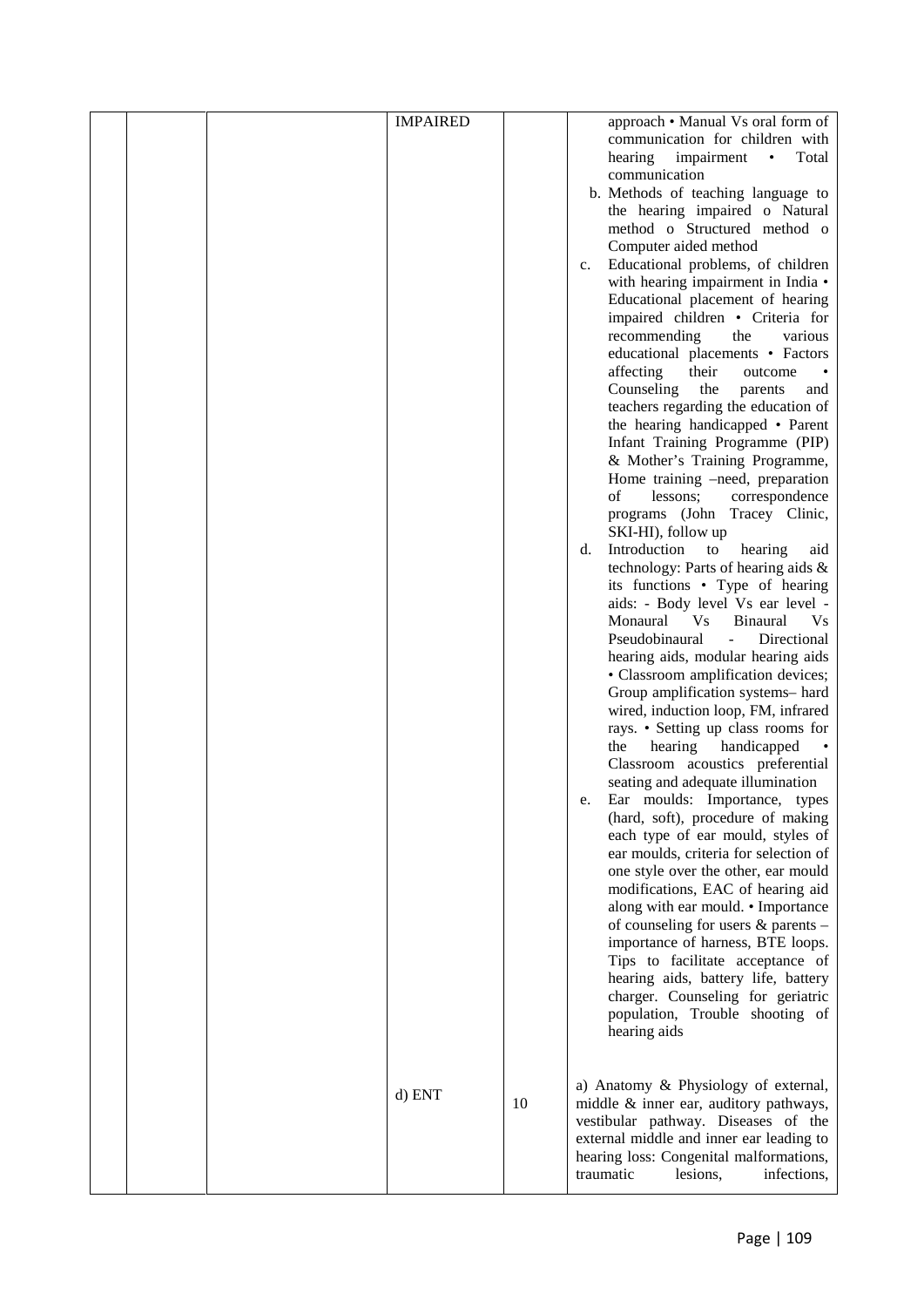|  |                                                                                                             |    | management of middle<br>and<br>ear<br>Eustachian tube disorders. (b) Other<br>causes of hearing loss - Facial paralysis,<br>Tumors of the cerebello- pontine angle,<br>Acoustic<br>Infection<br>neuroma.<br>and<br>management of inner ear diseases.<br>Cochleovestibular diseases<br>and its<br>management.<br>a. Anatomy & Physiology of pharynx<br>& oro-peripheral structures Causes<br>of speech disorder, Disorders of<br>the mouth, Tumors of the jaw and<br>cavity,<br>nasopharynx<br>oral<br>and<br>pharynx, pharyngitis, Diseases of<br>tonsils<br>and<br>adenoids.<br>(b)<br>Oesophageal<br>conditions:<br>Congenital abnormality - Atresia,<br>Tracheo-oesophageal<br>fistula,<br>Stenosis,<br>Short<br>oesophagus.<br>Neoplasm - Benign, Malignant,<br>Lesions of the oral articulatory<br>structures like cleft lip, cleft palate,<br>submucosal cleft, Velopharyngeal<br>incompetence.<br>b. Anatomy & Physiology of larynx -<br>physiology<br>phonation<br>of<br>$\sqrt{2}$<br>of respiration.<br>physiology<br>(b)<br>Congenital diseases of the larynx -<br>difference between an infant and<br>an adult larynx. Stridor - causes of<br>infantile stridor. Disorders<br>- of<br>structure - Laryngomalacia, Bifid<br>epiglottis, Laryngeal web, Atresia,<br>fistula, Laryngeal cleft, Tumors<br>and Cysts, Laryngitis, Laryngeal<br>Stenosis.<br>trauma<br>and<br>Neuromuscular dysfunctions of the |  |
|--|-------------------------------------------------------------------------------------------------------------|----|-----------------------------------------------------------------------------------------------------------------------------------------------------------------------------------------------------------------------------------------------------------------------------------------------------------------------------------------------------------------------------------------------------------------------------------------------------------------------------------------------------------------------------------------------------------------------------------------------------------------------------------------------------------------------------------------------------------------------------------------------------------------------------------------------------------------------------------------------------------------------------------------------------------------------------------------------------------------------------------------------------------------------------------------------------------------------------------------------------------------------------------------------------------------------------------------------------------------------------------------------------------------------------------------------------------------------------------------------------------------------------------------------------------------------|--|
|  |                                                                                                             |    | larynx - Vocal cord palsy, Spastic<br>dysphonia, Hypothyroidism, gastro<br>oesophageal<br>reflux<br>disorders,<br>Laryngectomy,<br>artificial<br>larynx,<br>oesophageal<br>speech,<br>tracheo<br>oesophageal puncture.                                                                                                                                                                                                                                                                                                                                                                                                                                                                                                                                                                                                                                                                                                                                                                                                                                                                                                                                                                                                                                                                                                                                                                                                |  |
|  | e)<br><b>PSYCHOLOG</b><br><b>RELATED</b><br>Y<br><b>TO</b><br><b>SPEECH</b><br><b>AND</b><br><b>HEARING</b> | 10 | a. Introduction<br>psychology-<br>to<br>Definition,<br>History<br>and<br>perspectives, Branches and scope,<br>application of psychology in the<br>field of speech and hearing. •<br>Introduction<br>Clinical<br>to<br>Definition,<br>psychology<br>$\qquad \qquad -$<br>Perspectives and models of mental<br>disorders<br>b. Psychology<br>of<br>learning<br>Definition<br>Introduction,<br>οf<br>Theories of learning,<br>learning,<br>Classical<br>conditioning,<br>Operant<br>conditioning and Social learning. •                                                                                                                                                                                                                                                                                                                                                                                                                                                                                                                                                                                                                                                                                                                                                                                                                                                                                                  |  |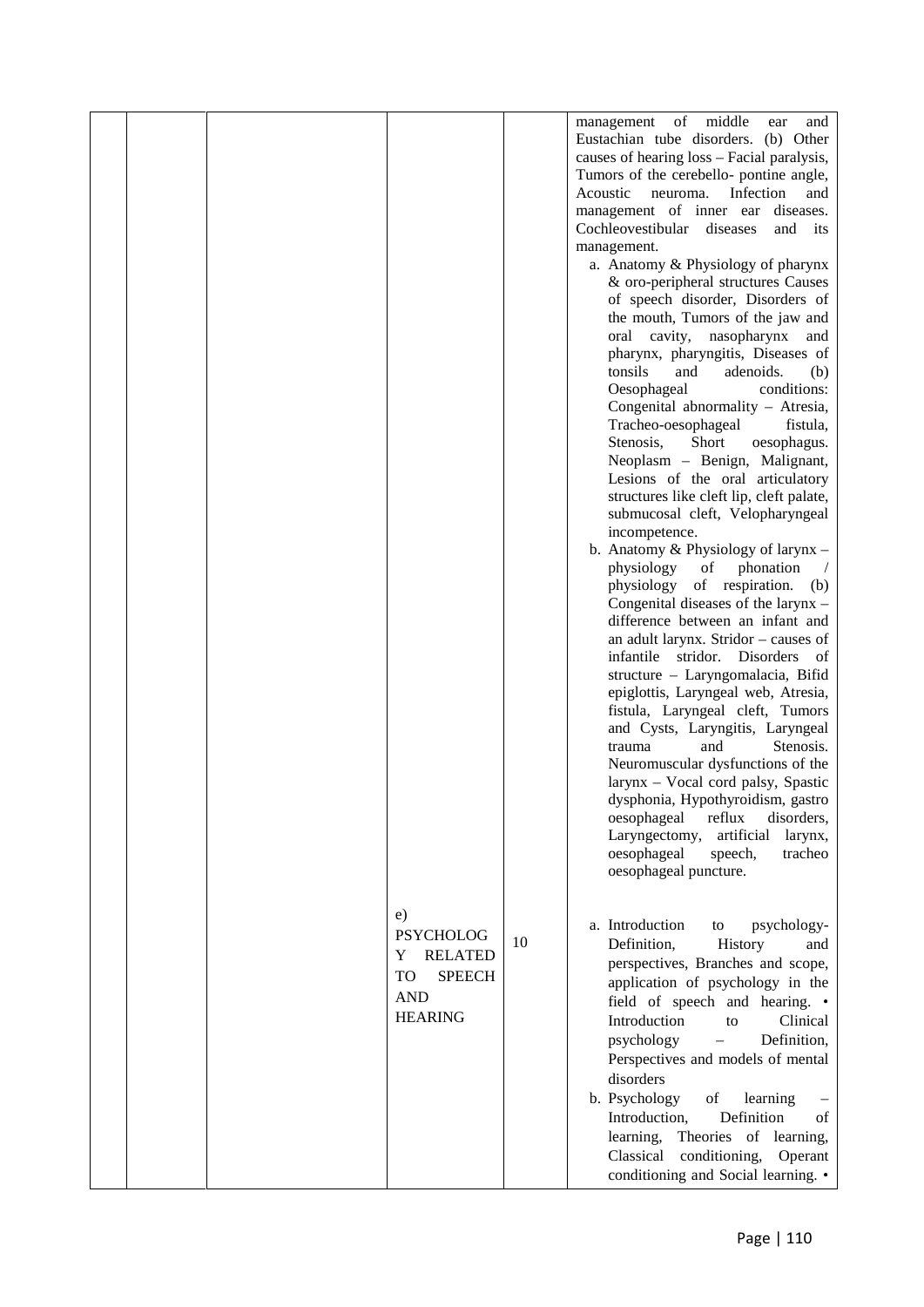|  |                                                                                                |    | Application of learning theories in<br>the field of speech and hearing<br>(therapeutic,<br>educational<br>and<br>rehabilitative applications).<br>c. Cognitive<br>Psychology<br>$\qquad \qquad -$<br>Introduction,<br>Definition<br>and<br>theoretical perspectives<br>(David<br>Rumelhart and David Mc Clelland,<br>Noam Chomsky, George miller,<br>Allan Newell). • Applications of<br>cognitive psychology in the field<br>speech<br>hearing.<br>of<br>and<br>Neuropsychology - Introduction,<br>definition,<br>principles<br>of<br>neuropsychological<br>assessment,<br>diagnosis and rehabilitation.<br>Applications of neuropsychology<br>in the field of speech and hearing.<br>d. Psychodiagnosites - Case history<br>taking, Mental status examination,<br>behavioural<br>analysis,<br>psychological<br>testing.<br>Counselling-<br>Meaning<br>and<br>definition, types of counselling,<br>Counselling<br>rehabilitation<br>in<br>practice.<br>e. Developmental<br>psychology:<br>٠<br>Introduction,<br>Definition,<br>Principles,<br>Motor development,<br>Emotional<br>development<br>Cognitive<br>development-<br>Definition, Piaget's theory . Play<br>as a therapeutic tool • Personality<br>development- Introduction, Stages, |
|--|------------------------------------------------------------------------------------------------|----|-----------------------------------------------------------------------------------------------------------------------------------------------------------------------------------------------------------------------------------------------------------------------------------------------------------------------------------------------------------------------------------------------------------------------------------------------------------------------------------------------------------------------------------------------------------------------------------------------------------------------------------------------------------------------------------------------------------------------------------------------------------------------------------------------------------------------------------------------------------------------------------------------------------------------------------------------------------------------------------------------------------------------------------------------------------------------------------------------------------------------------------------------------------------------------------------------------------------------------------------------|
|  | f)<br><b>SPEECH</b><br>LANGUAGE<br><b>DIAGNOSTICS</b><br><b>AND</b><br><b>THERAPEUTIC</b><br>S | 10 | Hazards<br>a. Speech language diagnostics Client<br>history - definition, description,<br>utility & need. Essential factors to<br>be included in the client history<br>form - comparison of adults vs.<br>children's history - usefulness of<br>client history 2.<br>the<br><b>Basic</b><br>terminologies<br>and concepts<br>Introduction<br>diagnostics<br>to<br>Terminologies in the diagnostic<br>process • General principles of<br>diagnosis • Diagnostic setup and<br>tools<br>b. Diagnostic<br>approaches<br>and<br>methods • Approaches to diagnosis<br>- importance of diagnosis in client<br>history, essential factors to be<br>according<br>included<br>to<br>the<br>conditions/disorders. Methods of<br>taking case history. • Interview $-$<br>principles and techniques • Self-                                                                                                                                                                                                                                                                                                                                                                                                                                                |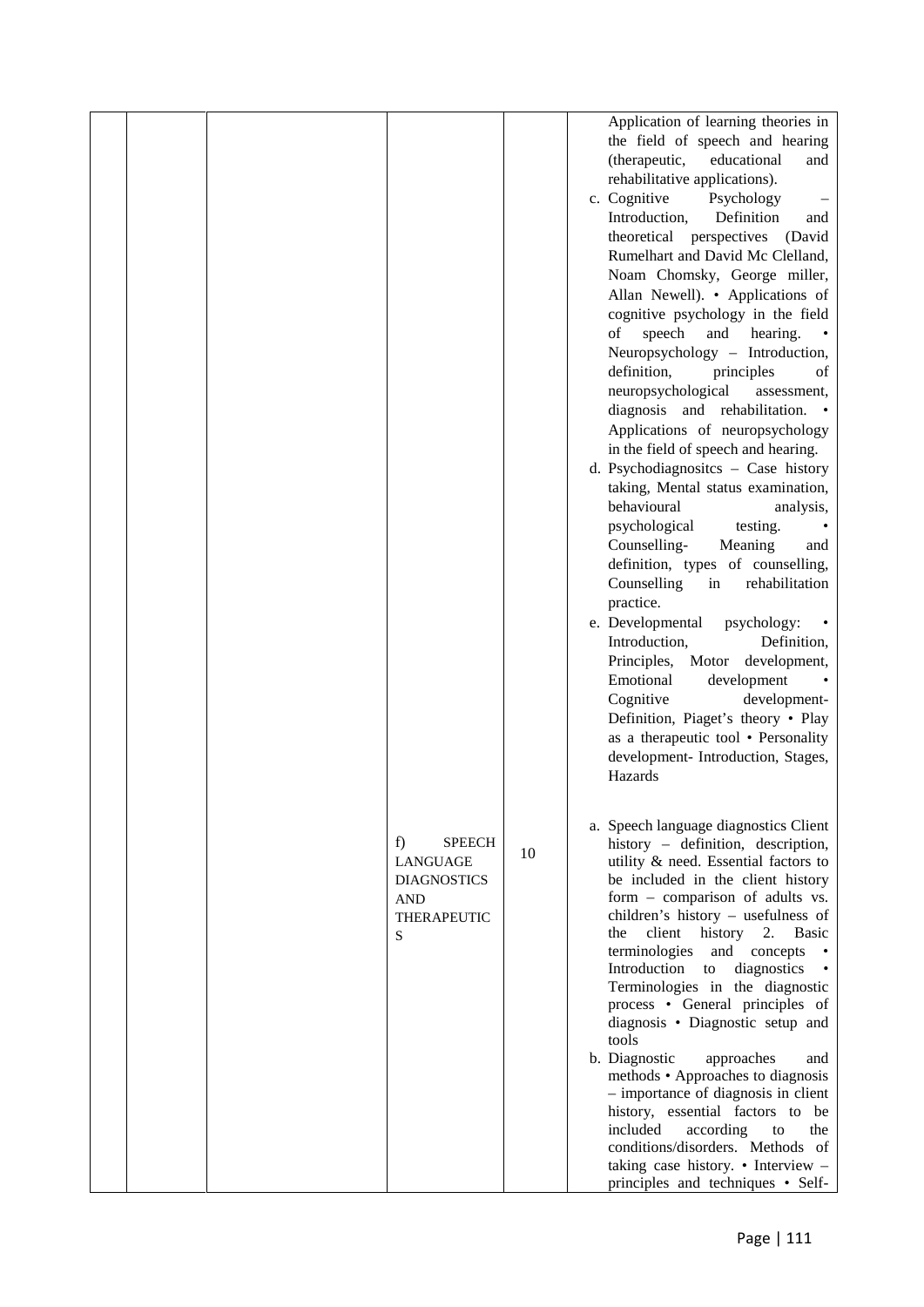|  |                                                                    |    | questionnaire,<br>reports,<br>observations. • Diagnostic models<br>- SLPM, Wepman, Bloom and<br>Lahey • Types of diagnoses $-$<br>Clinical<br>diagnosis,<br>direct<br>diagnosis, differential diagnosis,<br>diagnosis by observation, diagnosis<br>exclusion,<br>diagnosis<br>by<br>by<br>treatment, instrumental diagnosis,<br>provocative diagnosis, provisional<br>diagnosis;<br>advantage/disadvantages • Team<br>approach<br>diagnosis<br>to<br>Characteristics of a good clinician<br>diagnostician B.<br>Speech<br>as<br>therapeutics<br>c. 1. Basic concepts of the rapeutics •<br>Terminologies<br>in<br>speech<br>therapeutics • General principles of<br>speech and language therapy •<br>Speech therapy set-up • Individual<br>and group therapy • Integrated and<br>inclusive education Unit 4 1.<br>Procedures for speech-language<br>therapy • Approaches to speech<br>and language therapy - formal,<br>informal and eclectic approaches •<br>Types of speech and language<br>therapy • Planning for speech and<br>language therapy – goals, steps,<br>procedures,<br>activities<br>2.<br>Techniques for:<br>Speech and<br>language therapy<br>for various<br>disorders of speech and language<br>Importance<br>of<br>reinforcement<br>principles and strategies in speech<br>and language therapy, types and<br>schedules<br>of<br>rewards<br>and<br>punishment<br>Clinical<br>documentation<br>1.<br>and<br>professional codes • Documentation of<br>diagnostic, clinical and referral reports •<br>Introduction to parent counselling,<br>facilitation of parent participation and<br>transfer of skills, follow-up . Evaluation<br>of therapy outcome • Ethics in diagnosis<br>and speech language therapy • Self-<br>assessment and characteristics of a<br>clinician |
|--|--------------------------------------------------------------------|----|--------------------------------------------------------------------------------------------------------------------------------------------------------------------------------------------------------------------------------------------------------------------------------------------------------------------------------------------------------------------------------------------------------------------------------------------------------------------------------------------------------------------------------------------------------------------------------------------------------------------------------------------------------------------------------------------------------------------------------------------------------------------------------------------------------------------------------------------------------------------------------------------------------------------------------------------------------------------------------------------------------------------------------------------------------------------------------------------------------------------------------------------------------------------------------------------------------------------------------------------------------------------------------------------------------------------------------------------------------------------------------------------------------------------------------------------------------------------------------------------------------------------------------------------------------------------------------------------------------------------------------------------------------------------------------------------------------------------------------------------------------------------------------------------|
|  | g)<br><b>ARTICULATIO</b><br>N<br>AND<br>PHONOLOGIC<br>AL DISORDERS | 10 | a) Review of phonological development<br>articulatory<br>mechanism<br>and<br>Fundamentals of Articulatory phonetics<br>• Definition and types of coarticulation •<br>Transcription methods in perceptual<br>analysis • Phonological processes -<br>language<br>specific<br>types,<br>issues,                                                                                                                                                                                                                                                                                                                                                                                                                                                                                                                                                                                                                                                                                                                                                                                                                                                                                                                                                                                                                                                                                                                                                                                                                                                                                                                                                                                                                                                                                               |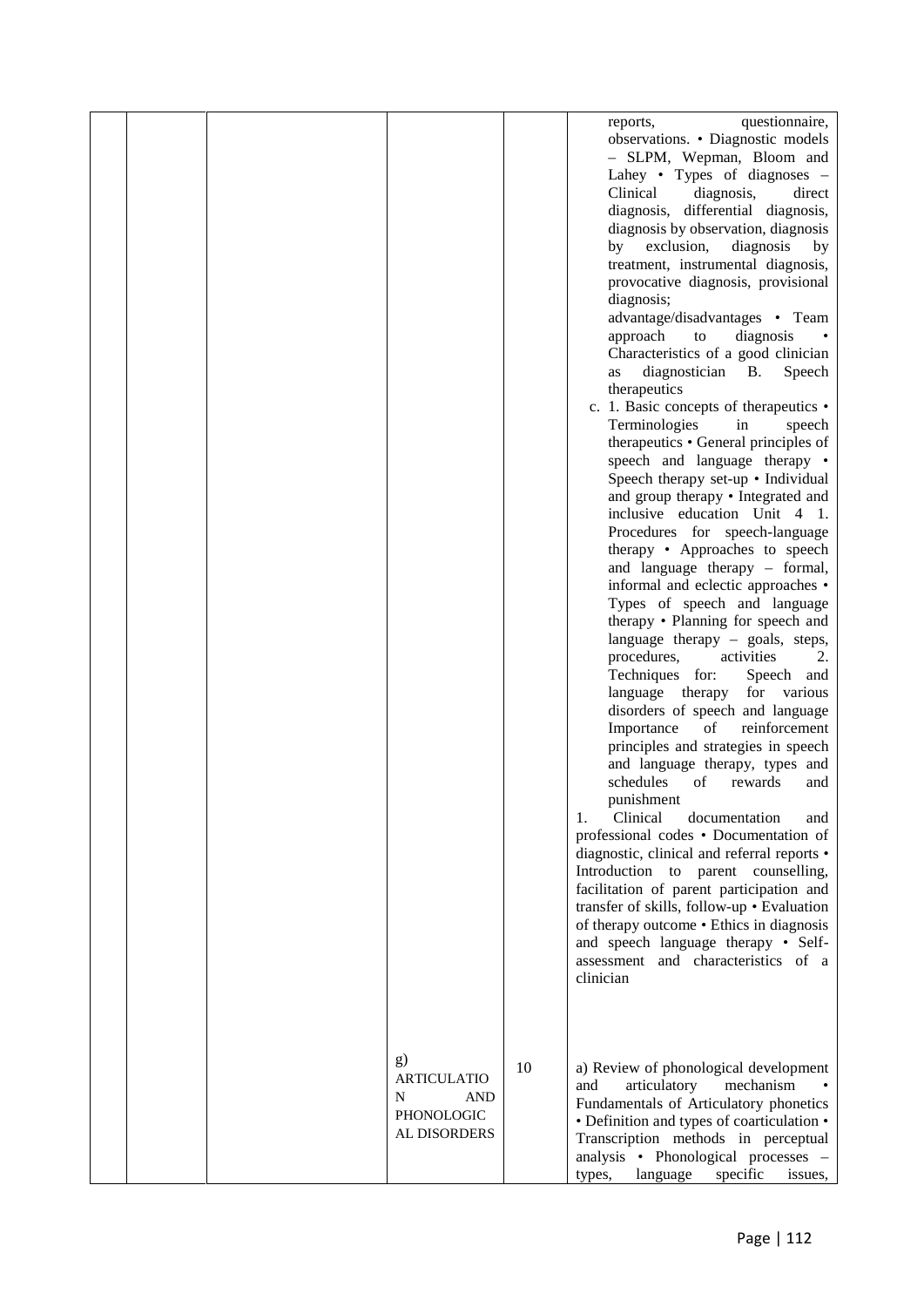|  |  | identification<br>classification<br>and<br>of                                        |  |
|--|--|--------------------------------------------------------------------------------------|--|
|  |  | errors.                                                                              |  |
|  |  | b) Distinctive features $-$ types, language                                          |  |
|  |  | specific issues, identification of errors                                            |  |
|  |  | and analysis. • Acoustic aspects of                                                  |  |
|  |  | production and perception of speech                                                  |  |
|  |  | sounds; use of spectrograms • Factors                                                |  |
|  |  | related to articulation and phonological                                             |  |
|  |  | disorders: •Structural •Cognitive –                                                  |  |
|  |  | Linguistic •Neurological •Psychosocial                                               |  |
|  |  | •Social •Metalinguistic                                                              |  |
|  |  | c) Assessment procedures: Types of                                                   |  |
|  |  | sampling<br>procedures,<br>assessment,<br>scoring procedures, criteria for selection |  |
|  |  | instruments for assessment.<br>οf                                                    |  |
|  |  | Assessment<br>of<br>Oral<br>peripheral                                               |  |
|  |  | mechanism<br>Speech<br>$\bullet$<br>sound                                            |  |
|  |  | discrimination, stimulability and oral                                               |  |
|  |  | stereognosis.<br>Analysis<br>$\bullet$<br>and                                        |  |
|  |  | interpretation of data: • Intelligibility                                            |  |
|  |  | and severity judgments • Normative                                                   |  |
|  |  | data . Error patterns. . Characteristics of                                          |  |
|  |  | disordered phonology and differential                                                |  |
|  |  | diagnosis                                                                            |  |
|  |  | d) Intervention: Stages of treatment and                                             |  |
|  |  | measuring improvement, long term                                                     |  |
|  |  | goals, short term goals and activities for<br>achieving<br>goals in cases<br>with    |  |
|  |  | misarticulation. • Issues in maintenance                                             |  |
|  |  | and generalization. • Team approach                                                  |  |
|  |  | and professional communication (inter,                                               |  |
|  |  | intra professional and client oriented) •                                            |  |
|  |  | Approaches<br>to<br>treatment:                                                       |  |
|  |  | motokinesthetic, traditional approaches                                              |  |
|  |  | integral<br>stimulation,<br>phonological,                                            |  |
|  |  | distinctive feature, minimal contrast                                                |  |
|  |  | therapy, learning theories, programmed,                                              |  |
|  |  | paired – stimuli. • Computerized<br>intervention<br>packages,<br>metaphon            |  |
|  |  | therapy                                                                              |  |
|  |  | e) Cleft Lip and Palate • Etiological                                                |  |
|  |  | factors • Embryology of the Face and                                                 |  |
|  |  | Palate • Types of Cleft lip and Palate,                                              |  |
|  |  | Classification systems • Syndromes •                                                 |  |
|  |  | Velopharyngeal mechanism- muscles                                                    |  |
|  |  | and function; inadequacy, incompetency                                               |  |
|  |  | insufficiency •<br>Speech<br>and<br>and<br>Language problems of individuals with     |  |
|  |  | Cleft • Associated<br>problems<br>of                                                 |  |
|  |  | individuals with Cleft • Diagnostic                                                  |  |
|  |  | procedures and Instruments used in                                                   |  |
|  |  | Assessment of speech in Cleft palate .                                               |  |
|  |  | Management:<br>Composition,<br>Team                                                  |  |
|  |  | responsibilities and co-ordinator •                                                  |  |
|  |  | Treatment<br>concepts<br>• Treatment                                                 |  |
|  |  | procedures for speech • Prosthetic                                                   |  |
|  |  | speech appliances for patients with Cleft                                            |  |
|  |  | palate<br>Glossectomy<br>and<br>Mandibulectomy . Effect of partial and               |  |
|  |  | Total<br>Glossectomy<br>on<br>speech                                                 |  |
|  |  |                                                                                      |  |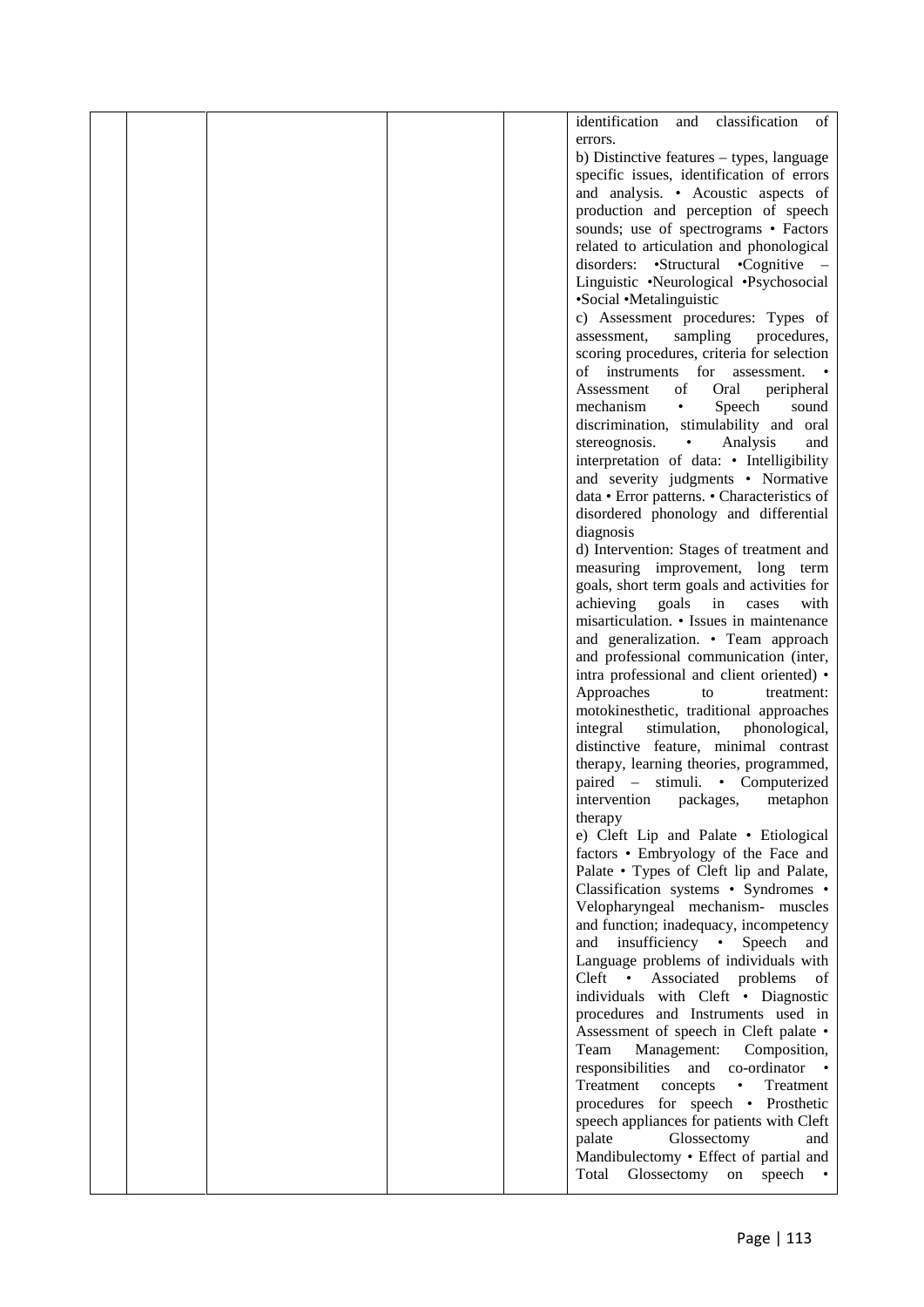|  |                                                         |    | Characteristics of Glossectomy speech •<br>Rehabilitation of speech • Prosthetic<br>fitting, design, assessment · Dysphagia<br>specific<br>to<br>glossectomy<br>and<br>mandibulectomy:<br>assessment<br>and<br>rehabilitation                                                                                                                                                                                                                                                                                                                                                                                                                                                                                                                                                                                                                                                                                                                                                                                                                                                                                                                                                                                                                                                                                                                                                                                                                                                                                                                                                                                        |
|--|---------------------------------------------------------|----|----------------------------------------------------------------------------------------------------------------------------------------------------------------------------------------------------------------------------------------------------------------------------------------------------------------------------------------------------------------------------------------------------------------------------------------------------------------------------------------------------------------------------------------------------------------------------------------------------------------------------------------------------------------------------------------------------------------------------------------------------------------------------------------------------------------------------------------------------------------------------------------------------------------------------------------------------------------------------------------------------------------------------------------------------------------------------------------------------------------------------------------------------------------------------------------------------------------------------------------------------------------------------------------------------------------------------------------------------------------------------------------------------------------------------------------------------------------------------------------------------------------------------------------------------------------------------------------------------------------------|
|  | h)<br><b>MOTOR</b><br><b>SPEECH</b><br><b>DISORDERS</b> | 10 | a. Childhood<br>Motor<br>Speech<br>Disorders<br>b. Introduction<br>to<br>neuromotor<br>organization<br>and<br>sensorimotor<br>control of speech - Motor areas in<br>cerebral cortex, motor control by<br>subcortical structures, brainstem,<br>cerebellum and spinal cord. -<br>Central<br>nervous<br>system<br>and<br>peripheral nervous<br>system in<br>speech motor control. - Centrifugal<br>pathways and motor control -<br>Neuromuscular organization and<br>control - Sensorimotor integration -<br>Introduction to motor speech<br>disorders in children- Dysarthria<br>and Developmental apraxia of<br>Speech<br>c. Definition,<br>causes<br>and<br>classification<br>Neuromuscular<br>$\overline{\phantom{a}}$<br>development<br>in normals<br>and<br>children with cerebral palsy -<br>profile<br>Reflex<br>$\sim$<br>Associated<br>problems - Speech and language<br>problems of children with cerebral<br>palsy - Assessment of speech in<br>cerebral palsy- objective<br>and<br>subjective methods - Differential<br>diagnosis of cerebral palsy<br>$\sim$<br>Management:<br>Introduction<br>to<br>different<br>approaches<br>to<br>neuromuscular education (Bobath,<br>Phelps and the others); Speech<br>rehabiliatation in cerebral palsy-<br>Verbal<br>approaches:<br>vegetative<br>exercises,<br>sensorimotor<br>oral<br>facilitation<br>techniques,<br>techniques-<br>compensatory<br>correction<br>of<br>respiratory,<br>phonatory,<br>resonatory<br>and<br>articulatory errors; Team approach<br>rehabilitation; Neurosurgical<br>to<br>techniques<br>for<br>children<br>with<br>cerebral palsy |
|  |                                                         |    | d. Different types of Cerebral palsy: -<br>Disorders<br>of<br>muscle<br>tone:<br>rigidity,<br>Spasticity,<br>flaccidity,<br>atonia - Disorders of movement:<br>Hyperkinesias and dyskinesias-<br>Ballismus, tremor, tic disorder,<br>myoclons,<br>athetosis,<br>chorea,<br>dystonia, hypokinesias - Disorders                                                                                                                                                                                                                                                                                                                                                                                                                                                                                                                                                                                                                                                                                                                                                                                                                                                                                                                                                                                                                                                                                                                                                                                                                                                                                                        |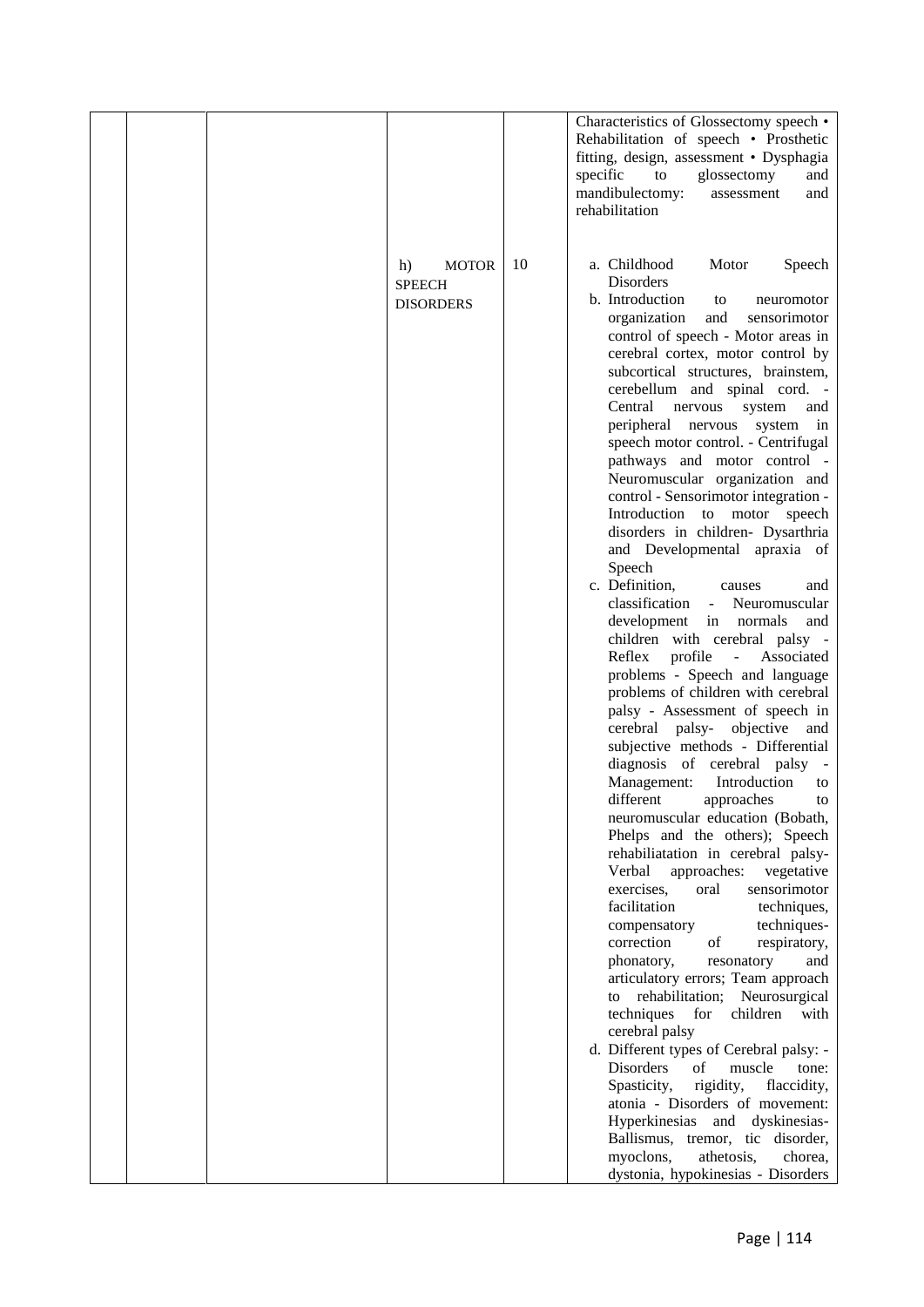|  |                                                  |    | of coordination- Ataxia Syndromes<br>with motor speech disorders-<br>Examples: - Juvenile progressive<br>bulbar<br>palsy<br>$\omega_{\rm{eff}}$<br>Congenital<br>supranuclear palsy - Guillain-<br>syndrome - Duchenne<br>Barre<br>muscular dystrophy<br>e. Apraxia of speech in children or<br>developmental apraxia of speech -<br>Definition - Description: verbal<br>non-verbal<br>apraxia<br>and<br>Differential diagnosis- dysarthria<br>and other developmental disorders<br>- Management of developmental<br>apraxia of speech- Facilitation<br>for<br>techniques<br>oral<br>motor<br>speech<br>movements,<br>therapy<br>techniques,<br>generalization<br>οf<br>speech<br>f. Definition<br>alternative<br>$\sim$ $\sim$<br>and<br>augmentative<br>communication<br>(AAC). Application of alternative<br>and augmentative communication<br>methods<br>developmental<br>in<br>dysarthrias<br>and<br>developmental<br>Symbol<br>apraxia<br>of<br>speech-<br>selection,<br>techniques<br>for<br>communication,<br>assessment<br>for<br>AAC candidacy, choosing<br>an<br>appropriate system and technique,<br>training communication patterns,<br>effective use of AAC<br>g. Adult Motor Speech Disorders |
|--|--------------------------------------------------|----|--------------------------------------------------------------------------------------------------------------------------------------------------------------------------------------------------------------------------------------------------------------------------------------------------------------------------------------------------------------------------------------------------------------------------------------------------------------------------------------------------------------------------------------------------------------------------------------------------------------------------------------------------------------------------------------------------------------------------------------------------------------------------------------------------------------------------------------------------------------------------------------------------------------------------------------------------------------------------------------------------------------------------------------------------------------------------------------------------------------------------------------------------------------------------------------------------------------|
|  | $\mathbf{i}$<br><b>DYSARTHRIA</b><br>AND APRAXIA | 10 | Definition<br>classification<br>and<br>οf<br>dysarthria in adults. b) Types<br>of<br>dysarthria in adults. c) Neurogenic<br>disorders learning to dysarthria in<br>adults. • Vascular disorders - dysarthria<br>following strokes, CVA, cranial nerve<br>palsies and peripheral nerve palsies. •<br>Infection condition of the nervous<br>system - eg. Meningitis, polyneuritis<br>and neuro<br>syphilis.<br>• Traumatic<br>conditions - Traumatic brain injury and<br>dysarthria<br>$\bullet$<br>Toxic<br>conditions<br>dysarthria<br>exogenic<br>due<br>to<br>and<br>endogenic causes. • Degenerative and<br>demyelinating conditions - multiple<br>sclerosis, Parkinson's disease, motor<br>neuron diseases, Amyotrophic lateral<br>sclerosis. • Genetic conditions -<br>Huntington's chorea, Guillian - Barre<br>syndrome. • Others leading to dysarthria<br>Anoxic<br>conditions,<br>metabolic<br>conditions, idiopathic conditions and                                                                                                                                                                                                                                                                 |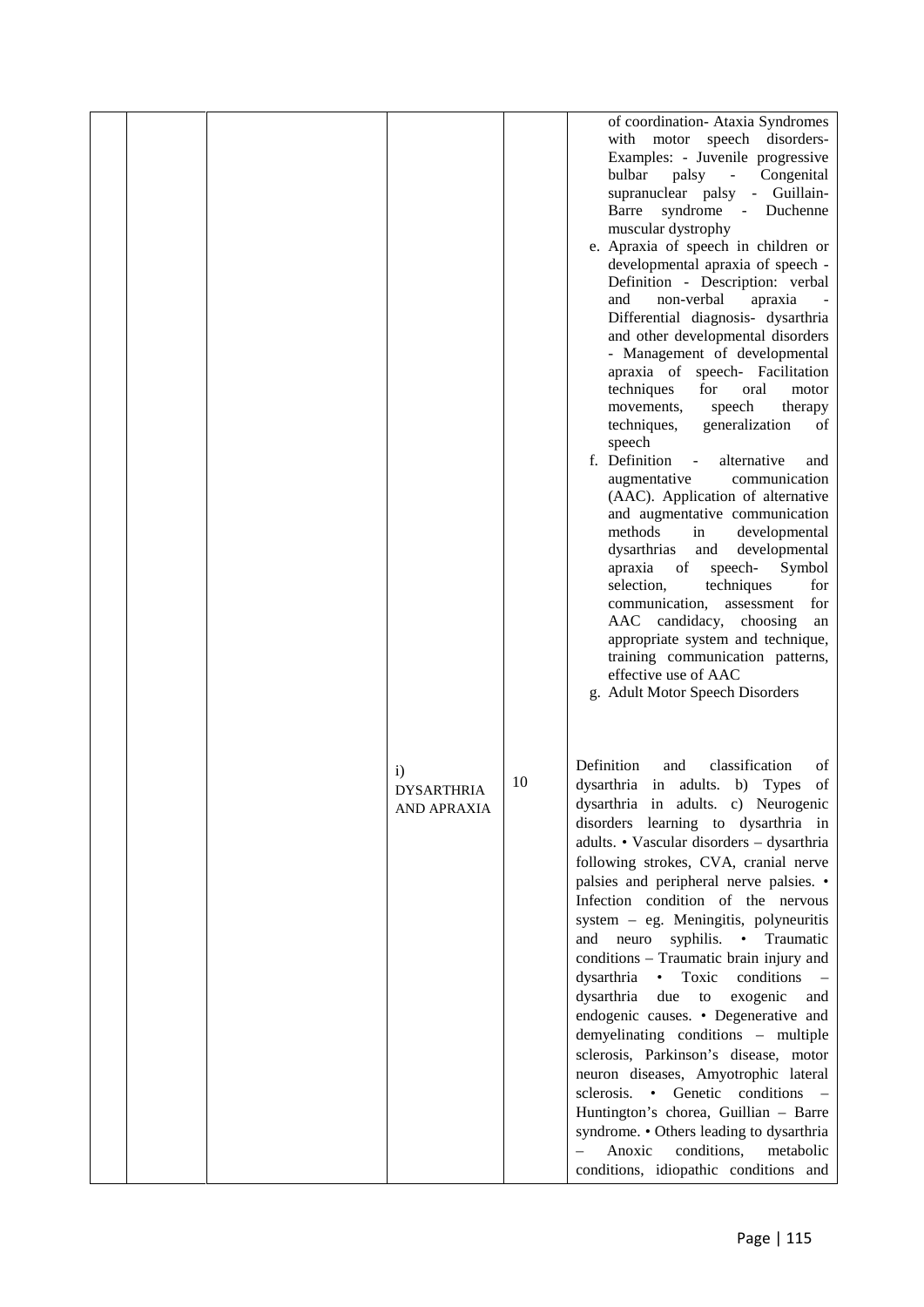|  |                                  |    | neoplasm.<br>Assessment of dysarthria Instrumental<br>analysis<br>Physiological<br>$\bullet$<br>and<br>Electrophysiological<br>methods<br>Acoustics<br>Advantages<br>$\bullet$<br>and<br>disadvantages of instrumental analysis<br>of speech in dysarthria. Perceptual<br>analysis - measures, standard tests and<br>methods,<br>speech<br>intelligibility<br>scales,<br>assessment<br>advantages<br>and<br>disadvantages of perceptual analysis of<br>speech in dysarthria. e) Differential<br>diagnosis of dysarthria from functional<br>articulation disorders, apraxia of speech,<br>aphasia and allied disorders. |
|--|----------------------------------|----|------------------------------------------------------------------------------------------------------------------------------------------------------------------------------------------------------------------------------------------------------------------------------------------------------------------------------------------------------------------------------------------------------------------------------------------------------------------------------------------------------------------------------------------------------------------------------------------------------------------------|
|  |                                  |    | Management of dysarthria - Medical,<br>surgical and prosthetic approaches -<br>Speech therapy • Vegetative exercises •<br>Oral<br>facilitation<br>sensori<br>motor<br>techniques • Compensatory approaches<br>- correction of respiratory, phonatory,<br>articulatory and prosodic errors. •<br>Strategies to improve intelligibility of<br>speech.                                                                                                                                                                                                                                                                    |
|  |                                  |    | Apraxia of speech in adults • Definition<br>of verbal and nonverbal apraxia of<br>speech • Different types, characteristics<br>and classification • Assessment of<br>apraxia of speech - standard tests and<br>scales, subjective methods and protocols<br>• Management of apraxia of speech -<br>different<br>approaches<br>Improving<br>$\bullet$<br>intelligibility of speech.                                                                                                                                                                                                                                      |
|  |                                  |    | Dysphagia: • Definition • Phases of<br>normal<br>swallow<br>Etiology<br>of<br>$\bullet$<br>swallowing disorders • Assessment and<br>Intervention                                                                                                                                                                                                                                                                                                                                                                                                                                                                       |
|  | j)DIAGNOSTIC<br><b>AUDIOLOGY</b> | 10 | Introduction to Diagnostic Audiology: -<br>Need for test battery approach in<br>auditory diagnosis & integration of<br>of<br>results<br>audiological<br>tests.<br>Indications<br>for<br>administering<br>audiological tests to identify Cochlear<br>Retro-cochlear pathology,<br>pathology,<br>functional<br>hearing<br>Central<br>loss,<br>2.<br>disorders.<br>processing<br>Tests to<br>differentiate between cochlear & retro-<br>cochlear pathology - ABLB, MLB -                                                                                                                                                  |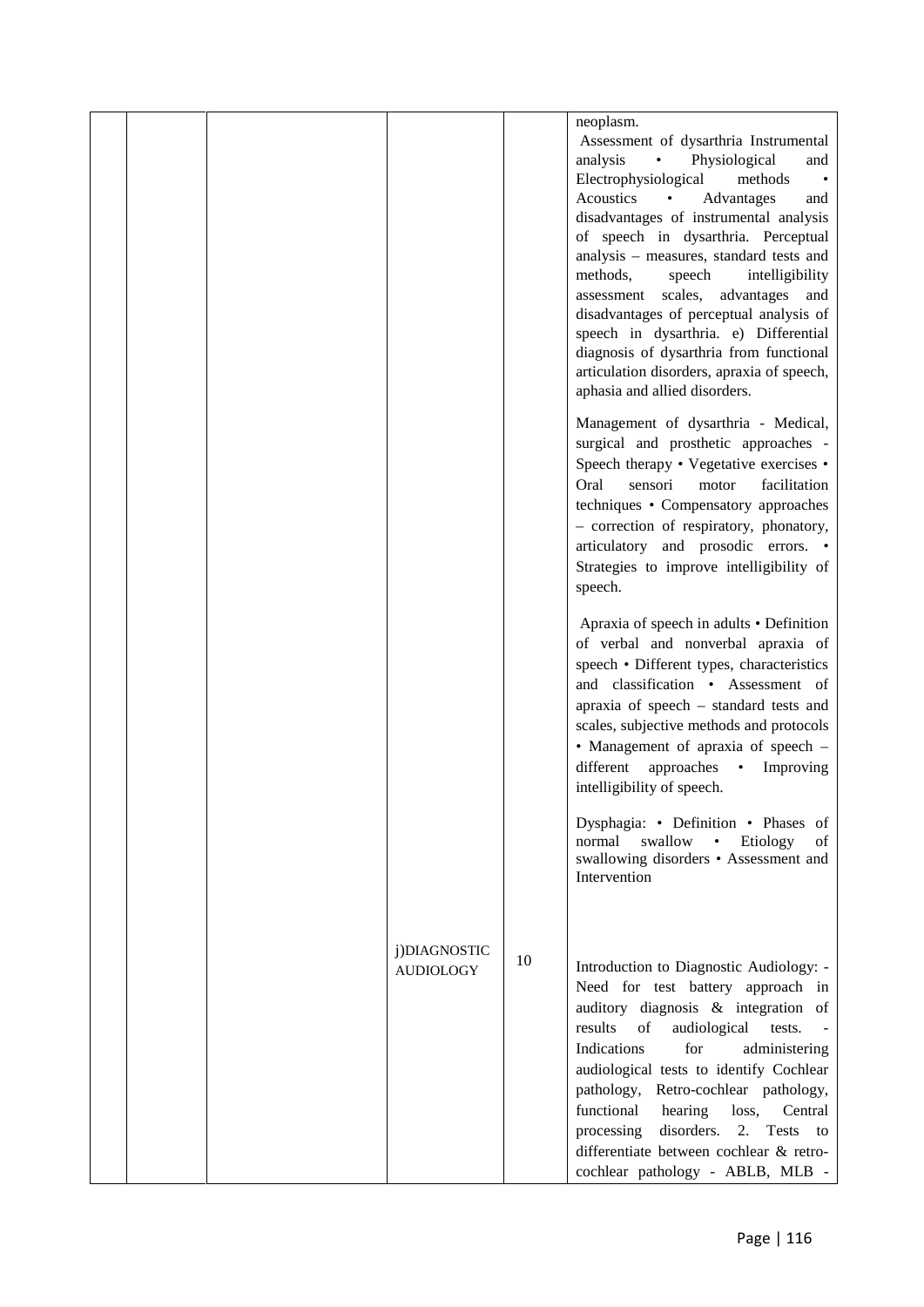|  |  | SISI - Test for adaptation - Bekesy                                          |  |
|--|--|------------------------------------------------------------------------------|--|
|  |  | Audiometry - Brief tone audiometry -                                         |  |
|  |  | PIPB function                                                                |  |
|  |  |                                                                              |  |
|  |  |                                                                              |  |
|  |  |                                                                              |  |
|  |  | Immittance Audiometry - Introduction -                                       |  |
|  |  | Principle of Immittance audiometry -                                         |  |
|  |  | Instrumentation - Tympanometry -                                             |  |
|  |  | Tympanometric peak pressure, static<br>immittance,<br>gradient/tympanometric |  |
|  |  | width. - Reflexometry - Ipsilateral &                                        |  |
|  |  | contralateral acoustic reflexes, special                                     |  |
|  |  | Clinical<br>application<br>of<br>tests<br>$\blacksquare$                     |  |
|  |  | Immittance evaluation - Immittance                                           |  |
|  |  | evaluation in the pediatric population                                       |  |
|  |  | Unit 3 4. Auditory Brainstem Response                                        |  |
|  |  | - Introduction & classification of AEPs,                                     |  |
|  |  | Instrumentation, Test procedure, factors                                     |  |
|  |  | Auditory<br>affecting<br><b>Brainstem</b>                                    |  |
|  |  | Responses, Interpretation of results &                                       |  |
|  |  | clinical application, Auditory Brainstem                                     |  |
|  |  | Response in pediatric response. -                                            |  |
|  |  | ECOG, early response - Middle & Long                                         |  |
|  |  | latency auditory evoked potentials - test                                    |  |
|  |  | procedure, factors affecting MLR &                                           |  |
|  |  | LLR, Interpretation of results & clinical                                    |  |
|  |  | application, Findings in the pediatric                                       |  |
|  |  | population                                                                   |  |
|  |  |                                                                              |  |
|  |  |                                                                              |  |
|  |  | Otoacoustic<br>Emissions<br>Introduction,                                    |  |
|  |  | classification of OAEs, Instrumentation,                                     |  |
|  |  | of OAE<br>measurement<br>procedure,                                          |  |
|  |  | interpretation of results & clinical                                         |  |
|  |  | applications, findings in the pediatric                                      |  |
|  |  | 6.<br>population.<br><b>Tests</b><br>detect<br>to                            |  |
|  |  | Pseudohypoacusis - Pure tone tests                                           |  |
|  |  | including tone in noise test, Stenger test                                   |  |
|  |  | - Speech tests including Lombard test,                                       |  |
|  |  | Stenger test, Lip-reading test, Doefler-                                     |  |
|  |  | Stewart test. - Identification<br>of                                         |  |
|  |  | functional hearing loss                                                      |  |
|  |  | Central<br>Auditory<br>Disorders<br>(a)                                      |  |
|  |  | Definition,<br>terminologies<br>used,                                        |  |
|  |  | incidence & causes, indications for                                          |  |
|  |  | administration of CAD test, rationale for                                    |  |
|  |  | CAD tests. (b) Tests to detect Central                                       |  |
|  |  | Auditory Disorders - Monoaural low                                           |  |
|  |  | redundancy tests - Filtered speech tests -                                   |  |
|  |  | Time compressed speech tests - Speech-                                       |  |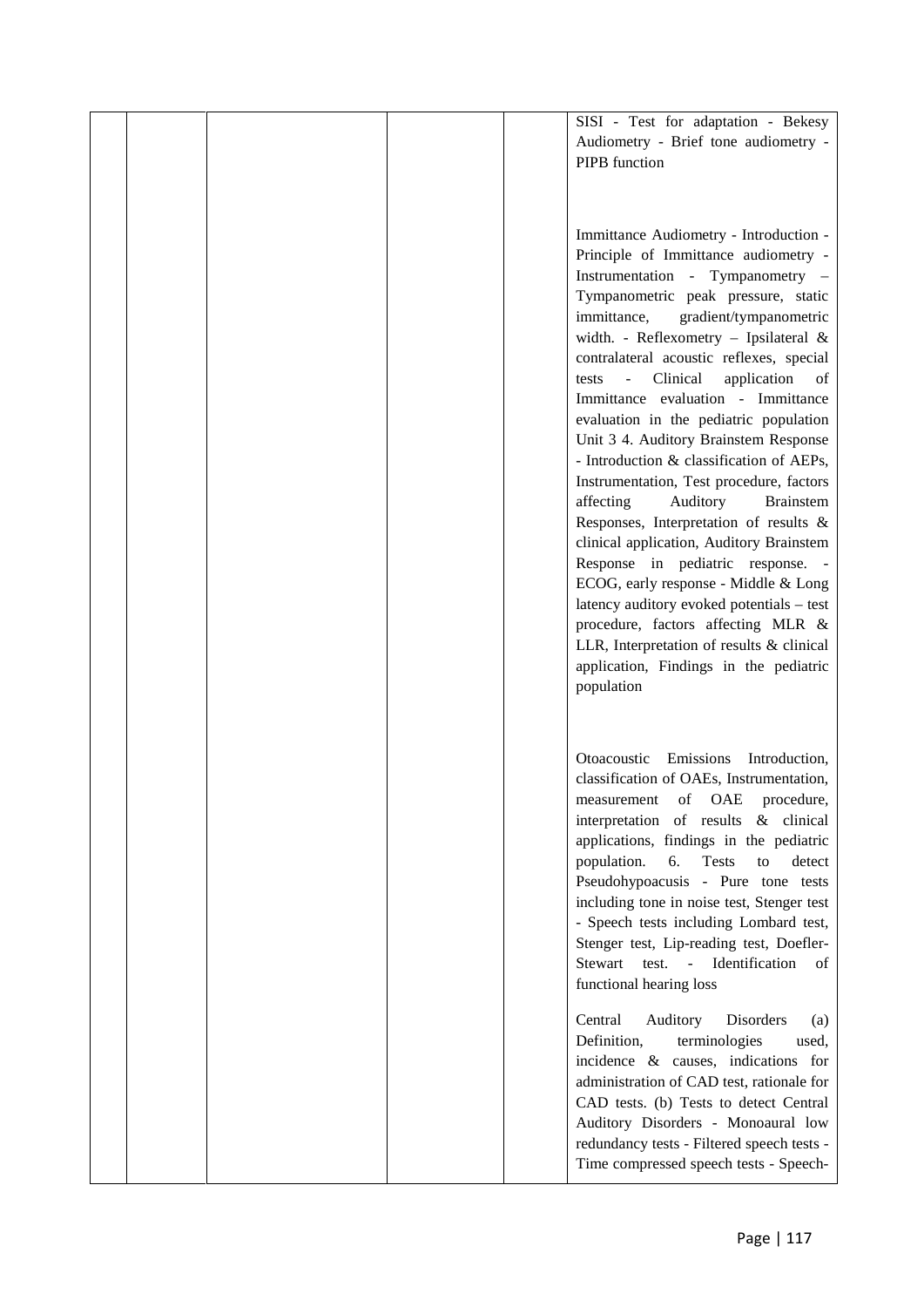|  |  | in-noise test - SSI with ICM - Other       |  |
|--|--|--------------------------------------------|--|
|  |  | monoaural low redundancy tests (c)         |  |
|  |  | Dichotic speech tests - Dichotic digit     |  |
|  |  | test - Staggered spondaic word test -      |  |
|  |  |                                            |  |
|  |  | Dichotic CV test - SSI with CCM -          |  |
|  |  | Competing sentence test - Other            |  |
|  |  | dichotic speech tests (d) Binaural         |  |
|  |  | interaction tests - RASP - Binaural        |  |
|  |  | Fusion Test (BST) - MLD - Other            |  |
|  |  | binaural interaction tests (e) Temporal    |  |
|  |  | ordering tasks - Pitch pattern test -      |  |
|  |  | Duration pattern tests - Other temporal    |  |
|  |  | ordering tests (f) Variables influencing   |  |
|  |  | Central<br>Auditory<br>Assessment          |  |
|  |  | Procedural variables - Subject variables   |  |
|  |  |                                            |  |
|  |  | (g) Test findings in subjects with central |  |
|  |  | auditory disorders - Brainstem lesion -    |  |
|  |  | Cortical & hemispheric<br>lesion           |  |
|  |  | Interhemispheric dysfunction - CAPD in     |  |
|  |  | children - CAPD in elderly (h) Other       |  |
|  |  | special test - Minimal<br>auditory         |  |
|  |  | capability test, SPIN, HINT, CST.          |  |
|  |  |                                            |  |
|  |  |                                            |  |
|  |  | Operational characteristics, types and     |  |
|  |  | specifications. -No design aspects.        |  |
|  |  | Concepts and block diagrams only 1.2.      |  |
|  |  | Basics of digital signal processing -      |  |
|  |  | Analog signal, digital signal, A to D and  |  |
|  |  | D to A conversion, Basic concept of        |  |
|  |  | Digital Signal Processing and its          |  |
|  |  | implementation, How does a DSP based       |  |
|  |  | system works? Application- DSP based       |  |
|  |  | hearing aids.                              |  |
|  |  |                                            |  |
|  |  | Microphones as transducers. Velocity       |  |
|  |  | uni-directional<br>microphones.            |  |
|  |  | microphones Microphone impedance           |  |
|  |  | sensitivity. Loudspeakers<br>and<br>as     |  |
|  |  | transducers. Structure of a dynamic        |  |
|  |  | loudspeaker. Air suspension. Baffles       |  |
|  |  | and enclosures. Horn speakers. Multi-      |  |
|  |  |                                            |  |
|  |  | speaker<br>systems.<br>Loudspeaker         |  |
|  |  | Efficiency, Loudspeaker power and          |  |
|  |  | distortion. Recording and Reproduction     |  |
|  |  | of sound. Recording characteristics.       |  |
|  |  | Dynamic<br>Range,<br>Stereophonic          |  |
|  |  | recording. Magnetic tape recording and     |  |
|  |  | playback. Tape speed and frequency         |  |
|  |  | response, Bias and equalization, Tape      |  |
|  |  | noise, Digital Tape recording, CD ROM      |  |
|  |  | recording 2. Measuring Instruments -       |  |
|  |  | Multi-meter. Cathode ray oscilloscope.     |  |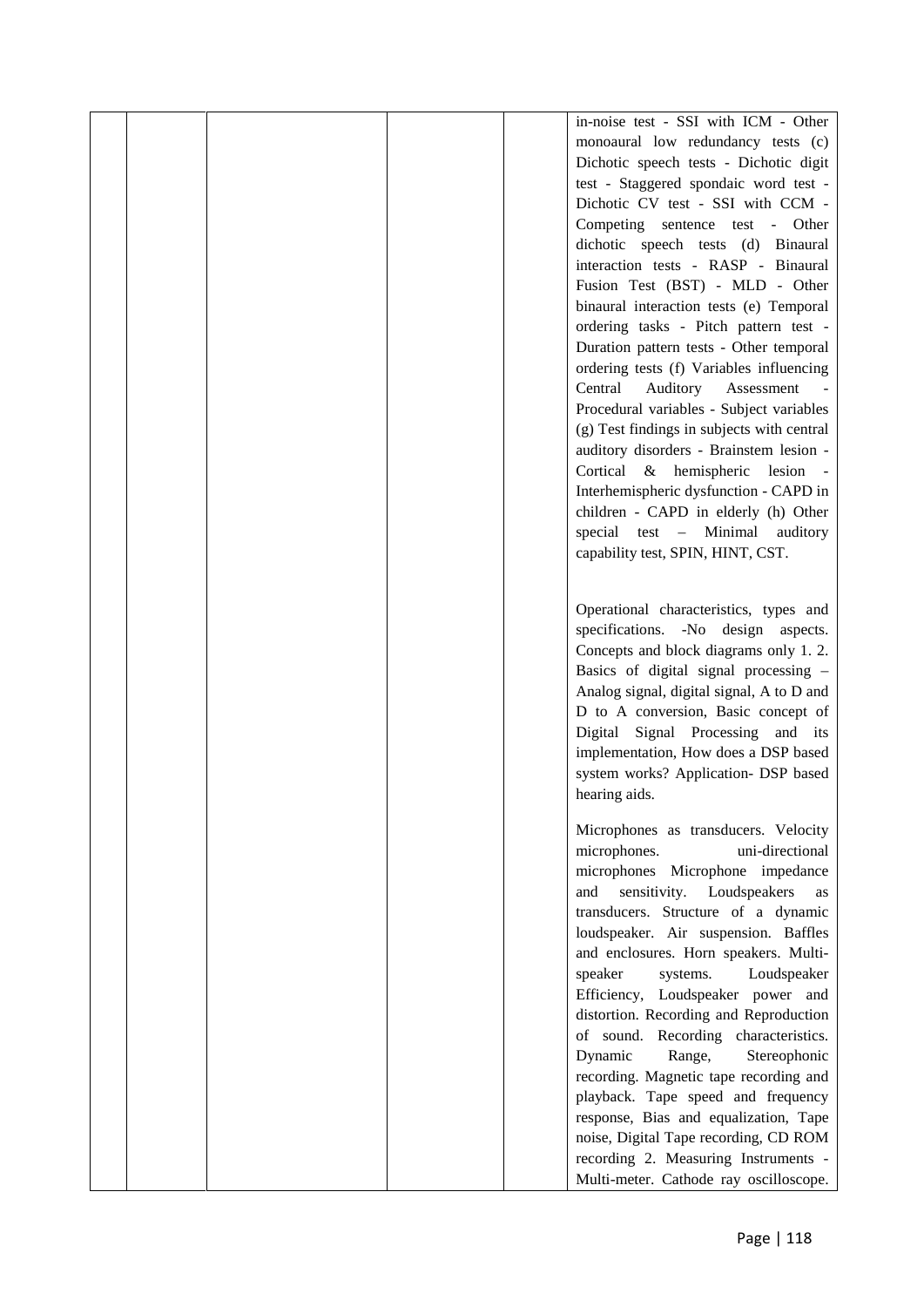|    |                        |                                                                                                                                                                                                         |                                                                           |    | Sine<br>Function<br>generator.<br>wave<br>Frequency<br>Generator,<br>counter,<br>Measuring microphones, Sound Level<br>Meter, Integrated Sound Level Meter,<br>Artificial<br>Artificial<br>Mastoid,<br>ear,<br>Hearing aid<br>Couplers,<br>test box,<br>Measurement of different types of<br>sound<br>Historical development of hearing aids<br>Non-electrical hearing aids Electric<br>hearing aids a) Basic elements of<br>hearing aids: Microphone, Amplifier,<br>Receiver, Cords, Batteries c) Directional<br>hearing aids, modular hearing aids<br>Routing of signals, head shadow / baffle<br>/ diffraction effects Output limiting:<br>Peak clipping, compression Extended<br>low frequency amplification, frequency<br>transposition (Bone anchored hearing<br>aid, Master Hearing aids) d) Signal<br>processing in hearing aids - BILL,<br>TILL, PILL - Programmable and digital<br>hearing aids - Signal enhancing<br>technology Basics of electricity &<br>electronics - Direct and alternating<br>current, DC Power supplies, voltage<br>stabilizers, Passive circuit elements,<br>transistors. Linear and digital Integrated<br>circuits,<br>microprocessors.<br>Micro<br>Filters,<br>and Computers.<br>computers<br>Linear and non-linear Amplifiers and<br>Oscillators,<br>Amplifier power<br>and<br>distortion<br>Electroacoustic<br>Characteristics<br>& |
|----|------------------------|---------------------------------------------------------------------------------------------------------------------------------------------------------------------------------------------------------|---------------------------------------------------------------------------|----|---------------------------------------------------------------------------------------------------------------------------------------------------------------------------------------------------------------------------------------------------------------------------------------------------------------------------------------------------------------------------------------------------------------------------------------------------------------------------------------------------------------------------------------------------------------------------------------------------------------------------------------------------------------------------------------------------------------------------------------------------------------------------------------------------------------------------------------------------------------------------------------------------------------------------------------------------------------------------------------------------------------------------------------------------------------------------------------------------------------------------------------------------------------------------------------------------------------------------------------------------------------------------------------------------------------------------------------------------------------------------|
| 40 | <b>Audiolog</b><br>ist | Essential<br>Qualification:<br><b>BASLP</b><br>(Bachelors)<br>in<br>and Speech<br>Audiology<br>Language<br>Pathology)<br>from RCI<br>recognized<br>Institute/University<br><sub>or</sub><br>equivalent. | a)<br><b>INTRODUCTIO</b><br>N TO HUMAN<br><b>COMMUNICAT</b><br><b>ION</b> | 10 | measurements for hearing aids<br>a. History and development of the<br>profession<br>Speech-Language<br>of<br>(SLP) specifically in<br>Pathology<br>India<br>Various settings of service delivery<br>b.<br>c. Other professions concerned with<br>communication disorders<br>d. Human communication:<br>$\mathbf{i}$ .<br>Definition and component<br>ii.<br>Interdependency & interrelation<br>between communication, hearing,<br>speech, and language.<br>Function<br>of communication,<br>iii.<br>speech and language<br>Modes of communication (Verbal<br>iv.<br>& Non-verbal)<br>Characteristics of good speech<br>V.<br>Interactive bases of human<br>vi.                                                                                                                                                                                                                                                                                                                                                                                                                                                                                                                                                                                                                                                                                                            |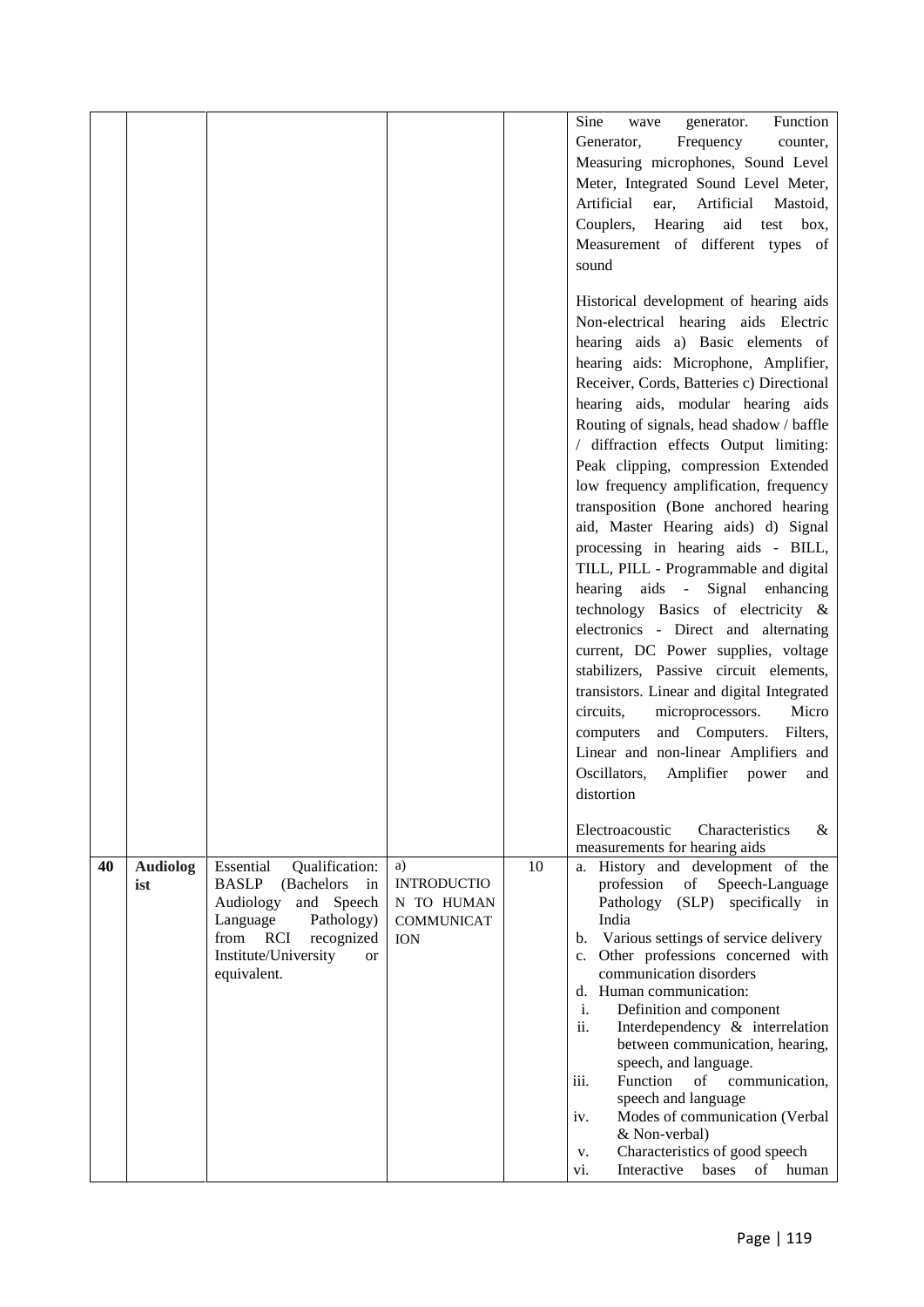|  |  | communication                                                        |  |
|--|--|----------------------------------------------------------------------|--|
|  |  | e. Nervous system:                                                   |  |
|  |  | Divisions and functions of the<br>i.                                 |  |
|  |  | system,<br>cell,<br>nervous<br>nerve                                 |  |
|  |  | receptors and synapse, types of                                      |  |
|  |  | nerve fibers. Peripheral nervous                                     |  |
|  |  | system. Brief description of spinal                                  |  |
|  |  |                                                                      |  |
|  |  | cord and CSF.                                                        |  |
|  |  | Structure<br>of<br>the<br>brain<br>$\overline{\mathbf{11}}$ .<br>and |  |
|  |  | divisions: general and lobes of                                      |  |
|  |  | cerebrum. Reticular formation,                                       |  |
|  |  | Basal ganglia and cerebellum.                                        |  |
|  |  | Reflex<br>action<br>and<br>common                                    |  |
|  |  | reflexes.<br>Cranial<br>nerves,                                      |  |
|  |  | distribution and supply with the                                     |  |
|  |  | special reference to II, V, VII, IX,                                 |  |
|  |  | X, XII., Nerve tracts (motor and                                     |  |
|  |  | Brodmann's<br>sensory),<br>area.                                     |  |
|  |  | anatomy of the nervous system                                        |  |
|  |  | related to speech and language.                                      |  |
|  |  | f. Mechanism<br>of<br>speech<br>and                                  |  |
|  |  | language production                                                  |  |
|  |  | i. Anatomy and physiology of                                         |  |
|  |  | respiratory system:                                                  |  |
|  |  | ii. Detailed<br>study of trachea,                                    |  |
|  |  | oropharynx<br>larynx,<br>and                                         |  |
|  |  | nasopharynx. • Respiration for                                       |  |
|  |  | life and speech                                                      |  |
|  |  | iii. Physiology:<br>External<br>and                                  |  |
|  |  | internal respiration. Mechanism                                      |  |
|  |  | of<br>respiration-internal<br>and                                    |  |
|  |  | external influence,<br>nervous                                       |  |
|  |  | control, Lung volumes (vital                                         |  |
|  |  | capacity-tidal volume. residual                                      |  |
|  |  | artificial<br>respiration.(in<br>air,                                |  |
|  |  | brief)                                                               |  |
|  |  | g. Basic Acoustics of speech                                         |  |
|  |  | <i>i</i> . Vibrating<br>system<br>simple                             |  |
|  |  | simple<br>harmonic<br>motion                                         |  |
|  |  | vibrating system - system with two                                   |  |
|  |  | or more masses - system with                                         |  |
|  |  | many modes of vibrations -                                           |  |
|  |  | vibration spectra. Waves – What is                                   |  |
|  |  | a wave? Progressive waves -                                          |  |
|  |  | sound waves $-$ wave propagation $-$                                 |  |
|  |  | Doppler<br>effect<br>reflection,<br>$\equiv$ .                       |  |
|  |  | diffraction,<br>interference,                                        |  |
|  |  | absorption. Resonance of a mass                                      |  |
|  |  | spring vibrator-standing waves -                                     |  |
|  |  | partials, harmonics and overtones -                                  |  |
|  |  | Acoustics impedance - Helmholtz                                      |  |
|  |  | resonator - sympathetic vibrations.                                  |  |
|  |  | 2. Mechanism of speech and                                           |  |
|  |  | language production                                                  |  |
|  |  | of                                                                   |  |
|  |  | ii. Anatomy<br>physiology<br>and                                     |  |
|  |  | laryngeal system • Development of                                    |  |
|  |  | voice . Bases of pitch and loudness                                  |  |
|  |  | change mechanism                                                     |  |
|  |  | h. Mechanism of speech and language                                  |  |
|  |  | production                                                           |  |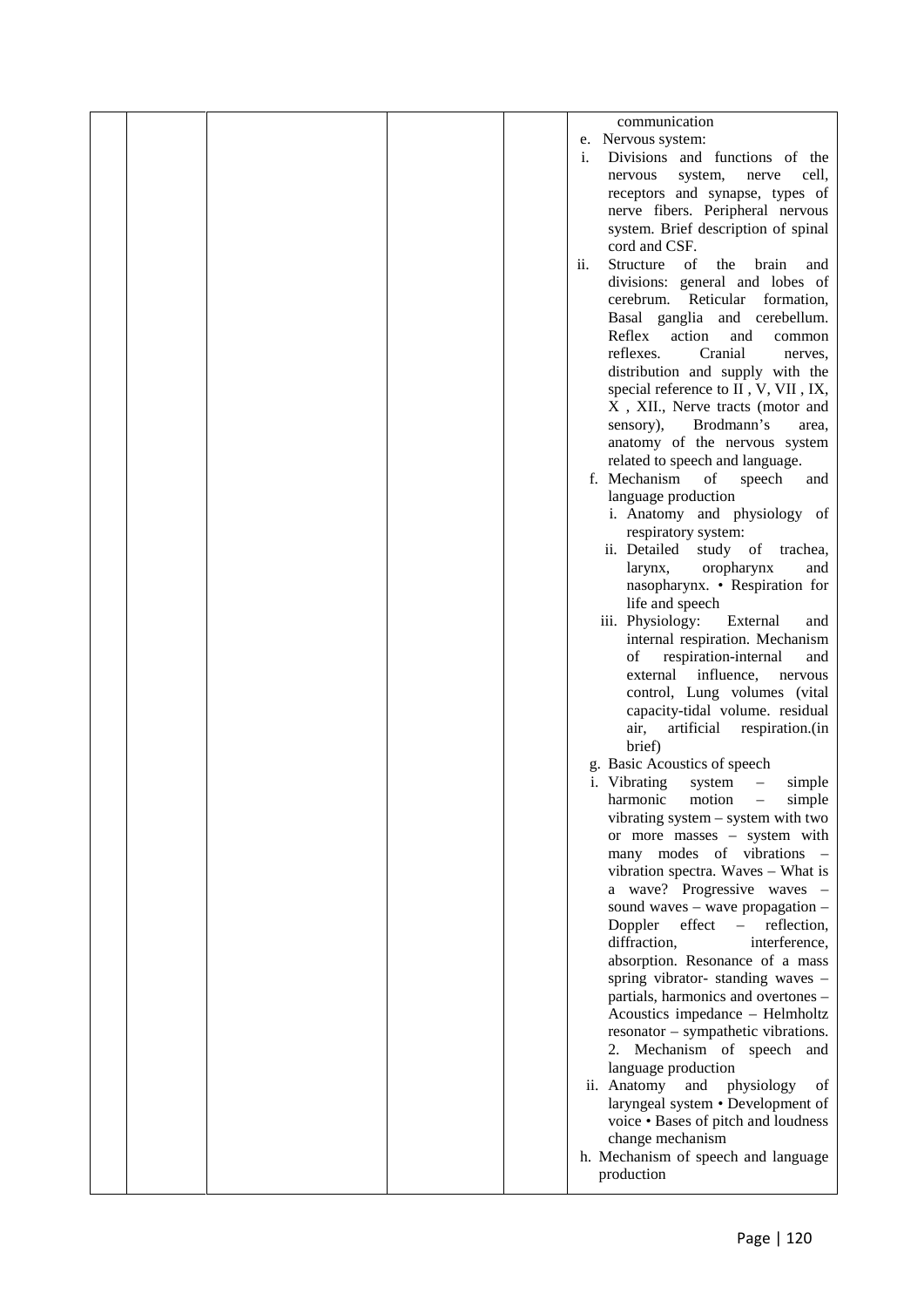|  |    | i.   | of<br>Physiology<br>Anatomy<br>and                                |  |
|--|----|------|-------------------------------------------------------------------|--|
|  |    |      | Articulatory syste                                                |  |
|  |    | ii.  | Development of Articulation                                       |  |
|  |    | iii. | Anatomy<br>and Physiology<br>of                                   |  |
|  |    |      | Resonatory system                                                 |  |
|  |    | i.   | Development<br>of<br>speech<br>and                                |  |
|  |    |      | of<br>Language:<br>Development                                    |  |
|  |    |      | language                                                          |  |
|  |    | j.   | Semantics: A brief introduction to                                |  |
|  |    |      | $\sigma f$<br>different<br>types<br>meaning                       |  |
|  |    |      | homonyms,<br>synonyms<br>and                                      |  |
|  |    |      | antonyms.                                                         |  |
|  |    | k.   | Morphology: Morpheme - bound                                      |  |
|  |    |      | free,<br>process of word<br>and                                   |  |
|  |    |      | formation, content and function                                   |  |
|  |    |      | words.                                                            |  |
|  |    | 1.   | Syntax:, grammatical and syntactic                                |  |
|  |    |      | categories,<br>sentence<br>types,                                 |  |
|  |    |      | Syntactic analysis.                                               |  |
|  |    | m.   | Pragmatics: Introduction to verbal                                |  |
|  |    |      | and non-verbal communication and                                  |  |
|  |    |      | indicators,<br>of<br>other<br>intent                              |  |
|  |    |      | communication.                                                    |  |
|  |    | n.   | Theories and models of language                                   |  |
|  |    |      | Acquisition<br>Behavioral,<br>$\overline{\phantom{0}}$            |  |
|  |    |      | Nativistic, Cognitive, Linguistic,                                |  |
|  |    |      | Biological<br>Pragmatic,<br>and                                   |  |
|  |    |      | Information processing<br>model.                                  |  |
|  |    |      | Developmental<br>issues<br>in                                     |  |
|  |    |      | communicative<br>development<br>$\hspace{1.0cm} - \hspace{1.0cm}$ |  |
|  |    |      | genetic, neurological, medical,                                   |  |
|  |    |      | behavioural,<br>social<br>and                                     |  |
|  |    |      | psychological.                                                    |  |
|  |    | о.   | Bilingualism / multilingualism in                                 |  |
|  |    |      | children;<br>Bilingual Language                                   |  |
|  |    |      | learning contexts at home and                                     |  |
|  |    |      | school situations, compound /                                     |  |
|  |    |      | coordinate context and others.                                    |  |
|  |    | p.   | Unit<br>$\mathbf{3}$<br>Definition,<br>Etiology,                  |  |
|  |    |      | Characteristics, Classification and                               |  |
|  |    |      | Impact of Hearing Impairment,                                     |  |
|  |    |      | Mental Retardation, Cerebral Palsy                                |  |
|  |    | q.   | Definition,<br>Etiology,                                          |  |
|  |    |      | Characteristics and classification                                |  |
|  |    |      | of<br>Autism<br>Spectrum                                          |  |
|  |    |      | Disorders/Pervasive                                               |  |
|  |    |      | Developmental                                                     |  |
|  |    | r.   | Definition,<br>Etiology,                                          |  |
|  |    |      | Characteristics, Classification and                               |  |
|  |    |      | Impact of Specific<br>Language                                    |  |
|  |    |      | Impairment • Learning Disability •                                |  |
|  |    |      | Acquired aphasias in childhood .                                  |  |
|  |    |      | Traumatic Brain Injury • Multiple                                 |  |
|  |    |      | disabilities<br>Introduction<br>to                                |  |
|  |    |      | assessment procedures, differential                               |  |
|  |    |      | diagnosis and management.                                         |  |
|  |    |      |                                                                   |  |
|  |    |      |                                                                   |  |
|  |    |      |                                                                   |  |
|  | b) |      | Origin of Audiology, Its growth &                                 |  |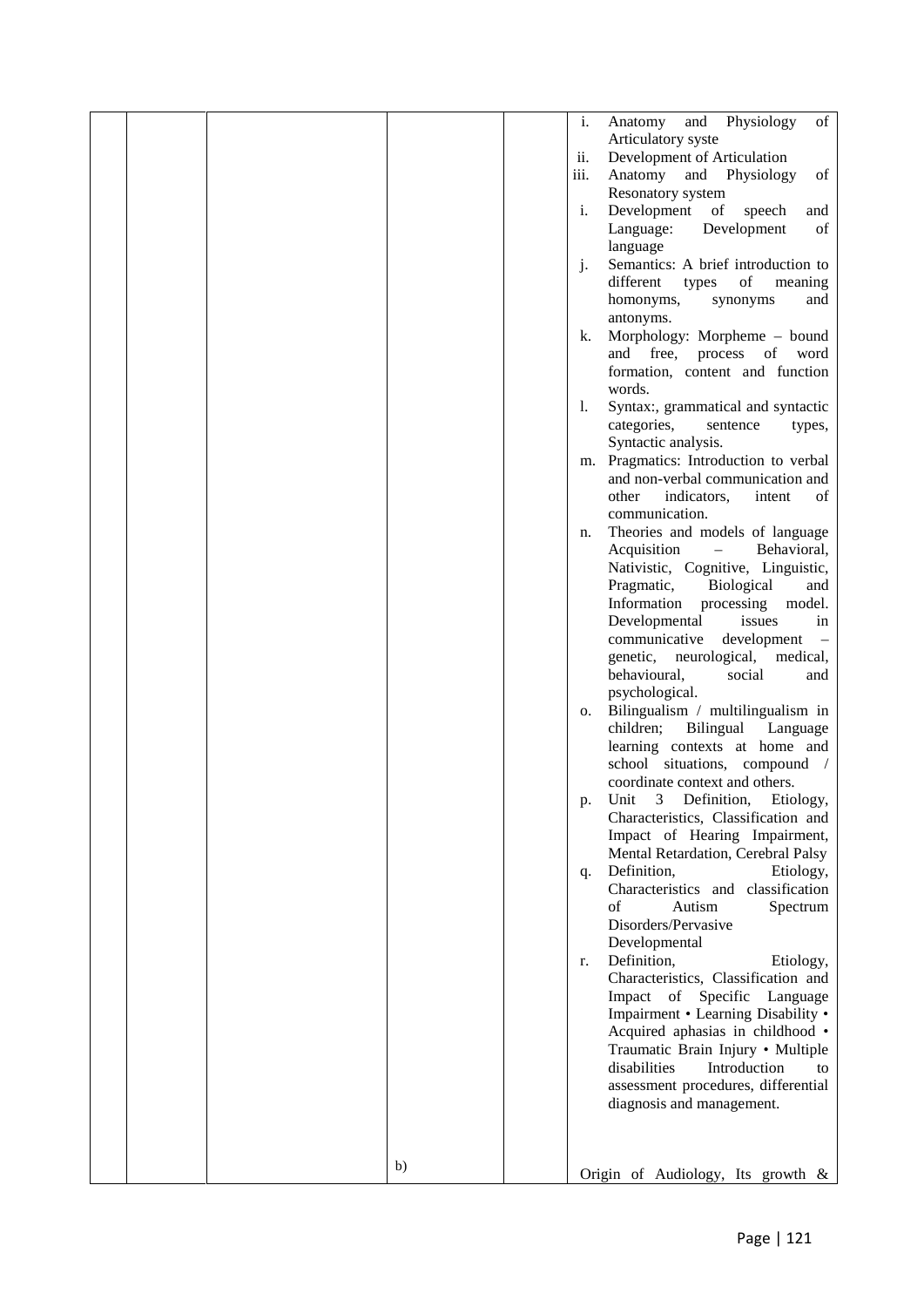|  | <b>INTRODUCTIO</b>  | 10 | development (since World War II) • Its          |  |
|--|---------------------|----|-------------------------------------------------|--|
|  | N TO HEARING        |    | growth in India • Scope of Audiology,           |  |
|  | &<br><b>HEARING</b> |    | <b>Branches</b><br>of<br>Audiology              |  |
|  | <b>SCIENCES</b>     |    | Audiovestibular system: Anatomy of              |  |
|  |                     |    | the external, middle and internal ears.         |  |
|  |                     |    | Ascending and descending auditory and           |  |
|  |                     |    | vestibular pathways. • Physiology of            |  |
|  |                     |    | the external, middle $\&$ inner ear, central    |  |
|  |                     |    | hearing<br>mechanisms,<br>cochlear              |  |
|  |                     |    | microphonics,<br>action<br>potentials,          |  |
|  |                     |    | theories of hearing $(AC & BC)$ ,               |  |
|  |                     |    | Theory of bone conduction • Vestibular          |  |
|  |                     |    | system: Functions of utricle, saccule           |  |
|  |                     |    | and vestibular apparatus. Posture and           |  |
|  |                     |    | equilibrium. Tests of posture and               |  |
|  |                     |    |                                                 |  |
|  |                     |    | equilibrium • Causes of hearing loss            |  |
|  |                     |    | Genetic<br>(congenital,<br>late<br>onset,       |  |
|  |                     |    | progressive,<br>syndromic<br>non-<br>$\sqrt{2}$ |  |
|  |                     |    | syndromic)<br>Non-Genetic                       |  |
|  |                     |    | (Congenital/acquired) Importance of             |  |
|  |                     |    | case history in identifying the cause of        |  |
|  |                     |    | hearing loss                                    |  |
|  |                     |    | f.<br>Role of hearing (threshold concept,       |  |
|  |                     |    | binaural hearing, head shadow,                  |  |
|  |                     |    | pinna shadow effect, MAF, MAP -                 |  |
|  |                     |    | Curve for threshold of hearing) •               |  |
|  |                     |    | Pressure, Power<br>Sound<br>and                 |  |
|  |                     |    | Physical<br>Loudness.<br>and                    |  |
|  |                     |    | psychophysical<br>scales,<br>Equal              |  |
|  |                     |    | loudness<br>Frequency<br>contours,              |  |
|  |                     |    | combined<br>weighting<br>curves,                |  |
|  |                     |    | Timbre.<br>Pitch<br>and<br>sources,             |  |
|  |                     |    | Physical<br>and<br>psychophysical               |  |
|  |                     |    | scales. Fourier analysis of complex             |  |
|  |                     |    | Tones • dB concept: power and                   |  |
|  |                     |    | formulae:<br>pressure<br>zero<br>dB             |  |
|  |                     |    | reference for pressure and power                |  |
|  |                     |    | calculation<br>of<br>SPL,<br>actual             |  |
|  |                     |    | reference and dB values with any                |  |
|  |                     |    | to given values, calculation of                 |  |
|  |                     |    | overall dB when two signals are                 |  |
|  |                     |    | superimposed. • Phones and Sones:               |  |
|  |                     |    | relation between phones and sones;              |  |
|  |                     |    | use of phone and sonograph;                     |  |
|  |                     |    |                                                 |  |
|  |                     |    | computation of relative loudness of             |  |
|  |                     |    | two given sounds using these                    |  |
|  |                     |    | graph. Frequency and intensity,                 |  |
|  |                     |    | their psychological correlates: dL              |  |
|  |                     |    | for frequency and intensity                     |  |
|  |                     |    | Calibration:<br>Biological<br>and<br>g.         |  |
|  |                     |    | for AC &<br>instrumental<br><b>BC</b>           |  |
|  |                     |    | Procedure<br>transducers<br>$\bullet$           |  |
|  |                     |    | interpretation • precautions to be              |  |
|  |                     |    | taken while testing • Audiometric               |  |
|  |                     |    | room construction • Acoustics of                |  |
|  |                     |    | Sound propagation in<br>Rooms.                  |  |
|  |                     |    | outdoors and indoors. • Direct,                 |  |
|  |                     |    | early<br>and reverberant<br>sound.              |  |
|  |                     |    | Calculation of reverberation time. •            |  |
|  |                     |    | Air absorption. Background noise.               |  |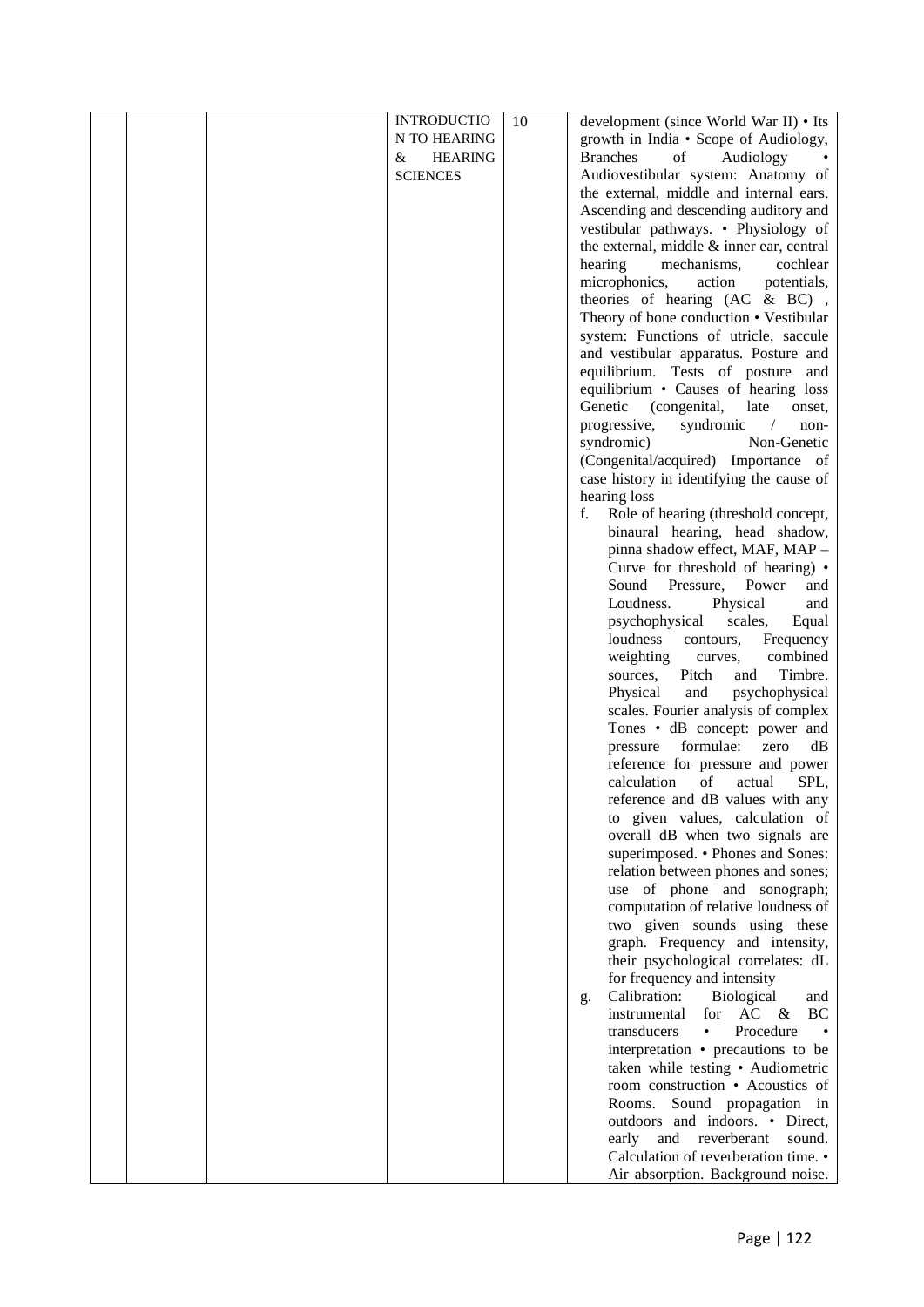|  |  |    | • Loudspeaker placement<br>and              |  |
|--|--|----|---------------------------------------------|--|
|  |  |    | directivity. • Sound images and             |  |
|  |  |    | multiple sources. • Sound field in          |  |
|  |  |    | listening rooms. Quadraphonic               |  |
|  |  |    | sound. • Listening with earphones.          |  |
|  |  |    | Pressure field, free field and              |  |
|  |  |    | diffused field. • Audiometric test          |  |
|  |  |    | - Basic requirements<br>rooms               |  |
|  |  |    |                                             |  |
|  |  |    | and<br>structure<br>concept                 |  |
|  |  |    | transmission loss, $\bullet$ NRC rating $-$ |  |
|  |  |    | Standards for sound treated rooms           |  |
|  |  |    | - Basic requirements, concept and           |  |
|  |  |    | structure – standards. • Classrooms         |  |
|  |  |    | of hearing impaired children -              |  |
|  |  |    | Basic requirements, concept and             |  |
|  |  |    | structure – standards.                      |  |
|  |  | h. | Basic concepts of AC & BC testing           |  |
|  |  |    | • Pure Tone audiometery • Need              |  |
|  |  |    | and scope • Instrumentation,                |  |
|  |  |    | Different types of transducers •            |  |
|  |  |    | Standards • Permissible ambient             |  |
|  |  |    | noise levels for audiometric testing        |  |
|  |  |    | • Classification of audiograms •            |  |
|  |  |    | Sound field & closed field testing .        |  |
|  |  |    | Factors affecting AC & BC testing           |  |
|  |  |    | • Screening Vs Diagnostic pure              |  |
|  |  |    | tone testing • Extended high                |  |
|  |  |    | frequency<br>testing<br>$\&$<br>its         |  |
|  |  |    | interpretation<br>Masking:<br>$\bullet$     |  |
|  |  |    | Definition, types of masking, types         |  |
|  |  |    | of noises, critical band concept, •         |  |
|  |  |    | Terminology related to masking:             |  |
|  |  |    | Test ear, non-test ear, masker,             |  |
|  |  |    | maskee, crossover, cross hearing            |  |
|  |  |    | and shadow curve • Interaural               |  |
|  |  |    | attenuation; Factors affecting IA;          |  |
|  |  |    | Criteria for masking during AC              |  |
|  |  |    | &BC<br>Factors<br>determining               |  |
|  |  |    | amount of masking noise, AB gap             |  |
|  |  |    | in masked ear, masking dilemma in           |  |
|  |  |    |                                             |  |
|  |  |    | bilateral symmetrical conduction            |  |
|  |  |    | hearing loss. • Fusion Inferred Test        |  |
|  |  |    | (FIT) • Types and degrees of                |  |
|  |  |    | hearing loss                                |  |
|  |  | i. | Tuning fork tests : Tuning fork             |  |
|  |  |    | (Rinne,<br>Weber,<br>Bing,<br>tests         |  |
|  |  |    | Schwabach), interpretation, merits          |  |
|  |  |    | & demerits. • Speech audiometry •           |  |
|  |  |    | Orientation to speech audiometry •          |  |
|  |  |    | Need for speech audiometry •                |  |
|  |  |    | Speech<br>recognition<br>threshold,         |  |
|  |  |    | speech identification score, UCL,           |  |
|  |  |    | MCL, dynamic range, articulation            |  |
|  |  |    | index • Tests developed in India            |  |
|  |  |    | and abroad • Factors affecting              |  |
|  |  |    | speech audiometry . Limitations of          |  |
|  |  |    | speech audiometry • Masking for             |  |
|  |  |    | audiometry<br>speech<br>$\bullet$<br>PI-PB  |  |
|  |  |    | function                                    |  |
|  |  |    |                                             |  |
|  |  |    |                                             |  |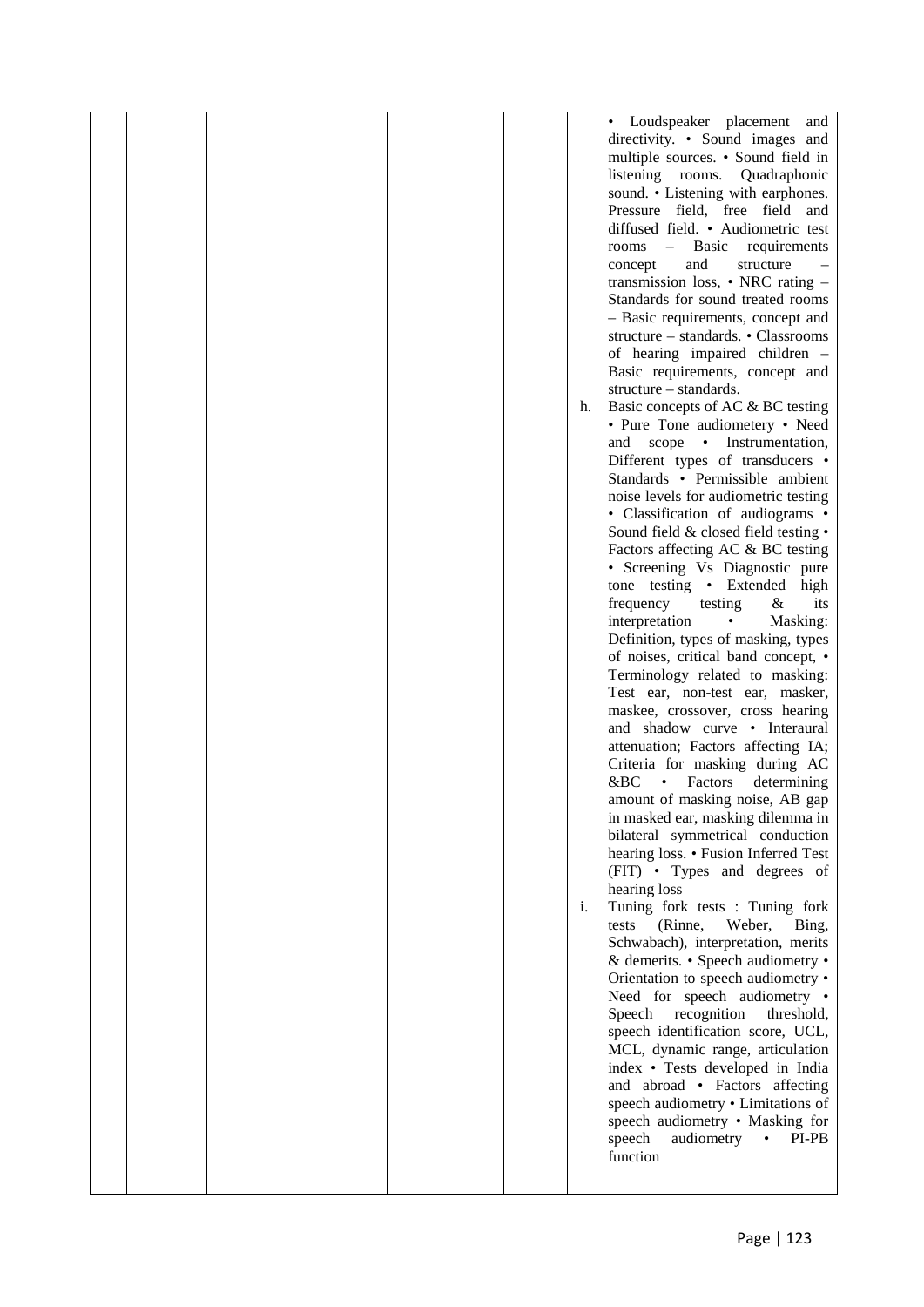|  |  |  | $\mathbf{c})$<br><b>MANAGEMEN</b><br>T<br>OF<br><b>THE</b><br><b>HEARING</b><br><b>IMPAIRED</b> | 10 | j.<br>k.<br>1.<br>m.<br>n. | Definitions<br>and<br>goals<br>of<br>rehabilitation & aural rehabilitation<br>• Early identification and its<br>important in aural rehabilitation •<br>Unisensory<br><b>Vs</b><br>Multisensory<br>approach • Manual Vs oral form of<br>communication for children with<br>hearing impairment<br>$\bullet$<br>Total<br>communication<br>Methods of teaching language to<br>the hearing impaired o Natural<br>method o Structured method o<br>Computer aided method<br>Educational problems, of children<br>with hearing impairment in India •<br>Educational placement of hearing<br>impaired children • Criteria for<br>recommending<br>various<br>the<br>educational placements • Factors<br>their<br>affecting<br>outcome<br>Counseling<br>the<br>parents<br>and<br>teachers regarding the education of<br>the hearing handicapped • Parent<br>Infant Training Programme (PIP)<br>& Mother's Training Programme,<br>Home training -need, preparation<br>of<br>correspondence<br>lessons;<br>programs (John Tracey Clinic,<br>SKI-HI), follow up<br>Introduction<br>hearing<br>to<br>aid<br>technology: Parts of hearing aids &<br>its functions • Type of hearing<br>aids: - Body level Vs ear level -<br>Monaural<br>V <sub>S</sub><br><b>Binaural</b><br><b>Vs</b><br>Pseudobinaural<br>$\frac{1}{2}$<br>Directional<br>hearing aids, modular hearing aids<br>• Classroom amplification devices;<br>Group amplification systems- hard<br>wired, induction loop, FM, infrared<br>rays. • Setting up class rooms for<br>handicapped<br>hearing<br>the<br>Classroom acoustics preferential<br>seating and adequate illumination<br>Ear moulds: Importance, types<br>(hard, soft), procedure of making<br>each type of ear mould, styles of<br>ear moulds, criteria for selection of<br>one style over the other, ear mould<br>modifications, EAC of hearing aid<br>along with ear mould. • Importance<br>of counseling for users & parents -<br>importance of harness, BTE loops.<br>Tips to facilitate acceptance of<br>hearing aids, battery life, battery<br>charger. Counseling for geriatric<br>population, Trouble shooting of<br>hearing aids |  |
|--|--|--|-------------------------------------------------------------------------------------------------|----|----------------------------|-------------------------------------------------------------------------------------------------------------------------------------------------------------------------------------------------------------------------------------------------------------------------------------------------------------------------------------------------------------------------------------------------------------------------------------------------------------------------------------------------------------------------------------------------------------------------------------------------------------------------------------------------------------------------------------------------------------------------------------------------------------------------------------------------------------------------------------------------------------------------------------------------------------------------------------------------------------------------------------------------------------------------------------------------------------------------------------------------------------------------------------------------------------------------------------------------------------------------------------------------------------------------------------------------------------------------------------------------------------------------------------------------------------------------------------------------------------------------------------------------------------------------------------------------------------------------------------------------------------------------------------------------------------------------------------------------------------------------------------------------------------------------------------------------------------------------------------------------------------------------------------------------------------------------------------------------------------------------------------------------------------------------------------------------------------------------------------------------------------------------------------------------------|--|
|--|--|--|-------------------------------------------------------------------------------------------------|----|----------------------------|-------------------------------------------------------------------------------------------------------------------------------------------------------------------------------------------------------------------------------------------------------------------------------------------------------------------------------------------------------------------------------------------------------------------------------------------------------------------------------------------------------------------------------------------------------------------------------------------------------------------------------------------------------------------------------------------------------------------------------------------------------------------------------------------------------------------------------------------------------------------------------------------------------------------------------------------------------------------------------------------------------------------------------------------------------------------------------------------------------------------------------------------------------------------------------------------------------------------------------------------------------------------------------------------------------------------------------------------------------------------------------------------------------------------------------------------------------------------------------------------------------------------------------------------------------------------------------------------------------------------------------------------------------------------------------------------------------------------------------------------------------------------------------------------------------------------------------------------------------------------------------------------------------------------------------------------------------------------------------------------------------------------------------------------------------------------------------------------------------------------------------------------------------|--|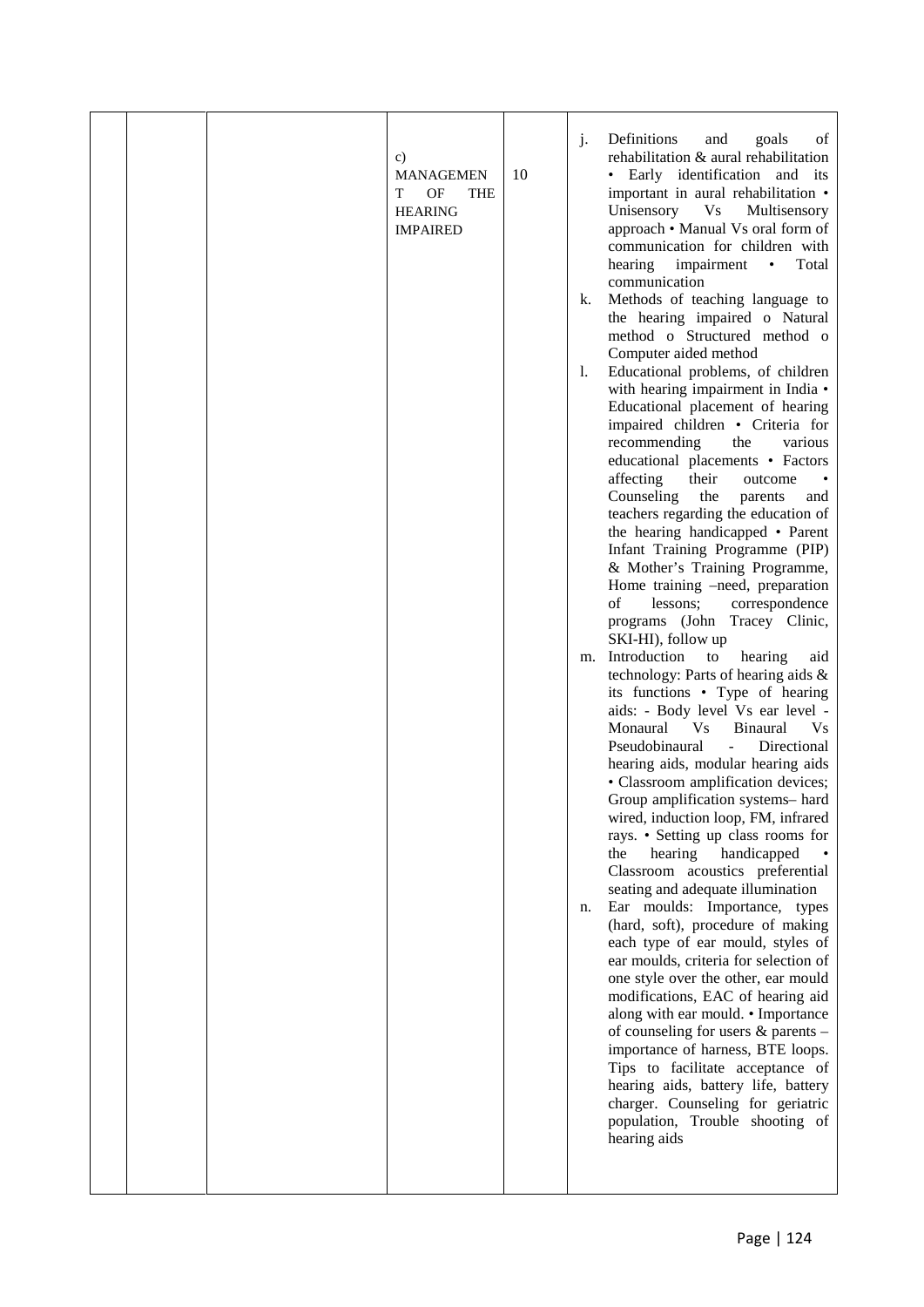| 10<br>middle & inner ear,<br>external,<br>auditory<br>pathways,<br>vestibular<br>pathway. Diseases of the external<br>middle and inner ear leading to<br>hearing<br>loss:<br>Congenital<br>malformations, traumatic lesions,<br>infections, management of middle<br>ear and Eustachian tube disorders.<br>(b) Other causes of hearing loss -<br>Facial paralysis, Tumors of the<br>cerebello- pontine angle, Acoustic<br>Infection<br>neuroma.<br>and<br>management of inner ear diseases.<br>Cochleovestibular diseases and its<br>management.<br>Anatomy & Physiology of pharynx<br>p.<br>& oro-peripheral structures Causes<br>of speech disorder, Disorders of<br>the mouth, Tumors of the jaw and<br>oral cavity, nasopharynx<br>and<br>pharynx, pharyngitis, Diseases of<br>tonsils<br>adenoids.<br>and<br>(b)<br>Oesophageal<br>conditions:<br>Congenital abnormality - Atresia,<br>Tracheo-oesophageal<br>fistula,<br>Stenosis,<br>Short<br>oesophagus.<br>Neoplasm - Benign, Malignant,<br>Lesions of the oral articulatory<br>structures like cleft lip, cleft palate,<br>submucosal cleft, Velopharyngeal<br>incompetence.<br>Anatomy & Physiology of larynx -<br>q.<br>physiology<br>phonation<br>of<br>of respiration.<br>physiology<br>(b)<br>Congenital diseases of the larynx -<br>difference between an infant and<br>an adult larynx. Stridor - causes of<br>stridor.<br><b>Disorders</b><br>infantile<br>οf<br>structure - Laryngomalacia, Bifid<br>epiglottis, Laryngeal web, Atresia,<br>fistula, Laryngeal cleft, Tumors<br>and Cysts, Laryngitis, Laryngeal<br>Stenosis.<br>and<br>trauma<br>Neuromuscular dysfunctions of the<br>larynx - Vocal cord palsy, Spastic<br>dysphonia, Hypothyroidism, gastro<br>disorders,<br>oesophageal<br>reflux<br>Laryngectomy,<br>artificial<br>larynx,<br>oesophageal<br>tracheo<br>speech,<br>oesophageal puncture.<br>e)<br><b>PSYCHOLOGY</b><br>Introduction to psychology- Definition,<br><b>RELATED</b><br>TO<br>History and perspectives, Branches and<br><b>SPEECH</b><br>AND<br>scope, application of psychology in the<br>10<br><b>HEARING</b><br>field<br>of<br>speech<br>and<br>hearing. |  | d) ENT | о. | Physiology<br>Anatomy<br>&<br>of |
|----------------------------------------------------------------------------------------------------------------------------------------------------------------------------------------------------------------------------------------------------------------------------------------------------------------------------------------------------------------------------------------------------------------------------------------------------------------------------------------------------------------------------------------------------------------------------------------------------------------------------------------------------------------------------------------------------------------------------------------------------------------------------------------------------------------------------------------------------------------------------------------------------------------------------------------------------------------------------------------------------------------------------------------------------------------------------------------------------------------------------------------------------------------------------------------------------------------------------------------------------------------------------------------------------------------------------------------------------------------------------------------------------------------------------------------------------------------------------------------------------------------------------------------------------------------------------------------------------------------------------------------------------------------------------------------------------------------------------------------------------------------------------------------------------------------------------------------------------------------------------------------------------------------------------------------------------------------------------------------------------------------------------------------------------------------------------------------------------------------------------------------------------------------|--|--------|----|----------------------------------|
|                                                                                                                                                                                                                                                                                                                                                                                                                                                                                                                                                                                                                                                                                                                                                                                                                                                                                                                                                                                                                                                                                                                                                                                                                                                                                                                                                                                                                                                                                                                                                                                                                                                                                                                                                                                                                                                                                                                                                                                                                                                                                                                                                                |  |        |    |                                  |
|                                                                                                                                                                                                                                                                                                                                                                                                                                                                                                                                                                                                                                                                                                                                                                                                                                                                                                                                                                                                                                                                                                                                                                                                                                                                                                                                                                                                                                                                                                                                                                                                                                                                                                                                                                                                                                                                                                                                                                                                                                                                                                                                                                |  |        |    |                                  |
|                                                                                                                                                                                                                                                                                                                                                                                                                                                                                                                                                                                                                                                                                                                                                                                                                                                                                                                                                                                                                                                                                                                                                                                                                                                                                                                                                                                                                                                                                                                                                                                                                                                                                                                                                                                                                                                                                                                                                                                                                                                                                                                                                                |  |        |    |                                  |
|                                                                                                                                                                                                                                                                                                                                                                                                                                                                                                                                                                                                                                                                                                                                                                                                                                                                                                                                                                                                                                                                                                                                                                                                                                                                                                                                                                                                                                                                                                                                                                                                                                                                                                                                                                                                                                                                                                                                                                                                                                                                                                                                                                |  |        |    |                                  |
|                                                                                                                                                                                                                                                                                                                                                                                                                                                                                                                                                                                                                                                                                                                                                                                                                                                                                                                                                                                                                                                                                                                                                                                                                                                                                                                                                                                                                                                                                                                                                                                                                                                                                                                                                                                                                                                                                                                                                                                                                                                                                                                                                                |  |        |    |                                  |
|                                                                                                                                                                                                                                                                                                                                                                                                                                                                                                                                                                                                                                                                                                                                                                                                                                                                                                                                                                                                                                                                                                                                                                                                                                                                                                                                                                                                                                                                                                                                                                                                                                                                                                                                                                                                                                                                                                                                                                                                                                                                                                                                                                |  |        |    |                                  |
|                                                                                                                                                                                                                                                                                                                                                                                                                                                                                                                                                                                                                                                                                                                                                                                                                                                                                                                                                                                                                                                                                                                                                                                                                                                                                                                                                                                                                                                                                                                                                                                                                                                                                                                                                                                                                                                                                                                                                                                                                                                                                                                                                                |  |        |    |                                  |
|                                                                                                                                                                                                                                                                                                                                                                                                                                                                                                                                                                                                                                                                                                                                                                                                                                                                                                                                                                                                                                                                                                                                                                                                                                                                                                                                                                                                                                                                                                                                                                                                                                                                                                                                                                                                                                                                                                                                                                                                                                                                                                                                                                |  |        |    |                                  |
|                                                                                                                                                                                                                                                                                                                                                                                                                                                                                                                                                                                                                                                                                                                                                                                                                                                                                                                                                                                                                                                                                                                                                                                                                                                                                                                                                                                                                                                                                                                                                                                                                                                                                                                                                                                                                                                                                                                                                                                                                                                                                                                                                                |  |        |    |                                  |
|                                                                                                                                                                                                                                                                                                                                                                                                                                                                                                                                                                                                                                                                                                                                                                                                                                                                                                                                                                                                                                                                                                                                                                                                                                                                                                                                                                                                                                                                                                                                                                                                                                                                                                                                                                                                                                                                                                                                                                                                                                                                                                                                                                |  |        |    |                                  |
|                                                                                                                                                                                                                                                                                                                                                                                                                                                                                                                                                                                                                                                                                                                                                                                                                                                                                                                                                                                                                                                                                                                                                                                                                                                                                                                                                                                                                                                                                                                                                                                                                                                                                                                                                                                                                                                                                                                                                                                                                                                                                                                                                                |  |        |    |                                  |
|                                                                                                                                                                                                                                                                                                                                                                                                                                                                                                                                                                                                                                                                                                                                                                                                                                                                                                                                                                                                                                                                                                                                                                                                                                                                                                                                                                                                                                                                                                                                                                                                                                                                                                                                                                                                                                                                                                                                                                                                                                                                                                                                                                |  |        |    |                                  |
|                                                                                                                                                                                                                                                                                                                                                                                                                                                                                                                                                                                                                                                                                                                                                                                                                                                                                                                                                                                                                                                                                                                                                                                                                                                                                                                                                                                                                                                                                                                                                                                                                                                                                                                                                                                                                                                                                                                                                                                                                                                                                                                                                                |  |        |    |                                  |
|                                                                                                                                                                                                                                                                                                                                                                                                                                                                                                                                                                                                                                                                                                                                                                                                                                                                                                                                                                                                                                                                                                                                                                                                                                                                                                                                                                                                                                                                                                                                                                                                                                                                                                                                                                                                                                                                                                                                                                                                                                                                                                                                                                |  |        |    |                                  |
|                                                                                                                                                                                                                                                                                                                                                                                                                                                                                                                                                                                                                                                                                                                                                                                                                                                                                                                                                                                                                                                                                                                                                                                                                                                                                                                                                                                                                                                                                                                                                                                                                                                                                                                                                                                                                                                                                                                                                                                                                                                                                                                                                                |  |        |    |                                  |
|                                                                                                                                                                                                                                                                                                                                                                                                                                                                                                                                                                                                                                                                                                                                                                                                                                                                                                                                                                                                                                                                                                                                                                                                                                                                                                                                                                                                                                                                                                                                                                                                                                                                                                                                                                                                                                                                                                                                                                                                                                                                                                                                                                |  |        |    |                                  |
|                                                                                                                                                                                                                                                                                                                                                                                                                                                                                                                                                                                                                                                                                                                                                                                                                                                                                                                                                                                                                                                                                                                                                                                                                                                                                                                                                                                                                                                                                                                                                                                                                                                                                                                                                                                                                                                                                                                                                                                                                                                                                                                                                                |  |        |    |                                  |
|                                                                                                                                                                                                                                                                                                                                                                                                                                                                                                                                                                                                                                                                                                                                                                                                                                                                                                                                                                                                                                                                                                                                                                                                                                                                                                                                                                                                                                                                                                                                                                                                                                                                                                                                                                                                                                                                                                                                                                                                                                                                                                                                                                |  |        |    |                                  |
|                                                                                                                                                                                                                                                                                                                                                                                                                                                                                                                                                                                                                                                                                                                                                                                                                                                                                                                                                                                                                                                                                                                                                                                                                                                                                                                                                                                                                                                                                                                                                                                                                                                                                                                                                                                                                                                                                                                                                                                                                                                                                                                                                                |  |        |    |                                  |
|                                                                                                                                                                                                                                                                                                                                                                                                                                                                                                                                                                                                                                                                                                                                                                                                                                                                                                                                                                                                                                                                                                                                                                                                                                                                                                                                                                                                                                                                                                                                                                                                                                                                                                                                                                                                                                                                                                                                                                                                                                                                                                                                                                |  |        |    |                                  |
|                                                                                                                                                                                                                                                                                                                                                                                                                                                                                                                                                                                                                                                                                                                                                                                                                                                                                                                                                                                                                                                                                                                                                                                                                                                                                                                                                                                                                                                                                                                                                                                                                                                                                                                                                                                                                                                                                                                                                                                                                                                                                                                                                                |  |        |    |                                  |
|                                                                                                                                                                                                                                                                                                                                                                                                                                                                                                                                                                                                                                                                                                                                                                                                                                                                                                                                                                                                                                                                                                                                                                                                                                                                                                                                                                                                                                                                                                                                                                                                                                                                                                                                                                                                                                                                                                                                                                                                                                                                                                                                                                |  |        |    |                                  |
|                                                                                                                                                                                                                                                                                                                                                                                                                                                                                                                                                                                                                                                                                                                                                                                                                                                                                                                                                                                                                                                                                                                                                                                                                                                                                                                                                                                                                                                                                                                                                                                                                                                                                                                                                                                                                                                                                                                                                                                                                                                                                                                                                                |  |        |    |                                  |
|                                                                                                                                                                                                                                                                                                                                                                                                                                                                                                                                                                                                                                                                                                                                                                                                                                                                                                                                                                                                                                                                                                                                                                                                                                                                                                                                                                                                                                                                                                                                                                                                                                                                                                                                                                                                                                                                                                                                                                                                                                                                                                                                                                |  |        |    |                                  |
|                                                                                                                                                                                                                                                                                                                                                                                                                                                                                                                                                                                                                                                                                                                                                                                                                                                                                                                                                                                                                                                                                                                                                                                                                                                                                                                                                                                                                                                                                                                                                                                                                                                                                                                                                                                                                                                                                                                                                                                                                                                                                                                                                                |  |        |    |                                  |
|                                                                                                                                                                                                                                                                                                                                                                                                                                                                                                                                                                                                                                                                                                                                                                                                                                                                                                                                                                                                                                                                                                                                                                                                                                                                                                                                                                                                                                                                                                                                                                                                                                                                                                                                                                                                                                                                                                                                                                                                                                                                                                                                                                |  |        |    |                                  |
|                                                                                                                                                                                                                                                                                                                                                                                                                                                                                                                                                                                                                                                                                                                                                                                                                                                                                                                                                                                                                                                                                                                                                                                                                                                                                                                                                                                                                                                                                                                                                                                                                                                                                                                                                                                                                                                                                                                                                                                                                                                                                                                                                                |  |        |    |                                  |
|                                                                                                                                                                                                                                                                                                                                                                                                                                                                                                                                                                                                                                                                                                                                                                                                                                                                                                                                                                                                                                                                                                                                                                                                                                                                                                                                                                                                                                                                                                                                                                                                                                                                                                                                                                                                                                                                                                                                                                                                                                                                                                                                                                |  |        |    |                                  |
|                                                                                                                                                                                                                                                                                                                                                                                                                                                                                                                                                                                                                                                                                                                                                                                                                                                                                                                                                                                                                                                                                                                                                                                                                                                                                                                                                                                                                                                                                                                                                                                                                                                                                                                                                                                                                                                                                                                                                                                                                                                                                                                                                                |  |        |    |                                  |
|                                                                                                                                                                                                                                                                                                                                                                                                                                                                                                                                                                                                                                                                                                                                                                                                                                                                                                                                                                                                                                                                                                                                                                                                                                                                                                                                                                                                                                                                                                                                                                                                                                                                                                                                                                                                                                                                                                                                                                                                                                                                                                                                                                |  |        |    |                                  |
|                                                                                                                                                                                                                                                                                                                                                                                                                                                                                                                                                                                                                                                                                                                                                                                                                                                                                                                                                                                                                                                                                                                                                                                                                                                                                                                                                                                                                                                                                                                                                                                                                                                                                                                                                                                                                                                                                                                                                                                                                                                                                                                                                                |  |        |    |                                  |
|                                                                                                                                                                                                                                                                                                                                                                                                                                                                                                                                                                                                                                                                                                                                                                                                                                                                                                                                                                                                                                                                                                                                                                                                                                                                                                                                                                                                                                                                                                                                                                                                                                                                                                                                                                                                                                                                                                                                                                                                                                                                                                                                                                |  |        |    |                                  |
|                                                                                                                                                                                                                                                                                                                                                                                                                                                                                                                                                                                                                                                                                                                                                                                                                                                                                                                                                                                                                                                                                                                                                                                                                                                                                                                                                                                                                                                                                                                                                                                                                                                                                                                                                                                                                                                                                                                                                                                                                                                                                                                                                                |  |        |    |                                  |
|                                                                                                                                                                                                                                                                                                                                                                                                                                                                                                                                                                                                                                                                                                                                                                                                                                                                                                                                                                                                                                                                                                                                                                                                                                                                                                                                                                                                                                                                                                                                                                                                                                                                                                                                                                                                                                                                                                                                                                                                                                                                                                                                                                |  |        |    |                                  |
|                                                                                                                                                                                                                                                                                                                                                                                                                                                                                                                                                                                                                                                                                                                                                                                                                                                                                                                                                                                                                                                                                                                                                                                                                                                                                                                                                                                                                                                                                                                                                                                                                                                                                                                                                                                                                                                                                                                                                                                                                                                                                                                                                                |  |        |    |                                  |
|                                                                                                                                                                                                                                                                                                                                                                                                                                                                                                                                                                                                                                                                                                                                                                                                                                                                                                                                                                                                                                                                                                                                                                                                                                                                                                                                                                                                                                                                                                                                                                                                                                                                                                                                                                                                                                                                                                                                                                                                                                                                                                                                                                |  |        |    |                                  |
|                                                                                                                                                                                                                                                                                                                                                                                                                                                                                                                                                                                                                                                                                                                                                                                                                                                                                                                                                                                                                                                                                                                                                                                                                                                                                                                                                                                                                                                                                                                                                                                                                                                                                                                                                                                                                                                                                                                                                                                                                                                                                                                                                                |  |        |    |                                  |
|                                                                                                                                                                                                                                                                                                                                                                                                                                                                                                                                                                                                                                                                                                                                                                                                                                                                                                                                                                                                                                                                                                                                                                                                                                                                                                                                                                                                                                                                                                                                                                                                                                                                                                                                                                                                                                                                                                                                                                                                                                                                                                                                                                |  |        |    |                                  |
|                                                                                                                                                                                                                                                                                                                                                                                                                                                                                                                                                                                                                                                                                                                                                                                                                                                                                                                                                                                                                                                                                                                                                                                                                                                                                                                                                                                                                                                                                                                                                                                                                                                                                                                                                                                                                                                                                                                                                                                                                                                                                                                                                                |  |        |    |                                  |
|                                                                                                                                                                                                                                                                                                                                                                                                                                                                                                                                                                                                                                                                                                                                                                                                                                                                                                                                                                                                                                                                                                                                                                                                                                                                                                                                                                                                                                                                                                                                                                                                                                                                                                                                                                                                                                                                                                                                                                                                                                                                                                                                                                |  |        |    |                                  |
|                                                                                                                                                                                                                                                                                                                                                                                                                                                                                                                                                                                                                                                                                                                                                                                                                                                                                                                                                                                                                                                                                                                                                                                                                                                                                                                                                                                                                                                                                                                                                                                                                                                                                                                                                                                                                                                                                                                                                                                                                                                                                                                                                                |  |        |    |                                  |
|                                                                                                                                                                                                                                                                                                                                                                                                                                                                                                                                                                                                                                                                                                                                                                                                                                                                                                                                                                                                                                                                                                                                                                                                                                                                                                                                                                                                                                                                                                                                                                                                                                                                                                                                                                                                                                                                                                                                                                                                                                                                                                                                                                |  |        |    |                                  |
|                                                                                                                                                                                                                                                                                                                                                                                                                                                                                                                                                                                                                                                                                                                                                                                                                                                                                                                                                                                                                                                                                                                                                                                                                                                                                                                                                                                                                                                                                                                                                                                                                                                                                                                                                                                                                                                                                                                                                                                                                                                                                                                                                                |  |        |    |                                  |
|                                                                                                                                                                                                                                                                                                                                                                                                                                                                                                                                                                                                                                                                                                                                                                                                                                                                                                                                                                                                                                                                                                                                                                                                                                                                                                                                                                                                                                                                                                                                                                                                                                                                                                                                                                                                                                                                                                                                                                                                                                                                                                                                                                |  |        |    |                                  |
|                                                                                                                                                                                                                                                                                                                                                                                                                                                                                                                                                                                                                                                                                                                                                                                                                                                                                                                                                                                                                                                                                                                                                                                                                                                                                                                                                                                                                                                                                                                                                                                                                                                                                                                                                                                                                                                                                                                                                                                                                                                                                                                                                                |  |        |    |                                  |
|                                                                                                                                                                                                                                                                                                                                                                                                                                                                                                                                                                                                                                                                                                                                                                                                                                                                                                                                                                                                                                                                                                                                                                                                                                                                                                                                                                                                                                                                                                                                                                                                                                                                                                                                                                                                                                                                                                                                                                                                                                                                                                                                                                |  |        |    |                                  |
|                                                                                                                                                                                                                                                                                                                                                                                                                                                                                                                                                                                                                                                                                                                                                                                                                                                                                                                                                                                                                                                                                                                                                                                                                                                                                                                                                                                                                                                                                                                                                                                                                                                                                                                                                                                                                                                                                                                                                                                                                                                                                                                                                                |  |        |    |                                  |
|                                                                                                                                                                                                                                                                                                                                                                                                                                                                                                                                                                                                                                                                                                                                                                                                                                                                                                                                                                                                                                                                                                                                                                                                                                                                                                                                                                                                                                                                                                                                                                                                                                                                                                                                                                                                                                                                                                                                                                                                                                                                                                                                                                |  |        |    |                                  |
|                                                                                                                                                                                                                                                                                                                                                                                                                                                                                                                                                                                                                                                                                                                                                                                                                                                                                                                                                                                                                                                                                                                                                                                                                                                                                                                                                                                                                                                                                                                                                                                                                                                                                                                                                                                                                                                                                                                                                                                                                                                                                                                                                                |  |        |    |                                  |
|                                                                                                                                                                                                                                                                                                                                                                                                                                                                                                                                                                                                                                                                                                                                                                                                                                                                                                                                                                                                                                                                                                                                                                                                                                                                                                                                                                                                                                                                                                                                                                                                                                                                                                                                                                                                                                                                                                                                                                                                                                                                                                                                                                |  |        |    |                                  |
|                                                                                                                                                                                                                                                                                                                                                                                                                                                                                                                                                                                                                                                                                                                                                                                                                                                                                                                                                                                                                                                                                                                                                                                                                                                                                                                                                                                                                                                                                                                                                                                                                                                                                                                                                                                                                                                                                                                                                                                                                                                                                                                                                                |  |        |    |                                  |
|                                                                                                                                                                                                                                                                                                                                                                                                                                                                                                                                                                                                                                                                                                                                                                                                                                                                                                                                                                                                                                                                                                                                                                                                                                                                                                                                                                                                                                                                                                                                                                                                                                                                                                                                                                                                                                                                                                                                                                                                                                                                                                                                                                |  |        |    |                                  |
|                                                                                                                                                                                                                                                                                                                                                                                                                                                                                                                                                                                                                                                                                                                                                                                                                                                                                                                                                                                                                                                                                                                                                                                                                                                                                                                                                                                                                                                                                                                                                                                                                                                                                                                                                                                                                                                                                                                                                                                                                                                                                                                                                                |  |        |    |                                  |
|                                                                                                                                                                                                                                                                                                                                                                                                                                                                                                                                                                                                                                                                                                                                                                                                                                                                                                                                                                                                                                                                                                                                                                                                                                                                                                                                                                                                                                                                                                                                                                                                                                                                                                                                                                                                                                                                                                                                                                                                                                                                                                                                                                |  |        |    |                                  |
|                                                                                                                                                                                                                                                                                                                                                                                                                                                                                                                                                                                                                                                                                                                                                                                                                                                                                                                                                                                                                                                                                                                                                                                                                                                                                                                                                                                                                                                                                                                                                                                                                                                                                                                                                                                                                                                                                                                                                                                                                                                                                                                                                                |  |        |    |                                  |
|                                                                                                                                                                                                                                                                                                                                                                                                                                                                                                                                                                                                                                                                                                                                                                                                                                                                                                                                                                                                                                                                                                                                                                                                                                                                                                                                                                                                                                                                                                                                                                                                                                                                                                                                                                                                                                                                                                                                                                                                                                                                                                                                                                |  |        |    |                                  |
|                                                                                                                                                                                                                                                                                                                                                                                                                                                                                                                                                                                                                                                                                                                                                                                                                                                                                                                                                                                                                                                                                                                                                                                                                                                                                                                                                                                                                                                                                                                                                                                                                                                                                                                                                                                                                                                                                                                                                                                                                                                                                                                                                                |  |        |    |                                  |
|                                                                                                                                                                                                                                                                                                                                                                                                                                                                                                                                                                                                                                                                                                                                                                                                                                                                                                                                                                                                                                                                                                                                                                                                                                                                                                                                                                                                                                                                                                                                                                                                                                                                                                                                                                                                                                                                                                                                                                                                                                                                                                                                                                |  |        |    |                                  |
|                                                                                                                                                                                                                                                                                                                                                                                                                                                                                                                                                                                                                                                                                                                                                                                                                                                                                                                                                                                                                                                                                                                                                                                                                                                                                                                                                                                                                                                                                                                                                                                                                                                                                                                                                                                                                                                                                                                                                                                                                                                                                                                                                                |  |        |    |                                  |
|                                                                                                                                                                                                                                                                                                                                                                                                                                                                                                                                                                                                                                                                                                                                                                                                                                                                                                                                                                                                                                                                                                                                                                                                                                                                                                                                                                                                                                                                                                                                                                                                                                                                                                                                                                                                                                                                                                                                                                                                                                                                                                                                                                |  |        |    |                                  |
|                                                                                                                                                                                                                                                                                                                                                                                                                                                                                                                                                                                                                                                                                                                                                                                                                                                                                                                                                                                                                                                                                                                                                                                                                                                                                                                                                                                                                                                                                                                                                                                                                                                                                                                                                                                                                                                                                                                                                                                                                                                                                                                                                                |  |        |    |                                  |
|                                                                                                                                                                                                                                                                                                                                                                                                                                                                                                                                                                                                                                                                                                                                                                                                                                                                                                                                                                                                                                                                                                                                                                                                                                                                                                                                                                                                                                                                                                                                                                                                                                                                                                                                                                                                                                                                                                                                                                                                                                                                                                                                                                |  |        |    |                                  |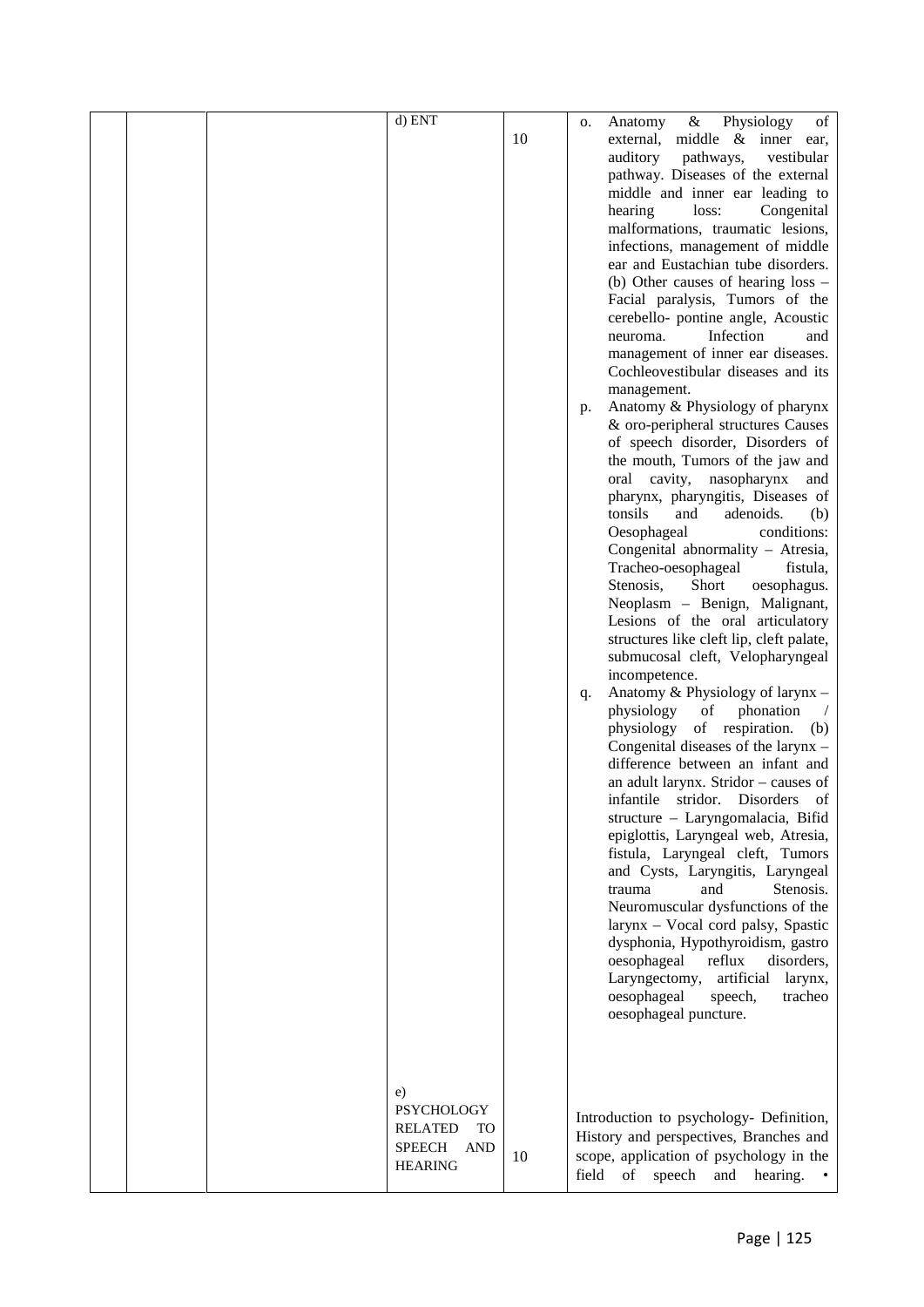|  |                                                                         |    | Introduction to Clinical psychology -<br>Definition, Perspectives and models of<br>mental disorders                                                                                                                                                                                                                                                                                                                                                                                                                                              |
|--|-------------------------------------------------------------------------|----|--------------------------------------------------------------------------------------------------------------------------------------------------------------------------------------------------------------------------------------------------------------------------------------------------------------------------------------------------------------------------------------------------------------------------------------------------------------------------------------------------------------------------------------------------|
|  |                                                                         |    | Psychology<br>of<br>learning<br>r.<br>$\overline{\phantom{0}}$<br>Definition<br>Introduction,<br>of<br>learning, Theories of learning,<br>Classical conditioning, Operant<br>conditioning and Social learning. •<br>Application of learning theories in<br>the field of speech and hearing<br>educational<br>(therapeutic,<br>and<br>rehabilitative applications).<br>Cognitive<br>Psychology<br>S.<br>Introduction,<br>Definition<br>and<br>theoretical perspectives (David<br>Rumelhart and David Mc Clelland,<br>Noam Chomsky, George miller, |
|  |                                                                         |    | Allan Newell). • Applications of<br>cognitive psychology in the field<br>speech<br>and<br>hearing.<br>of<br>Neuropsychology - Introduction,<br>definition,<br>principles<br>of<br>neuropsychological<br>assessment,<br>diagnosis and rehabilitation. •<br>Applications of neuropsychology<br>in the field of speech and hearing.<br>Psychodiagnositcs - Case history<br>t.<br>taking, Mental status examination,<br>behavioural<br>analysis,                                                                                                     |
|  |                                                                         |    | psychological<br>testing.<br>Counselling-<br>Meaning<br>and<br>definition, types of counselling,<br>Counselling<br>rehabilitation<br>in<br>practice.                                                                                                                                                                                                                                                                                                                                                                                             |
|  |                                                                         |    | Developmental<br>psychology:<br>u.<br>Introduction,<br>Definition,<br>Principles,<br>development,<br>Motor<br>Emotional<br>development<br>Cognitive<br>development-<br>Definition, Piaget's theory . Play<br>as a therapeutic tool • Personality<br>development- Introduction, Stages,<br>Hazards                                                                                                                                                                                                                                                |
|  | f)SPEECH<br>LANGUAGE<br><b>DIAGNOSTICS</b><br><b>AND</b><br>THERAPEUTIC | 10 | Speech language diagnostics Client<br>history - definition, description, utility<br>& need. Essential factors to be included<br>in the client history form - comparison<br>of adults vs. children's history -<br>usefulness of the client history 2. Basic                                                                                                                                                                                                                                                                                       |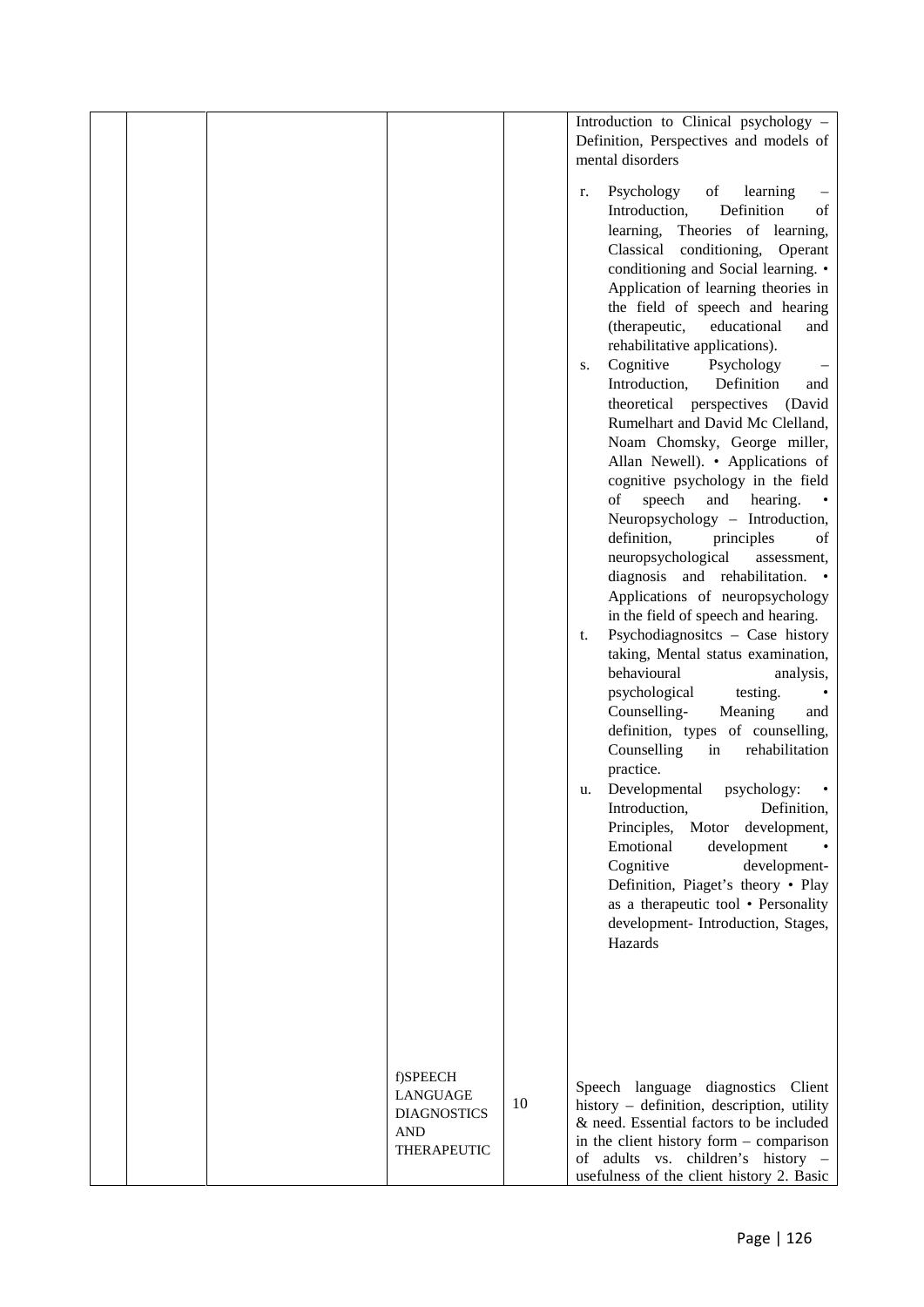| S | terminologies<br>and<br>concepts                              |
|---|---------------------------------------------------------------|
|   | Introduction<br>diagnostics<br>to                             |
|   | Terminologies in the diagnostic process                       |
|   | • General principles of diagnosis •                           |
|   | Diagnostic setup and tools                                    |
|   | v. Diagnostic<br>approaches<br>and                            |
|   | methods • Approaches to diagnosis                             |
|   | - importance of diagnosis in client                           |
|   | history, essential factors to be                              |
|   | included<br>according<br>the<br>to                            |
|   | conditions/disorders. Methods of                              |
|   | taking case history. • Interview -                            |
|   | principles and techniques • Self-                             |
|   | questionnaire,<br>reports,                                    |
|   | observations. • Diagnostic models                             |
|   | - SLPM, Wepman, Bloom and                                     |
|   | Lahey • Types of diagnoses $-$                                |
|   | Clinical<br>diagnosis,<br>direct                              |
|   | diagnosis, differential diagnosis,                            |
|   | diagnosis by observation, diagnosis                           |
|   | by exclusion,<br>diagnosis<br>by                              |
|   | treatment, instrumental diagnosis,                            |
|   | provocative diagnosis, provisional                            |
|   | diagnosis;                                                    |
|   | advantage/disadvantages • Team<br>approach<br>to<br>diagnosis |
|   | Characteristics of a good clinician                           |
|   | diagnostician B.<br>Speech<br>as                              |
|   | therapeutics                                                  |
|   | 1. Basic concepts of therapeutics •<br>w.                     |
|   | Terminologies<br>in<br>speech                                 |
|   | therapeutics • General principles of                          |
|   | speech and language therapy •                                 |
|   | Speech therapy set-up • Individual                            |
|   | and group therapy • Integrated and                            |
|   | inclusive education Unit 4 1.                                 |
|   | Procedures for speech-language                                |
|   | therapy • Approaches to speech                                |
|   | and language therapy $-$ formal,                              |
|   | informal and eclectic approaches •                            |
|   | Types of speech and language                                  |
|   | therapy • Planning for speech and                             |
|   | language therapy $-$ goals, steps,                            |
|   | procedures,<br>activities<br>2.                               |
|   | Techniques for:<br>Speech and                                 |
|   | for various<br>language therapy                               |
|   | disorders of speech and language                              |
|   | Importance<br>of<br>reinforcement                             |
|   | principles and strategies in speech                           |
|   | and language therapy, types and                               |
|   | schedules<br>of<br>rewards<br>and                             |
|   | punishment                                                    |
|   | $\mathbf{1}$ .<br>Clinical<br>documentation<br>and            |
|   | professional codes . Documentation of                         |
|   | diagnostic, clinical and referral reports •                   |
|   | Introduction to parent counselling,                           |
|   | facilitation of parent participation and                      |
|   | transfer of skills, follow-up . Evaluation                    |
|   | of therapy outcome • Ethics in diagnosis                      |
|   | and speech language therapy • Self-                           |
|   |                                                               |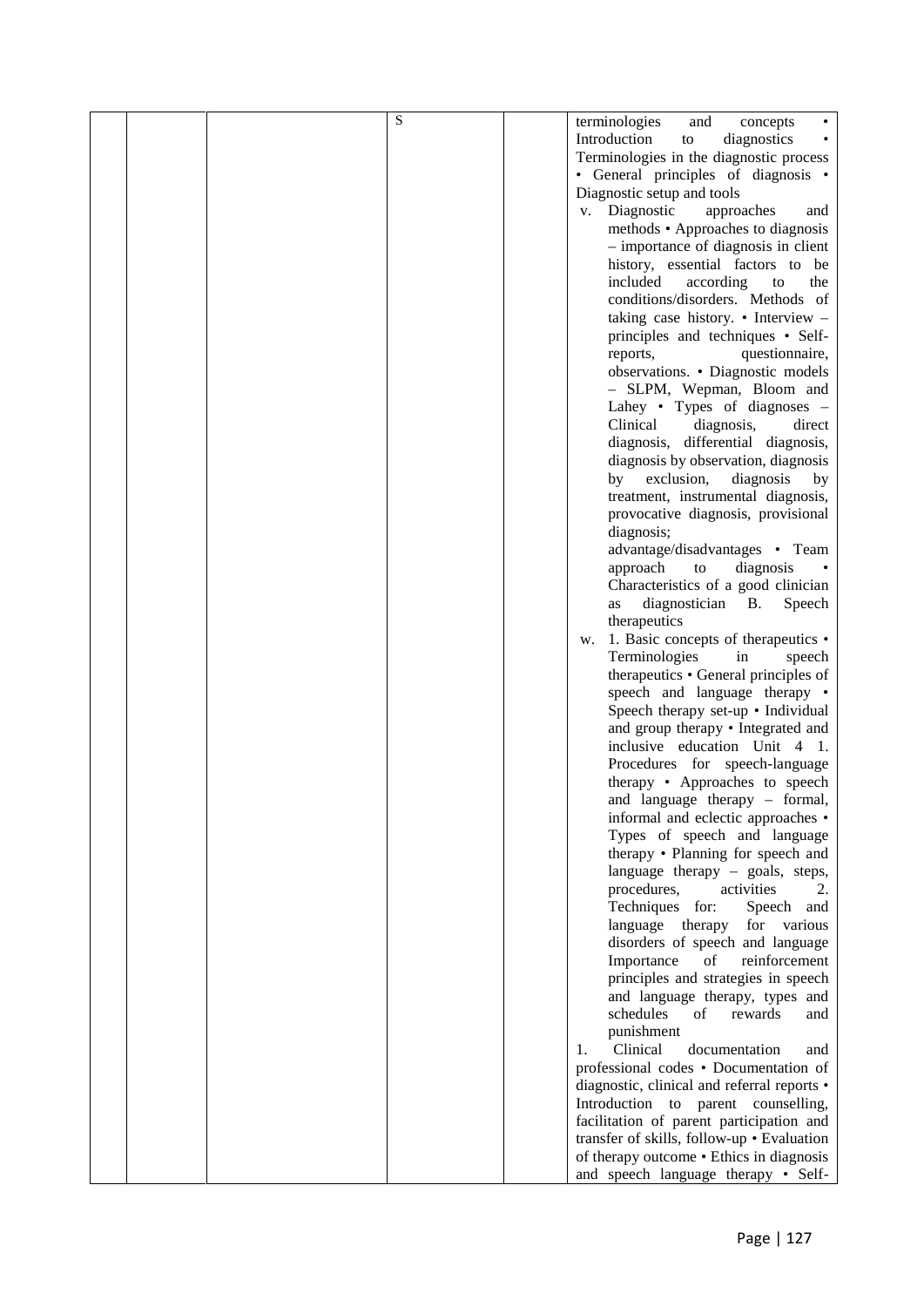|  |                                                                           |    | assessment and characteristics of a<br>clinician                                                                                                                                                                  |
|--|---------------------------------------------------------------------------|----|-------------------------------------------------------------------------------------------------------------------------------------------------------------------------------------------------------------------|
|  |                                                                           |    |                                                                                                                                                                                                                   |
|  | g)<br><b>ARTICULATIO</b><br>N<br>AND<br><b>PHONOLOGIC</b><br>AL DISORDERS | 10 | Review of phonological development<br>and<br>articulatory<br>mechanism<br>Fundamentals of Articulatory phonetics<br>• Definition and types of coarticulation •<br>Transcription methods in perceptual             |
|  |                                                                           |    | analysis • Phonological processes –<br>specific<br>types,<br>language<br>issues,<br>identification and<br>classification of                                                                                       |
|  |                                                                           |    | errors.<br>a. Distinctive<br>features<br>types,<br>specific<br>language<br>issues,<br>identification of errors and analysis.<br>• Acoustic aspects of production and                                              |
|  |                                                                           |    | perception of speech sounds; use of<br>spectrograms • Factors related to<br>articulation<br>phonological<br>and<br>disorders: •Structural •Cognitive –<br>•Neurological<br>Linguistic<br>•Psychosocial<br>•Social |
|  |                                                                           |    | •Metalinguistic<br>b. Assessment procedures: Types of<br>assessment, sampling procedures,                                                                                                                         |
|  |                                                                           |    | scoring procedures, criteria<br>for<br>selection<br>for<br>of<br>instruments<br>assessment. • Assessment of Oral<br>peripheral mechanism • Speech<br>sound discrimination, stimulability                          |
|  |                                                                           |    | and oral stereognosis. • Analysis and<br>interpretation of data: • Intelligibility<br>and severity judgments • Normative<br>data<br>Error<br>patterns.                                                            |
|  |                                                                           |    | of<br>Characteristics<br>disordered<br>phonology and differential diagnosis<br>c. Intervention: Stages of treatment<br>and measuring improvement, long<br>term goals, short term goals and                        |
|  |                                                                           |    | activities for achieving goals in<br>cases with misarticulation. • Issues<br>in maintenance and generalization. •<br>Team approach and professional                                                               |
|  |                                                                           |    | communication<br>(inter,<br>intra<br>professional and client oriented) •<br>Approaches<br>to<br>treatment:<br>motokinesthetic,<br>traditional                                                                     |
|  |                                                                           |    | approaches<br>integral<br>stimulation,<br>phonological,<br>distinctive feature,<br>minimal contrast therapy, learning<br>theories, programmed, paired –                                                           |
|  |                                                                           |    | stimuli. • Computerized intervention<br>packages, metaphon therapy<br>d. Cleft Lip and Palate . Etiological<br>factors • Embryology of the Face                                                                   |
|  |                                                                           |    | and Palate . Types of Cleft lip and                                                                                                                                                                               |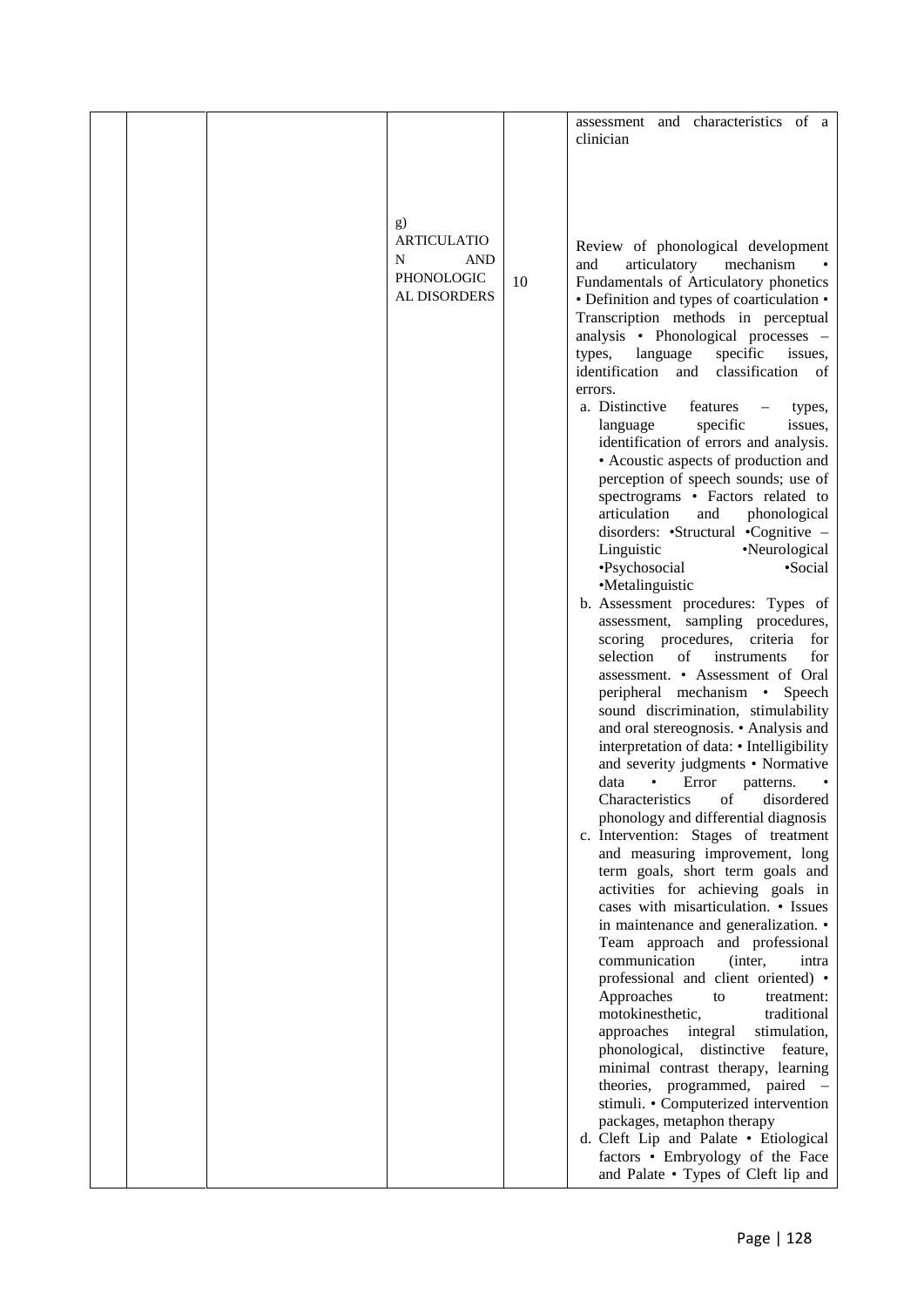|  |                                              |    | Palate, Classification systems .<br>Syndromes<br>$\bullet$<br>Velopharyngeal<br>mechanism- muscles and function;<br>inadequacy,<br>incompetency<br>and<br>insufficiency<br>Speech<br>$\bullet$<br>and<br>Language problems of individuals<br>with Cleft • Associated problems of<br>individuals with Cleft • Diagnostic<br>procedures and Instruments used in<br>Assessment of speech in Cleft palate<br>• Team Management: Composition,<br>responsibilities and co-ordinator •<br>Treatment concepts • Treatment<br>procedures for speech • Prosthetic<br>speech appliances for patients with<br>Cleft palate Glossectomy<br>and<br>Mandibulectomy • Effect of partial<br>and Total Glossectomy on speech .<br>Characteristics<br>of Glossectomy<br>speech • Rehabilitation of speech •<br>Prosthetic fitting, design, assessment<br>• Dysphagia specific to glossectomy<br>and mandibulectomy: assessment<br>and rehabilitation                                                                                                                                                                                                                                                                                                                    |
|--|----------------------------------------------|----|------------------------------------------------------------------------------------------------------------------------------------------------------------------------------------------------------------------------------------------------------------------------------------------------------------------------------------------------------------------------------------------------------------------------------------------------------------------------------------------------------------------------------------------------------------------------------------------------------------------------------------------------------------------------------------------------------------------------------------------------------------------------------------------------------------------------------------------------------------------------------------------------------------------------------------------------------------------------------------------------------------------------------------------------------------------------------------------------------------------------------------------------------------------------------------------------------------------------------------------------------|
|  | h)MOTOR<br><b>SPEECH</b><br><b>DISORDERS</b> | 10 | i) Childhood Motor Speech Disorders<br>h. Introduction<br>to<br>neuromotor<br>and<br>organization<br>sensorimotor<br>control of speech - Motor areas in<br>cerebral cortex, motor control by<br>subcortical<br>structures, brainstem,<br>cerebellum<br>and spinal cord.<br>Central<br>nervous<br>system<br>and<br>peripheral nervous system in speech<br>motor<br>control.<br>Centrifugal<br>$\omega$<br>pathways and motor control -<br>Neuromuscular organization<br>and<br>control - Sensorimotor integration -<br>Introduction<br>to<br>motor<br>speech<br>disorders in children- Dysarthria and<br>Developmental apraxia of Speech<br>i. Definition, causes and classification<br>- Neuromuscular development in<br>normals and children with cerebral<br>palsy - Reflex profile - Associated<br>problems - Speech and language<br>problems of children with cerebral<br>palsy - Assessment of speech in<br>palsy- objective<br>cerebral<br>and<br>subjective methods - Differential<br>diagnosis<br>of cerebral palsy<br>Management:<br>Introduction<br>to<br>different<br>approaches<br>to<br>neuromuscular education (Bobath,<br>Phelps and the others); Speech<br>rehabiliatation in cerebral palsy-<br>Verbal<br>approaches:<br>vegetative |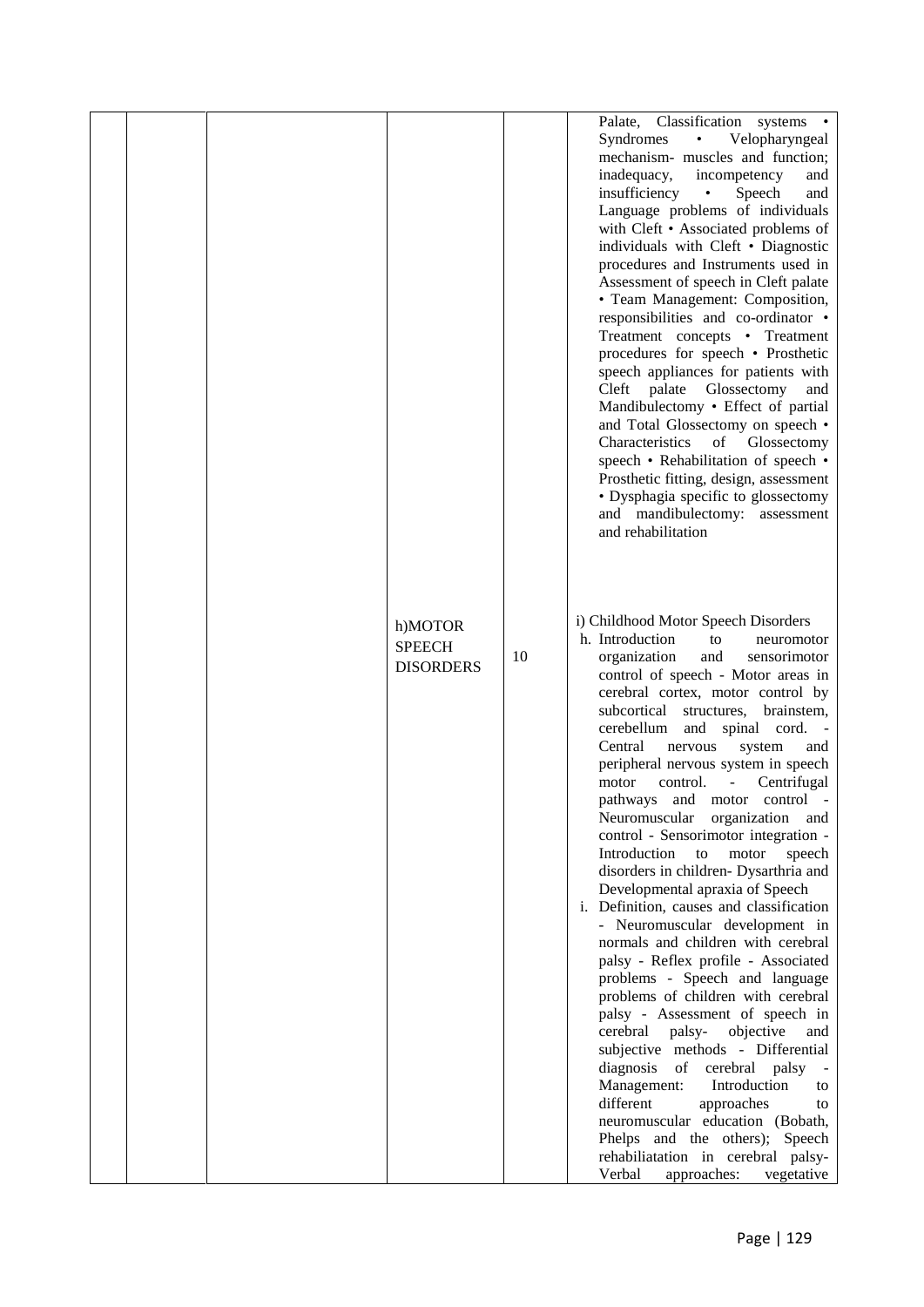|  |                   |    | exercises,<br>sensorimotor<br>oral                                      |
|--|-------------------|----|-------------------------------------------------------------------------|
|  |                   |    | facilitation<br>techniques,                                             |
|  |                   |    | compensatory techniques- correction                                     |
|  |                   |    | of respiratory, phonatory, resonatory                                   |
|  |                   |    | and articulatory<br>errors;<br>Team                                     |
|  |                   |    | approach<br>rehabilitation;<br>to                                       |
|  |                   |    | Neurosurgical<br>techniques<br>for                                      |
|  |                   |    | children with cerebral palsy                                            |
|  |                   |    | j. Different types of Cerebral palsy: -                                 |
|  |                   |    | Disorders of muscle tone: Spasticity,                                   |
|  |                   |    | rigidity,<br>flaccidity,<br>atonia                                      |
|  |                   |    | Disorders<br>οf<br>movement:                                            |
|  |                   |    | Hyperkinesias<br>dyskinesias-<br>and                                    |
|  |                   |    | Ballismus, tremor, tic disorder,                                        |
|  |                   |    | myoclons,<br>athetosis,<br>chorea,                                      |
|  |                   |    | dystonia, hypokinesias - Disorders<br>of coordination- Ataxia Syndromes |
|  |                   |    | with<br>motor<br>speech<br>disorders-                                   |
|  |                   |    | Examples: - Juvenile progressive                                        |
|  |                   |    | bulbar<br>Congenital<br>palsy<br>$\overline{\phantom{a}}$               |
|  |                   |    | supranuclear palsy - Guillain- Barre                                    |
|  |                   |    | syndrome - Duchenne muscular                                            |
|  |                   |    | dystrophy                                                               |
|  |                   |    | k. Apraxia of speech in children or                                     |
|  |                   |    | developmental apraxia of speech -                                       |
|  |                   |    | Definition - Description: verbal and                                    |
|  |                   |    | non-verbal apraxia - Differential                                       |
|  |                   |    | diagnosis- dysarthria and<br>other                                      |
|  |                   |    | developmental<br>disorders                                              |
|  |                   |    | Management of<br>developmental                                          |
|  |                   |    | apraxia of speech- Facilitation                                         |
|  |                   |    | techniques<br>for<br>oral<br>motor                                      |
|  |                   |    | speech<br>movements,<br>therapy                                         |
|  |                   |    | techniques, generalization of speech                                    |
|  |                   |    | 1. Definition<br>alternative<br>and<br>$\sim$ $-$                       |
|  |                   |    | augmentative<br>communication                                           |
|  |                   |    | (AAC). Application of alternative                                       |
|  |                   |    | and augmentative communication<br>methods<br>developmental<br>in        |
|  |                   |    | dysarthrias<br>and<br>developmental                                     |
|  |                   |    | apraxia of speech- Symbol selection,                                    |
|  |                   |    | techniques<br>for<br>communication,                                     |
|  |                   |    | assessment for AAC candidacy,                                           |
|  |                   |    | choosing an appropriate system and                                      |
|  |                   |    | technique, training communication                                       |
|  |                   |    | patterns, effective use of AAC                                          |
|  |                   |    | m. Adult Motor Speech Disorders                                         |
|  |                   |    |                                                                         |
|  |                   |    |                                                                         |
|  |                   |    |                                                                         |
|  |                   |    |                                                                         |
|  |                   |    |                                                                         |
|  |                   |    |                                                                         |
|  |                   |    |                                                                         |
|  | $\mathbf{i}$      |    | Definition<br>classification<br>and<br>of                               |
|  | <b>DYSARTHRIA</b> | 10 | dysarthria in adults. b) Types<br>of                                    |
|  | <b>AND</b>        |    | dysarthria in adults. c) Neurogenic                                     |
|  | <b>APRAXIA</b>    |    | disorders learning to dysarthria in                                     |
|  |                   |    | adults. • Vascular disorders - dysarthria                               |
|  |                   |    |                                                                         |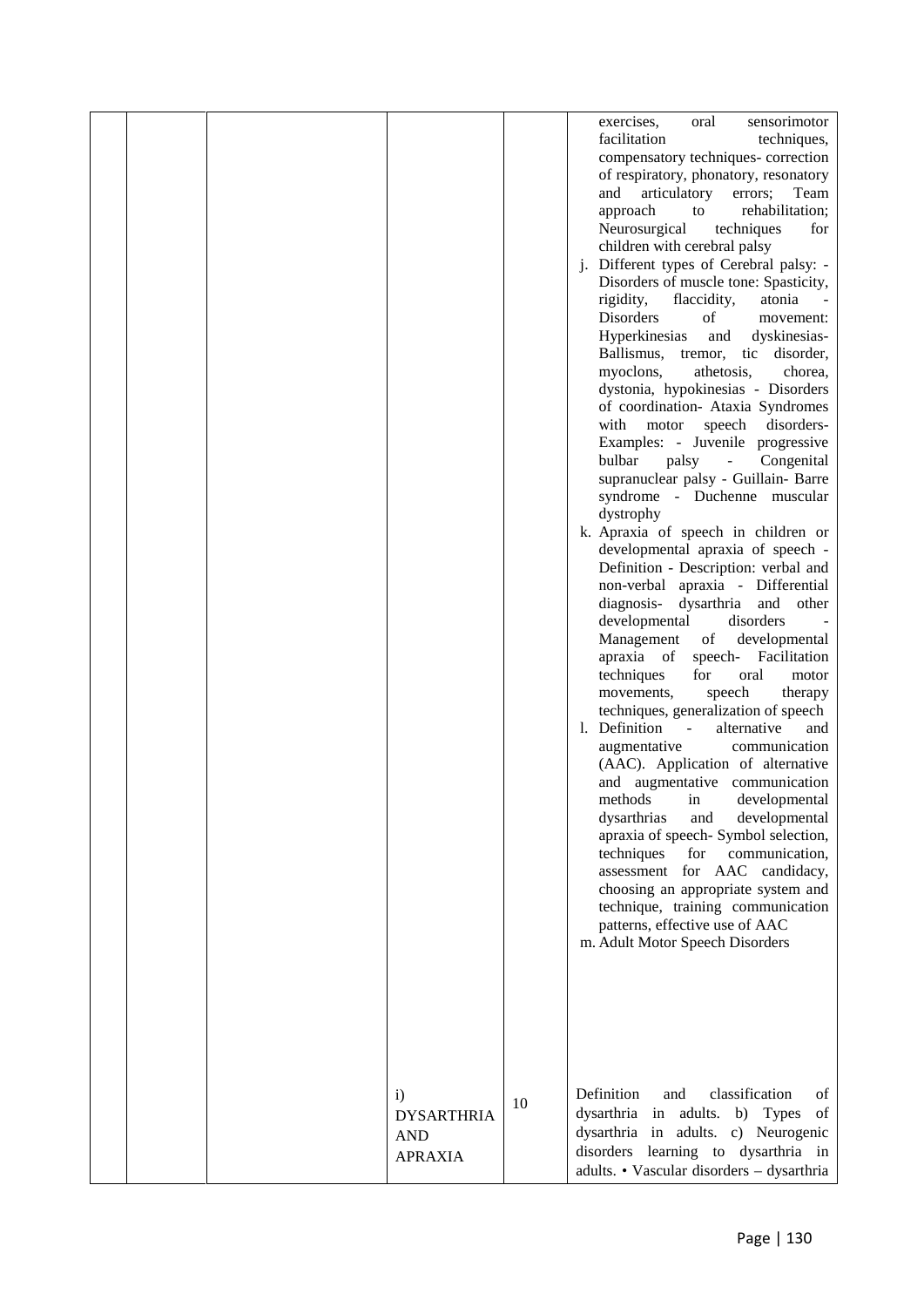|  |  | following strokes, CVA, cranial nerve       |  |
|--|--|---------------------------------------------|--|
|  |  | palsies and peripheral nerve palsies. •     |  |
|  |  | Infection condition of the nervous          |  |
|  |  | system - eg. Meningitis, polyneuritis       |  |
|  |  | neuro syphilis. • Traumatic<br>and          |  |
|  |  | conditions - Traumatic brain injury and     |  |
|  |  | • Toxic conditions<br>dysarthria            |  |
|  |  | dysarthria<br>exogenic<br>due<br>to<br>and  |  |
|  |  | endogenic causes. • Degenerative and        |  |
|  |  | demyelinating conditions - multiple         |  |
|  |  | sclerosis, Parkinson's disease, motor       |  |
|  |  | neuron diseases, Amyotrophic lateral        |  |
|  |  | sclerosis. • Genetic conditions –           |  |
|  |  | Huntington's chorea, Guillian - Barre       |  |
|  |  | syndrome. • Others leading to dysarthria    |  |
|  |  | conditions,<br>Anoxic<br>metabolic          |  |
|  |  | conditions, idiopathic conditions and       |  |
|  |  | neoplasm.                                   |  |
|  |  | Assessment of dysarthria Instrumental       |  |
|  |  | analysis<br>Physiological<br>and            |  |
|  |  | Electrophysiological<br>methods             |  |
|  |  | Acoustics<br>Advantages<br>$\bullet$<br>and |  |
|  |  | disadvantages of instrumental analysis      |  |
|  |  | of speech in dysarthria. Perceptual         |  |
|  |  | analysis - measures, standard tests and     |  |
|  |  | methods,<br>intelligibility<br>speech       |  |
|  |  | scales, advantages and<br>assessment        |  |
|  |  | disadvantages of perceptual analysis of     |  |
|  |  | speech in dysarthria. e) Differential       |  |
|  |  | diagnosis of dysarthria from functional     |  |
|  |  | articulation disorders, apraxia of speech,  |  |
|  |  | aphasia and allied disorders.               |  |
|  |  |                                             |  |
|  |  | Management of dysarthria - Medical,         |  |
|  |  | surgical and prosthetic approaches -        |  |
|  |  | Speech therapy • Vegetative exercises •     |  |
|  |  | Oral<br>sensori<br>motor<br>facilitation    |  |
|  |  | techniques • Compensatory approaches        |  |
|  |  | - correction of respiratory, phonatory,     |  |
|  |  | articulatory and prosodic errors. •         |  |
|  |  | Strategies to improve intelligibility of    |  |
|  |  | speech.                                     |  |
|  |  |                                             |  |
|  |  | Apraxia of speech in adults • Definition    |  |
|  |  | of verbal and nonverbal apraxia of          |  |
|  |  |                                             |  |
|  |  | speech • Different types, characteristics   |  |
|  |  | and classification · Assessment of          |  |
|  |  | apraxia of speech - standard tests and      |  |
|  |  | scales, subjective methods and protocols    |  |
|  |  | • Management of apraxia of speech -         |  |
|  |  | different<br>approaches • Improving         |  |
|  |  | intelligibility of speech.                  |  |
|  |  |                                             |  |
|  |  | Dysphagia: • Definition • Phases of         |  |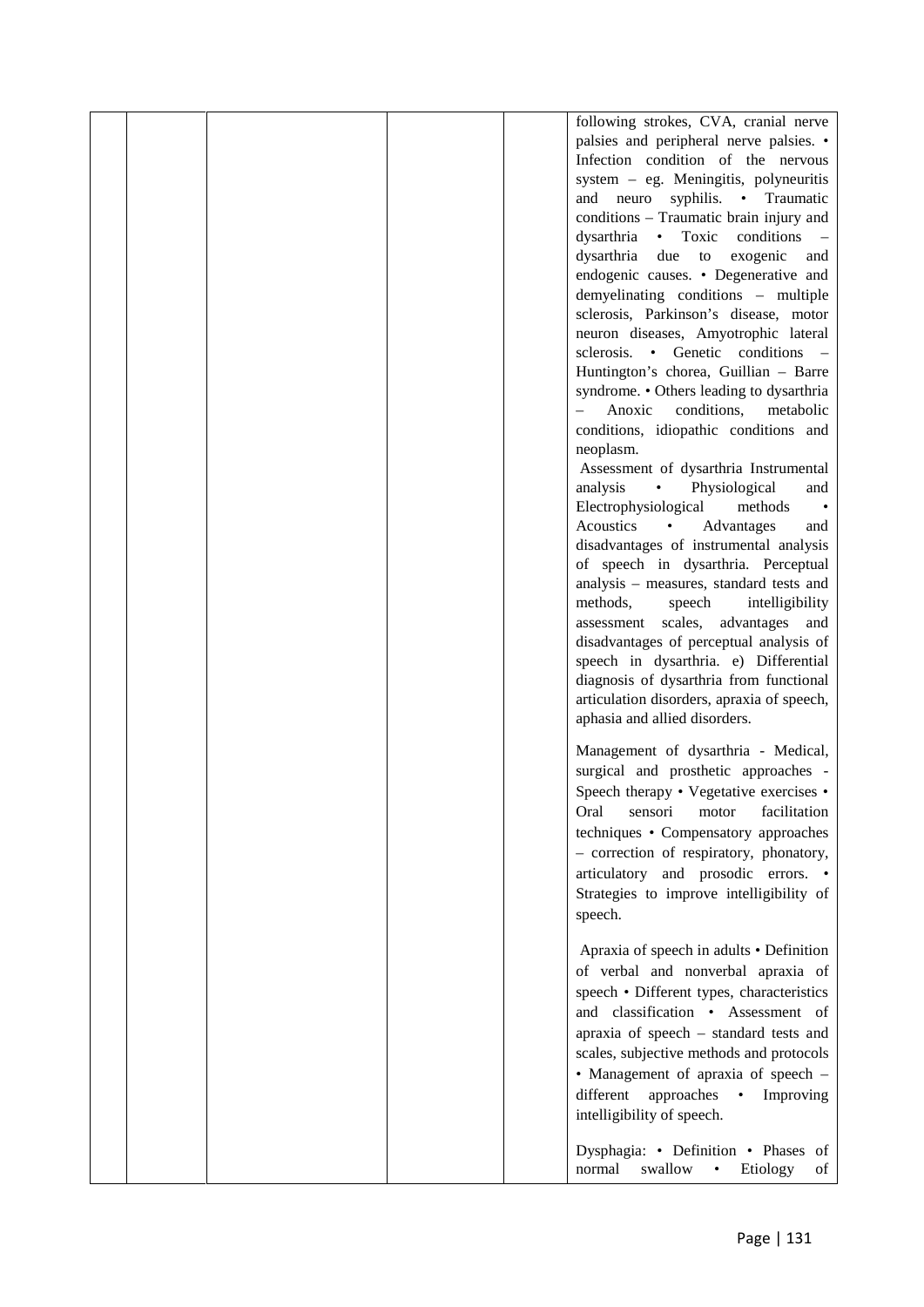|  |                                   |    | swallowing disorders • Assessment and<br>Intervention                                                                                                                                                                                                                                                                                                                                                                                                                                                                         |  |
|--|-----------------------------------|----|-------------------------------------------------------------------------------------------------------------------------------------------------------------------------------------------------------------------------------------------------------------------------------------------------------------------------------------------------------------------------------------------------------------------------------------------------------------------------------------------------------------------------------|--|
|  |                                   |    |                                                                                                                                                                                                                                                                                                                                                                                                                                                                                                                               |  |
|  |                                   |    |                                                                                                                                                                                                                                                                                                                                                                                                                                                                                                                               |  |
|  | j) DIAGNOSTIC<br><b>AUDIOLOGY</b> | 10 | Introduction to Diagnostic Audiology: -<br>Need for test battery approach in<br>auditory diagnosis & integration of<br>results<br>audiological<br>of<br>tests.<br>Indications<br>for<br>administering<br>audiological tests to identify Cochlear<br>pathology, Retro-cochlear pathology,<br>functional<br>hearing<br>loss,<br>Central<br>disorders. 2. Tests to<br>processing                                                                                                                                                 |  |
|  |                                   |    | differentiate between cochlear & retro-<br>cochlear pathology - ABLB, MLB -<br>SISI - Test for adaptation - Bekesy<br>Audiometry - Brief tone audiometry -<br>PIPB function                                                                                                                                                                                                                                                                                                                                                   |  |
|  |                                   |    | Immittance Audiometry - Introduction -<br>Principle of Immittance audiometry -<br>Instrumentation - Tympanometry -<br>Tympanometric peak pressure, static<br>gradient/tympanometric<br>immittance,<br>width. - Reflexometry - Ipsilateral &<br>contralateral acoustic reflexes, special<br>Clinical<br>application<br>tests<br>$\omega_{\rm{max}}$<br>of<br>Immittance evaluation - Immittance<br>evaluation in the pediatric population<br>Unit 3 4. Auditory Brainstem Response<br>- Introduction & classification of AEPs, |  |
|  |                                   |    | Instrumentation, Test procedure, factors<br>affecting<br>Auditory<br><b>Brainstem</b><br>Responses, Interpretation of results &<br>clinical application, Auditory Brainstem<br>Response in pediatric response. -<br>ECOG, early response - Middle & Long<br>latency auditory evoked potentials - test<br>procedure, factors affecting MLR &<br>LLR, Interpretation of results & clinical<br>application, Findings in the pediatric<br>population                                                                              |  |
|  |                                   |    | Otoacoustic Emissions Introduction,<br>classification of OAEs, Instrumentation,<br>of OAE<br>procedure,<br>measurement<br>interpretation of results & clinical<br>applications, findings in the pediatric<br>population.<br>6.<br>Tests<br>to<br>detect<br>Pseudohypoacusis - Pure tone tests<br>including tone in noise test, Stenger test                                                                                                                                                                                   |  |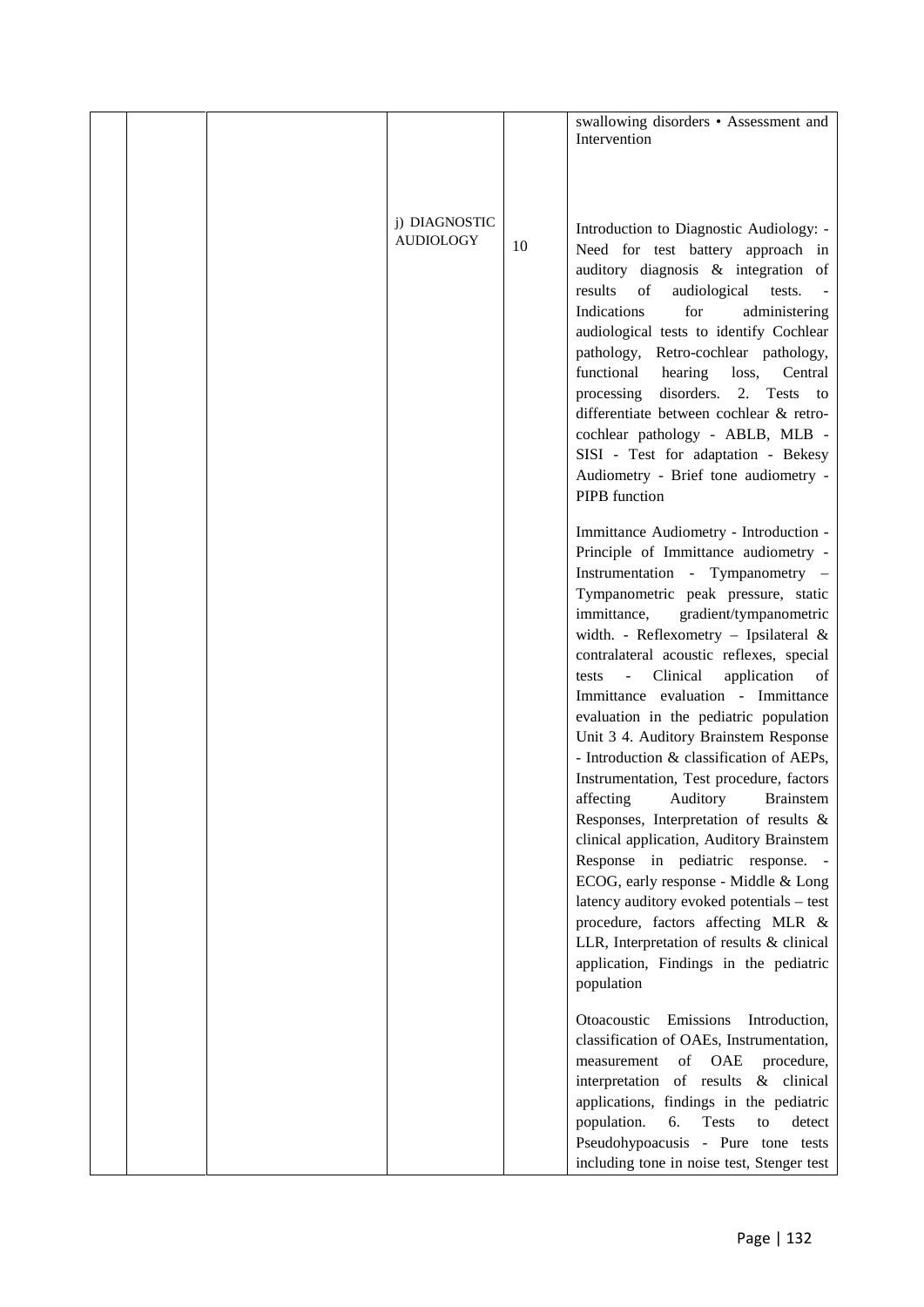|  |  | - Speech tests including Lombard test,     |  |
|--|--|--------------------------------------------|--|
|  |  | Stenger test, Lip-reading test, Doefler-   |  |
|  |  | Stewart test. - Identification<br>of       |  |
|  |  | functional hearing loss                    |  |
|  |  |                                            |  |
|  |  | Central<br>Auditory<br>Disorders<br>(a)    |  |
|  |  | Definition,<br>terminologies<br>used,      |  |
|  |  | incidence & causes, indications for        |  |
|  |  | administration of CAD test, rationale for  |  |
|  |  | CAD tests. (b) Tests to detect Central     |  |
|  |  | Auditory Disorders - Monoaural low         |  |
|  |  | redundancy tests - Filtered speech tests - |  |
|  |  | Time compressed speech tests - Speech-     |  |
|  |  | in-noise test - SSI with ICM - Other       |  |
|  |  | monoaural low redundancy tests (c)         |  |
|  |  | Dichotic speech tests - Dichotic digit     |  |
|  |  | test - Staggered spondaic word test -      |  |
|  |  | Dichotic CV test - SSI with CCM -          |  |
|  |  | Competing sentence test - Other            |  |
|  |  | dichotic speech tests (d) Binaural         |  |
|  |  | interaction tests - RASP - Binaural        |  |
|  |  | Fusion Test (BST) - MLD - Other            |  |
|  |  | binaural interaction tests (e) Temporal    |  |
|  |  | ordering tasks - Pitch pattern test -      |  |
|  |  | Duration pattern tests - Other temporal    |  |
|  |  | ordering tests (f) Variables influencing   |  |
|  |  | Central<br>Auditory<br>Assessment          |  |
|  |  | Procedural variables - Subject variables   |  |
|  |  | (g) Test findings in subjects with central |  |
|  |  | auditory disorders - Brainstem lesion -    |  |
|  |  | Cortical & hemispheric lesion -            |  |
|  |  | Interhemispheric dysfunction - CAPD in     |  |
|  |  | children - CAPD in elderly (h) Other       |  |
|  |  | special test - Minimal<br>auditory         |  |
|  |  | capability test, SPIN, HINT, CST.          |  |
|  |  |                                            |  |
|  |  | Operational characteristics, types and     |  |
|  |  | specifications. -No design aspects.        |  |
|  |  | Concepts and block diagrams only 1.2.      |  |
|  |  | Basics of digital signal processing -      |  |
|  |  | Analog signal, digital signal, A to D and  |  |
|  |  | D to A conversion, Basic concept of        |  |
|  |  | Digital Signal Processing and its          |  |
|  |  | implementation, How does a DSP based       |  |
|  |  | system works? Application- DSP based       |  |
|  |  | hearing aids.                              |  |
|  |  | Microphones as transducers. Velocity       |  |
|  |  | uni-directional<br>microphones.            |  |
|  |  | microphones Microphone impedance           |  |
|  |  | sensitivity. Loudspeakers<br>and<br>as     |  |
|  |  | transducers. Structure of a dynamic        |  |
|  |  | loudspeaker. Air suspension. Baffles       |  |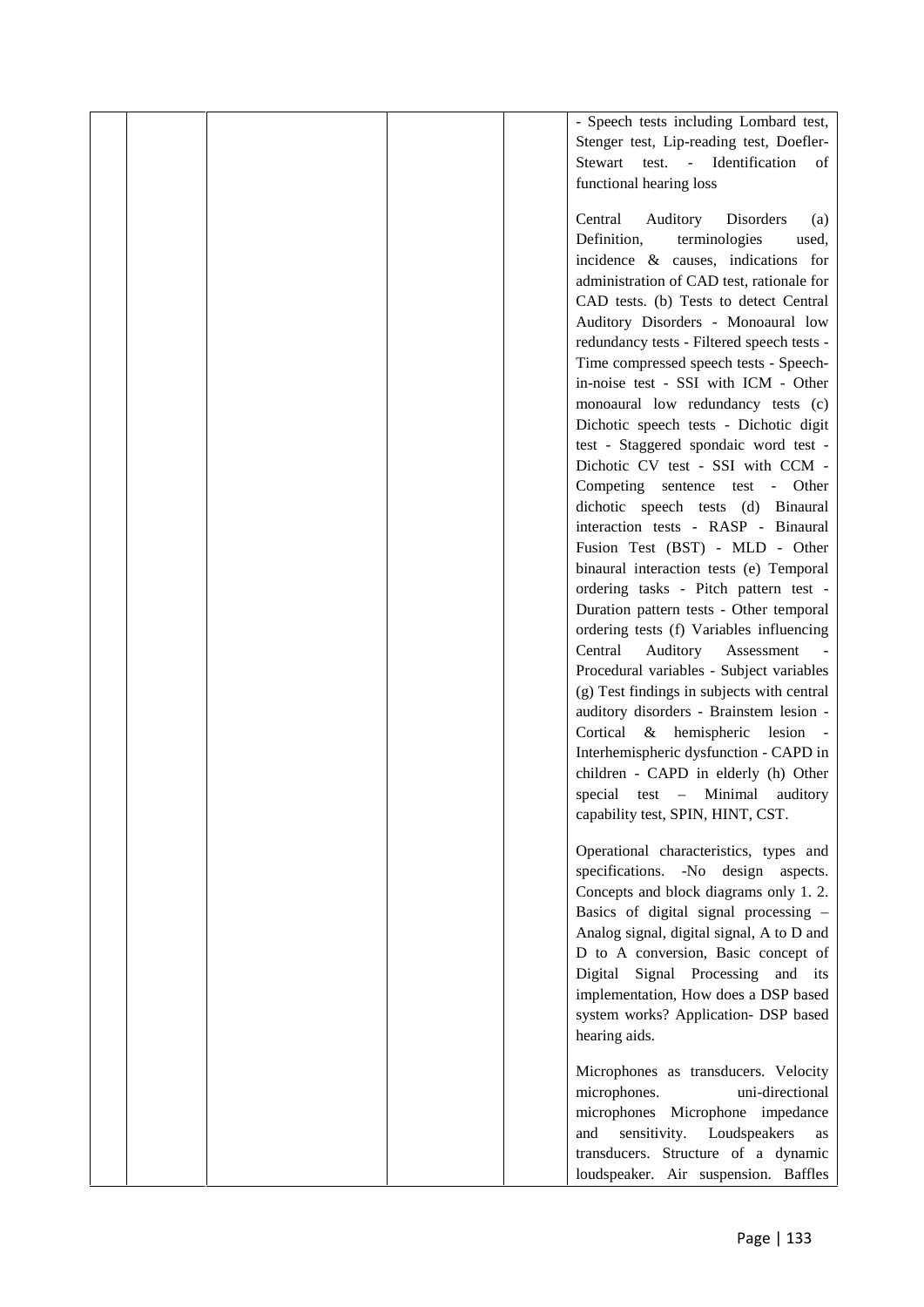|  |  | and enclosures. Horn speakers. Multi-        |
|--|--|----------------------------------------------|
|  |  | speaker<br>systems.<br>Loudspeaker           |
|  |  | Efficiency, Loudspeaker power and            |
|  |  | distortion. Recording and Reproduction       |
|  |  | of sound. Recording characteristics.         |
|  |  | Dynamic<br>Range,<br>Stereophonic            |
|  |  | recording. Magnetic tape recording and       |
|  |  |                                              |
|  |  | playback. Tape speed and frequency           |
|  |  | response, Bias and equalization, Tape        |
|  |  | noise, Digital Tape recording, CD ROM        |
|  |  | recording 2. Measuring Instruments -         |
|  |  | Multi-meter. Cathode ray oscilloscope.       |
|  |  | Sine<br>Function<br>wave<br>generator.       |
|  |  | Generator,<br>Frequency<br>counter,          |
|  |  | Measuring microphones, Sound Level           |
|  |  | Meter, Integrated Sound Level Meter,         |
|  |  | Artificial<br>Artificial<br>ear,<br>Mastoid, |
|  |  | Couplers,<br>Hearing<br>aid<br>test box,     |
|  |  | Measurement of different types of            |
|  |  | sound                                        |
|  |  |                                              |
|  |  | Historical development of hearing aids       |
|  |  | Non-electrical hearing aids Electric         |
|  |  | hearing aids a) Basic elements of            |
|  |  | hearing aids: Microphone, Amplifier,         |
|  |  | Receiver, Cords, Batteries c) Directional    |
|  |  | hearing aids, modular hearing aids           |
|  |  | Routing of signals, head shadow / baffle     |
|  |  | diffraction effects Output limiting:         |
|  |  | Peak clipping, compression Extended          |
|  |  | low frequency amplification, frequency       |
|  |  | transposition (Bone anchored hearing         |
|  |  | aid, Master Hearing aids) d) Signal          |
|  |  | processing in hearing aids - BILL,           |
|  |  | TILL, PILL - Programmable and digital        |
|  |  | hearing aids - Signal enhancing              |
|  |  | technology Basics of electricity &           |
|  |  | electronics - Direct and alternating         |
|  |  | current, DC Power supplies, voltage          |
|  |  | stabilizers, Passive circuit elements,       |
|  |  | transistors. Linear and digital Integrated   |
|  |  | circuits,<br>microprocessors.<br>Micro       |
|  |  | and Computers.<br>Filters,<br>computers      |
|  |  | Linear and non-linear Amplifiers and         |
|  |  | Oscillators,<br>Amplifier power<br>and       |
|  |  | distortion                                   |
|  |  |                                              |
|  |  | Electroacoustic<br>Characteristics<br>&      |
|  |  | measurements for hearing aids                |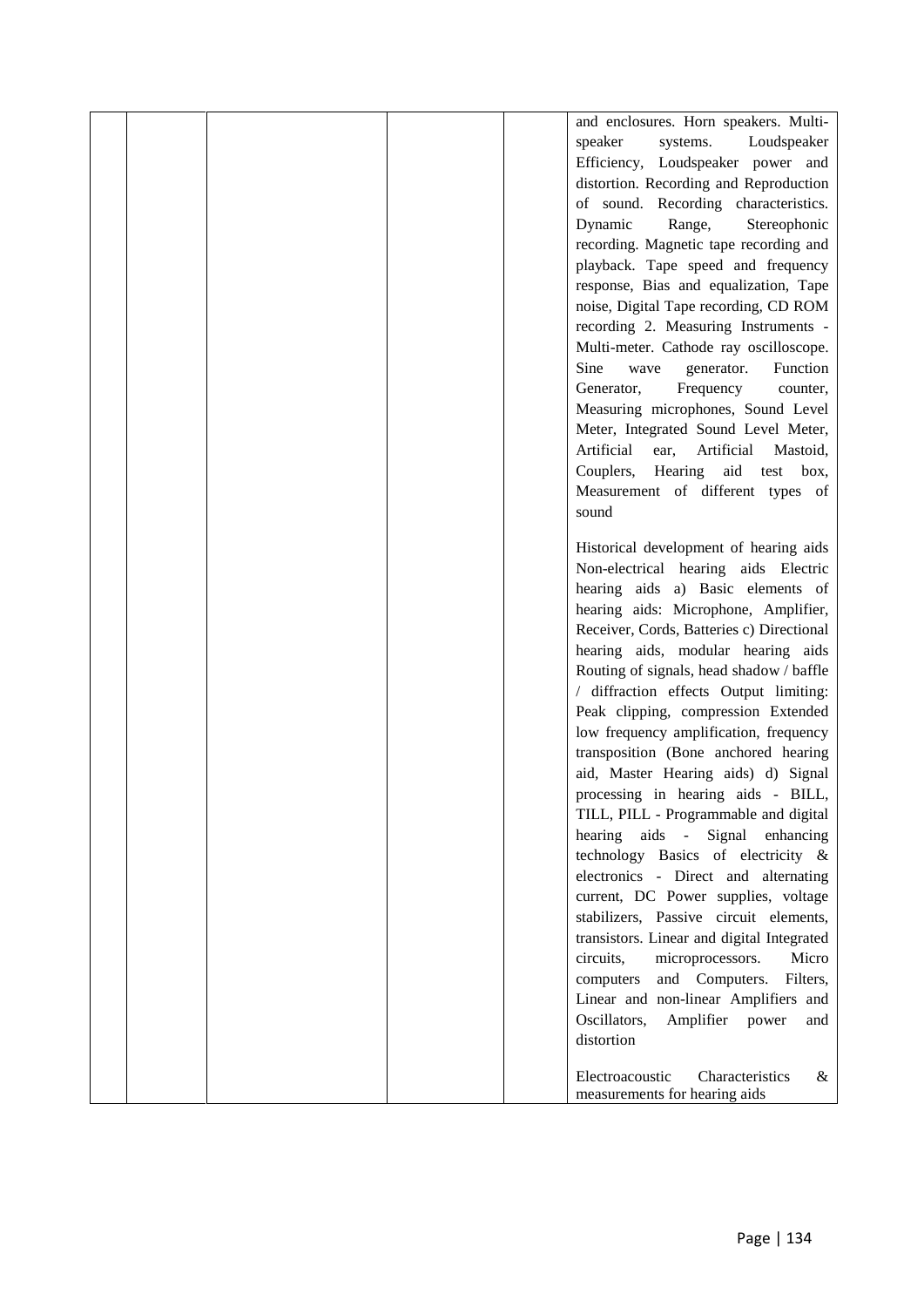| 41 | <b>ECG</b>       | Essential Qualification &                                                         | a) Anatomy or                           | 10 | Structure of Myocytes                                                                                                                                                                                                                                                                                                                                                                                                                                |
|----|------------------|-----------------------------------------------------------------------------------|-----------------------------------------|----|------------------------------------------------------------------------------------------------------------------------------------------------------------------------------------------------------------------------------------------------------------------------------------------------------------------------------------------------------------------------------------------------------------------------------------------------------|
|    | <b>Technica</b>  | Experience:<br>$10+2$<br>in                                                       | Heart                                   |    | - Coronary Arteries veins                                                                                                                                                                                                                                                                                                                                                                                                                            |
|    | <b>Assistant</b> | Science<br>with<br>Certificate/Diploma                                            |                                         |    | - Nerves, Pericardium<br>- Relation or heart to thoracic structures/                                                                                                                                                                                                                                                                                                                                                                                 |
|    |                  | Course<br>in                                                                      |                                         |    | Mediastinum.                                                                                                                                                                                                                                                                                                                                                                                                                                         |
|    |                  | Echocardiography<br>from<br>recognized Institute and 2<br>years experience in the |                                         |    |                                                                                                                                                                                                                                                                                                                                                                                                                                                      |
|    |                  | field.                                                                            | Physiology<br>b)<br>and Pathology       | 10 | - Depolarization/ Depolarization<br>- Conic charges- Influx and Efflux of<br>$NaT$ KT.<br>- Calcium in Sarcoplasmic<br>Reticulum.<br>- Properties - Automaticty,<br>Refractory period etc.<br>- Normal ECG pattern and<br>Recording.<br>- Physiological charges in ECG<br>Introduction of Rheumatic Heart<br>disease, coronary Artery<br>disease, Pericardial disease,<br>Rest Heart disease,<br>Arrhythmias with Pathogenesis<br>and complications. |
|    |                  |                                                                                   | $\mathbf{c})$<br>Pharmacology           | 10 | <b>Cardiac Drugs</b><br>- Effect of drugs on ECG charges.<br>- Toxicity of Drugs and ECG charges                                                                                                                                                                                                                                                                                                                                                     |
|    |                  |                                                                                   | Clinical<br>d)<br>cardiology            | 10 | - Recording of E.C.G.<br>- Recording of various leads/<br>modifications under different clinical<br>conditions.<br>- Recording at different speed/<br>Amplitude.<br>- Recording on single channel machine<br>multi channel machine with analyses.<br>- Basic interpretation of Myocardial<br>Infarction, Arrhythmia/<br>Hypertrophy/ Effect of Drugs.<br>-Reporting of ECG and ECG<br>changes which need immediate<br>attention/intervention         |
|    |                  |                                                                                   | e)<br>Cardiopulmona<br>ry resuscitation | 10 | Fundamentals and proceddures                                                                                                                                                                                                                                                                                                                                                                                                                         |
|    |                  |                                                                                   | Electro<br>f)<br>cardiography           | 10 | Electro physiology, Einthevernis law (a)<br>Introduction to ECG Reading normal<br>and Abnormal ECG.                                                                                                                                                                                                                                                                                                                                                  |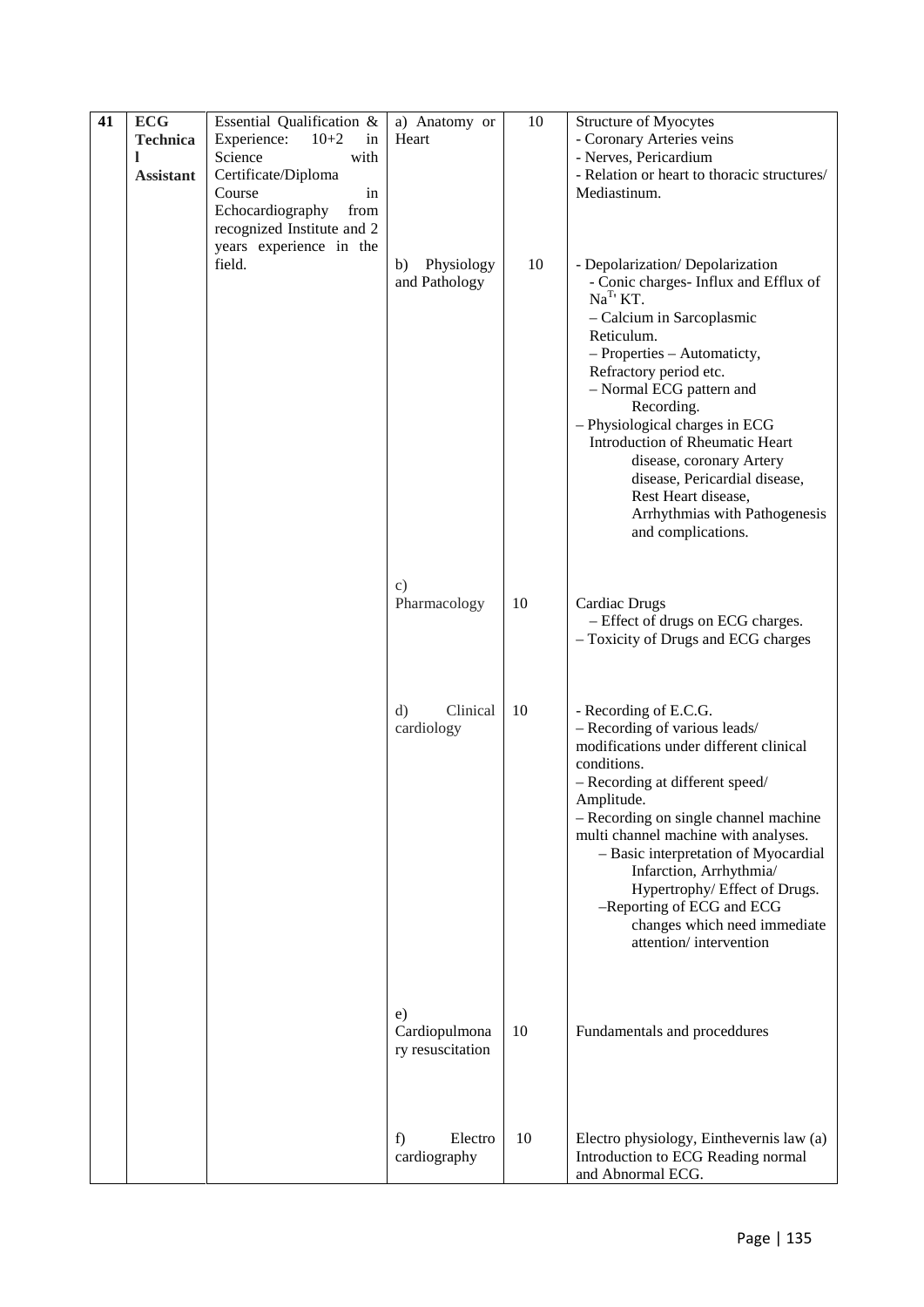|                                                                  |                                                                                                                                                                                                                                                                                                          |                                                                         |    | Electricity – principles of $AC/DC$ ,<br>Types of Batteries, Power Supply<br>system, Ohm's Law CRT, Tube Multi<br>meter<br>Electro med, equipment standards and<br>safety (a) ECG maintenance of<br>minimum repairs<br>Applied aspects of ultra sound/ Doppler<br>principles and practice.                                                                                                                                                                                                                                                                                                                         |
|------------------------------------------------------------------|----------------------------------------------------------------------------------------------------------------------------------------------------------------------------------------------------------------------------------------------------------------------------------------------------------|-------------------------------------------------------------------------|----|--------------------------------------------------------------------------------------------------------------------------------------------------------------------------------------------------------------------------------------------------------------------------------------------------------------------------------------------------------------------------------------------------------------------------------------------------------------------------------------------------------------------------------------------------------------------------------------------------------------------|
|                                                                  |                                                                                                                                                                                                                                                                                                          | g)<br>Defibrillation                                                    | 10 | Indication<br>indications<br>and<br>and<br>Precautions                                                                                                                                                                                                                                                                                                                                                                                                                                                                                                                                                             |
|                                                                  |                                                                                                                                                                                                                                                                                                          | h) Stress ECG<br>principles                                             | 10 | methods of recording and observations                                                                                                                                                                                                                                                                                                                                                                                                                                                                                                                                                                              |
|                                                                  |                                                                                                                                                                                                                                                                                                          | i) Holter<br>recording<br>Introduction to<br>cardiac<br>catheterization | 10 | principles, methods of recording and<br>observations                                                                                                                                                                                                                                                                                                                                                                                                                                                                                                                                                               |
|                                                                  |                                                                                                                                                                                                                                                                                                          | j)<br>Fundamentals<br>of computers                                      | 10 | of<br>Concepts<br>computer<br>hardware,<br>input/output devices, Central processing<br>unit, main memory, secondary memory<br>Definition<br>instructions,<br>etc.,<br>of<br>programmes, software                                                                                                                                                                                                                                                                                                                                                                                                                   |
| <b>Health</b><br><b>Educator</b><br>(Social<br>Psycholo<br>gist) | Essential Qualification &<br>Experience:<br>$(i)$ M.A. / M.Sc. Degree<br>in Psychology from a<br>recognized Institute<br>University.<br>(ii) Five years working<br>with<br>experience<br>the<br>Physically Challenged in<br>a Rehabilitation Centre.<br>Desirable:<br>M.Phil. in<br>Clinical Psychology. | a)Basic<br>Psychology                                                   | 10 | 1. Basic Psychology<br>Psychophysics and Perception ● Signal<br>detection theory, subliminal perception<br>related<br>information<br>factors,<br>and<br>processing approach to perception,<br>and perception, perceptual<br>culture<br>Ecological perspective<br>styles.<br>on<br>perception.<br>Perceptual Processes • Approaches to<br>the Study of Perception: Gestalt and<br>physiological approaches. • Perceptual<br>Organization : Gestalt, Figure and<br>Ground, Laws of Organization. .<br>Perceptual Constancy: Size, Shape and<br>Brightness, Illusion; Perception of<br>Depth and Movements. • Role of |
|                                                                  |                                                                                                                                                                                                                                                                                                          |                                                                         |    |                                                                                                                                                                                                                                                                                                                                                                                                                                                                                                                                                                                                                    |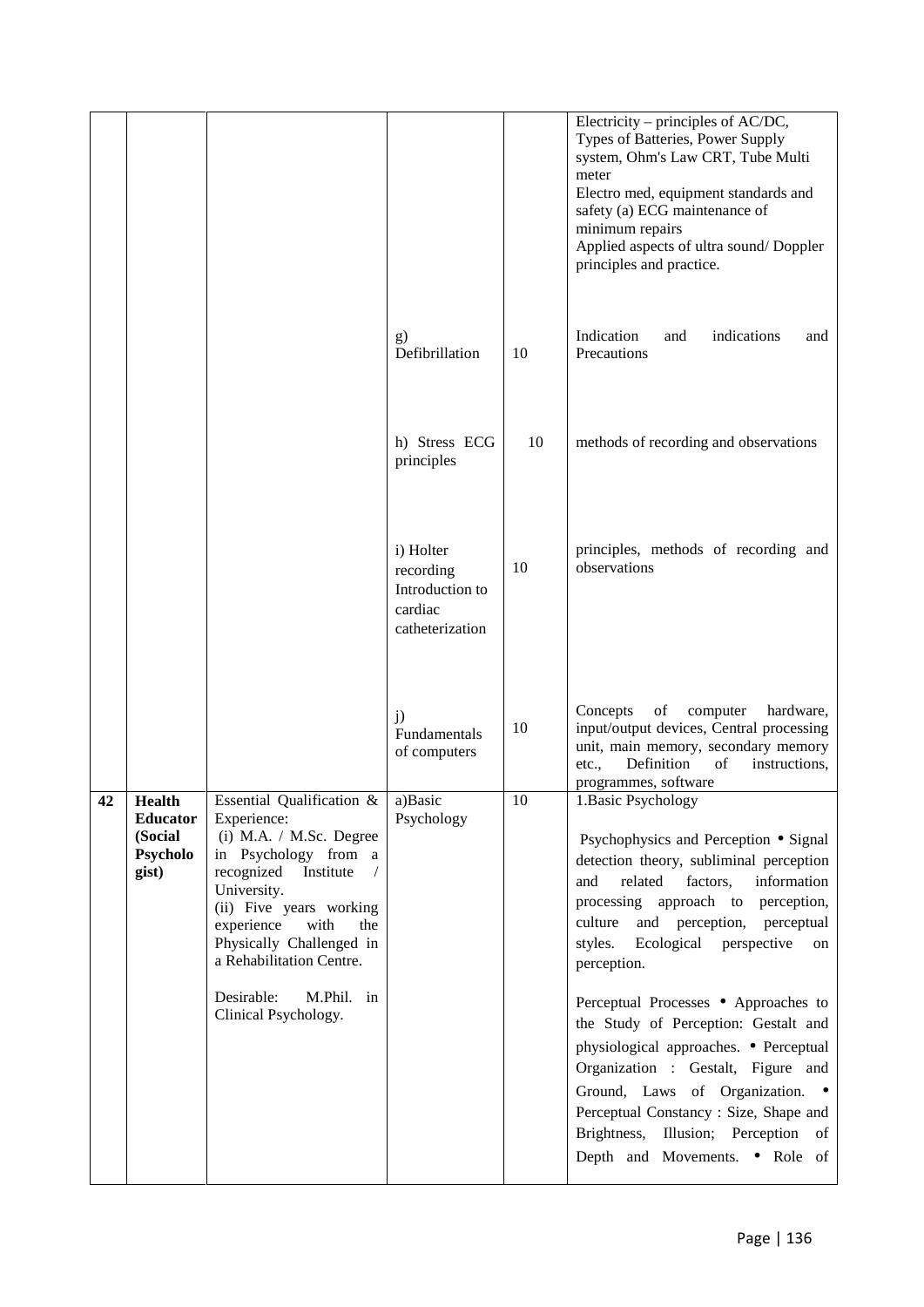|  |                             |    | motivation and learning inperception                                                                                                                                                                                                                                                                                                                                                                                                                                                                                                                                                                                                                                                                                |  |
|--|-----------------------------|----|---------------------------------------------------------------------------------------------------------------------------------------------------------------------------------------------------------------------------------------------------------------------------------------------------------------------------------------------------------------------------------------------------------------------------------------------------------------------------------------------------------------------------------------------------------------------------------------------------------------------------------------------------------------------------------------------------------------------|--|
|  |                             |    | Attention:<br>Motivation<br><b>Basic</b><br>Motivational<br>Concepts : Instincts, needs, drives,<br>incentives, motivational cycle. •<br>Approaches<br>Study<br>the<br>to<br>of<br>Motivation<br>Psychoanalytical,<br>$\ddot{\Sigma}$<br>S<br>ethological,<br>$\mathbb{R}$<br>Cognitive, humanistic.<br>Biological<br>Motives:<br>Hunger,<br>thirst,<br>sleep<br>Social<br>Motives<br>andsex.<br>affiliation, approval<br>Achievement,<br>Exploratory behaviour andcuriosity<br>Motivation and Emotion Physiological<br>correlates ofemotions. • Theories of<br>emotions: James - Lange, Canon -<br>Bard, Schachter and Singer. Conflicts:<br>Sources andtypes                                                      |  |
|  | b)Social<br>Psyhology       | 10 | Current trends in Social Psychology.<br>Historical Background: Growth of<br>social psychology, Methods of social<br>psychology. Theoretical perspective:<br>Cognitive<br>dissonance,<br>Social<br>Field<br>comparison,<br>Attribution,<br>Psychoanalytic, Symbolic interactions,<br>Socio-biology.<br>Social cognition. Person perception,<br>impression management.<br>Role<br>- of<br>Stereotypes in person Perception types<br>of influence process.<br>Social Influence Processes: Leadership<br>Attitude: Nature and Characteristics,<br>Development and change. Theories of<br>attitudechange.<br>Pro social behaviour, aggression and<br>violence.<br>Nature,<br>Characteristics,<br>Determinants, Theories. |  |
|  | c)Research<br>Methodology-1 | 10 | Research Methodology • Types of<br>psychological research. • Methods of<br>Psychological<br>Research:<br>Experimental, Quasi - experimental,<br>case studies, field studies and cross -<br>cultural studies. • Variables: Nature                                                                                                                                                                                                                                                                                                                                                                                                                                                                                    |  |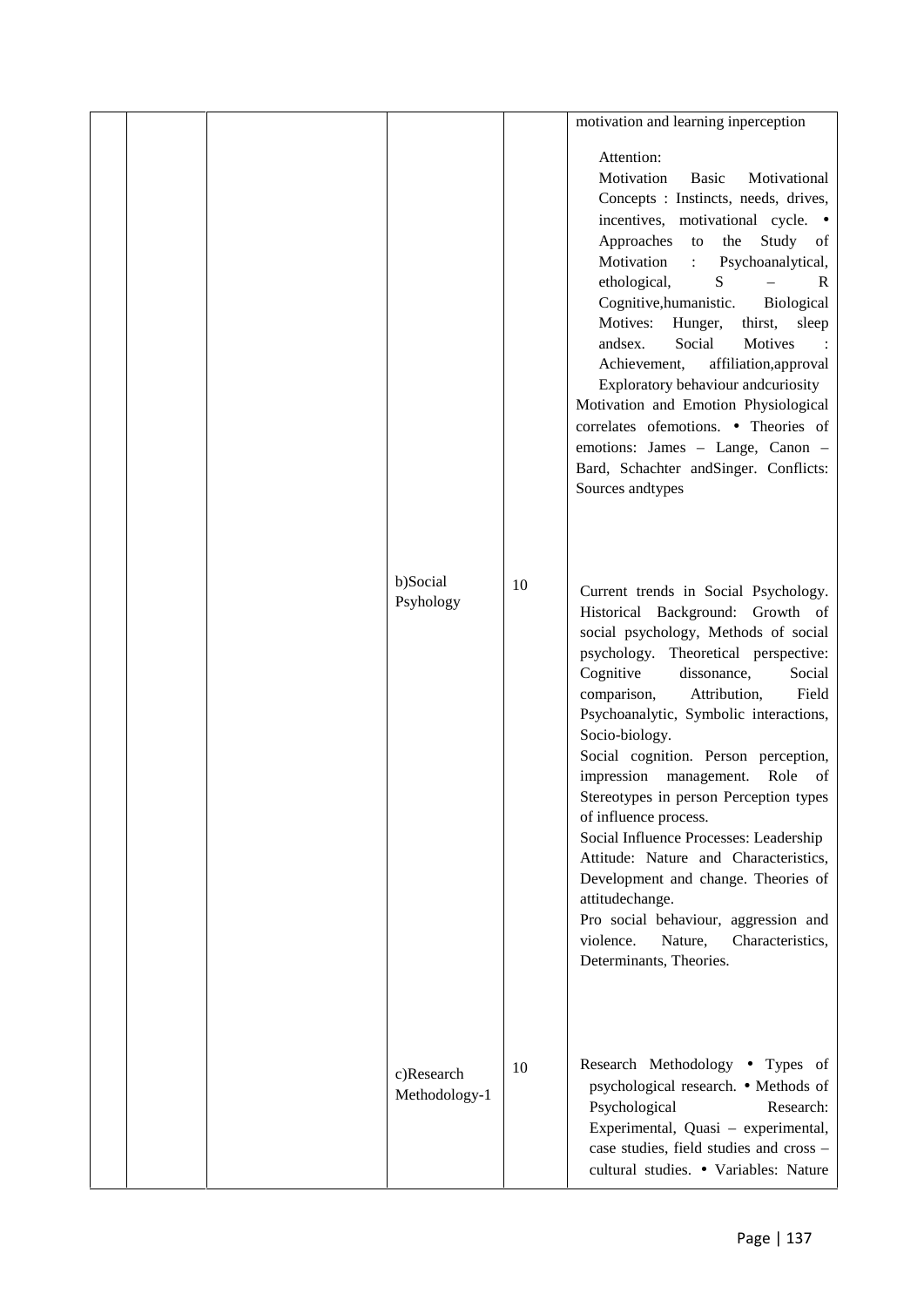|  |                             |    | Techniques<br>of<br>and<br>types.<br>experimental manipulation control in                                                                                                                                                                                                                                                                                                                                                                                                                                                                                    |
|--|-----------------------------|----|--------------------------------------------------------------------------------------------------------------------------------------------------------------------------------------------------------------------------------------------------------------------------------------------------------------------------------------------------------------------------------------------------------------------------------------------------------------------------------------------------------------------------------------------------------------|
|  |                             |    | experiment.                                                                                                                                                                                                                                                                                                                                                                                                                                                                                                                                                  |
|  |                             |    | Sources of bias. Ethical issues in<br>psychological<br>research,<br>Research<br>Process: Consideration of research<br>problem<br>hypothesis,<br>and<br>Operationalization.<br>Sampling:<br>probability<br>nonprobability<br>and<br>sampling.                                                                                                                                                                                                                                                                                                                 |
|  |                             |    | Research designs: Cross Sectional and<br>Longitudinal Correlation, factorial,<br>randomized block, matched group,<br>quasi - experimental, Graceo Latin<br>Square time series design<br>tendencies,<br>Dispersion,<br>Central<br>Probability<br>Curve, its<br>Normal<br>properties and utility in inferential<br>statistics, Null hypothesis, Type I and<br>Type II errors, Levels of significance.<br>Method of collecting data - I:<br>Observation,<br>Questionnaire,<br>and<br>Interview. Test & Scales                                                   |
|  | d)Research<br>Methodology-2 | 10 | Experimental Design: Single Factor,<br>Randomized block, 2X2 factorial<br>repeated<br>design,<br>measures<br>$($ on<br>onefactor),<br>ANOVA:one-wayandtwo-<br>way:Randomized<br>andRepeatedMeasure<br>Design.<br>ANCOVA, Post ANOVAtests.<br>Measures of relationships: bi-serial,<br>point bi-serial, tetracoricand phi,<br>Multiple and partial Correlations.<br>Regression: simple and multiple,<br>Factor<br>Analysis:<br>Assumptions<br>,Methods Rotation and interpretation<br>Use of computer in psychological<br>researches, Research report writing |
|  | e)Psychopathol<br>ogy       | 10 | Concept<br>Psychopathology,<br>of<br>Classification<br>systems<br>inpsychopathology: W.H.O. (ICD-10)<br>multiracial<br>and<br>systems<br>$(DSM-$<br>IVTR): Evaluation of classification                                                                                                                                                                                                                                                                                                                                                                      |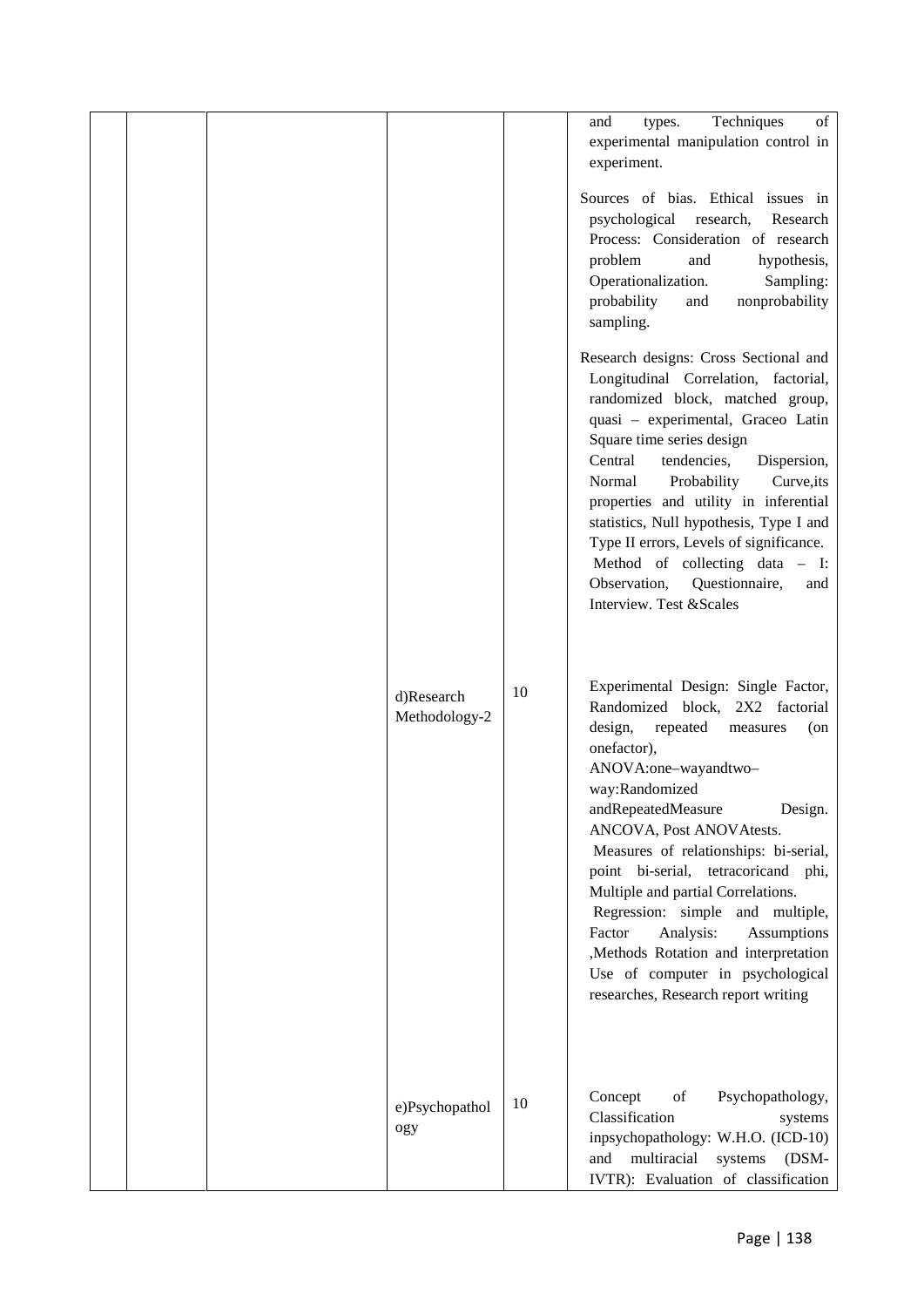|  |                                       |    | system.<br>Theoretical background, approaches<br>psychopathology<br>to<br>(1)Psychodynamic. (2) Behavioural.<br>(3) Cognitive. (4) Phenomenological.<br>(5) Biological. (6) Socio cultural;<br>Diagnosis - purposes of diagnosis,<br>reducing undesirable<br>Variability:<br>diagnosticsystem.<br>Anxiety disorder : Panic, Phobic,<br>OCD, Post - Traumatic, GAD,<br>somatoform<br>disorders,<br>Impulse<br>control disorder, eating<br>disorder,<br>Sleep disorder, dissociative: Types,<br>symptoms and management.<br>Psychotic disorders: Schizophrenia,<br>Mood disorder. Personality disorder<br>(cluster categories and problems),<br>types & symptoms: Types, Symptoms<br>and management.<br>Substance related disorders. Mental<br>Retardation<br>developmental<br>and<br>disorders                                                                                                         |
|--|---------------------------------------|----|-------------------------------------------------------------------------------------------------------------------------------------------------------------------------------------------------------------------------------------------------------------------------------------------------------------------------------------------------------------------------------------------------------------------------------------------------------------------------------------------------------------------------------------------------------------------------------------------------------------------------------------------------------------------------------------------------------------------------------------------------------------------------------------------------------------------------------------------------------------------------------------------------------|
|  | f)Basic<br>Psychological<br>Processes | 10 | Classical<br>Learning<br>Process:<br>conditioning: Procedure, Phenomena<br>related<br>issues.<br>Instrumental<br>and<br>learning: Phenomena, Paradigms and<br>theoretical issues. Process, Escape<br>Conditioning,<br>Avoidance<br>Generalization.<br>Conditioning,<br>Reinforcement: Basic variables and<br>schedules.<br>Experimental<br>analysis<br>οf<br>behaviour:Behaviour<br>modification,<br>shaping Discrimination learning.,<br>Neurophysiology of learning.<br>Verbal<br>learning:<br>Methods<br>and<br>materials, organizationalprocesses<br>Learning<br>theories:<br>Hull,<br>Tolman, Skinner.<br>Cognitive<br>approaches<br>in<br>learning:<br>Latent<br>learning, observationallearning<br>Memory and forgetting • Memory<br>Processes:<br>Encoding,<br>Storage, Retrieval.<br><b>Stages</b><br>of<br>$\bullet$<br>Memory: Sensory memory, Short-<br>term Memory (STM) and Long - term |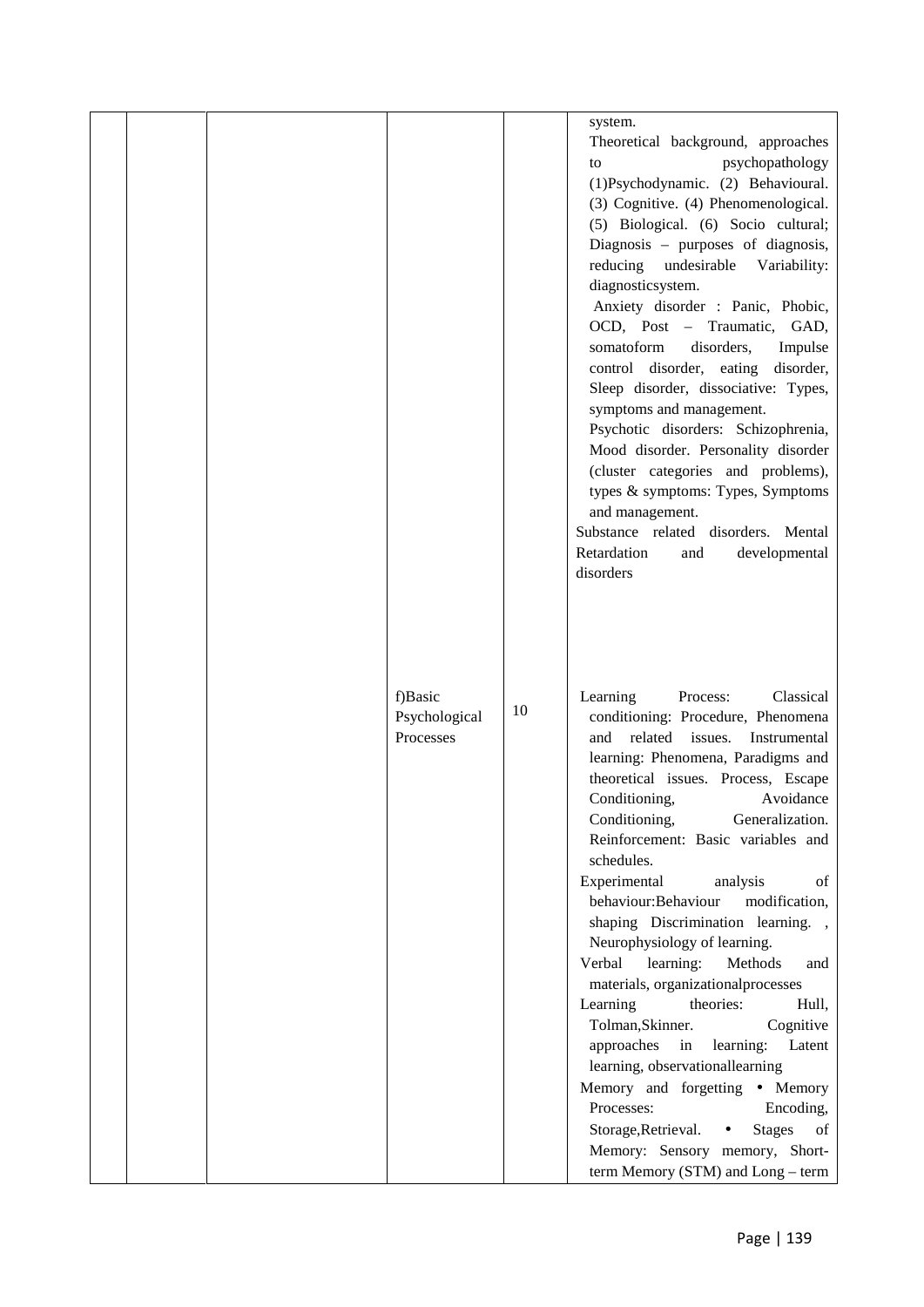|  |                                            |    | Memory (LTM). · Episodic and<br>Semanticmemory.<br>Theories of<br>$\bullet$<br>Forgetting:<br>Interference,<br>decay, retrieval                                                                                                                                                                                                                                                                                                                                                                                                                                                                                                                                                                                                                                       |
|--|--------------------------------------------|----|-----------------------------------------------------------------------------------------------------------------------------------------------------------------------------------------------------------------------------------------------------------------------------------------------------------------------------------------------------------------------------------------------------------------------------------------------------------------------------------------------------------------------------------------------------------------------------------------------------------------------------------------------------------------------------------------------------------------------------------------------------------------------|
|  | g)Cultural<br>Psychology                   | 10 | Group Dynamics and Group behaviour,<br>Group effectiveness, and Group<br>Cohesiveness: meanings, formation,<br>decision making, problem solving and<br>group level behaviours.<br>Leadership: Meaning<br>and<br>nature,<br>function, styles and effectiveness.<br>Social issues: Poverty, Caste, gender,<br>population issues in India, Communal<br>tension and harmony. Culture and<br>Behaviour I: Culture and Cognition<br>emotion.<br>Culture<br>and<br>and<br>Organisation.<br>Culture and Behaviour II: Culture and<br>Health. Culture and Personality. Social<br>psychology:<br>Health,<br>Environment<br>andLaw                                                                                                                                               |
|  | h)Psychology<br>and<br>Health<br>Behaviour | 10 | Methods<br>and<br><b>Basicconcepts</b><br>Methods of Physiological psychology:<br>Lesion and Brain Stimulation. .<br>Receptors,<br>effectors<br>and<br>adjustermechanisms.<br>Neural<br>$\bullet$<br>impulse:<br>conduction<br>Origin,<br>andmeasurement.<br>Sensory system: Vision andAudition.<br>· Human nervous system: Structure<br>andfunctions.<br>Sleep and waking: Stages of sleep,<br><b>Disorders</b><br>of<br>sleep<br>and<br>Physiologicalmechanisms of<br>sleep<br>andwaking. • Drinking and its neural<br>mechanism;<br>hunger<br>and<br>its<br>neuralmechanism.<br>Endocrine<br>$\bullet$<br>System: Chemical andglandular.<br>Approach to therapy (Psychoanalytic,<br>Biological Behavioural, Behavioural<br>medicine and spiritual therapy). UNIT - |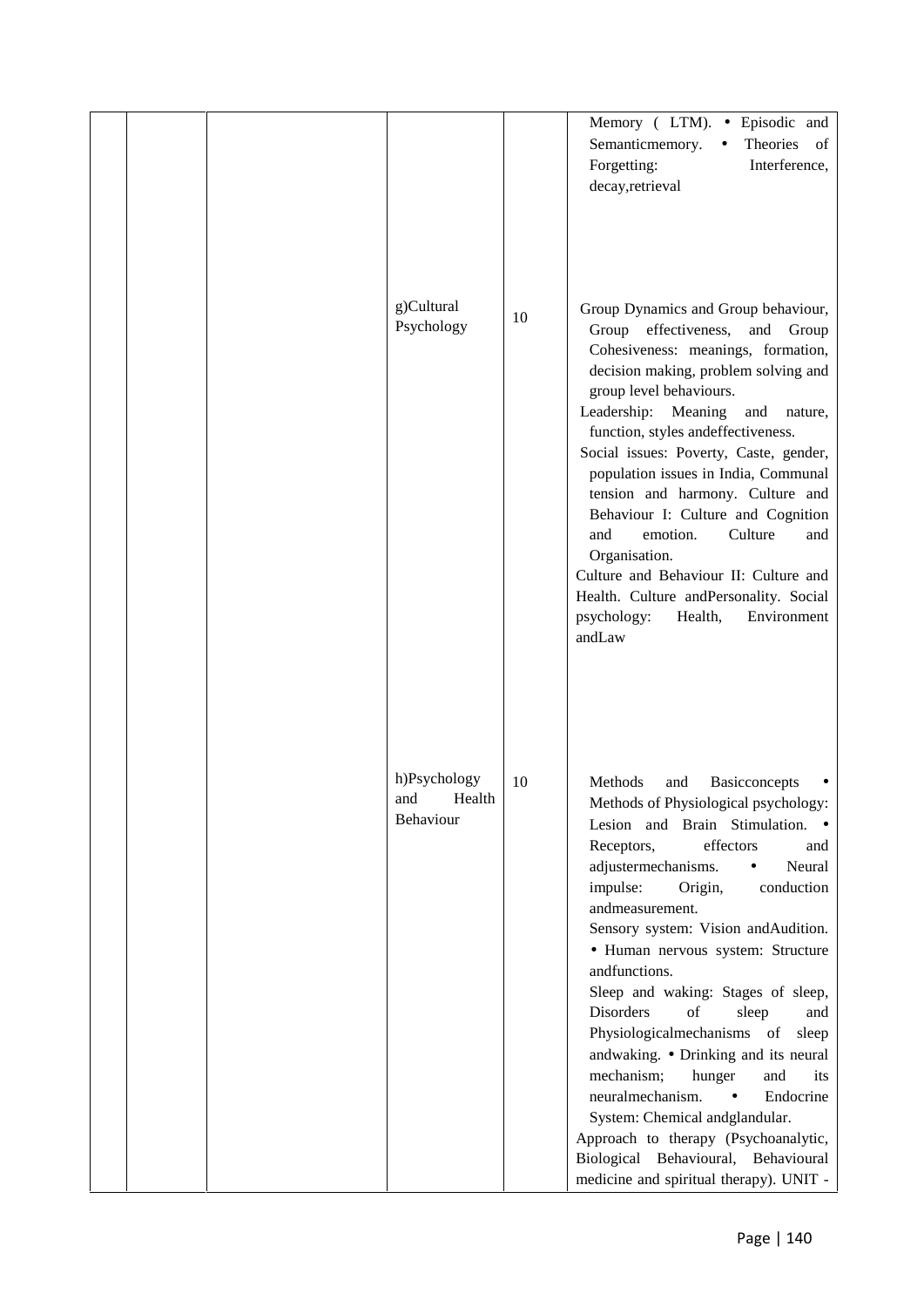|  |                         |    | health promotion<br>V<br>Mental<br>and<br>maintenance, present issues and trends<br>in health psychology                                                                                                                                                                                                                                                                                                                                                                                                                             |
|--|-------------------------|----|--------------------------------------------------------------------------------------------------------------------------------------------------------------------------------------------------------------------------------------------------------------------------------------------------------------------------------------------------------------------------------------------------------------------------------------------------------------------------------------------------------------------------------------|
|  | i)Basic<br>Psychiatry1  | 10 | Disorders of consciousness, attention,<br>motor behavior, orientation, experience<br>of self, speech, thought, perception,<br>emotion, and memory.                                                                                                                                                                                                                                                                                                                                                                                   |
|  |                         |    | Psychoses:<br>Schizophrenia,<br>affective<br>disorders, delusional disorders and other<br>forms of psychotic disorders - types,<br>clinical<br>features,<br>etiology<br>and<br>management.                                                                                                                                                                                                                                                                                                                                           |
|  |                         |    | Neurotic,<br>stress-related<br>and<br>somatoform disorders: types, clinical<br>features, etiology and management.                                                                                                                                                                                                                                                                                                                                                                                                                    |
|  |                         |    | Disorders of personality and behavior:<br>Specific personality disorders; mental $\&$<br>behavioral<br>disorders<br>due<br>to<br>psychoactive substance use; habit and<br>impulse disorders; sexual disorders and<br>dysfunctions - types, clinical features,<br>etiology and management.                                                                                                                                                                                                                                            |
|  |                         |    | Organic mental disorders: Dementia,<br>delirium and other related conditions<br>with neuralgic and systemic disorders -<br>types, clinical features, etiology and<br>management                                                                                                                                                                                                                                                                                                                                                      |
|  | j)Basic<br>Psychiatry-2 | 10 | Behavioral,<br>emotional<br>and<br>developmental disorders of childhood<br>adolescence:<br>and<br>clinical<br>types,<br>features, etiology and management.<br>Classification,<br>Mental<br>retardation:<br>etiology and management.<br>Neurobiology of mental<br>disorders:<br>Neurobiological theories of psychosis,<br>mood<br>disorders,<br>suicide,<br>anxiety<br>disorders, substance use disorders and<br>emotional<br>and<br>behavioral<br>other<br>syndromes. Therapeutic<br>approaches:<br>ECT,<br>psychosurgery,<br>Drugs, |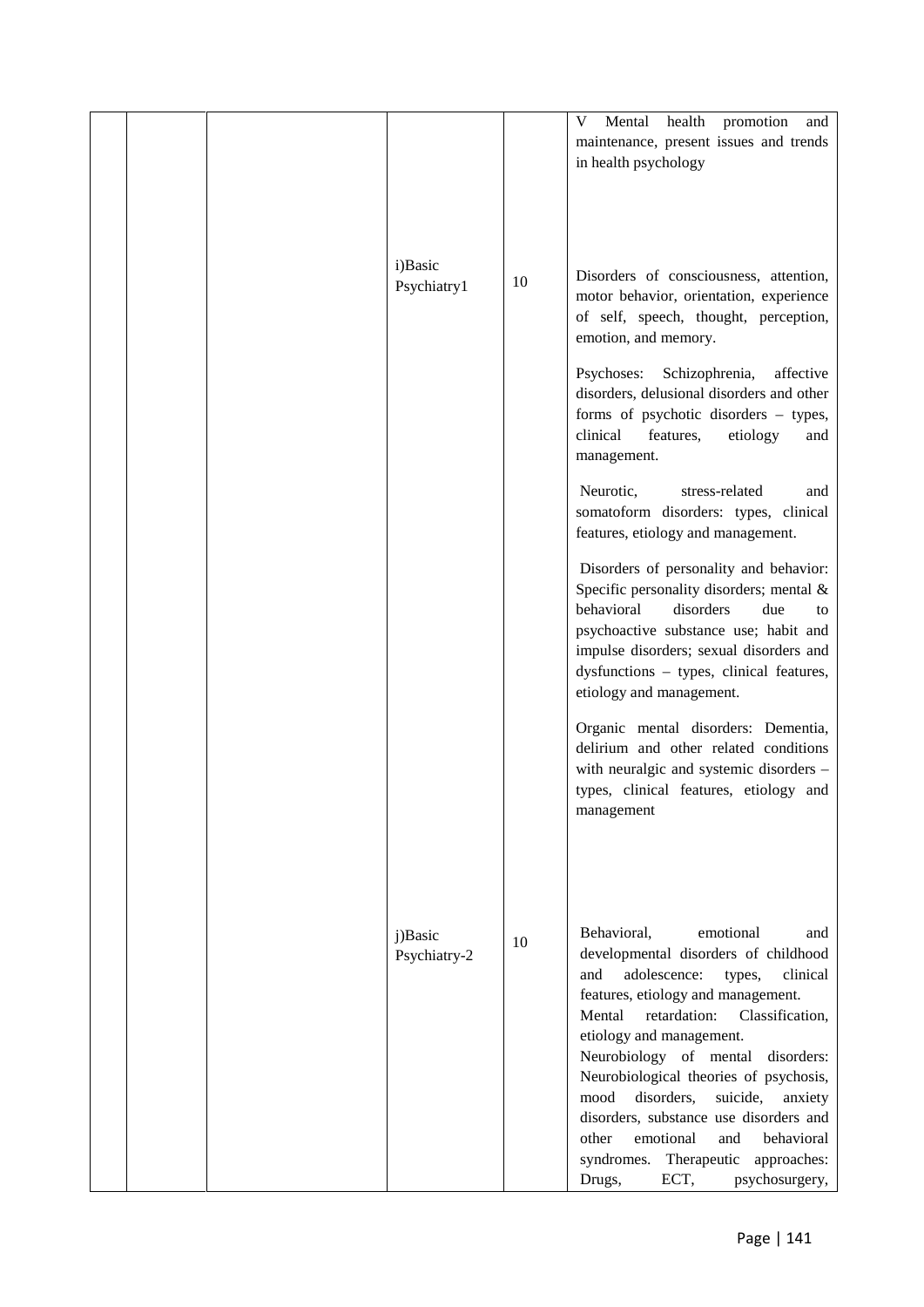|    |                                                                                       |                                                                                                                                                                                                                                                                                                              |                                           |    | psychotherapy, and behavior therapy,<br>preventive and rehabilitative strategies<br>- half-way home, sheltered workshop,<br>daycare, and institutionalization.<br>Consultation-liaison<br>psychiatry:<br>Psychiatric consultation in general<br>hospital; primary care setting.<br>Special<br>populations/Specialties:<br>Geriatric, terminally ill, HIV/AIDS,<br>suicidal,<br>abused,<br>violent<br>and<br>noncooperative patients; psychiatric<br>services in community, and following<br>disaster/calamity                                                                                                                                                                                                                                                                                                                                                                                                                                                                                                                                                                                                                                                                                                                                                                                                                                                                                                                                                                                                                                                                                                                                                                                                                             |
|----|---------------------------------------------------------------------------------------|--------------------------------------------------------------------------------------------------------------------------------------------------------------------------------------------------------------------------------------------------------------------------------------------------------------|-------------------------------------------|----|-------------------------------------------------------------------------------------------------------------------------------------------------------------------------------------------------------------------------------------------------------------------------------------------------------------------------------------------------------------------------------------------------------------------------------------------------------------------------------------------------------------------------------------------------------------------------------------------------------------------------------------------------------------------------------------------------------------------------------------------------------------------------------------------------------------------------------------------------------------------------------------------------------------------------------------------------------------------------------------------------------------------------------------------------------------------------------------------------------------------------------------------------------------------------------------------------------------------------------------------------------------------------------------------------------------------------------------------------------------------------------------------------------------------------------------------------------------------------------------------------------------------------------------------------------------------------------------------------------------------------------------------------------------------------------------------------------------------------------------------|
| 43 | <b>Technici</b><br>an<br>Prostheti<br>&<br>$\mathbf{c}\mathbf{s}$<br><b>Orthotics</b> | Essential<br>Qualification:<br>Bachelor's Degree<br>$\dot{m}$<br>Prosthetics & Orthotics<br>from an Institution /<br>University recognized by<br>Rehabilitation Council of<br>India. Registration with<br>Rehabilitation<br>the<br>Council of India.<br>Desirable:<br>2<br>years'<br>experience in the field | a)Anatomy,<br>Physiology and<br>Materials | 10 | General: introduction & definition,<br>anatomical terms, regions of body,<br>cavities & their contents, cell structure,<br>arrangement into organs and systems.<br>Osteology: structure $\&$ function of<br>bones and joints, skull, vertebrae, upper<br>extremity and lower extremity.<br>Systemic: outline and gross anatomy of<br>cardiovascular<br>system,<br>respiratory<br>system, integumentory system, and<br>genito – urinary system, gastro-<br>intestinal system.<br>Lower extremity: survey of structure<br>and function of lower limb, detailed<br>structure and function of bones and<br>joints of lower limb, blood supply to<br>lower limb, main nerves to lower limb,<br>cutaneous<br>supply,<br>origins,<br>nerve<br>insertions, actions and nerve supply of<br>muscles of lower limb and surface<br>anatomy.<br>Upper extremity: survey of structure<br>and function of upper limb, detailed<br>structure and function of bones and<br>joints of upper limb, blood supply to<br>upper limb, brachial plexus, major<br>nerves to upper limb, cutaneous nerve<br>supply, origins, insertions, actions and<br>nerve supply of muscles of upper limb<br>and surface anatomy.<br>Spine: outline of structure and function<br>of vertebral column, detailed structure<br>vertebrae<br>throughout<br>οf<br>vertebral<br>column, structure and function of<br>atlanto - occipital, atlanto- axial and all<br>invertebral<br>joints<br>other<br>origins,<br>insertions, actions and nerve supply of<br>major muscles of vertebral column.<br>Applied anatomy: surface anatomy,<br>locomotion<br>and<br>movements,<br>anthropometry.<br>General: introduction and definition of<br>various<br>terms,<br>cell<br>structure<br>and |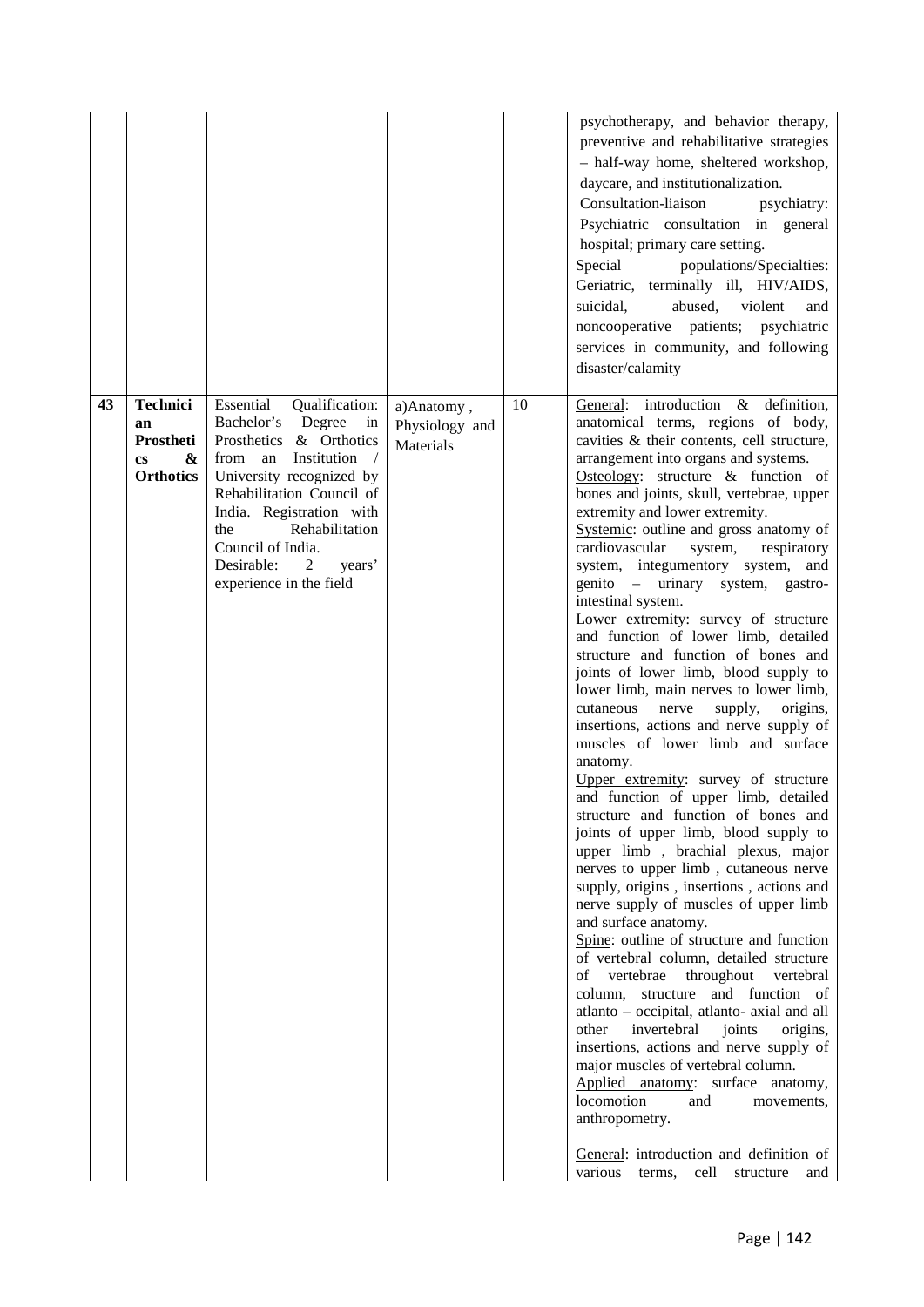|  |  | function including cell division, body                                |  |
|--|--|-----------------------------------------------------------------------|--|
|  |  | water and body fluid, oedema.                                         |  |
|  |  | Musculo-skeletal:<br>voluntary<br>and                                 |  |
|  |  | involuntary muscles and their functions.                              |  |
|  |  | Various types of joints, skeletal system,                             |  |
|  |  | weight bearing and gait analysis.                                     |  |
|  |  | Nervous system:<br>reflex<br>action,                                  |  |
|  |  | regulation of posture, general survey of                              |  |
|  |  | voluntary movement, pain,<br>reflex                                   |  |
|  |  | action, autonomic nervous system.                                     |  |
|  |  | The blood: outline of coagulation of the                              |  |
|  |  | blood, RBC, WBC, immunity reaction                                    |  |
|  |  | and inflammation.                                                     |  |
|  |  | Cardio<br>Vascular:<br>General<br>$\overline{\phantom{m}}$            |  |
|  |  | consideration, Heart rate, Regulation of                              |  |
|  |  | blood pressure, peripheral circulation,                               |  |
|  |  | and Capillaries vascular response of the                              |  |
|  |  | skin.                                                                 |  |
|  |  | Respiratory<br>System:<br>General                                     |  |
|  |  | consideration, Carriage of Oxygen by                                  |  |
|  |  | the blood, Carbon dioxide transparent in<br>the<br>body,<br>Dyspnoea, |  |
|  |  | Cyanosis,<br>Regulation of body temperature.                          |  |
|  |  |                                                                       |  |
|  |  | Metal work: mechanical working of                                     |  |
|  |  | metal especially steel and aluminum,                                  |  |
|  |  | fundamental of riveting,<br>soldering,                                |  |
|  |  | brazing and welding, power metallurgy,                                |  |
|  |  | surface coating of metal.                                             |  |
|  |  | Metal and Alloys: fundamental of metal                                |  |
|  |  | & alloys both ferrous & non-ferrous,                                  |  |
|  |  | properties, testing and inspection of                                 |  |
|  |  | metals & alloys, heat treatment of                                    |  |
|  |  | metals.                                                               |  |
|  |  | Wood<br>utilization:<br>wood<br>types,                                |  |
|  |  | seasoning,<br>lamination<br>preservation,                             |  |
|  |  | properties and adhesive for wood.                                     |  |
|  |  | Wood work: introduction to wood,                                      |  |
|  |  | wood works & wood working tools.                                      |  |
|  |  | Pattern making & making of various                                    |  |
|  |  | kinds of joints.<br>Leather utilization:<br>leather,                  |  |
|  |  | types,<br>tanning,<br>preservation,<br>lamination,                    |  |
|  |  | properties and adhesive for the leather.                              |  |
|  |  | Fabric:<br>fabric<br>types,<br>properties,                            |  |
|  |  | utilization, selection and quality control.                           |  |
|  |  | Plastics: introduction to plastics, types                             |  |
|  |  | of plastics & molecular structure.                                    |  |
|  |  | Relationship of properties to structure,                              |  |
|  |  | polymers,<br>additives,<br>monomers,                                  |  |
|  |  | mechanical<br>properties,<br>effect<br>of                             |  |
|  |  | properties on method of production.                                   |  |
|  |  | Fabrication: fabrication process, effect                              |  |
|  |  | of fabrication process, micro structural                              |  |
|  |  | changes, shrinkage & other degradation                                |  |
|  |  | during processing, environmental effect,                              |  |
|  |  | thermoforming plastics, their fabrication                             |  |
|  |  | process. Thermosetting and fabrication                                |  |
|  |  | process, composite material and their                                 |  |
|  |  | uses, elastomers, H.D.P.E, PP, PP-CP,                                 |  |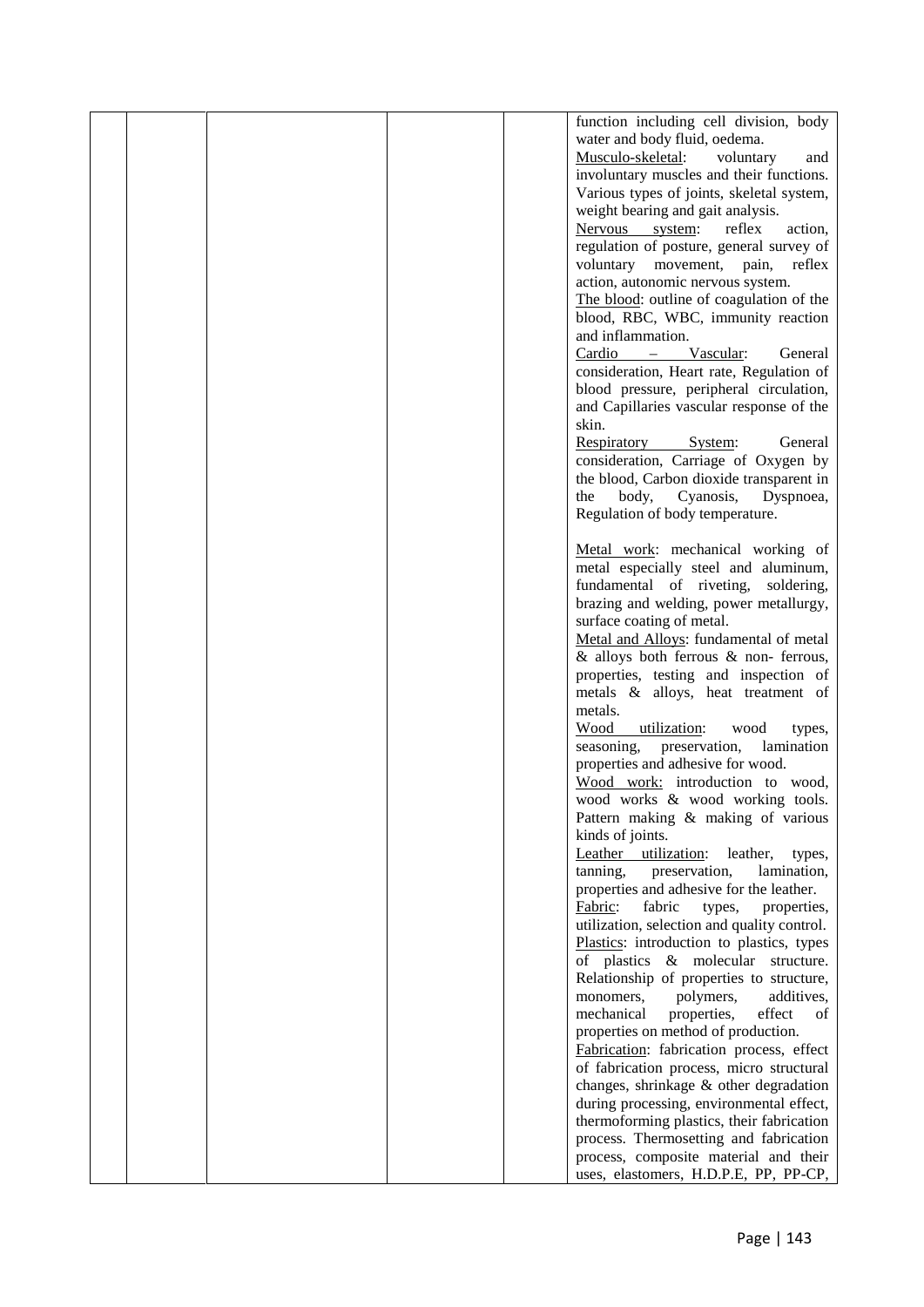|  |                                                                                                                                                                                                    |    | viscoelastic<br>behavior<br>of<br>plastics,<br>introduction<br>to fiber reinforcement<br>plastics, introduction to and their<br>processing especially various types of<br>moulding and lamination.<br>Joining: joining of plastics and welding,<br>adhesives and their effect on their<br>structure and plastics properties.<br>Foams: different types of foams used in<br>P&0 especially latex, polyurethane,<br>polyethylene& other kind of rigid/semi<br>rigid /flexible foams.                                                                                                                                                                                                                                                                                                                                                                                                                                                                                                                                                                                                                                                                                                                                                                                                                                                                                                                                                                                                                                                                                                                                                                                                                         |  |
|--|----------------------------------------------------------------------------------------------------------------------------------------------------------------------------------------------------|----|------------------------------------------------------------------------------------------------------------------------------------------------------------------------------------------------------------------------------------------------------------------------------------------------------------------------------------------------------------------------------------------------------------------------------------------------------------------------------------------------------------------------------------------------------------------------------------------------------------------------------------------------------------------------------------------------------------------------------------------------------------------------------------------------------------------------------------------------------------------------------------------------------------------------------------------------------------------------------------------------------------------------------------------------------------------------------------------------------------------------------------------------------------------------------------------------------------------------------------------------------------------------------------------------------------------------------------------------------------------------------------------------------------------------------------------------------------------------------------------------------------------------------------------------------------------------------------------------------------------------------------------------------------------------------------------------------------|--|
|  | b)Mechanics<br>and Applied<br>Mechanics,<br>Ergonomics<br>with applied<br>mechanics and<br>Engineering<br>Drawing Tools<br>Equipment &<br>P&O<br>Workshop<br>Technologies<br>and Bio-<br>Mechanics | 10 | General Mechanics:<br>definition<br>of<br>mechanics, foundation materials<br>on<br>units, dimensional homogeneity, scalar<br>& vector quantities, co-ordinate system,<br>Newton's law, resolution & summation<br>of forces and moments in two & three<br>dimensions, equivalent force system,<br>free body diagrams,<br>equation of<br>equilibrium, plans & space frames<br>analysis, parallel & non-parallel forces,<br>torque, linear $\&$ angular motion,<br>uniform acceleration, friction, inertia,<br>moment of inertia, dynamic equilibrium<br>(translation/rotation<br>$\lambda$<br>,energy,<br>momentum.<br>Simple stress $\&$ strains: definition of<br>stress & strains, factor of safety stress,<br>modulus of elasticity, longitudinal strain<br>& internal strain, Poisson's ratio etc.<br>stress & strains curves, statement of<br>formulae relating between different<br>modules, simple problems to understand<br>the above principles of composite bars-<br>formula relating to loads $&$ strain in<br>individual<br>members<br>simple<br>to<br>understand the above relation.<br>General: introduction to definition $\&$<br>scope in modern industrial social studies<br>on machine or man oriented topics,<br>display<br>devices<br>for<br>transmitting<br>information from machine to man,<br>controls in information from man to<br>machine, safety factors, pollution, noise,<br>fumes, atmospheric pollution if motion<br>study in relation to Ergonomics<br>principle.<br>Introduction: drawing instruments &<br>their uses, sizes & layout of drawing<br>sheets, item reference on drawing $\&$<br>items lists, planning on assembly.<br>General principles: folding of drawing |  |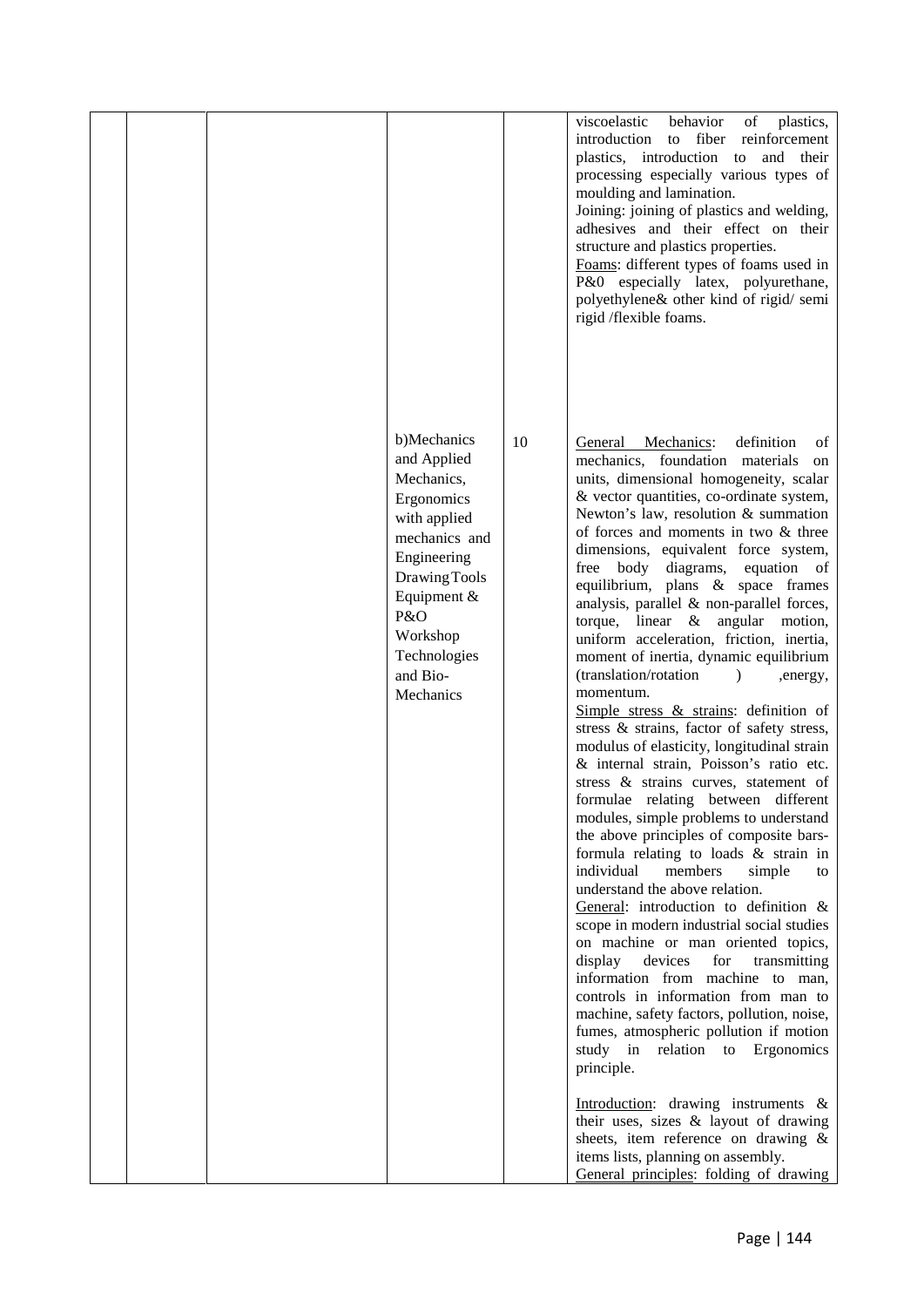|  |  | print scale, plane & diagonal, lines,                                             |  |
|--|--|-----------------------------------------------------------------------------------|--|
|  |  | lettering,<br>general<br>principles<br>of                                         |  |
|  |  | presentation,<br>sectors<br>&<br>other                                            |  |
|  |  | conventional<br>conventions                                                       |  |
|  |  | representations circle, tangent ellipse,                                          |  |
|  |  | cycloised involute of circles.                                                    |  |
|  |  | Fundamentals: dimension on technical                                              |  |
|  |  | drawing, indication of linear & angular                                           |  |
|  |  | tolerance on technical drawing, methods                                           |  |
|  |  | of dimensioning & tolerancing, cone                                               |  |
|  |  | method of indicating surface textureon,                                           |  |
|  |  | technical drawing for structural metal                                            |  |
|  |  | work, orthographic projection of points,                                          |  |
|  |  | lines, simple objects & combination,                                              |  |
|  |  | isometric views,<br>auxiliary<br>views,                                           |  |
|  |  | drawing of screw threads form bolts                                               |  |
|  |  | screws & screw joints, weld 7 welded                                              |  |
|  |  | joint dimensioning $&$ sketching of P $&$                                         |  |
|  |  | O components / parts, pulley shafts,                                              |  |
|  |  | coupling etc.                                                                     |  |
|  |  | Designs: design calculation $\&$ its                                              |  |
|  |  | application for prosthetics $\&$ calculation                                      |  |
|  |  | orthotics devices.                                                                |  |
|  |  | General Sketching:<br>sketching<br>for                                            |  |
|  |  | preparing assembly, workshop drawing,                                             |  |
|  |  | various parts & components used in                                                |  |
|  |  | prosthetics & orthotics, basic idea of                                            |  |
|  |  | design<br>analysis,<br>itemization,                                               |  |
|  |  | empiricism, approximation & synthesis,                                            |  |
|  |  | detail diagram of all kind of orthoses,                                           |  |
|  |  | prostheses & mobility aids.                                                       |  |
|  |  |                                                                                   |  |
|  |  | General: introduction to bench work,<br>hand<br>tools,<br>measuring<br>tools<br>& |  |
|  |  | instruments,<br>equipment's<br>for<br>mass                                        |  |
|  |  | introduction<br>lathe<br>production,<br>to                                        |  |
|  |  | machine and its operation, milling                                                |  |
|  |  | machine<br>& its operation,<br>tooling                                            |  |
|  |  | attachment, shaping machine & its uses,                                           |  |
|  |  | grinding machine, abrasive machine,                                               |  |
|  |  | special tools and equipment use in                                                |  |
|  |  | fabrication of orthoses and prostheses.                                           |  |
|  |  |                                                                                   |  |
|  |  |                                                                                   |  |
|  |  | General: introduction to terminology,                                             |  |
|  |  | definition, planes & directions, regions                                          |  |
|  |  | & landmark of the body, center of                                                 |  |
|  |  | gravity- line of gravity, types of lever,                                         |  |
|  |  | body,<br>lever<br>arm.<br>mass,<br>force,                                         |  |
|  |  | equilibrium, floor reaction axes of                                               |  |
|  |  | rotation, speed, acceleration. Velocity                                           |  |
|  |  | (scalar)<br>$\&$<br>vector),<br>kinetics<br>and                                   |  |
|  |  | kinematics, human weight bearing                                                  |  |
|  |  | system - weight bearing line, normal                                              |  |
|  |  | human<br>locomotion<br>$-definition,$                                             |  |
|  |  | characteristics<br>of<br>normal<br>gait,                                          |  |
|  |  | characteristics of pathological gait.                                             |  |
|  |  | <b>Biomechanics</b><br>of<br>normal<br>foot.                                      |  |
|  |  | pathological foot, foot arches, normal &                                          |  |
|  |  | surgical foot wear.                                                               |  |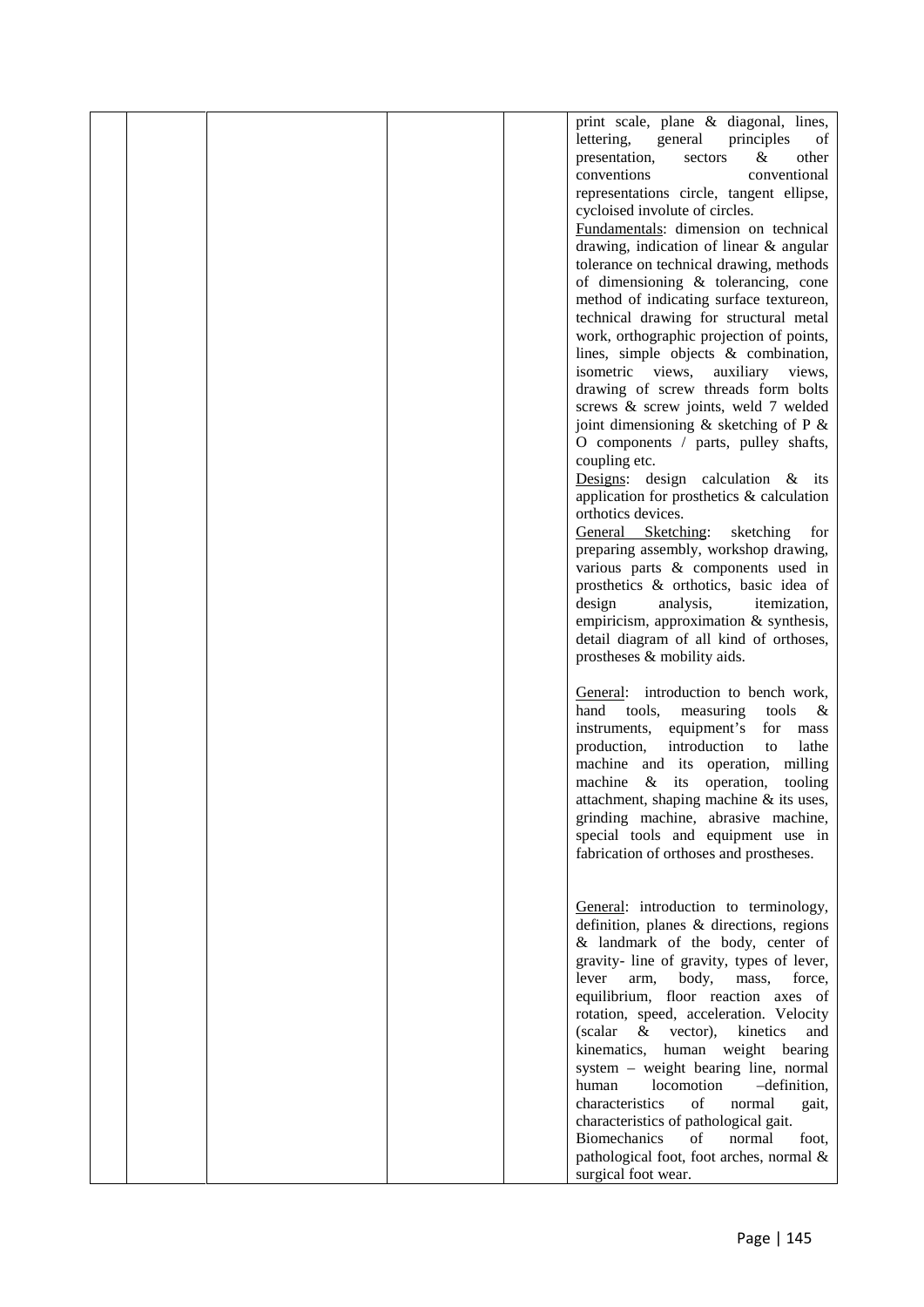|  |                                                                                                                           |    | Tissue mechanics: introduction to<br>relevant biological tissues & their<br>mechanical properties.<br>Human movements:<br>of<br>range<br>movements of lower/ upper limbs &<br>spine. Normal & pathological gait-<br>introduction to EMG studies.<br>Biomechanics of Symes prostheses,<br>partial foot prostheses, below knee<br>(trans-tibial) prostheses.<br>Gait deviations: gait deviation while<br>using foot orthoses (FO), Ankle foot<br>orthoses (AFO) and Trans tibial<br>prostheses.                                                                                                                                                                                                                                                                                                                                                                                                                                                                                                                                                                                                                                                                                                                                                                                                                                                                                                                                                                                                                                                                                                                                                      |  |
|--|---------------------------------------------------------------------------------------------------------------------------|----|----------------------------------------------------------------------------------------------------------------------------------------------------------------------------------------------------------------------------------------------------------------------------------------------------------------------------------------------------------------------------------------------------------------------------------------------------------------------------------------------------------------------------------------------------------------------------------------------------------------------------------------------------------------------------------------------------------------------------------------------------------------------------------------------------------------------------------------------------------------------------------------------------------------------------------------------------------------------------------------------------------------------------------------------------------------------------------------------------------------------------------------------------------------------------------------------------------------------------------------------------------------------------------------------------------------------------------------------------------------------------------------------------------------------------------------------------------------------------------------------------------------------------------------------------------------------------------------------------------------------------------------------------|--|
|  | c)Prosthetics $\&$<br>Orthotics<br>Sciences,<br>Orthotics<br>and<br>Psychology,<br>Sociology and<br>vocational<br>aspects | 10 | Introduction: introduction to prosthetics,<br>definition of various terminology's,<br>development<br>historical<br>in<br>lower<br>extremity prosthetics in India and<br>abroad.<br>Prosthetic feet: various types of<br>prosthetic feet, conventional foot,<br>rocker, SACH foot, modified SACH<br>foot, Jaipur foot, Seattle foot, flex foot,<br>quantum foot, peg roelite foot, carbon<br>copy foot, comparative studies of<br>prosthetic feet, single axis, double axis,<br>multi-axial foot, other kind of feet etc.<br>heel height adjustment, adjustable ankle,<br>various kind of ankle mechanism.<br>Partial foot: various types of partial foot<br>bio<br>mechanics,<br>prosthesis,<br>its<br>prescription principles, material used in<br>partial foot prosthesis, various cast<br>techniques of partial foot prosthesis $\&$<br>fabrication techniques.<br>various types of Symes<br>$Syme's$ :<br>prosthetic<br>prosthesis,<br>component<br>prescription criteria, principles, material<br>used for Symes prostheses, casting<br>modification,<br>techniques,<br>cast<br>fabrication technique for Symes (P.T.B<br>type) prostheses, fabrication techniques<br>for conventional Symes prosthesis.<br>Below knee: various types of B.K<br>(Trans tibial) prostheses with a focus on<br>endoskeletal prostheses. All types B.K<br>prosthetic<br>components<br>both<br>$\equiv$<br>$\&$<br>conventional<br>modular.<br>B.K<br>prescription criteria and principles,<br>materials used for B.K prosthesis,<br>measurement & casting techniques for<br>PTB prostheses, cast modification,<br>fabrication<br>techniques<br>for<br><b>PTB</b> |  |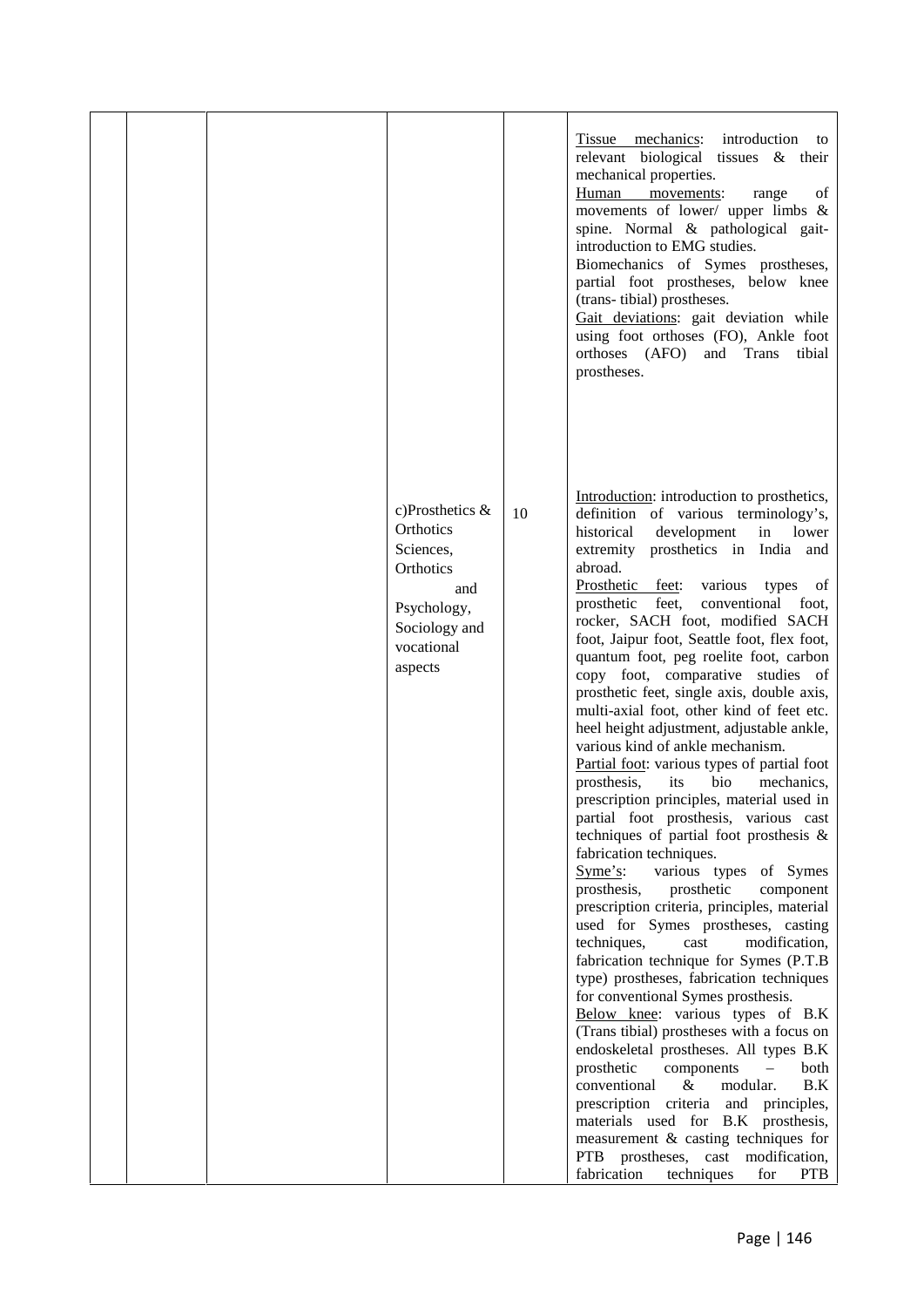|  |  | prostheses, and fabrication techniques       |  |
|--|--|----------------------------------------------|--|
|  |  | for B.K conventional prostheses $-$ both     |  |
|  |  | open & close ended socket, different         |  |
|  |  |                                              |  |
|  |  | types of socket designs- PTB, PTS,           |  |
|  |  | PTBSC, PTBSC-SP, different types of          |  |
|  |  | suspension.                                  |  |
|  |  | Different Technology: conventional B.K       |  |
|  |  | prosthesis with local components,            |  |
|  |  | ALIMCO components,<br>Jaipur limb            |  |
|  |  | (using HDPE), ICRC technology,               |  |
|  |  | endoskeleton/ modular -all common            |  |
|  |  | types.                                       |  |
|  |  | Gait deviation & analysis: persons with      |  |
|  |  | chopart,<br>Symes,<br>B.K prostheses,        |  |
|  |  | checkout procedure for persons with          |  |
|  |  | chopart, Symes & B.K prostheses.             |  |
|  |  |                                              |  |
|  |  | introduction<br>General:<br>orthotics.<br>to |  |
|  |  | Definition of various terminologies,         |  |
|  |  | History of orthoses in India and abroad.     |  |
|  |  | Various materials used in orthotics.         |  |
|  |  |                                              |  |
|  |  | Different types of orthoses: user's client   |  |
|  |  | assessment & prescription criteria,          |  |
|  |  | measuring & casting, cast modification,      |  |
|  |  | three point force system, fabrication,       |  |
|  |  | fitting, alignment, check out $\&$           |  |
|  |  | finishing of following of following          |  |
|  |  | devices.                                     |  |
|  |  | Shoe modification: medial/lateral rise       |  |
|  |  | (inside/ outside shoe) M.T bar (inside/      |  |
|  |  | outside shoe) arch support, meta tarsal      |  |
|  |  | pad, calcaneal heel wedge, heel raise,       |  |
|  |  | Thomas heel, heel pad for calcaneal          |  |
|  |  | spur, 'T' strap (medial & lateral),          |  |
|  |  | fixation of stirrup plate in shoe/ sandal,   |  |
|  |  | various types of arch support - flexible/    |  |
|  |  | semi rigid / rigid/ custom molded, SMO       |  |
|  |  | - custom molded supra malleolar              |  |
|  |  | orthosis. Various types of foot orthoses     |  |
|  |  | for diabetic feet & other sensory            |  |
|  |  | deficiencies.                                |  |
|  |  | AFO (Ankle foot orthoses)                    |  |
|  |  | conventional AFO-Limited/foot drop           |  |
|  |  | (using ALIMCO components) plastic            |  |
|  |  | AFO (custom molded), using metal             |  |
|  |  | hinges, plastic hinges, different trim       |  |
|  |  | lines. Plastic AFO for calcaneal             |  |
|  |  | deformity, AFO with soft insert,             |  |
|  |  | fabricated AFO, AFO with inside /            |  |
|  |  |                                              |  |
|  |  | outside posting, AFO with build in           |  |
|  |  | compensation.                                |  |
|  |  | Club foot orthosis (CTEV): Denis             |  |
|  |  | brown splint (night splint),<br>ankle        |  |
|  |  | support, prefabricated CTEV splint,          |  |
|  |  | custom molded FO/AFO/KAFO, POP               |  |
|  |  | splint, shoe modification.                   |  |
|  |  | Fracture: tibial guard & other kinds of      |  |
|  |  | foot & ankle fracture orthoses.              |  |
|  |  |                                              |  |
|  |  | Disability &development:                     |  |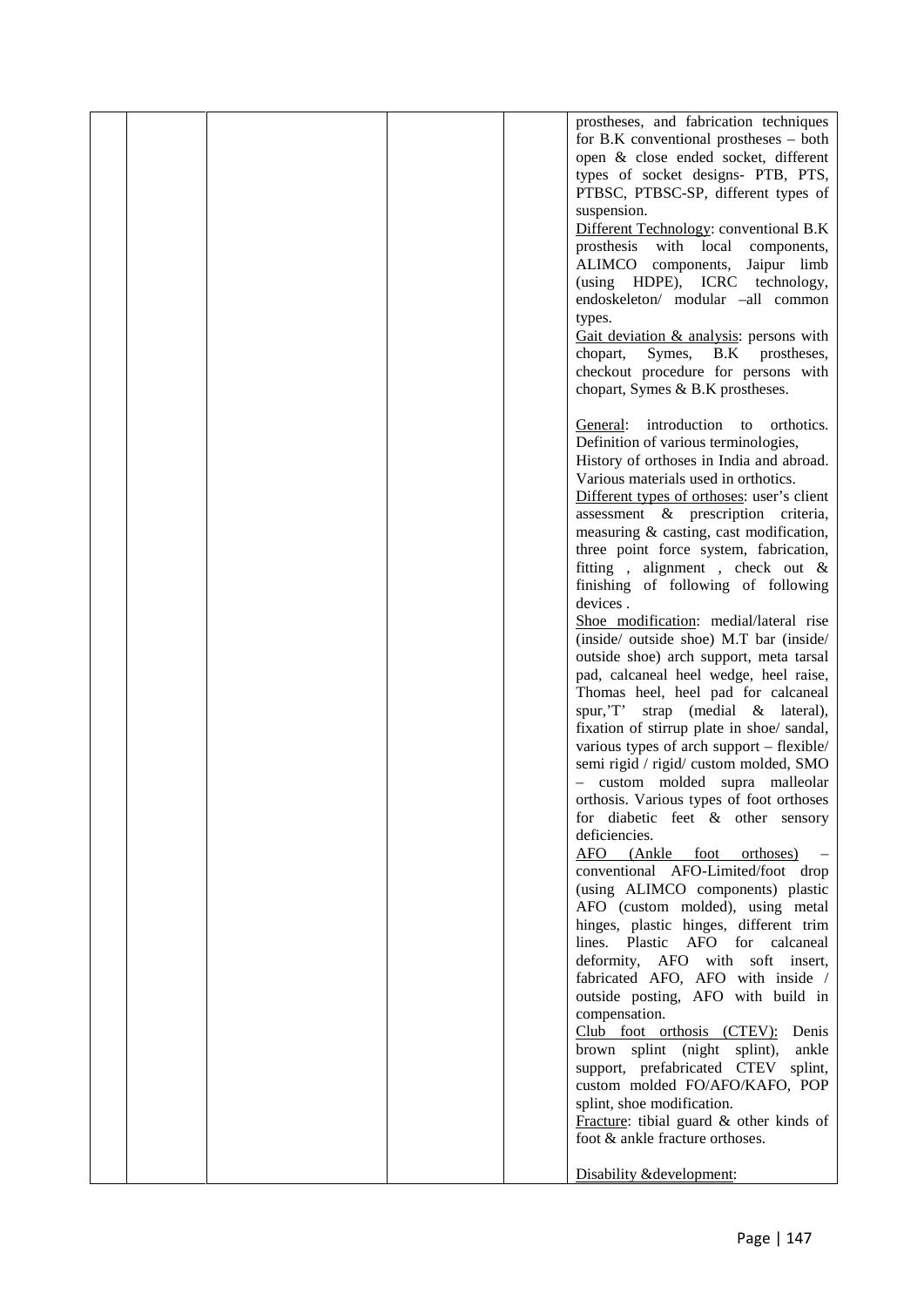|  |  | Background to social, political &                              |  |
|--|--|----------------------------------------------------------------|--|
|  |  | economical issues in India & other low-                        |  |
|  |  | income countries. Affected on poor who                         |  |
|  |  | live in rural $\&$ urban areas. Disability $\&$                |  |
|  |  | women introduction to community                                |  |
|  |  | based rehabilitation as compared to the                        |  |
|  |  | existing medical model $\&$ its function.                      |  |
|  |  | Introduction to impairment, disability $\&$                    |  |
|  |  | handicap. Introduction to disability                           |  |
|  |  | issues,<br>Government<br>schemes<br>&                          |  |
|  |  | initiatives, legislation, local resources                      |  |
|  |  | available & referral. Income generation                        |  |
|  |  | schemes, purpose of Sanghas / group of                         |  |
|  |  | PWDs. Access, Adaptation & changes                             |  |
|  |  | of environment where people live or                            |  |
|  |  | work, PWD Act.                                                 |  |
|  |  | Psychology:<br>introduction<br>to                              |  |
|  |  | psychology, outline of psychology $\&$                         |  |
|  |  | the individual, behavior, intelligence $\&$                    |  |
|  |  | abilities, learning & remembering,                             |  |
|  |  | psychological development, cognitive                           |  |
|  |  | personality,<br>process,<br>moral                              |  |
|  |  | development, psychological aspect of                           |  |
|  |  | disability. The role of the family, child                      |  |
|  |  | with the disability, parent of the disable                     |  |
|  |  | child. Acceptance of several disabled                          |  |
|  |  | persons, social- sexual relationships,<br>independence living. |  |
|  |  | Sociology: introduction to sociology $\&$                      |  |
|  |  | outline of society, definition, outline of                     |  |
|  |  | social<br>works,<br>of<br>social<br>nature                     |  |
|  |  | organization,<br>-governmental<br>non                          |  |
|  |  | organization $\&$ its role in prosthetics $\&$                 |  |
|  |  | orthotics, structure & function of social                      |  |
|  |  | institution, village as community, social                      |  |
|  |  | changes,<br>social<br>problems,<br>social                      |  |
|  |  | welfare,<br>vocational<br>rehab.                               |  |
|  |  | Employment,<br>self-employment,                                |  |
|  |  | environmental<br>removing<br>barriers,                         |  |
|  |  | recreation for the disabled, community                         |  |
|  |  | welfare organization, social welfare                           |  |
|  |  | programs, professional & social work in                        |  |
|  |  | medical setup, M.S.W in rehabilitation,                        |  |
|  |  | practical & environment difficulties of                        |  |
|  |  | patient in use of appliance, outline of                        |  |
|  |  | educational aspect, job analysis, job                          |  |
|  |  | placement.                                                     |  |
|  |  |                                                                |  |
|  |  | Community Based Rehab. : What is                               |  |
|  |  | CBR & its need- what way it is different                       |  |
|  |  | that IBR, simple knowledge about other                         |  |
|  |  | disabilities, its prevention $\&$ its                          |  |
|  |  | management ,to where to refer ,when to                         |  |
|  |  | refer, role of other professionals in                          |  |
|  |  | CBR, early identification & early                              |  |
|  |  | intervention, how to work as a team in                         |  |
|  |  | CBR /IBR structure, simple techniques                          |  |
|  |  | make<br><b>CBR</b><br>activities<br>more<br>to                 |  |
|  |  | purposeful.                                                    |  |
|  |  |                                                                |  |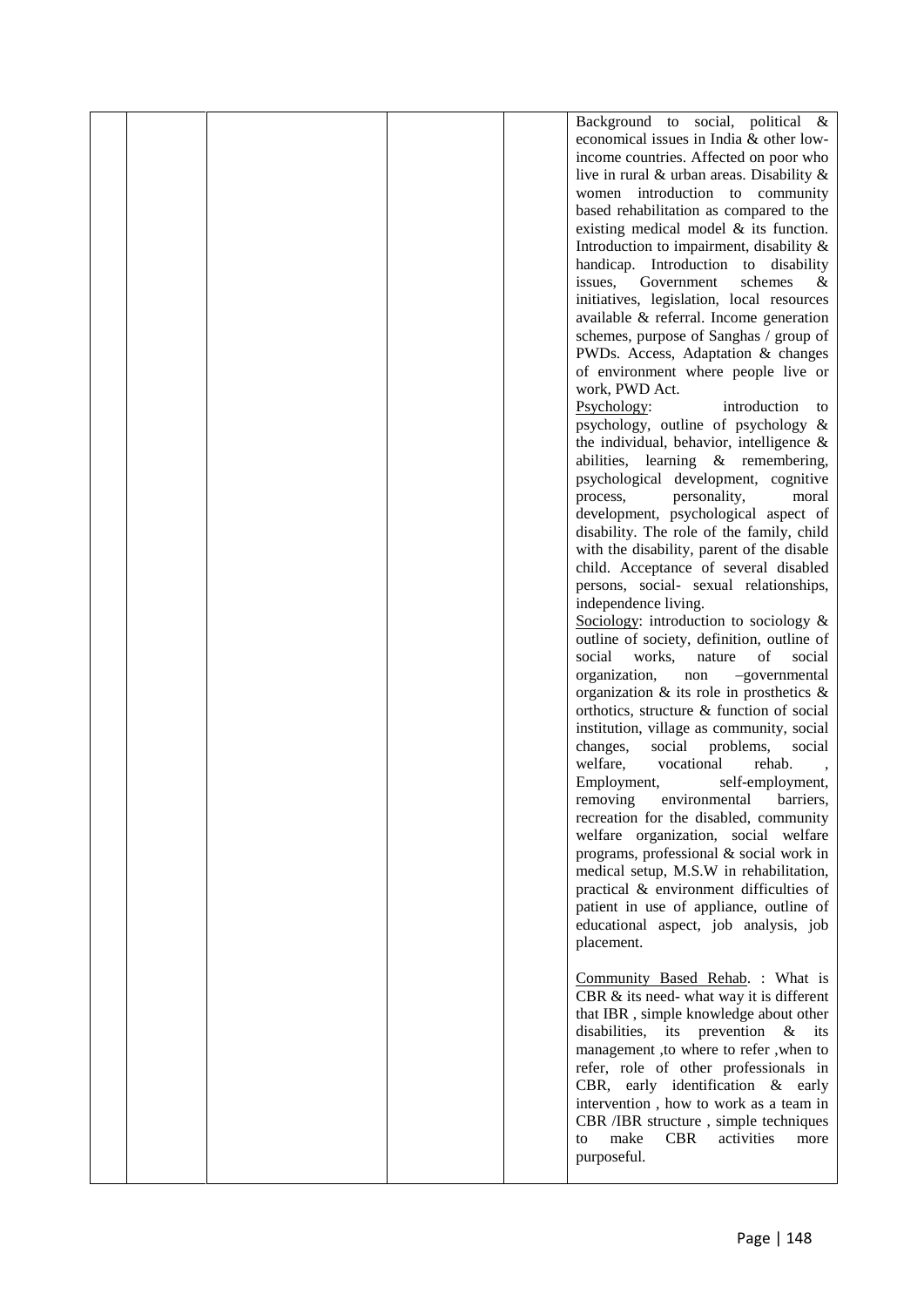|  | $d)$ PMR<br>Medical<br>Aspects<br>(Specific<br>disorders) | 10 | General: introduction to health cares<br>system, rehab. In health care, rehab.<br>Under various ministries, introduction<br>to Institution Based Rehab. (IBR) and<br>Community Based Rehab. (CBR).<br>Prosthetics & orthotics in CBR & role<br>of CBR worker in P&0. Introduction to<br>general medicine & disease, chemical &<br>physical agent causing diseases, outline<br>of metabolic disorders e.g. Diabetes<br>mellitus, deficiency diseases e.g. Vit.D<br>deficiency & Vit. C deficiency.<br>Specific disorders : peripheral nerve<br>injury, poliomyelitis ,cerebral palsy,<br>muscular dystrophy, club foot, spina<br>bifida , hemiplegia, spinal cord injury (<br>paraplegia / quadriplegia), tuberculosis<br>& perthes disease, leprosy, burns, Erb's<br>palsy , tumors- malignant & benign.<br>Sports injuries: introduction to sports<br>injuries, common sports injuries & other<br>management, mechanism of injury to<br>hip, knee, ankle, shoulder, elbow, wrist<br>$\&$ hand in various sports $\&$ outline of<br>their orthotic management.<br>Rehab. Therapy:<br>introduction<br>to<br>physiotherapy & occupational therapy,<br>child development in brief-milestone &<br>delayed<br>milestone,<br>assessment<br>procedure, evaluation of muscle power,<br>range of motion, checking of joint<br>stability, checking of pelvic tilt, use of<br>Goniometer,<br>checking of muscular<br>atrophy/<br>dystrophy,<br>functional<br>which includes<br>ADL,<br>assessment<br>stretching,<br>strengthening,<br>breathing<br>exercises, therapy at post – surgical<br>stage (re- educating the<br>muscle,<br>maintaining ROM, preventing.<br>Stump care & care of non-amputated<br>limb, exercise through games involving<br>parent & guardians, pop<br>bandage<br>application for temporary<br>splinting<br>&correction of simple deformity, stump<br>bandaging application etc.<br>Physical medicine & Rehab.: Concept<br>of total rehab., Rehab. Team & role of<br>each of the member of the team,<br>introduction to physical medicine,<br>principles of clinical examination,<br>diagnosis & treatment, different aspect<br>of physical medicine & rehab., Rehab.<br>Aspect of visually handicapped, hearing<br>handicapped & mentally retarded. |  |
|--|-----------------------------------------------------------|----|------------------------------------------------------------------------------------------------------------------------------------------------------------------------------------------------------------------------------------------------------------------------------------------------------------------------------------------------------------------------------------------------------------------------------------------------------------------------------------------------------------------------------------------------------------------------------------------------------------------------------------------------------------------------------------------------------------------------------------------------------------------------------------------------------------------------------------------------------------------------------------------------------------------------------------------------------------------------------------------------------------------------------------------------------------------------------------------------------------------------------------------------------------------------------------------------------------------------------------------------------------------------------------------------------------------------------------------------------------------------------------------------------------------------------------------------------------------------------------------------------------------------------------------------------------------------------------------------------------------------------------------------------------------------------------------------------------------------------------------------------------------------------------------------------------------------------------------------------------------------------------------------------------------------------------------------------------------------------------------------------------------------------------------------------------------------------------------------------------------------------------------------------------------------------------------------------------------------------------------------------------------|--|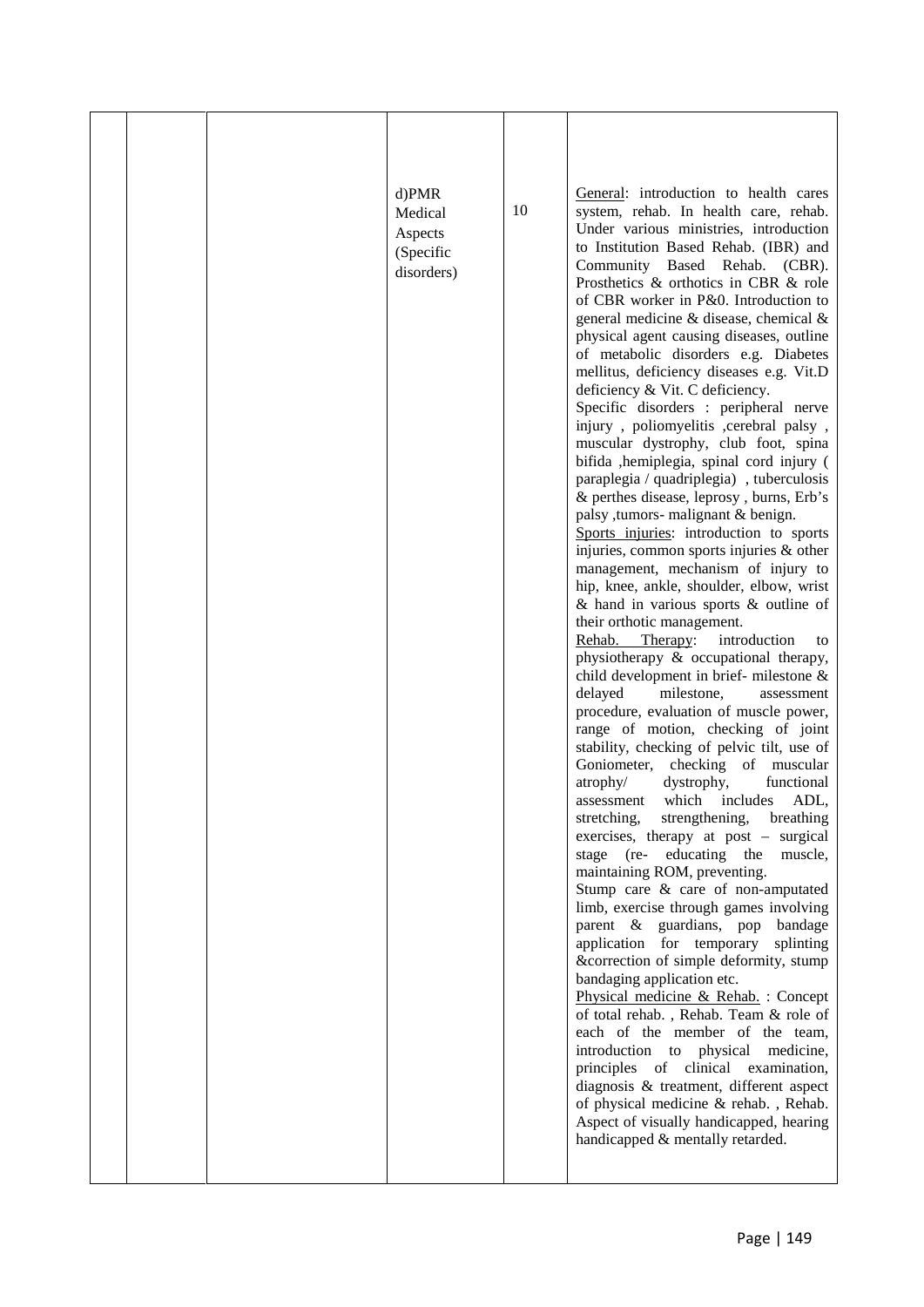| 10<br>e)Orthopaedics<br>General: introduction, principles<br>of<br>Orthopaedics, fracture & types<br>of<br>and<br>management.<br>Amputation |  |
|---------------------------------------------------------------------------------------------------------------------------------------------|--|
| Inflammation: outline of Inflammation,<br>surgery<br>osteomyelitis, and inflammation of<br>joint. Rheumatoid arthritis,, infective          |  |
| arthritis<br>tuberculosis<br>arthritis<br>,osteoarthritis, ankylosing spondylitis,<br>arthritis<br>hemophilic<br>of<br>joints,              |  |
| neuropathic joints, inflammation of<br>tendon sheath & bursae, contractures,                                                                |  |
| posture etc. metabolic diseases of bones<br>e.g. Rickets, osteomalacia, gout,<br>scurvy, etc poliomyelitis & all its effect.                |  |
| Spine: outline of torticollis, cervical rib,<br>spina<br>bifida,<br>spondylolisthesis,<br>scoliosis- all types, kyphosis, lordosis,         |  |
| spondylosis,<br>prolapsed<br>οf<br>intervertebebral disc.                                                                                   |  |
| Hip: outline of dislocation (congenital,<br>traumatic, pathological, paralytic &<br>spastic), coxa-vara, coxa-valga.                        |  |
| Knee: outline of meniscal<br>tears.<br>dislocation of patella, genu valgus, genu                                                            |  |
| varum, genu recurvatum, ligamentous<br>injuries.<br>Ankle $&$ foot: outline of sprain (acute                                                |  |
| & chronic) , CTEV , calcaneo-varus &<br>pes valgus, hallux valgus & varus,<br>calcaneal spurs, metatarsalgia, planter                       |  |
| fascitis, anesthetic feet, bunion.<br>Shoulder:<br>outline<br>οf<br>recurrent                                                               |  |
| dislocation,<br>bicipital<br>tendonitis<br>$\&$<br>periarthritis.                                                                           |  |
| Elbow: outline of cubitus varus&<br>valgus, Madelung's deformity, tennis                                                                    |  |
| Volkmann's<br>elbow,<br>contracture,<br>Dupuytren's disease, claw hand, de-<br>quervain's disease & claw hand.                              |  |
| Wrist & hand: tenosynovitis, mallet<br>finger. Carpal tunnel syndrome.                                                                      |  |
|                                                                                                                                             |  |
| General: indication / causes, general<br>principles, types of amputation .i.e.,<br>Guillotine,<br>Flap,<br>osteoplastic                     |  |
| Myoplastic,<br>osteo-myoplastic,<br>individual preparation for prosthesis,                                                                  |  |
| ideal stump, preoperative & post-<br>operative<br>prosthetic<br>management<br>techniques in general.                                        |  |
| Amputation: amputation surgery in                                                                                                           |  |
| lower & upper limb, amputation in                                                                                                           |  |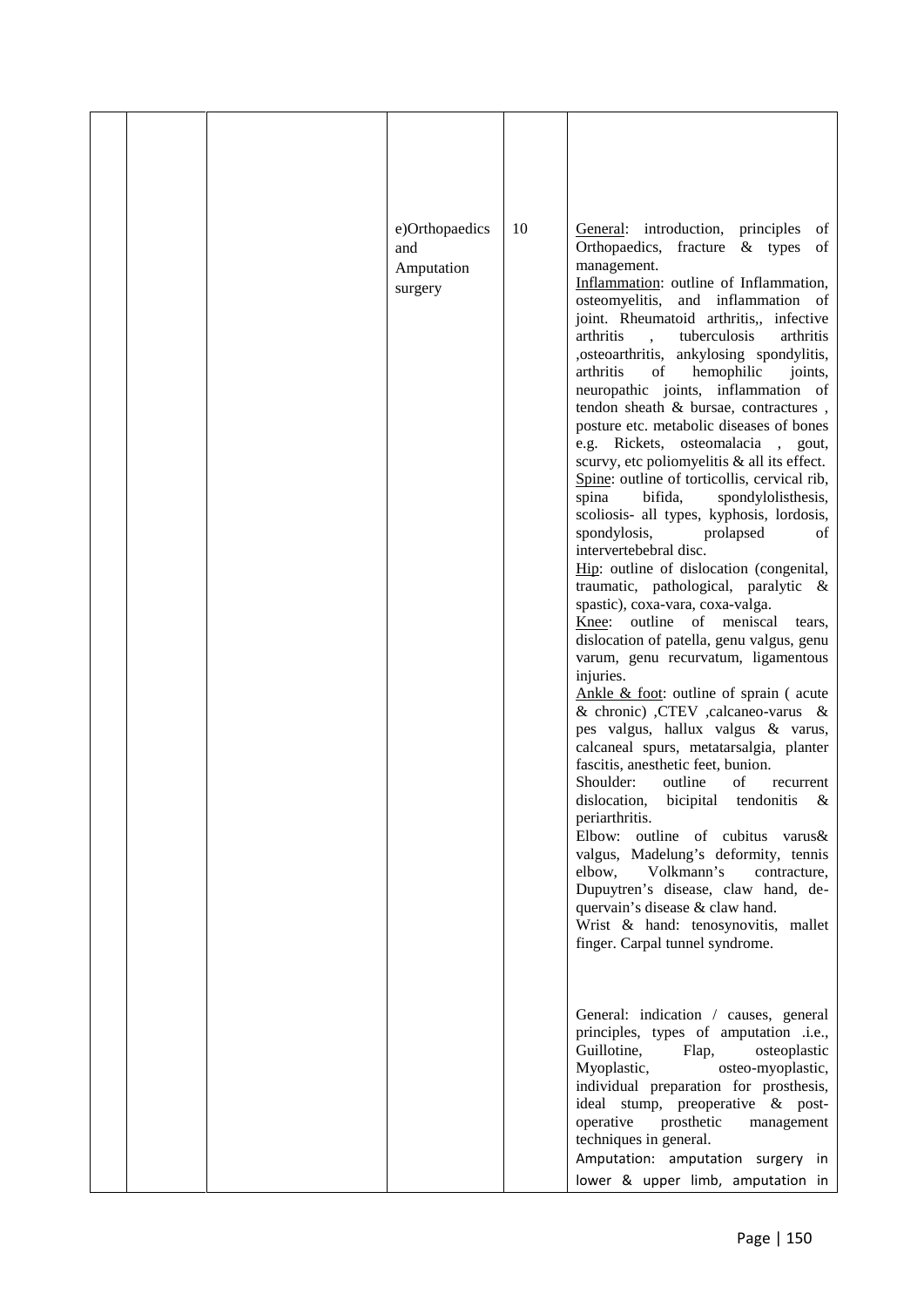|  |                                       |    | special circumstances, like in infant &<br>children, congenital limb deficiencies &<br>its universal classification, ischemic<br>limbs, elderly persons & malignancy                                                                                                                                                                                                                                                                                                                                                                                                                                                                                                                                                                                                                                                                                                                                                                                                                                                                                                                                                                                                                                                                                                                                                                                                                                                                                                                                                                                                                                                                                                                                                                                                                                                                                                                                                                                                                               |  |
|--|---------------------------------------|----|----------------------------------------------------------------------------------------------------------------------------------------------------------------------------------------------------------------------------------------------------------------------------------------------------------------------------------------------------------------------------------------------------------------------------------------------------------------------------------------------------------------------------------------------------------------------------------------------------------------------------------------------------------------------------------------------------------------------------------------------------------------------------------------------------------------------------------------------------------------------------------------------------------------------------------------------------------------------------------------------------------------------------------------------------------------------------------------------------------------------------------------------------------------------------------------------------------------------------------------------------------------------------------------------------------------------------------------------------------------------------------------------------------------------------------------------------------------------------------------------------------------------------------------------------------------------------------------------------------------------------------------------------------------------------------------------------------------------------------------------------------------------------------------------------------------------------------------------------------------------------------------------------------------------------------------------------------------------------------------------------|--|
|  | f)Electricity<br>and Bio<br>mechanics | 10 | Basic concept : introduction to SI<br>system of units, charge, current,<br>potential<br>difference,<br>resistance,<br>electromotive forces, energy, power,<br>voltage & current relationship, energy<br>storage, DC circuit, AC circuit, sine<br>wave, frequency, period phase, RMS<br>value, inductive & capacitive reactance.<br>Resistors:<br>resistors<br>sensitive<br>to<br>temperature, strain & light, resistors in<br>series $&$ in parallel.<br>Transformers: principle, voltage, turns<br>& ratio currents.<br>Semi conductors: outline concept of<br>Semi<br>conductors<br>$\&$<br>insulators,<br>conduction in intrinsic & extrinsic semi<br>conductors.<br>Amplifiers: amplifiers as a system<br>element, operational amplifiers & their<br>ideal characteristics. The small single<br>equivalent circuit having a controlled<br>source, voltage & current gain, the<br>decibel power gain, noise & drift<br>voltage, source in amplifiers & bio<br>systems.<br>Feed back: the general feed back<br>equation, feed back voltage series &<br>loop gain, loop gain accuracy, input<br>resistance, output resistance, band width<br>noise, feed back as control mechanism<br>in the wider sense, positive feed back -<br>instability & self- oscillation in<br>amplifier & oscillators.<br>Measurements:<br>electronic measuring<br>instruments,<br>the<br>cathode<br>ray<br>oscilloscope, summary of recording<br>instruments, concept of resolution &<br>accuracy applied to digital & analogue<br>transducers<br>instruments,<br>for<br>temperature, light, pressure.<br>Sound,<br>description, specification $\&$ use in<br>circuit.<br>Myoelectrodes : technology of metals $\&$<br>metal paste electrodes, the equivalent<br>circuit between electrodes, stability,<br>source of unwanted voltage electrode<br>system, other types of myoelectrodes<br>micro electrodes, implanted electrodes,<br>comparison with surface electrodes.<br>Electrical safety : description of single |  |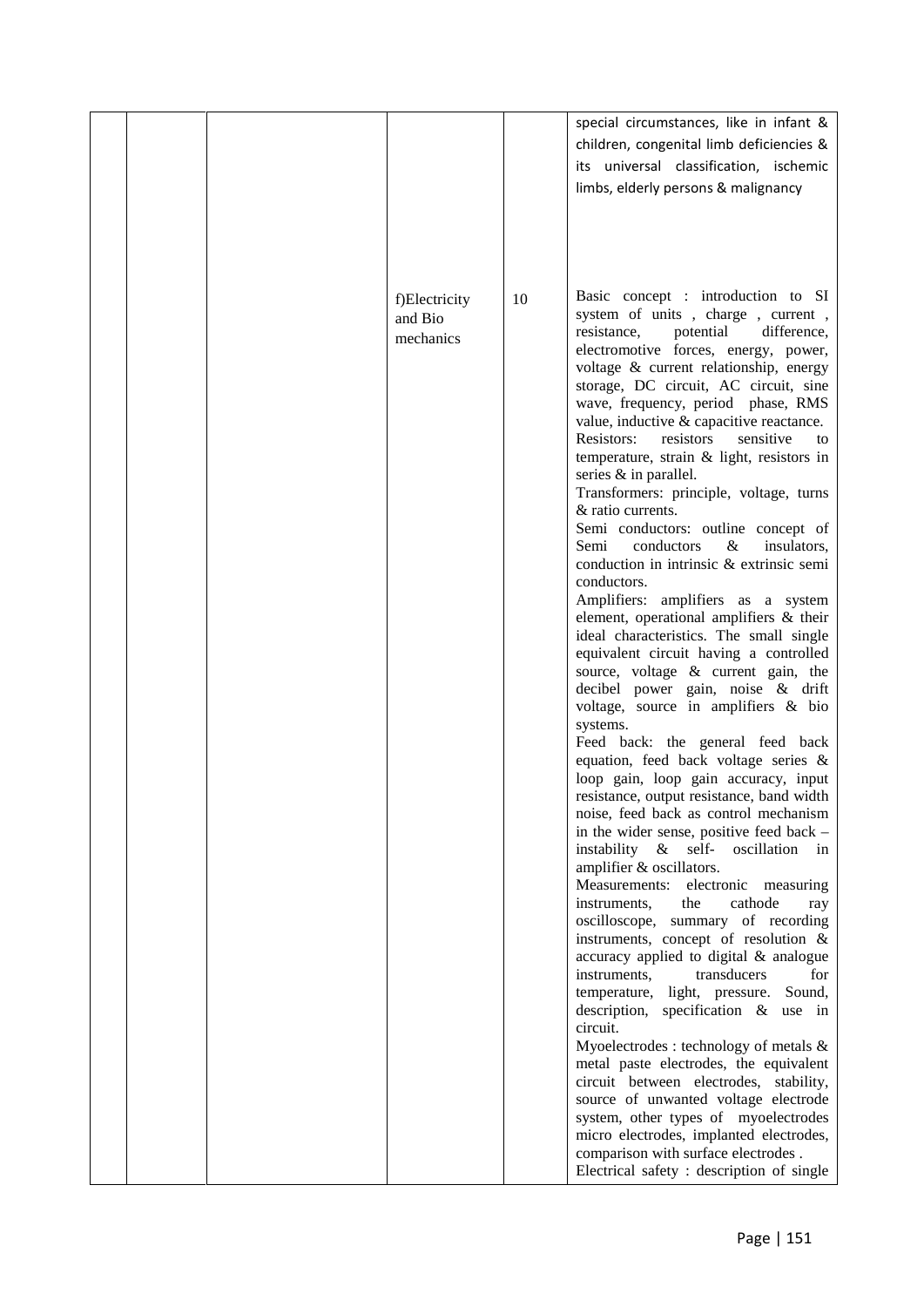|  |  | phase $\&$ three phase supply system $\&$<br>voltage involved, function of line,<br>natural & earth in single phase system,<br>current practice in pin connection $\&$<br>colour codes, simple safety procedure to<br>be taken when servicing equipment,<br>effect on safety on fault condition,<br>fuses, conductors & earth leakage<br>detectors- miniature circuit breakers (<br>MCB) voltage regulators integrated<br>circuits.<br>Bio electricity: biological potentials,<br>muscle<br>action<br>potential,<br>electromyography $\&$ myo – electricity.                                                                                                                                                                                                                                                                                                                                                                                                                                                                                                                                                                                                                                                                                                                                                                                                                                                      |  |
|--|--|-------------------------------------------------------------------------------------------------------------------------------------------------------------------------------------------------------------------------------------------------------------------------------------------------------------------------------------------------------------------------------------------------------------------------------------------------------------------------------------------------------------------------------------------------------------------------------------------------------------------------------------------------------------------------------------------------------------------------------------------------------------------------------------------------------------------------------------------------------------------------------------------------------------------------------------------------------------------------------------------------------------------------------------------------------------------------------------------------------------------------------------------------------------------------------------------------------------------------------------------------------------------------------------------------------------------------------------------------------------------------------------------------------------------|--|
|  |  | Joint force analysis: body segment<br>parameters, joint force during swing &<br>stance phase, force analysis on foot $\&$<br>ankle joint, knee joint & hip joint.<br>Human locomotion & gait analysis:<br>introduction to different ways to do gait<br>analysis by using force late / TV<br>analysis/<br>electromyography<br>studies,<br>studies, gait repeatability,<br>energy<br>variations due to age, variation due to<br>foot ware, orthosis/ prosthesis, common<br>type of pathological gait, above knee<br>amputee gait analysis & deviation, gait<br>variations due to<br>alignment<br><b>or</b><br>pathological conditions.<br>Through<br>bio<br>knee<br>mechanics:<br>socket<br>prescription principles,<br>bio<br>mechanics & alignment techniques.<br>Above knee prosthetics bio mechanics:<br>general socket bio mechanics, above<br>knee socket bio mechanics, & analysis<br>socket forces, analysis of above knee<br>socket component, bio mechanics of AK<br>prosthesis alignment<br>Above knee orthotics bio mechanics :<br>bio mechanical principles of various<br>kinds of above knee orthosis especially<br>KAFO & FRO, bio mechanics of<br>HKAFO especially to prevent<br>scissoring, three/four/five pressure<br>force system, KAFO & HKAFO gait<br>deviation - variation due to alignment<br>or pathological condition, gait analysis<br>of KAFO & HKSFO with various types<br>of crutches |  |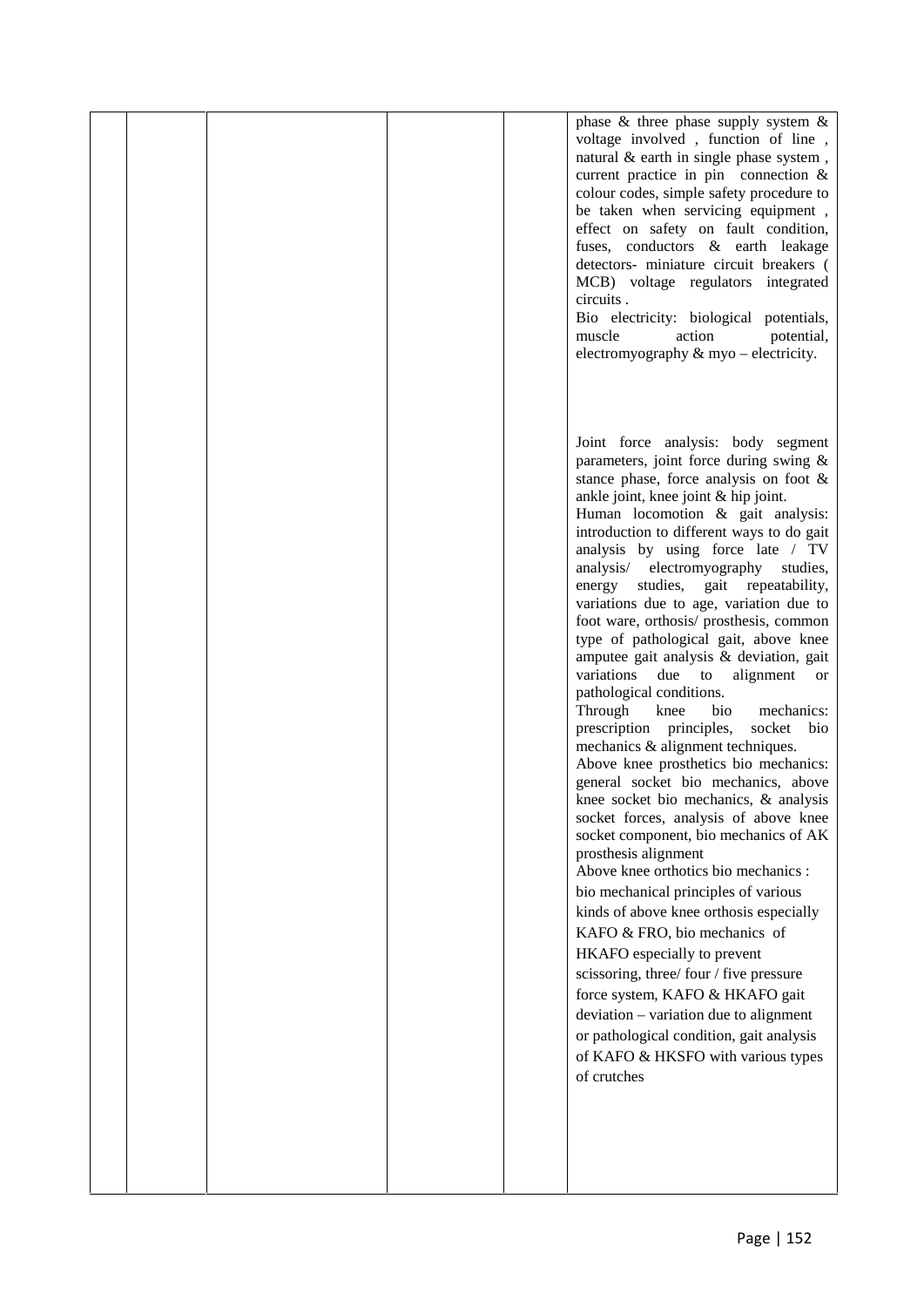|  |     | g)Prosthetics | 10 | Knee joints: all types of endoskeletal $\&$     |  |
|--|-----|---------------|----|-------------------------------------------------|--|
|  | and | Orthotics     |    | exoskeletal knee joints - single axis,          |  |
|  |     |               |    | polycentric, free, constant friction,           |  |
|  |     |               |    | variable friction, microchip control,           |  |
|  |     |               |    | hydraulic, swing phase control, stance          |  |
|  |     |               |    | phase control knee joints etc.                  |  |
|  |     |               |    | Hip joints: for AK as well as for hip           |  |
|  |     |               |    | disarticulation/ hemipelvictomy-<br>all         |  |
|  |     |               |    | types of hip joint especially single axis       |  |
|  |     |               |    | & swivel type.                                  |  |
|  |     |               |    | Through knee prostheses : various types         |  |
|  |     |               |    | - through knee prosthetic component,            |  |
|  |     |               |    | material used, casting techniques, cast         |  |
|  |     |               |    | modification, fabrication, its gait             |  |
|  |     |               |    | analysis<br>deviation,<br>check-out<br>$\&$     |  |
|  |     |               |    | procedures.                                     |  |
|  |     |               |    | A.K Prosthesis: types, A.K prosthetic           |  |
|  |     |               |    | component .A.K socket shape, clinical           |  |
|  |     |               |    | consideration, casting & measurement            |  |
|  |     |               |    | techniques, cast modification                   |  |
|  |     |               |    | fabrication, various types of suspension        |  |
|  |     |               |    | systems especially suction & silicon            |  |
|  |     |               |    | type.<br>Different technology: conventional A.K |  |
|  |     |               |    | prosthesis with local<br>component,             |  |
|  |     |               |    | ALIMCO component, Jaipur limb                   |  |
|  |     |               |    | (using HDPE), ICRC technology,                  |  |
|  |     |               |    | endoskeletal / modular - all common             |  |
|  |     |               |    | types, A.K gait analysis & check-out            |  |
|  |     |               |    | procedure.                                      |  |
|  |     |               |    | Hip disarticulation prosthesis: various         |  |
|  |     |               |    | types of through hip prosthesis, different      |  |
|  |     |               |    | types prescription principles, material         |  |
|  |     |               |    | & component to be used, casting $\&$            |  |
|  |     |               |    | measurement<br>techniques<br>cast               |  |
|  |     |               |    | modification, alignment, suspension             |  |
|  |     |               |    | fitting, donning & doffing techniques,          |  |
|  |     |               |    | check-out procedure , testing & training,       |  |
|  |     |               |    | gait analysis & gait deviation.                 |  |
|  |     |               |    |                                                 |  |
|  |     |               |    |                                                 |  |
|  |     |               |    |                                                 |  |
|  |     |               |    | A.K Orthosis: all types of KAFO,                |  |
|  |     |               |    | HKAFO & also orthosis for CDH, CP,              |  |
|  |     |               |    | paraplegia, Legg Calve Perthes disease,         |  |
|  |     |               |    | spina bifida, leprosy & hemiplegia.             |  |
|  |     |               |    | Orthotic<br>component:<br>prescription          |  |
|  |     |               |    | principles of various various types of          |  |
|  |     |               |    | KAFO, knee orthosis, & HKAFO.                   |  |
|  |     |               |    | Fabrication : casting & measurement             |  |
|  |     |               |    | techniques, choosing right kind of              |  |
|  |     |               |    | material $\&$ component,,<br>cast               |  |
|  |     |               |    | modification, fabrication & alignment           |  |
|  |     |               |    | techniques using different technologies-        |  |
|  |     |               |    | advantages & disadvantages<br>its               |  |
|  |     |               |    | accomodation<br>of<br>limb<br>length            |  |
|  |     |               |    | discrepancy while designing orthosis,           |  |
|  |     |               |    | gait analysis & check-out procedure.            |  |
|  |     |               |    |                                                 |  |
|  |     |               |    |                                                 |  |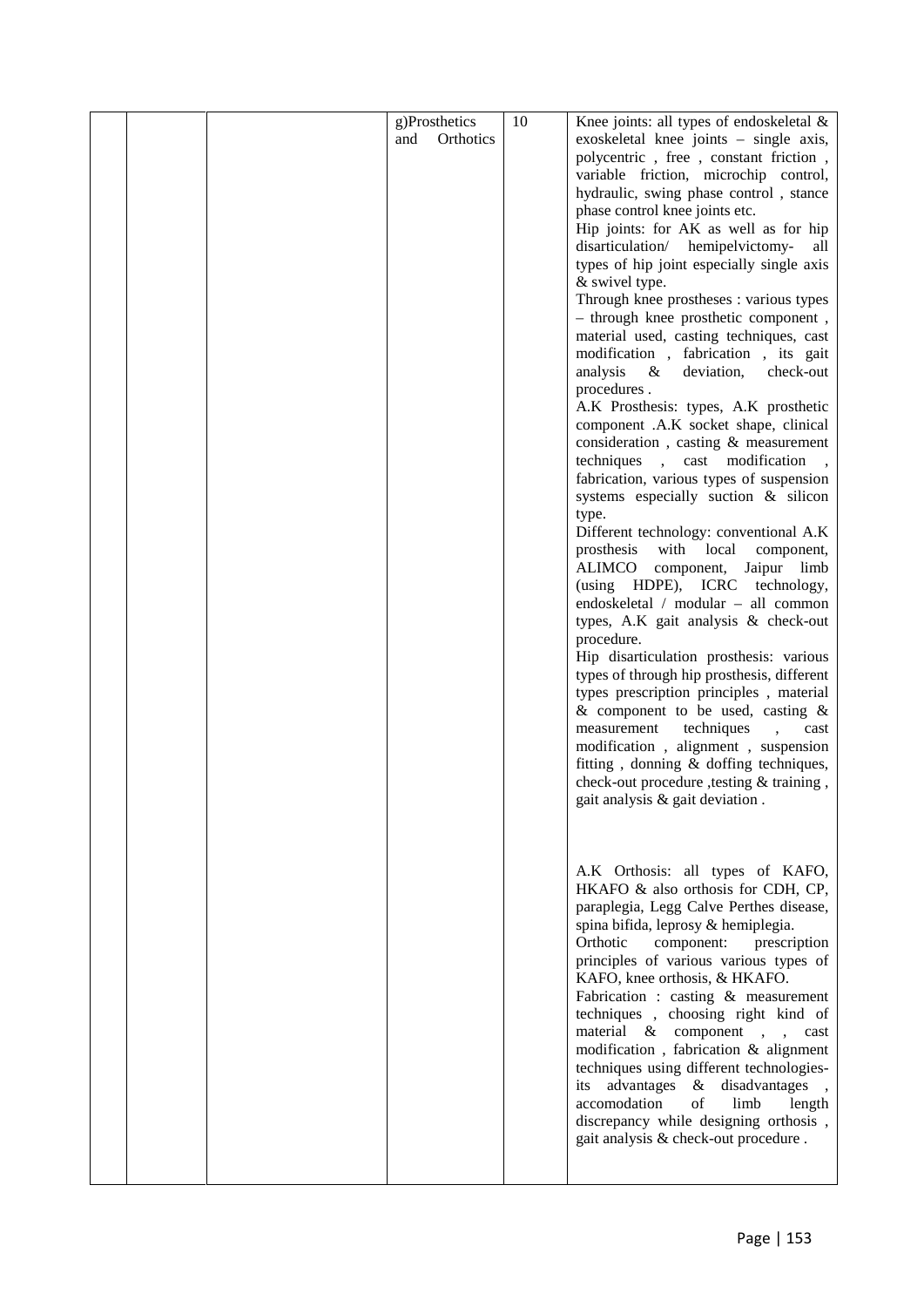| 10<br>h)Work<br>Shop<br>Introduction: principle of administrative<br>Management<br>& management structure, industrial<br>and Computer<br>management, definition of organization,                                              |                                           |
|-------------------------------------------------------------------------------------------------------------------------------------------------------------------------------------------------------------------------------|-------------------------------------------|
| <b>Studies</b><br>type of organizational set up, workshop<br>administration & management.                                                                                                                                     |                                           |
| Man<br>management:<br>discipline,<br>security,<br>work, work sheet, time sheet & staff<br>welfare.                                                                                                                            | introduction,<br>distribution of          |
| purchase:<br>Store<br>organization,<br>inventory<br>purchase organization, introduction to<br>cost accounting, use of computer for<br>effective Store management.                                                             | Store<br><b>Store</b><br>$\&$<br>control, |
| Safety: industrial accidents, safety &<br>hazards.                                                                                                                                                                            |                                           |
| Planning: planning of prosthetic &<br>orthotics workshop, all types of various<br>scale, workshop layout, plan layout,<br>billing,<br>costing,<br>especially development of recording<br>system to manage individual records. | documentation                             |
| Construction: construction, ventilation,<br>electrification, colour scheme, lighting,<br>sanitary convenience, further expansion<br>$\&$ accessibility of prosthetic $\&$ orthotic<br>workshop & fitting.                     |                                           |
| Computer<br>Aided<br><b>Manufacturing (CAD CAM)</b>                                                                                                                                                                           | <b>Design</b><br>&                        |
| Basics of CAD : introduction,<br>definition, history, current status,<br>product cycle, automation<br>designing, application & benefits.                                                                                      |                                           |
| Computer Graphics: introduction<br>of software, function of graphic<br>package, application software.                                                                                                                         |                                           |
| 2002:<br>AutoCAD<br>foundation of AutoCAD commands,<br>execution of simple 2D drawing,<br>understanding 3D commands, executing<br>3D commands, creating 3D.                                                                   | Introduction,                             |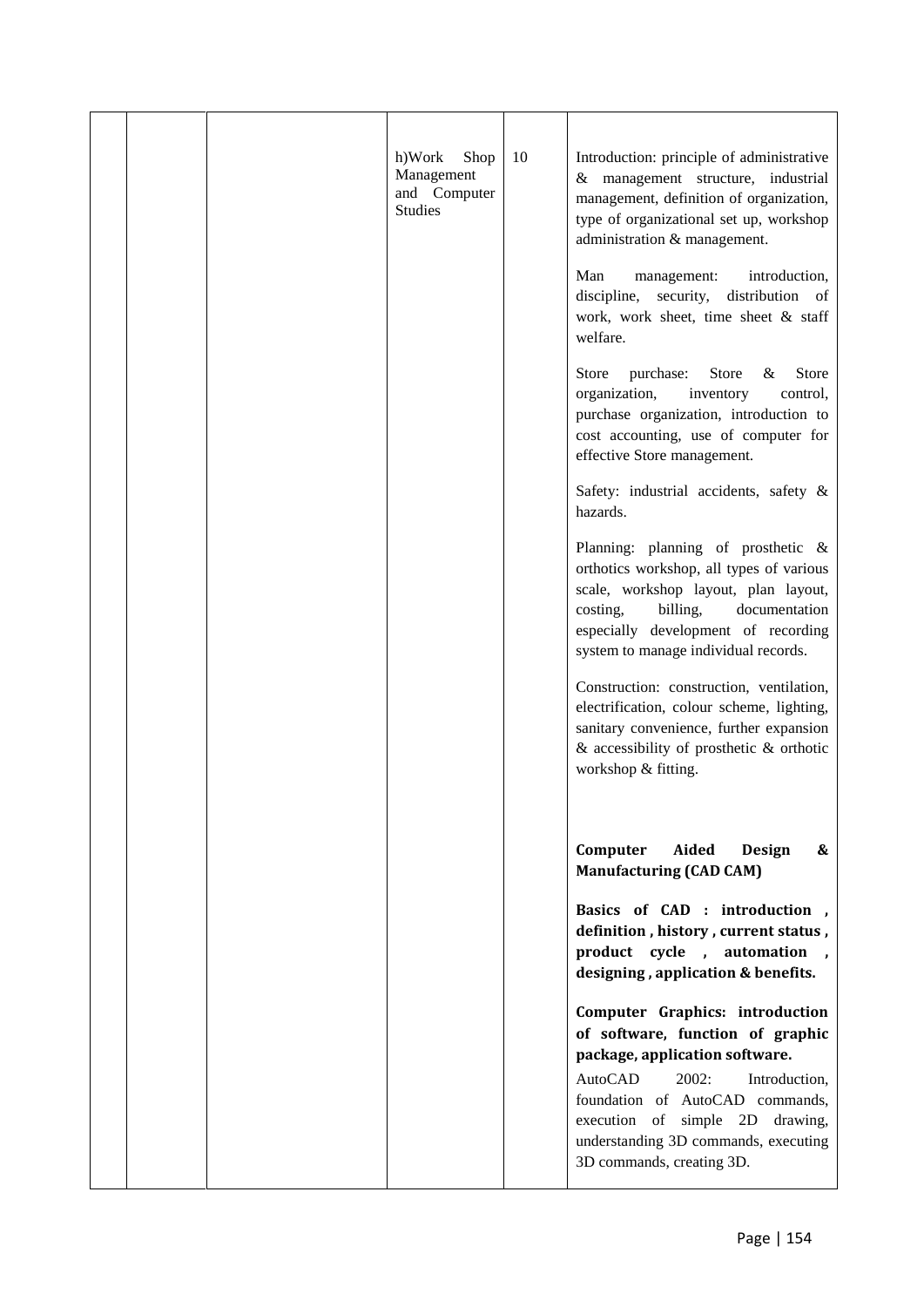|  |                                                                     |    | Rendering & image attach to an object<br>starting new project, creating, editing,<br>saving drawing, annotation, dimension,<br>plotting, customization, AutoLisp.                                                                                                                                                                                                                                                                                                                                                                                                                                                                                                                                                                                                                                                                                                                                                                                                                                                                                                                                                                                                                                                   |  |
|--|---------------------------------------------------------------------|----|---------------------------------------------------------------------------------------------------------------------------------------------------------------------------------------------------------------------------------------------------------------------------------------------------------------------------------------------------------------------------------------------------------------------------------------------------------------------------------------------------------------------------------------------------------------------------------------------------------------------------------------------------------------------------------------------------------------------------------------------------------------------------------------------------------------------------------------------------------------------------------------------------------------------------------------------------------------------------------------------------------------------------------------------------------------------------------------------------------------------------------------------------------------------------------------------------------------------|--|
|  |                                                                     |    | Basics of CAD: introduction of CNC<br>machine, basics of computer aided<br>designing & manufacturing<br>(CADCAM) & its use in P&O, other<br>kinds of computer use in prosthetics $\&$<br>orthotics, CADCAM technology in<br>socket making & also making of<br>different kinds of prosthetics &<br>orthotics                                                                                                                                                                                                                                                                                                                                                                                                                                                                                                                                                                                                                                                                                                                                                                                                                                                                                                         |  |
|  | i)Bio<br>Mechanics and<br>Mobility<br>and<br>Rehabilitation<br>aids | 10 | Tissue mechanism: study of mechanical<br>characteristics & function of bones,<br>skins, ligaments, cartilage & muscle.<br>Spinal bio mechanics: motion of the<br>spine, bio mechanics of different region<br>in spinal column, bio mechanics inter<br>vertebral disc, lumbar spine loading,<br>during normal activities & effects of<br>orthoses on this load, bio mechanical<br>principle of spinal orthosis.<br>Biomechanics of corsets, cervical /<br>thoraco / lumbar / sacral spinal orthoses.<br>Biomechanics of scoliosis correction<br>different<br>technologies<br>using<br>&<br>especially using spinal orthoses.<br>Upper limb: grasp pattern, grasp force,<br>replacement<br>mechanical<br>of<br>hand<br>function, augmentation of deficient<br>hand function, upper limb prosthetic<br>socket bio mechanics -all types,<br>orthoses bio mechanics, application of<br>external power, myoelectric control of<br>external power & usage of devices.<br>Control systems: introduction to control<br>theory, application in prosthetic &<br>orthotics<br>functional<br>of<br>electrical<br>stimulation (FES), hybrid orthoses, myo<br>electric & bio feedback.<br>Design concept -I: buckling, theories in |  |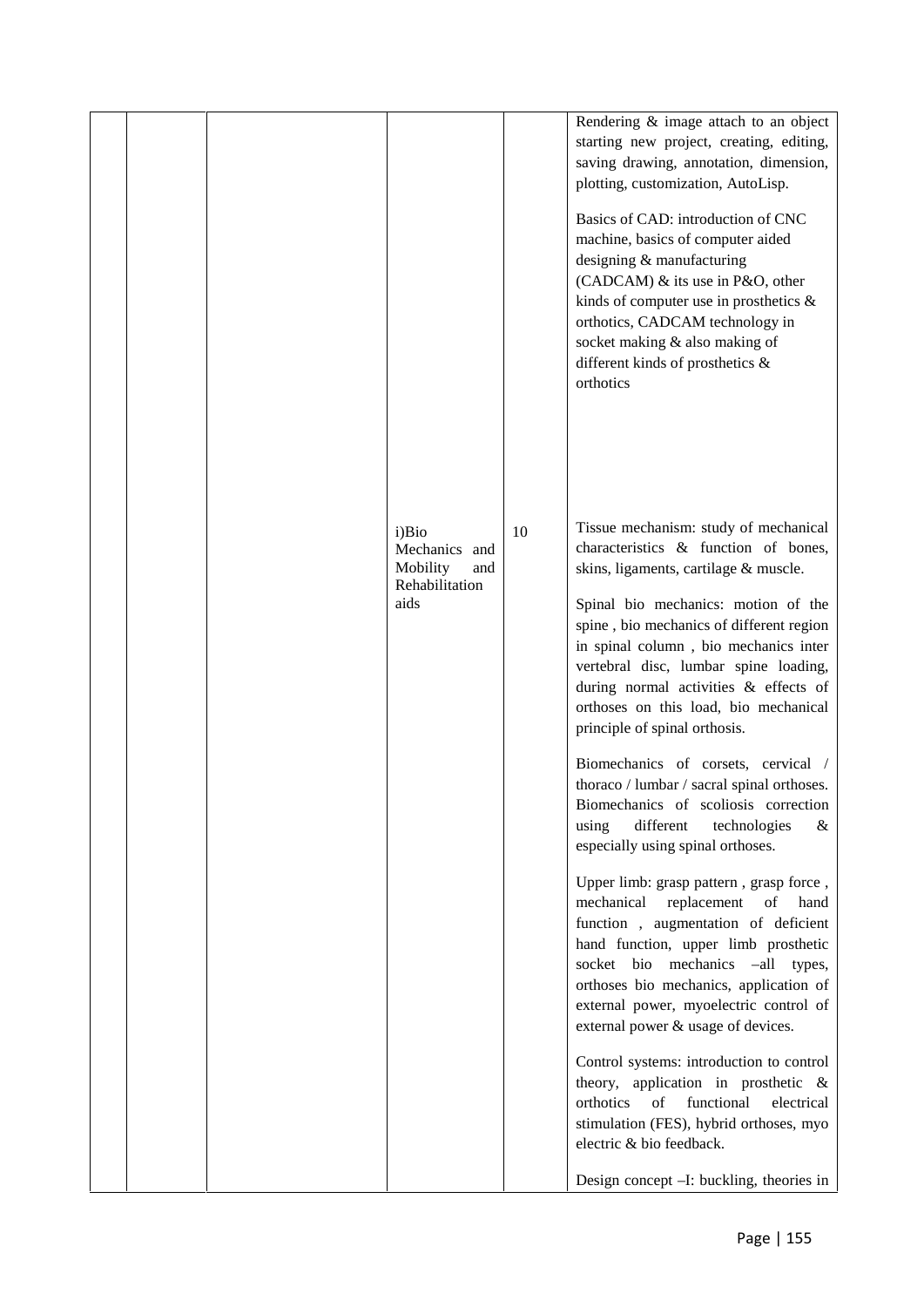|  |  | failure / fatigue / stress concentration,<br>connection, fluid mechanism & beam<br>deflection.<br>Design concept $-II:$ shear force &<br>bending moment diagrams, centroids,<br>$2nd$ moment of area & mass, theorem of<br>parallel axes, bending stress, torsional<br>stress of circular shaft, combine axial &<br>bending stresses, combine & torsional<br>stresses , combine axial bending<br>torsional stresses, open & close helical<br>spring, beam deflection, design test<br>standards / material / Philadelphia loads/<br>ISO, design calculation for P&O<br>devices. |  |
|--|--|--------------------------------------------------------------------------------------------------------------------------------------------------------------------------------------------------------------------------------------------------------------------------------------------------------------------------------------------------------------------------------------------------------------------------------------------------------------------------------------------------------------------------------------------------------------------------------|--|
|  |  | Mobility & walking aids:<br>canes,<br>walking sticks, crutches- axillary, elbow<br>& forearm support, different types of<br>walking frames, walker &<br>their<br>attachment, parapodium & David Hart<br>Walker.                                                                                                                                                                                                                                                                                                                                                                |  |
|  |  | Developmental aids : bio mechanics of<br>different kind of developmental aids,<br>normal mile stone & delayed mile stone,<br>measurement techniques, fabrication of<br>box seat, special chair with or without<br>table / tray, standing / tilting frame, low<br>level cart, prone board & various<br>developmental & educational toys,<br>maximum use of appropriate technology<br>while making developmental aids.                                                                                                                                                           |  |
|  |  | bio-<br>Moulded<br>mechanics,<br>seats:<br>prescription<br>criteria,<br>&<br>cast<br>techniques,<br>measurement<br>cast<br>modification & fabrication of moulded<br>seats with inside or out side posting, use<br>of different materials & technologies to<br>fabricate the same, suspension or right<br>kind of strapping.                                                                                                                                                                                                                                                    |  |
|  |  | Wheel chair : different<br>types<br>prescription criteria, measurements<br>techniques, wheel chair modification &<br>maintenance according to individual's<br>need, various attachment of the wheel<br>chair, motorized wheel chair, tricycle<br>& motorized tricycle, scooty, different<br>types of cushion & its fabrication                                                                                                                                                                                                                                                 |  |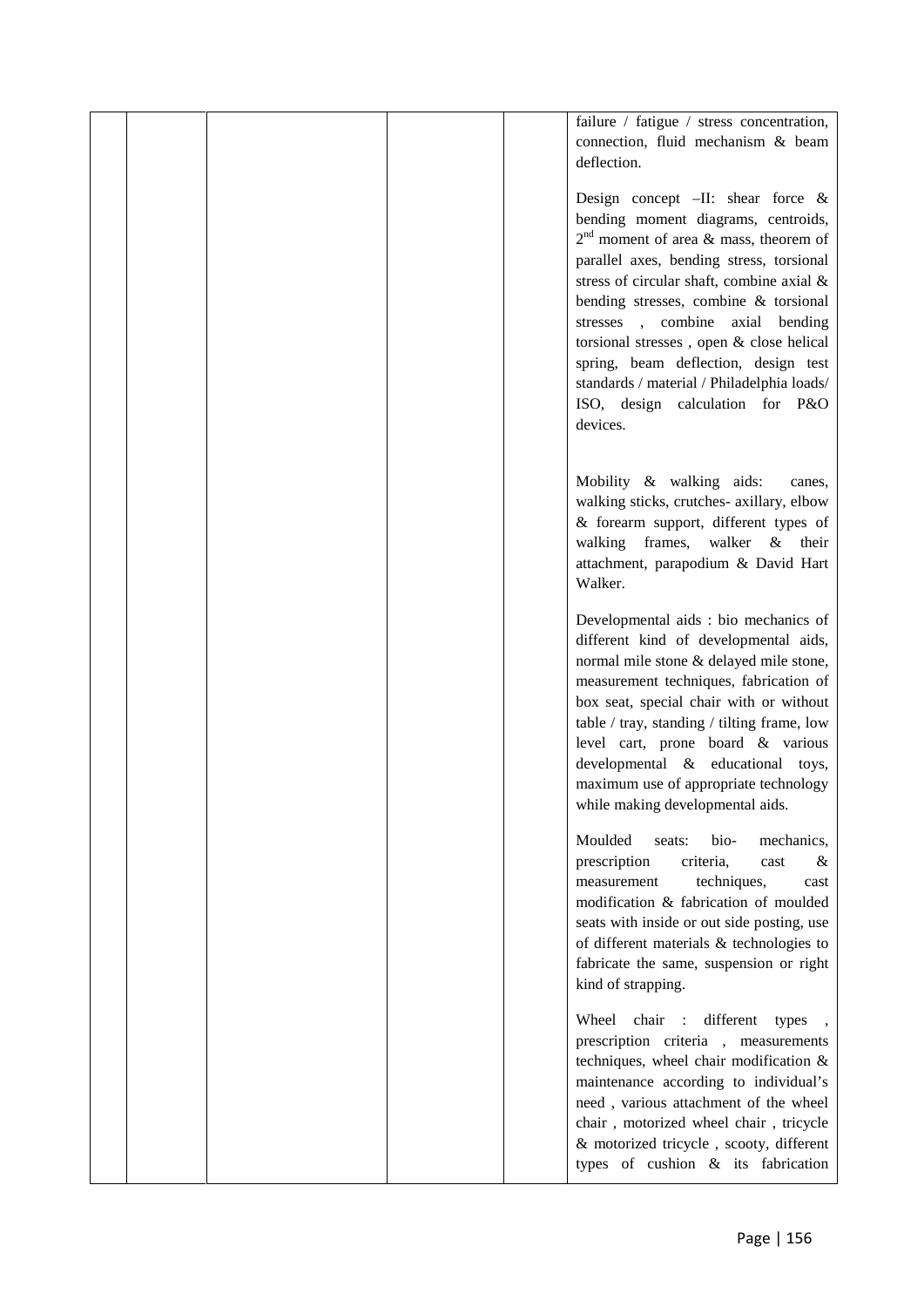|  |                                              |    | techniques.                                                                                                                                                                                                                                                                                                                                                                                                 |  |
|--|----------------------------------------------|----|-------------------------------------------------------------------------------------------------------------------------------------------------------------------------------------------------------------------------------------------------------------------------------------------------------------------------------------------------------------------------------------------------------------|--|
|  |                                              |    | Gait Training with crutches: training<br>with various walking aides & that to<br>different ways, installation / fabrication<br>of parallel bars & transition from<br>parallel bars to walker then to crutches<br>or sticks.<br>Self help devices: special gadgets for<br>prehension $\&$ to assist in activities of<br>daily living.                                                                        |  |
|  | j)Upper Limb<br>Prosthetics and<br>Orthotics | 10 | Upper limb prosthetics : historical<br>development in Upper limb prostheses -<br>India & abroad, Upper extremity<br>prosthetics component – terminal<br>devices, wrist unit, elbow units,<br>shoulder units, harnessing systems in<br>upper extremity prosthetics.                                                                                                                                          |  |
|  |                                              |    | Partial hand: both cosmetic & functional<br>types which also includes silicon<br>prostheses, cosmetic hand glove &<br>finger, device for augmentation of<br>function & cosmesis for partial hand<br>amputation & finger amputation.                                                                                                                                                                         |  |
|  |                                              |    | Wrist<br>disarticulation:<br>prescription<br>criteria, types of through wrist<br>prostheses - component, socket shape,<br>consideration,<br>clinical<br>casting<br>$\&$<br>techniques,<br>measurement<br>cast<br>modification, fabrication techniques,<br>alignment techniques, harnessing &<br>suspension mechanism, fitting, donning<br>& doffing techniques, check out<br>procedure, testing & training. |  |
|  |                                              |    | Below elbow : prescription criteria,<br>types of B.E prostheses-component,<br>type of socket which include self<br>suspending, flexible / rigid socket or<br>combination<br>of both<br>clinical<br>$\sim$<br>consideration, casting & measurement<br>techniques.<br>Cast<br>modification,<br>fabrication techniques- single wall /<br>double wall, alignment techniques,                                    |  |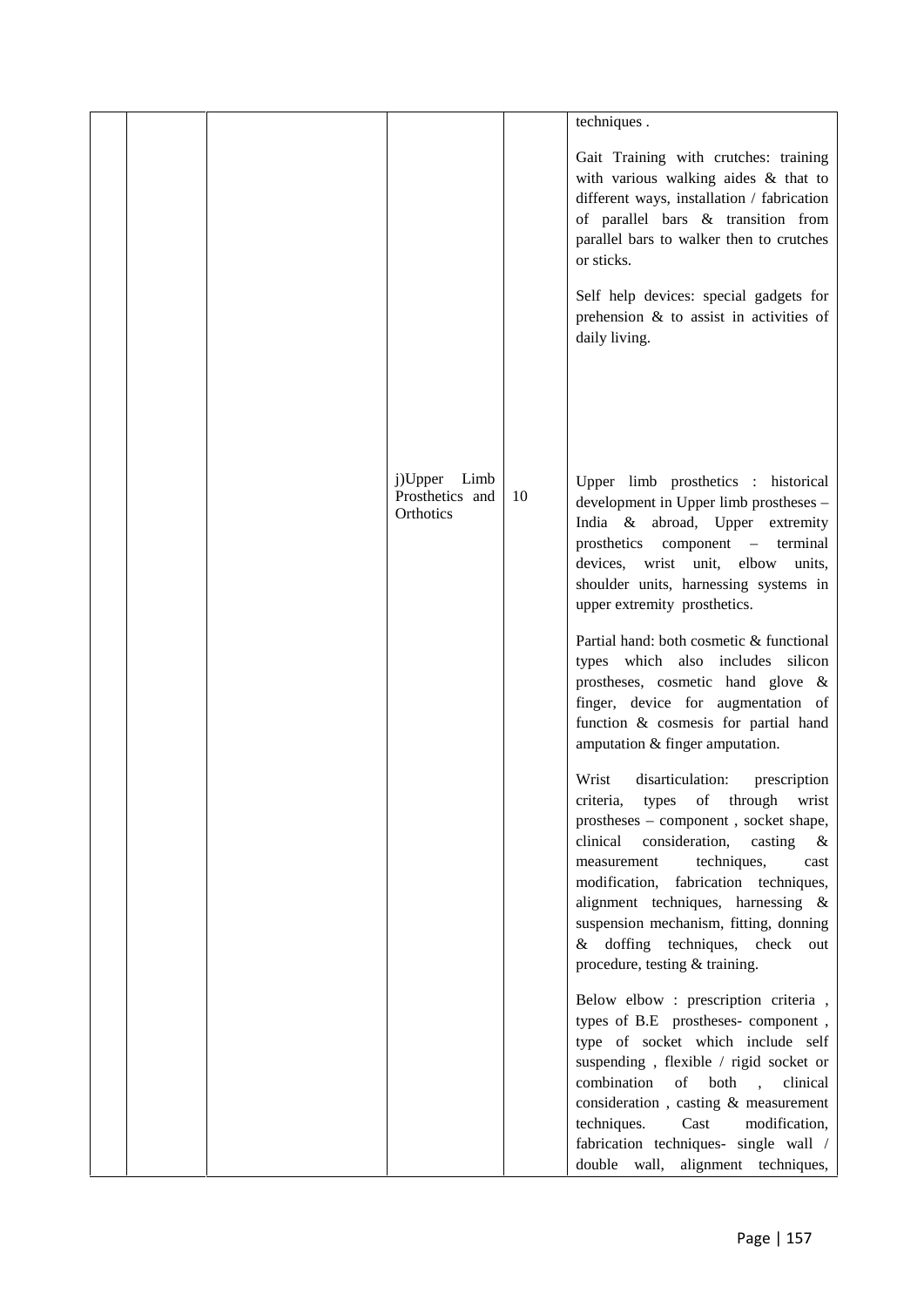|  |  | harnessing & suspension mechanism,          |  |
|--|--|---------------------------------------------|--|
|  |  | control system - body powered &             |  |
|  |  | externally powered, fitting donning &       |  |
|  |  | doffing<br>techniques,<br>check<br>out      |  |
|  |  | procedure, testing & training.              |  |
|  |  |                                             |  |
|  |  | Above elbow : prescription criteria,        |  |
|  |  | types of AE prostheses which also           |  |
|  |  | includes<br>elbow<br>disarticulation        |  |
|  |  | prostheses - components, different          |  |
|  |  | types of elbow mechanism, types of          |  |
|  |  | socket which includes self suspension,      |  |
|  |  | flexible / rigid socket or combination of   |  |
|  |  | both, clinical consideration, casting &     |  |
|  |  | techniques.<br>measurement<br>Cast          |  |
|  |  |                                             |  |
|  |  | modification, fabrication techniques -      |  |
|  |  | single wall / double wall, alignment        |  |
|  |  | techniques, harnessing & suspension         |  |
|  |  | mechanism, control system - body            |  |
|  |  | powered & externally powered, fitting       |  |
|  |  | donning & doffing techniques, check         |  |
|  |  | out procedure, testing & training.          |  |
|  |  | Shoulder disarticulation: prescription      |  |
|  |  | criteria, types of shoulder disarticulation |  |
|  |  | prostheses both cosmetic & functional -     |  |
|  |  | components, different types of elbow &      |  |
|  |  | shoulder mechanism, types of socket,        |  |
|  |  | flexible / rigid socket or combination of,  |  |
|  |  | clinical<br>consideration,<br>casting<br>&  |  |
|  |  | techniques.<br>Cast<br>measurement          |  |
|  |  | modification, fabrication techniques -      |  |
|  |  | single wall / double wall, alignment        |  |
|  |  | techniques, harnessing $\&$ suspension      |  |
|  |  | mechanism, control system - body            |  |
|  |  | powered & externally powered, fitting       |  |
|  |  | donning & doffing techniques, check         |  |
|  |  | out procedure, testing &training.           |  |
|  |  |                                             |  |
|  |  |                                             |  |
|  |  |                                             |  |
|  |  |                                             |  |
|  |  |                                             |  |
|  |  |                                             |  |
|  |  |                                             |  |
|  |  |                                             |  |
|  |  | Upper limb orthotics: objective of          |  |
|  |  | splinting & principles, bio mechanical      |  |
|  |  | principle of all type of Upper limb         |  |
|  |  | orthotics, material used & its advantage    |  |
|  |  | disadvantage, basic component<br>&          |  |
|  |  | splinting, all type of hand / finger        |  |
|  |  | orthoses, wrist hand orthoses which         |  |